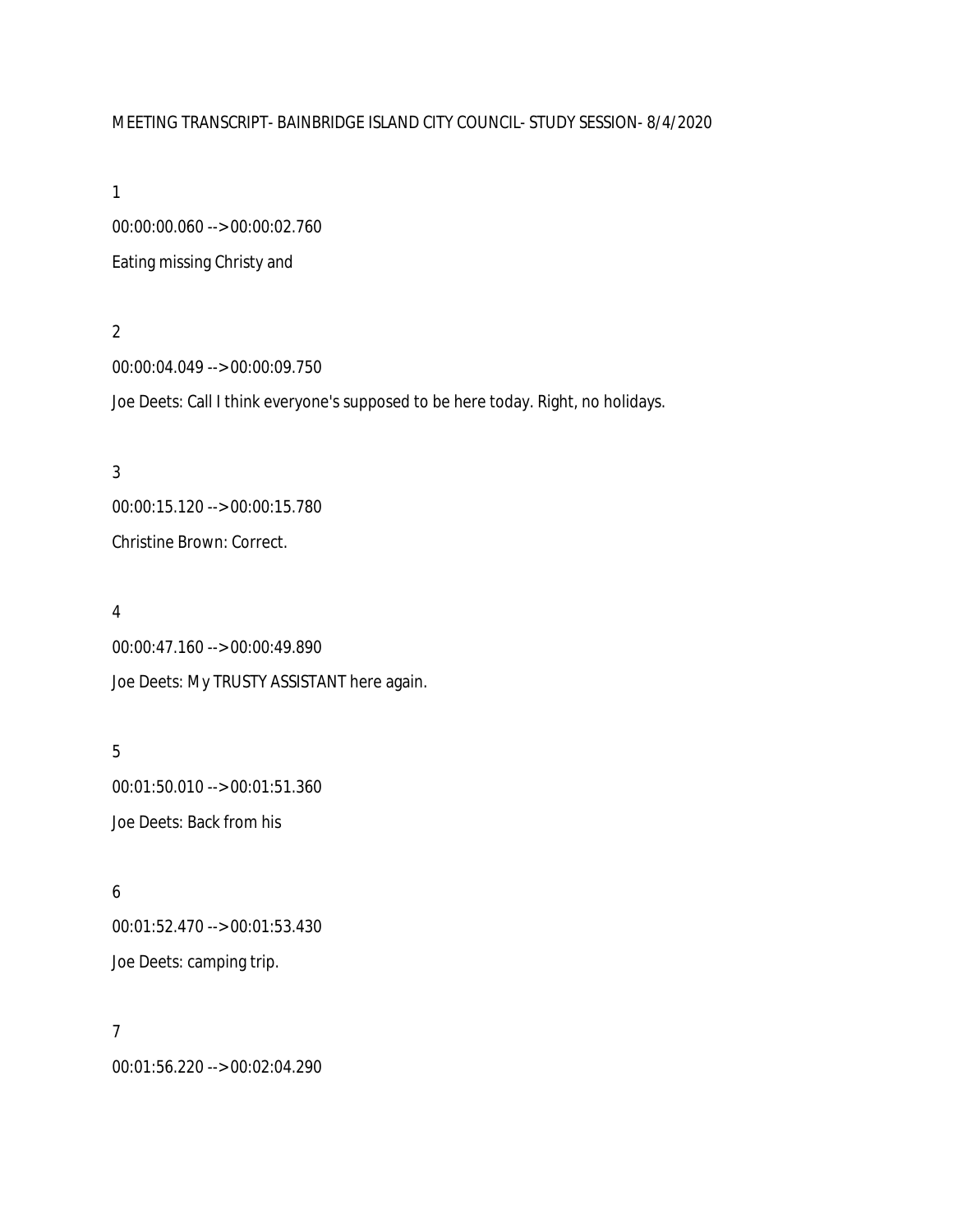Leslie Schneider: He gave no indication to me that he would not be here. So I'm assuming that he was attempting to be here.

8

00:02:06.180 --> 00:02:07.800

Leslie Schneider: But I also talked to him in a while.

9

00:02:08.790 --> 00:02:09.210

Okay.

10

00:02:10.770 --> 00:02:14.370

Joe Deets: Well, six o'clock, and we're going to go ahead and gets here.

11

00:02:16.560 --> 00:02:28.020

Joe Deets: Or Oh hey there you are. Okay, good to see you. Councilmember media, quote, we're going to go ahead and get started at six o'clock, and we have a lot to talk about tonight.

12

00:02:30.330 --> 00:02:37.200

Joe Deets: Thank you all. I'm calling this meeting city council study session to order for Tuesday, August 4

# 13

00:02:38.220 --> 00:02:38.550

Joe Deets: To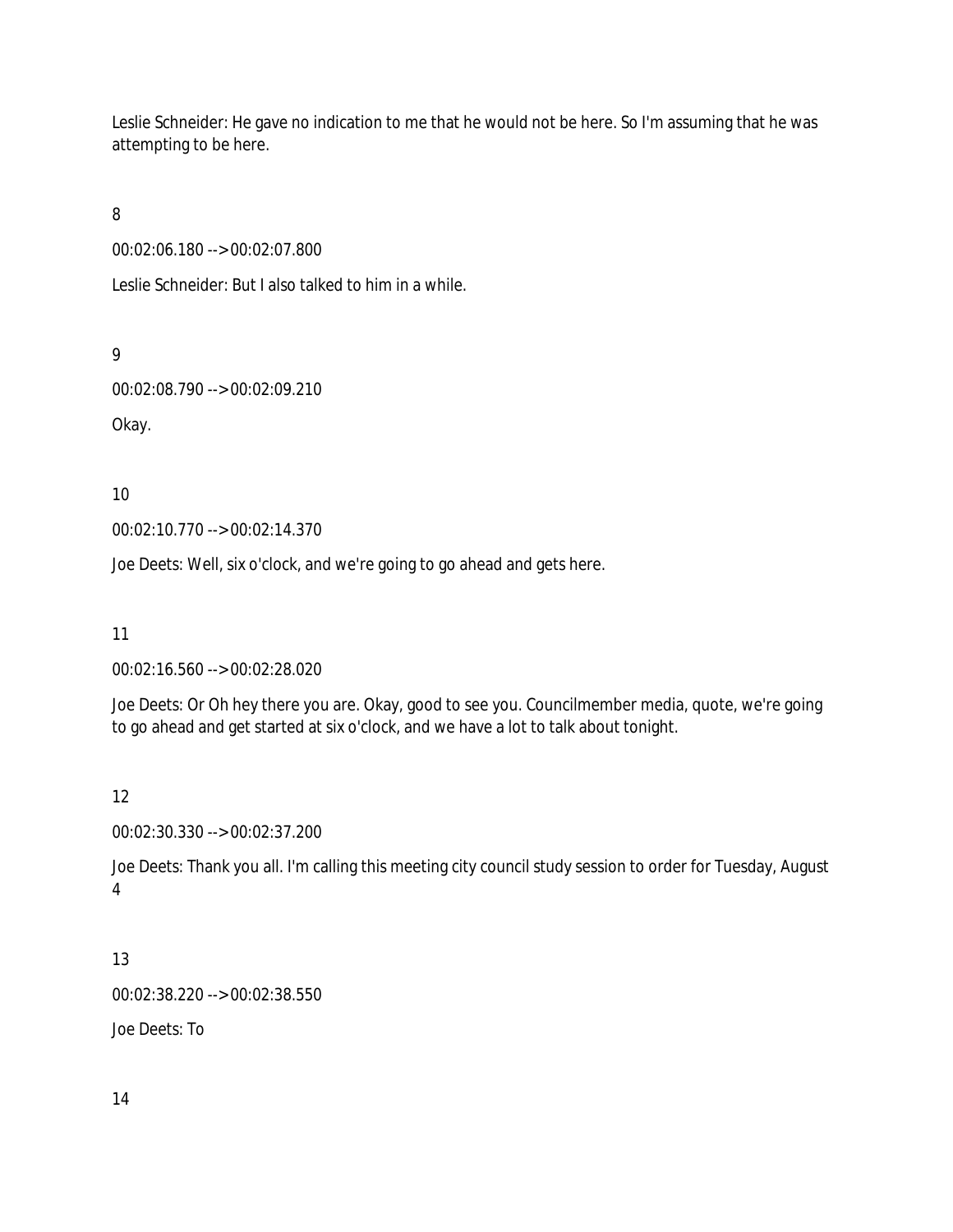00:02:40.500 --> 00:02:42.030 Joe Deets: Let's do a quick roll call.

15 00:02:43.590 --> 00:02:45.420 Joe Deets: See mayor shiner

16 00:02:46.740 --> 00:02:48.030 Leslie Schneider: I am here. Thank you.

17 00:02:49.740 --> 00:02:51.270 Joe Deets: COUNCILMEMBER nisar

18

00:02:53.490 --> 00:02:58.410

Rasham Nassar: Everyone council members are happy to be here tonight. Looking forward to remeeting good to see everyone

19

00:03:00.750 --> 00:03:02.280

Joe Deets: COUNCILMEMBER hi topless.

20

00:03:04.230 --> 00:03:04.530

Leslie Schneider: I'm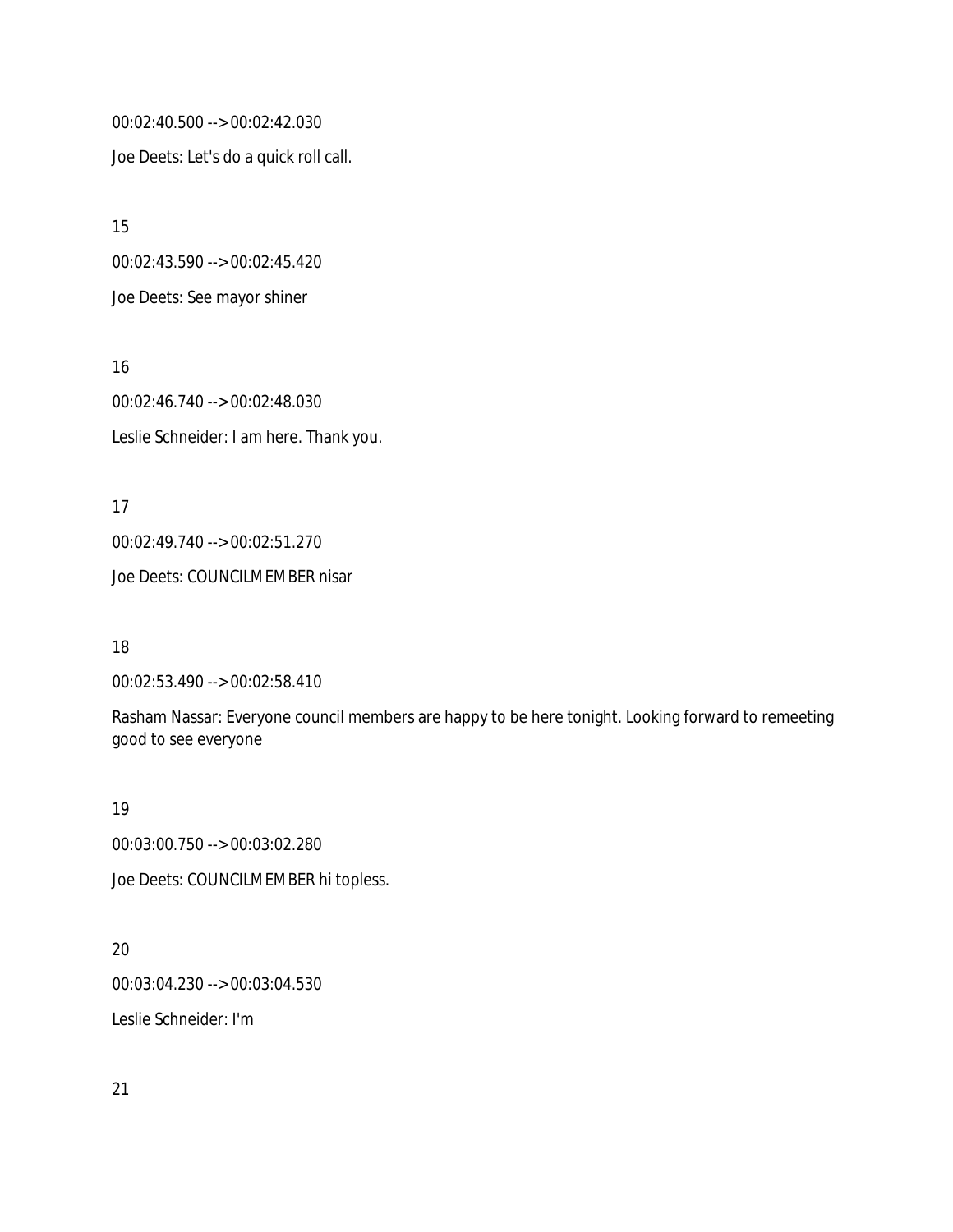00:03:04.560 --> 00:03:07.650

Kirsten Hytopoulos: President and looking forward to what I hope will be an easy meeting tonight.

22

00:03:08.640 --> 00:03:09.360

Joe Deets: Yeah, me too.

23

00:03:10.530 --> 00:03:11.820

Joe Deets: COUNCILMEMBER Medina.

## 24

00:03:13.020 --> 00:03:21.210

Kol Medina: Night, everybody. I'm sorry. Good evening, everybody. Here's a little too much information I'm I'm back from two weeks of vacation in Colorado.

# 25

00:03:21.720 --> 00:03:32.430

Kol Medina: And I found this thing. They're called the sun and I'm I noticed earlier when I got home that like my legs were really dirty, but they weren't 30 they were tan.

26

00:03:33.510 --> 00:03:34.710

Kol Medina: Was just so shocking.

## 27

00:03:38.010 --> 00:03:41.640

Joe Deets: Welcome, welcome back to our hey it's sunny here now.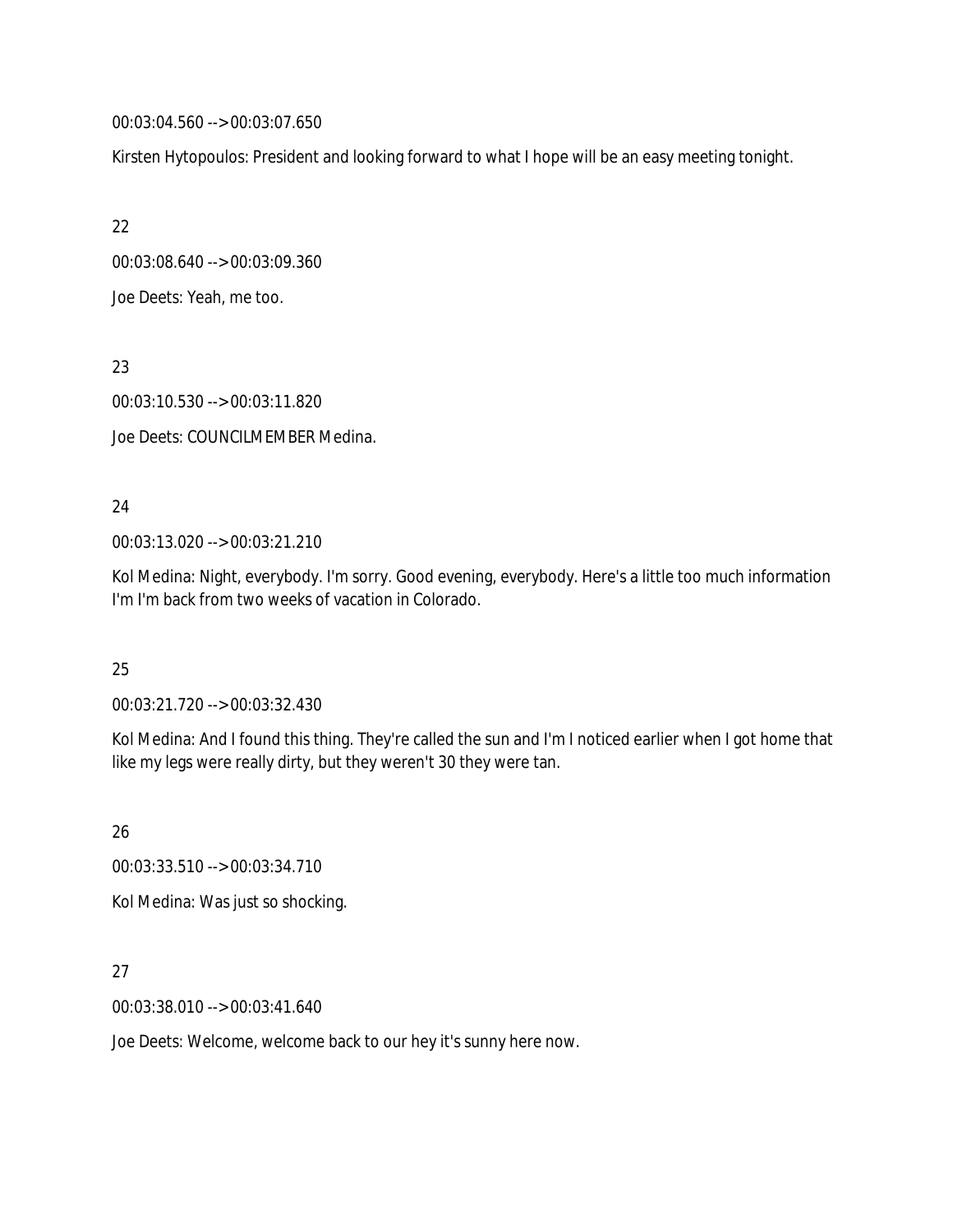00:03:42.900 --> 00:03:43.740 Leslie Schneider: That a little bit of that.

### 29

00:03:45.540 --> 00:03:46.560 Joe Deets: COUNCILMEMBER car.

## 30

00:03:48.150 --> 00:03:49.650 Christy Carr: Evening, nice to be here.

# 31

00:03:51.270 --> 00:03:52.680 Joe Deets: And COUNCILMEMBER Pollock.

# 32

00:03:56.820 --> 00:03:59.100 Joe Deets: Well, we're going to start off

# 33

00:03:59.460 --> 00:04:01.140 Joe Deets: With land acknowledgement

# 34

00:04:01.140 --> 00:04:01.680 Statement.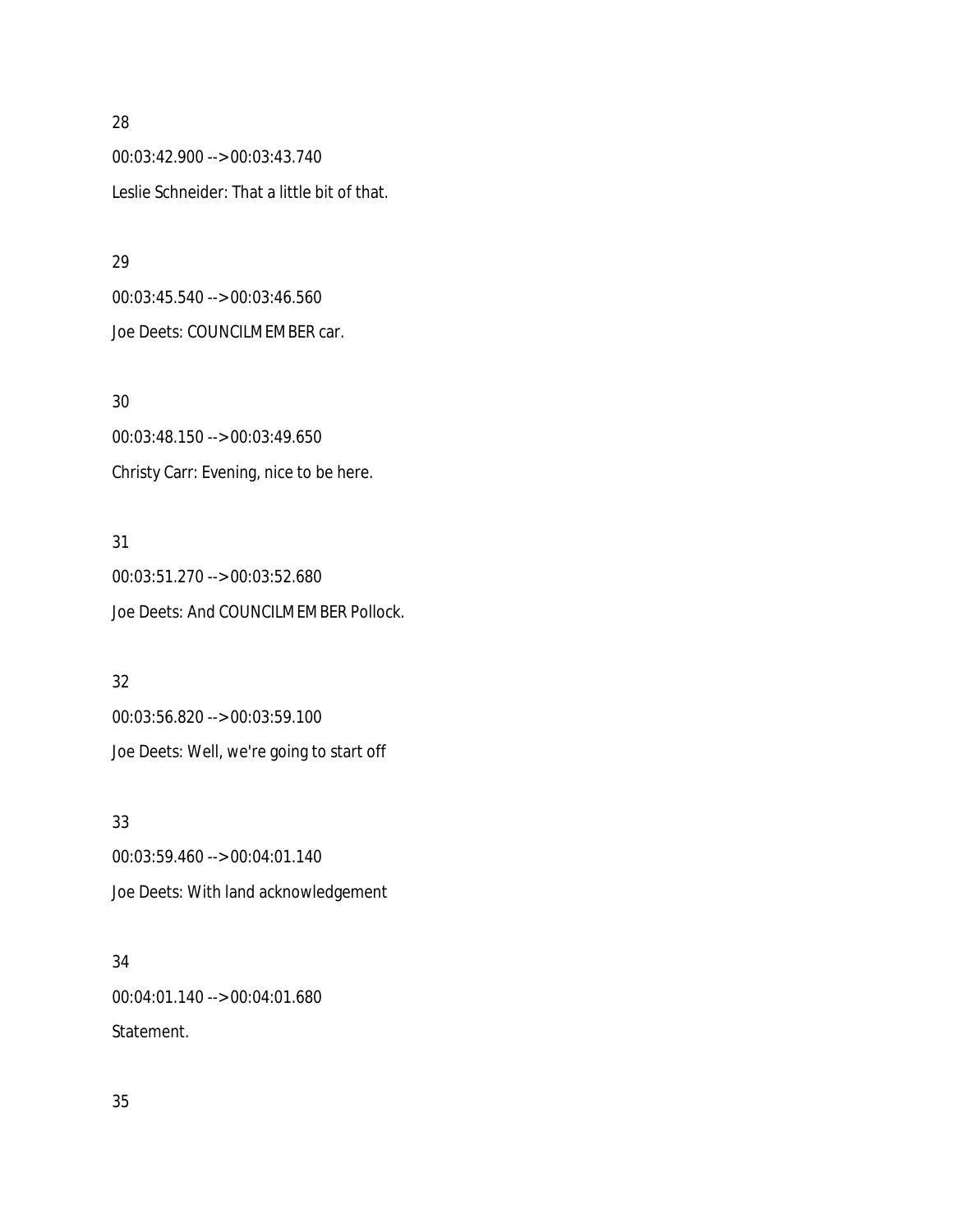00:04:04.080 --> 00:04:08.970

Joe Deets: First little statement from a quote from chief Seattle dated 1850 for

36

00:04:10.080 --> 00:04:13.710

Joe Deets: Every part of the soil is sacred in the estimation of my people.

37

00:04:14.730 --> 00:04:23.130

Joe Deets: Every hillside. Every valley every plane and Grove has been followed by some sad or happy event in days long vanished.

38

00:04:25.470 --> 00:04:26.490

Joe Deets: Now the statement.

39

00:04:27.810 --> 00:04:39.120

Joe Deets: We would like to begin by acknowledging that the land which we gather is within the Aboriginal average Neil territory of the people of clear salt water. The Squamish people

40

00:04:40.110 --> 00:04:53.130

Joe Deets: Expert fisherman canoe builders and basket Weaver's the Squamish people live in harmony with the lands and waterways along Washington central Salish Sea as they have for thousands of years.

41

00:04:53.940 --> 00:05:07.980

Joe Deets: Here, this will punish people live and protect that I added waters of their ancestors for future generations as promised by the point Elliot tree of 1855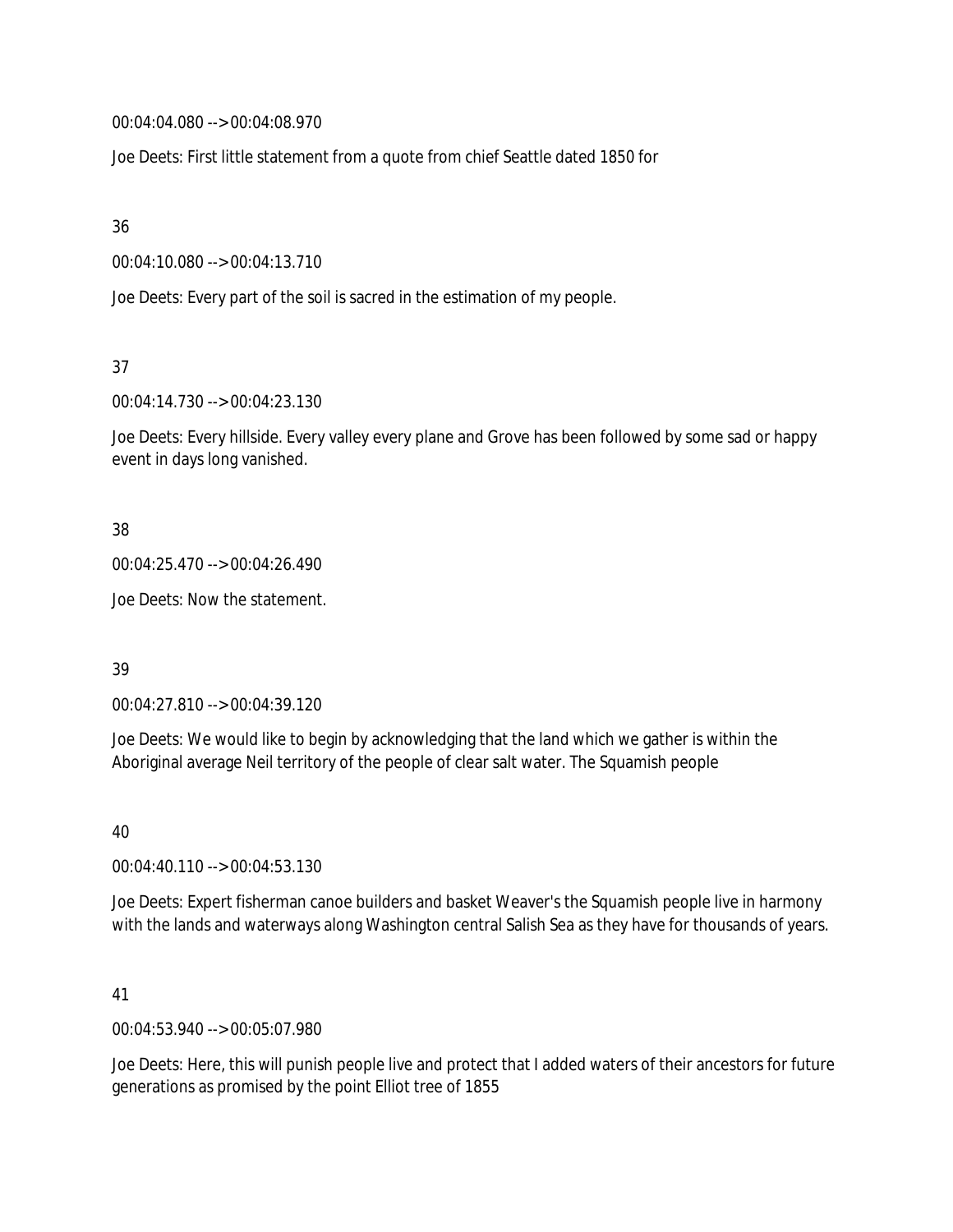00:05:09.420 --> 00:05:11.880

Joe Deets: If we're going to move into Executive Session.

### 43

00:05:13.710 --> 00:05:14.250

Joe Deets: Let me see.

44

00:05:15.810 --> 00:05:21.120

Joe Deets: Pursuant to our CW 42.3 O dot 1101 dot i

### 45

00:05:21.630 --> 00:05:32.370

Joe Deets: To discuss of legal counsel matters related to litigation or potential litigation, to which the city, the governing body or a member acting in an official capacity is or is likely

### 46

00:05:32.670 --> 00:05:48.690

Joe Deets: Likely to become a party when public knowledge regarding the discussion is likely to result in an adverse legal or financial consequence to the agency and we're slated to do this for about 2020 minutes so

## 47

00:05:50.880 --> 00:05:58.260

Joe Levan: And council. As always we'll, we'll break in through I'll send you an invite through teams and you'll accept the invite and join the executive session that way.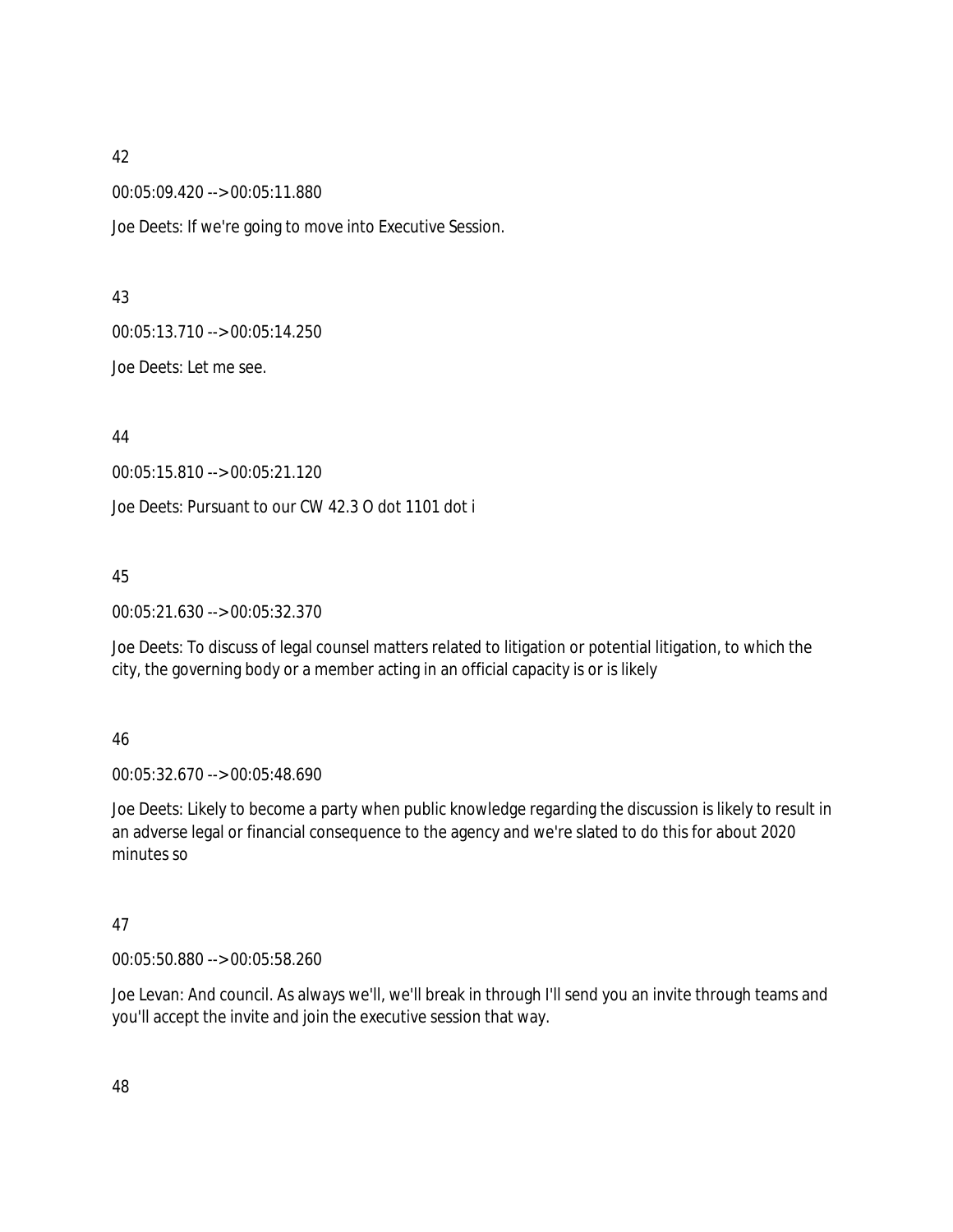00:05:59.340 --> 00:06:00.900

Joe Deets: Okay, so we will be

49

00:06:02.760 --> 00:06:05.520

Joe Deets: Leaving about six or 520 minutes we'll be back at

50 00:06:05.550 --> 00:07:13.980 About 625

51 00:07:27.090 --> 00:07:28.950 Joe Levan: Good evening. How are you good

52 00:07:31.830 --> 00:07:32.820 Joe Levan: People in here.

53

00:29:33.090 --> 00:30:37.980

Christine Brown: Council has extended the executive session for an additional 15 minutes they anticipate returning at 640

## 54

00:31:00.780 --> 00:31:17.880

Joe Deets: See if we're just missing council member necessary she is. Okay. Okay. Welcome back everybody. We're back from Executive Session, and we'll continue a fire open meeting a next step is approval of the agenda.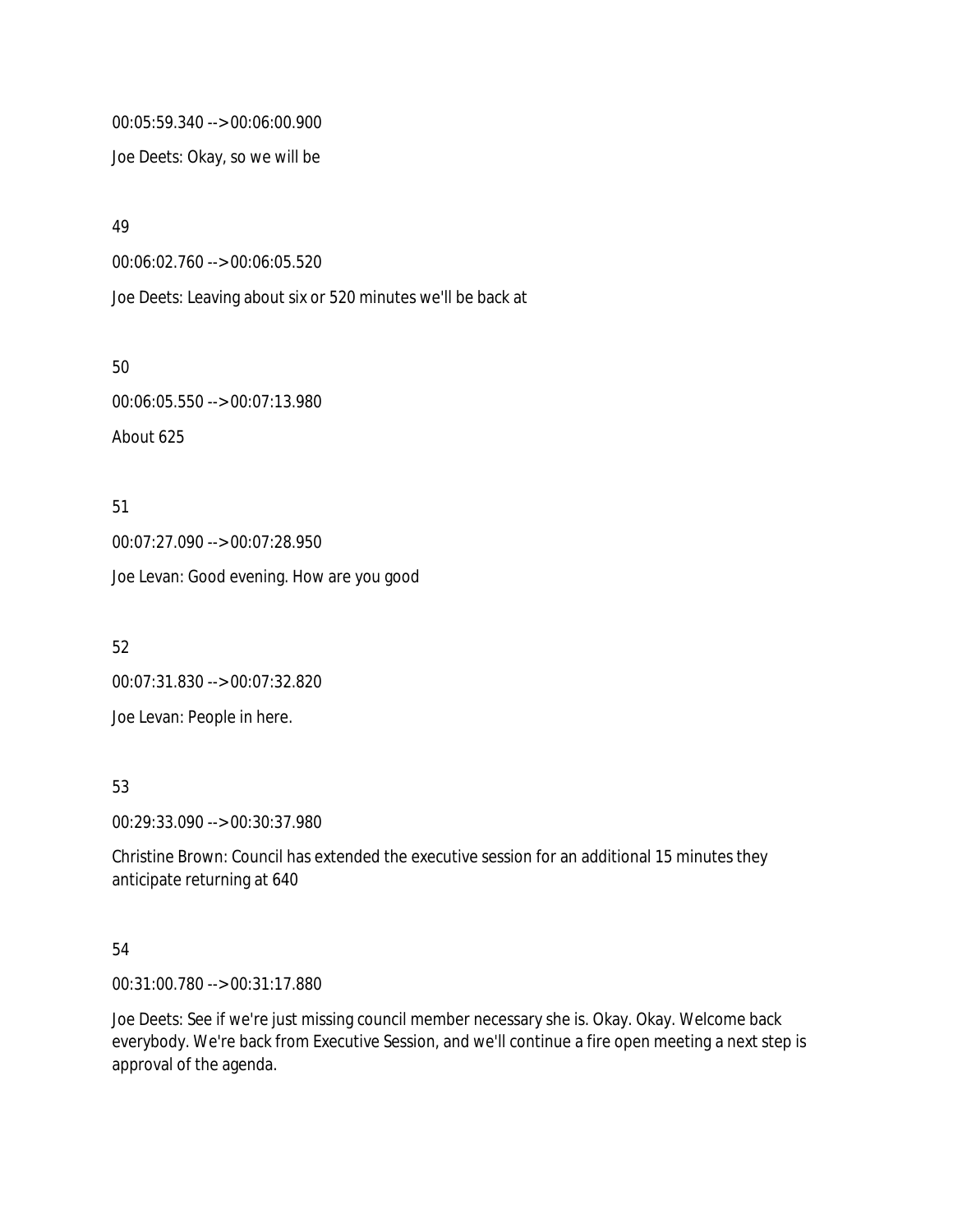00:31:19.080 --> 00:31:20.040

Joe Deets: To I hear emotion.

56

00:31:24.390 --> 00:31:28.200

Michael Pollock: I just wanted to add something to the agenda.

57

00:31:29.460 --> 00:31:32.760

Michael Pollock: My mind. It's a roadblock of the miners to to the consent agenda.

## 58

00:31:34.140 --> 00:31:42.930

Michael Pollock: Council member car had approached me and wanted to be a another liaison on the island center Planning Committee.

## 59

00:31:43.530 --> 00:31:52.050

Michael Pollock: And we just have a few more meetings left, but she was interested. So I would hope that everyone would be agreeable to that and we could just put it on the Consent Agenda to put her on

## 60

00:31:52.470 --> 00:31:59.160

Michael Pollock: We have a meeting coming up on Thursday. So it has to be taken care of. Today, so that she can participate as liaison.

## 61

00:32:00.240 --> 00:32:03.990

Joe Deets: We don't have a conservative agenda for study sessions where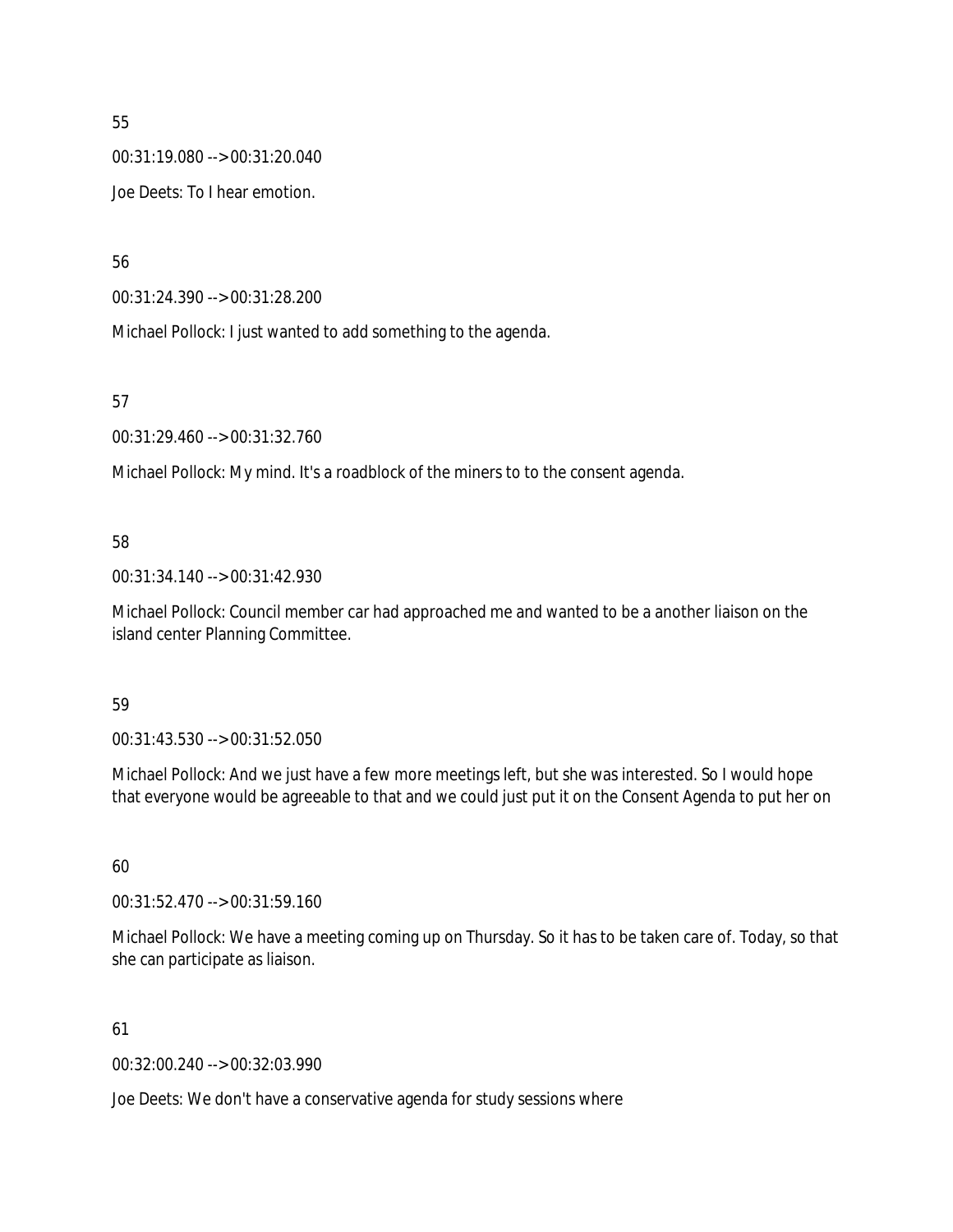62 00:32:05.160 --> 00:32:05.550 Michael Pollock: Well,

63

00:32:06.690 --> 00:32:07.440

Michael Pollock: Can we make one

64

00:32:08.490 --> 00:32:16.080

Michael Pollock: Or can we just put that I add that on that. It's just a timing issue that it's the the meetings on on Thursday, so

65

00:32:16.530 --> 00:32:18.870

Joe Deets: Okay, so what is your ask COUNCILMEMBER

### 66

00:32:19.230 --> 00:32:24.150

Michael Pollock: Just that she'd be appointed as as another liaison to the islands central planning committee.

## 67

00:32:24.180 --> 00:32:27.480

Joe Deets: Okay, do you want to make any we're talking about the agenda.

68

00:32:27.840 --> 00:32:30.120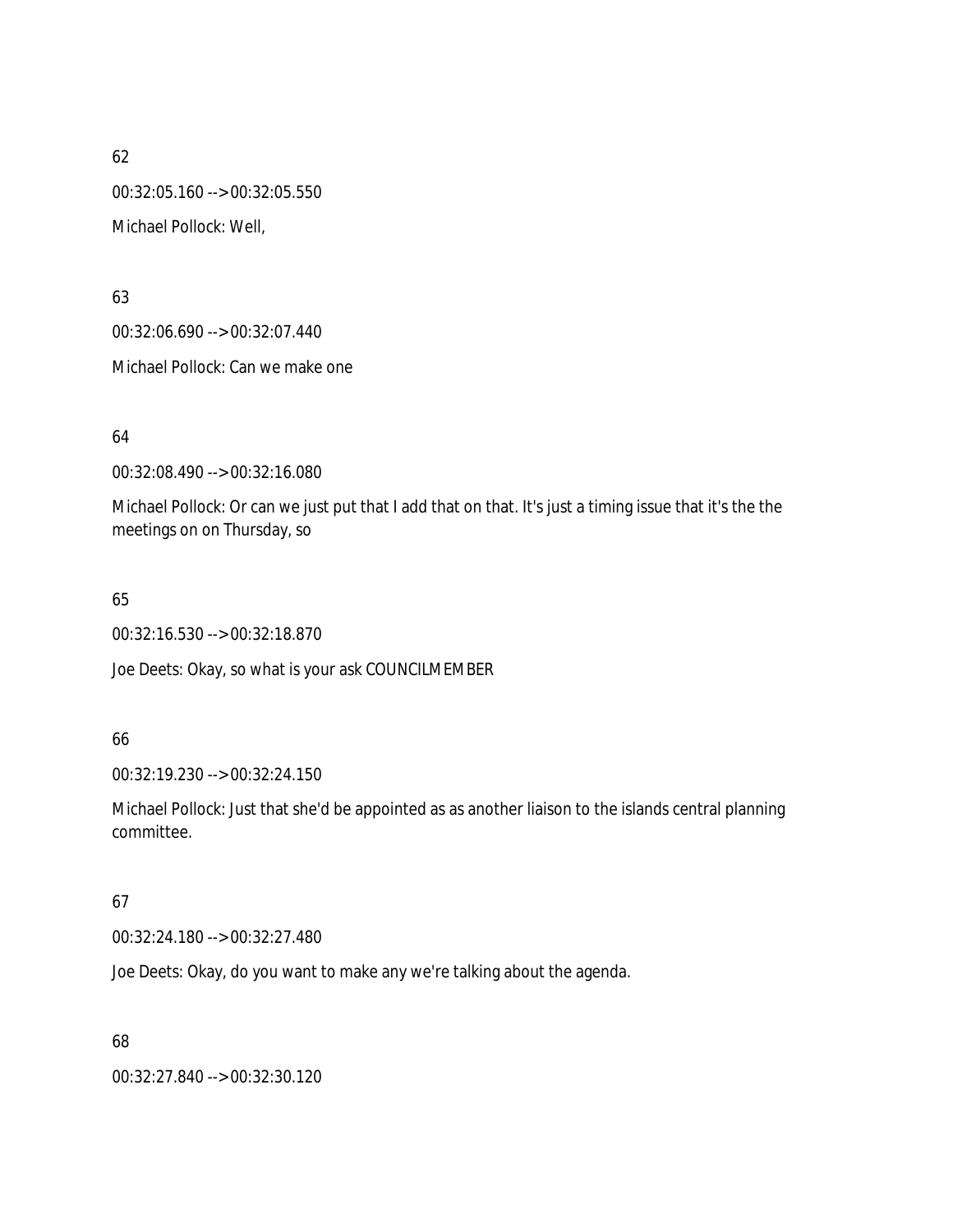Michael Pollock: You want to just do it right now, or do you want to put it on the

69

00:32:30.270 --> 00:32:31.800

Joe Deets: Web we're talking about the agenda.

### 70

00:32:32.100 --> 00:32:33.690 Michael Pollock: Yeah, that's what I'm asking is to put you want to

### 71

00:32:33.690 --> 00:32:34.830 Joe Deets: add something to the agenda.

# 72

00:32:35.100 --> 00:32:37.290 Joe Deets: Yeah. Okay. Okay.

# 73

00:32:38.430 --> 00:32:39.570 Joe Deets: Do we have a second to that.

74 00:32:41.160 --> 00:32:41.580 Kol Medina: A second

# 75

00:32:42.210 --> 00:32:50.010

Joe Deets: Okay, so we will. Let's just put that I, oh gosh seven. F. And this is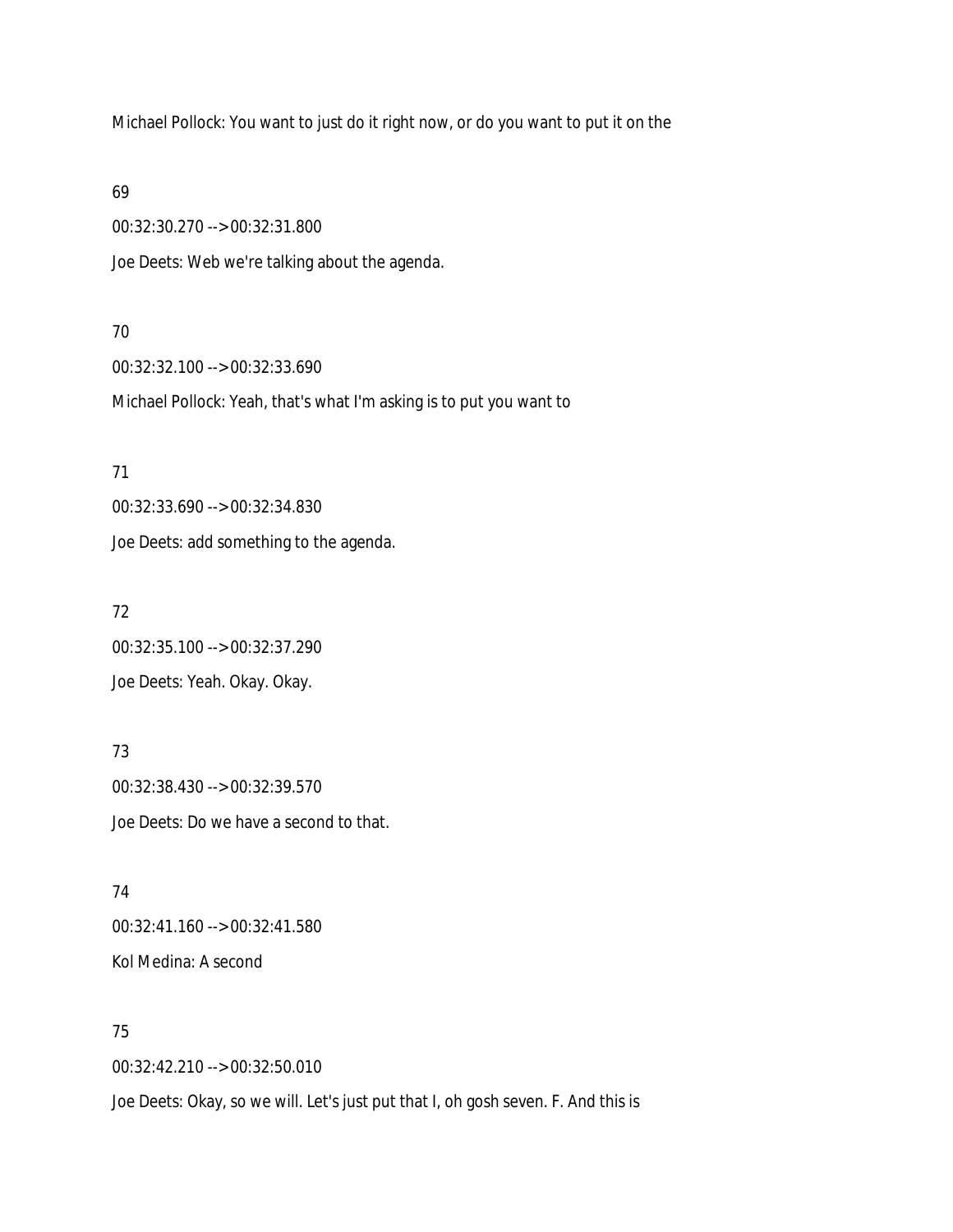00:32:51.330 --> 00:32:57.060

Joe Deets: Edition of COUNCILMEMBER car to the island center subcommittee.

### 77

00:32:57.420 --> 00:32:58.890

Michael Pollock: As a liaison. Yeah.

78

00:33:04.290 --> 00:33:05.610 Joe Deets: Any other changes.

79

00:33:05.700 --> 00:33:06.570

Joe Deets: To the agenda.

## 80

00:33:07.170 --> 00:33:23.100

Kol Medina: Can I add share just as a point of order, and under the rules we adopted for adding things to the agenda if we're adding something to be voted on tonight's as a substantive discussion then we actually need for members of the Council to agree to put it on.

## 81

00:33:24.900 --> 00:33:25.290

Joe Deets: Okay.

82

00:33:26.310 --> 00:33:37.320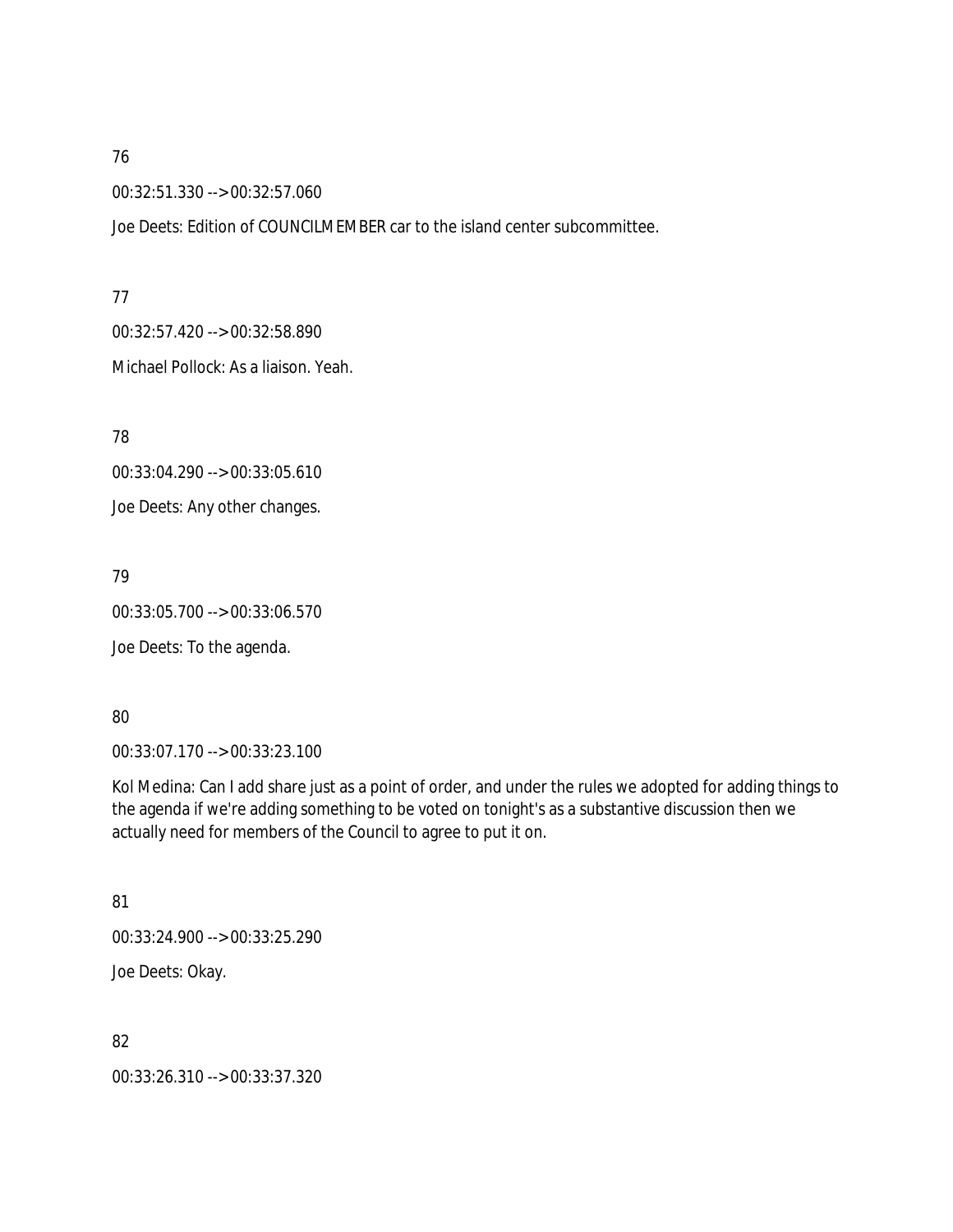Joe Deets: Do we have we have four, we have to add two more. Okay. Councilmember Schneider customer looks pretty much unanimous me. Okay.

83

00:33:42.870 --> 00:33:43.380

Joe Deets: Okay.

84

00:33:45.120 --> 00:33:48.300

Joe Deets: Any other changes to the agenda mayor cider.

### 85

00:33:49.950 --> 00:34:01.470

Leslie Schneider: Thank you might have a very also small request to add a five minute item, you probably saw in your email a letter signed by me as support for the

86

00:34:02.010 --> 00:34:10.440

Leslie Schneider: Arts and Humanities Bainbridge grant application. I just want to make sure that everybody gets a chance to see that and and chime in on it. So a five minute item whenever

87

00:34:11.040 --> 00:34:15.120

Joe Deets: So, so the you know the agenda item is support letter to

## 88

00:34:17.130 --> 00:34:24.060

Leslie Schneider: Arts and Humanities Bainbridge grant to support their grant application to create a creative district.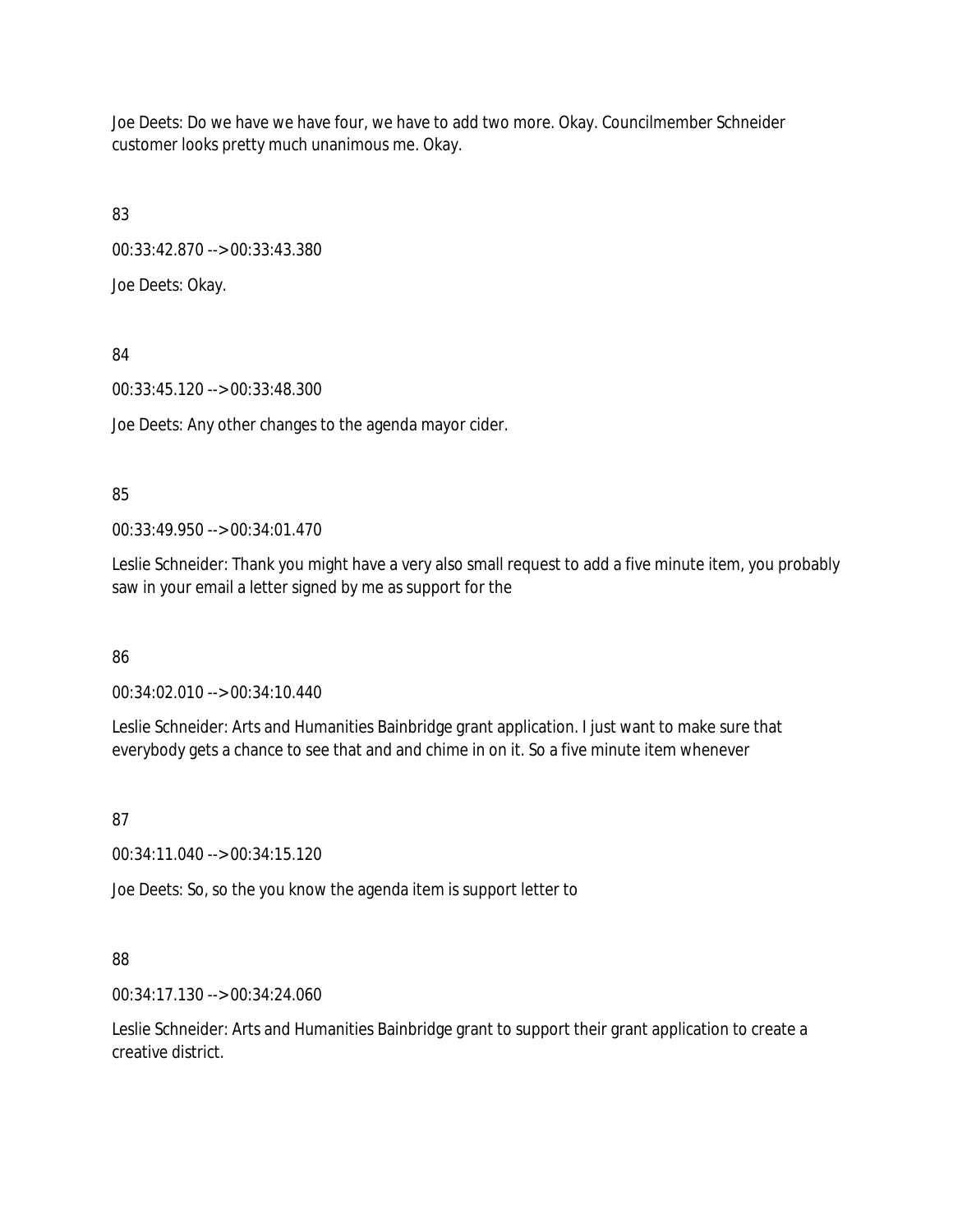00:34:27.480 --> 00:34:27.810 Kol Medina: Second,

90 00:34:29.040 --> 00:34:29.790 Joe Deets: Okay.

91

00:34:31.200 --> 00:34:34.710 Joe Deets: And we don't need. Okay. And third, do we need a

### 92

00:34:35.940 --> 00:34:37.500 Joe Deets: Four. Okay, for I think we got four

#### 93

00:34:37.980 --> 00:34:45.330

Joe Deets: Yeah, okay. So that will be item 70 okay. I'm okay. Anything else stops.

### 94

00:34:49.530 --> 00:34:51.510

Joe Deets: We have a motion to approve the amended agenda.

#### 95

00:34:52.830 --> 00:34:53.460

Kol Medina: So moved.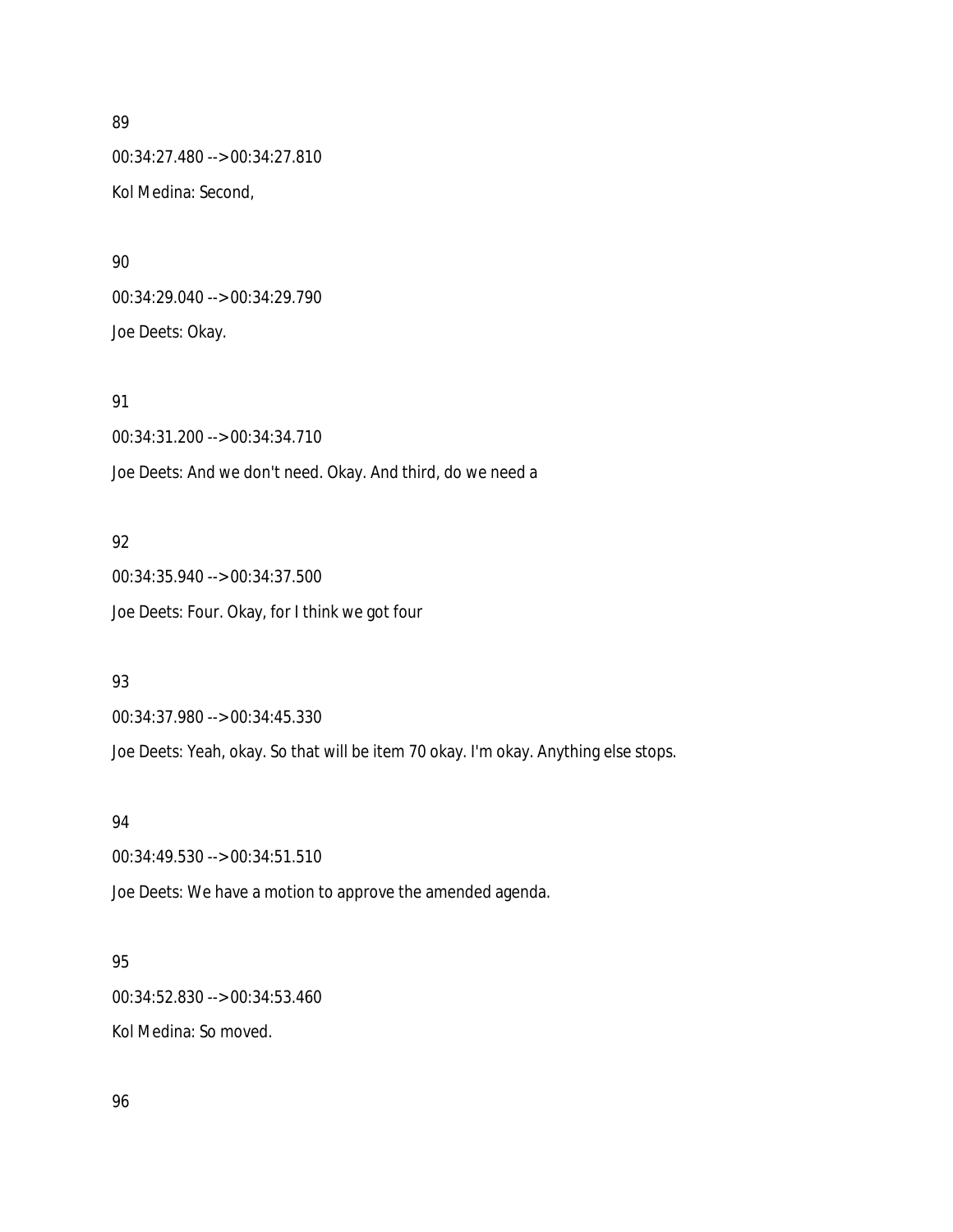00:34:56.730 --> 00:35:02.130

Joe Deets: second by second by comes from. I've written this are all in favor say aye or

97 00:35:03.300 --> 00:35:03.630 Joe Deets: Okay.

### 98

00:35:04.170 --> 00:35:06.840

Joe Deets: Counts the the amended agenda is approved.

#### 99

00:35:06.870 --> 00:35:07.590

Very good.

### 100

```
00:35:10.020 --> 00:35:16.440
```
Joe Deets: Next is the conflict of interest disclosure. Does anyone have a conflict of interest. They like to disclose.

### 101

00:35:18.480 --> 00:35:25.140

Joe Deets: Okay. Hearing not now we'll move into the mayor's report mayor Schneider Europe.

### 102

00:35:25.980 --> 00:35:26.700

Leslie Schneider: All right. Thank you.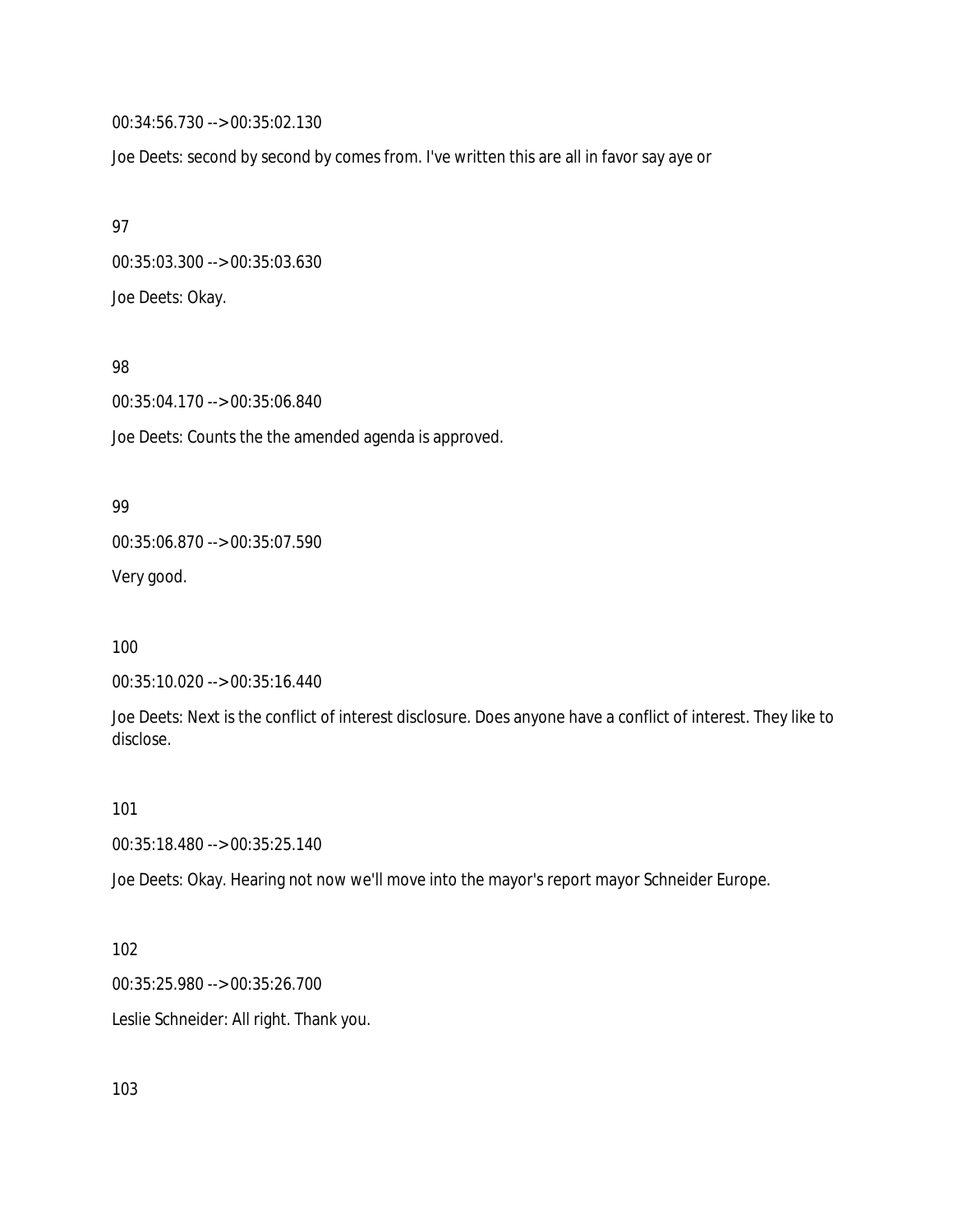00:35:28.110 --> 00:35:28.500

Leslie Schneider: So,

104

00:35:30.300 --> 00:35:42.360

Leslie Schneider: city clerk. Thank you. I was just going to suggest that you start that I have some prepared remarks and it might go a little bit over three minutes, but I hope not. And I just want to go a little bit more deeply into just one topic.

105

00:35:43.530 --> 00:35:51.780

Leslie Schneider: As of the end of July, just a few days ago, the application period for filling seats on most advisory committees is now closed.

106

00:35:52.200 --> 00:35:57.960

Leslie Schneider: And as a point of clarity, we have not yet opened the application period for our current planning commission, they can see

### 107

00:35:58.620 --> 00:36:04.980

Leslie Schneider: So thankfully there was a wealth of applicants to most of these committees and in the next few weeks. It'll take a major effort.

108

00:36:05.370 --> 00:36:16.530

Leslie Schneider: To interview everyone and as the mayor, I will take part in as many of these as I can and I look forward to meeting. Many residents so willing to be generous with their time and talents.

109

00:36:17.520 --> 00:36:23.250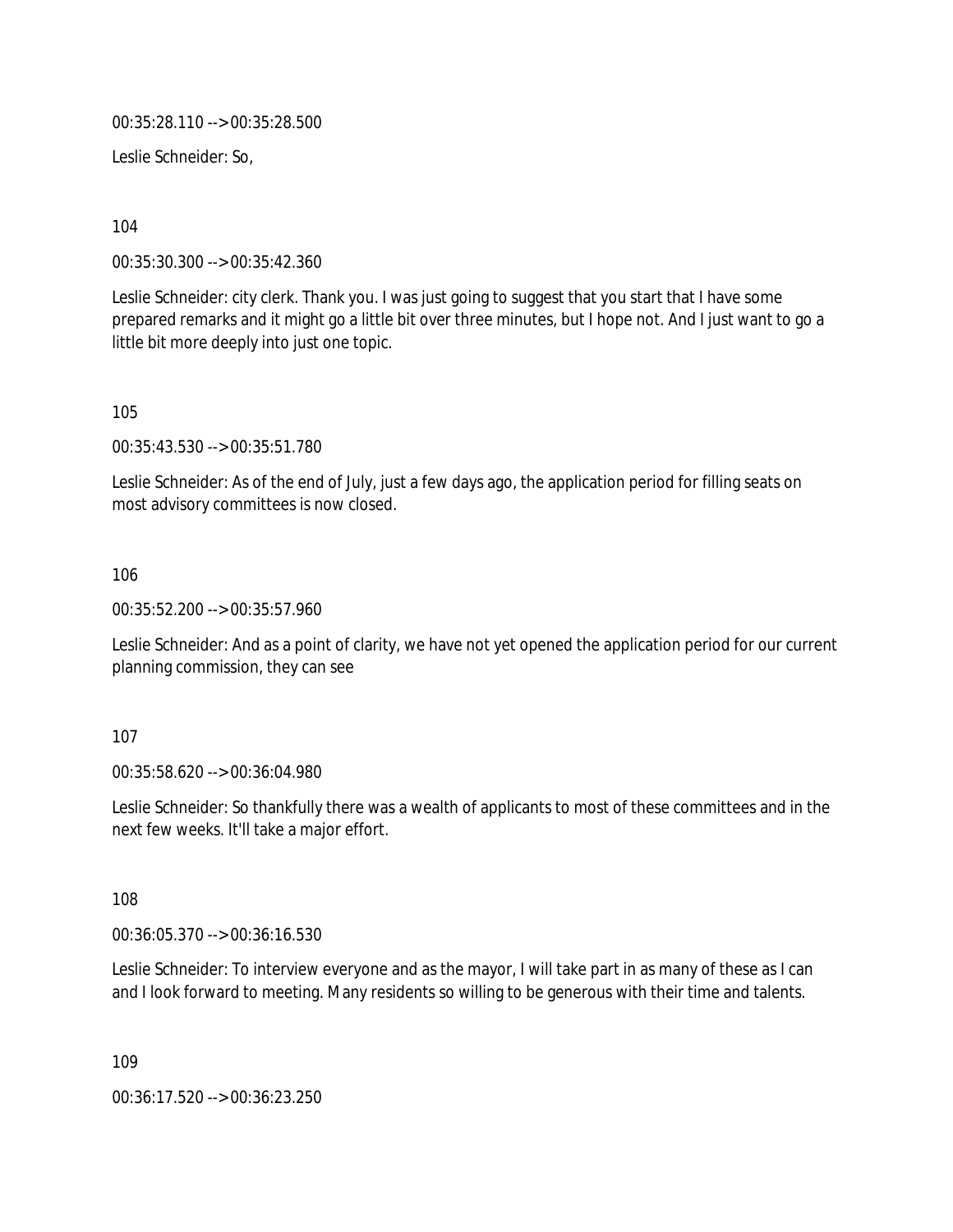Leslie Schneider: I want to emphasize that our process for filling these committees has been very consistent over the past

110

00:36:23.880 --> 00:36:32.280

Leslie Schneider: Five or six years and I found out a little detail. So, under the leadership of an Blair, beginning in around 2014 or 2015

111

00:36:32.760 --> 00:36:46.260

Leslie Schneider: The city is worked to develop a standardized process for appointments to city advisory groups her goals were to make the process more transparent and to encourage a more diverse set of participants.

### 112

00:36:47.400 --> 00:36:57.360

Leslie Schneider: unconfident that we are about to improve the process again as we learn to apply an equity lens to our committee selections. I had hoped that we would do that.

113

00:36:57.960 --> 00:37:08.100

Leslie Schneider: For this major round of applicants, but I get it now that making even what seems like really common sense changes can backfire without fully understanding

114

00:37:08.760 --> 00:37:23.430

Leslie Schneider: And addressing hidden underlying structural racism and implicit bias race equity Task Force has been leaning in to make sure that we all first get the training that they think is critical to uncover and counter this bias.

115

00:37:24.900 --> 00:37:32.220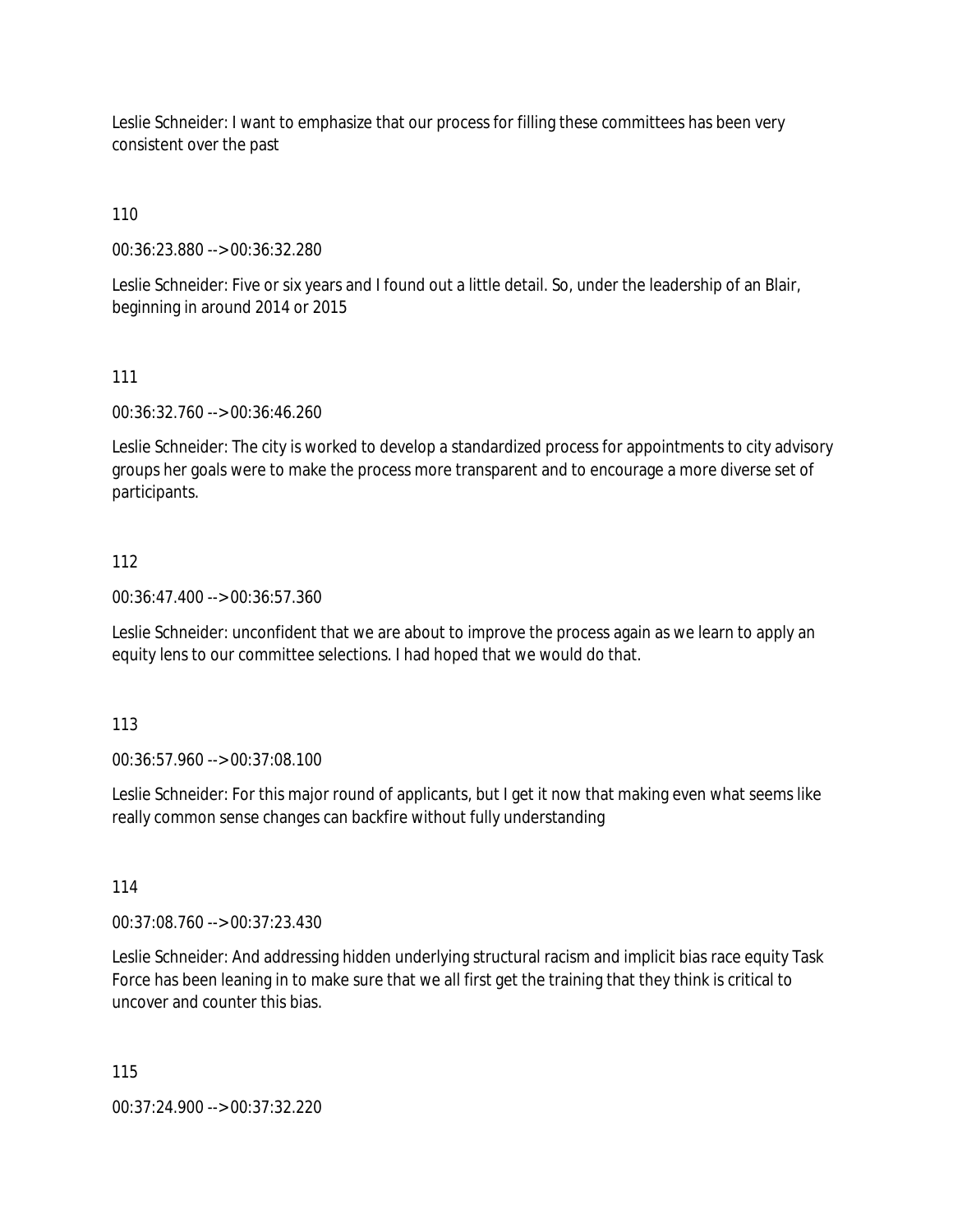Leslie Schneider: The city manager has been leaning into a system in achieving their work plan and the liaison to the task force has been advocating for them.

116

00:37:33.240 --> 00:37:42.300

Leslie Schneider: I will not interfere in that effort and we'll all just need to be more patient with the process that will take longer than desired to play out. So for now.

117

00:37:42.840 --> 00:37:52.920

Leslie Schneider: The advisory committee selection process for this cycle will continue, as it has in the past. And I just want to quickly outline that process. So,

118

00:37:53.190 --> 00:38:04.680

Leslie Schneider: First of all, the mayor and the liaison to the committee and the chair of the committee formed the selection panel to review resumes and to interview qualified candidates for roughly 10 minutes each.

119

00:38:05.910 --> 00:38:13.590

Leslie Schneider: If the chair of the committee is the one being interviewed for a renewed item. Then another committee member is substituted. And if the mayor is also the liaison.

120

00:38:14.040 --> 00:38:22.230

Leslie Schneider: To that committee. Then another council member is usually asked to participate on that panel. And then after the applicants have been interviewed

121

00:38:22.650 --> 00:38:34.620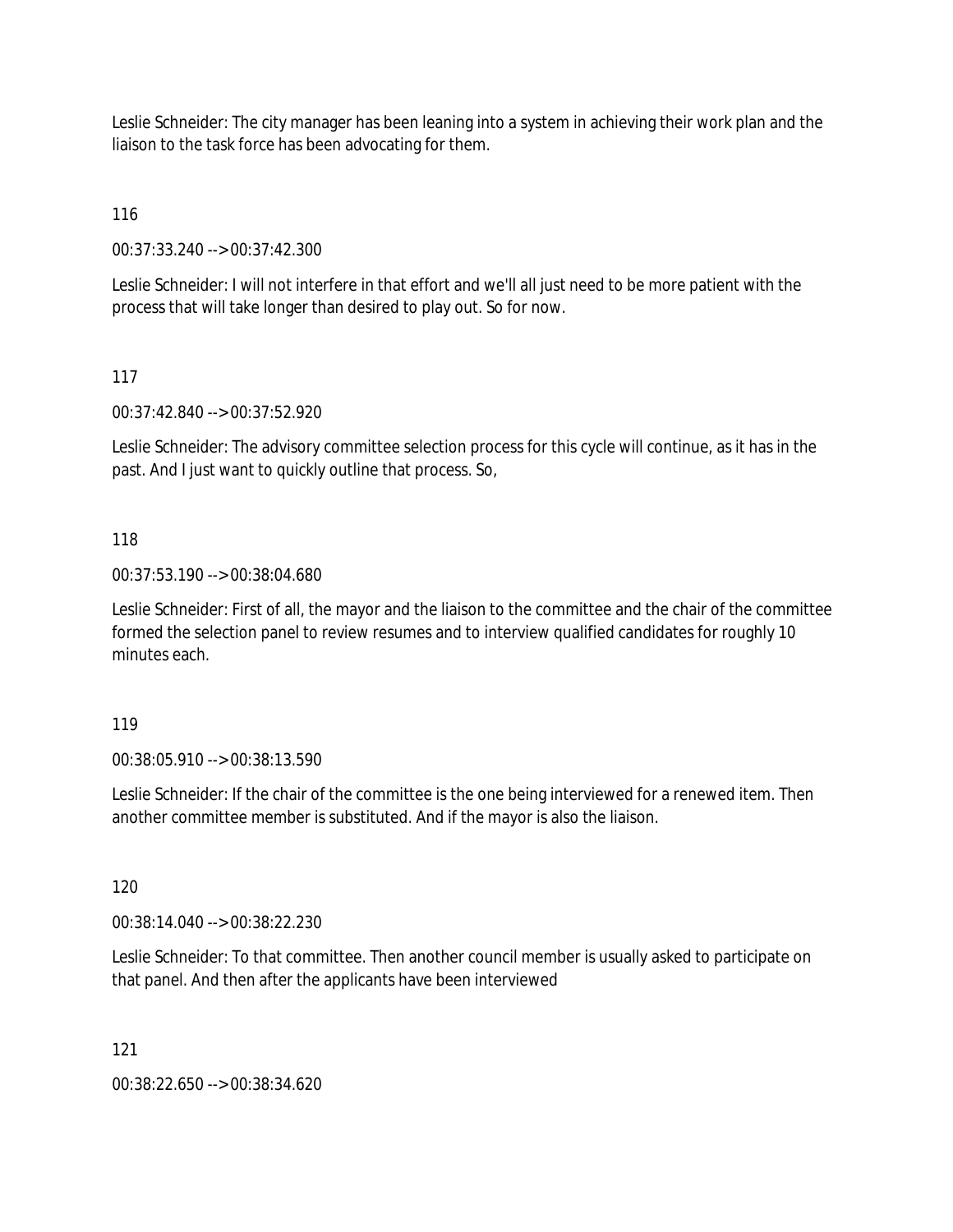Leslie Schneider: The three interviewers decide by consensus on the top candidate for each open position and I will convey this choice as part of a slate of choices to counsel for approval.

122

00:38:35.220 --> 00:38:45.810

Leslie Schneider: If a majority of Council votes to confirm the choices. The decision can either going to affect immediately, but more often it is sent to the consent agenda of a future meeting.

### 123

00:38:46.290 --> 00:38:54.090

Leslie Schneider: So I'm also very happy to discuss this or any other issues in my Monday afternoon office hours. And that's it. Thank you very much.

124

00:38:55.110 --> 00:38:56.400 Joe Deets: Okay. Thank you, Mayor

125

00:38:57.990 --> 00:39:02.820

Joe Deets: See, we will move on. Item five future Council agendas.

126

00:39:04.440 --> 00:39:05.850

Joe Deets: Morgan, would you like to take that

### 127

00:39:06.510 --> 00:39:12.360

Morgan Smith: Sure, I just looking ahead, we have the rest of the August agendas scheduled out here.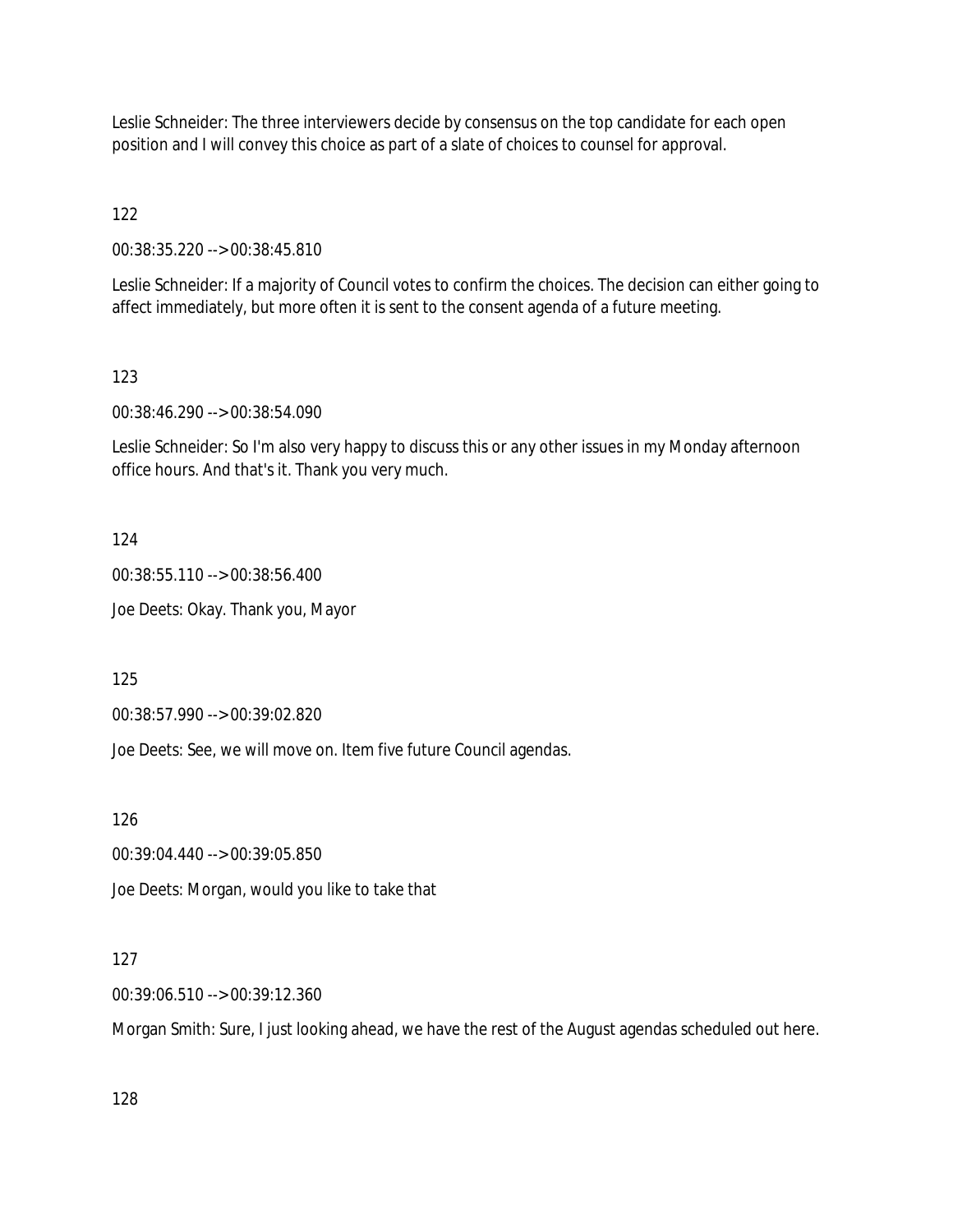00:39:14.070 --> 00:39:20.970

Morgan Smith: The meeting next week, the business meeting. We have an Executive Session. And then we have place time

129

00:39:21.870 --> 00:39:26.760

Morgan Smith: For the race equity task force to come back with the next update on the status of some of their items.

130

00:39:27.270 --> 00:39:37.290

Morgan Smith: And council members are and I are going to meet with them again tomorrow to see if they're on track for that date. If not, they'll come at the next available meeting so it'll either be the 11th or shortly thereafter.

131

00:39:38.310 --> 00:39:46.920

Morgan Smith: We're scheduling a couple of public hearings for later in the month and there's some housekeeping related to the update for the process we use to surplus property.

132

00:39:47.310 --> 00:39:52.920

Morgan Smith: That was an item that was identified as part of the work and discussion around the Suzuki projects.

133

00:39:53.280 --> 00:40:00.900

Morgan Smith: Previously, but we would like to go ahead and fix our housekeeping on this. So it's not related to a particular piece of property.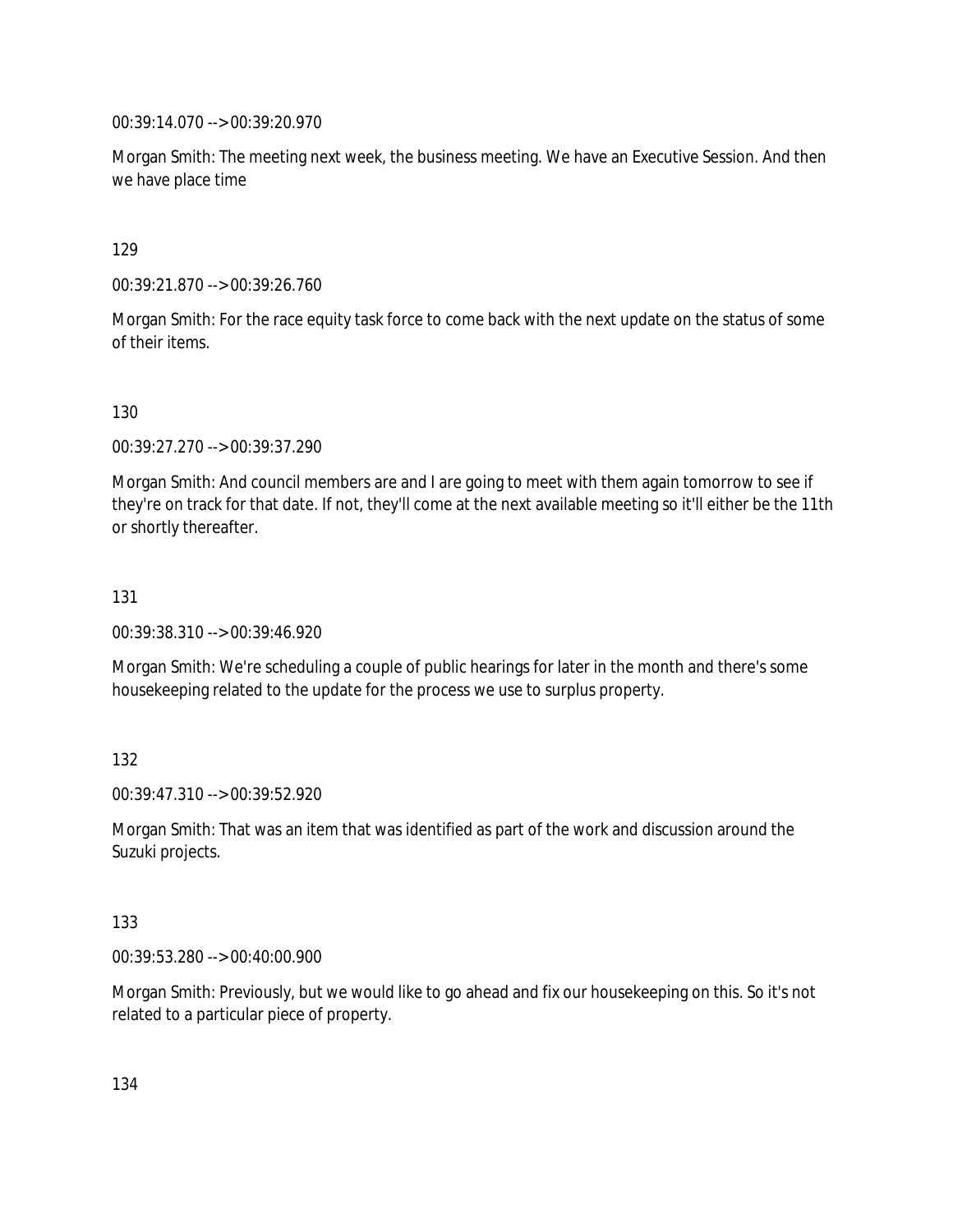00:40:01.290 --> 00:40:09.780

Morgan Smith: It's just to update the process which has been when we went to look at it was extremely outdated and no longer currently aligned with some of the other parts of our code so

### 135

00:40:11.730 --> 00:40:22.290

Morgan Smith: Then we have a placeholder to do all of the committee appointments. It is quite possible that not all of those will be ready to go. So we'll see where things stand by the time we get there.

136

00:40:22.740 --> 00:40:31.290

Morgan Smith: And then we have time placed to have a conversation about recent community concerns related to sexual assault investigations at the

### 137

00:40:31.890 --> 00:40:34.710

Morgan Smith: police department's role in those investigations.

138

00:40:35.370 --> 00:40:45.840

Morgan Smith: And then Council last week had plans time under Council discussion to hear from the members of the joint subcommittee with the planning commission on their recommendation for

139

00:40:46.290 --> 00:40:52.620

Morgan Smith: Potential changes to the process that's used to fill Planning Commission vacancies. So, that time has been placed there too.

140

00:40:53.220 --> 00:41:12.270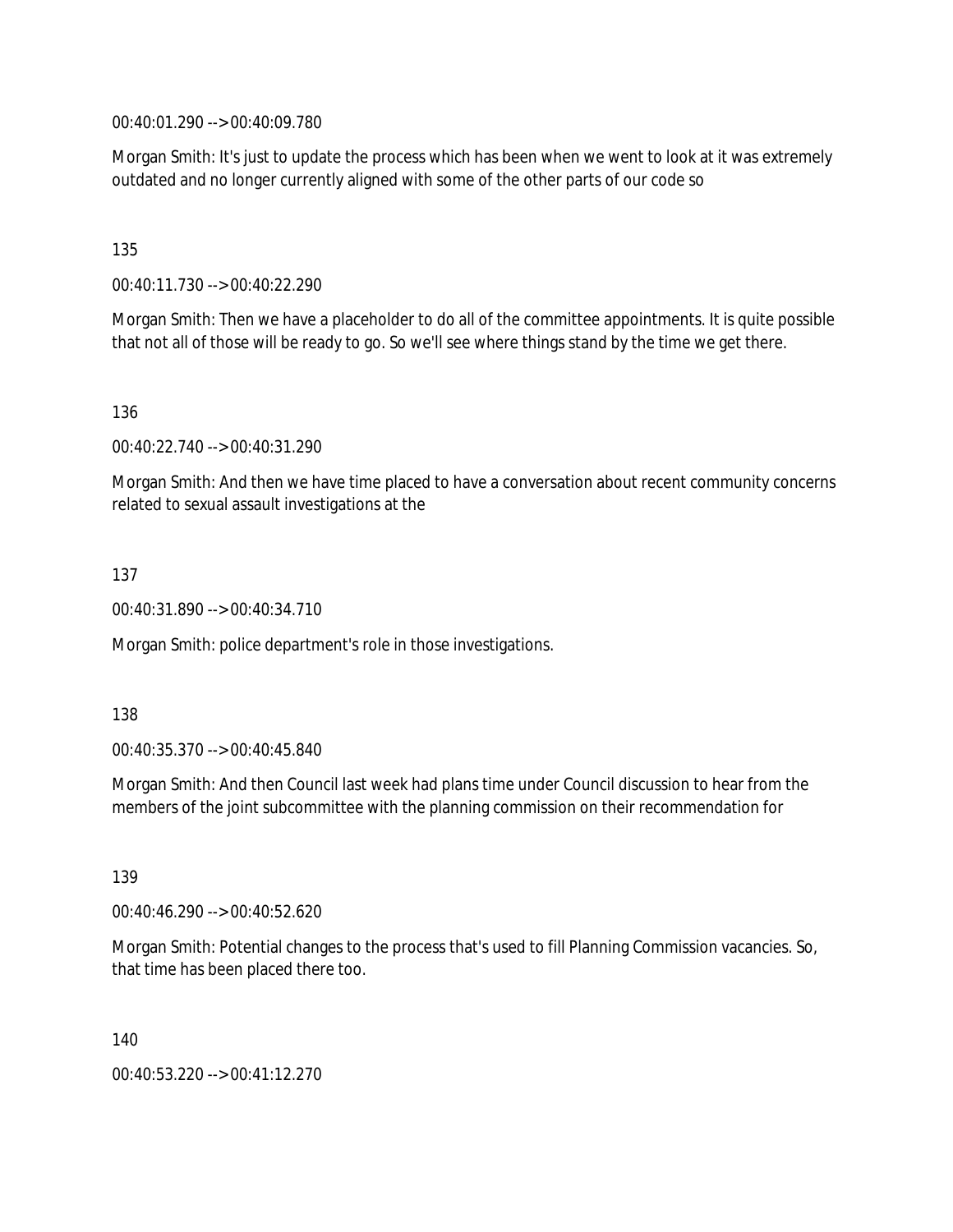Morgan Smith: So that's your first business meeting and then I won't go through the other two agendas in detail, one item on the 25th, which is the second business meeting that I want to call out just as a potential we currently had previously had the the update for Council on our current fee study

141

00:41:13.380 --> 00:41:24.030

Morgan Smith: Scheduled to come on the 25th, but that meeting was getting a little bit fall. And I think there's some prospect that the city manager brochure may be ready for you to review at that time.

142

00:41:24.540 --> 00:41:30.330

Morgan Smith: So my suggestion was that I felt like that fee study update was also perhaps better for a study session.

### 143

00:41:31.080 --> 00:41:37.380

Morgan Smith: Just to make sure everybody has a chance to learn about the process and understand what that fee study is so I've suggested that staff move

144

00:41:37.890 --> 00:41:51.420

Morgan Smith: That 30 minute topic to September 1 and that will give us a little more elbow room on the 25th and in that event, if we do get to the point where the city manager brochure is ready for you. You'll have plenty of opportunity to use time that night to move it forward.

145

00:41:53.130 --> 00:41:55.050

Morgan Smith: But other than that, I'm happy to answer any questions.

146

00:41:57.240 --> 00:41:58.260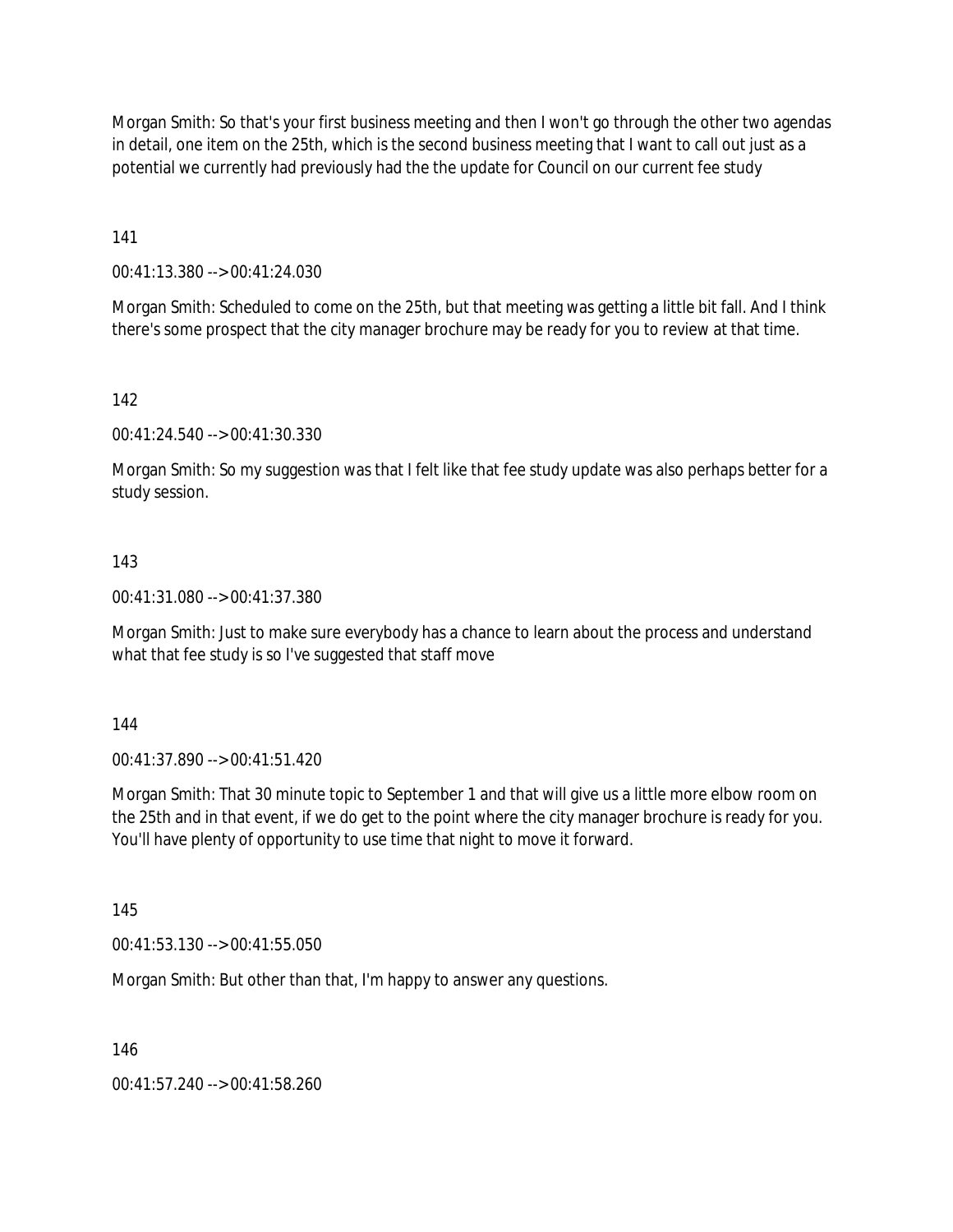Joe Deets: Just a quick comment.

147

00:42:00.210 --> 00:42:05.010

Joe Deets: I see august 18 looks a little light. I only saw two topics.

148

00:42:06.930 --> 00:42:08.700

Joe Deets: We need to have that meeting. I mean,

149

00:42:09.240 --> 00:42:13.920

Morgan Smith: I will be out of town if that if that helps influence your vote. So it is

150

00:42:14.070 --> 00:42:15.990

Morgan Smith: I am in different to whether you have a meeting or not.

151 00:42:17.100 --> 00:42:19.650 Michael Pollock: I'm I'm likely to be out of town as well so

152 00:42:22.200 --> 00:42:22.530 Morgan Smith: The

153 00:42:23.640 --> 00:42:30.900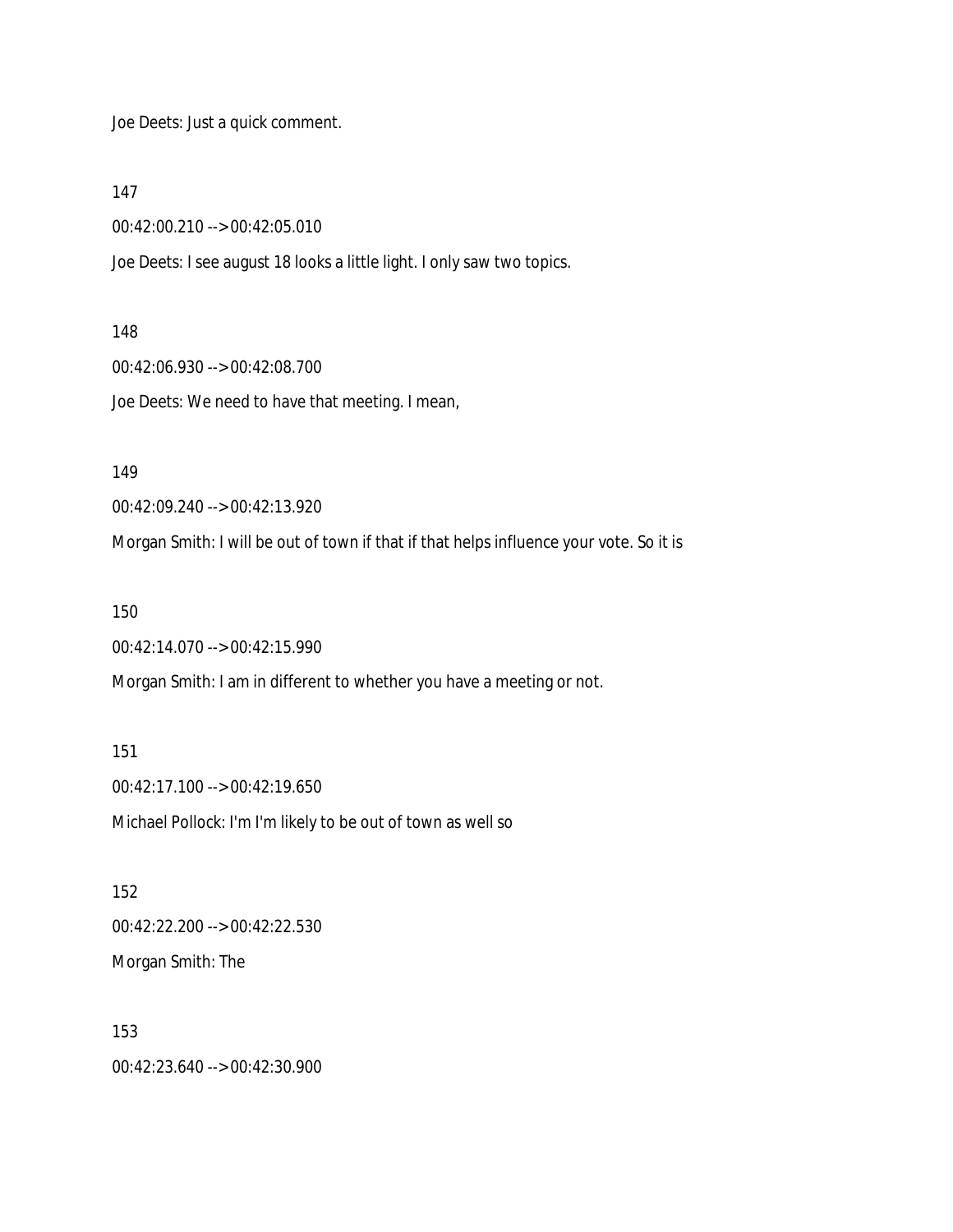Morgan Smith: The one topic is your standing update on sustainable transportation, so we can certainly find a different time for that. The other is

154

00:42:31.950 --> 00:42:37.350

Morgan Smith: The next step in a topic and item that's been working its way through Planning Commission.

155

00:42:37.770 --> 00:42:48.390

Morgan Smith: And I also think we could schedule it on a different date. It's not. There's not a specific calendar need or timeline requirement to have it on this date. So if Council prefers to cancel this meeting.

156

00:42:48.900 --> 00:42:54.450

Morgan Smith: You can just let us know and what we can both of those topics are available to move elsewhere, but it's up to you guys.

157

00:42:56.370 --> 00:43:08.370

Joe Deets: Hey, thank you. I'm well I'm in, I would be very happy to not meet on August 18. How does that Michael, you're obviously you're going to be gone or COUNCILMEMBER Pollock. Sorry.

158

00:43:09.810 --> 00:43:13.740

Joe Deets: Quick work. How does everyone feel who wants to have this meeting on August 18

159

00:43:18.420 --> 00:43:28.200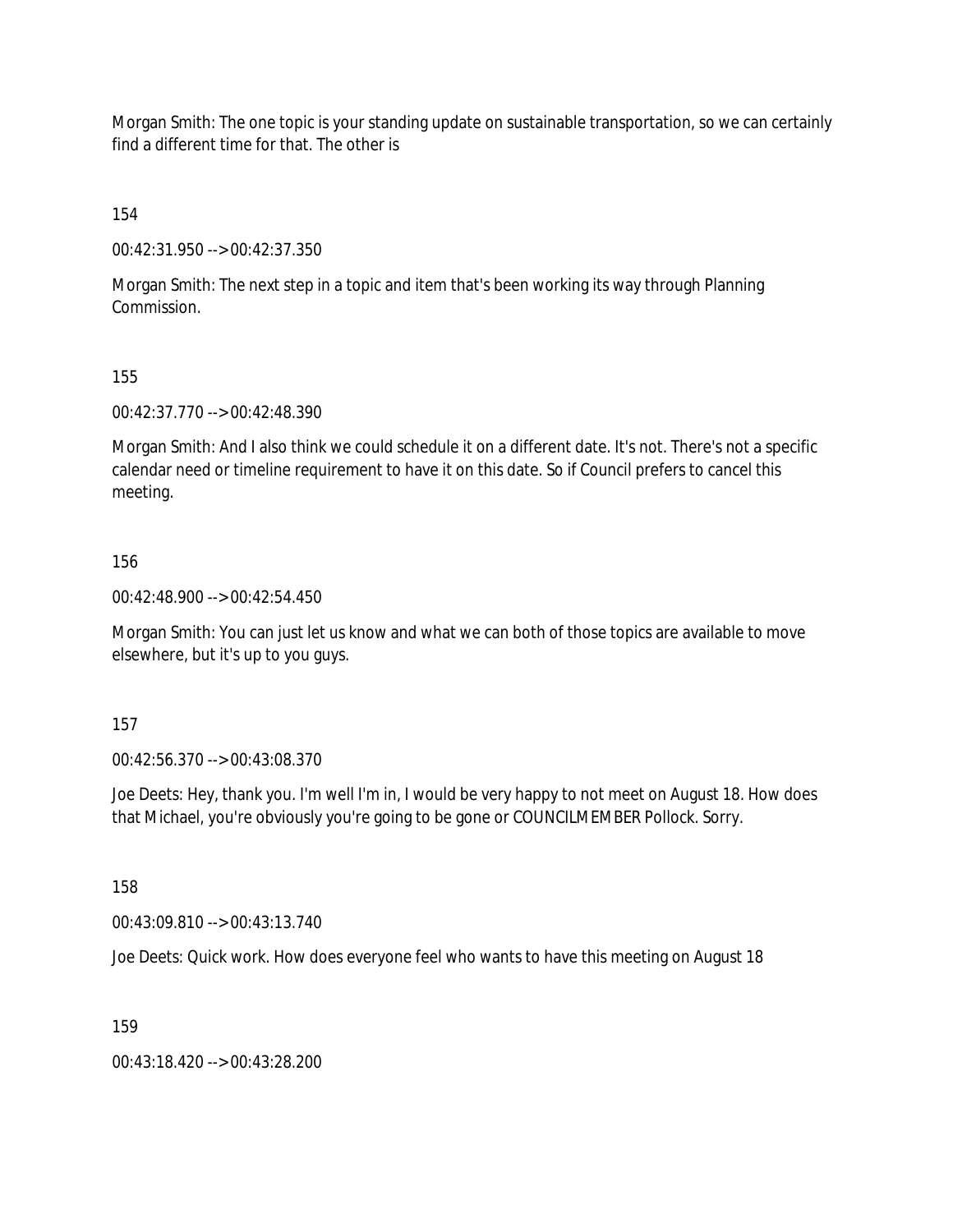Leslie Schneider: I'm just wondering if there's a chance that that there may be other issues that come up between now and then do. Do we want to just cancel it now or, I don't know, we could

160

00:43:33.900 --> 00:43:38.010

Leslie Schneider: Is that is the 18th is a study session. So, you know,

161

00:43:38.370 --> 00:43:39.540

Morgan Smith: It's a study session.

162

00:43:42.120 --> 00:43:43.950

Leslie Schneider: I'd be fine. If we wanted to cancel it.

163

00:43:46.920 --> 00:43:51.600

Joe Deets: Well, let's that's two weeks from today. So we can look at this as

164

00:43:53.490 --> 00:43:56.880

Joe Deets: A strong candidate for cancellation unless something comes up.

#### 165

00:43:57.180 --> 00:44:03.780

Morgan Smith: Maybe we could take the temperature at the end of this week's meeting tonight later tonight because I think that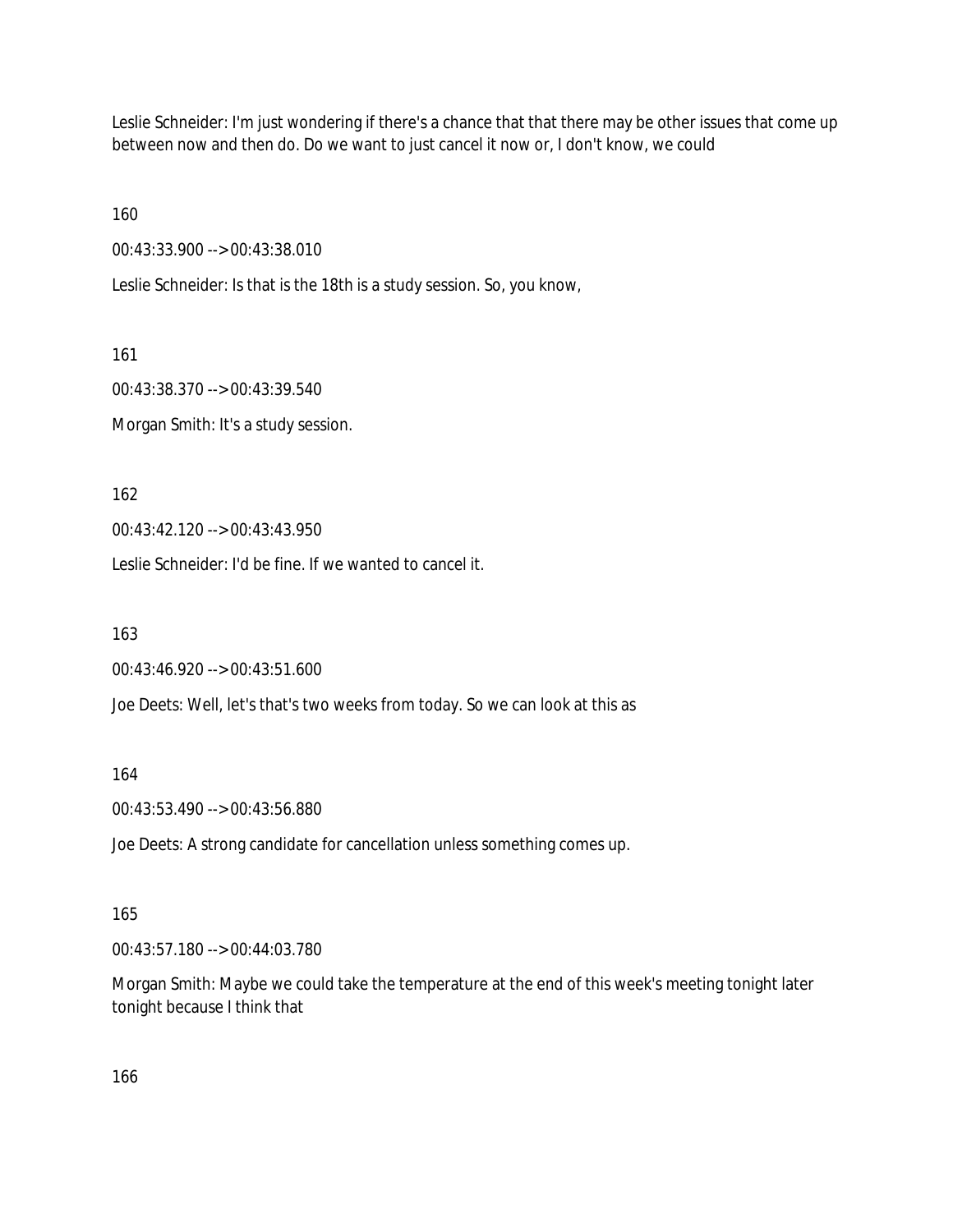00:44:05.070 --> 00:44:12.810

Morgan Smith: Even things that come up next week would be challenging to put on the next week's meeting if we're not aware of them now. So

167

00:44:13.740 --> 00:44:18.480

Joe Deets: Okay, we could touch base on this at the end of tonight. How's. How's that sound.

168

00:44:20.070 --> 00:44:20.460

Okay.

169

00:44:21.780 --> 00:44:23.760

Joe Deets: Any other comments on agendas, folks.

170

00:44:25.980 --> 00:44:26.910

Joe Deets: Good. Mr. Snyder.

171

00:44:27.840 --> 00:44:28.890

Leslie Schneider: Thank you. I just want to

#### 172

00:44:30.060 --> 00:44:40.050

Leslie Schneider: Request a very little bit of time. I think a lot of on a future agenda to be decided to discuss hiring a consultant for some counsel training on parliamentary process.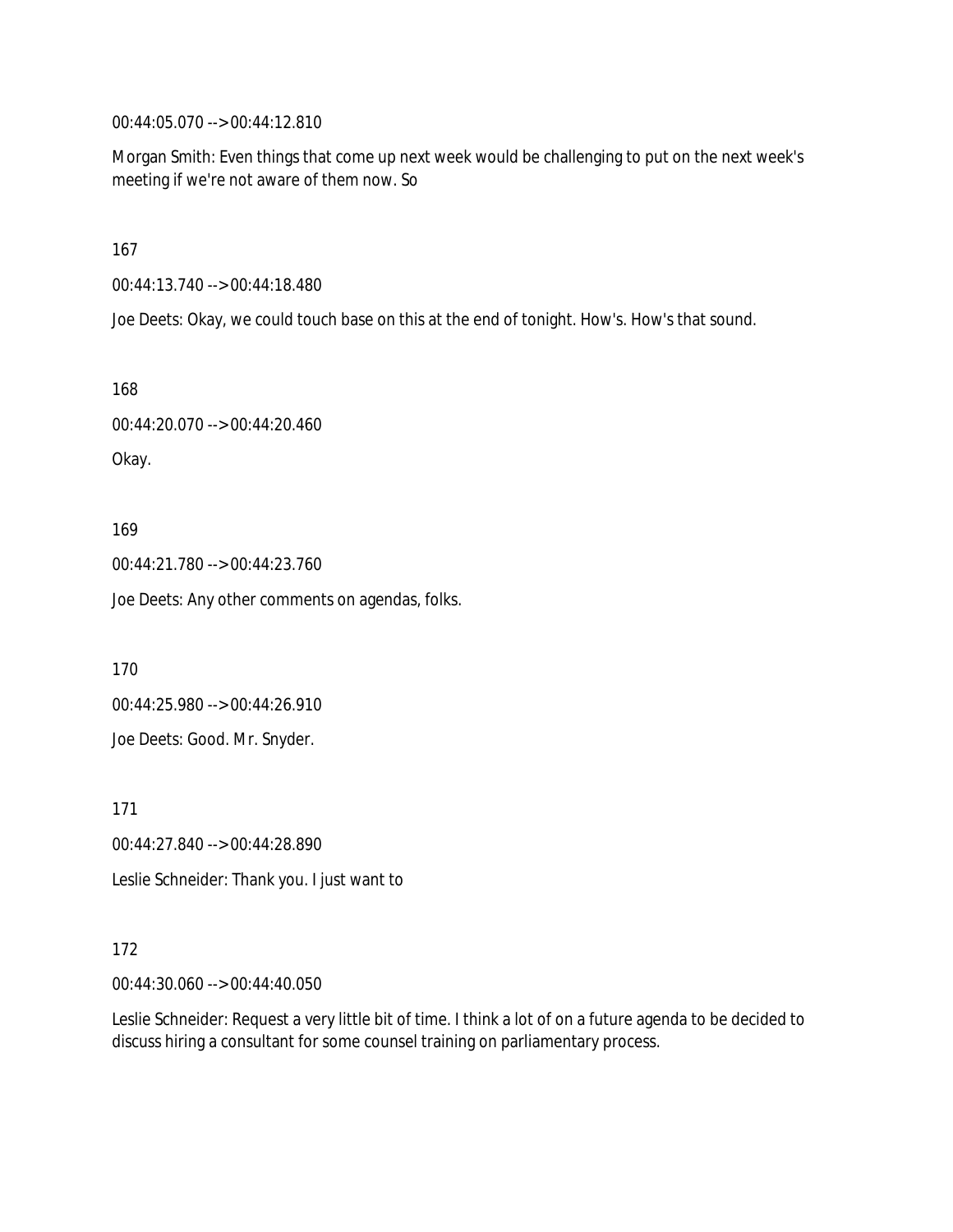173 00:44:41.070 --> 00:44:43.950 Leslie Schneider: So there is I'm recommending

174 00:44:53.700 --> 00:44:54.180 Joe Deets: Mayor

175 00:45:02.820 --> 00:45:05.370 Joe Deets: Maybe. She'll. She'll come back.

### 176

00:45:08.520 --> 00:45:13.290 Joe Deets: Let's just say she mentioned parliamentary procedure. That sounds like a great idea.

177

00:45:14.310 --> 00:45:15.750 Joe Deets: About knowing the specifics

178 00:45:21.390 --> 00:45:21.900 Joe Deets: Okay.

179 00:45:23.370 --> 00:45:24.930 Joe Deets: Sorry. Mayor, we lost you.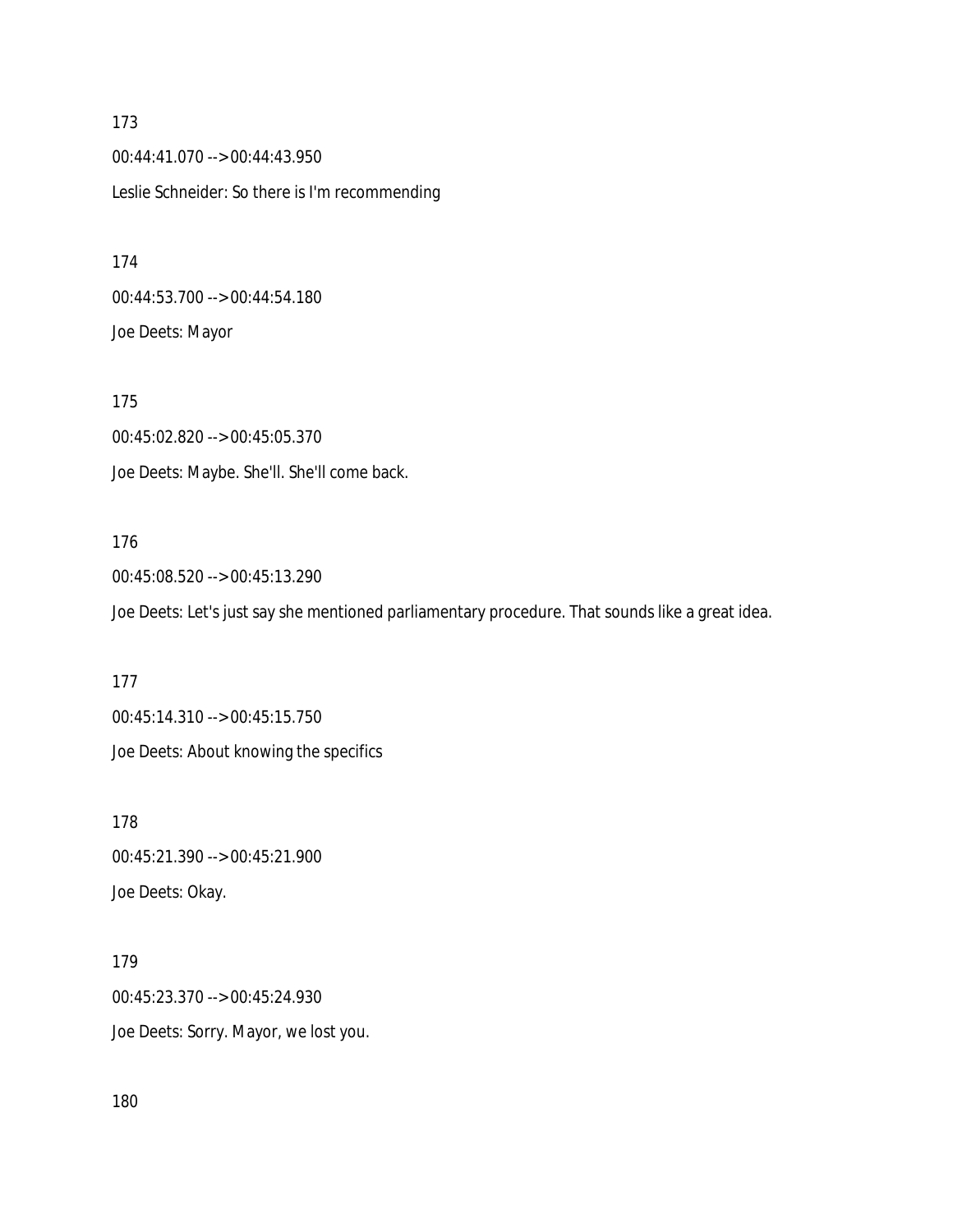00:45:29.580 --> 00:45:30.990

Joe Deets: Does anyone have. Okay.

181

00:45:32.700 --> 00:45:34.260

Joe Deets: Cups. Remember hi topless.

182

00:45:34.920 --> 00:45:37.710

Kirsten Hytopoulos: My hand, my hand is that are you looking at the panelists.

183

00:45:37.890 --> 00:45:42.540

Joe Deets: Oh, I'm sorry. I need to do that. My mind steak. Yes.

184

00:45:43.230 --> 00:45:49.260

Kirsten Hytopoulos: I actually know what she's talking about. She's gonna recommend that someone come and talk to us and i'm in favor of that, but I'm going to do my own items.

185

00:45:50.220 --> 00:45:57.540

Kirsten Hytopoulos: And which actually would require a steady session. So I guess I'm going to argue against my desire to also cancel the 18th, but

186

00:45:57.990 --> 00:46:06.720

Kirsten Hytopoulos: I'm curious if there's any traction for two two items. One is, I'm kind of concerned about what the status of the plastic bag ban.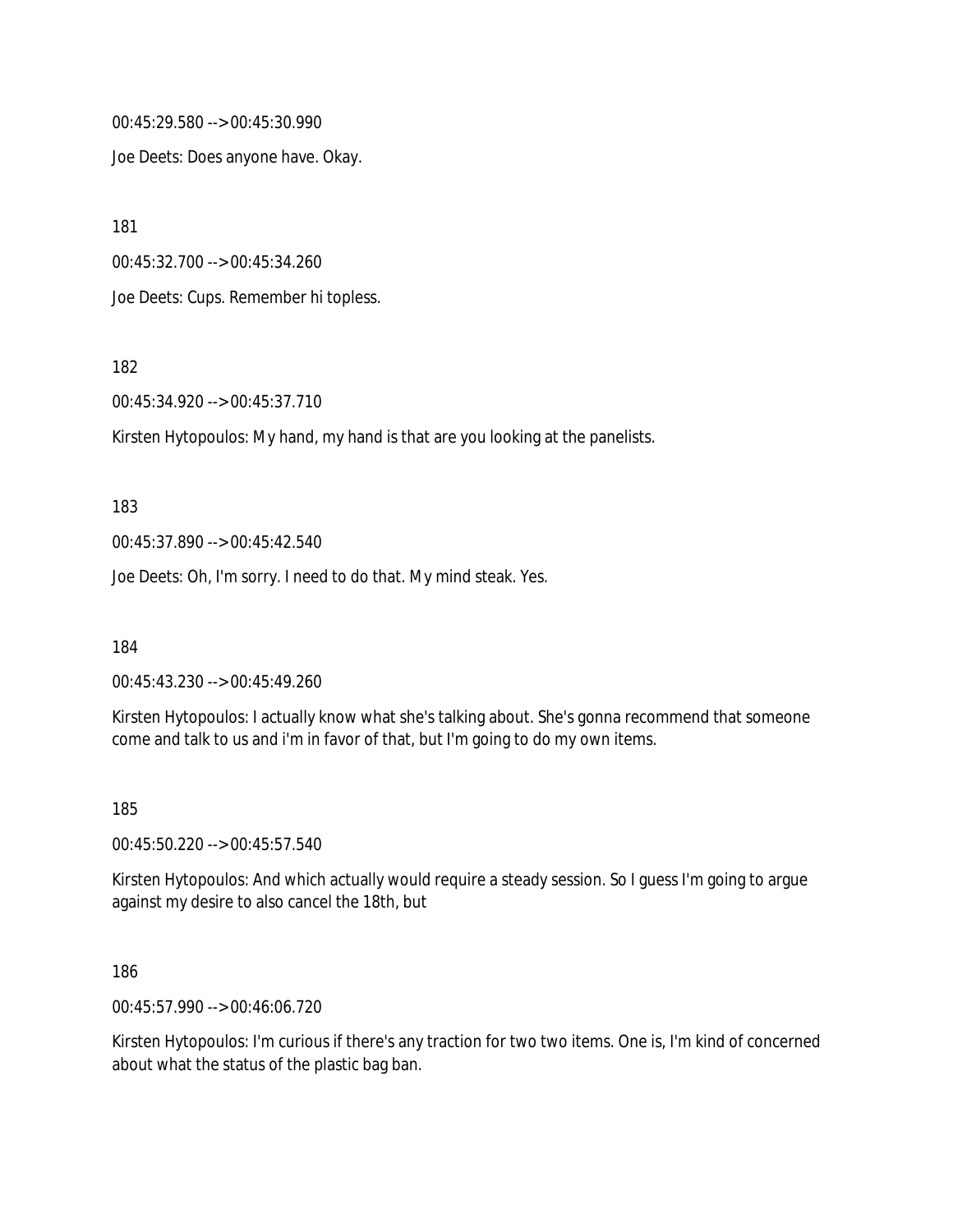00:46:07.290 --> 00:46:12.990

Kirsten Hytopoulos: You know, I was I was, of course, supportive of us suspending it when we first went into the chaos, a coven

188

00:46:13.770 --> 00:46:24.540

Kirsten Hytopoulos: First of all, I'm fine with the, the, the fact that we're not requiring people to bring we're not we're not allowing we're allowing grocery stores to require to require that people not bring their own bags and right now.

189

00:46:24.990 --> 00:46:32.340

Kirsten Hytopoulos: But the fact that we've just immediately and stayed in the the plastic versus paper mode when we're an island.

190

00:46:32.940 --> 00:46:41.940

Kirsten Hytopoulos: In the Puget Sound is concerning me. And so I don't know whether we whether whether you know city manager has ever heard of why I mean again when we were in the chaos and the

191

00:46:42.450 --> 00:46:56.400

Kirsten Hytopoulos: You know, limited just, you know, manufacturing was crazy and distribution. Maybe they couldn't get class, you know, paper, but I'm wondering if there's a compelling reason why we're still in allowing plastic bags as opposed to just paper. And if we need to act on that.

192

00:46:56.970 --> 00:47:04.380

Morgan Smith: So I just want to be clear. We did not. While many municipalities did suspend their plastic bag ordinance. We did not. And it was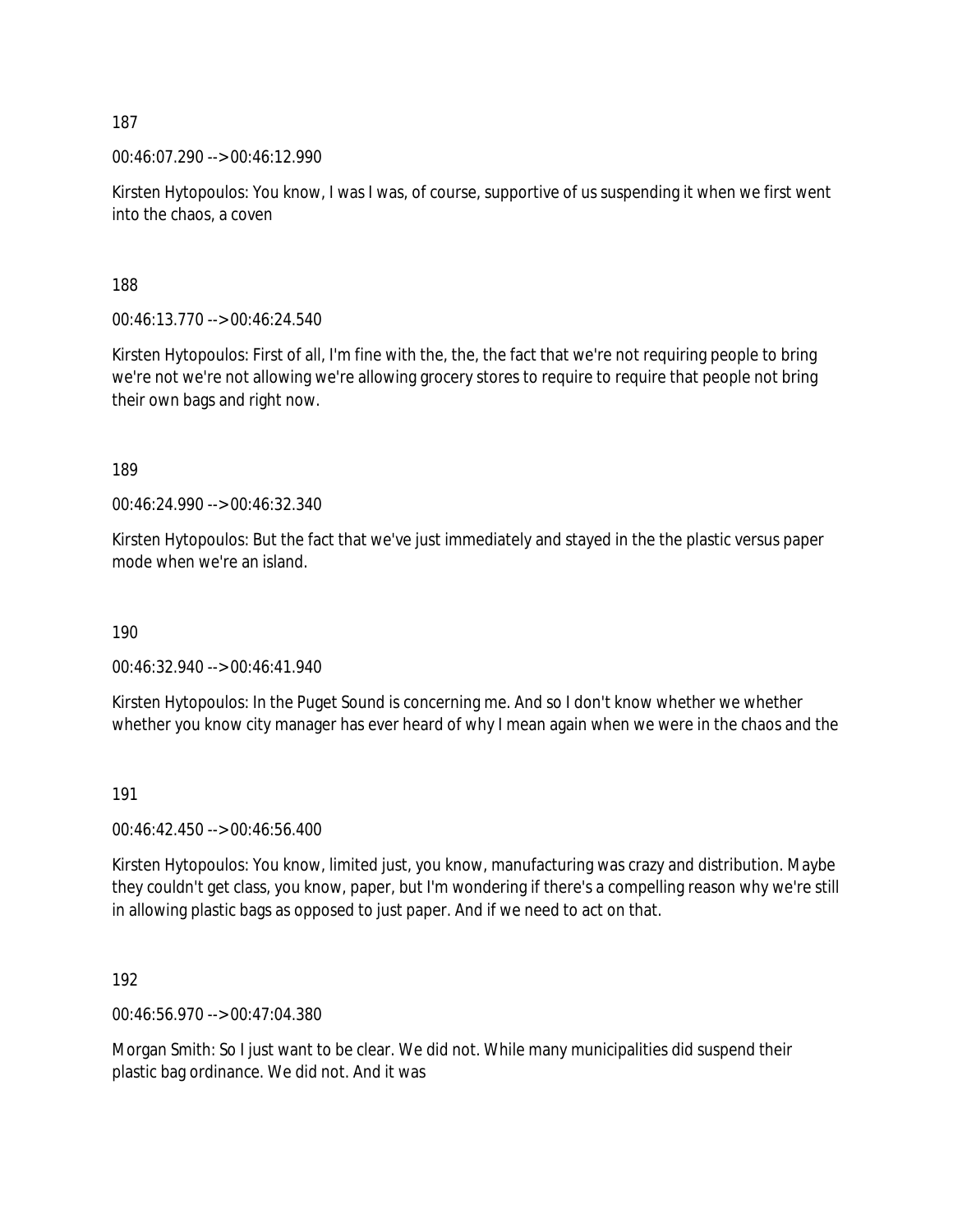00:47:05.550 --> 00:47:16.710

Morgan Smith: My preference to not suspend the ban. It's the ordinance itself because I knew that that was a Community decision that we felt very strongly about. And I felt like it might be difficult to come back from

194

00:47:17.550 --> 00:47:31.140

Morgan Smith: So rather than suspending the ordinance, I simply administratively determine that we would not enforce the ordinance. So the decision to use plastic bags is now occurring at the business level.

195

00:47:31.830 --> 00:47:38.130

Morgan Smith: So that the the decision for us as a city would be to resume enforcement of the plastic bag ban.

196

00:47:38.520 --> 00:47:44.400

Morgan Smith: And I think we would start first with outreach in the same way that when we implemented the ordinance, we start first by letting people know that

197

00:47:45.120 --> 00:47:53.910

Morgan Smith: Different alongside that was at the time we looked and quit we being the emergency management coordinator myself looked and could not find specific

198

00:47:55.830 --> 00:48:06.630

Morgan Smith: Reputable public health guidance that spoke to the health issue of plastic bags and so we also did not. That was another ingredient our thinking. And I'm sure that that's something that reasonable people can disagree about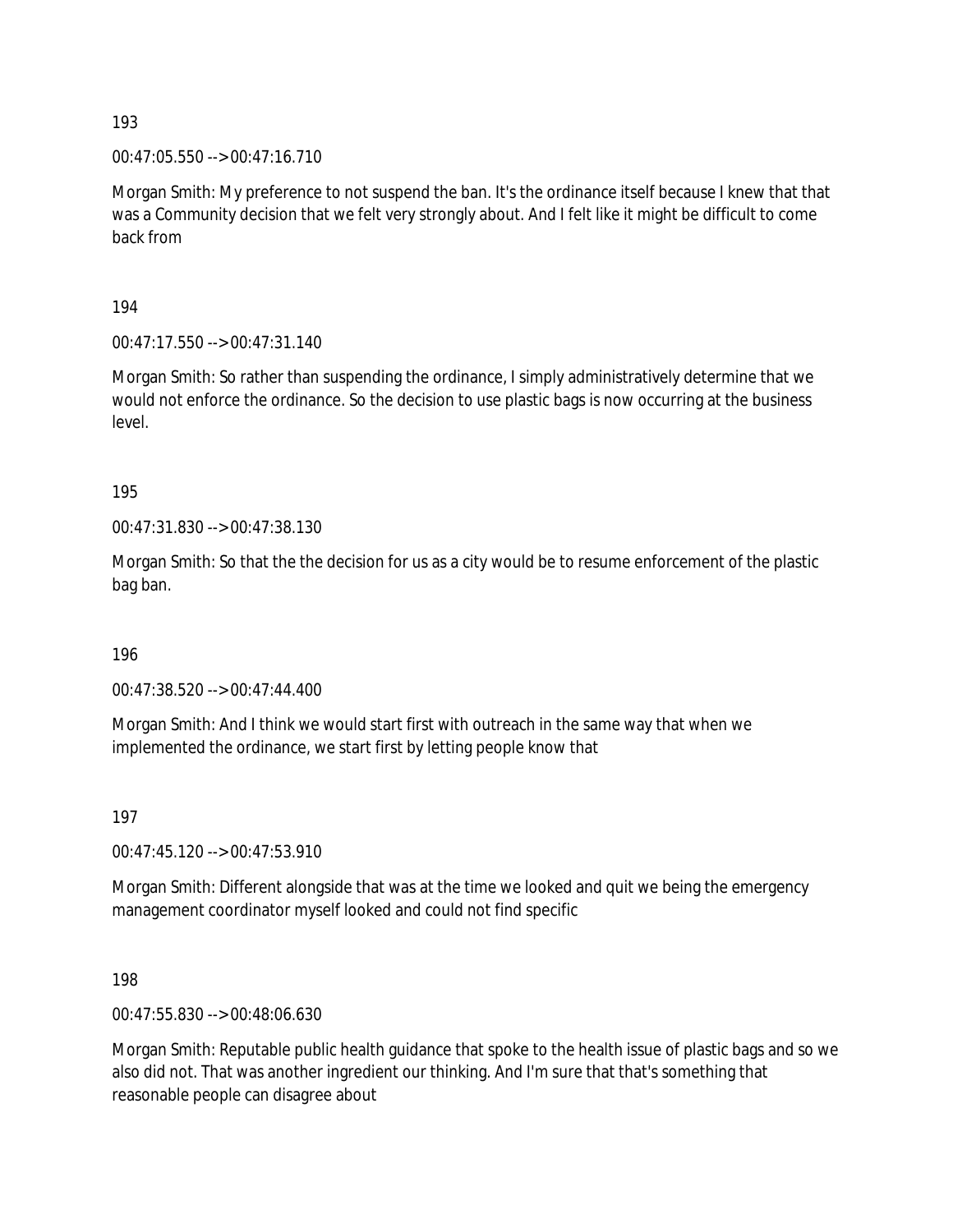00:48:06.810 --> 00:48:09.600

Morgan Smith: But we just could not point to a specific recommendation.

200

00:48:10.110 --> 00:48:18.450

Morgan Smith: From a public health resource that said that was an issue. So that was another reason we just chose to go with the lack of enforcement rather than suspending the ordinance.

201

00:48:19.170 --> 00:48:27.060

Kirsten Hytopoulos: Right, so, so I'm just looking for traction on council, so I don't know whether we make this an issue an item for upcoming agenda and ask

202

00:48:27.810 --> 00:48:37.800

Kirsten Hytopoulos: In the interim for staff to do outreach on sort of the status of this. I'm just not sure where we put this on, but I want to see that the traction that we want some

203

00:48:38.160 --> 00:48:53.250

Kirsten Hytopoulos: Enforcement and what that looks like. And I'm not saying because I don't want to get into the public health argument about the reusable bags, but I will. But what I'm looking for is traction on Council that we want to eliminate the plastic bad option that we want that much enforcement.

204

00:48:54.420 --> 00:48:56.310

Kirsten Hytopoulos: And how this on upcoming agenda.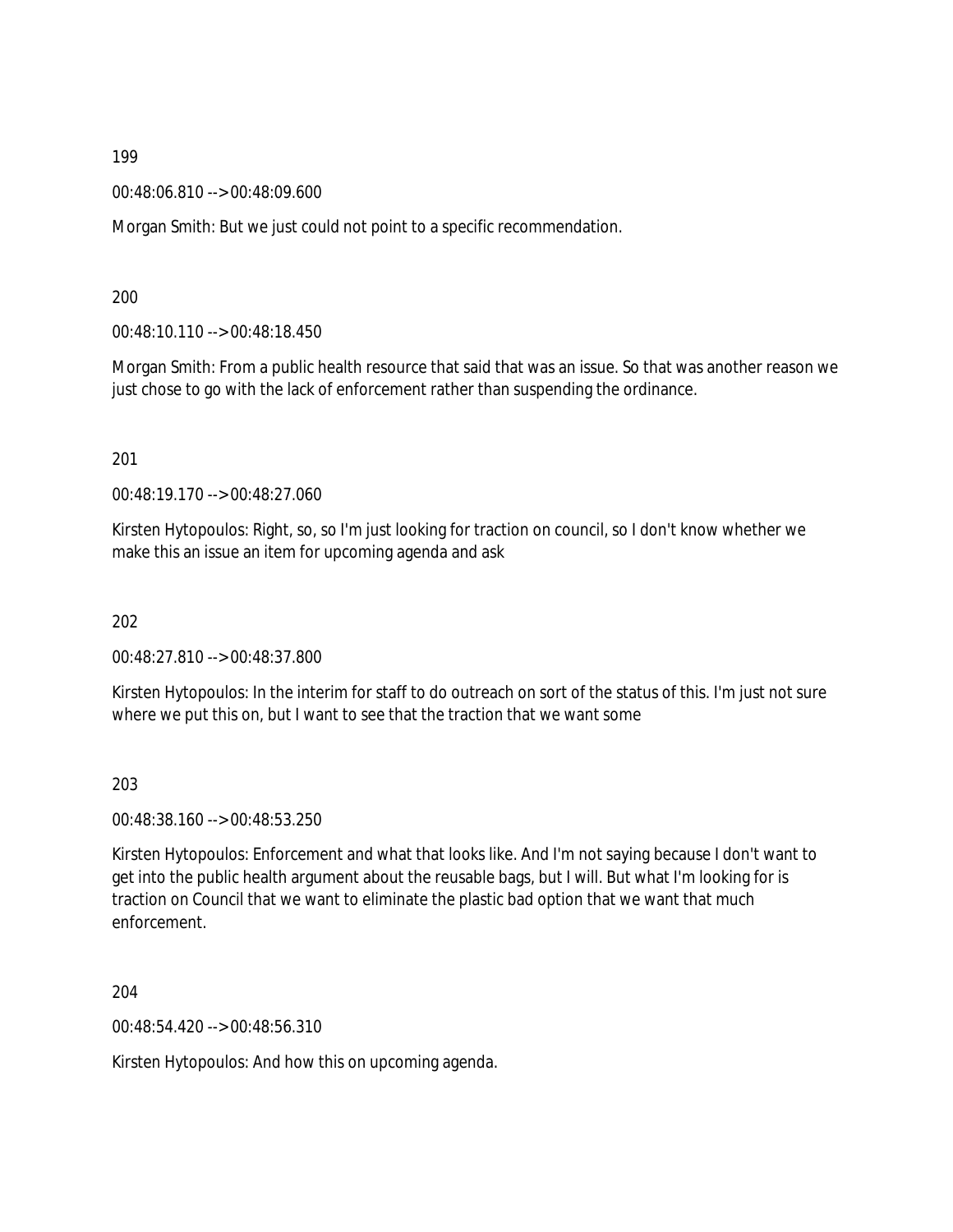00:48:57.780 --> 00:49:03.960

Kirsten Hytopoulos: So can't talk about it now. Otherwise they're talking about now. But can we please put this on, I do have an attraction with an agenda that's my first item.

206

00:49:05.730 --> 00:49:07.500

Kol Medina: That support that conversation.

207

00:49:10.170 --> 00:49:11.130

Kirsten Hytopoulos: And if there's any

### 208

00:49:11.400 --> 00:49:15.060

Kirsten Hytopoulos: Background we need from that Morgan that you think we need that you can get us

209

00:49:16.320 --> 00:49:16.620

Kirsten Hytopoulos: Or

210

00:49:17.250 --> 00:49:28.800

Morgan Smith: Yeah, I mean I think it's more just a discussion item because it was an administrative decision that I made at the time and I can certainly, you know, based on councils guidance that would inform my thinking about whether I felt like it was

211

00:49:29.580 --> 00:49:45.960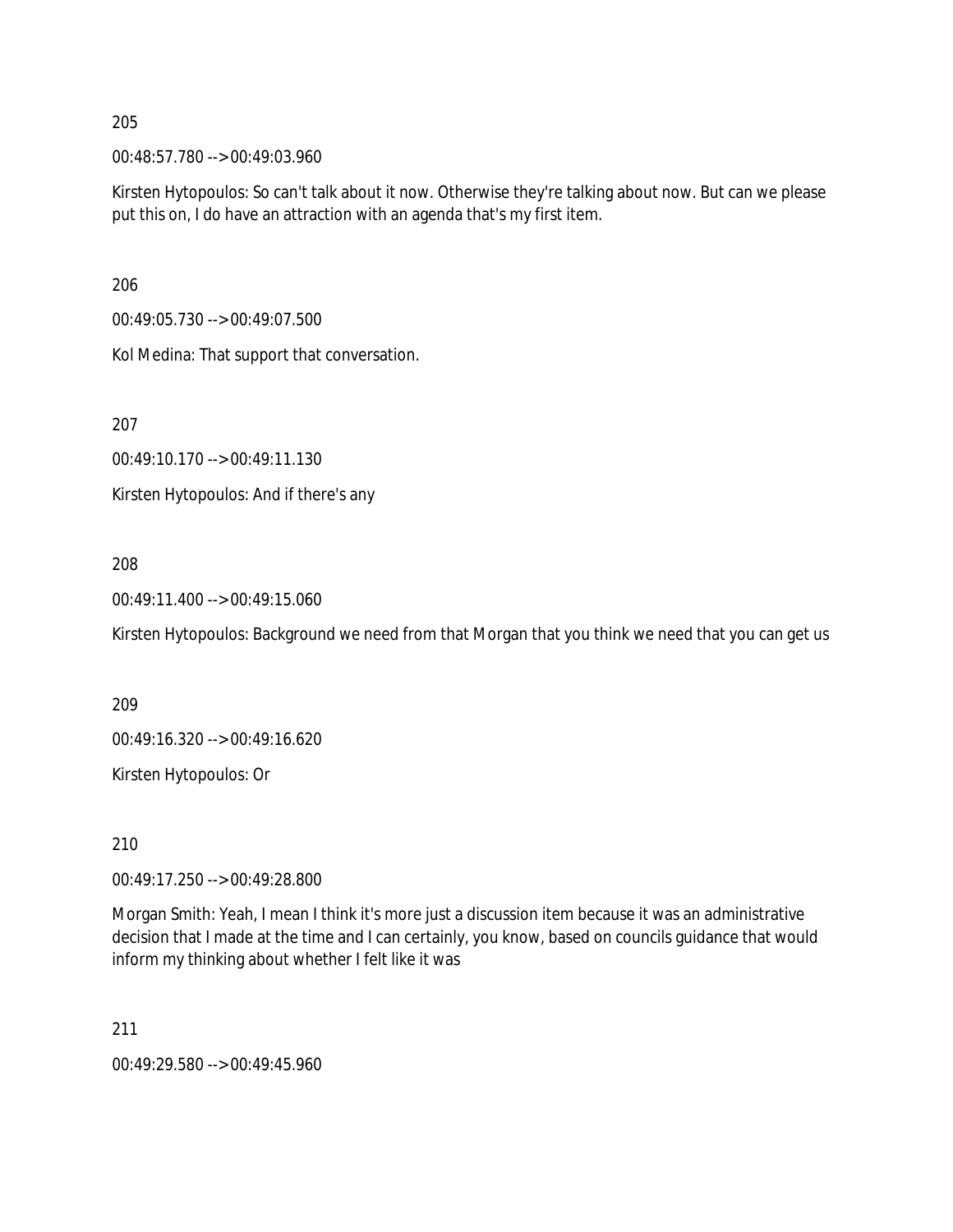Morgan Smith: A timely whether the time had come to pivot away from that posture, I would suggest that we just take it up next week on the 11th, because I think it would be the kind of item that council would want to provide emotion on in order to direct

212

00:49:47.520 --> 00:49:52.530

Morgan Smith: And so if it's something you'd like to discuss sooner rather than later, we can just add time for Council discussion on that.

### 213

00:49:52.920 --> 00:49:58.080

Kirsten Hytopoulos: Perfect. And then the other one is this may take a little bit longer but I said when we abandoned and and

### 214

00:49:58.830 --> 00:50:08.160

Kirsten Hytopoulos: Coming look to the Subcommittee on the mask ordinance. But when we, when we backed away from the mask ordinance because we felt that the governor's order was going to be sufficient.

### 215

00:50:08.430 --> 00:50:11.910

Kirsten Hytopoulos: There were a couple of issues that were outstanding and one was belt masks and

### 216

00:50:12.660 --> 00:50:23.850

Kirsten Hytopoulos: I've made my little effort to send a message to the governor through his little portal, which is pretty worthless and I know I asked. Councilmember Medina to approach the issue to broach the issue at

### 217

00:50:24.510 --> 00:50:33.150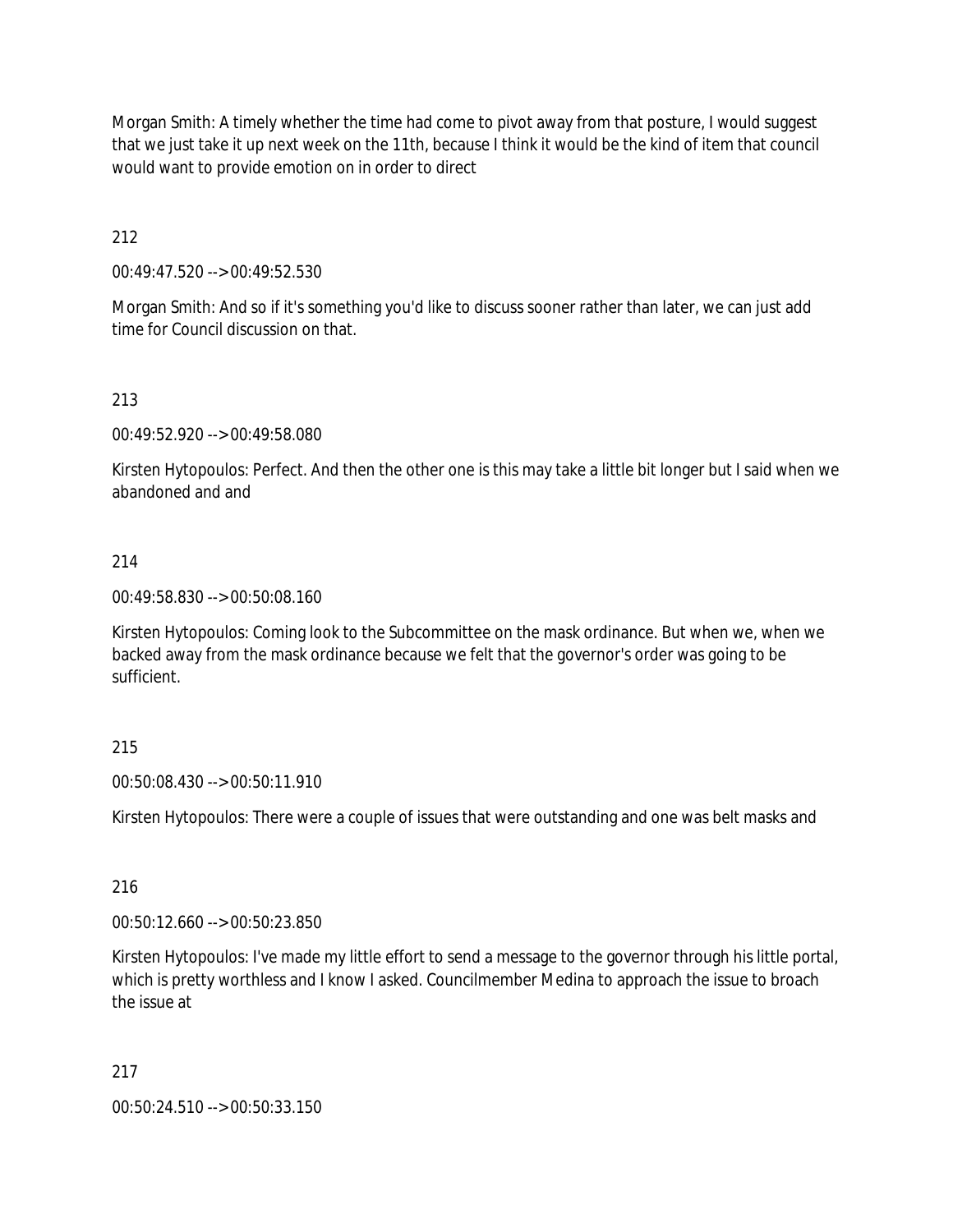Kirsten Hytopoulos: The health district meeting, but I don't feel like gotten any traction on the valve mask issue. Meanwhile, other jurisdictions have not. Not a lot other jurisdictions have prohibited them.

218

00:50:33.570 --> 00:50:45.540

Kirsten Hytopoulos: Disneyland and Disney World has prohibited them, you know, I think it's a big issue these masks that have valves on them there. One way valves that just allow people to spew their unfiltered air at people.

#### 219

00:50:45.960 --> 00:50:54.630

Kirsten Hytopoulos: And on Facebook recently there was a thread, where people were complaining about them. So I'm just looking for any traction and maybe I'm first looking to my subcommittee.

#### 220

00:50:55.290 --> 00:51:02.640

Kirsten Hytopoulos: Co members on whether we want to develop some sort of a regulation hear about those. If we have to look at the local level.

221

00:51:05.790 --> 00:51:07.140

Joe Deets: Go ahead. Kevin Pollak

222

00:51:07.410 --> 00:51:08.970

Michael Pollock: Okay, you know, thanks. Yeah.

### 223

00:51:09.720 --> 00:51:16.860

Michael Pollock: I you know I supported a band at the time and I still support it. There's nothing in consistent. It's really a bad health practice.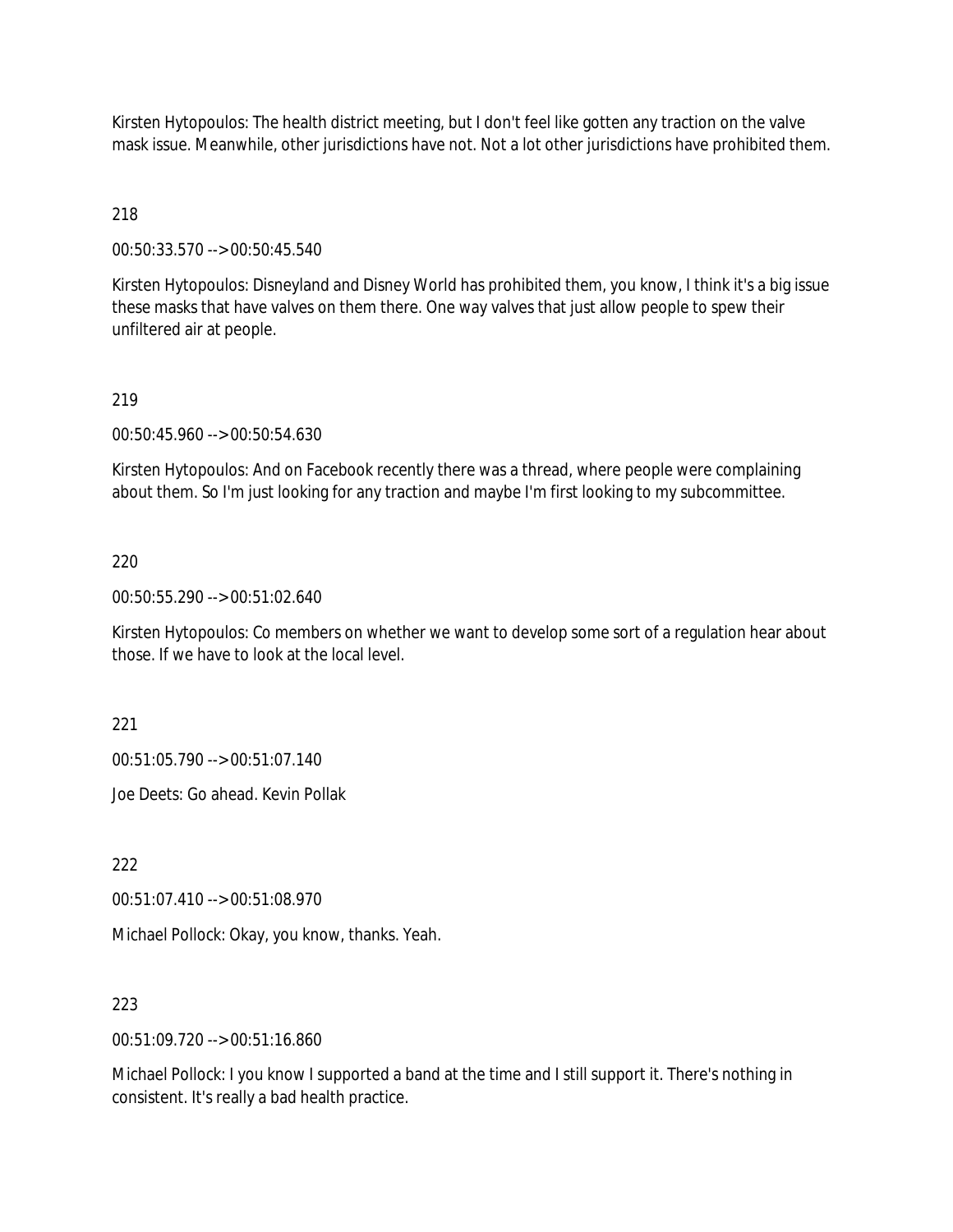00:51:17.070 --> 00:51:22.590

Michael Pollock: To do that, you're just spewing out viral particles. If you're infected into the world at large. And the whole point.

225

00:51:22.950 --> 00:51:36.540

Michael Pollock: Of the mask is to prevent the spread the point of the masses and to protect you, which is new to a lot of people, and there's to protect people from you if you're infected. So yeah, I would support banning that and

226

00:51:37.980 --> 00:51:38.460

Michael Pollock: Absolutely.

227

00:51:40.860 --> 00:51:49.860

Kirsten Hytopoulos: So if we put some future agenda, we could the subcommittee COULD RECONVENE. I don't know how customer car feels about this. We could do some research bring back research and we can develop a proposal.

228

00:51:51.360 --> 00:51:51.570

Kirsten Hytopoulos: Sure.

229

00:51:54.300 --> 00:51:59.610

Joe Deets: I'm Customer Hi topless, did you say was there one other mask issue or was that no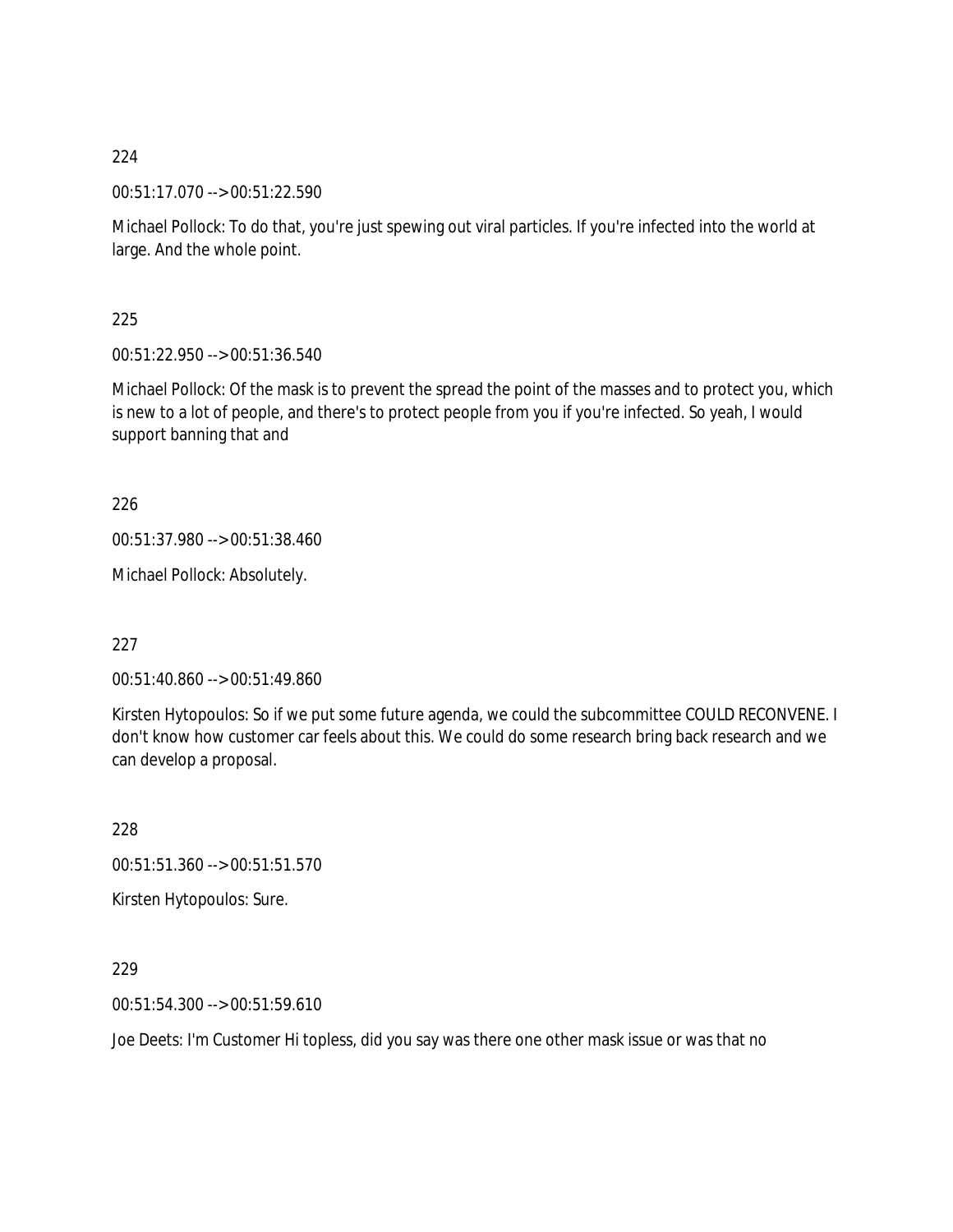00:51:59.610 --> 00:52:02.340

Kirsten Hytopoulos: I said, Oh, that's great. The other one even was at this point.

231

00:52:03.420 --> 00:52:05.790

Kirsten Hytopoulos: I said there were a couple, but this was one of them. And so this

232

00:52:06.300 --> 00:52:07.350 Kirsten Hytopoulos: Will bring forward. Okay.

233

00:52:07.440 --> 00:52:08.400 Kirsten Hytopoulos: Okay, thank you.

234

00:52:09.030 --> 00:52:16.980

Joe Deets: Okay but mass and Mayor. See, I don't see any of that handsome air Snyder you we lost you in mid sentence.

235

00:52:17.070 --> 00:52:18.060

Joe Deets: Cleared you want to try again.

236

00:52:18.480 --> 00:52:19.770

Leslie Schneider: Oh, sure. Thank you.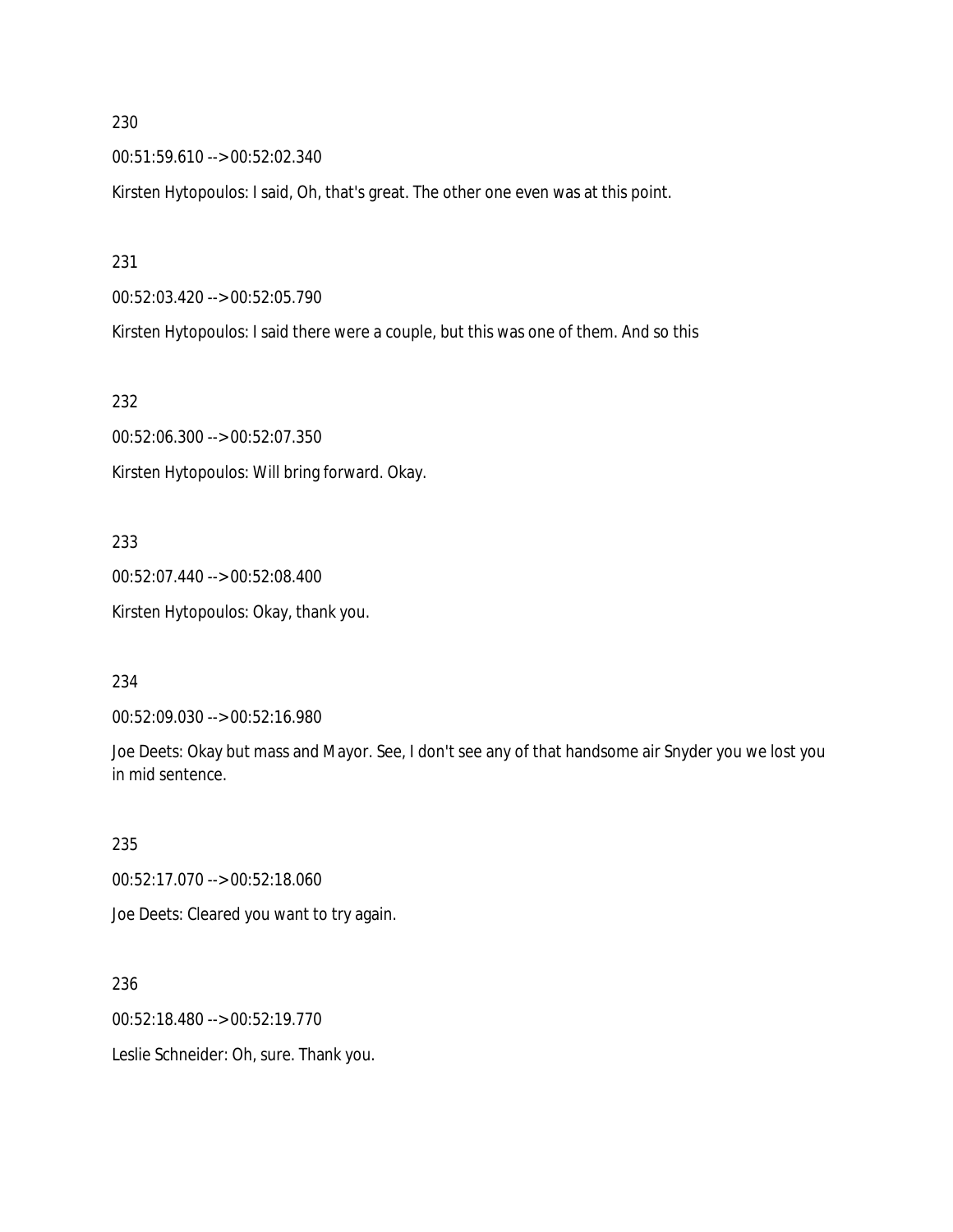00:52:20.730 --> 00:52:33.720

Leslie Schneider: So I also lost by notes, I have to reboot those, but basically I just would like a few minutes on a future agenda to talk about some counsel training on parliamentary procedure and there's a specific consultant. That's pretty well known in Washington State.

238

00:52:34.470 --> 00:52:44.070

Leslie Schneider: It's the company is Jurassic parliament. And so if we could just get a few minutes on an agenda to talk about whether we'd like to get that training for Council, that'd be great.

239

00:52:45.330 --> 00:52:45.660 Joe Deets: Okay.

240

00:52:47.130 --> 00:52:49.260 Joe Deets: Alright, that sounds good for that.

241

00:52:51.210 --> 00:52:53.220

Joe Deets: Second or third

242

00:52:54.570 --> 00:52:56.880

Joe Deets: Okay, well, that'd be something maybe we could

243

00:52:58.050 --> 00:53:07.710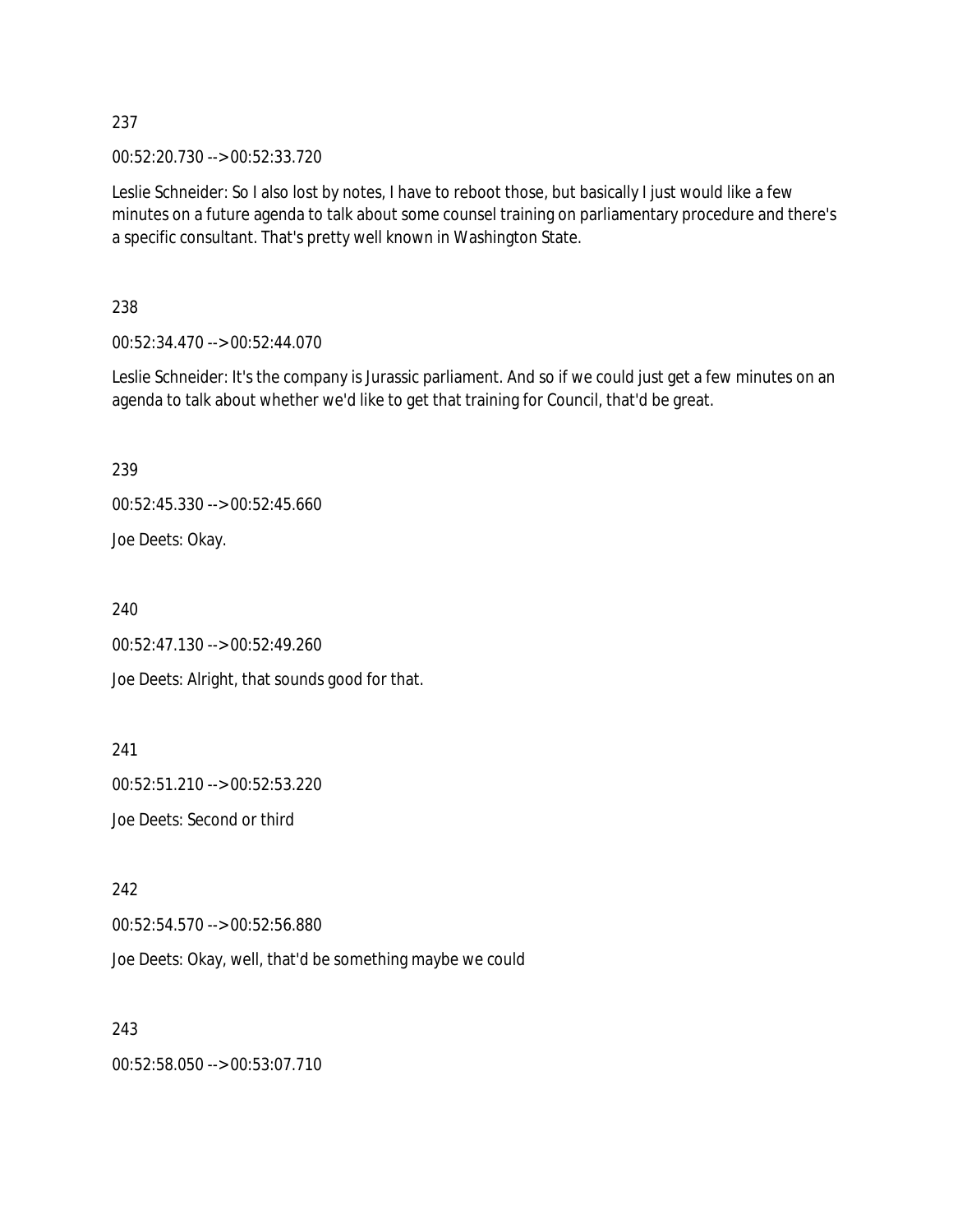Joe Deets: Deputy and you can in the mayor can talk about preps when we can fit that in. Okay. Okay. Any other agenda items.

244

00:53:11.100 --> 00:53:12.360

Joe Deets: Great Council member so

245

00:53:13.020 --> 00:53:23.430

Rasham Nassar: Thanks. So I, I just, I want to be certain that Council has an opportunity to touch in with the land use the Ad Council, Commission.

# 246

00:53:24.360 --> 00:53:38.940

Rasham Nassar: Land use ad hoc committee to provide feedback and such on to discuss some of the elements that or topics that have been assigned to that subcommittee realizing that the only way for us to do that is as a Council as a whole.

247

00:53:39.480 --> 00:53:45.210

Rasham Nassar: I certainly would like the opportunity to provide some input on I think it's the EDU conversation and all of its

248

00:53:45.510 --> 00:53:52.440

Rasham Nassar: Relative components that I believe we remanded to the subcommittee. We took it off the Council's agenda and that became your agenda.

249

00:53:52.740 --> 00:54:00.450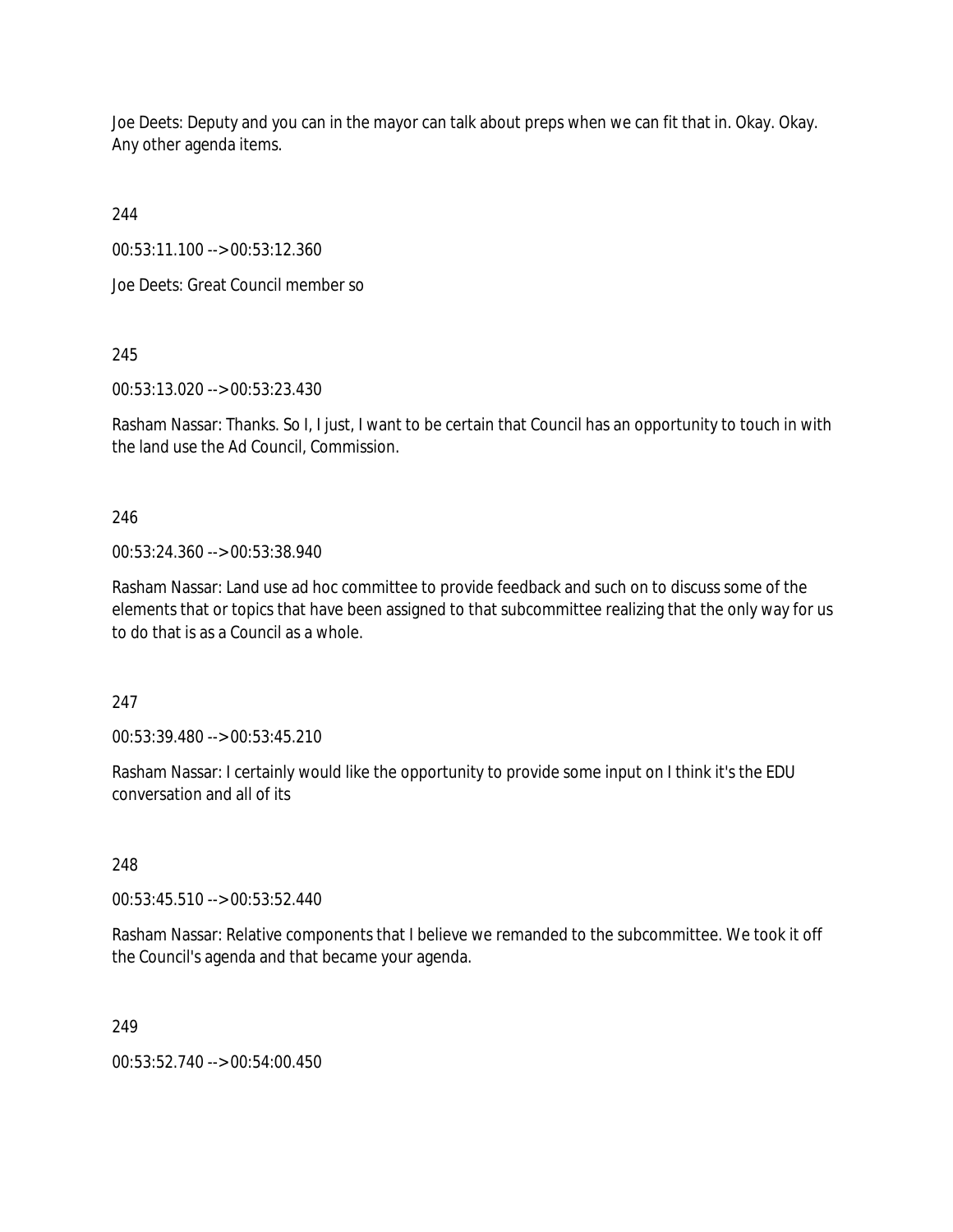Rasham Nassar: So I just want some clarification as to how frequent. We're going to be having those check ins with the land use subcommittee. If the plan is just to touch base during

250

00:54:00.930 --> 00:54:07.800

Rasham Nassar: committee reports. If business meetings or if we're going to have standing agenda items moving forward and looking for feedback on that.

251 00:54:09.180 --> 00:54:09.360 Rasham Nassar: Phone.

252

00:54:09.510 --> 00:54:10.470

Michael Pollock: Number car. Do you want to

253

00:54:11.730 --> 00:54:12.210

Michael Pollock: Respond.

254

00:54:12.600 --> 00:54:18.810

Christy Carr: Sure. I think we initially said that we would provide updates in the committee reports.

### 255

00:54:20.700 --> 00:54:37.620

Christy Carr: We did that last week. And frankly, I was really tired and I think that maybe we could do it similarly to how Council has had regular updates at study sessions for the development moratorium or sustainable transportation plan so that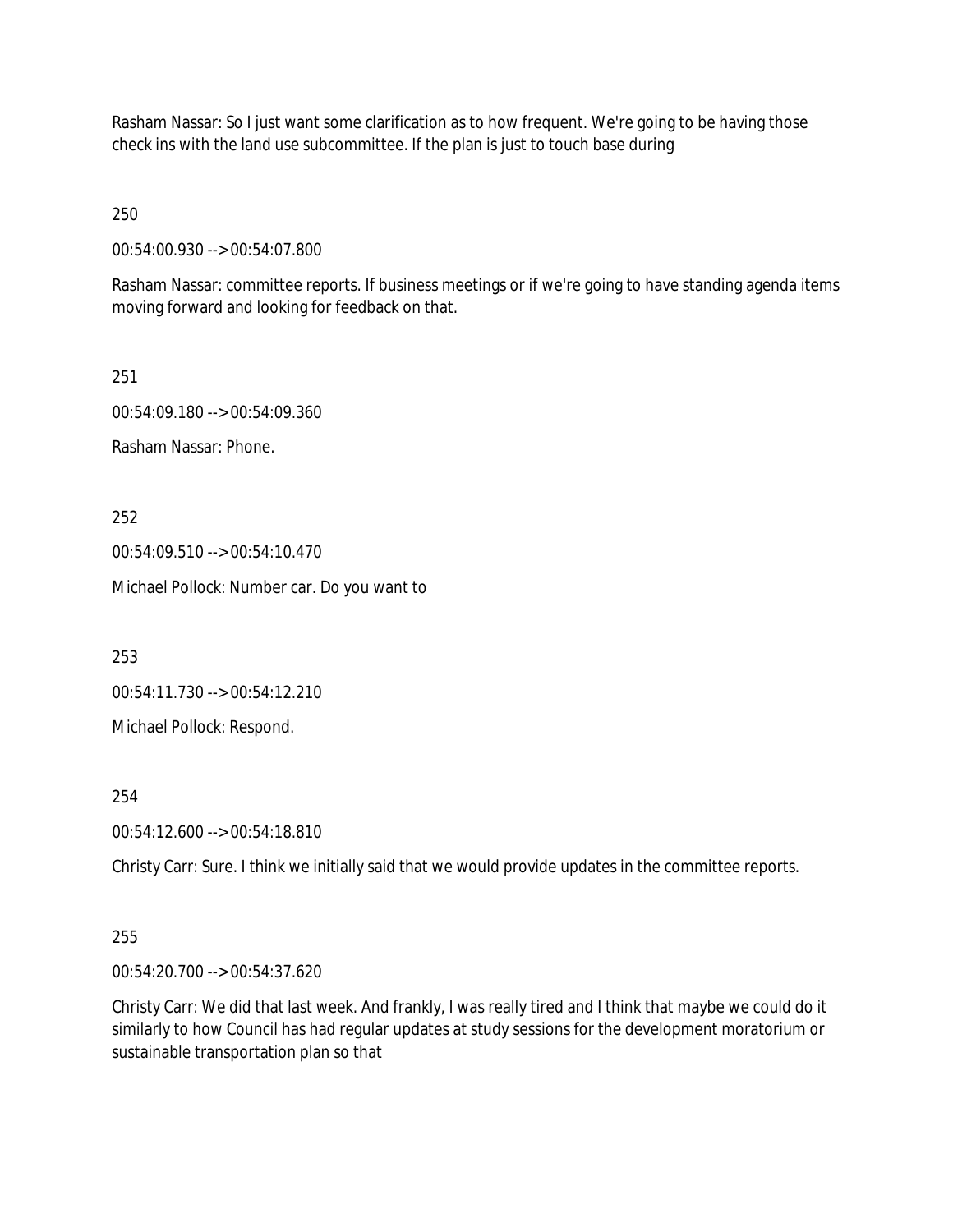00:54:38.880 --> 00:54:47.550

Christy Carr: I so I just want to put that out there as an option for Council to consider in terms of updates and also being able to provide input.

257

00:54:48.810 --> 00:55:00.180

Rasham Nassar: I would certainly support that approach if it were a 15 minute standing agenda item on our study session agendas at the start of the meeting. I think that would be most beneficial.

258

00:55:03.420 --> 00:55:03.810

Joe Deets: Okay.

259

00:55:05.880 --> 00:55:13.830

Michael Pollock: And I can just respond. Just because you've asked specifically about the EDU and we haven't really done a lot with that. Yeah.

260

00:55:17.040 --> 00:55:19.560

Joe Deets: Okay, um. Councilmember hi topless. You had your hand up.

261

00:55:21.030 --> 00:55:29.760

Kirsten Hytopoulos: Yeah, I just want to be clear that I mean we've talked about this and we're probably going to continue to struggle with our with our tasks that we're. I mean, we're certainly not going to be developing

262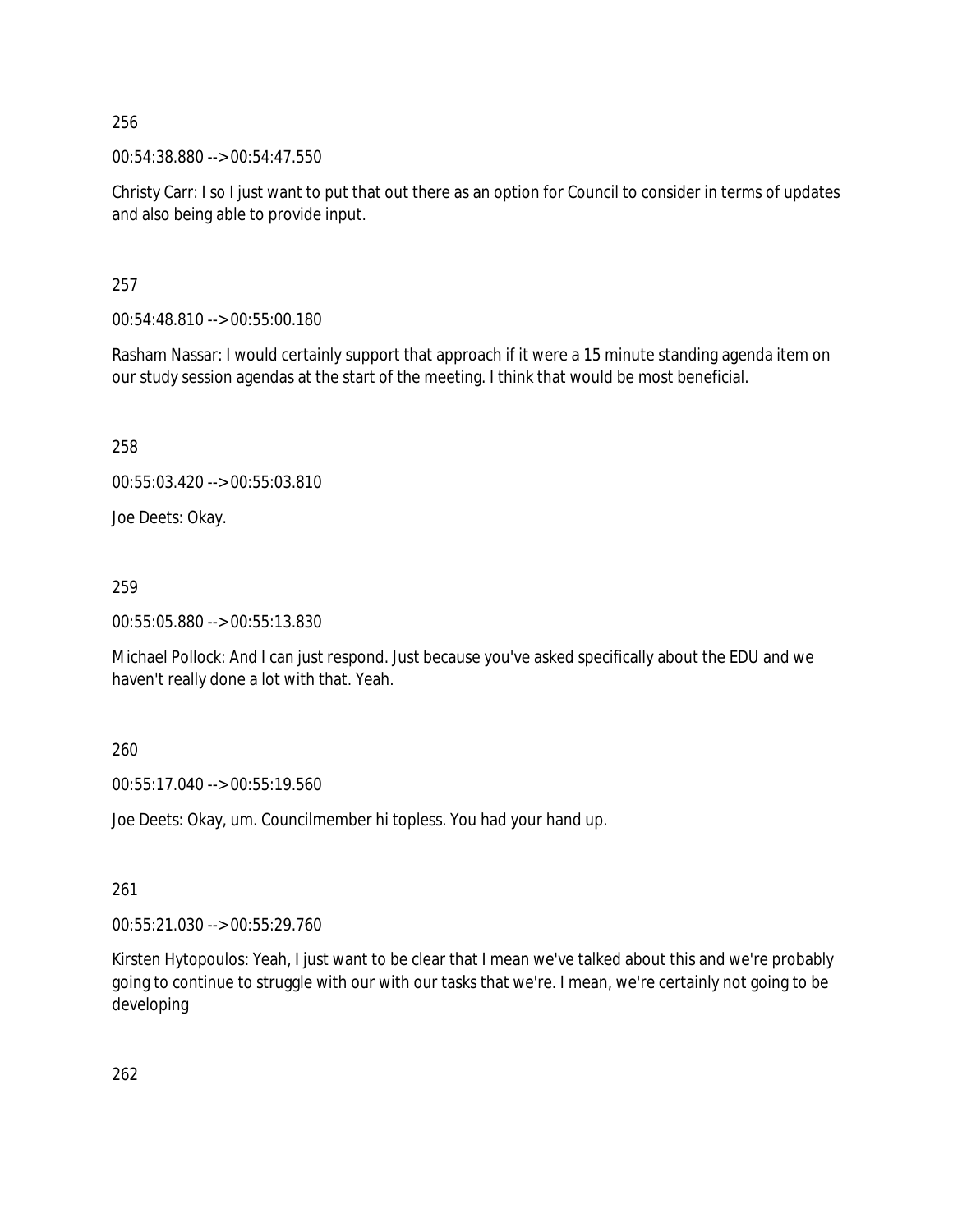00:55:30.360 --> 00:55:43.710

Kirsten Hytopoulos: Policy. Right. I mean, everybody's clear on that. We're going to be coming back and saying, here's what we think Council should ask the planning commission to do and then have, you know, that sort of thing. Right. So it's real high level. I mean, just to be clear, okay.

263

00:55:45.690 --> 00:55:46.890

Joe Deets: Counselor. No, sir.

264

00:55:47.550 --> 00:56:00.960

Rasham Nassar: No, I understand that and I and thanks council member Hi topless. That's certainly not the expectation. They expect that what what I would prefer we commit to though is just a standing opportunity for council members to provide feedback.

265

00:56:01.530 --> 00:56:12.000

Rasham Nassar: in open session just to make sure that we secure that spot on agendas, because to provide feedback off record is just a violation of OPM and because we have three council members on that committee.

### 266

00:56:12.900 --> 00:56:24.060

Rasham Nassar: So whether or not you have substantive feedback or you've made substantial progress, I think, is irrelevant. It's just that it makes Council feel like they are two part of the process and can make you know be up to date and current on

### 267

00:56:24.450 --> 00:56:26.850

Rasham Nassar: What you're what the focus is and where the direction is heading.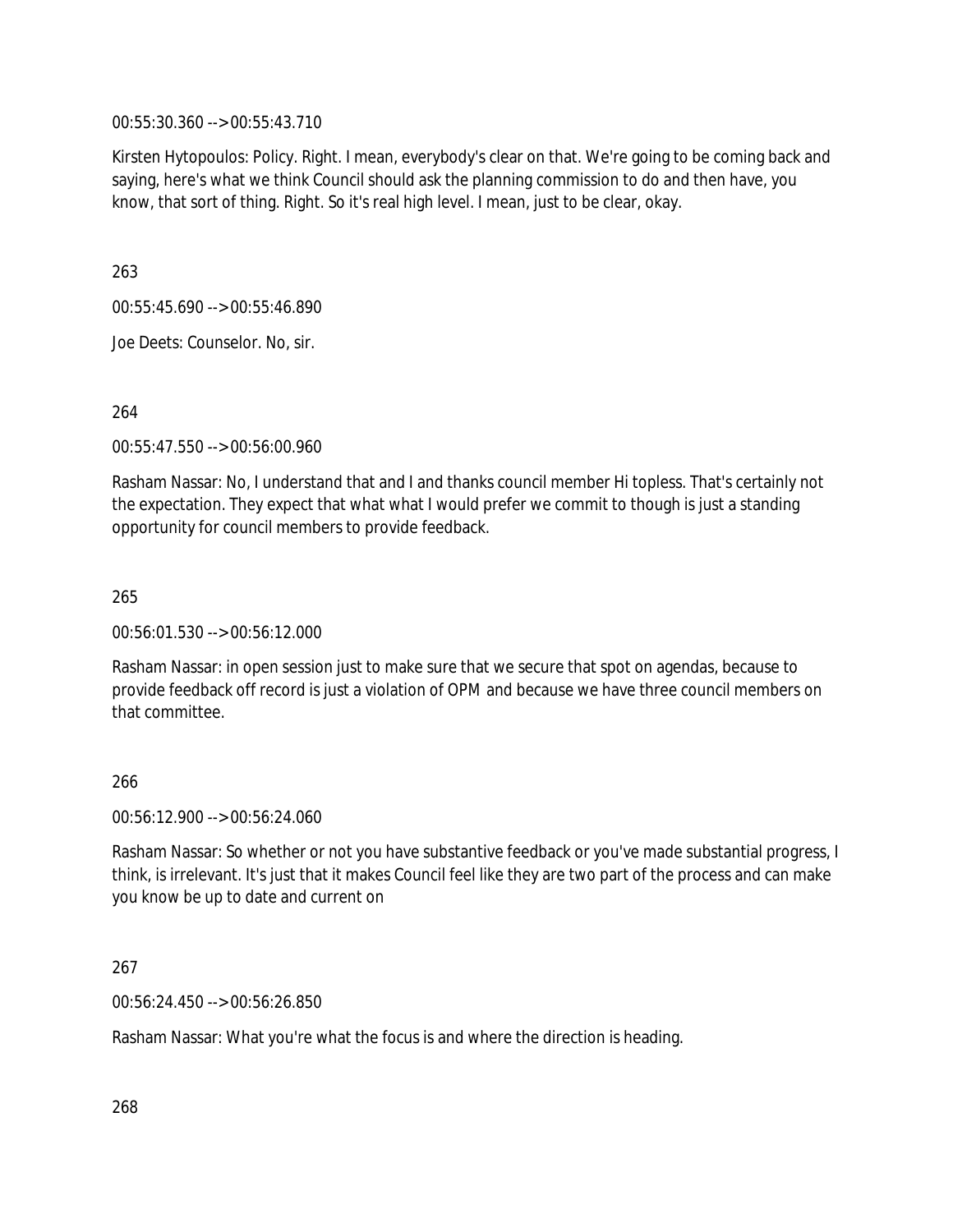00:56:30.870 --> 00:56:32.850

Joe Deets: Okay. Any other comments.

269

00:56:35.160 --> 00:56:49.770

Joe Deets: Okay, we will move on to. That's it for future Council agenda. So we'll go on to item six, a green building Task Force update and Peter. Good to see you. Just a couple hours.

270

00:56:49.830 --> 00:56:55.620

Peter Best: Yeah, right. Good evening. So I'll share a couple of slides here with you.

### 271

00:57:02.790 --> 00:57:09.780

Peter Best: Right. So, good evening council. My name is Peter best I'm one of your senior planners and working on the green building

#### 272

00:57:10.320 --> 00:57:24.720

Peter Best: Program with the green building task force. So, this is your monthly update their progress and just wanted to reflect back on the objective you provided us for an interim off the shelf green building program or components of a program

### 273

00:57:25.920 --> 00:57:29.670

Peter Best: That will be implemented by early October. So we have a very ambitious goal.

274

00:57:30.720 --> 00:57:39.990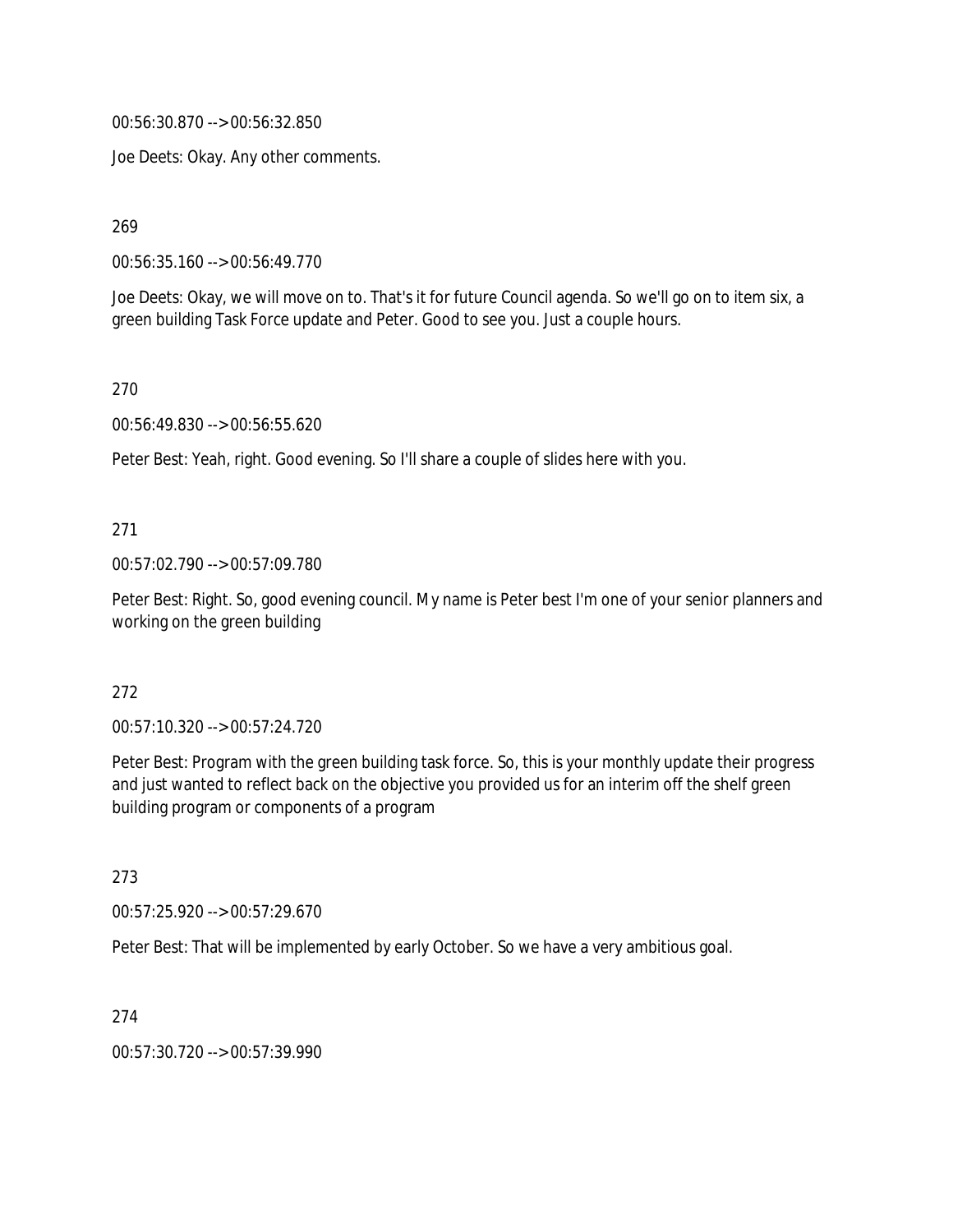Peter Best: And that is the first step in a multi phase process to develop a full green building program for Bainbridge Island.

275

00:57:40.920 --> 00:57:56.880

Peter Best: So what we still anticipate delivering to you in September roadmap, which will outline the Phases for developing that full green building program and first steps ordinance for you to consider.

### 276

00:57:59.880 --> 00:58:11.670

Peter Best: The schedule is very ambitious and we met earlier this afternoon and took a temperature read at the end of the meeting as to how the task force was feeling

### 277

00:58:12.240 --> 00:58:17.580

Peter Best: On being able to complete their work. And just one more meeting. So over the course of four meetings.

### 278

00:58:18.330 --> 00:58:33.030

Peter Best: Is what we've had to develop a recommendation at this point. They are still cautiously optimistic that they will meet that ambitious schedule. So we're anticipating a delivery to you on September 1 first study session.

### 279

00:58:34.590 --> 00:58:50.310

Peter Best: We will rapidly go through two readings with Council recommending a public hearing on September 8 and adoption on the 22nd, which would make it implementable before the moratorium is lifted.

280

00:58:51.570 --> 00:58:56.370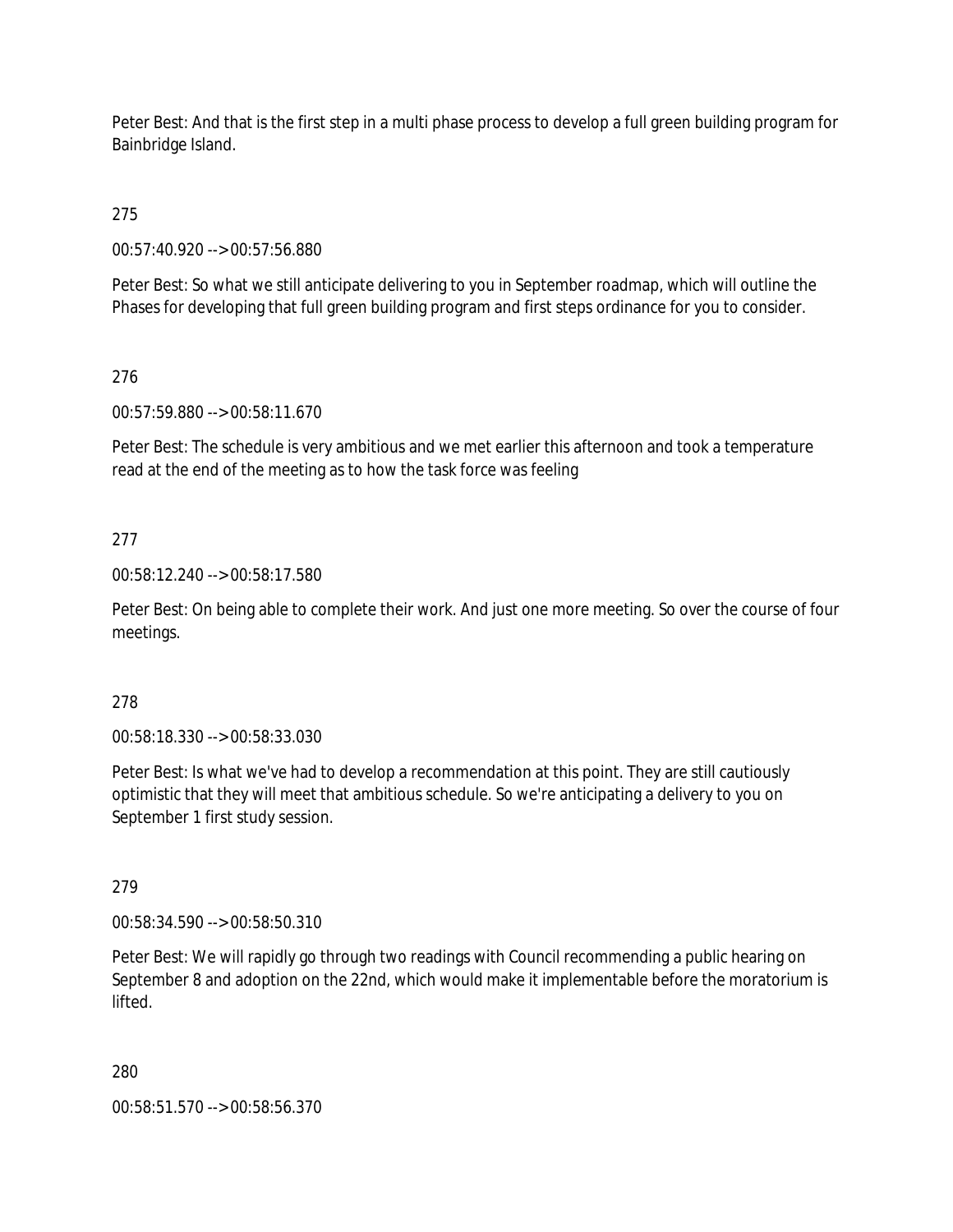Peter Best: Or the moratorium deadline. There are a few constraints. I just want to remind you about

### 281

00:58:57.390 --> 00:59:07.830

Peter Best: With this within this schedule, we're limited to Amendments of title 15 of the code, which is the building code.

### 282

00:59:08.850 --> 00:59:19.200

Peter Best: We are not considering amendments at this first phase to the land use codes, but we do anticipate that there would be amendments to those in the next phase.

### 283

00:59:20.430 --> 00:59:27.510

Peter Best: There is limited public engagement in this first phase of work limited to the public hearing in September.

### 284

00:59:28.230 --> 00:59:43.950

Peter Best: But this is built on substantial public engagement during the Comprehensive Plan process in the climate change advisory committees work. So we're relying on that information as public engagement and there is

# 285

00:59:44.970 --> 01:00:01.350

Peter Best: What looks like maybe more of an outside chance at this point in time, but there is still a chance that some parts of an amendment may still need 90 days review by the Washington building code Council, but we're trying to avoid that if we can

286

01:00:04.080 --> 01:00:10.860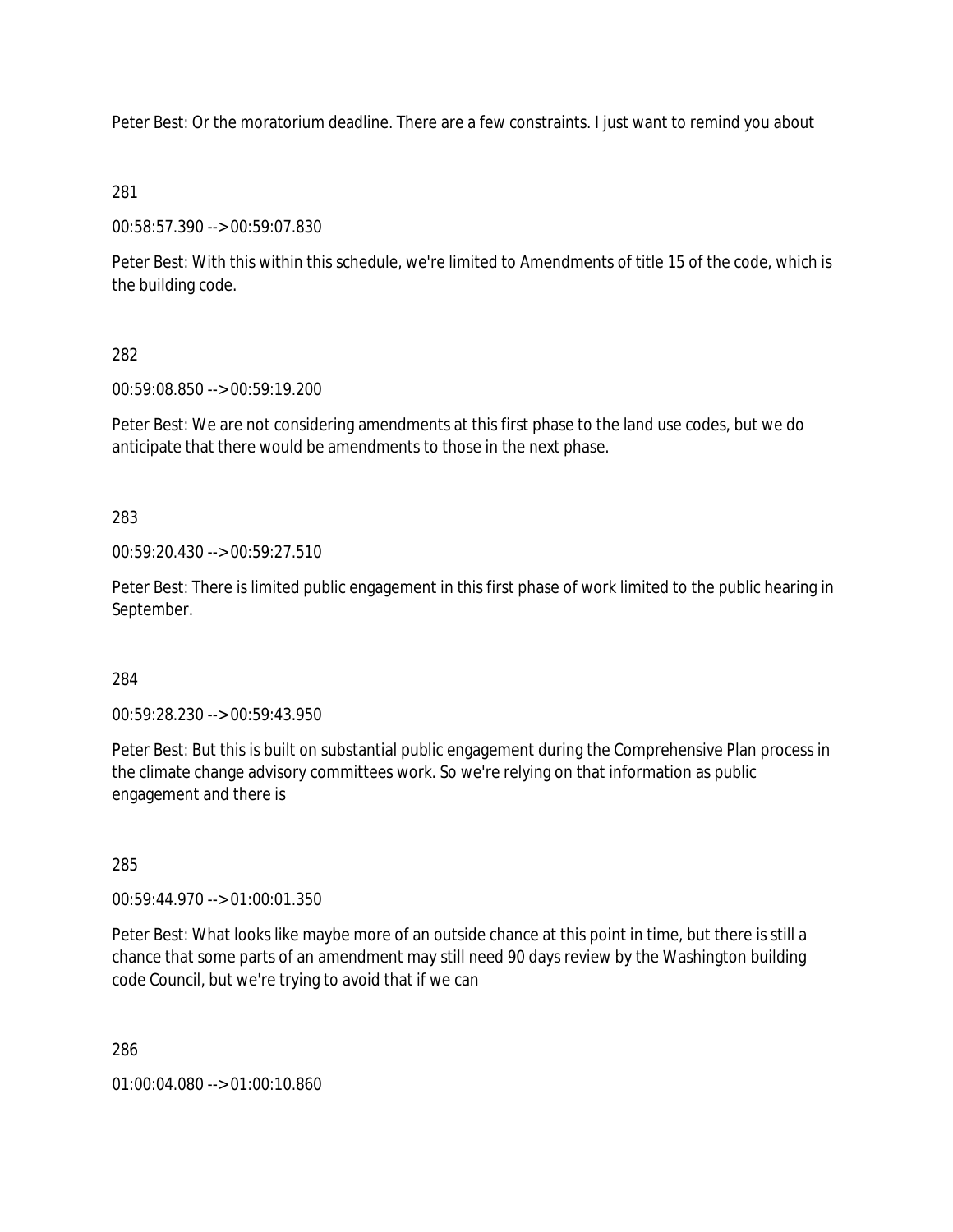Peter Best: So just wanted to give you a brief update on how they're developing the recommendations and what those might what those are starting to look like.

287

01:00:11.520 --> 01:00:18.210

Peter Best: So it is a three phase roadmap, they've developed some guiding principles that would apply across all phases.

### 288

01:00:18.780 --> 01:00:36.390

Peter Best: And themes for each of those phases shown in those blue boxes. So the first phase would focus around the theme of carbon reduction. The second phase would focus around the theme of being carbon neutral and the third phase ambitiously would be around the theme of carbon storage.

### 289

01:00:37.980 --> 01:00:44.220

Peter Best: So there's some very interesting conversations around that we have some amazing experts that are on the leading edge of some of that work.

### 290

01:00:45.450 --> 01:00:55.080

Peter Best: So to focus more in on what we're going to deliver to you for the first phase, these first steps would include a baseline mandatory green building program.

### 291

01:00:56.370 --> 01:01:02.430

Peter Best: Plus some additional optional programs and what those programs are still in discussion.

## 292

01:01:04.080 --> 01:01:11.520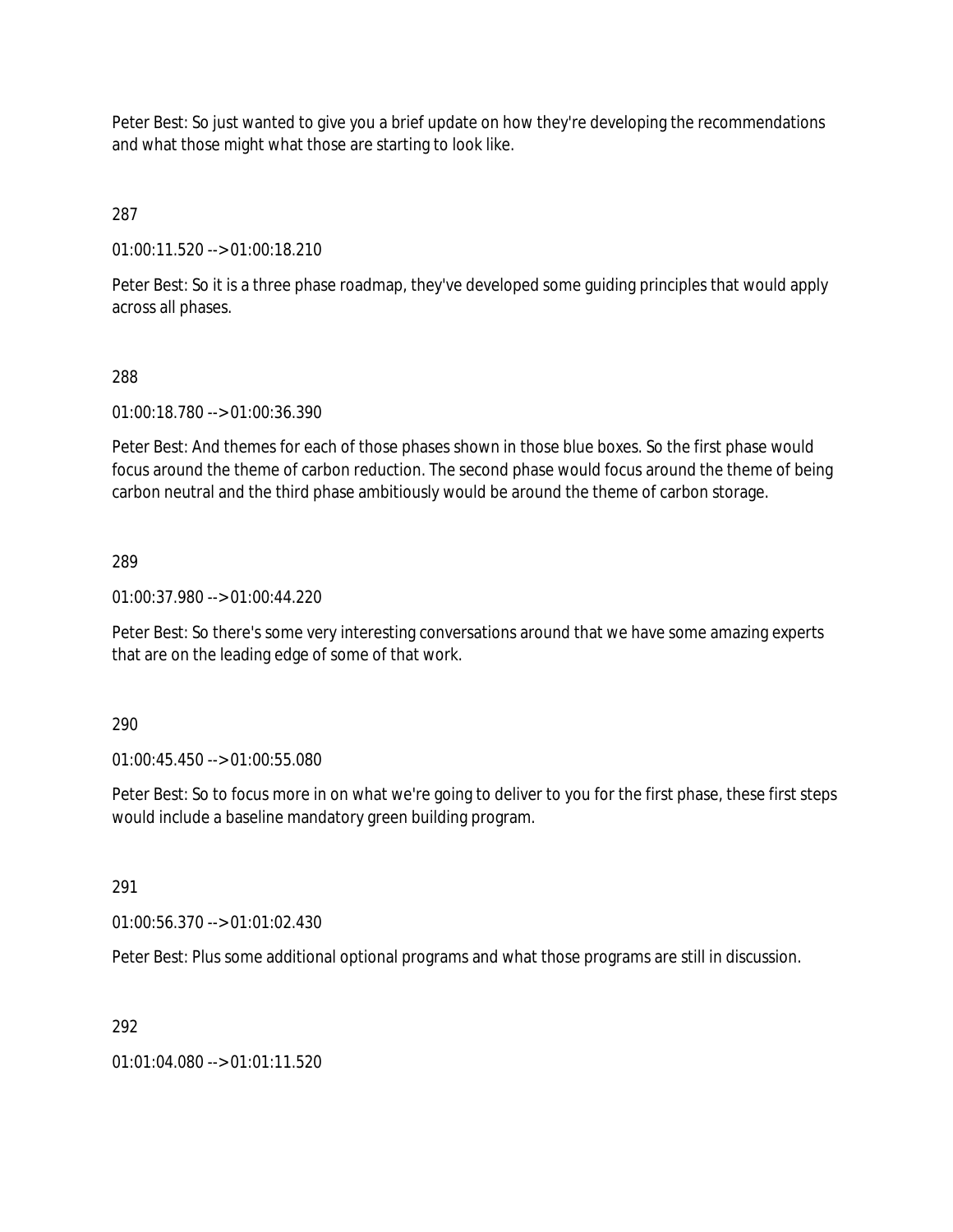Peter Best: But the expectation is that there will be a baseline mandatory program for all building types residential, commercial and institutional

293

01:01:13.170 --> 01:01:15.360

Peter Best: The task force is

294

01:01:16.440 --> 01:01:17.100

Peter Best: Very

295

01:01:18.210 --> 01:01:25.950

Peter Best: feels very strongly that public facilities need to lead by example. And so you can anticipate some recommendations from them on that front.

296

01:01:27.210 --> 01:01:30.300

Peter Best: And there are some additional areas of consideration. I wanted to just

297

01:01:31.440 --> 01:01:44.580

Peter Best: bring to your attention of the public's attention that these might be coming down the road. There's not a guarantee these will be in the phase. The first phase, but we're looking at, including them. So making sure buildings are solar and electric vehicle ready

298

01:01:45.990 --> 01:01:54.780

Peter Best: phasing out of combustible fuel sources and offsetting embedded in operational carbon in building construction.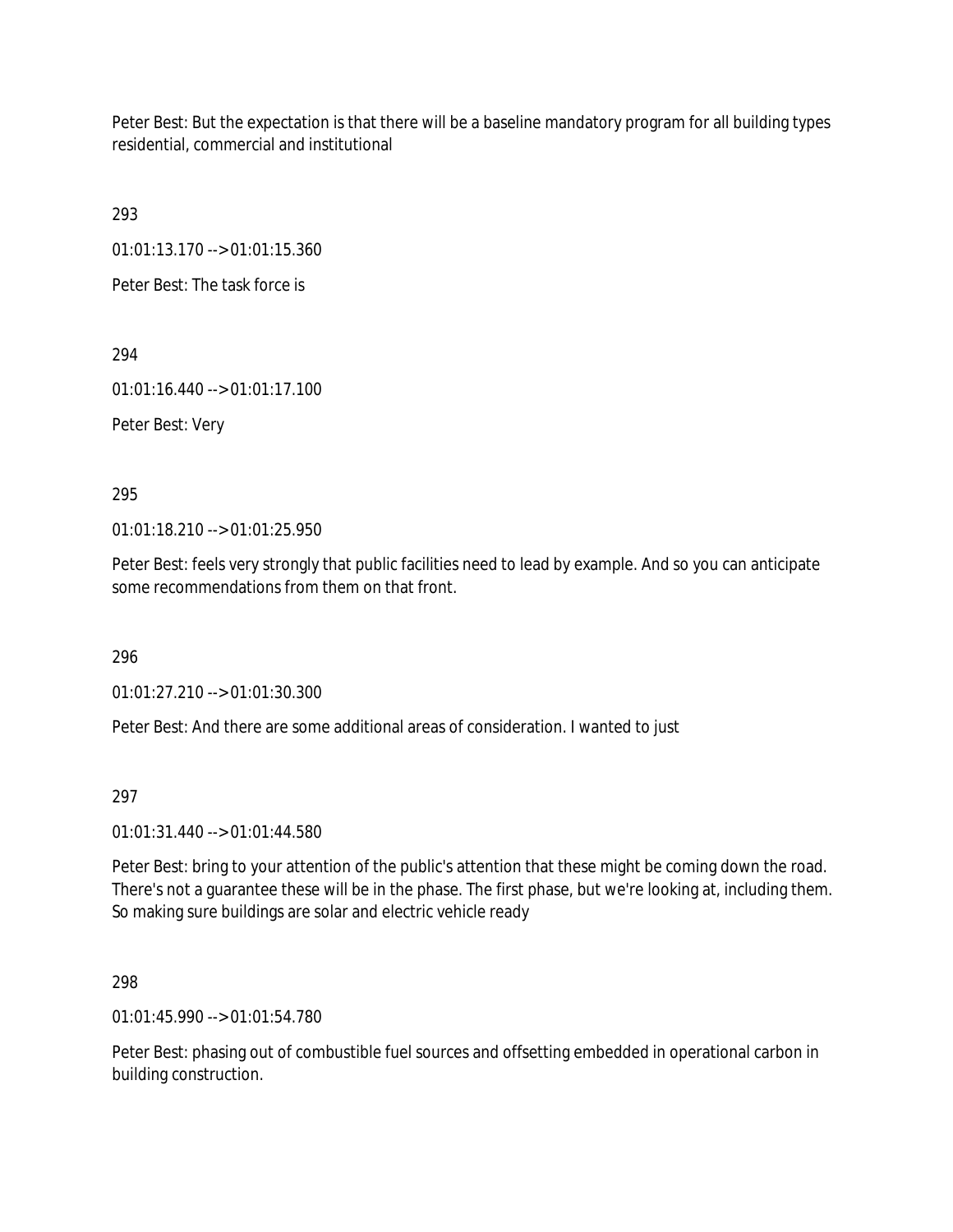01:01:56.580 --> 01:02:09.870

Peter Best: So that's a highlight of of where the recommendations are seem to be going. There's still work to be done. They've the task forces split into three work groups to try to flesh out particular areas of their recommendations.

300

01:02:11.460 --> 01:02:25.740

Peter Best: I can report again like I did last month that this is an amazing group of people to work with incredible level of expertise in these areas and experience from research to application.

301

01:02:27.750 --> 01:02:40.320

Peter Best: And they don't all agree on every point. So there's been some very good collegial debate about issues, but they are working very well at coming to agreement on on their recommendations.

302

01:02:41.100 --> 01:02:48.780

Peter Best: So for members of the public out there that are interested, there is a web page on the city's website for the green building Task Force. You can find

303

01:02:49.290 --> 01:03:02.250

Peter Best: The names and contact information for Task Force members and as well as our meeting information materials and all of our agendas have the hyperlinks to attend the zoom meetings. So I'm sure folks are available to that.

304

01:03:03.420 --> 01:03:05.490

Peter Best: And with that, I'd be happy to take any questions.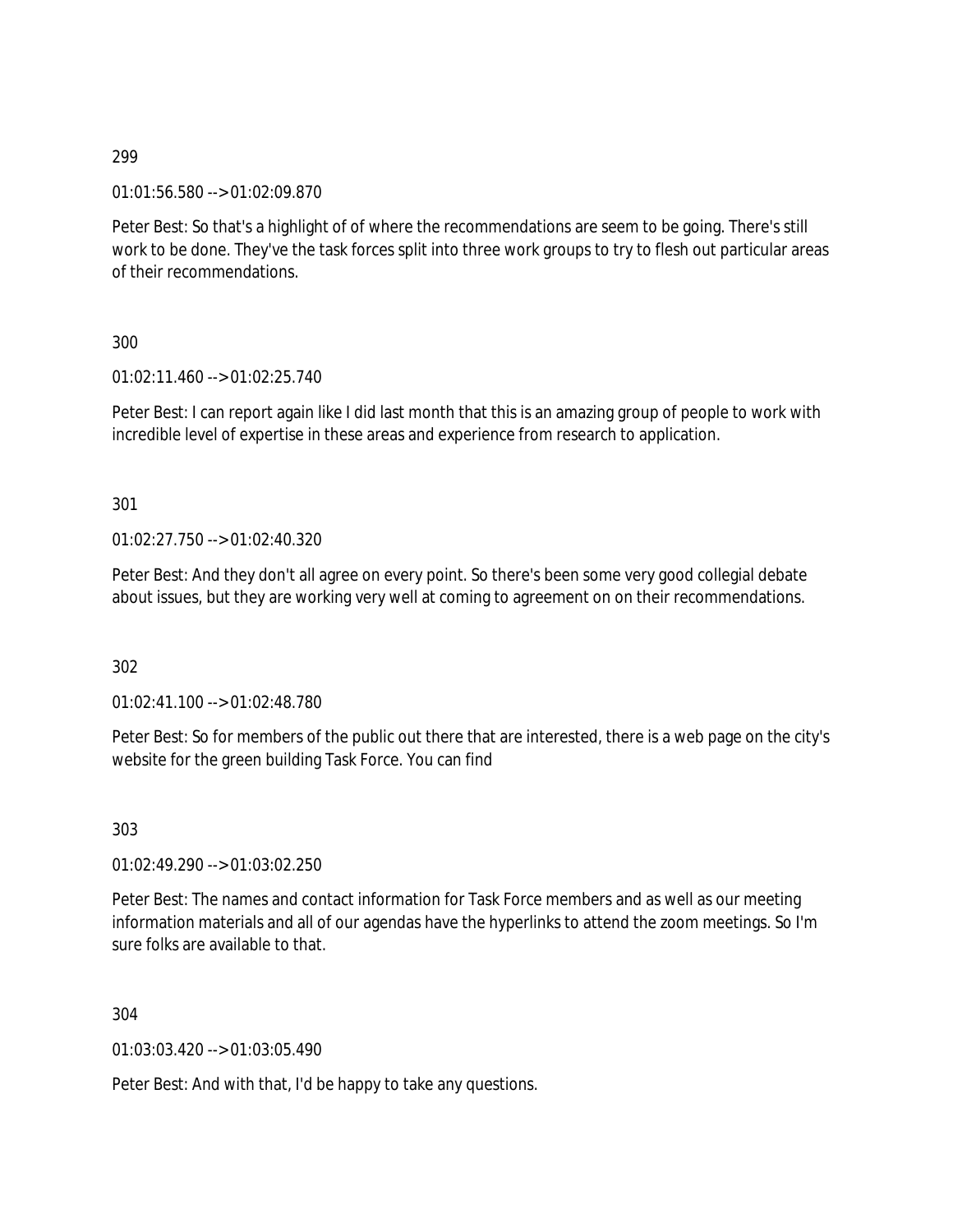01:03:06.810 --> 01:03:09.570

Joe Deets: Thank you Peter comes from over in the sorry your hands up.

306

01:03:10.320 --> 01:03:10.590

Yes.

307

01:03:12.090 --> 01:03:12.810

Rasham Nassar: Yes, thank you.

308

01:03:14.850 --> 01:03:20.850

Rasham Nassar: Thank you Peter for the presentation. That's really helpful. I'm glad that we are getting an opportunity to comment on this night.

#### 309

01:03:21.330 --> 01:03:35.880

Rasham Nassar: I guess my question is more for my colleagues that are on this task force, as I stated in our prior discussion on this topic, my interest was in the affordability component here.

310

01:03:36.150 --> 01:03:38.910

Rasham Nassar: And what I think I may have alluded to, although I

311

01:03:39.570 --> 01:03:52.290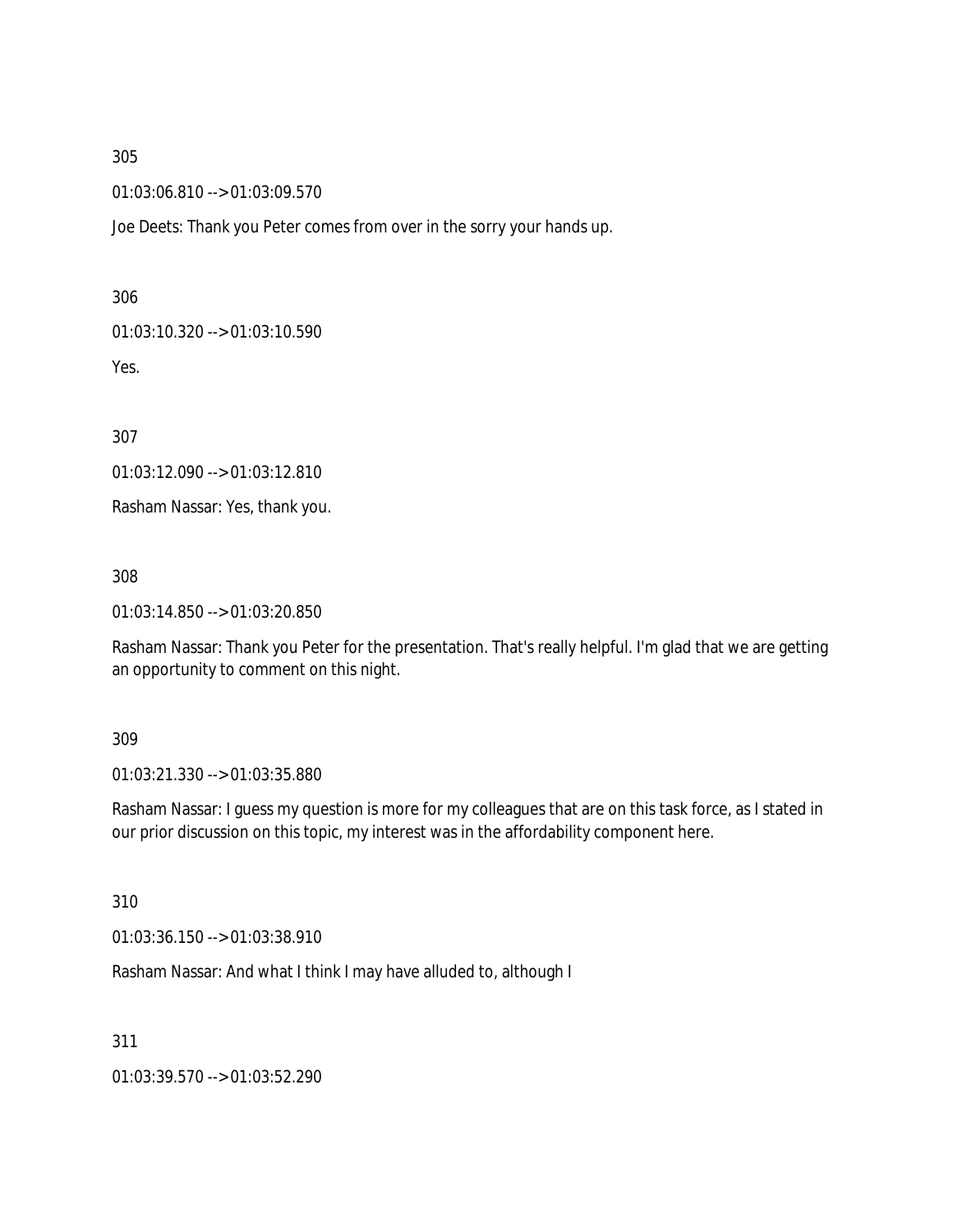Rasham Nassar: Definitely did not have entirely fleshed out was that I would be interested in in learning what the cost differentials were for people to build and I'm specifically thinking about single family.

312

01:03:53.580 --> 01:03:57.420

Rasham Nassar: Property owners for them to build under the existing building code.

313

01:03:58.980 --> 01:04:07.470

Rasham Nassar: Versus the green building code and that we take that cost differential if there is one into consideration.

314

 $01:04:07.890 \rightarrow 01:04:16.710$ 

Rasham Nassar: If the movement from the task force is to mandate green building code requirements for Union you universally across all

315

01:04:16.980 --> 01:04:30.210

Rasham Nassar: Property owners across the island, then I think that we may want to consider some sort of financial assistance for property owners that are looking to redevelop certain aspects of their home or accessory units.

316

01:04:30.810 --> 01:04:43.050

Rasham Nassar: Such as, you know, Barnes, or I don't know, whatever, where the new or the city within require them to build to an enhanced standard which and as an assumption would likely cost more.

317

01:04:43.950 --> 01:04:59.520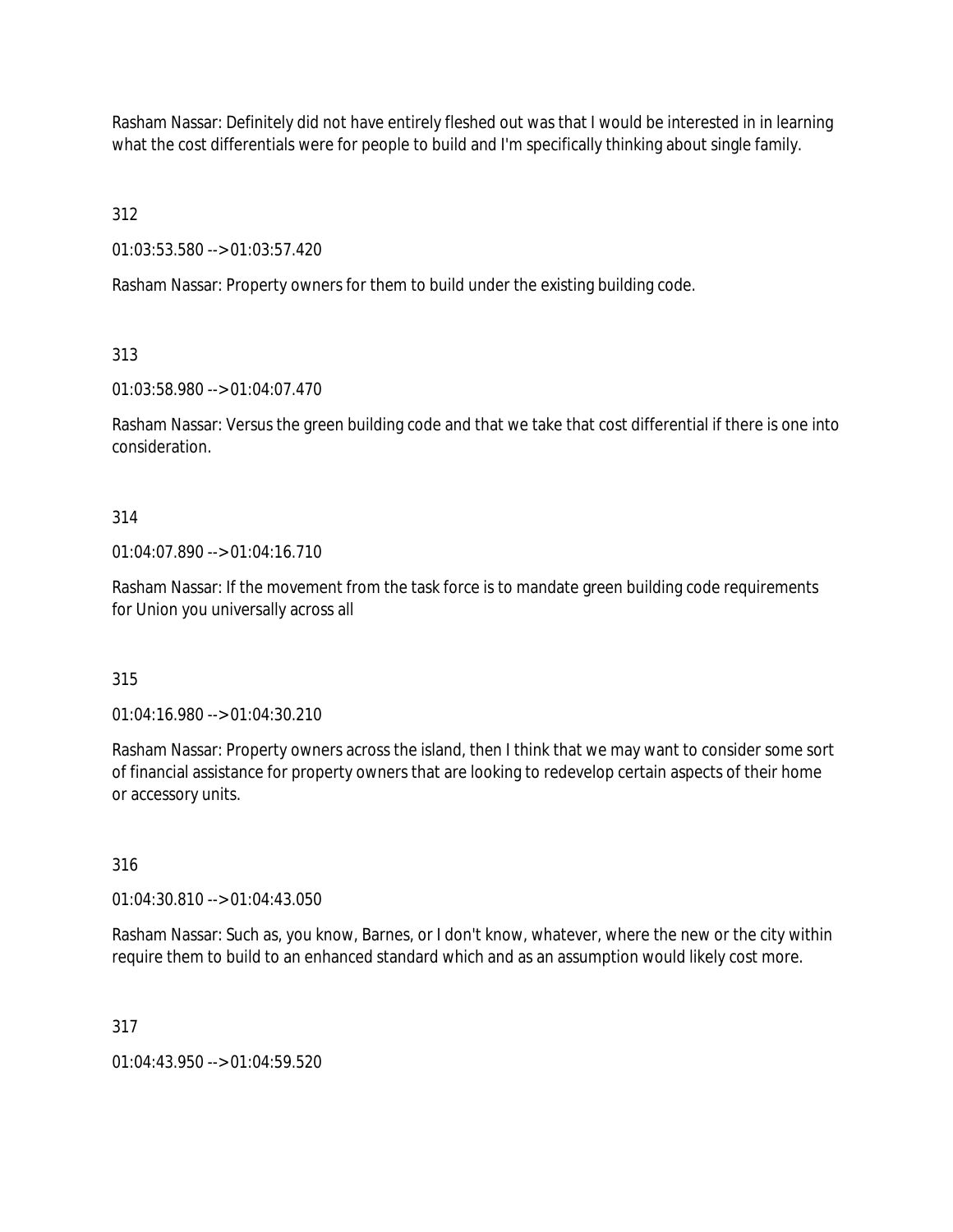Rasham Nassar: I'm just wary of the of the financial burden that this could potentially place on existing island residents. And so my question to my colleagues is has that has there been a voice for that on the task force and during throughout these discussions.

318

01:04:59.670 --> 01:05:05.400

Joe Deets: Thank you. Okay, thank you. Councilmember Pollock. Yeah. You're sure you join me as a liaison. So go ahead.

### 319

01:05:06.870 --> 01:05:16.200

Michael Pollock: Sure. Um, yeah, it didn't come up directly, but there was. I thought, first of all, I just want to say, Peter did a

### 320

01:05:17.190 --> 01:05:24.690

Michael Pollock: outstanding job summarizing, I would just add that there were a couple of items. One was there was definitely discussion that

### 321

01:05:25.230 --> 01:05:36.870

Michael Pollock: The city Bainbridge Island is a little behind the times in terms of green building code. So that was that was out there. And then secondly, there was kind of a little scattered discussion from

### 322

01:05:37.890 --> 01:05:51.480

Michael Pollock: The fact sort of cost benefit and that any action today is really going to have is really going to be leveraged in terms of its benefit relative to something we would put off 10 years or so in terms of a benefit to climate change.

323

01:05:52.440 --> 01:05:57.240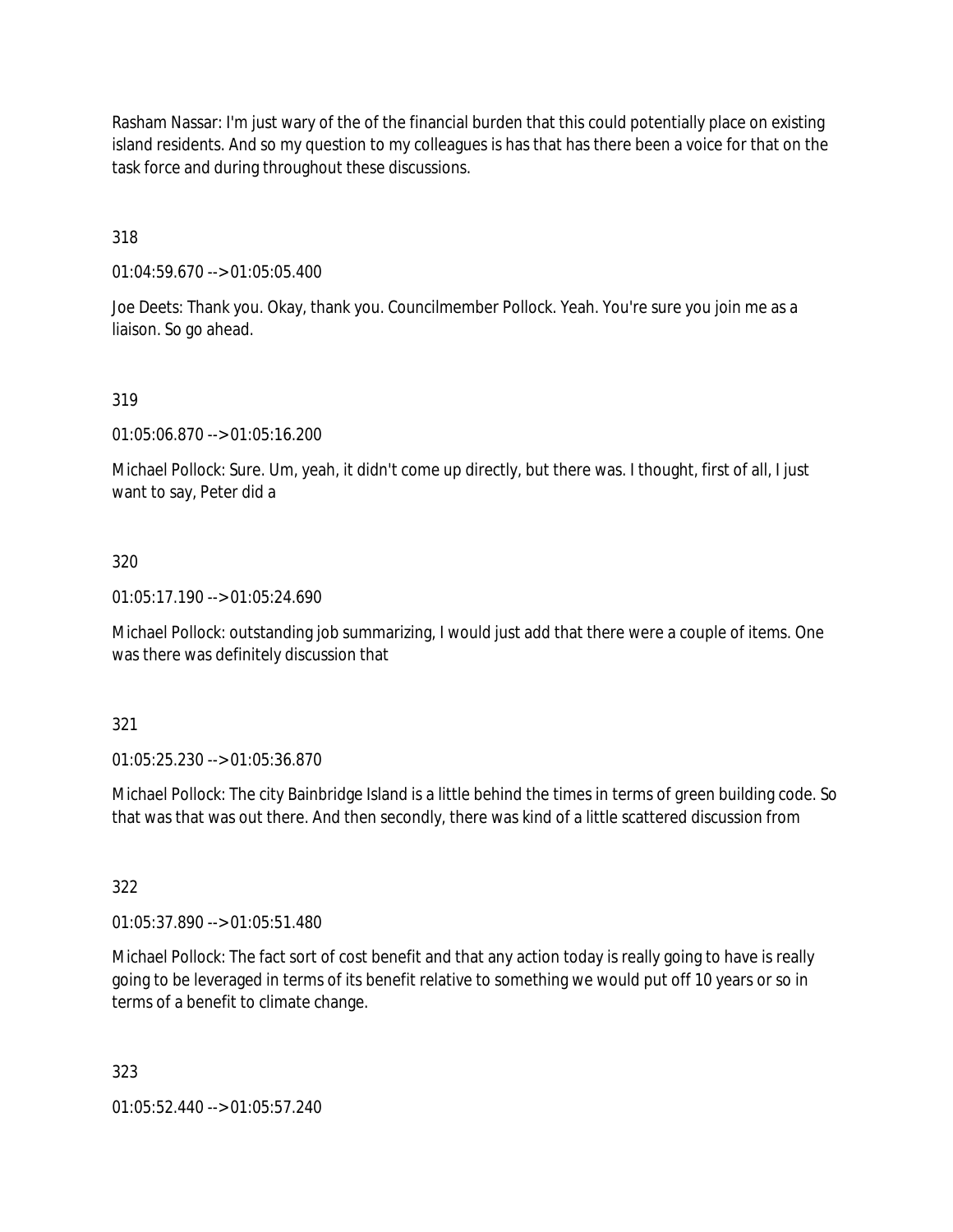Michael Pollock: And then that gets into sort of in a roundabout way your question about affordability because

# 324

01:05:57.720 --> 01:06:15.900

Michael Pollock: The cost of climate change makes things on affordable for all of us. And, and so when you look at the long term, there's a real, it's going to cost us a lot. Whether we address climate change or not. So when we're talking about affordability, sort of, it's a short term.

# 325

01:06:17.550 --> 01:06:25.770

Michael Pollock: Kind of look because in the long term, everybody's going to be paying for climate change, so

# 326

01:06:26.940 --> 01:06:33.090

Michael Pollock: I at least that's how it was addressed in that I don't know that kind of shares my my thinking on it.

## 327

01:06:33.600 --> 01:06:52.710

Michael Pollock: But there wasn't specific conversation about subsidies for people more modest means in order to conform. There was more I think interest in trying to do something as soon as possible. Remember, this was their guidance was to get something going. Sooner rather than later. And, and I

## 328

01:06:53.760 --> 01:07:10.770

Michael Pollock: Sense that direction or interest was in new building a new construction so that at least we started getting new things in play that were climate friendly. So I don't want Peter or Joe, correct me if you if you feel differently.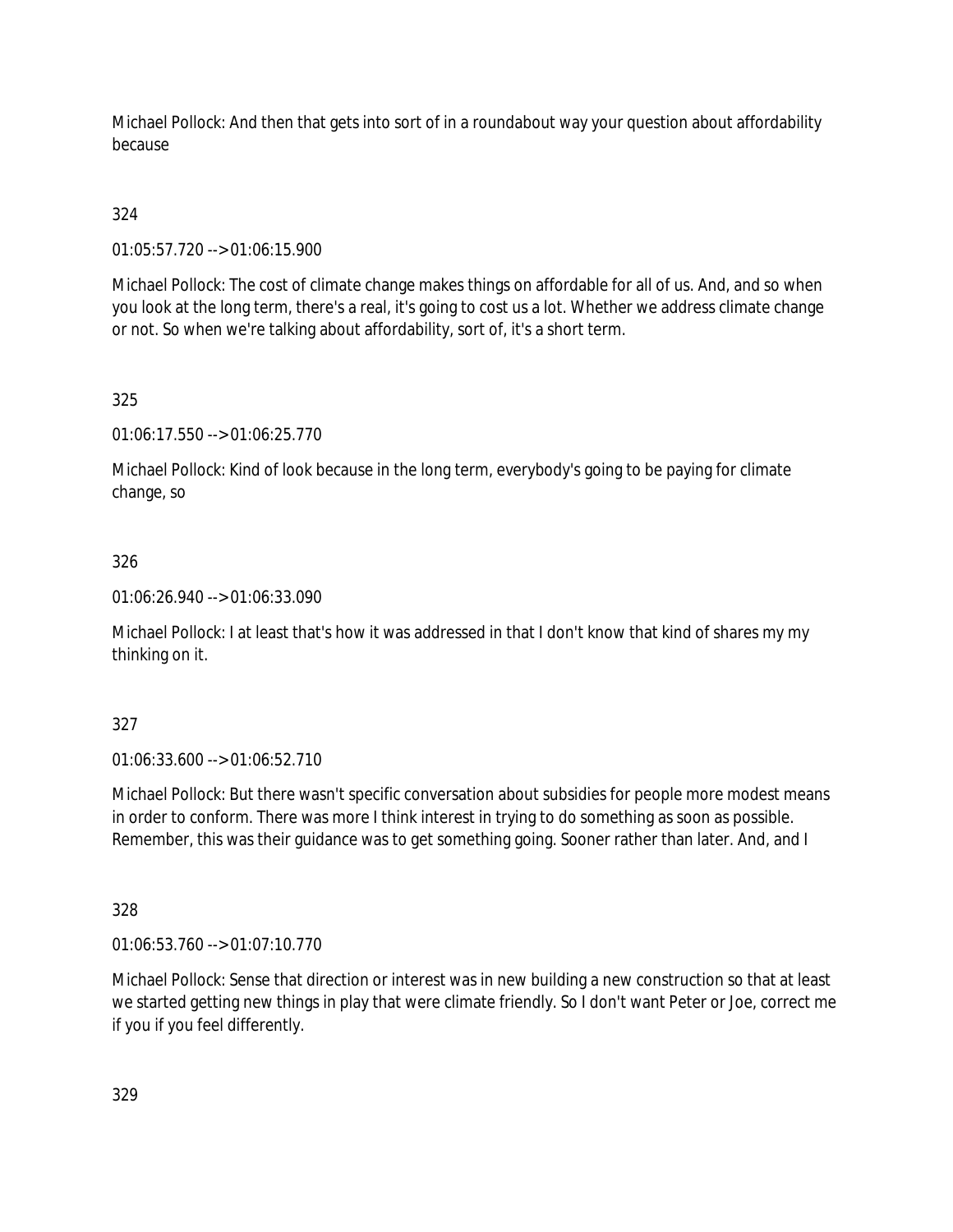01:07:12.120 --> 01:07:15.360

Joe Deets: Thinking I yeah I'm I was in the meeting today to

330

01:07:15.690 --> 01:07:28.890

Joe Deets: And I, I'm sorry I did have to kind of go in and out because I kept getting phone calls, but I there was. I know a threat of a conversation I distinctly remember today, Peter. Maybe you could pick on this and maybe try to answer a council member in the SARS.

331

01:07:30.750 --> 01:07:42.570

Joe Deets: Query or concern, sort of like having sort of set some very high standards for certain buildings, but maybe the very small ones, quote, the more affordable. Do we need to be

332

01:07:43.680 --> 01:08:00.480

Joe Deets: Quite a strict I distinctly heard that conversation. So it wasn't no I'm said the word subsidy during any of the meetings. I've been in, but it was the it, but it is a very group of very real architects.

333

01:08:01.620 --> 01:08:14.490

Joe Deets: Designers folks who know this trade very well and are very concerned about all holistically affordability. But Peter, do you have anything to add to this.

334

01:08:15.030 --> 01:08:22.590

Peter Best: Yeah, absolutely. So equity affordability is one of the core principles that they're outlining and

335

01:08:23.880 --> 01:08:31.860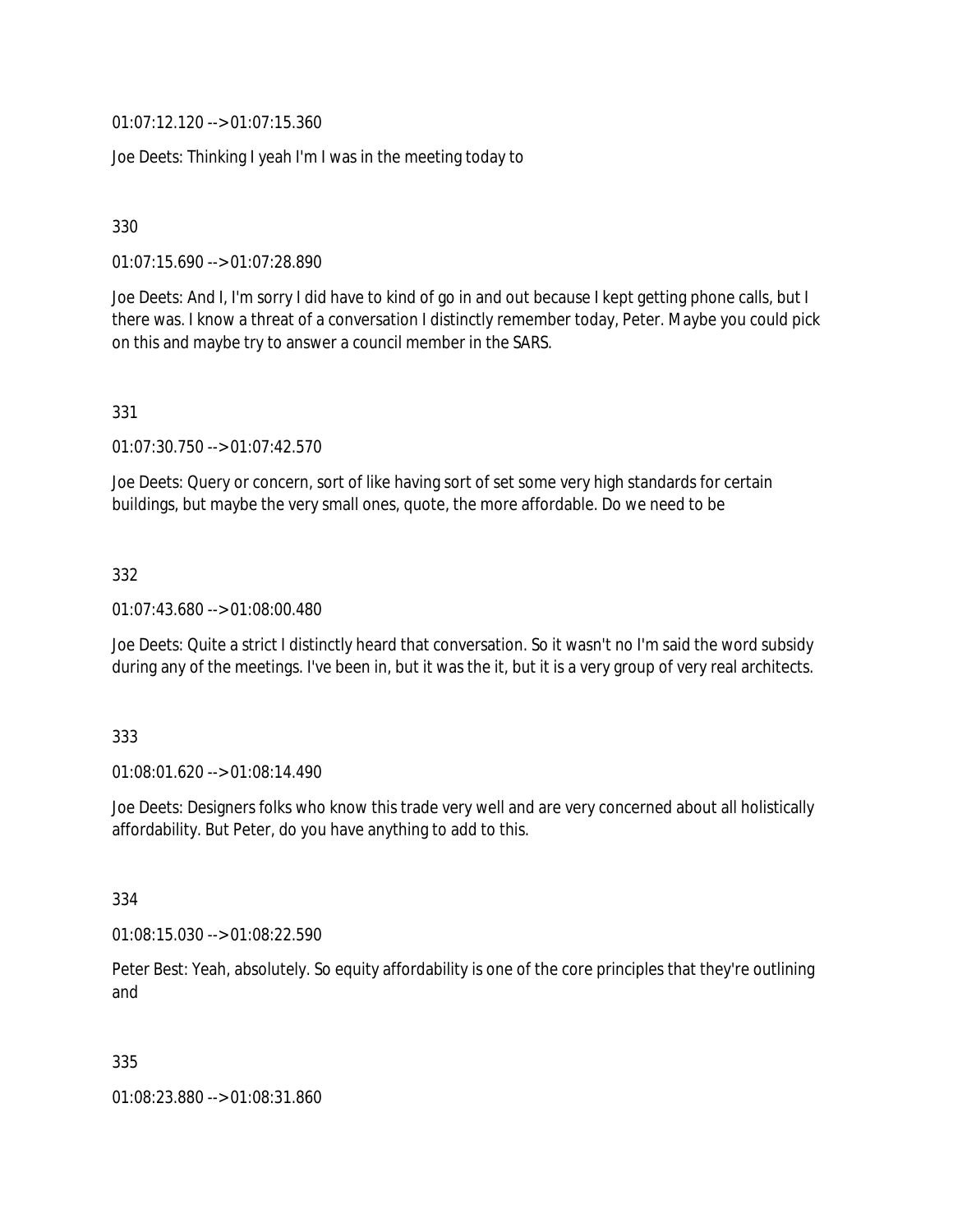Peter Best: You know, I think that COUNCILMEMBER Pollock, you know, capture some of those themes about, you know, kind of temporal

336

01:08:32.820 --> 01:08:45.810

Peter Best: Affordability is definitely a background factor, but in the short term, there are some calculators out there that they're looking at that would help kind of look at that cost benefit.

337

01:08:47.520 --> 01:08:57.360

Peter Best: Particularly on what they call embedded carbon. So what's the kind of carbon supply chain built into the materials that are used for construction.

### 338

01:08:58.500 --> 01:09:06.540

Peter Best: So that's an interesting line of of conversation, they're having. And so there there there is this in the short term, you know,

339

01:09:08.160 --> 01:09:14.310

Peter Best: Often in green building some more additional increased upfront costs but reduced operational costs.

340

01:09:14.730 --> 01:09:23.670

Peter Best: And so what is the rate of the return on investment timeframe for that is something that, you know, public information would be good to share

341

01:09:24.270 --> 01:09:34.170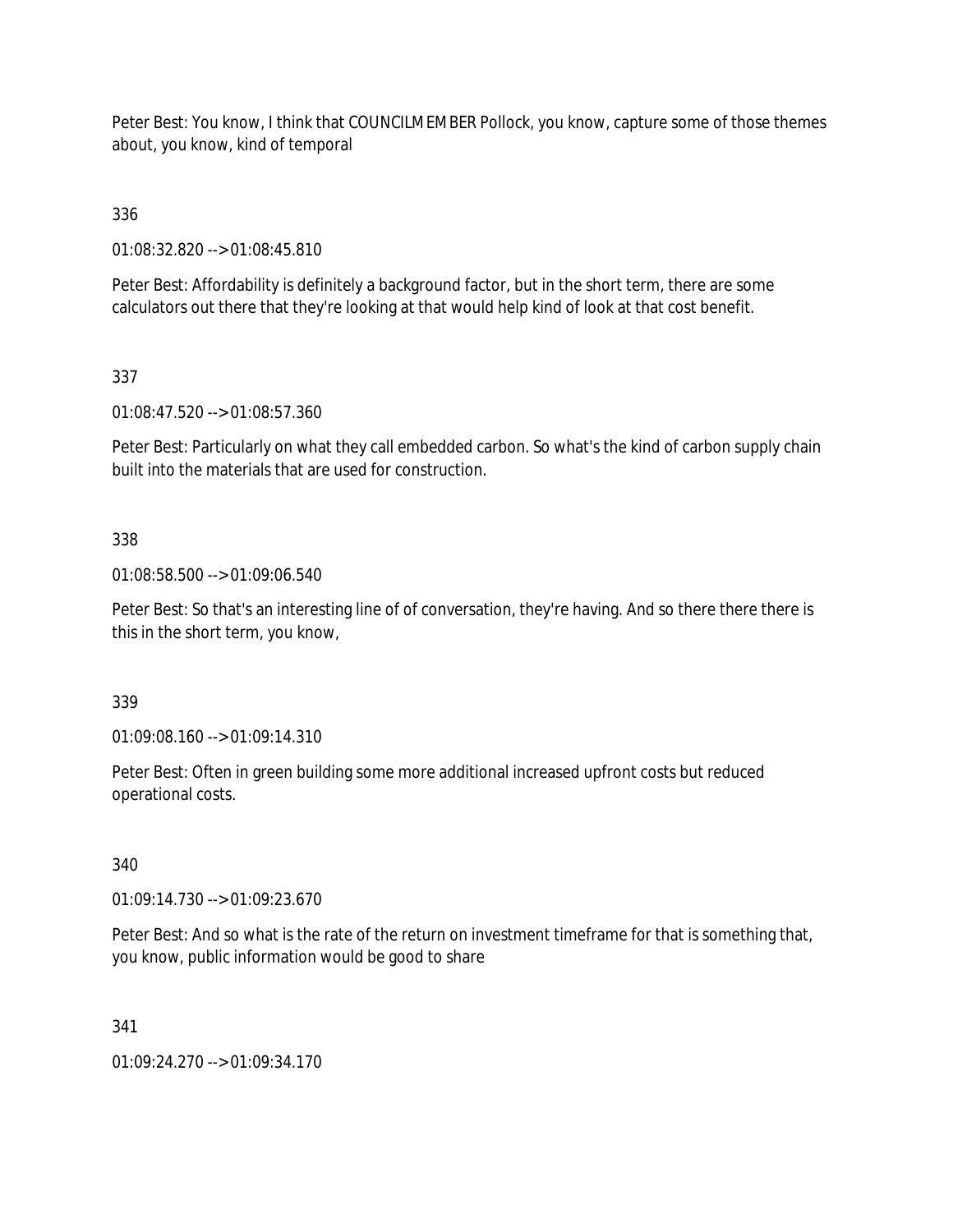Peter Best: And then as as COUNCILMEMBER deets was was saying there is discussion about scaling the scaling requirements for green building. So, for example,

342

01:09:34.560 --> 01:09:41.970

Peter Best: Smaller buildings are inherently more efficient for the operational carbon side and they have less embedded carbon in them.

# 343

01:09:42.540 --> 01:10:03.330

Peter Best: So they're talking about possibly a lower level of green building requirement on the smaller more which would be more affordable structures and higher standards on less efficient larger structures, there may be some discussion. I think this might be more in face to about kind of incentives.

# 344

01:10:04.830 --> 01:10:12.090

Peter Best: Fees on building size right so larger buildings might contribute some funds.

## 345

01:10:12.930 --> 01:10:23.970

Peter Best: That help would help with retrofits you know efficiency upgrades and those sorts of things. So I think there's there's lots of examples out there and lots of creative thinking that can be brought in.

## 346

01:10:24.960 --> 01:10:36.360

Peter Best: Some of those things will need to talk with legal counsel to make sure we've got the authority to to implement, but over phase one and into phase two will be looking at some of those things. Okay.

## 347

01:10:36.540 --> 01:10:41.460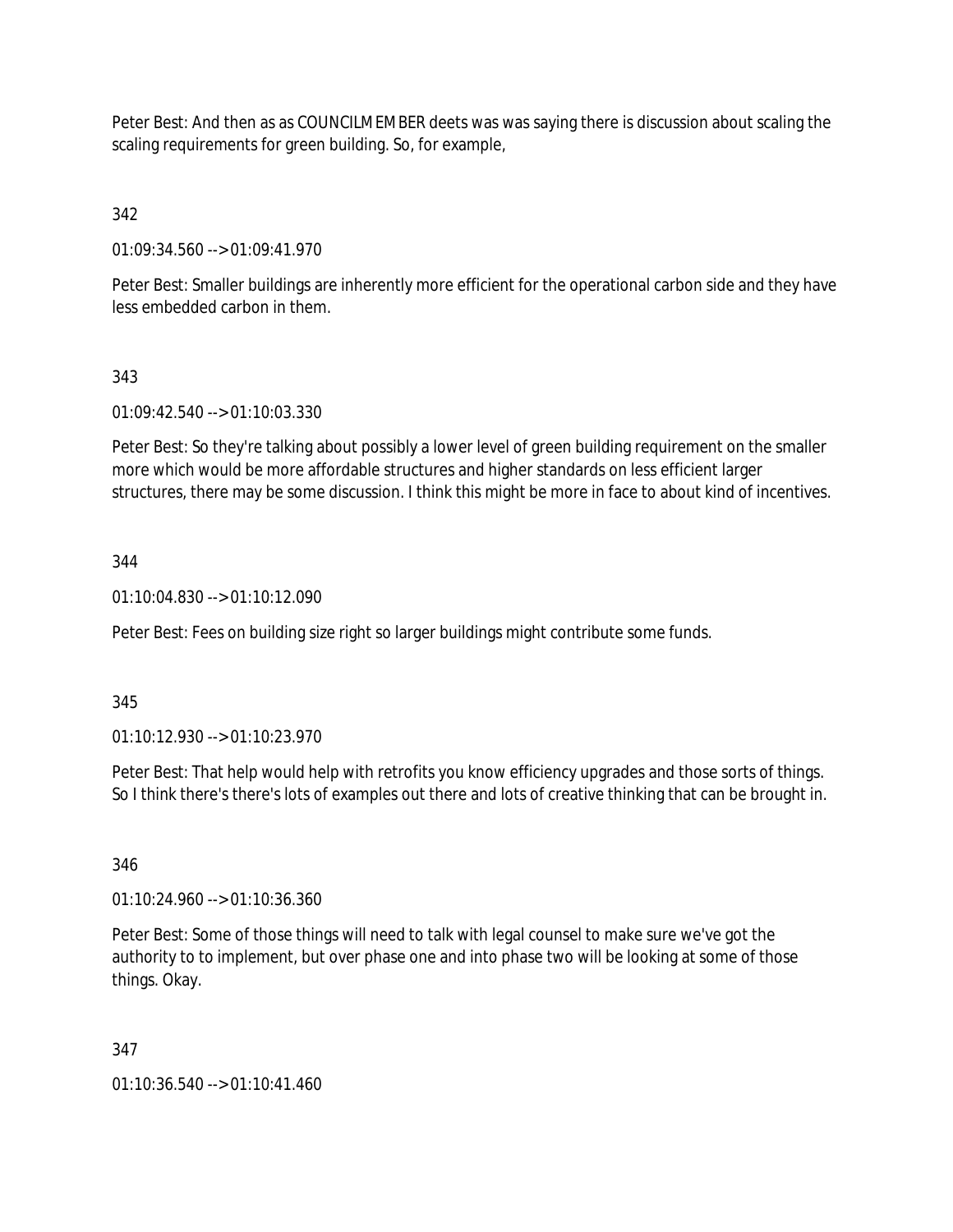Joe Deets: Thank you, Peter. We're running a bit over time but I COUNCILMEMBER hi topless. He had your hand up.

348

01:10:42.780 --> 01:10:54.330

Kirsten Hytopoulos: So this idea of scaling the standards by building sizes that and is that is an industry wide practice or is that something that this that this committee is talking about doing

349

01:10:55.410 --> 01:11:01.350

Peter Best: Um, you know, it's actually question. I'm not sure I can give you an answer, but that's something that I can find out for you.

350

01:11:01.830 --> 01:11:12.930

Kirsten Hytopoulos: So I want to play. I want to put a vote in for, you know, the strongest regulations that we can possibly have laying on top of that. No, probably on top of that, looking at genuine need

351

01:11:14.400 --> 01:11:21.840

Kirsten Hytopoulos: Economic need but um but I'm hoping that we're going to have a very, very strong green building ordinance that's going to apply to existing

352

01:11:22.770 --> 01:11:37.860

Kirsten Hytopoulos: Construction, we're not we're not a city that's hoping to be having a lot of new construction. So I think we're definitely looking at applying this to to retrofits and the existing construction. So I hope we're gonna have a very strong green building ordinance that applies to everyone.

353

01:11:38.880 --> 01:11:40.740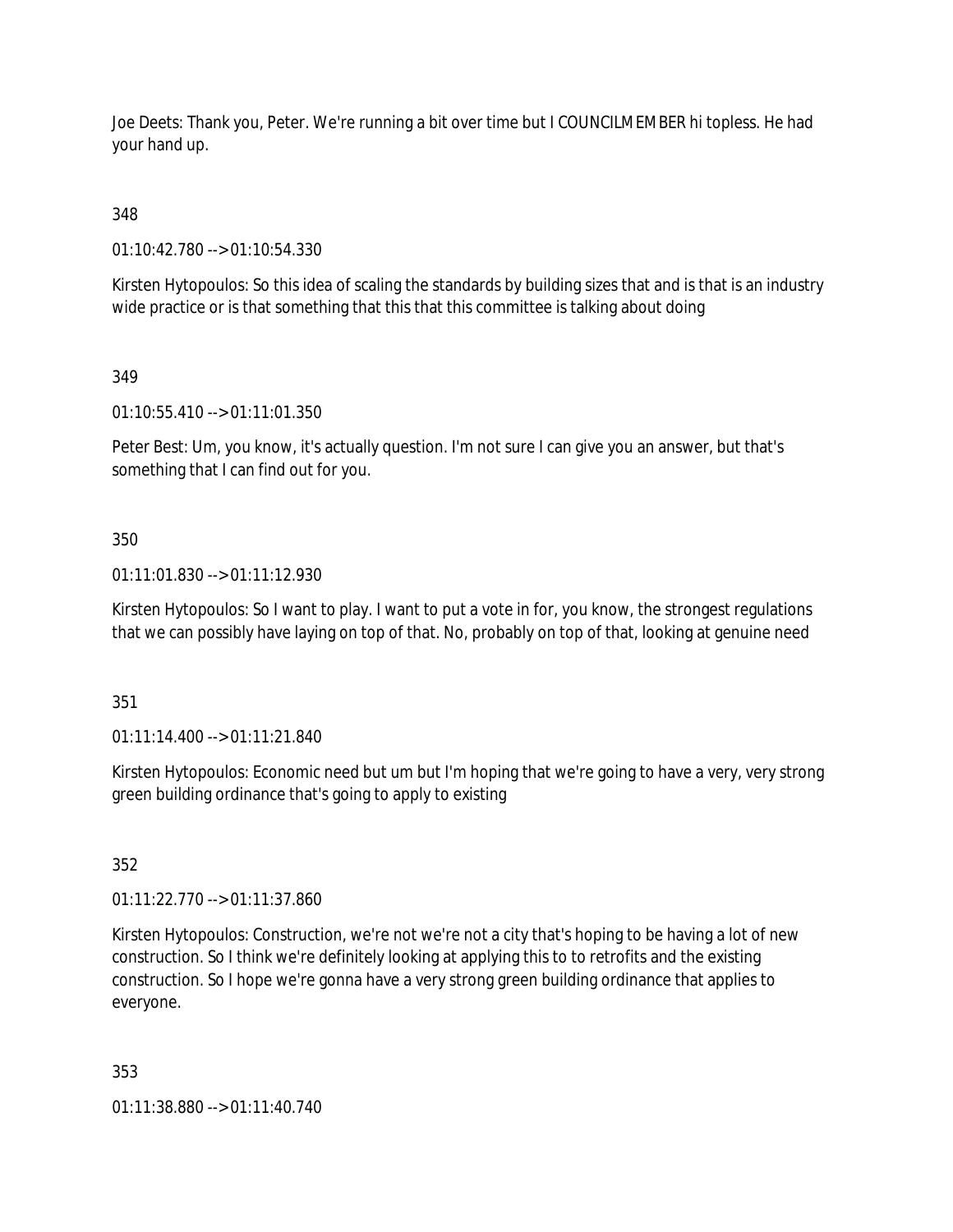Kirsten Hytopoulos: Across the island. Thanks.

354

01:11:41.490 --> 01:11:44.040

Joe Deets: Thank you. Councilmember. Nice. Are your hands up.

355

01:11:44.460 --> 01:11:50.490

Rasham Nassar: Yeah, I just wanted to respond to some of what I heard. I absolutely support everything I heard you, Peter.

356

01:11:50.880 --> 01:12:00.030

Rasham Nassar: Say I'm really happy to hear that the discussion seems to be very multifaceted and detailed and often heading in different directions. So it's a creative dialogue and I think that's

357

01:12:00.630 --> 01:12:12.240

Rasham Nassar: That means it'll be it'll yield some pretty interesting and also competent results. So thanks also to the feedback from my colleagues and I i wanted to

358

01:12:13.290 --> 01:12:21.600

Rasham Nassar: just point out that when we're talking about layering additional regulations on top of existing regulations. I think we have a

359

01:12:22.440 --> 01:12:28.860

Rasham Nassar: Responsibility to existing island residents to understand the immediate impact on those residents of those regulations.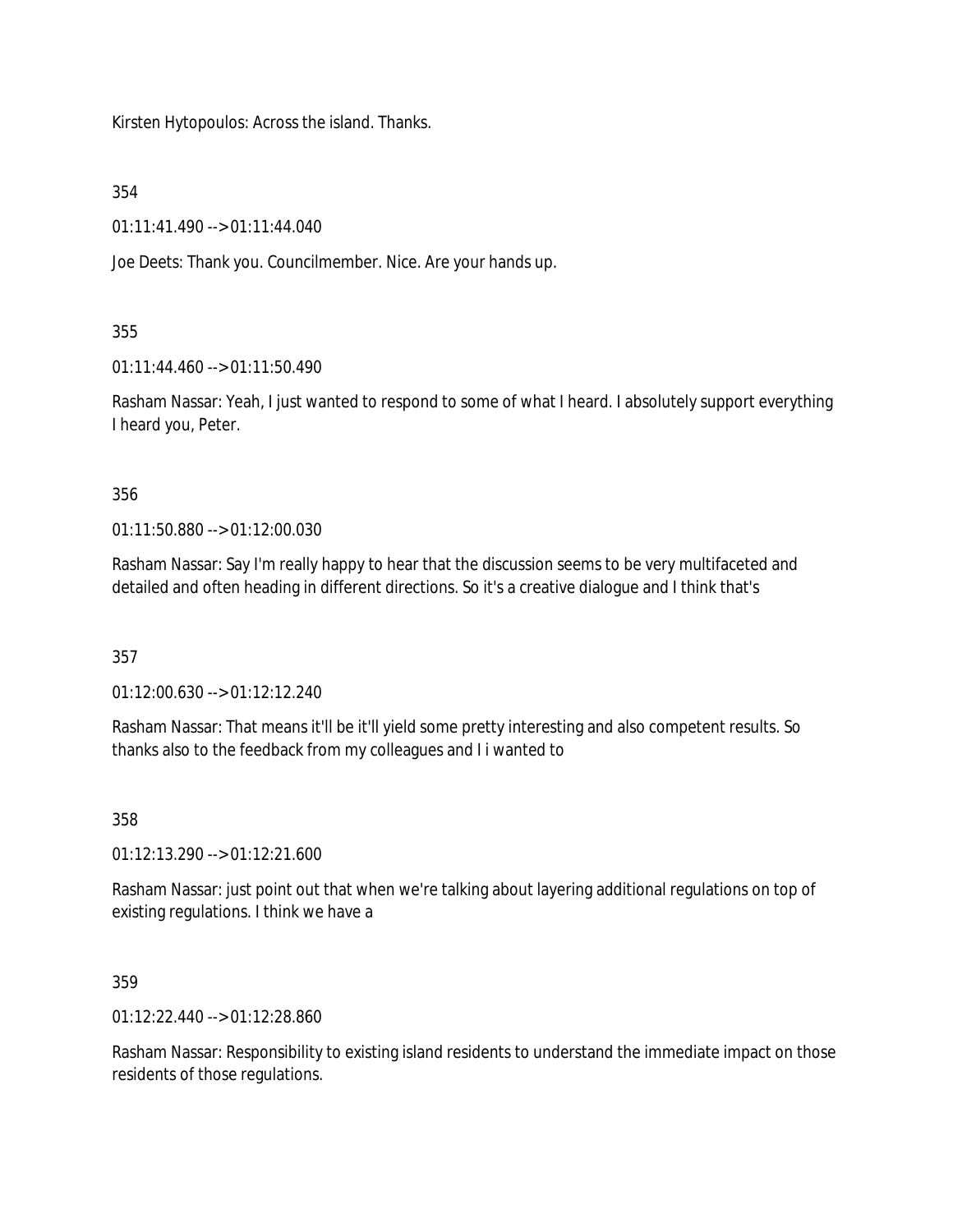01:12:29.460 --> 01:12:38.160

Rasham Nassar: And so I would absolutely hope that we could get some sort of cost or financial analysis, even if that factors in the cost of climate change and

361

01:12:39.150 --> 01:12:48.360

Rasham Nassar: And the alternative and term and factors in the carbon reductions and such. I think that's a fair analysis, but I think that we still need one it's consistent with our guiding principle.

### 362

01:12:49.380 --> 01:12:55.080

Rasham Nassar: Number four. Consider the costs and benefits to island residents and property owners and making land use decisions.

### 363

01:12:56.040 --> 01:13:08.790

Rasham Nassar: And I it's consistent with our goal. And our goal and our work on affordable housing, it would be a really regrettable and result if because people could no longer afford to maintain their homes.

364

01:13:09.690 --> 01:13:18.240

Rasham Nassar: They were forced to leave and would be literally making one decision that at by compromising our goals in another area.

365

01:13:19.110 --> 01:13:27.180

Rasham Nassar: The last thing I want to say is it's kind of anecdotal, if you will. It's a little story that I happen to cross on, I think it was a social must have been social media where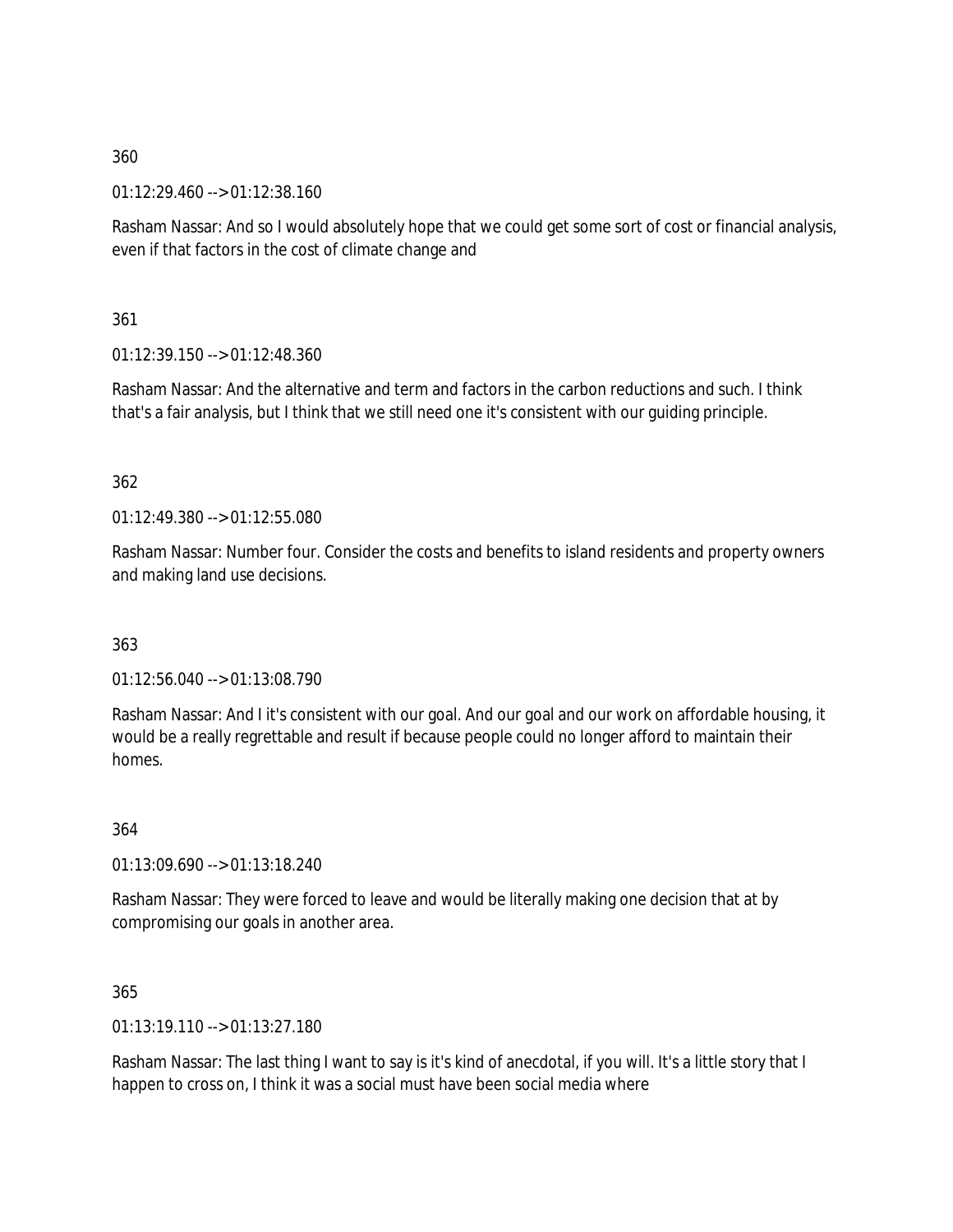01:13:27.570 --> 01:13:35.070

Rasham Nassar: This individual took it upon himself to buy a huge swath of land and build an 1800 style home for himself, where he was living purely off the grid.

367

01:13:35.970 --> 01:13:40.170

Rasham Nassar: The most sustainable and eco friendly and climate friendly lifestyle you could ever imagine.

### 368

01:13:40.530 --> 01:13:49.740

Rasham Nassar: The problem was that his belt that what he developed which he built entirely out of recycled materials was found to be a violation of the building code.

369

01:13:50.190 --> 01:14:03.150

Rasham Nassar: And so he was forced to take it down so you can see that sometimes we have good intentions in passing regulations, especially building regulations, but that oftentimes, the result is not so much what we were after.

370

01:14:04.050 --> 01:14:15.240

Rasham Nassar: So I don't know if it's even possible that recycled building materials have worked themselves into green building discussions or code anywhere in this nation. I do tend to

371

01:14:15.750 --> 01:14:25.290

Rasham Nassar: See or witness that it's the people that have stand to profit from the materials that they're selling that lobby for the regulations that then become the requirements that you have to build two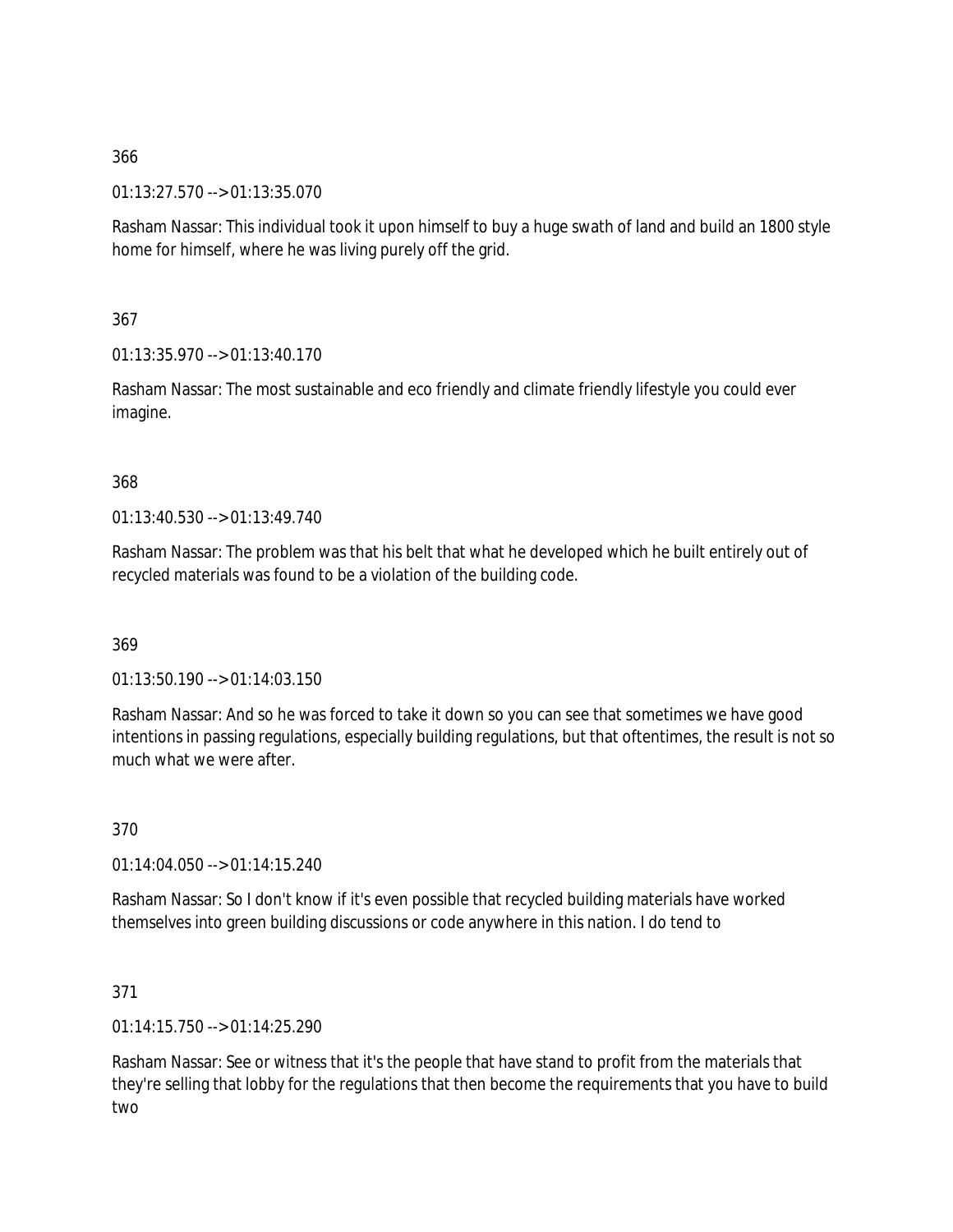01:14:26.250 --> 01:14:36.840

Rasham Nassar: Are the ones that are pioneering these fronts, but that's another area for y'all to consider looking at and into as well. So just wanted to put that out there. Thank you again under three minutes. Okay.

373

01:14:36.870 --> 01:14:37.230

There's

374

01:14:38.280 --> 01:14:41.940

Joe Deets: A couple of them are Polycom we're over our time. But do you want to wrap up.

375

01:14:42.180 --> 01:14:58.770

Michael Pollock: You know, just real quick. I just want to emphasize these guys are really and gals are really, really smart and you know Peter trying to convey as much as he could, but they're really thinking about this at a very high level. And it's, it's just a group, I have a lot of confidence in so

376

01:14:59.880 --> 01:15:11.040

Michael Pollock: I'm, I'm very confident that the issues that have been raised tonight are going to be addressed. I'm just simply because they're thinking about it. They're very concerned about climate change and about the impact

377

01:15:11.550 --> 01:15:19.860

Michael Pollock: That building has on climate change and they're going to give just a top notch group very thoughtful group. And that's really all I wanted to say.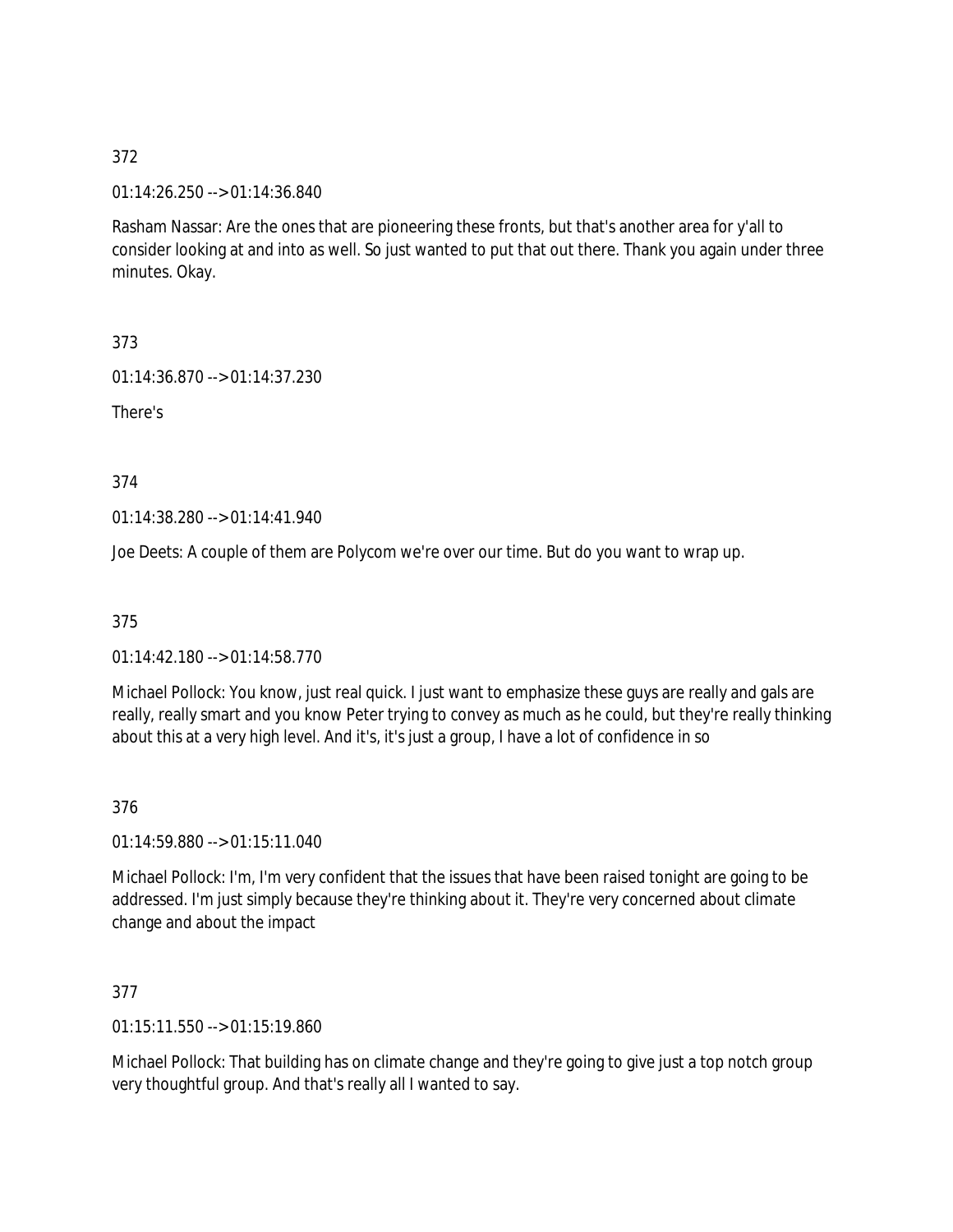01:15:21.090 --> 01:15:31.110

Joe Deets: Great. And I'll just echo everything comes from over Pollock said we couldn't ask for a better group there. So, okay. Thank you, Peter, very much.

379

01:15:31.230 --> 01:15:43.020

Joe Deets: Hey, you're moving along and try and speed things up, folks, we have item six be update on development moratorium planning, Jennifer. Good to see you.

380

 $01:15:44.580 \rightarrow 01:15:53.640$ 

Jennifer Sutton: Good to see you, to cancel. Good evening, and Jennifer Sutton senior planner and I'm sitting in tonight for director have the rights to provide you your monthly update on the

381

01:15:55.140 --> 01:16:05.040

Jennifer Sutton: Development moratorium and its work plan and this development moratorium is set to expire on October 3 at this time, the current development moratorium.

382

01:16:05.520 --> 01:16:17.640

Jennifer Sutton: Ordinance 20 2009 is in your packet as as a one page summary of the moratorium and a table showing a work plan status report. There's two items left on that work plan.

383

 $01:16:18.090 \rightarrow 01:16:29.790$ 

Jennifer Sutton: Item one is the integration of the critical area ordinance into the SMP the shoreline master program and that is nearing completion, you spoke you discussed it in June.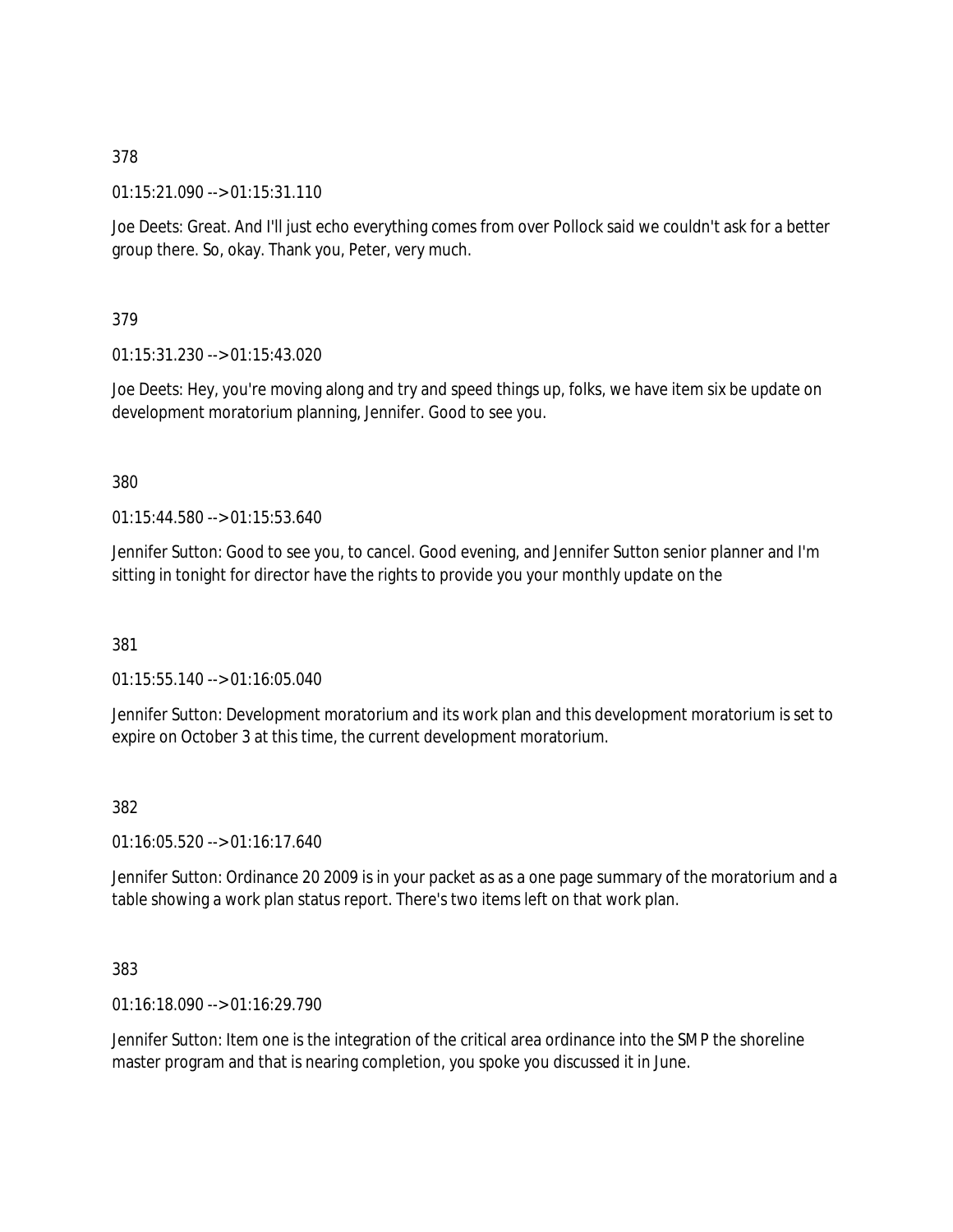01:16:30.360 --> 01:16:51.300

Jennifer Sutton: And at this time, we're scheduling a public hearing for you on this matter on August 25 item number two is related to affordable housing the city council discussion over 2018 and 2019 on inclusion area zoning and the multifamily tax exemption is referenced in the status report.

385

01:16:52.560 --> 01:16:55.860

Jennifer Sutton: Second as COUNCILMEMBER nisar mentioned ordinance.

386

01:16:57.360 --> 01:17:02.160

Jennifer Sutton: Related to the accessory dwelling units and common ownership.

387

01:17:03.690 --> 01:17:16.740

Jennifer Sutton: The Council has opted to forward this for discussion to the Joint Council Planning Commission ad hoc committee and I'd be happy to take any questions on the development moratorium.

388

01:17:23.610 --> 01:17:29.940

Joe Deets: Well, not seeing any questions. Thank you very much. Jennifer for for giving the set update

389

01:17:31.500 --> 01:17:32.040

Jennifer Sutton: Thank you.

390

 $01:17:34.320 \rightarrow 01:17:45.660$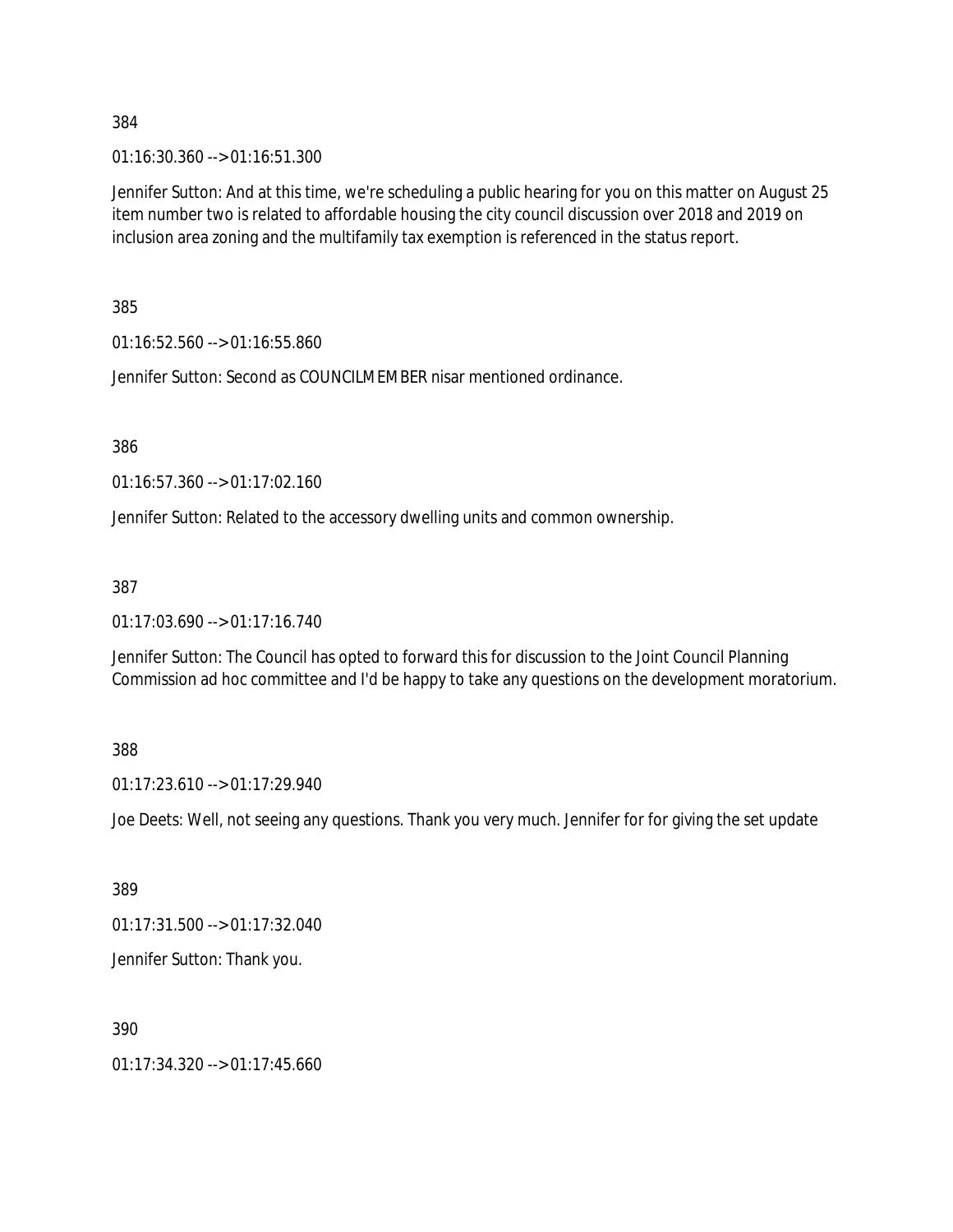Joe Deets: Okay. We'll move on to new business item seven, a Bainbridge Island senior center community center improvements discussion. Hello Mark. Good to see you.

### 391

01:17:46.350 --> 01:17:58.620

Mark Epstein: Good to see you. Thank you, counsel. Mark Epstein engineering public engineering project manager and public works and city and tonight for the public works director who's hopefully enjoying some Weller and time off.

### 392

01:17:59.190 --> 01:18:06.900

Mark Epstein: I'm going to present a couple of projects that are going to come to you for consideration as part of your budget discussions that are on the summer.

#### 393

01:18:07.350 --> 01:18:15.000

Mark Epstein: And the purpose of this is to provide you some background information, a little more detailed information. They may not get otherwise.

#### 394

01:18:15.660 --> 01:18:35.580

Mark Epstein: So the first one tonight is the BAM Jilin senior center senior Community Center. I also have a couple of representatives from the senior community center with me tonight to help answer any questions or fill in any blanks. If you so choose. So I'm going to share my screen.

395

01:18:37.020 --> 01:18:38.280

Mark Epstein: And bear with me for a moment.

396

01:18:42.330 --> 01:18:46.800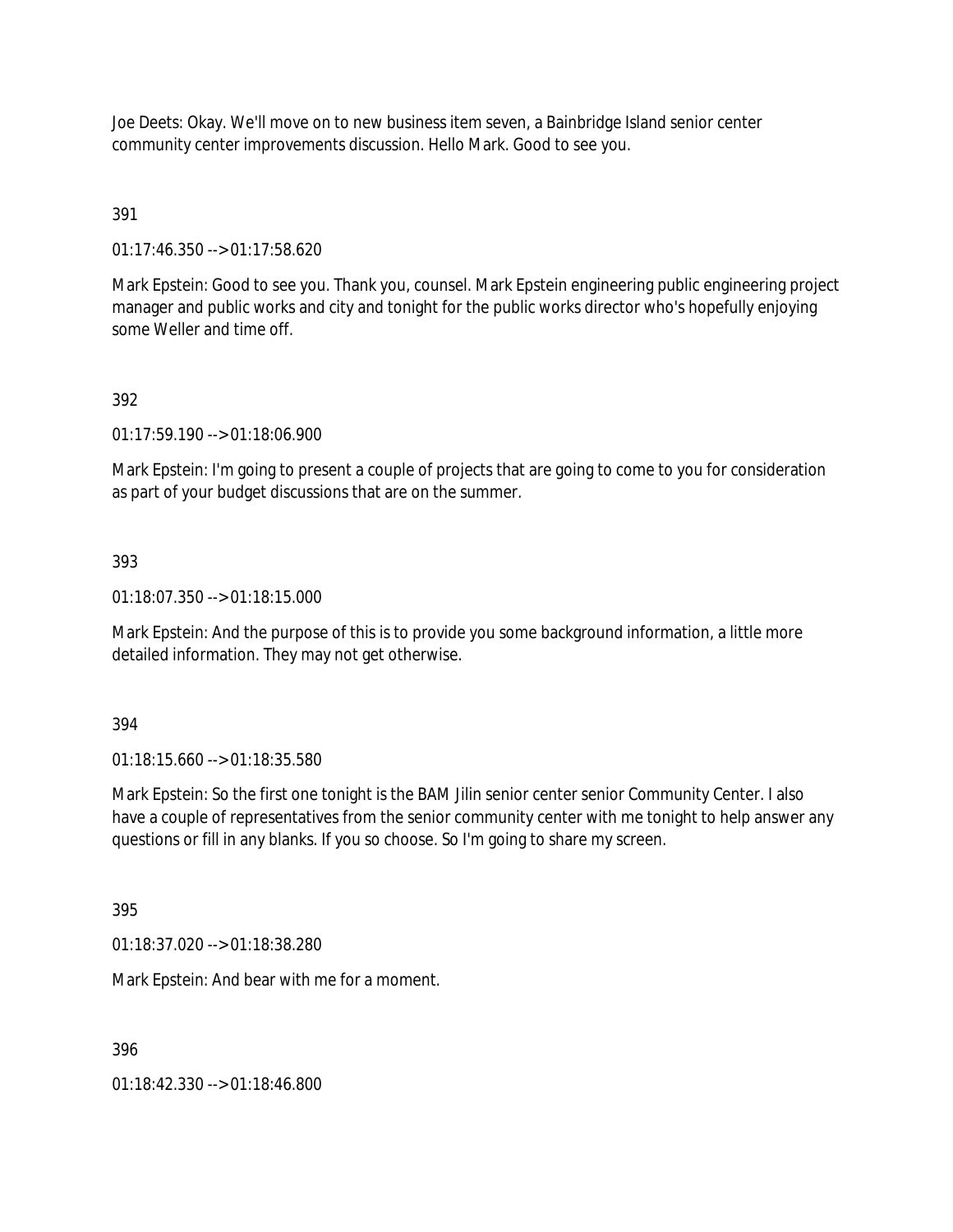Mark Epstein: Okay. Can you see the presentation title.

397

01:18:55.980 --> 01:19:02.310

Mark Epstein: Can't hear and Kim. Can you see this. I'm not hearing anything just okay sorry my audio is has gone out.

### 398

01:19:04.770 --> 01:19:11.400

Mark Epstein: So did the screens change. Now I just want to make sure everyone can see that, how are you good. Thank you.

399

01:19:12.120 --> 01:19:12.960

Joe Deets: You're looking good.

400

01:19:13.560 --> 01:19:23.190

Mark Epstein: Okay, now that goes back to, so I'm just going to give a little bit of background, talk about the existing conditions and give you the the project proposal and some costs associated with that.

401

01:19:24.210 --> 01:19:26.670

Mark Epstein: So back in May 2018

402

01:19:27.780 --> 01:19:43.230

Mark Epstein: There was a infrastructure deficiency assessment done on several of the city's buildings and senior community center was my nose and there were some deficiencies identified in cost put to those. And I'll share those with you a little more detail.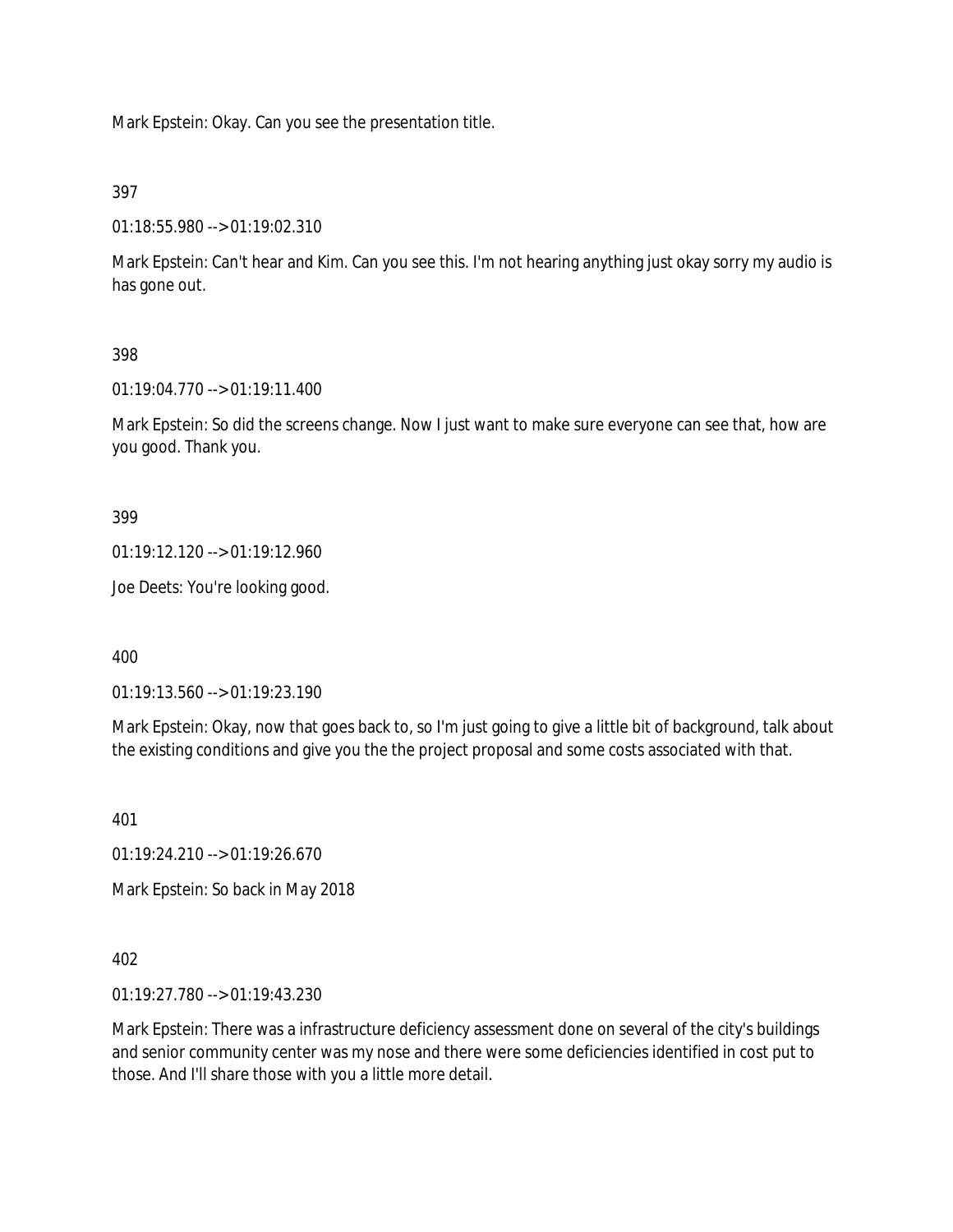01:19:44.130 --> 01:19:48.900

Mark Epstein: Then last year, last fall in September, the community center came to the city.

404

01:19:49.410 --> 01:19:59.400

Mark Epstein: With some additional renovations that they wanted to help with their operations and it was mostly some interior renovations and I'll go through that a little more detailed too so

405

01:20:00.000 --> 01:20:06.720

Mark Epstein: We assess those and came up with costs associated with that. And that's, those are the numbers that will be presenting

406

01:20:08.760 --> 01:20:23.340

Mark Epstein: So back in 2018 the deficiencies were things like insulation that was missing fire alarm systems and data systems, a new heat pump in some kitchen appliances that needed some upgrades.

407

01:20:25.440 --> 01:20:31.290

Mark Epstein: And those costs were detailed out and came out to a little over 120 \$1,000

408

01:20:34.050 --> 01:20:49.500

Mark Epstein: And then this is the plan of the project proposal of the Community Center products with. So this is a plan of the Community Center, the entry friend entries in the bottom in the center, the thrift shop is in the top left corner.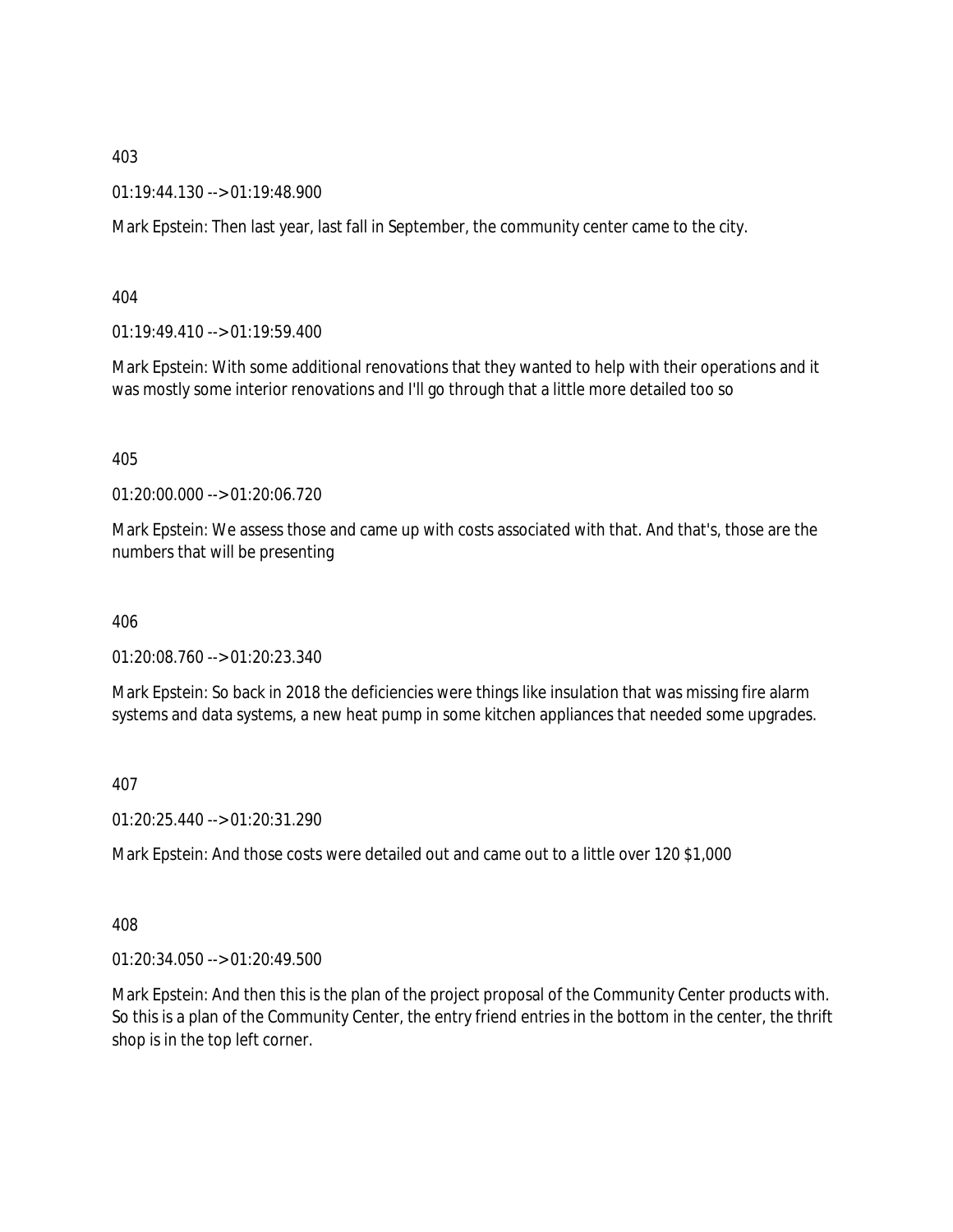409 01:20:49.980 --> 01:20:50.220 And

410

01:20:51.660 --> 01:20:55.350

Leslie Schneider: I might be only one, but I'm not seeing your changes. Slide three

411

01:20:57.690 --> 01:20:59.940 Mark Epstein: Okay, we see

412

01:21:01.980 --> 01:21:04.020 Mark Epstein: Should be so you're not seeing the floor plan.

413

01:21:04.860 --> 01:21:06.720

Mark Epstein: No. Okay, hold on.

414

01:21:18.390 --> 01:21:19.590

Mark Epstein: Okay, how about that.

415

01:21:19.980 --> 01:21:23.790

Mark Epstein: There we go. Okay. Sorry about that. It tends to pause sometimes

416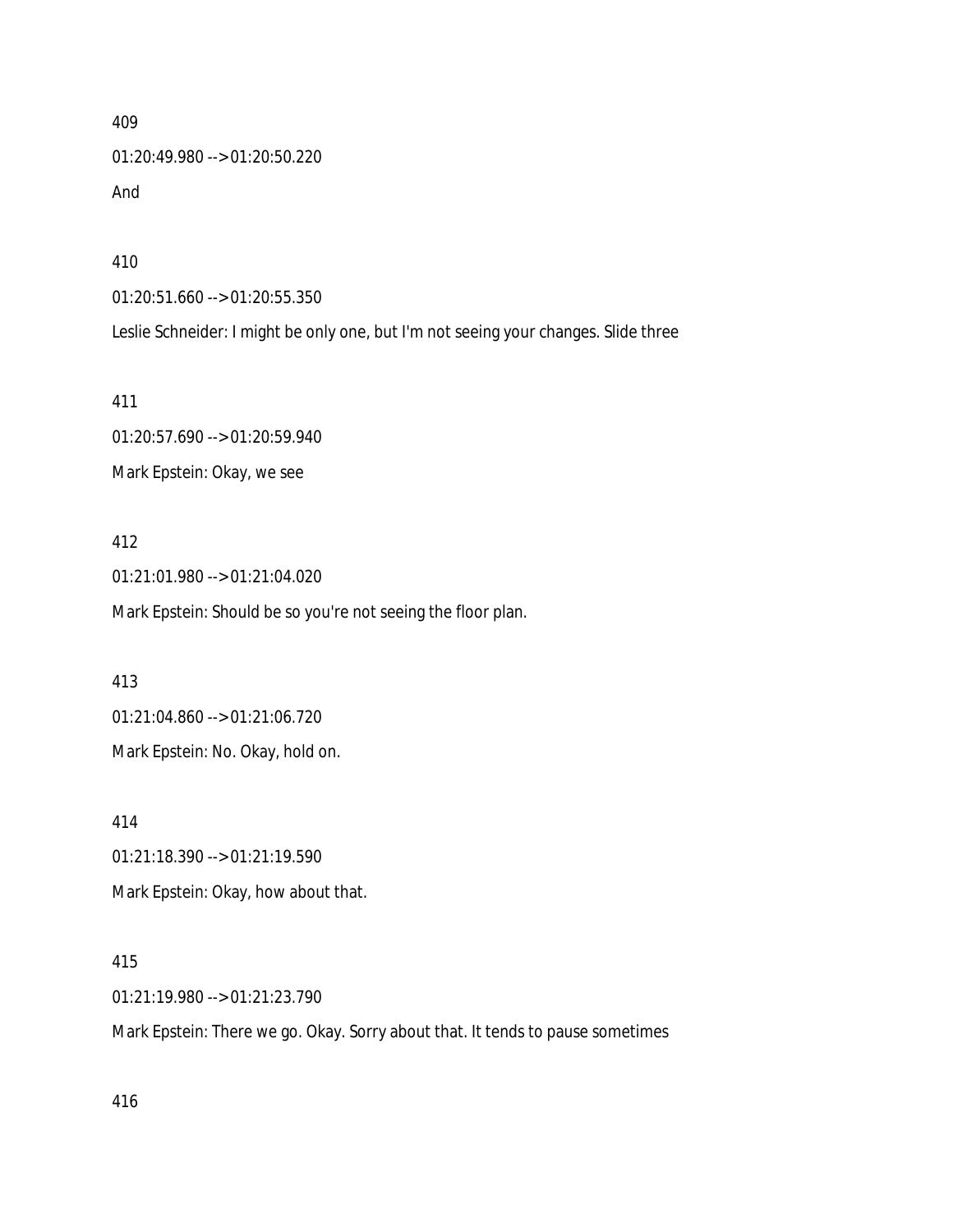01:21:24.900 --> 01:21:33.600

Mark Epstein: I won't go back and I just want to see the car slide but this. This slide shows those those renovations. It's removing some walls.

### 417

01:21:34.500 --> 01:21:51.750

Mark Epstein: Doing some upgrades to the kitchen and and the friend entry way. So we'd like to all those had a professional cost estimator. This is just a few photographs of the existing condition, showing the lobby in the top left the office hallway and the top right.

418

01:21:53.280 --> 01:21:58.440

Mark Epstein: It's a view, bottom left into the existing office and then the thrift shop in the bottom right.

#### 419

01:22:01.560 --> 01:22:16.410

Mark Epstein: And so these were the costs for the new plans we took out any cost. It overlaps with the 2018 deficiencies study. So these are all independent of those costs and that came out to almost 330,000

### 420

01:22:20.550 --> 01:22:30.120

Mark Epstein: Of them. This is just giving you the running the running total of the cost of the two plans together. So just under \$500,000 for the entire project.

### 421

01:22:32.400 --> 01:22:34.890

Mark Epstein: And that's, that's all I have for that.

422

01:22:38.250 --> 01:22:45.690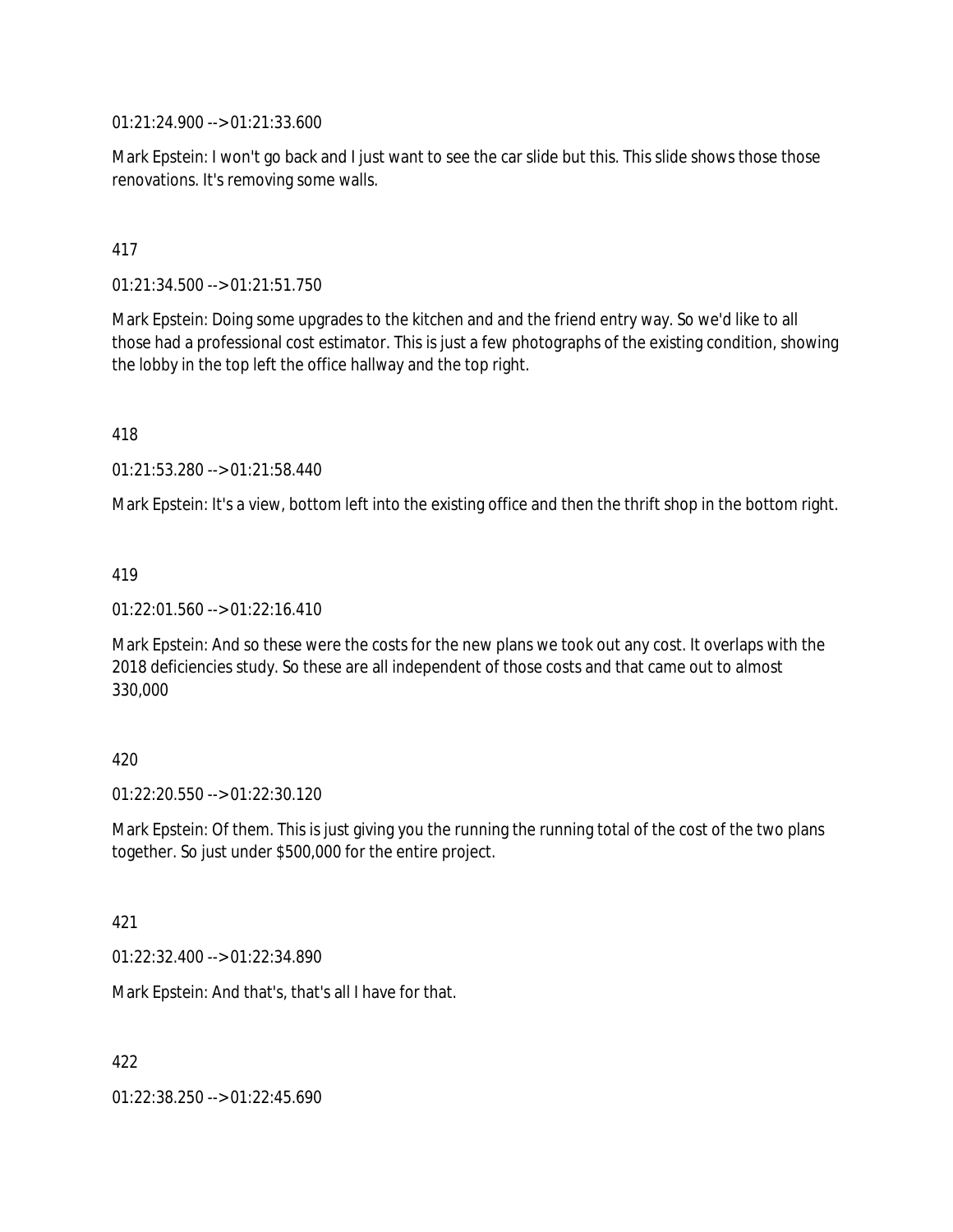Mark Epstein: I'm happy to answer any questions or we have fried price and and Lovejoy from this in your center here as well. If you want to hear from them.

423

01:22:46.140 --> 01:22:49.560

Joe Deets: Okay. Thank you, Mark. Councilmember NASA your hands up.

## 424

01:22:51.810 --> 01:22:55.770

Rasham Nassar: Yes, thank you. It's so nice to see everybody here I am hiring.

425

01:22:57.030 --> 01:22:57.390

Rasham Nassar: That

426

01:22:57.450 --> 01:23:02.730

Rasham Nassar: Thank you for the presentation. Mark, I'm totally supportive of this. I'm the

## 427

01:23:03.630 --> 01:23:13.290

Rasham Nassar: Kind of mind that anything the senior center needs the City Council ought to provide I just really appreciate the senior centers role in the community. I think it's one of the most important

## 428

01:23:14.070 --> 01:23:21.840

Rasham Nassar: Provides one of the most essential services to island residents. I hear nothing but good things from people all the time, and I've

429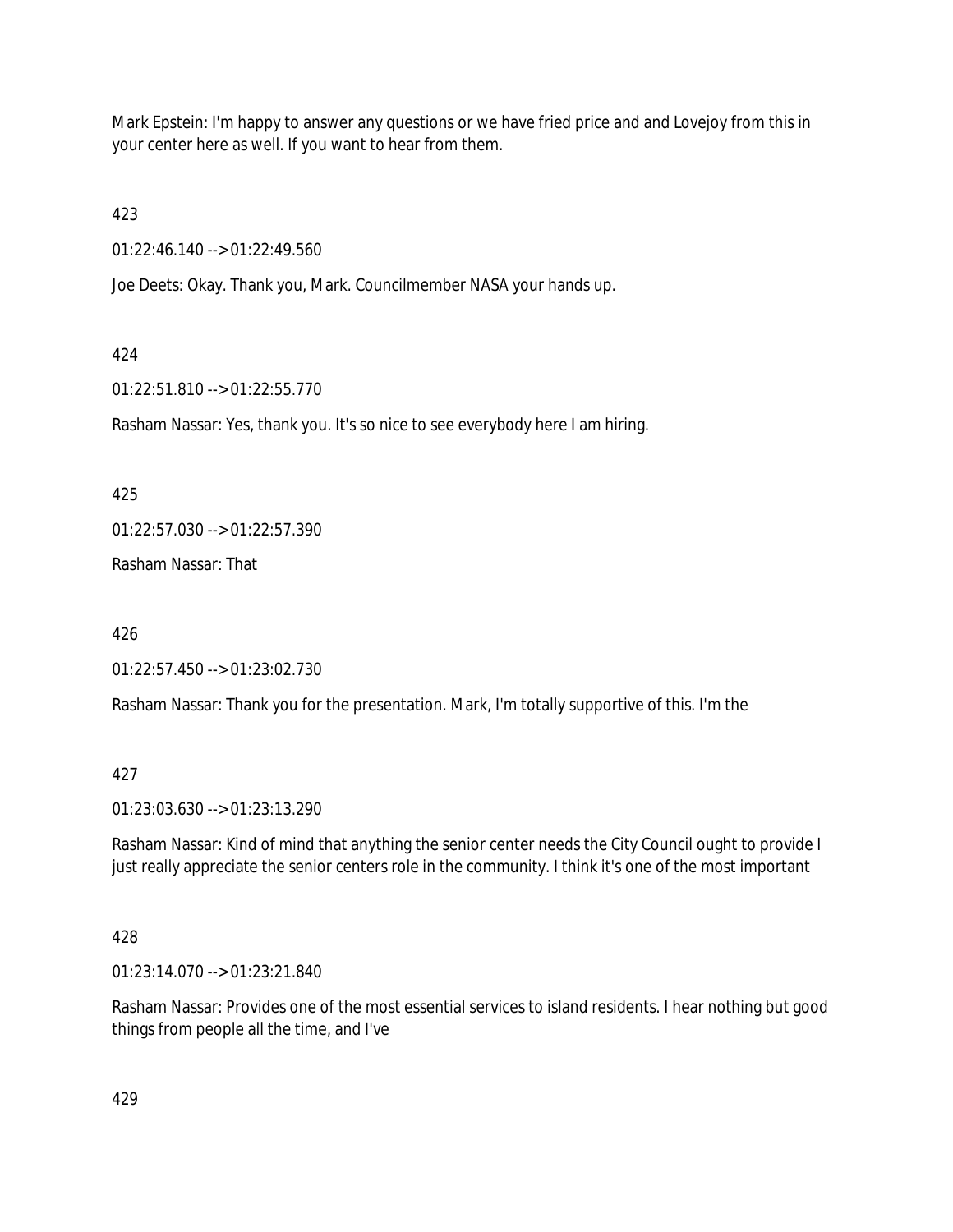01:23:22.950 --> 01:23:34.170

Rasham Nassar: I've frequently walked past the senior center and witness nothing but happy joyous energy emanating from that building. So thank you for that. I wanted to ask whether or not the

### 430

01:23:35.430 --> 01:23:45.030

Rasham Nassar: You all in terms of renovations and such, if there's been any thought or consideration to any additional improvements that may be necessitated by the coven 19 pandemic.

### 431

01:23:45.420 --> 01:23:54.510

Rasham Nassar: I can't imagine what those might be, but I know that PR council member dates structure there are structural recommendations in terms of improvements that are now being a

### 432

01:23:54.930 --> 01:24:06.600

Rasham Nassar: Factor of consideration into design and building, and if I just curious as to that and and know that in advance, I would be very supportive of additional increase in funding to make sure that we would accommodate for that.

### 433

01:24:07.680 --> 01:24:09.180

Rasham Nassar: You have been talking with the city.

#### 434

01:24:09.300 --> 01:24:18.840

Reed Price: Of over the course of the city staff over the course of this process. And yes, obviously Copeland considerations have been part of the discussion.

435

01:24:19.200 --> 01:24:24.510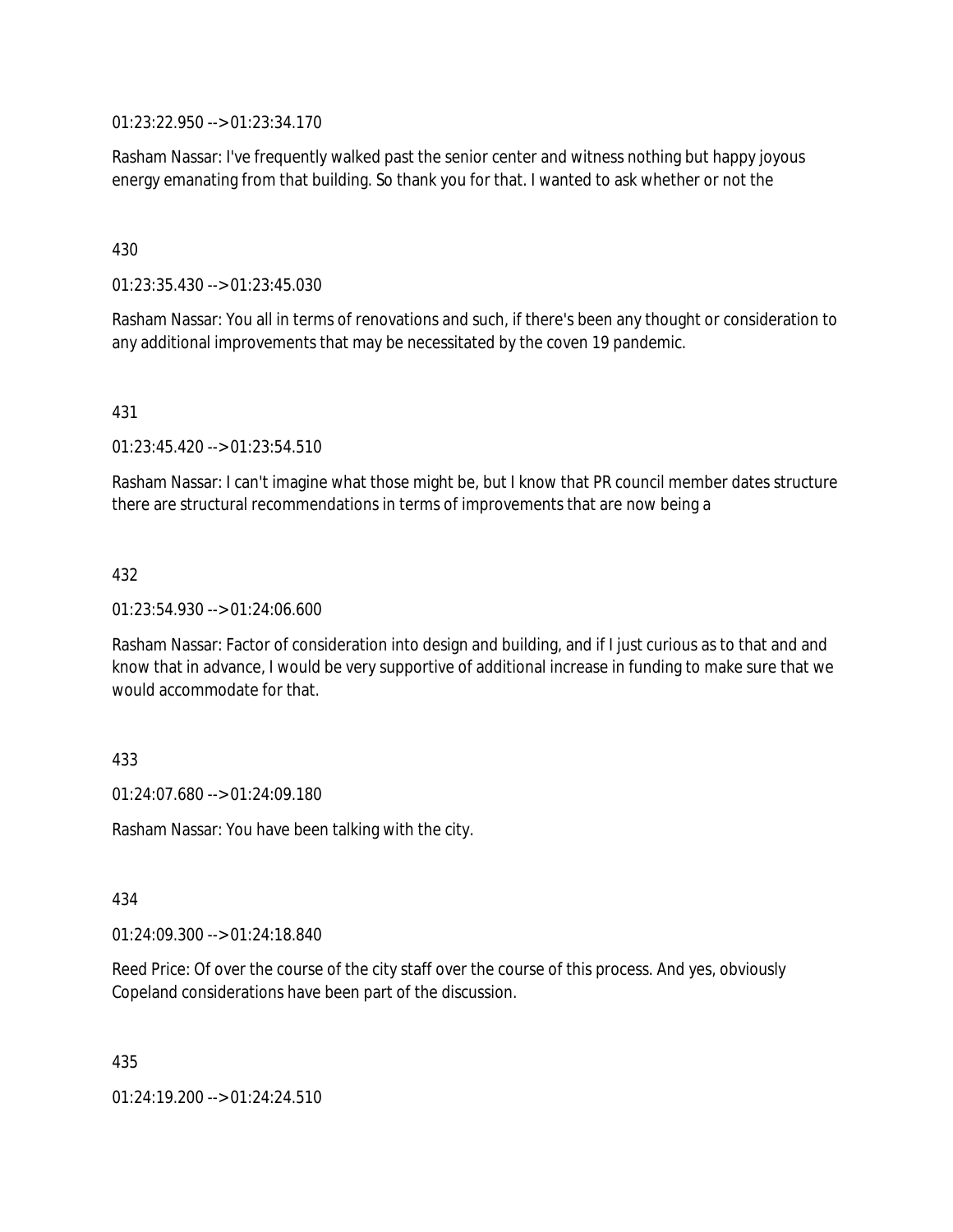Reed Price: And we've been looking at health and safety at the long term financial stability of the center

### 436

01:24:24.870 --> 01:24:35.760

Reed Price: And trying to make the center, more efficient. It's been used as a lot of different things over the years. And so there are sort of vestiges of its earlier life that we work through. Now there's a

## 437

01:24:36.150 --> 01:24:44.670

Reed Price: On the east wing there's at what used to be a health center. So it's a little Warren, there's some offices and we had a couple of offices, one for the

438

01:24:46.290 --> 01:24:46.500

Joe Deets: The

439

01:24:46.530 --> 01:24:55.560

Reed Price: Nonprofit and one for the park district. When we were both operating here and now it's just being run by the nonprofit, but I would say under that health and safety area.

440

01:24:56.640 --> 01:25:01.020

Reed Price: councilman NASA. There are a number of areas where

441

01:25:02.760 --> 01:25:04.590

Reed Price: Things that apply to

442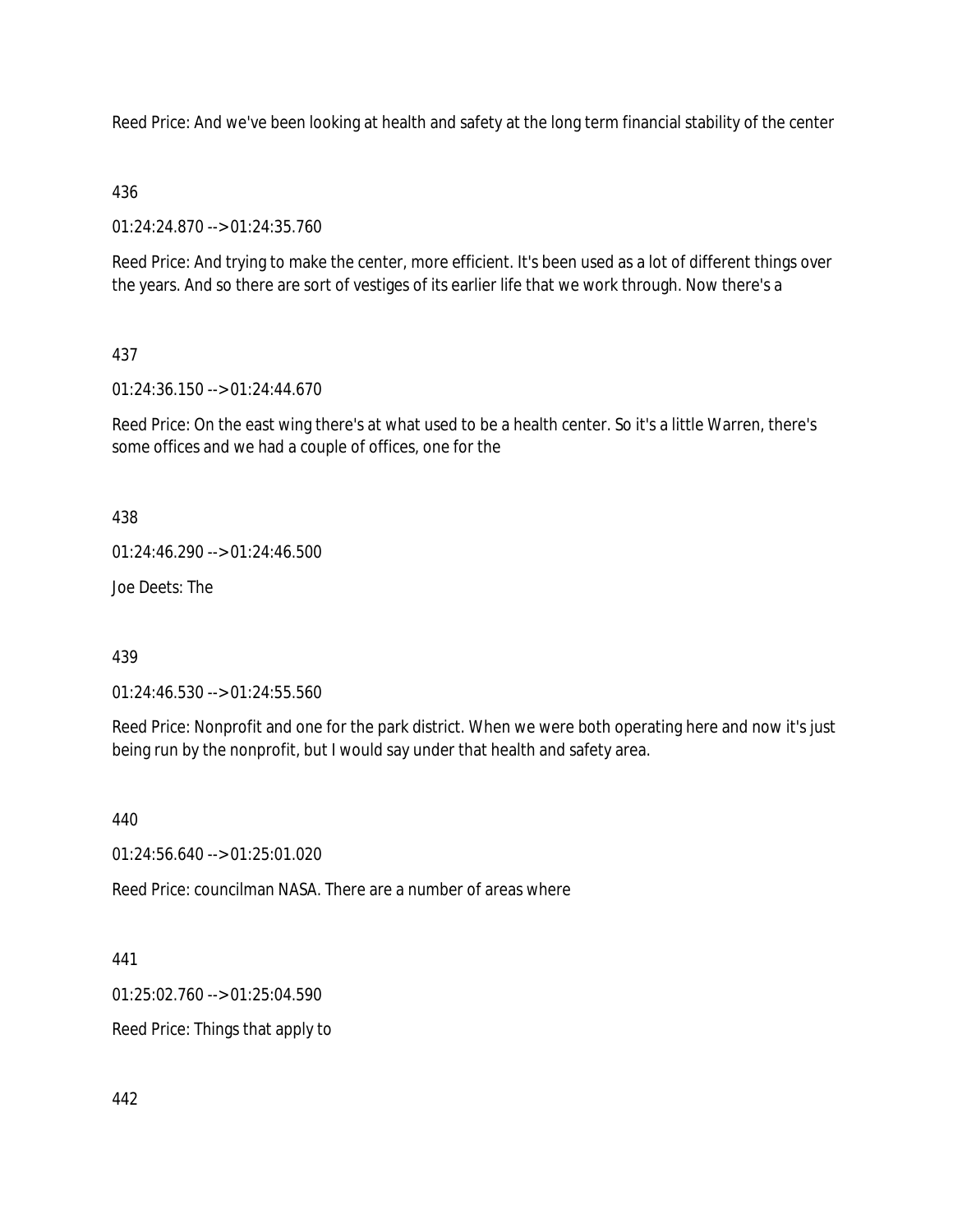01:25:06.510 --> 01:25:09.930

Reed Price: Ability for seniors to get around also reduce

443

01:25:11.700 --> 01:25:29.460

Reed Price: dependency on touching doors or or operating with, you know, things that involve using your hands are opening doors are talking through that kind of thing. And, and I know has been doing a lot on looking at the ADA requirements and maybe could speak a little bit to this as well.

444

01:25:30.180 --> 01:25:42.600

ann lovejoy: Sure, I'm happy to. I mean, one of the first things we did of course has talked to a lot of people and find out what the biggest issues were with accessibility and it starts when you try to get in the door. So we need a better

445

01:25:43.410 --> 01:25:46.920

ann lovejoy: Access through the doors themselves. They're very heavy and the

446

01:25:47.400 --> 01:25:55.830

ann lovejoy: Push button door doesn't actually work as well as it ought to. It's getting older, so that needs fixing, because really, if you can't get in and out. It kind of makes the center less usable.

447

01:25:56.340 --> 01:26:03.240

ann lovejoy: Also of course then we have reception and we discovered that the reception area that was installed. Most recently,

448

01:26:04.530 --> 01:26:12.480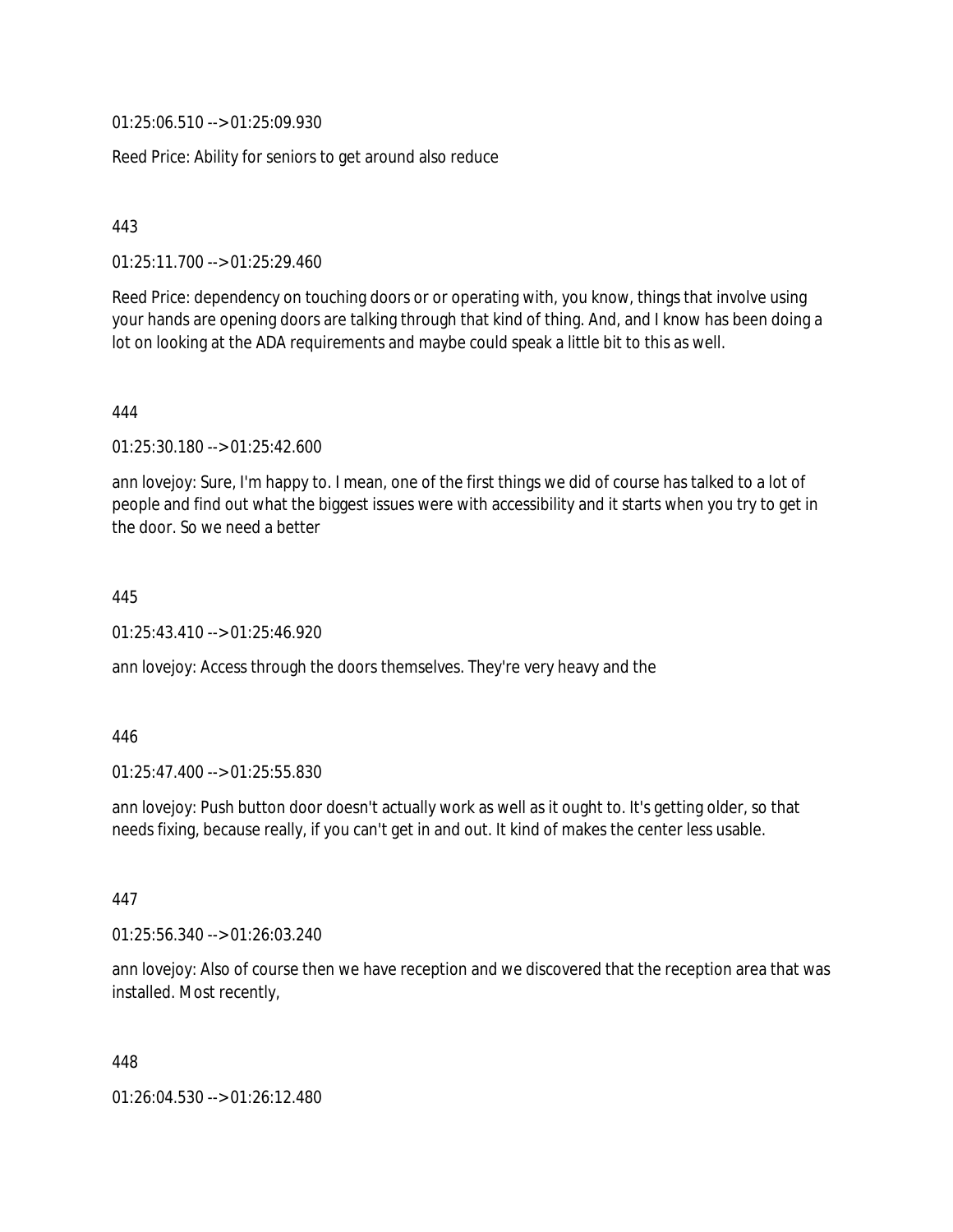ann lovejoy: It really doesn't isn't accessible for people in wheelchairs or even very short people or people with walkers particularly so we want to redesign.

449

01:26:12.930 --> 01:26:19.410

ann lovejoy: The entryway so that it removes a bunch of tripping hazards. For one thing, and makes the whole reception, a lot more flexible.

### 450

01:26:19.800 --> 01:26:30.540

ann lovejoy: We're trying to do everything we can, without without moving structural walls, but to make our space so much more usable because one of the things we see is that we're just overflowing.

451

01:26:31.650 --> 01:26:32.190

ann lovejoy: Well, we were

452

01:26:33.600 --> 01:26:35.040

ann lovejoy: Good. And I think we will be again.

453

01:26:36.060 --> 01:26:47.880

ann lovejoy: But we need the updated automatic doors we need bathroom access, we need to have everything in the bathroom be no hands, of course, and I know the city's doing that with other buildings, too. So that is probably the most

454

01:26:48.840 --> 01:26:56.700

ann lovejoy: Obvious of the coven things, but a lot of the other things might seem less obvious, but it's like we are asking for.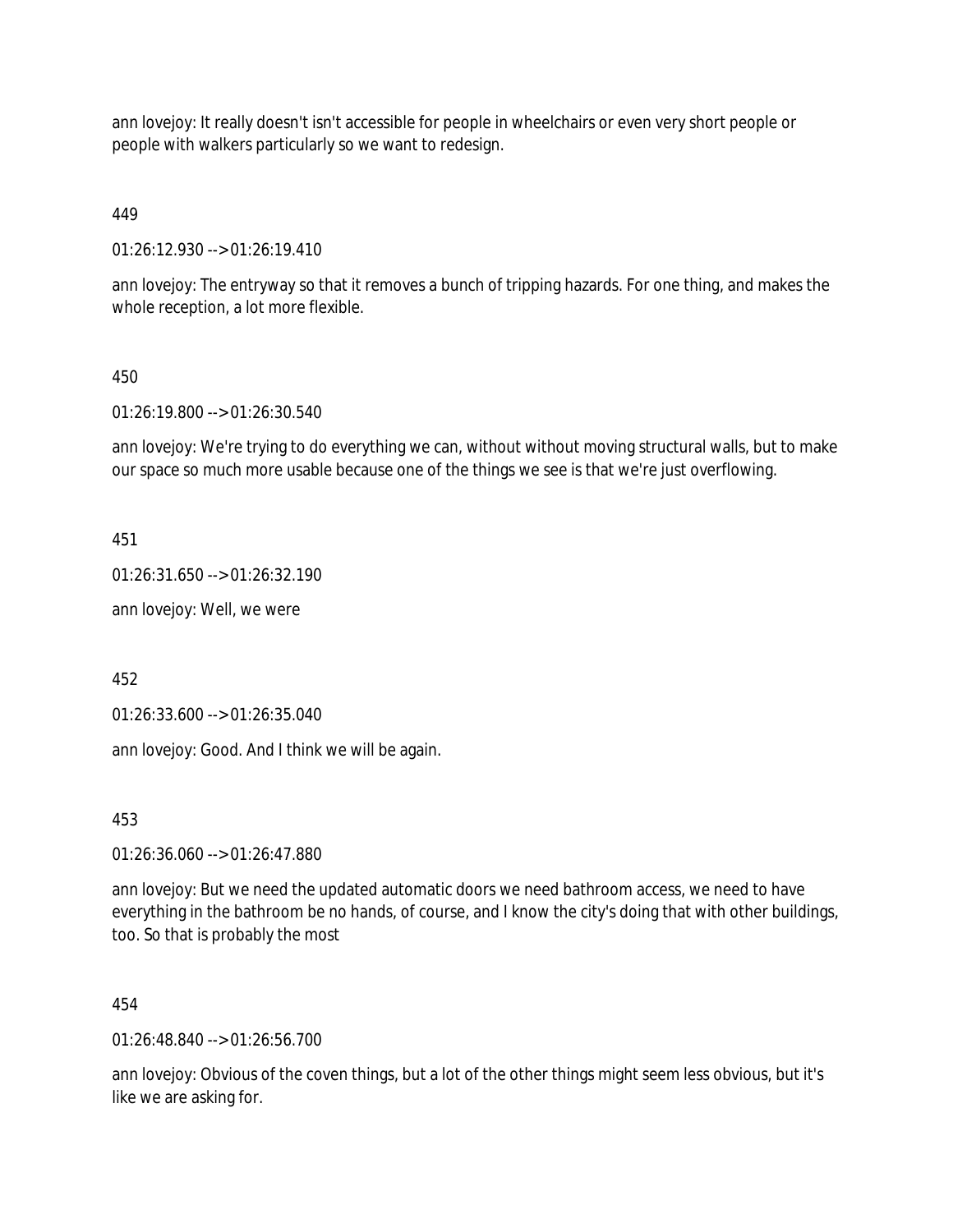01:26:58.230 --> 01:27:07.260

ann lovejoy: repainting with high contrast color sections to highlight portals and areas of use, because that's really important for people with low visibility and of course we have quite a few

456

01:27:07.950 --> 01:27:19.500

ann lovejoy: Of the visually impaired people and people who are having issues just seeing where the doorway is and we want, of course, to make sure that the doors are wide enough for wheelchairs and

### 457

 $01:27:21.180 \rightarrow 01:27:33.120$ 

ann lovejoy: Eliminate and even floor surfaces, because it was. I don't know if you all know that we originally it was a couple different houses that were sort of brought together and the process has been interesting. But, um, there's a lot of leftover

458

01:27:34.470 --> 01:27:42.690

Joe Deets: So we're running short on time. So thank you, that I want to get some colleagues chance to talk mayor Snyder.

459

01:27:44.760 --> 01:27:59.190

Leslie Schneider: Thank you read and and very good to see you. And I just want to say that, um, I was party to some of these conversations quite a while ago when I was participating in as an informal liaison to some of the Executive Board.

460

01:28:00.240 --> 01:28:18.360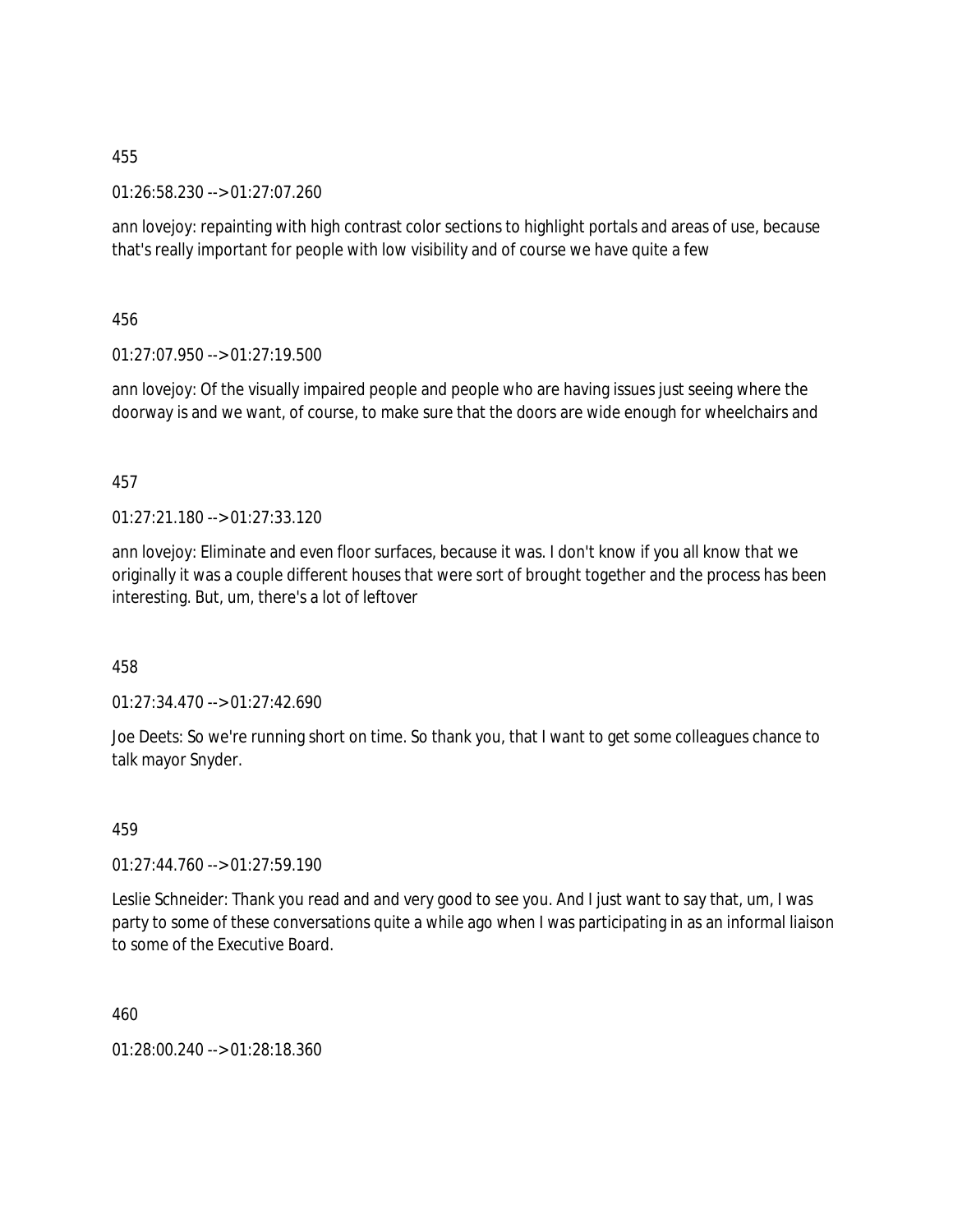Leslie Schneider: Meetings and whatnot. And so I'm just very aware of the thought and creativity that's gone into a lot of these suggestions in the in the planning. I just want to bring up one really big thing and I have no idea how to integrate this, but I just I

461

01:28:19.530 --> 01:28:38.310

Leslie Schneider: I've been talking off and on now for over a year, about the possibility of doing senior affordable housing in conjunction with the senior center. So while I support all these changes and they all make a lot of sense to me. I'm wondering if there's any possibility that there could be

462

01:28:39.480 --> 01:28:50.310

Leslie Schneider: A minimal feasibility study or just so that we know what might be possible on this site with some affordable housing and how that might interact, you know,

463

 $01:28:50.910 \rightarrow 01:29:09.780$ 

Leslie Schneider: How that what the timeline might be on that and how that might affect you know the expenditures on this. So that's a huge thing. And I'm sorry to, kind of, you know, land it like that, but I just would feel remiss if I didn't bring it up at this point because it's such an amazing opportunity.

464

01:29:11.700 --> 01:29:19.170

Leslie Schneider: And otherwise I'm very looking forward to seeing this you know in in our discussions about the budget, I think.

465

01:29:19.950 --> 01:29:32.160

Joe Deets: Thank you Mary before read, I want to give COUNCILMEMBER I topless a chance to get and all and I see this city manager you had your hands up to. So calcium or I tacos. Go ahead, please.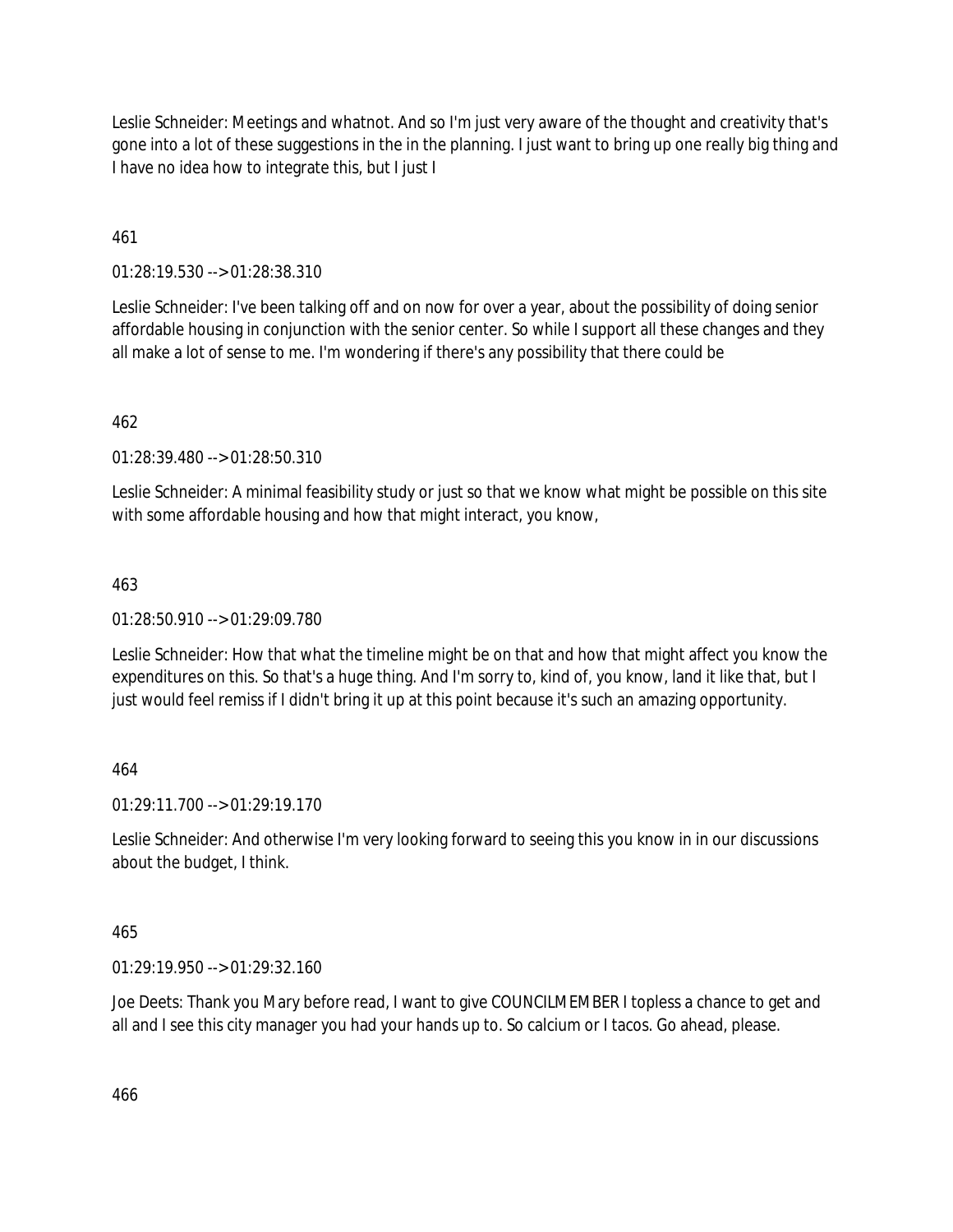01:29:34.050 --> 01:29:38.670

Kirsten Hytopoulos: Yeah. Um, so I guess is the question that's been a before staff.

467

01:29:39.090 --> 01:29:44.970

Kirsten Hytopoulos: But I really want to see this happen and it makes sense. And I'm sorry that we don't have more time to understand more about the background.

468

01:29:45.210 --> 01:29:56.700

Kirsten Hytopoulos: It sounds like these are essential renovations and just to understand where where you were going with this, and the changes to the floor plan and so forth are sounds like all about accessibility. Is that what I'm understanding

469

01:29:56.970 --> 01:30:12.300

Kirsten Hytopoulos: Yes. Um, and so what what is there a recommended funding source yet or is that something we're going to have to solve. And so maybe my main question is going to be before I have any more questions is going to be to the city manager, if we're going to go with that. Okay.

470

01:30:14.640 --> 01:30:15.600

Kirsten Hytopoulos: I'll defer it as a manager.

471

01:30:16.080 --> 01:30:17.550

Joe Deets: Okay city manager.

472

01:30:18.630 --> 01:30:31.770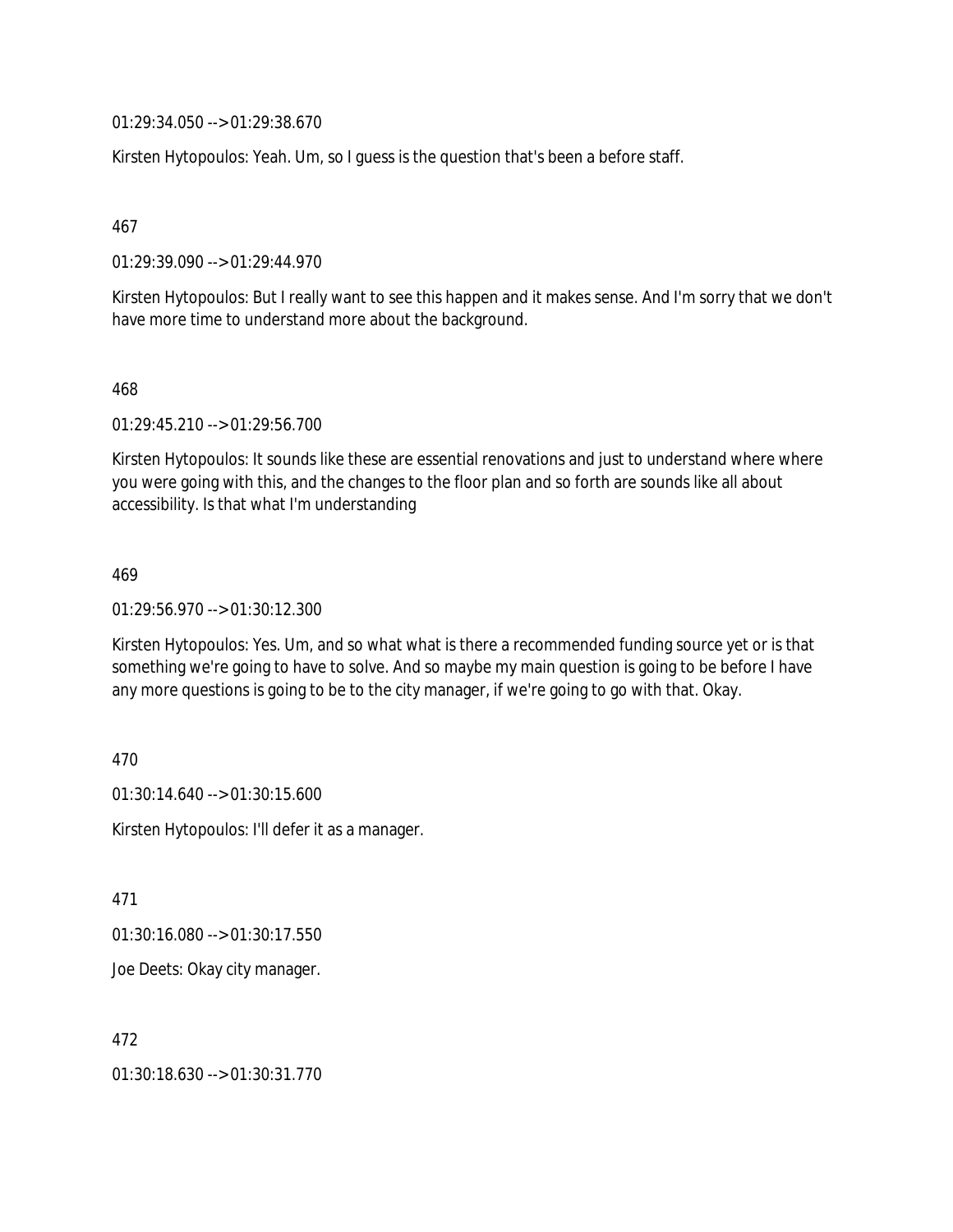Morgan Smith: Yeah, I want to just clarify that this is coming to you on a study session because I don't believe it's ready for Council action. We wanted to honor the work of the organization. They have started to do some real thinking about a project that's been in

473

01:30:33.030 --> 01:30:43.410

Morgan Smith: In the plans for some time, but as you can see from the level of detail of the designs. This is still very much a thinking exercise and not. I don't think necessarily ready for doing

474

01:30:44.040 --> 01:30:55.680

Morgan Smith: It's my job to deliver the bad news, although I am equally as supportive and appreciative of the great partnership that the organization provides we will be building a contraction budget for 21 and 2012. We know that

## 475

01:30:56.760 --> 01:31:08.640

Morgan Smith: And so one perspective might be. And this may be as a way to bridge this discussion with the comments from mayor Schneider. It may be that what the city is able to do in

## 476

01:31:09.900 --> 01:31:17.190

Morgan Smith: Is use that time to plan what should happen next with this facility. It is not my understanding that these

## 477

01:31:18.480 --> 01:31:27.030

Morgan Smith: proposed changes are all essential to use your word or our life safety, there will be other areas of the city where we are limited in the upcoming budget.

478

01:31:27.420 --> 01:31:44.160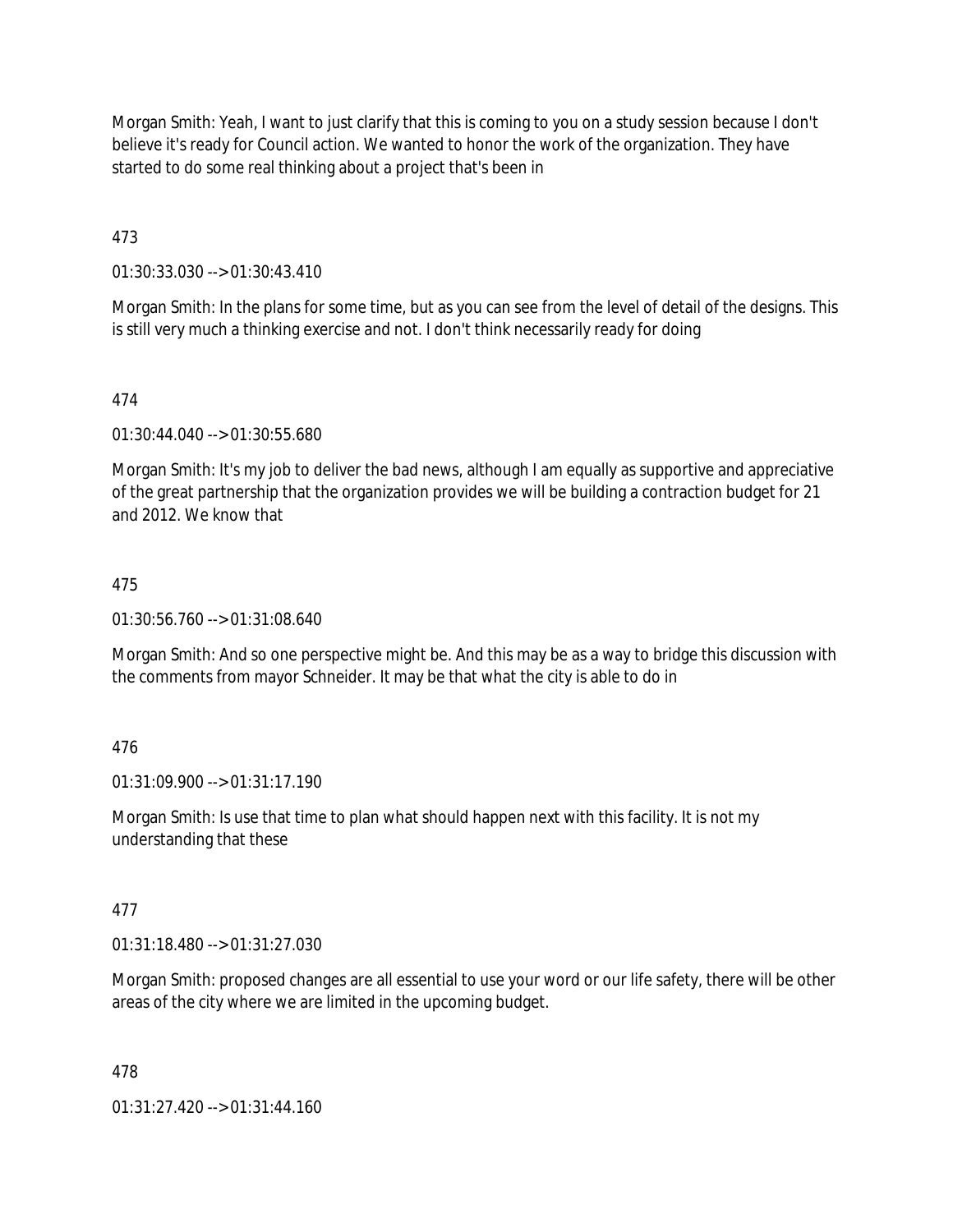Morgan Smith: To really making hard choices about things that are that are necessary from a life safety perspective and then still moving forward with some transportation projects, if we can, but picking up a \$500,000 investment in this building at this time just may not be a

479

01:31:45.750 --> 01:31:52.320

Morgan Smith: Opportunity that we can say yes to without the benefit of additional outside funding or other partnerships.

480

01:31:53.790 --> 01:31:57.390

Morgan Smith: And I don't know that yet, but I think the point of our conversation today was

481

01:31:57.810 --> 01:32:06.510

Morgan Smith: To let you see this project and to introduce the idea that it is in the thinking of the nonprofit and it is very much a request that they have of us.

482

01:32:06.930 --> 01:32:17.550

Morgan Smith: But it's not in at an action item standpoint, just yet, and will be thinking about how best to time the next steps for the Council to take up so

483

01:32:19.200 --> 01:32:21.330

Kirsten Hytopoulos: Just let me just, could I just spoke with one comment I

484

01:32:21.900 --> 01:32:40.080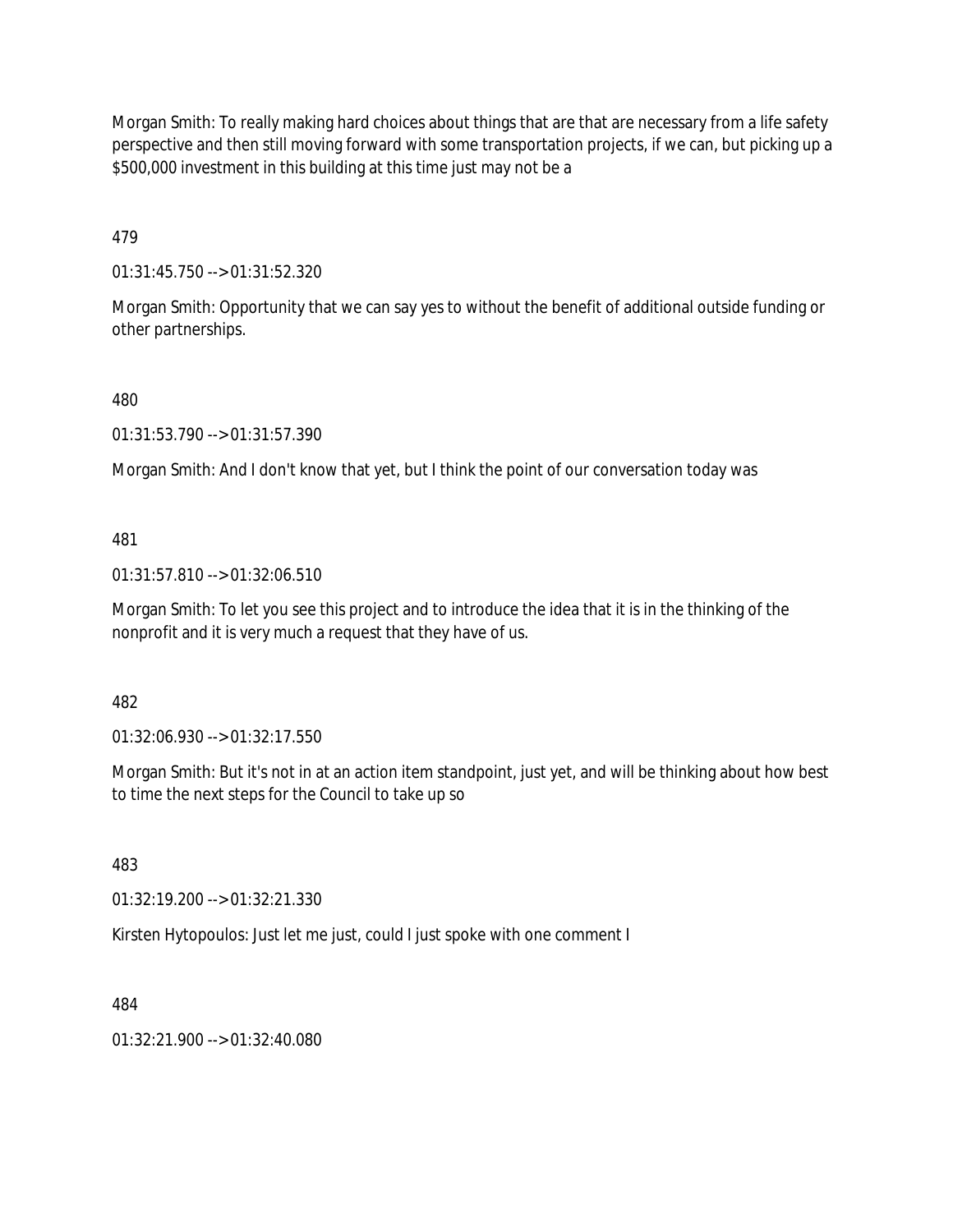Kirsten Hytopoulos: Don't know. I guess what I want to say is that I would I would hate to have is this to go all or nothing from if this can't happen. Then what happens is a senior center then falls into some gap between this and long term planning for maybe some eventual renovation to

485

01:32:40.920 --> 01:32:56.610

Morgan Smith: That's exactly what I'm not suggesting. I'm saying we could we could deliberately point. And I'm not, I'm not ready to make that recommendation right now, but we might deliberately point towards 21 and 22. This is a major project, and it may have some even more expanded scope.

486

01:32:56.790 --> 01:32:59.910

Morgan Smith: Depending on how much support there is for ideas like the mayor's

487

01:33:00.600 --> 01:33:09.300

Morgan Smith: It may be that that's the appropriate next step to do some planning around. I know the nonprofit has spent some some time on this, and they are very invested in it.

488

01:33:09.660 --> 01:33:21.570

Morgan Smith: But the city is the owner of the building needs to now join the conversation and understand what's feasible for us and how it resides against our financial capacity and other city why priorities.

489

01:33:22.830 --> 01:33:27.930

Joe Deets: Okay. Okay, thank you. Read it again. Okay, quick, quick comment, please.

490

01:33:27.930 --> 01:33:35.790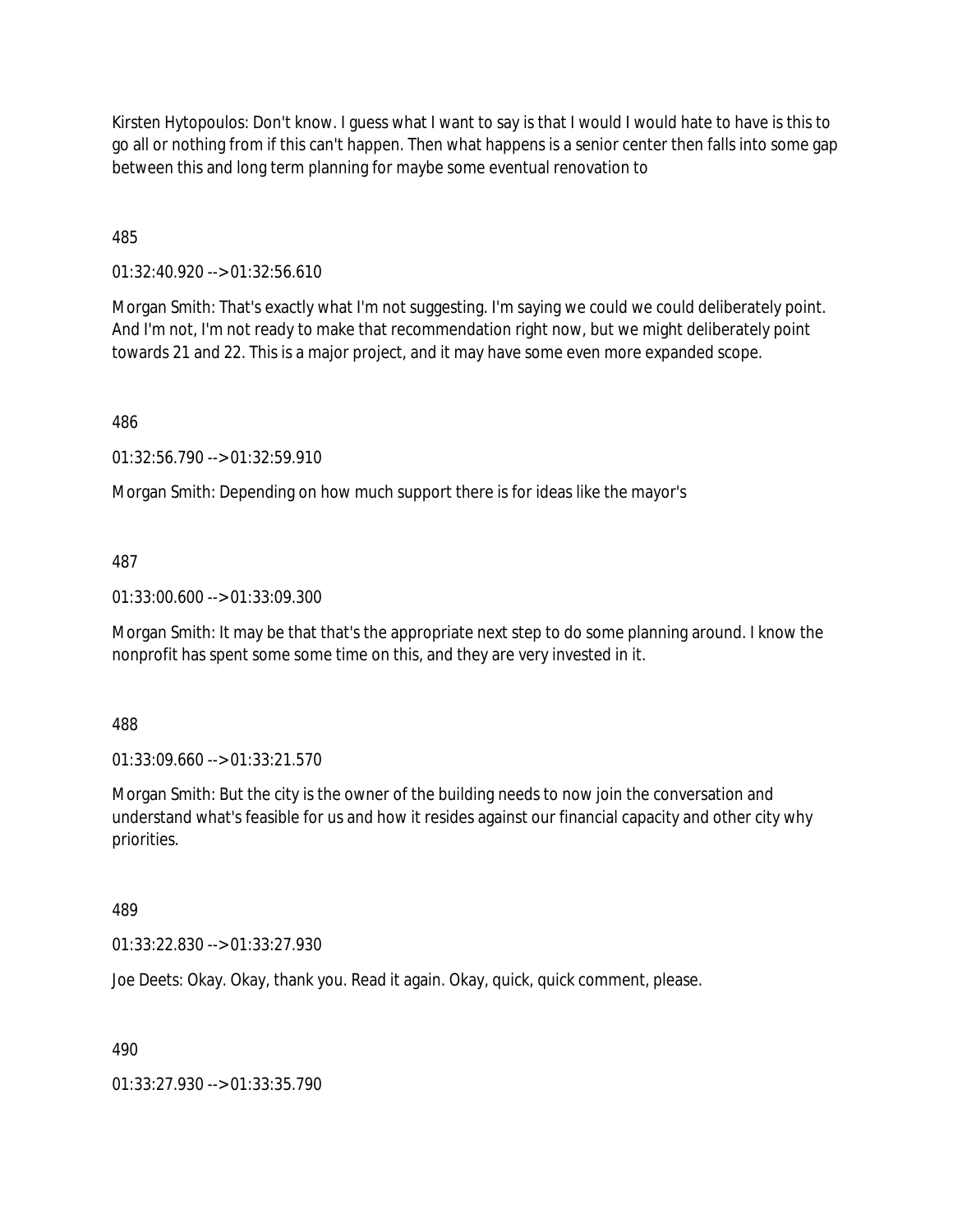Reed Price: Very quick, very quick one. The 2019 strategic plan which we shared with the city manager before we adopted it.

491

01:33:36.180 --> 01:33:46.410

Reed Price: Had two phases to this. The first was a what we call a refresh project, which was intended to make the center, more efficient and viable in the short term.

## 492

01:33:46.890 --> 01:33:57.210

Reed Price: And the second was a feasibility study and a long term project which might look at expanding the center and doing exactly the kinds of things that they are Schneider was talking about.

## 493

01:33:57.600 --> 01:34:19.350

Reed Price: Maybe co locating low income housing and that sort of thing. So we saw a need for some immediate action and some long term action. The other thing that I will mention is that every phase in the engagement with the city since 1983 and then again in 2011 the senior center came up with.

494

01:34:19.740 --> 01:34:33.360

Reed Price: To help build these projects and we are open to the idea of discussing this with you. We have the same concerns that the city manager was talking about in regards to funding because of the

495

01:34:34.320 --> 01:34:45.120

Reed Price: Pandemic and we are recognizing that future as well. But I think that if we were to able to work with the city on timing on where this might fall in the

496

01:34:45.900 --> 01:34:59.850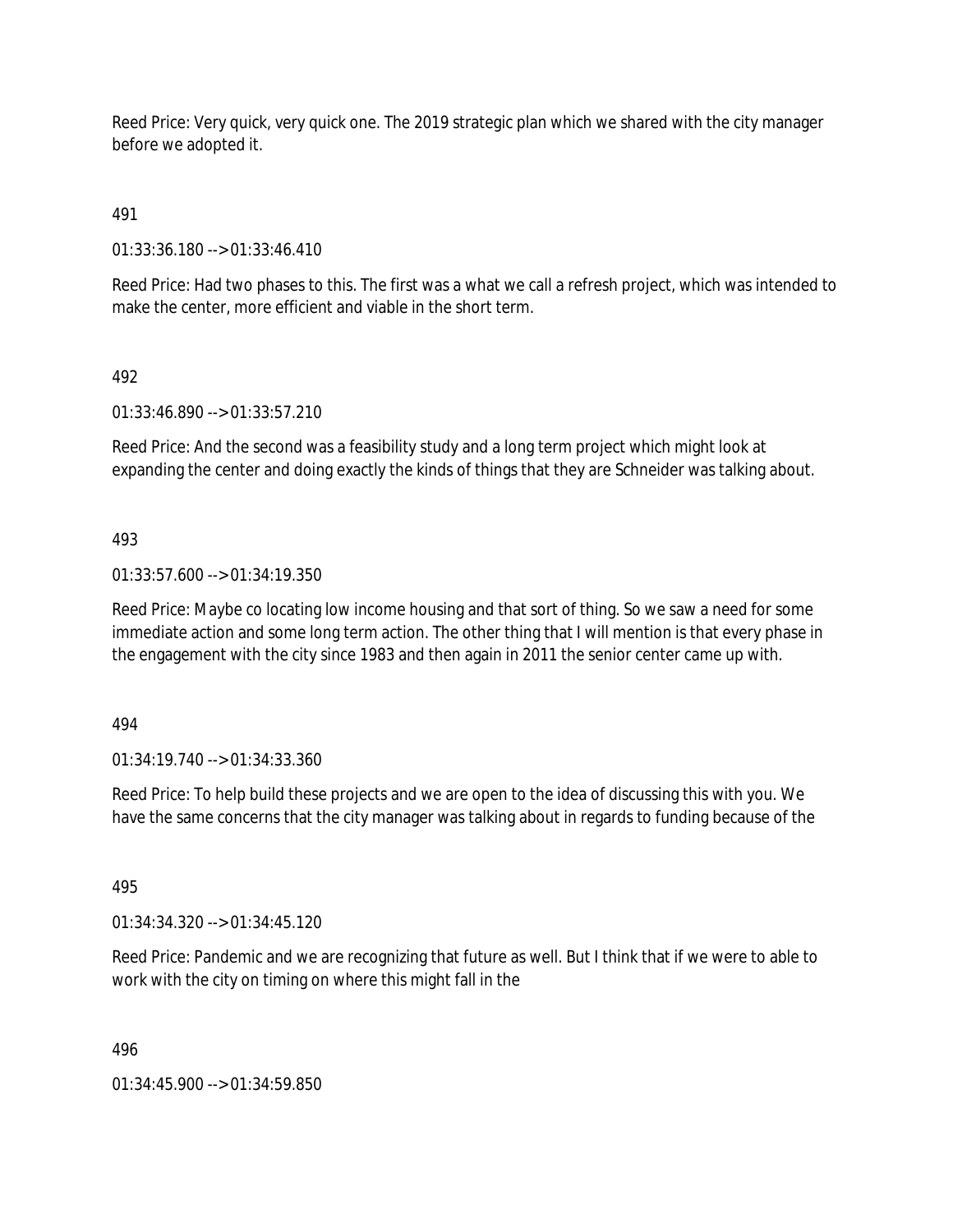Reed Price: In the plan and also last time that we went to work with the city. We gave about 250 maybe 200 \$300,000 to help with the West Wing renovation in 2011 and we were given a

497

01:35:00.600 --> 01:35:10.350

Reed Price: Lease without rent payment for 40 years. And so an extension or something along those lines might allow us to extend ourselves a little bit, knowing that we were

#### 498

01:35:10.710 --> 01:35:20.070

Reed Price: Going to keep the viability of the center going in the long term, but as the city manager said those are discussions that we can have now. Okay.

#### 499

01:35:20.280 --> 01:35:23.400

Joe Deets: Thank you. Me, I'm sorry. Your hands up.

500

01:35:25.350 --> 01:35:27.570

Rasham Nassar: Yes, I just want to clarify, because I

501

01:35:28.590 --> 01:35:34.830

Rasham Nassar: I'm a little confused by some of the city managers comments, the Council approved the budget and that correct

#### 502

01:35:35.340 --> 01:35:40.590

Rasham Nassar: And with regard to how Council would like to allocate expenditures that those are Council decisions.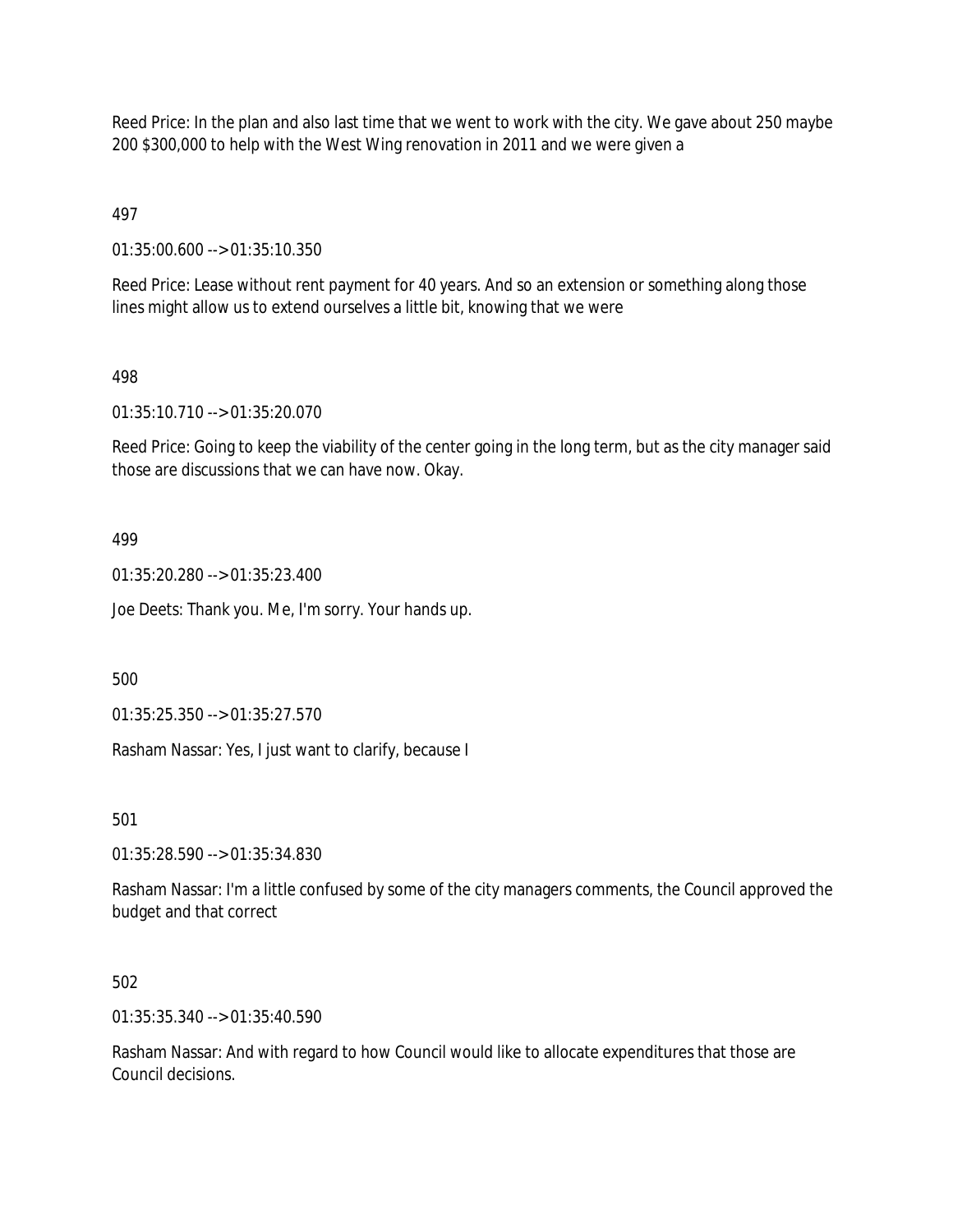01:35:41.070 --> 01:35:50.280

Rasham Nassar: And so I think will be helpful is as Regis suggested what expenditures are being requested from the senior center to solve near term problems.

504

01:35:50.550 --> 01:35:56.970

Rasham Nassar: And what could be postponed in the future if you could just be considerate of the city managers comments that would help the city council.

505

01:35:57.240 --> 01:36:10.320

Rasham Nassar: Analysis when we, when we start having those detailed discussions as to where to draw funding for what to give in favor of Community Services or support such as the senior center.

506

01:36:11.700 --> 01:36:13.200 Joe Deets: Okay, great.

507

01:36:13.230 --> 01:36:15.000

Joe Deets: Thank you. I'm

508

01:36:15.480 --> 01:36:16.260 Joe Deets: City Manager.

509

01:36:17.790 --> 01:36:29.460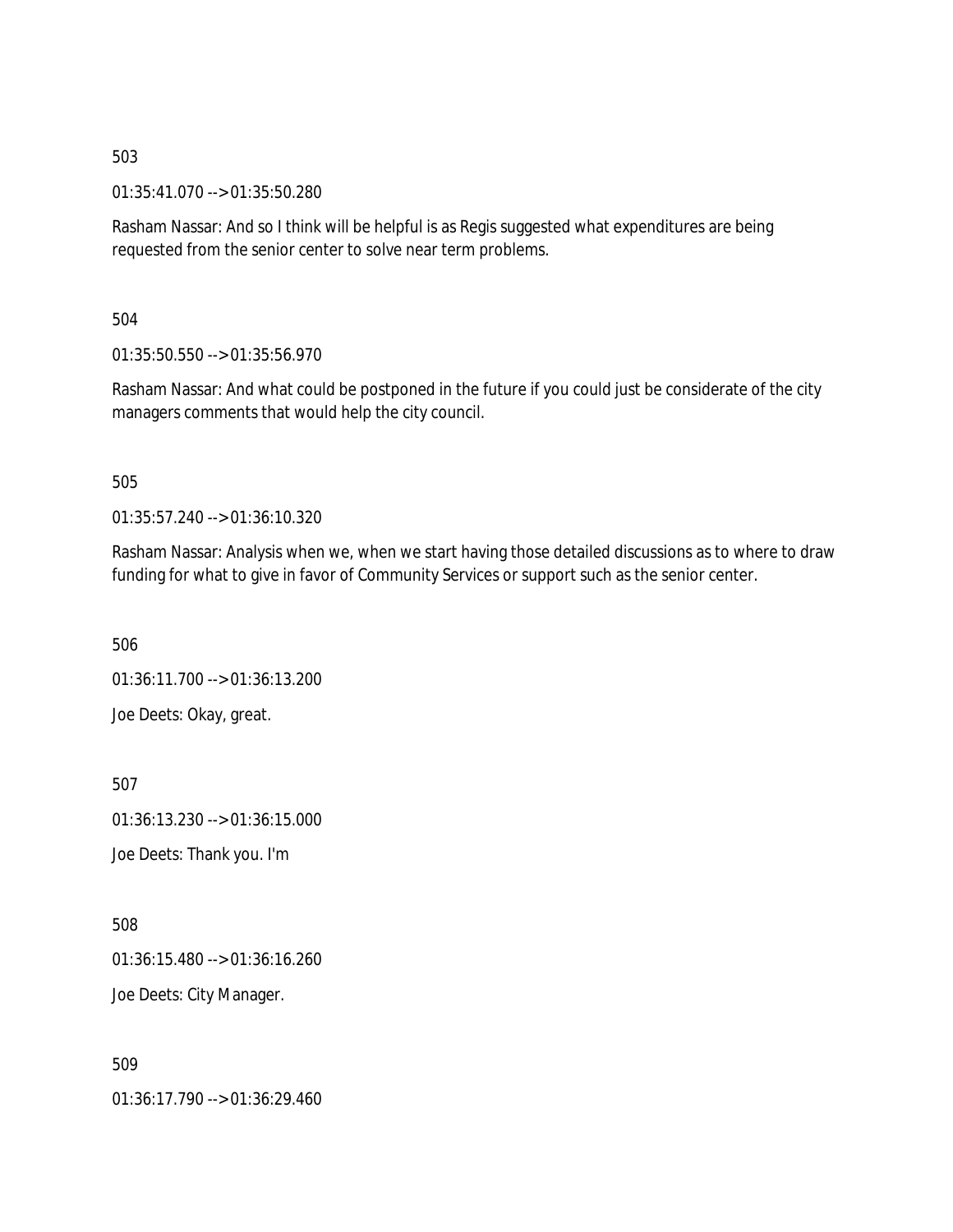Morgan Smith: And I also just want to point out that the city has been making whether urban life safety or small maintenance projects that we can do along the way we have been doing that, during the years since the nonprofit over took

510

01:36:30.450 --> 01:36:35.820

Morgan Smith: Took over management of the building. And so we've been working in close partnership our public works staff.

## 511

01:36:36.120 --> 01:36:49.020

Morgan Smith: Does what we can to make sure we have an eye out for what they're whether it's day of this light as a problem or whether it's a it would really be great, it's time to paint this room. We've been doing those things. I don't want to

## 512

01:36:49.500 --> 01:37:00.270

Morgan Smith: leave that out of this conversation. So we are and we have been treating the senior center as one of our city facilities in our approach to implementing

## 513

01:37:01.350 --> 01:37:09.930

Morgan Smith: In building facility changes like plexiglass like looking for touch those doors, things like that. So we have brought them into that portfolio of

## 514

01:37:10.350 --> 01:37:18.660

Morgan Smith: The things that we are changing City Hall police station Municipal Court, we include that facility in in that planning and work that we've been doing this this year.

## 515

01:37:19.080 --> 01:37:28.800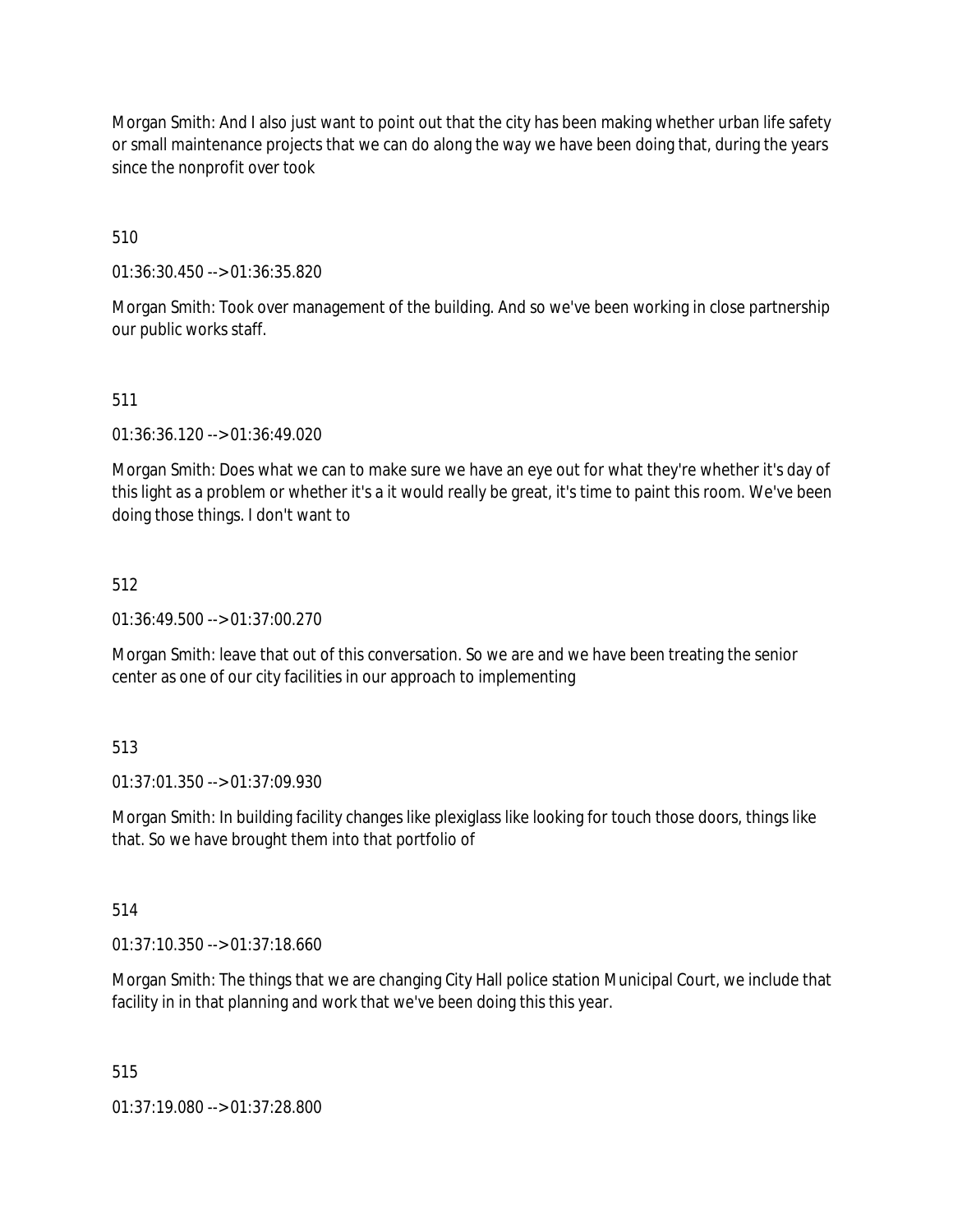Morgan Smith: So we are doing what we can at the baseline. And I think what it is time to do now together is for the city and the nonprofit's you consider this next big idea.

516

01:37:29.190 --> 01:37:35.820

Morgan Smith: And the, the interim plan is I think the \$500,000 plan, but maybe we can get the green eyeshade out

## 517

01:37:36.330 --> 01:37:50.160

Morgan Smith: And and and give that some context, but more to come on this. Tonight's the goal for tonight was to make sure that you were informed that this thinking was out there and the work that the nonprofit has done to date and that you will be ready then to understand

## 518

01:37:50.940 --> 01:38:01.920

Morgan Smith: What we end up suggesting for the budget and then you can take that suggestion and adjusted or or modify it is the result of your own budget deliberations.

519

01:38:02.670 --> 01:38:09.330

Joe Deets: Thank you, city manager. Now, this is great. I I'm fully supportive of the senior center. It's a buzzing place.

520

01:38:09.810 --> 01:38:26.460

Joe Deets: Read your hand is up. We do need to move on. Unless you got something. Okay, you're good. Great, thank you. Excellent. Thank you read and so good to see you and everyone tell everyone to take care and can't wait to see a renovated senior center.

521

01:38:27.150 --> 01:38:27.780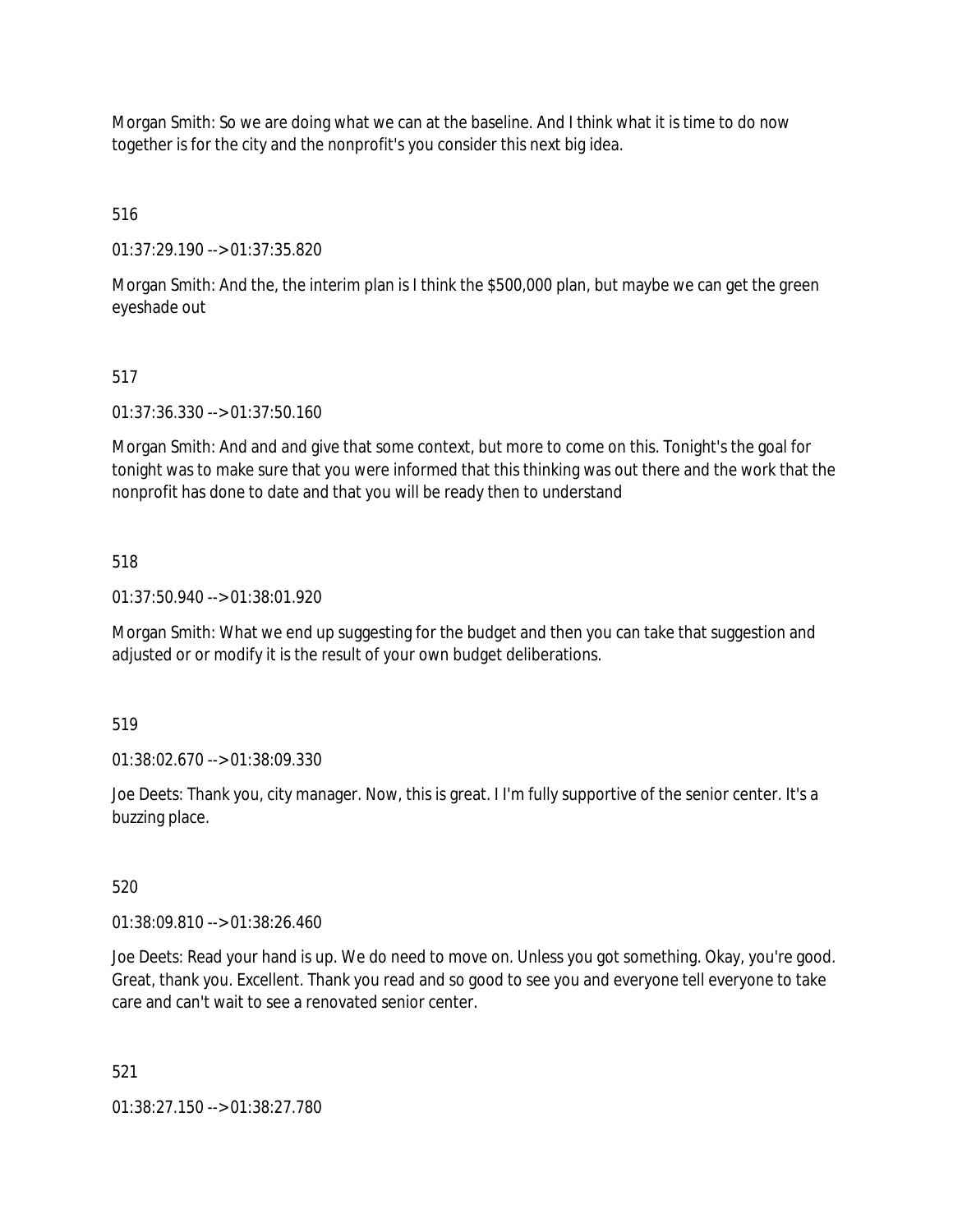ann lovejoy: Thank you Joe.

522

01:38:29.820 --> 01:38:33.060

Joe Deets: Next item seven be city, Doc.

## 523

01:38:34.650 --> 01:38:38.160

Joe Deets: City doc low float modification does discussion.

524

01:38:38.220 --> 01:38:40.170

Joe Deets: With Bainbridge Island Rowing Club.

525

01:38:41.370 --> 01:38:48.540

Mark Epstein: And so I'm gonna take the lead on this one as well right to counsel in Mark Epstein engineering project manager and public works.

## 526

01:38:48.750 --> 01:38:55.260

Mark Epstein: This projects like the senior community center is just for your consideration for future budgets discussions and it's a

# 527

01:38:55.800 --> 01:39:09.360

Mark Epstein: modification to the city, Doc. I'm going to share my screen. And again, please flag me, it seems like my computer likes to stop sharing after two or three slides. So I'm going to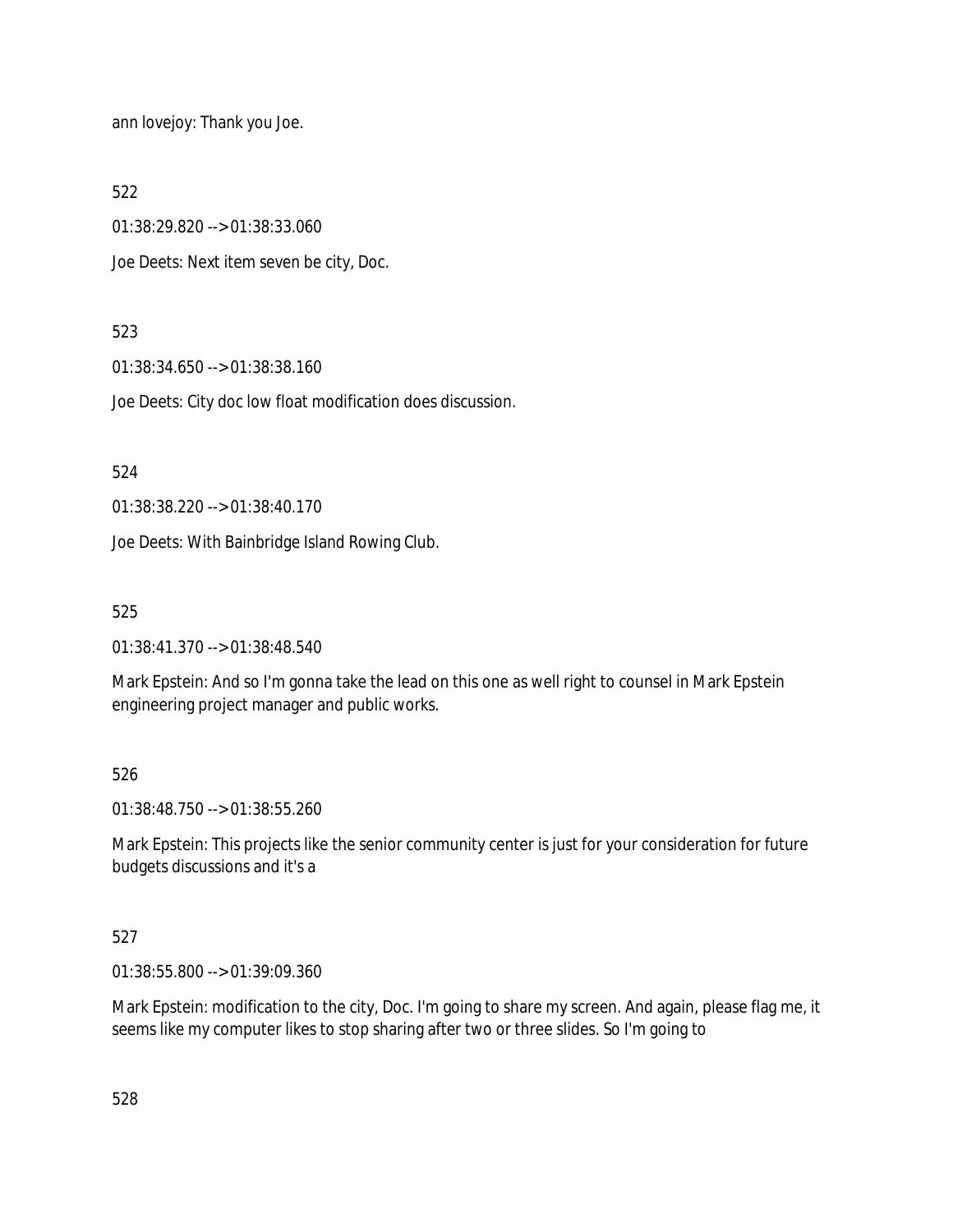01:39:10.710 --> 01:39:15.030

Mark Epstein: Hopefully I get through this. Without it, pausing so

529

01:39:21.000 --> 01:39:23.100

Mark Epstein: Okay. Can you see it now.

530

01:39:29.190 --> 01:39:31.950

Mark Epstein: Yes. Okay, I'm going to go through unless somebody stops me

#### 531

01:39:35.310 --> 01:39:41.520

Mark Epstein: Like the last one I'll just give you a little bit of background and the existing condition, the proposal is and the costs associated with that.

532

01:39:44.760 --> 01:39:45.600

Mark Epstein: So,

533

01:39:47.040 --> 01:39:49.260

Mark Epstein: A little bit of background on the city, Doc.

## 534

01:39:50.400 --> 01:39:56.970

Mark Epstein: We, as you know, built a brand new doc in 2017 2018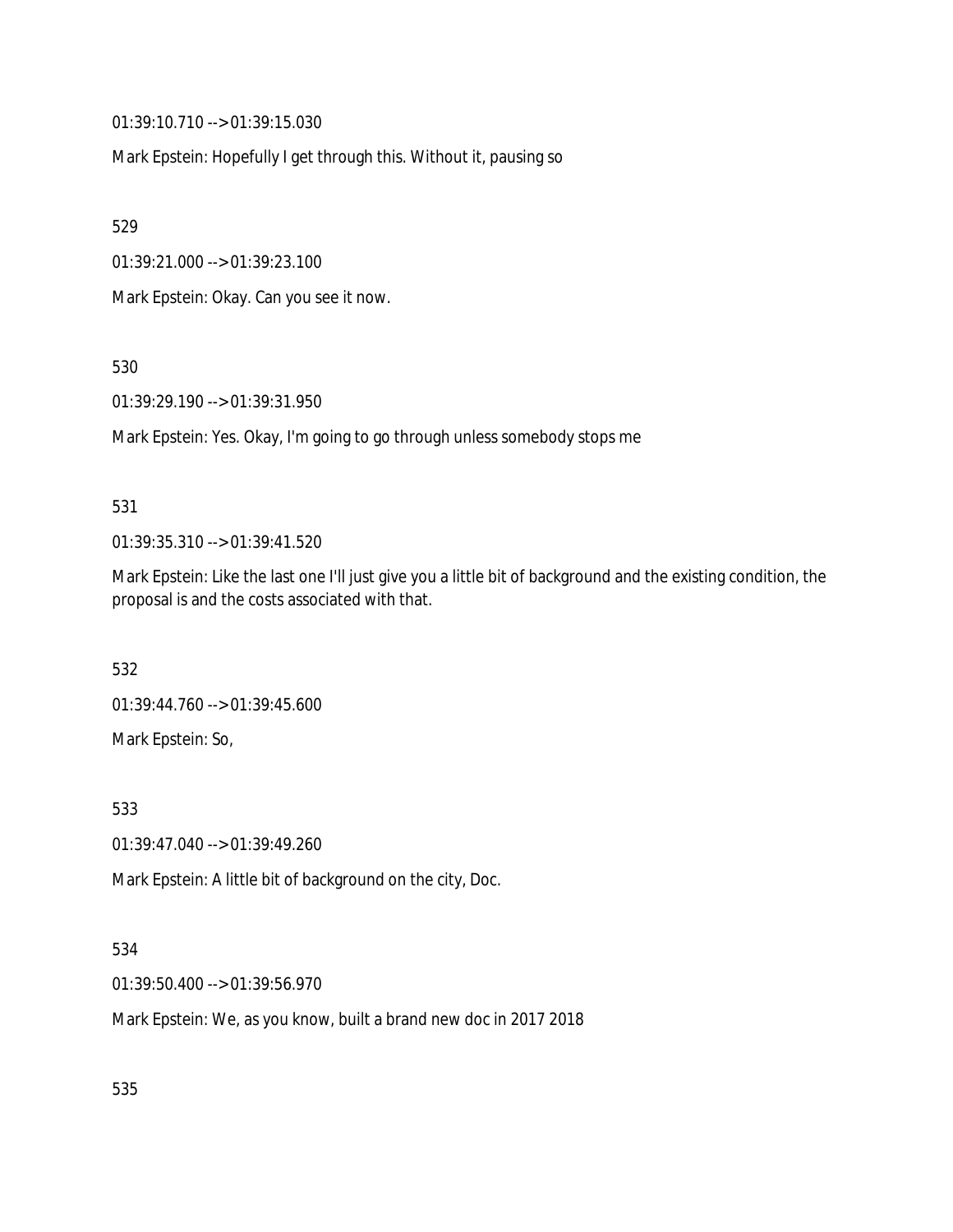01:39:58.140 --> 01:40:08.130

Mark Epstein: Planning for that started way back in 2015 we began construction in August of 2017 and had a very nice grand opening celebration in June of 2018

# 536

01:40:10.290 --> 01:40:20.610

Mark Epstein: I'm sorry. Go back. So there are three concepts that are going to be important to for for you to understand about in as we walk through this

# 537

01:40:21.540 --> 01:40:27.000

Mark Epstein: Also, I forgot to mention that we also have to entrust and Rob Hirschberg from Bainbridge Island willing

## 538

01:40:27.540 --> 01:40:33.510

Mark Epstein: To likewise sensor questions are filling in the blanks. But so going back to these three concepts.

## 539

01:40:34.440 --> 01:40:48.900

Mark Epstein: These are all interrelated and have constraints between each one of them. And this is for gets to the root of some of the issues about about the usability of the study doc for the rowing club.

## 540

01:40:49.920 --> 01:41:03.660

Mark Epstein: Free board is just simply how high the deck is above the water buoyancy which is important. True public Docs is how much weight that talk can carry without people's feet getting wet or or worse.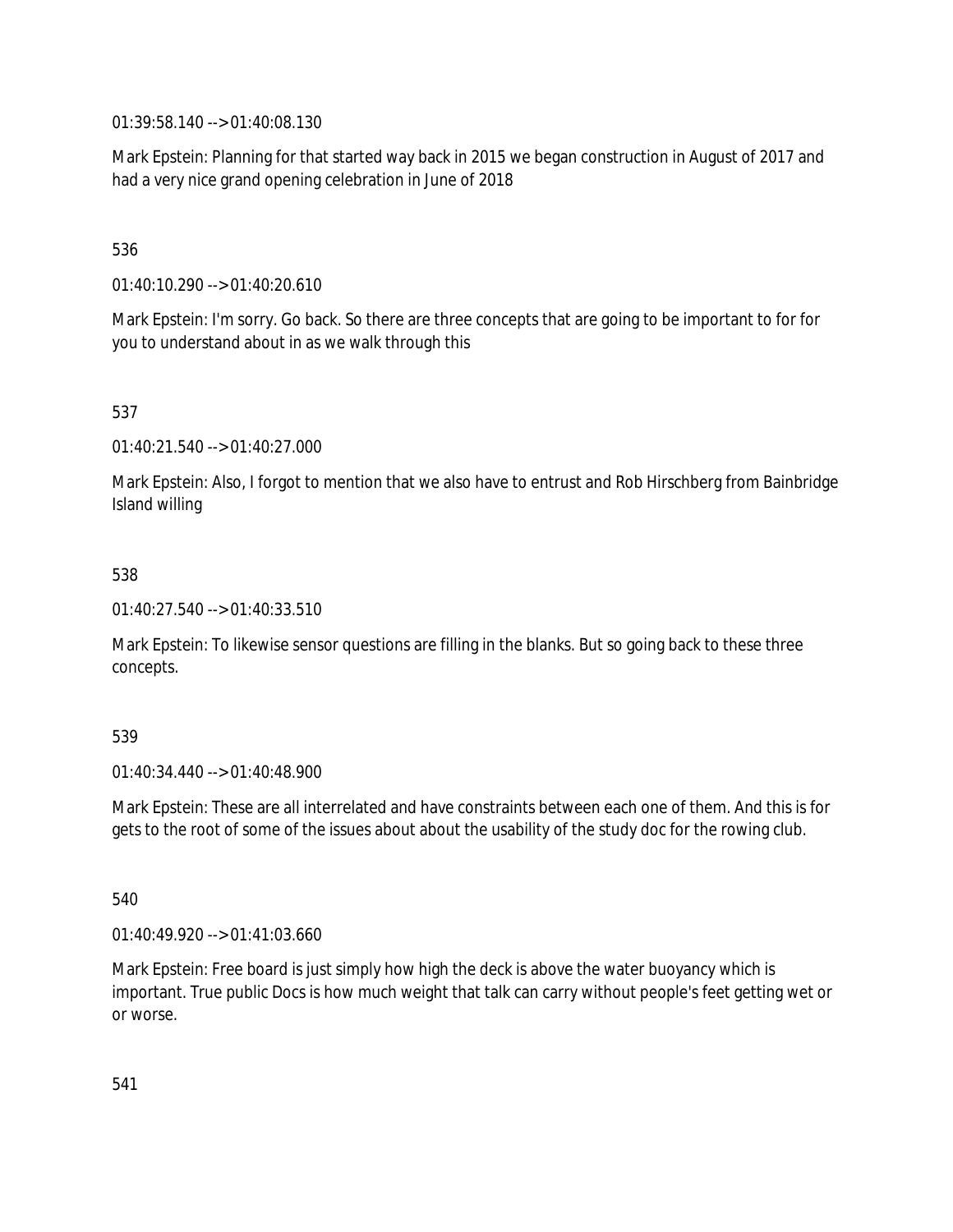01:41:04.290 --> 01:41:13.770

Mark Epstein: And then the transparency, because we have permit requirements to have a certain percentage of transparency of the surface through to the water.

## 542

01:41:14.460 --> 01:41:31.590

Mark Epstein: So they're interrelated. Because when things to get more buoyancy things have to be less transparent and the more buoyancy. You have the lower the free board you can have and low free board is sort of the issue for rolling chills.

#### 543

01:41:34.350 --> 01:41:43.530

Mark Epstein: So this is what we have out there. Now this is looking from the blade of our hockey stick back toward sure you can see the low float to the left.

#### 544

01:41:43.980 --> 01:41:51.990

Mark Epstein: That has a has an inch free board now and the main flow. It has about a 16 inch free board. So there's an eight inch step down.

## 545

 $01:41:52.560 \rightarrow 01:42:03.330$ 

Mark Epstein: The, the nice thing way this thing works for the public. Little bit is that low float acts as a sitting area for people. They sit on the main flow and put their feet on the low float. So it's an

#### 546

01:42:04.350 --> 01:42:18.540

Mark Epstein: Informal observation area. It's also used by the kayak concession. That's just on the other side of the main float. But it was always intended to be usable flow for the rowing club to launch their shells there.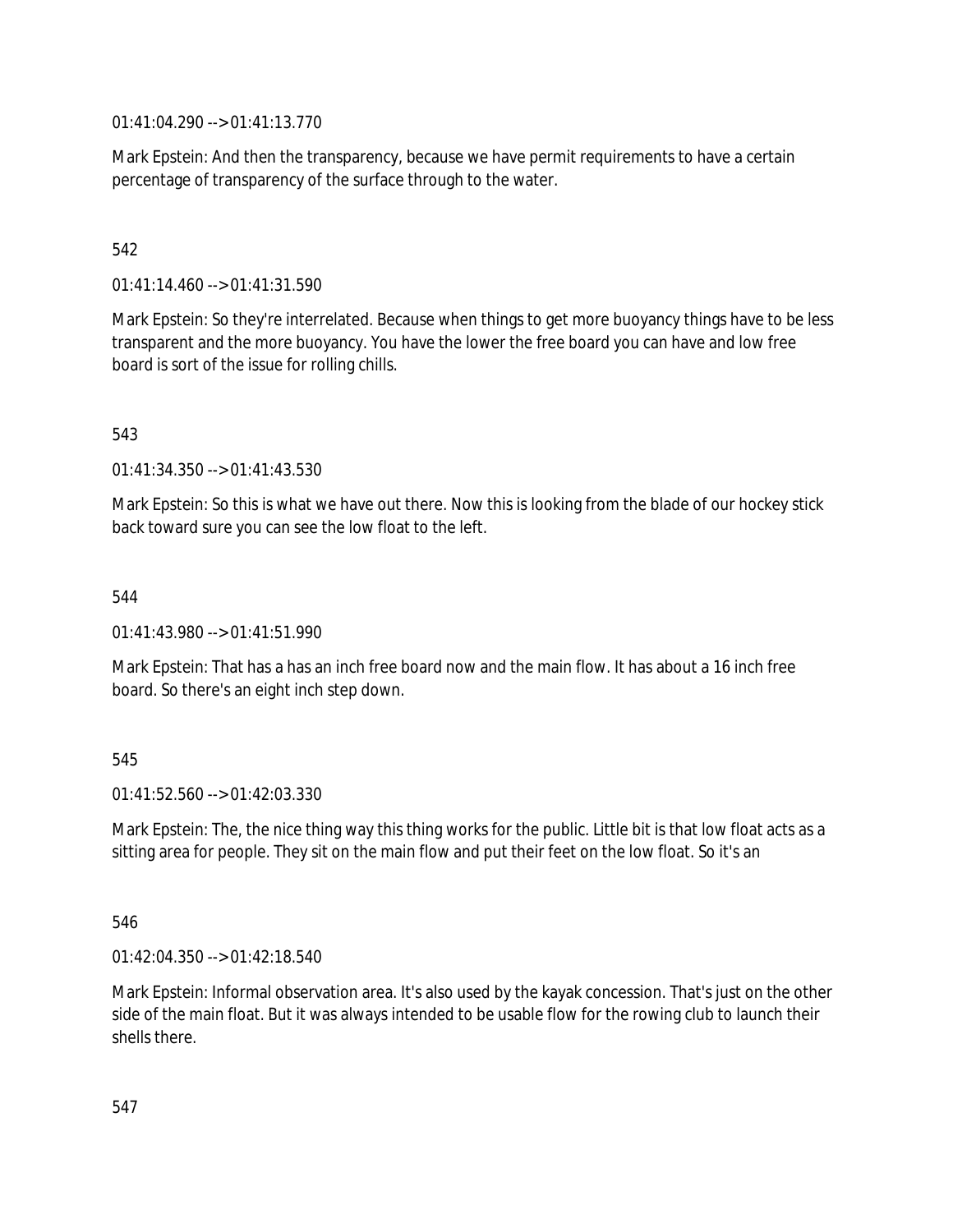01:42:20.340 --> 01:42:29.640

Mark Epstein: Unfortunately, the rowing club has not found a very usable. So this is a diagram that shows what the problem is with the rowing shells.

## 548

01:42:30.300 --> 01:42:47.220

Mark Epstein: There, or is a very long, we only have a six foot low float section. So there, or is rest on the on the main doc and that's a little bit too high because it causes the pitch passes the boat to tip over, which makes it much more difficult to get into and out of the shells.

549

01:42:53.160 --> 01:43:06.270

Mark Epstein: Few photographs. We actually had Rowing Club about and do it to a little demonstration to see one affiliates clearance of the war's over the low float and has shown on the top left there was just barely

550

01:43:06.780 --> 01:43:20.100

Mark Epstein: enough clearance to get those to get those riggers above the low flow, but it did cause there was a tipping. This was a varsity senior high school varsity

## 551

01:43:21.240 --> 01:43:24.090

Mark Epstein: Eight man vote so they were a little bit more skilled and get in and out.

## 552

01:43:28.200 --> 01:43:36.900

Mark Epstein: This is the project proposal. This slide is just to show you the location of where those little floats are on the dock, the shore, is to the left and the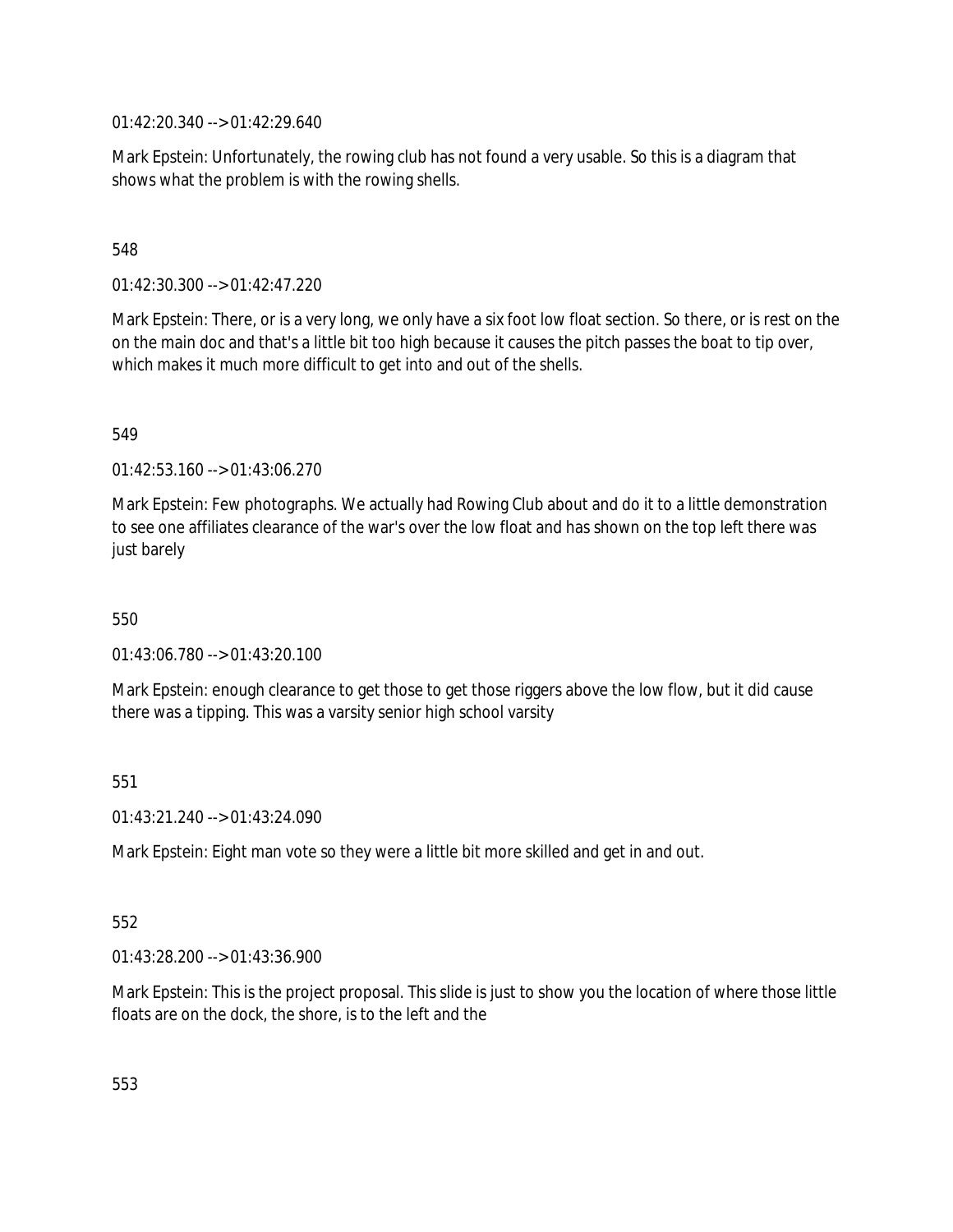01:43:37.530 --> 01:43:46.230

Mark Epstein: deepwater more just to the right on the blade of the hockey stick. And I'll give you a little blow up in the area that's the dash dash outline

## 554

01:43:46.860 --> 01:43:58.590

Mark Epstein: Here. So, this shows you the proposal. It's a little bit crazier the new flow to be integrated out section here you can see the existing little floats right above that.

555

01:43:59.340 --> 01:44:17.970

Mark Epstein: To the left of the low float says a ramp handicap ramp, so people can get from the main float ramp down to the low floods. So the proposal is even lower low floats for the entire length of the low phone section of the existing dark

556

01:44:20.730 --> 01:44:28.020

Mark Epstein: And this gives you a little picture what's what's proposed to. So, a young usually to like we said before, to get enough

557

 $01:44:28.440 \rightarrow 01:44:43.710$ 

Mark Epstein: Buoyancy and keep the free board low enough, you'd have to have very little transparency, but this manufacturer has a product that has that created section in the middle, which would seem to have enough transparency that we could permit it.

558

01:44:45.390 --> 01:45:01.260

Mark Epstein: In the section here given additional eight feet. So those roars the oars would fit over the dock and it would have five and a half inches of free board which is for the manufacturer says they can produce for rolling shells.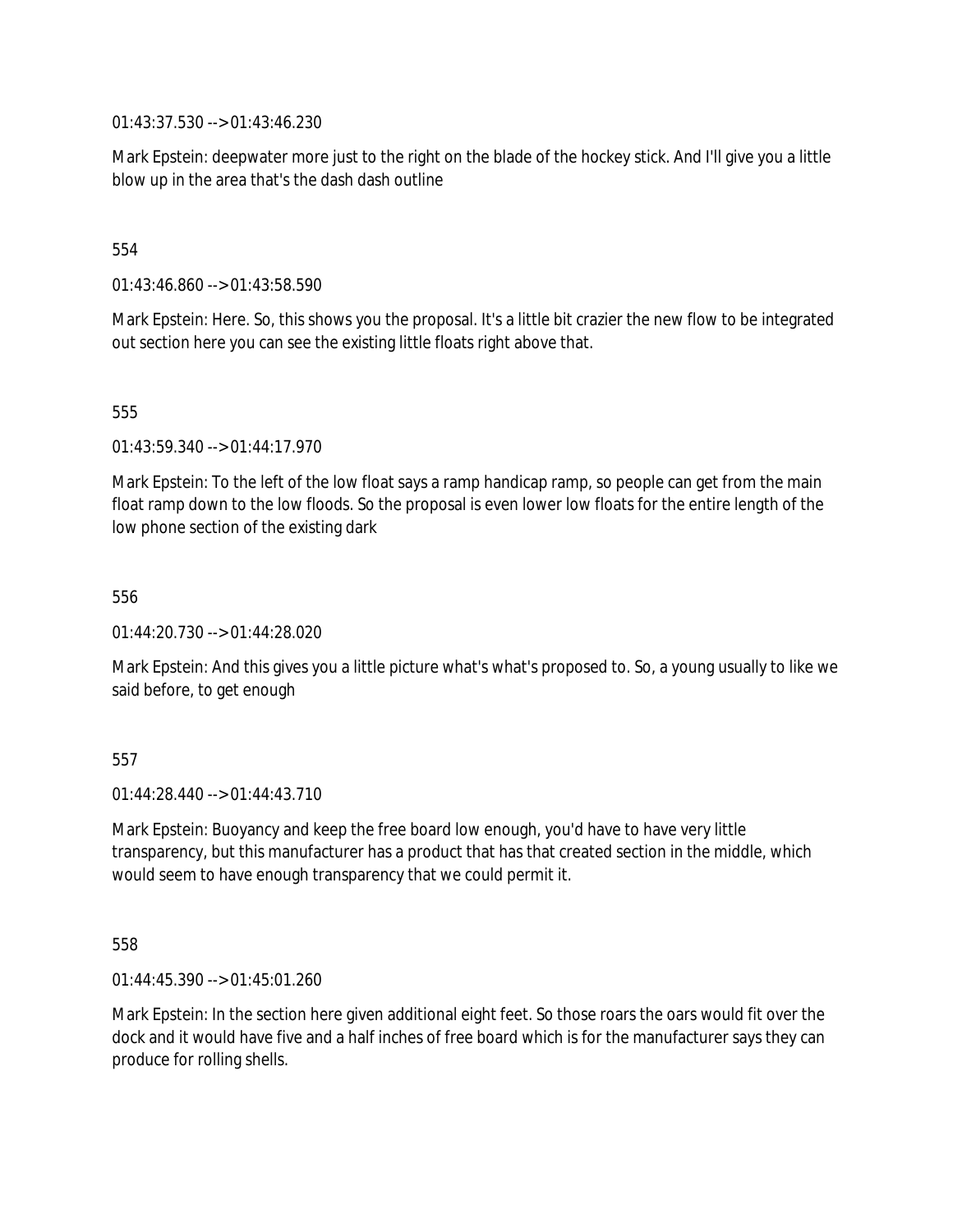01:45:04.440 --> 01:45:15.330

Mark Epstein: And so this was a sketch that was done by the rolling club. So it's not entirely correct. Just in some of the dimensions that would be an eight foot proposed added section there and then green

560

01:45:16.080 --> 01:45:21.300

Mark Epstein: And instead of free for free boarded still be five and a half. That should be adequate for the Rowan shells.

561

 $01:45:24.750 \rightarrow 01:45:35.880$ 

Mark Epstein: And this is the cost estimate for for that. Most are almost half of the cost for this project are going to be in mitigation, because we'll be adding some

562

01:45:37.350 --> 01:45:45.900

Mark Epstein: New dark and and some of that new dark will be opaque. So we have to provide mitigation for fish and wildlife.

563

01:45:47.190 --> 01:45:56.310

Mark Epstein: So most of our engineering consultant fee permit fees and mitigation contractions all for the offer the mitigation part of the project.

564

01:45:56.790 --> 01:46:13.050

Mark Epstein: The docking construction itself would be about 130 entire project about 330 we've already authorized \$30,000 to investigate new low floats in here. So we would need another \$300,000 to complete this project.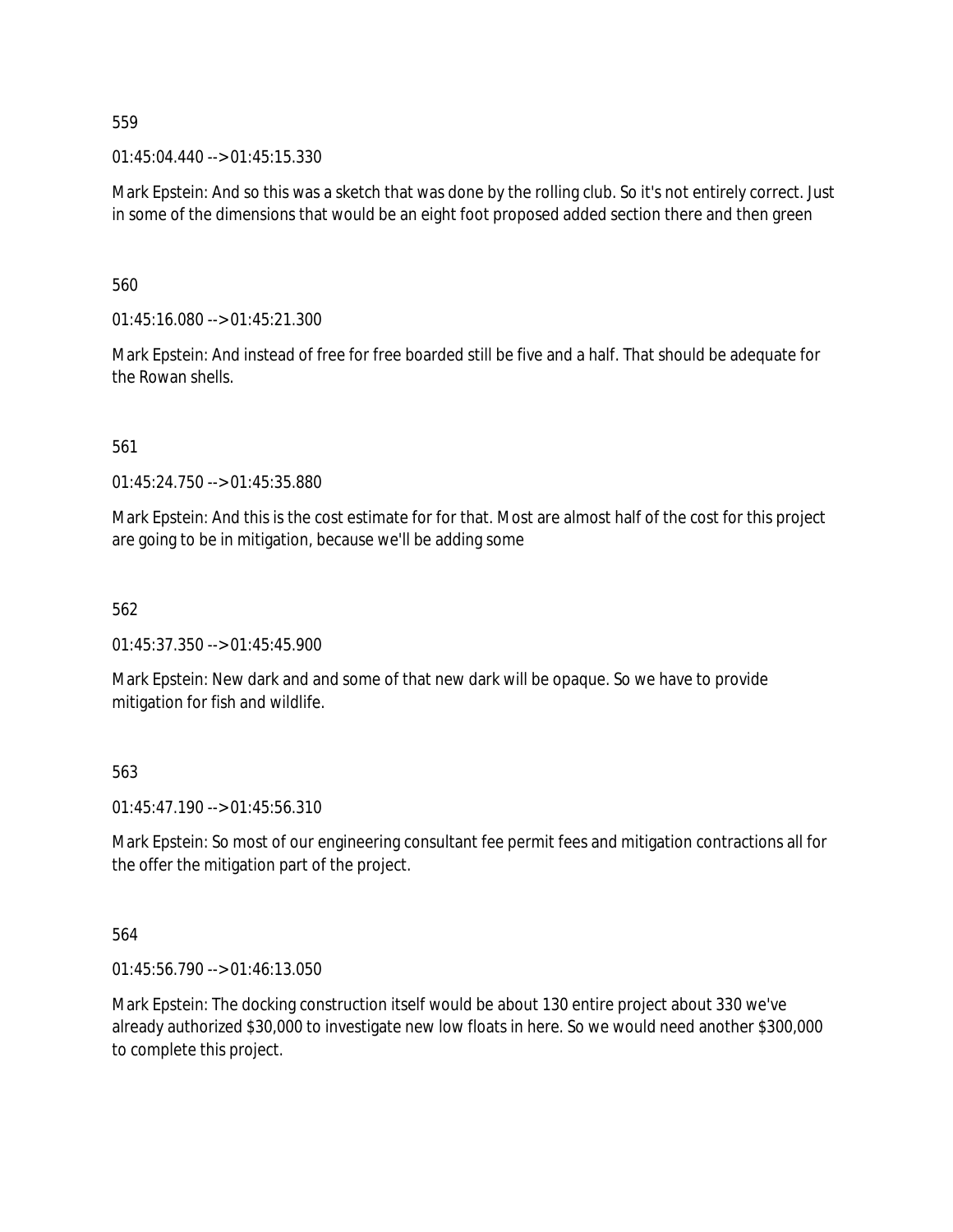01:46:15.990 --> 01:46:16.710 Mark Epstein: Question.

566

01:46:19.290 --> 01:46:20.640

Mark Epstein: I'm done, ready for questions.

567

01:46:21.120 --> 01:46:24.000

Joe Deets: Thank you, Mark. God counselor, not sorry your hand is up.

568

01:46:25.200 --> 01:46:27.450 Rasham Nassar: Yeah, I have a question. I'm

569

01:46:28.890 --> 01:46:32.100

Rasham Nassar: Mark would you might not sure. Thank you. It's just so much easier to see everyone that

570

01:46:33.780 --> 01:46:40.920

Rasham Nassar: I know that this came to the Council and 2018 as a budget request was the figure the same. Was it a \$300,000

571

01:46:42.930 --> 01:47:00.690

Mark Epstein: No, I think the budget budget request is as far as my recollection was for the \$30,000 to investigate the design, we were looking at maybe not modifying a custom modification of the existing dog but invest the time talking to the engineer that wasn't feasible. So we like.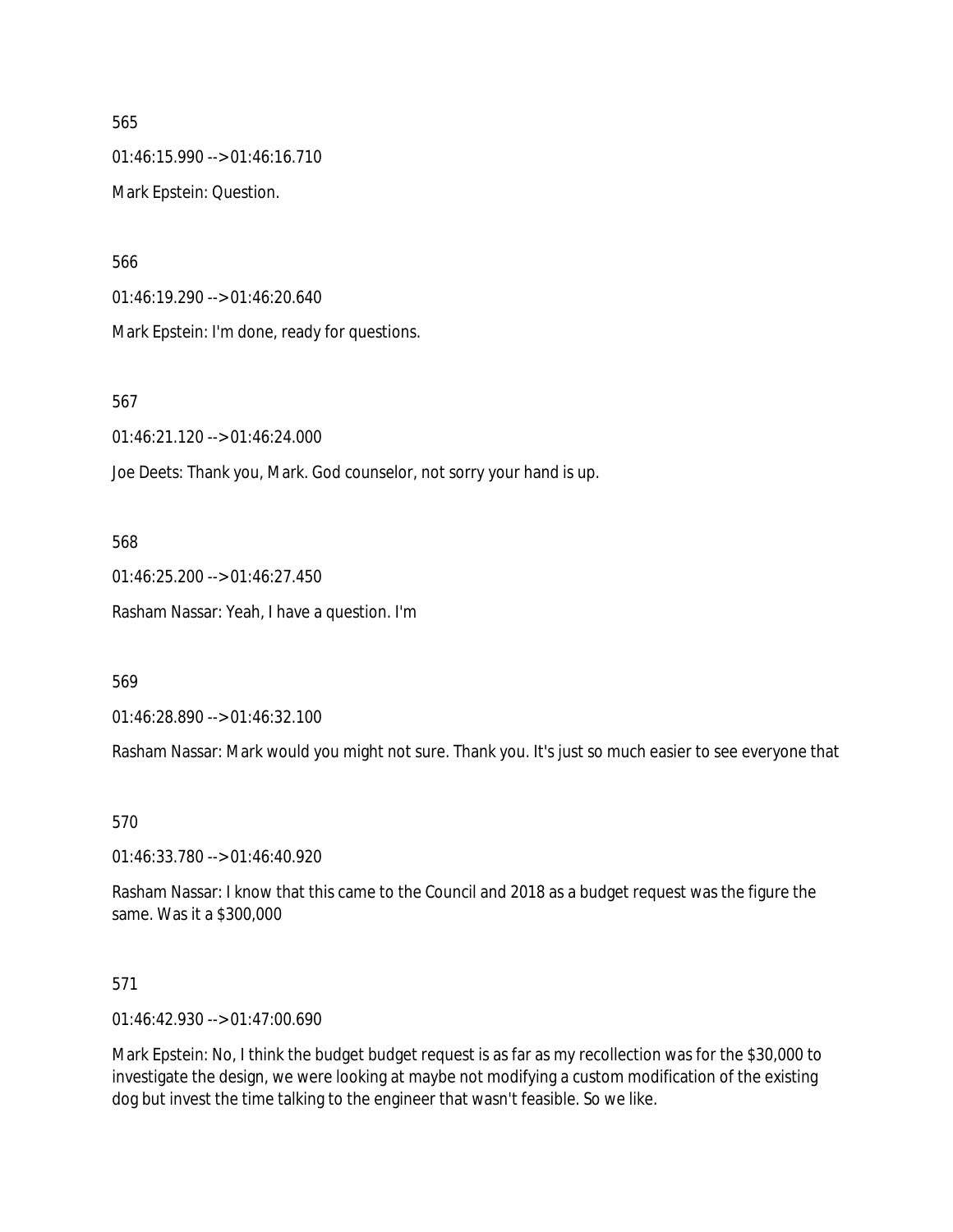01:47:01.200 --> 01:47:18.600

Rasham Nassar: Sorry, I thought that that's what we ultimately approve because we didn't have majority Council support to fund the actual improvements, but the Council said no in 2018 in favor of this \$30,000 thing study is that a city manager is that, and I'm am I recalling that correctly.

573

01:47:18.840 --> 01:47:26.910

Morgan Smith: That's right. There was a request at that time to provide funding for what had been scoped initially as a as a full

## 574

01:47:27.600 --> 01:47:43.290

Morgan Smith: Change full design option and the Council opted instead to allocate a smaller amount of funding to investigate whether there were other alternatives available. And so this is the result of that work, but we haven't expanded actual funds, other than see staff time to get there.

575

01:47:43.680 --> 01:47:48.570

Rasham Nassar: Okay, my follow up question to that is, is the rowing club as the rowing club offered to

576

01:47:49.620 --> 01:47:52.890

Rasham Nassar: Subsidize some of that \$300,000

# 577

01:47:54.150 --> 01:48:02.430

Morgan Smith: I'll answer that I've in back in 2018 that wasn't a partnership that they were able to offer, but maybe they have a different response today.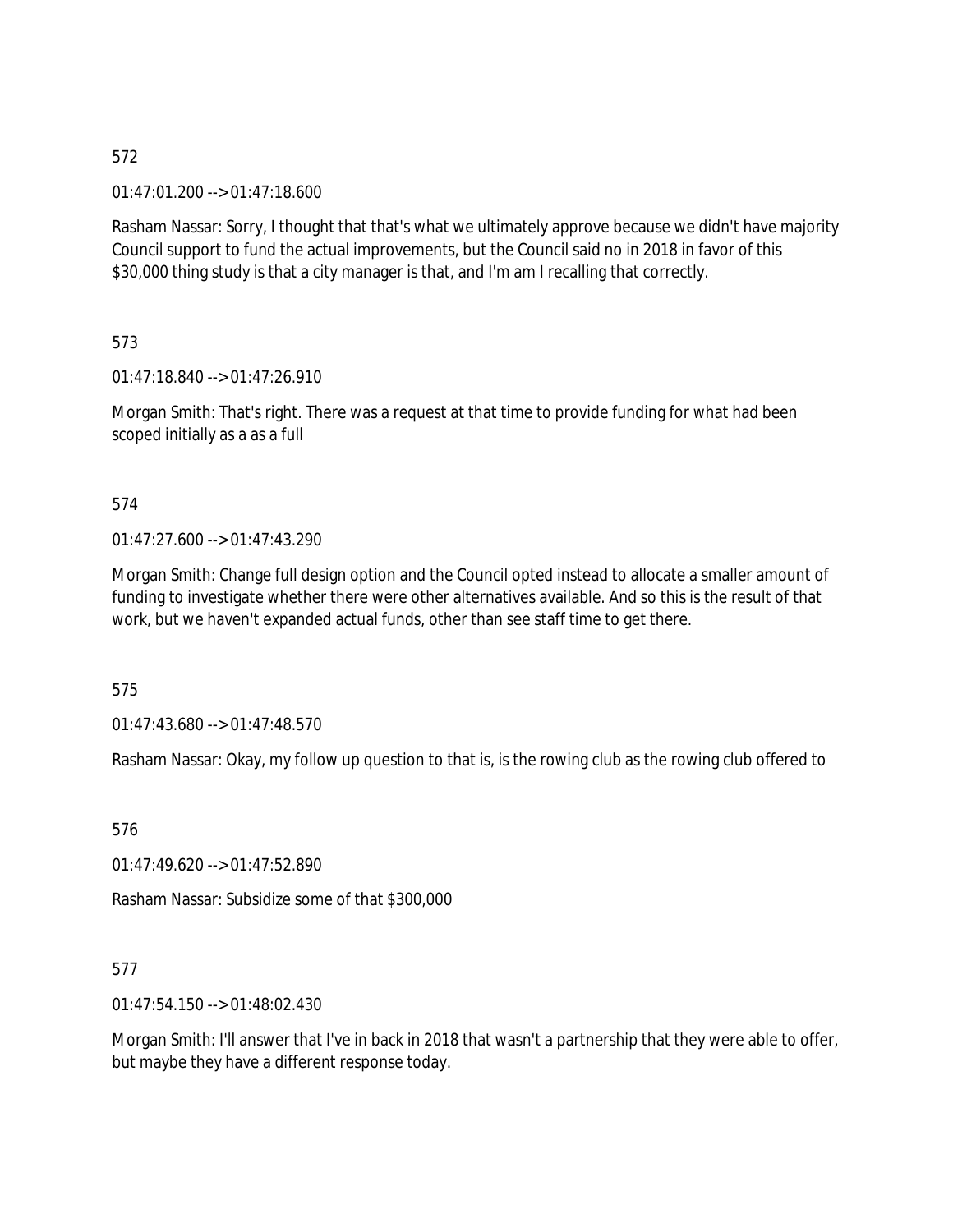01:48:04.020 --> 01:48:04.620 Joe Deets: Yay.

579

01:48:06.210 --> 01:48:06.660

Joe Deets: See

580

01:48:09.720 --> 01:48:15.840

Joe Deets: So I see a couple folks. Well, let's just continue my colleagues. Councilmember hi Thomas. Your hand is up.

## 581

01:48:20.370 --> 01:48:31.320

Kirsten Hytopoulos: Yeah, so, you know, we just all my concerns would be I definitely will be interested in hearing from the club. I mean, it is a private club. I was just looking at the website, they've

582

01:48:31.890 --> 01:48:40.980

Kirsten Hytopoulos: They're up to 2.14 million towards their \$3.4 million goal for their rowing for, you know, for their, their boat house.

583

01:48:41.970 --> 01:48:46.170

Kirsten Hytopoulos: We just talked about how we're not able to help our seniors with the the

584

01:48:47.010 --> 01:49:00.090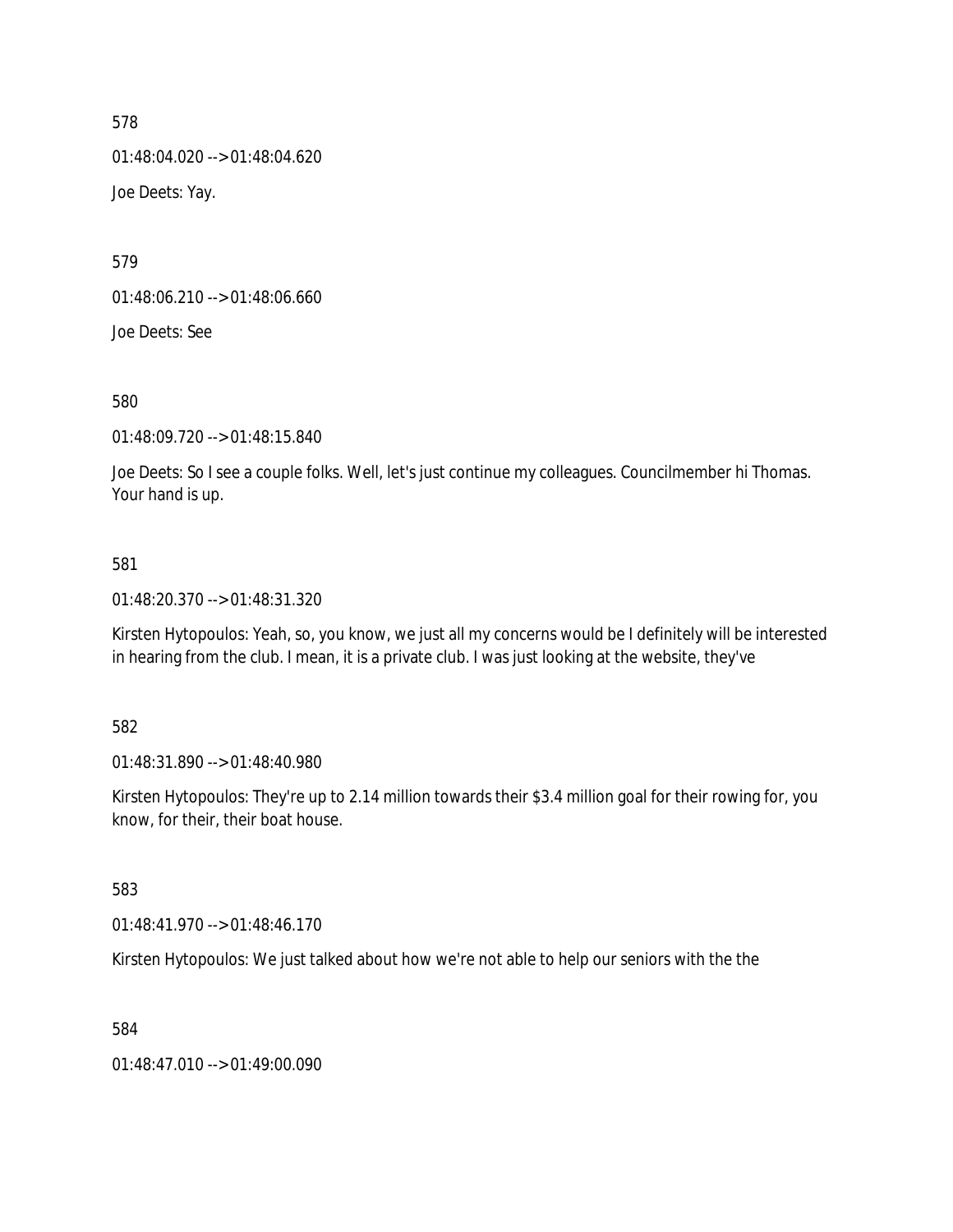Kirsten Hytopoulos: Improvements to, you know, to making the senior center more usable and just dealing with the lack of installation underneath the facility and so forth. So I'd have a really hard time spending \$300,000

585

01:49:00.690 --> 01:49:09.540

Kirsten Hytopoulos: Putting out a float for a private Rowing Club, so I can imagine supporting this request, but it would be good to hear from the club itself. Okay.

586

01:49:09.900 --> 01:49:14.850

Joe Deets: Well, let's thank you. Councilmember had local council member Medina.

#### 587

01:49:15.990 --> 01:49:27.300

Kol Medina: Thanks. Could somebody Mark maybe just from remind me, or maybe all of us. How did the rowing club handle this. Before we put in the new doc.

588

01:49:30.510 --> 01:49:38.280

Mark Epstein: Yeah, maybe better for them to ensure that they they presently and before the new Doc, we're launching from the shore.

589

01:49:39.630 --> 01:49:41.700

Mark Epstein: And they continue to do that now.

590

 $01.49.44.340 - 01.49.50.070$ 

Joe Deets: Okay, thank you. Councilmember into sorry your hands up. Do we want to listen to their own club or do you have another query.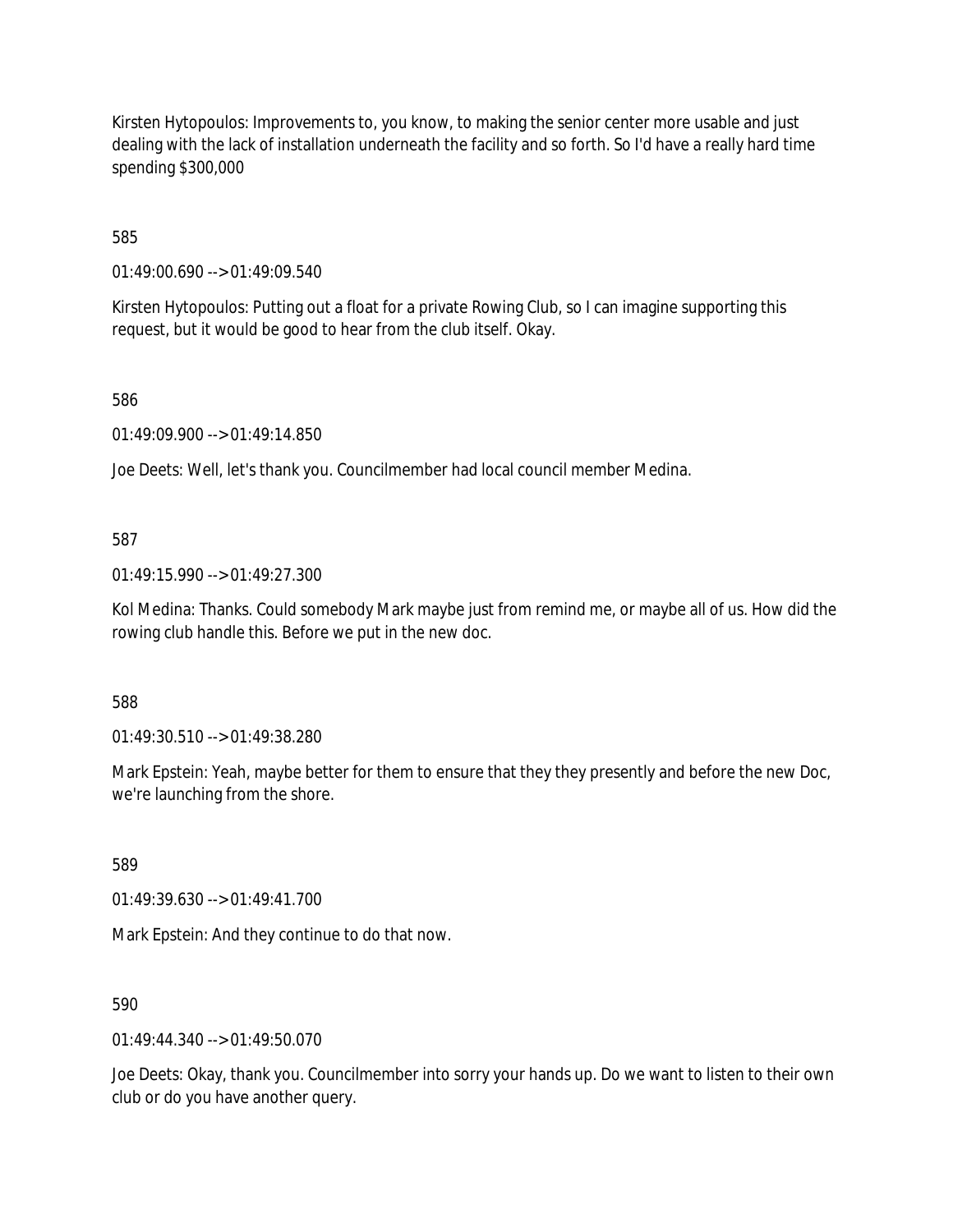01:49:51.090 --> 01:50:09.330

Rasham Nassar: Well, no. I mean, I'm happy to hear from either Sue or Rob I think you've heard some of the sentiments and questions from council members. So, be grateful for your response, but I am just wondering from the city's perspective why it seems like the city is providing a service to a narrow

592

01:50:10.650 --> 01:50:16.650

Rasham Nassar: To serve in a very narrow portion of our population on this case a private organization.

#### 593

01:50:18.090 --> 01:50:25.800

Morgan Smith: I don't think that we're I'll just take that one. Mark, I don't think we're providing a service that the city Doc is a public a piece of public infrastructure.

594

01:50:26.460 --> 01:50:34.530

Morgan Smith: The Rowing Club is a significant user of the facility. And so we worked hard to incorporate their perspective in the doc design.

595

01:50:35.220 --> 01:50:40.890

Morgan Smith: seems as if subsequently we can at least agree that the design fell short for their particular need.

596

01:50:41.520 --> 01:50:48.450

Morgan Smith: There has been some back and forth about about how that happened. But it has happened. I, I want to be clear, it is not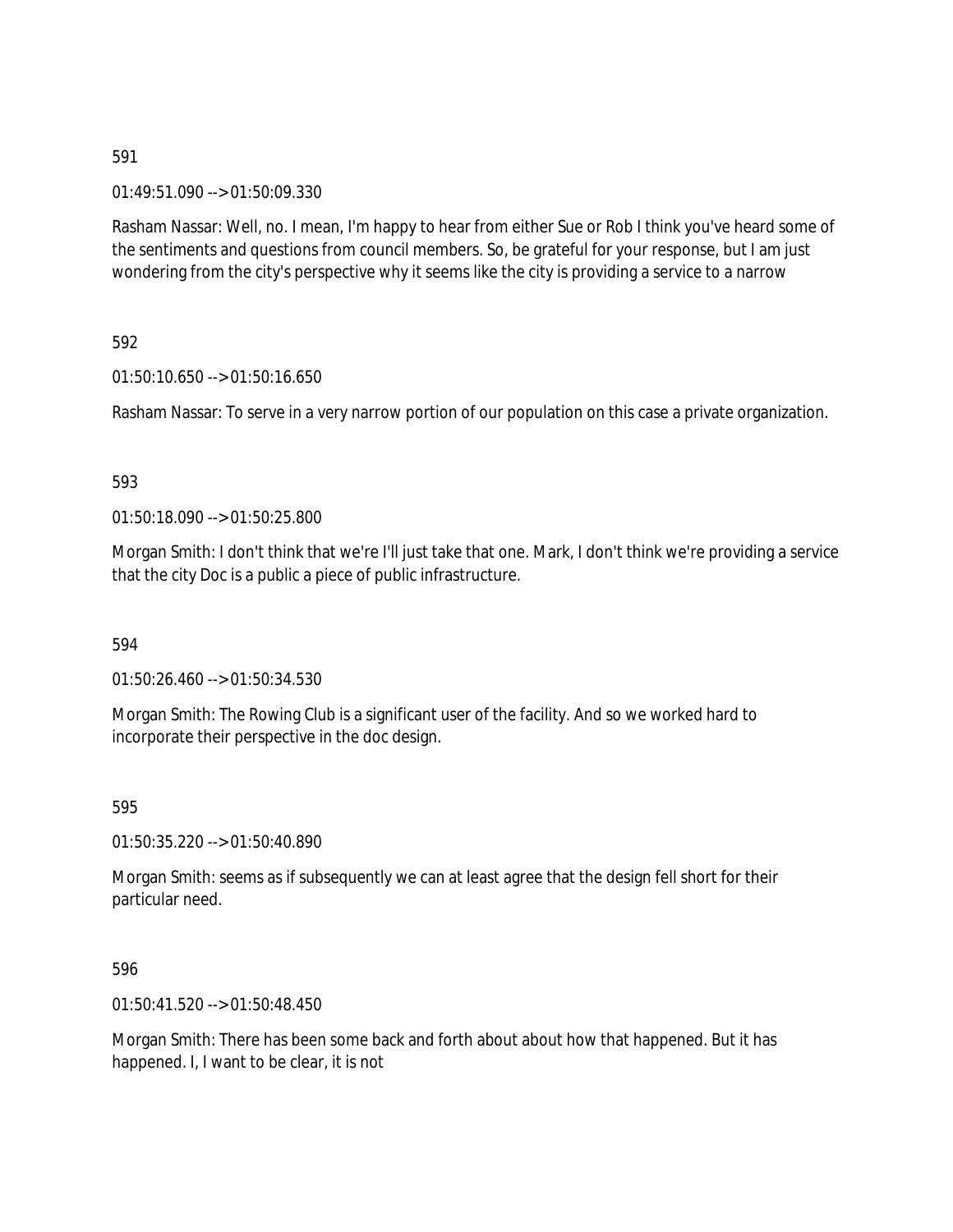01:50:49.140 --> 01:50:59.850

Morgan Smith: Like those past topic we're not bringing this forward as a staff recommendation. We want to make sure that you have insight into this request, especially since there was Council direction, two years ago, she goes.

598

01:51:00.420 --> 01:51:11.820

Morgan Smith: Go learn what options exist. This is what option, we've been able to identify that can be legally permitted and the potential cost involved. And I think that, just like with the senior center.

599

01:51:12.540 --> 01:51:29.220

Morgan Smith: Our ability to make these choices is informed by the cost benefit between the resource as it stands, and what can be offered by the community group that's interested in the project. And also, just to kind of inform our thinking as we go into budget development specifically

600

01:51:31.110 --> 01:51:31.440

Morgan Smith: Thank you.

601

01:51:32.700 --> 01:51:41.340

Joe Deets: So you've got a couple folks on the road club those su interests and Rob would either view, you're welcome to speak. Go ahead, de su

602

01:51:43.470 --> 01:51:44.430

Joe Deets: unmute yourself.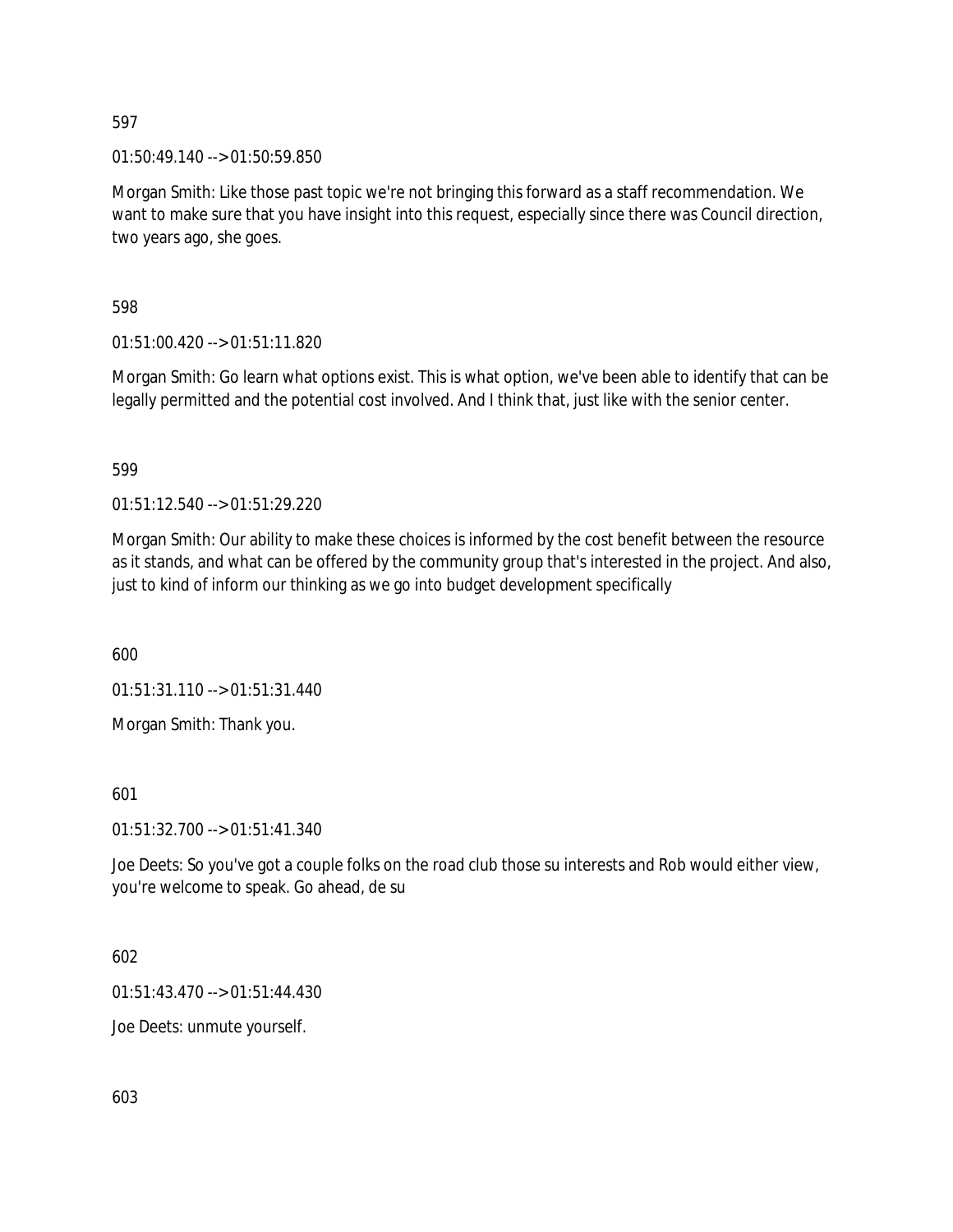01:51:45.510 --> 01:51:53.940

Sue Entress (BIR): There it is. Thank you. So all good points, but really appreciate the time you're giving this city council and the thoughtfulness that you're putting into it.

## 604

01:51:54.630 --> 01:52:05.010

Sue Entress (BIR): I'm not just president of rowing club, I, I've been a community member on Bainbridge Island for over 20 years I get the complexity of these projects. I want to go. First off,

605

01:52:05.970 --> 01:52:20.580

Sue Entress (BIR): To respond to some of persons comments about us being a private organization. We are a nonprofit community organization and we have for the last 20 years offered our programs, which is a non cuts work to

606

01:52:21.390 --> 01:52:31.830

Sue Entress (BIR): Everyone in the community, regardless of their ability to pay. We have scholarships to make sure that everyone can pay were supported by that Bainbridge Community Foundation and help line house.

## 607

01:52:32.520 --> 01:52:43.530

Sue Entress (BIR): To make sure that we can keep these programs programs available to our youth. Typically, we have about 100 high school students participate year round 60 plus adults year round.

608

01:52:44.520 --> 01:53:00.150

Sue Entress (BIR): And that \$2.2 million that we have are so proud to have raised for the rowing center and community building and waterfront park that I hope that you guys have had a chance to check out. And if you haven't, please let me know. I'd be happy to bring you through five at a time.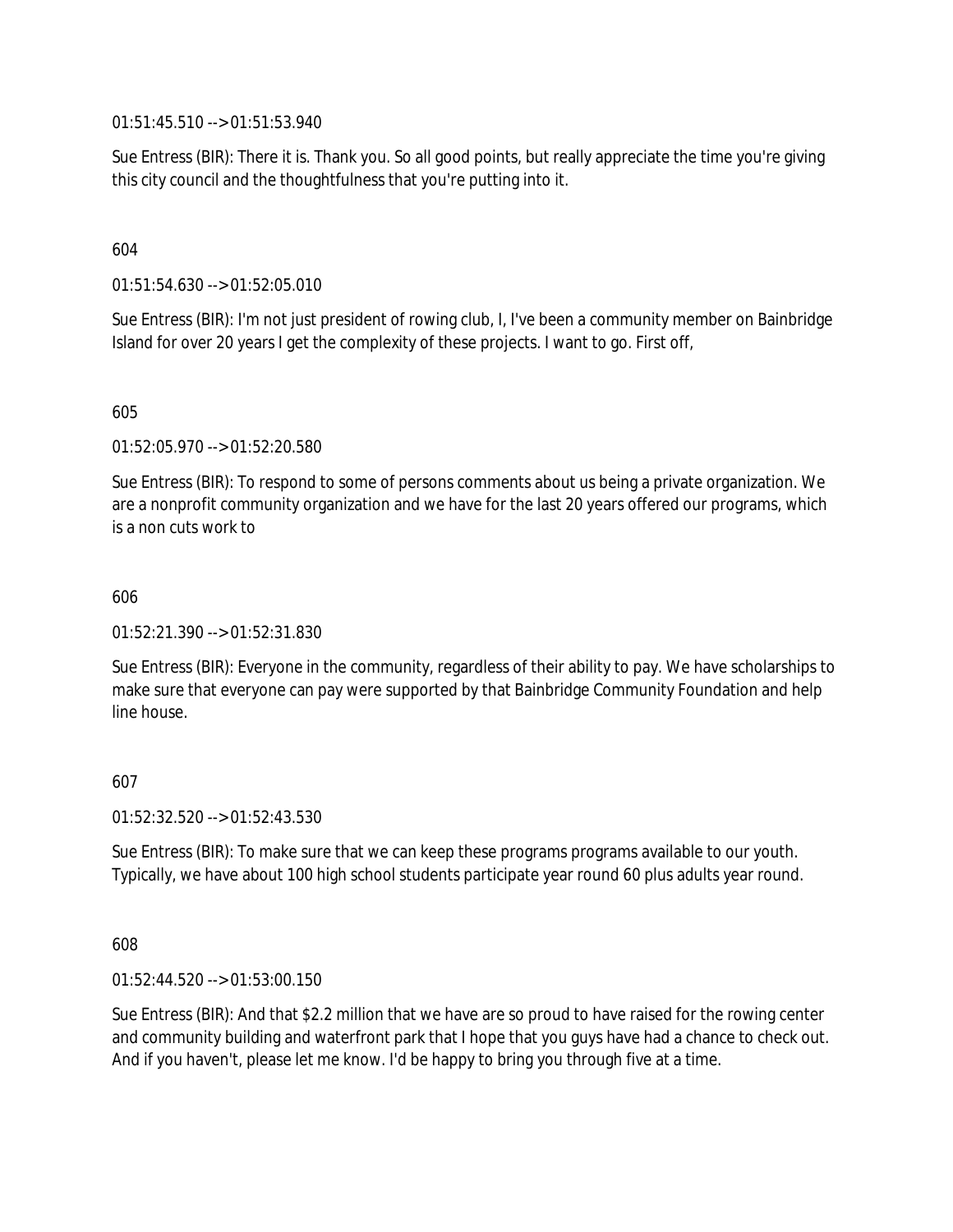01:53:01.170 --> 01:53:09.960

Sue Entress (BIR): That was raised, not by one wealthy rower and if you guys know of one of those wealthy growers, that would be willing to raise that amount. Please send them my way

610

01:53:10.560 --> 01:53:17.250

Sue Entress (BIR): It's been raised by hundreds of community members in our community and some actually not rollers that are just really proud of.

611

01:53:17.550 --> 01:53:33.870

Sue Entress (BIR): What we're doing, and what we're able to offer our young people and our senior citizens and everybody in between. So, you know, enough of the soapbox but I feel like we are offering a really valuable community service before we set board. The plan to build that

612

01:53:35.160 --> 01:53:44.940

Sue Entress (BIR): Rolling center that and community with the upper floor. That's usable community space we had, we thought, in agreement with the city to provide

## 613

01:53:45.750 --> 01:53:55.860

Sue Entress (BIR): Space on the city doc to accommodate the design to work both for us and for other non motorized you know hand powered kayaks other rollers in the community.

#### 614

01:53:56.880 --> 01:54:04.110

Sue Entress (BIR): And we, that was really kind of a, an agreement that was made well before this Council, I get it. But it was an agreement before we set forward on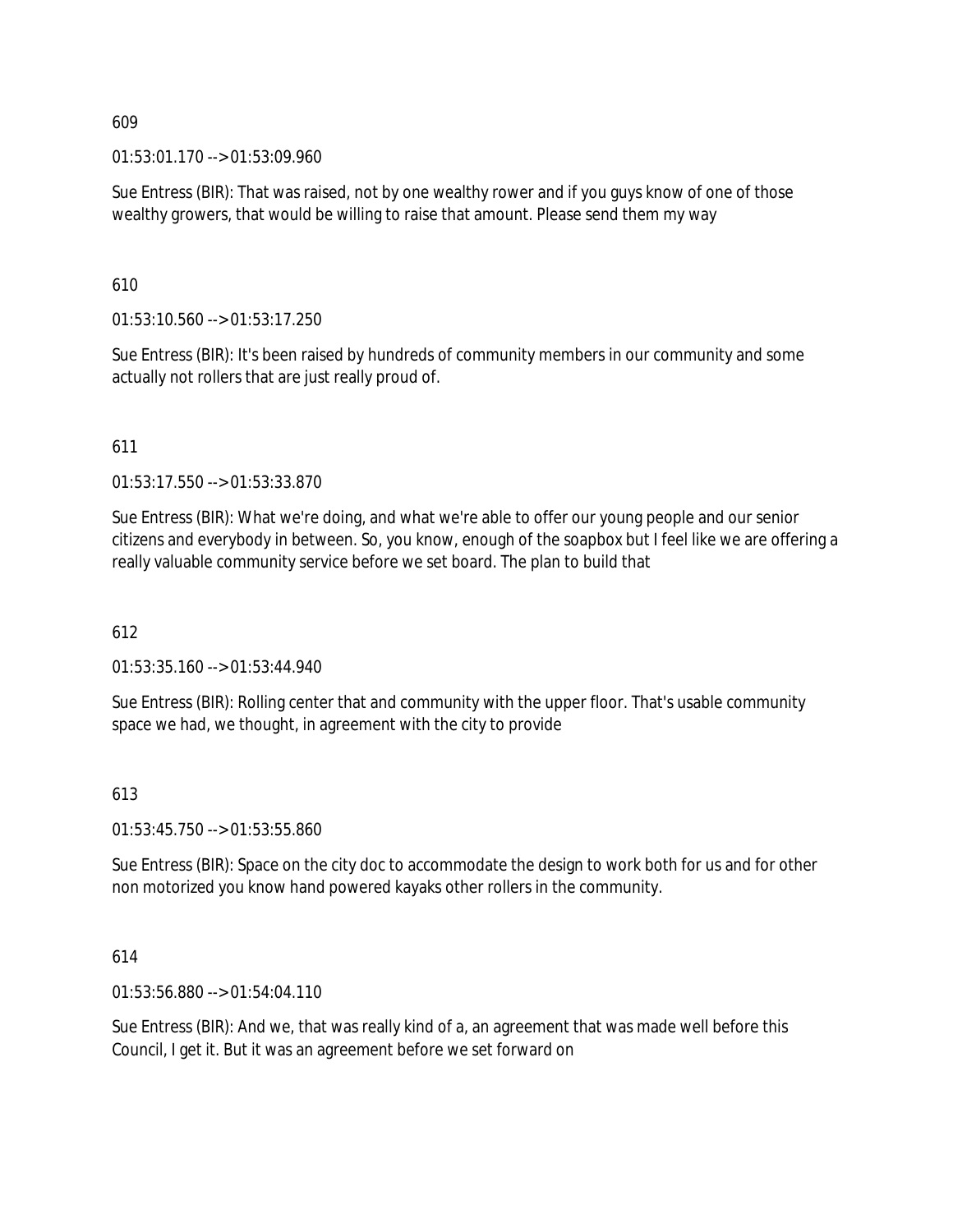01:54:04.380 --> 01:54:14.910

Sue Entress (BIR): Making waterfront park our home that we could use that dock to launch and land, especially using that wheelchair access and the low free workflows for

616

01:54:15.960 --> 01:54:22.740

Sue Entress (BIR): Adaptive rowing for people with physical disabilities and limitations rowing is one of the very few sports that allows people

617

01:54:23.040 --> 01:54:32.790

Sue Entress (BIR): You know, even amputees to participate. So again, we are our intent was always to work with the city to make waterfront park our home I'm

618

01:54:33.330 --> 01:54:39.060

Sue Entress (BIR): Not really concerned with how we got to where we can't use the float. But I would say that

619

01:54:39.540 --> 01:54:49.920

Sue Entress (BIR): I feel like we're holding up our end of the bargain and spades. I mean, I'm really proud of what's going on down there at waterfront park and what we're able to offer our community.

620

01:54:50.160 --> 01:54:58.860

Sue Entress (BIR): And I really want the city to support us and being able to do that. And so this meat, talking with you tonight is really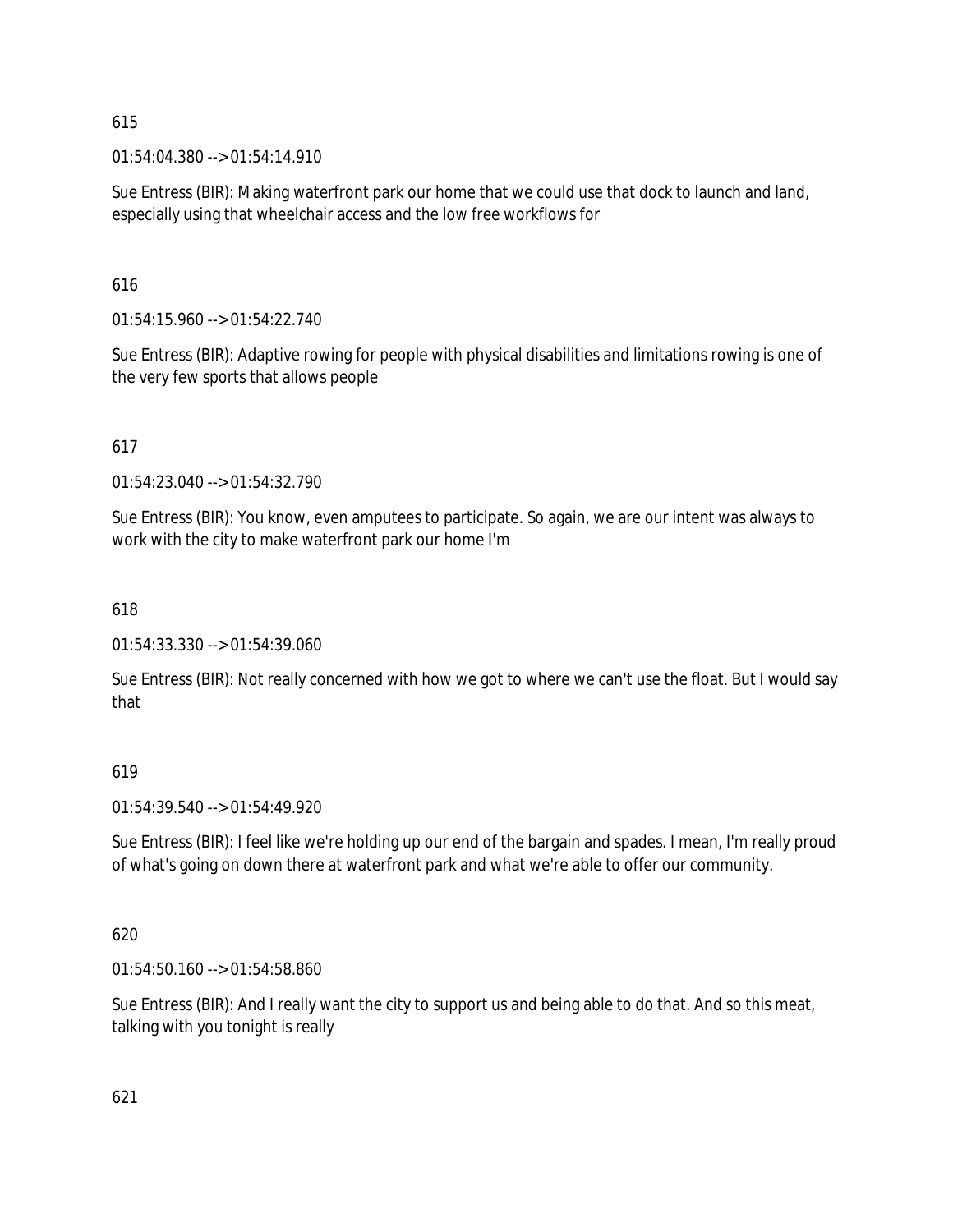01:54:59.160 --> 01:55:03.360

Sue Entress (BIR): Our effort to keep this on the budget and make sure that we're thinking about

# 622

01:55:03.720 --> 01:55:09.960

Sue Entress (BIR): What programs are offering to the city and yes that rolling center the upper floor. We're already discussing

## 623

01:55:10.260 --> 01:55:19.650

Sue Entress (BIR): How it can benefit the senior center because they are bursting at the seams. The, you know, these are two really important projects that benefit our community long term. And I think we just

## 624

01:55:20.220 --> 01:55:24.180

Sue Entress (BIR): Really need to honor that. So again, that's, that's sort of

## 625

01:55:24.750 --> 01:55:34.020

Sue Entress (BIR): You know the background of this, there was the Washington State ferry settlement money that was went through the dock and at the time, there was the Friends of waterfront park set up a whole

## 626

01:55:34.980 --> 01:55:46.650

Sue Entress (BIR): Kind of community input and the largest part of that was to make sure that this doc was to be used by our community and not just as a you know a stepping off point for tourists and

627

01:55:47.010 --> 01:55:50.520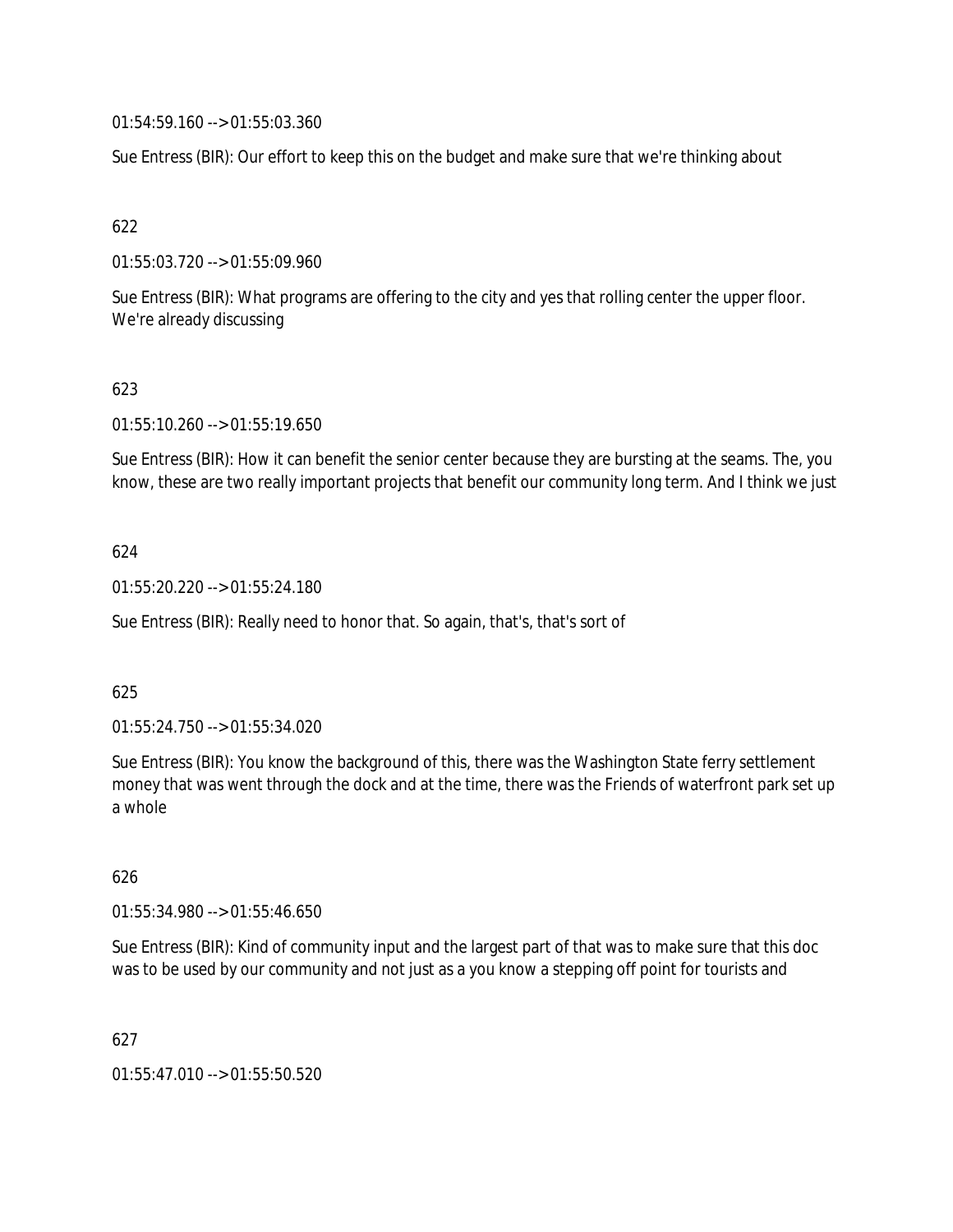Sue Entress (BIR): That low free word float was a really important part of it, and I

# 628

01:55:50.940 --> 01:56:02.700

Sue Entress (BIR): Really, you know, given that this is a discussion session, I really encourage you to take a walk down there and just see the current state of things right now i think i think we can do better. I just, I think that there's a lot of

# 629

01:56:03.180 --> 01:56:10.500

Sue Entress (BIR): Need and usefulness for that Doc, and we can really work as a community together to make sure it serves all of our purposes.

# 630

01:56:12.690 --> 01:56:24.330

Joe Deets: Thank you, sir. This is helpful, I, I'm so glad that we have such a great Rowing Club on the island. It is really a community asset. So let's just be clear about that colleagues.

# 631

01:56:25.380 --> 01:56:30.870

Joe Deets: I think the concern sue that you're hearing and Rob and I'll share that is

# 632

01:56:32.010 --> 01:56:40.140

Joe Deets: We, you know money is very, very tight and you just heard the senior center, how we were looking very strongly with the budget so

# 633

 $01:56:40.710 \rightarrow 01:56:56.610$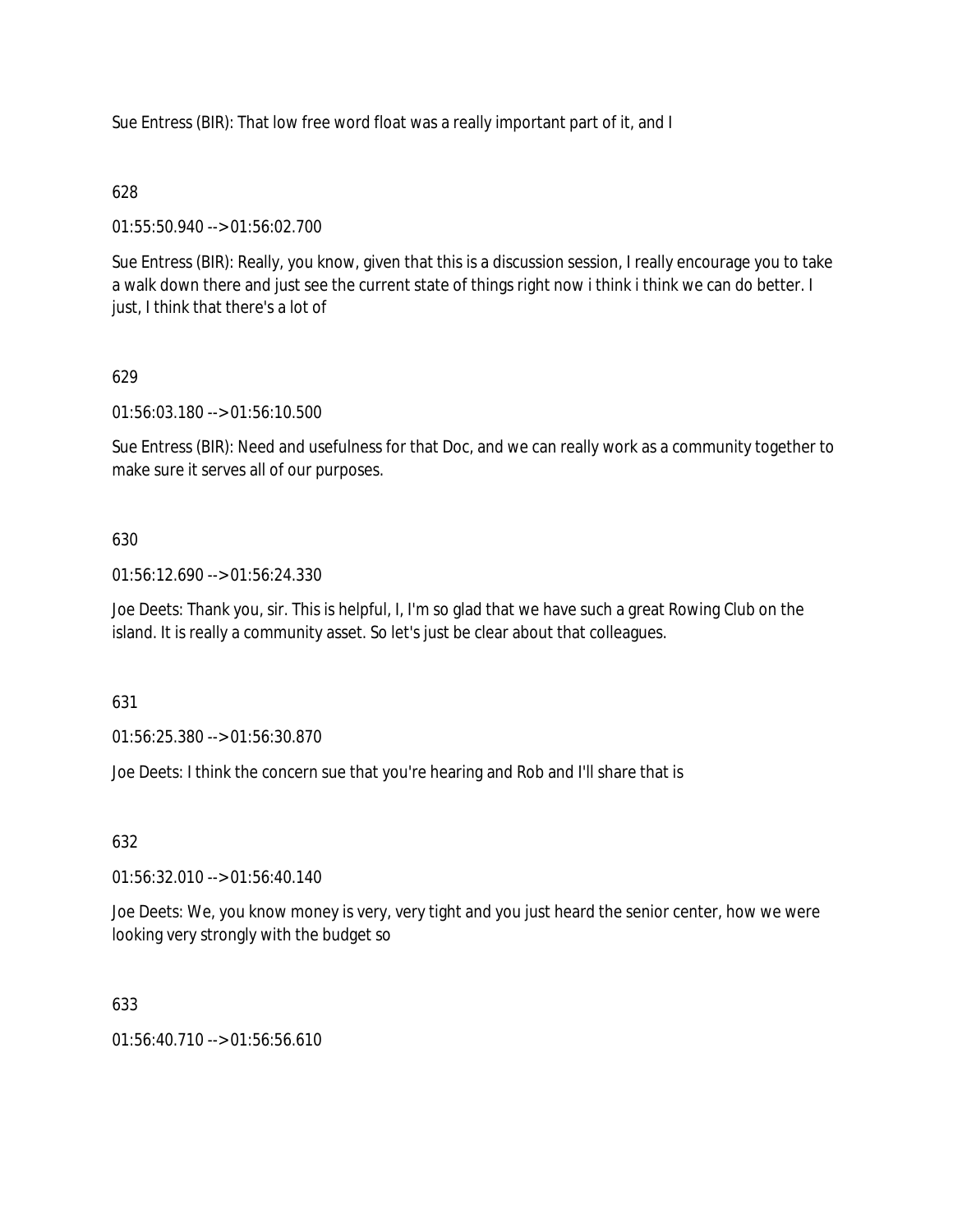Joe Deets: I speaking for myself. It's not that I am not supportive of the rowing club or or really, more importantly, what it entails what it does for the community is just these are just very hard decisions financially for us and we are stewards of the public purse. So

634

01:56:57.750 --> 01:57:03.990

Joe Deets: You know, this is just the reality we are in the covered era. So I'm COUNCILMEMBER Pollock. Your hand is up.

## 635

01:57:05.490 --> 01:57:15.360

Michael Pollock: Yeah, I just kind of want to echo some of that, but to let you know, super supportive of it. I just think it's amazing to me, given that we're an island that there isn't more

## 636

01:57:15.720 --> 01:57:32.850

Michael Pollock: Public access it benefits so many people. It's just, in my view, money well spent. But having said that, Deputy Mayor data points well taken that it is money well spent. But if you don't have the money and time to spend it so

## 637

01:57:33.930 --> 01:57:48.600

Michael Pollock: It would be great to see if there's ways to to cut the budget or or get volunteers involved or I don't really know what the options are. But anyway, that we could get the cost down

## 638

 $01:57:49.650 \rightarrow 01:57:59.310$ 

Michael Pollock: That would certainly help or outside, outside sources of funding, but boy, I sure would like to see something there, and I appreciate all the work that's gone into it.

## 639

01:57:59.790 --> 01:58:08.820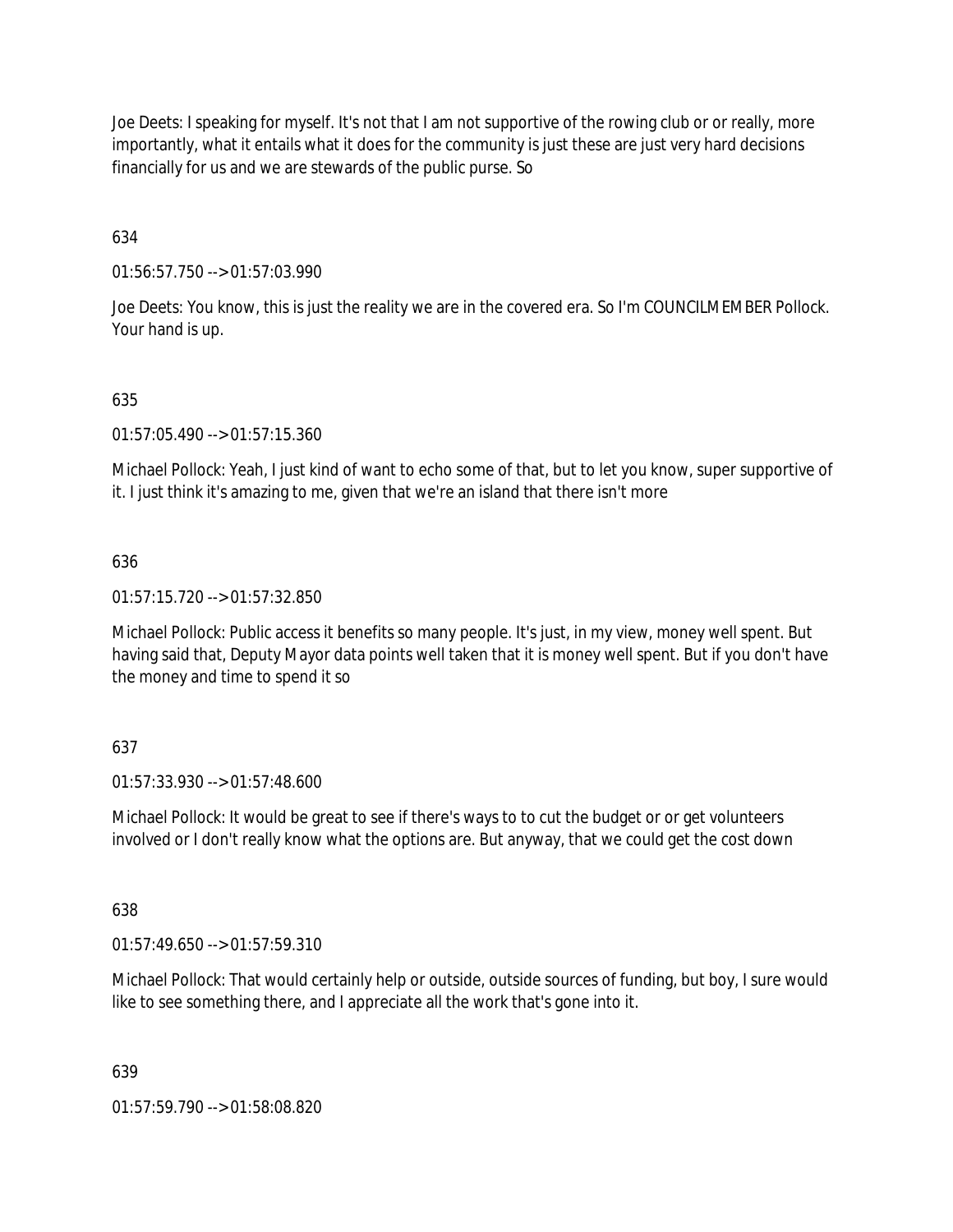Michael Pollock: To get them into this form. So, so just want to let you know where I right stay on them that were set, I guess, since we're talking about rolling

640

01:58:09.480 --> 01:58:18.810

Joe Deets: Yeah, I mean, I'd love to see that Doc built that I know that's \$300,000. So do you want to have one more word and then we'll move on.

# 641

01:58:19.470 --> 01:58:30.690

Sue Entress (BIR): Yeah, actually. Just a question and I don't know the answer. I think Mark probably could give us more insight. He's been fabulous. By the way, and trying to figure out all the angles of this. I'm the mitigation of \$80,000

## 642

01:58:31.620 --> 01:58:40.740

Sue Entress (BIR): That's allocated to this budget is that work that's going to have to be done. Anyway, meaning I think he had brought up and again he knows this and Morgan. I'm sure better than I

## 643

01:58:42.240 --> 01:58:47.940

Sue Entress (BIR): Are we, I think there was the talk of replacing the, I don't know if it's called the bulkhead what it is it Pritchard Park. Exactly.

644

01:58:48.510 --> 01:58:58.680

Sue Entress (BIR): Is that rusted and I'm just, I'm not arguing the numbers. I get that. You guys are juggling them. I'm just wondering if if this is money that's going to need to be spent, anyway.

645

01:58:59.340 --> 01:59:08.460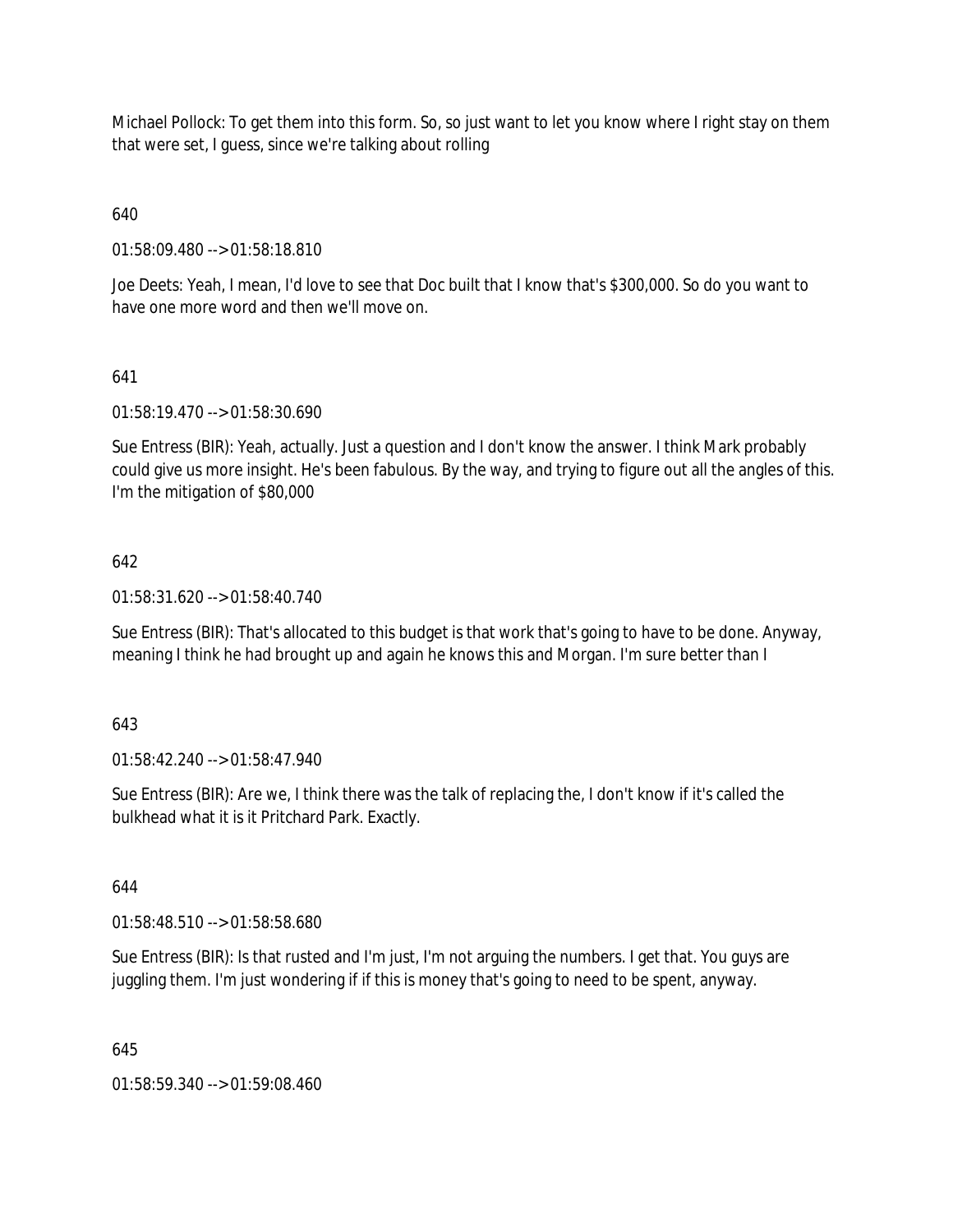Sue Entress (BIR): If mitigation over at Pritchard Park is going to need to be spent. Anyway, if that might help as we figure out the future budget of this project and how it's affected. Does that make sense.

# 646

01:59:11.190 --> 01:59:20.130

Mark Epstein: Sure, I can try to crack that the bulkhead at Pritchard Park, which is just south of the Superfund site.

# 647

01:59:20.970 --> 01:59:32.100

Mark Epstein: Is wasn't slated to be removed. I know it seems plans. I think the park district has plans for it to be removed. Eventually, and efficient wildlife would love to see it removed.

## 648

01:59:32.640 --> 01:59:47.010

Mark Epstein: So that was our best bet it was it's it's complicated in terms of the types of mitigation. I won't go into all the details, but that project was our best least costs effort to to fulfill the requirements for mitigation.

## 649

01:59:47.340 --> 02:00:01.440

Morgan Smith: And said, Mark, just to be clear, we don't have plans to do that work. It was that you proposed removing that bulkhead as a potential mitigation project to attach to this change to the city, Doc.

## 650

02:00:02.820 --> 02:00:03.210

Morgan Smith: Correct.

## 651

02:00:03.540 --> 02:00:07.530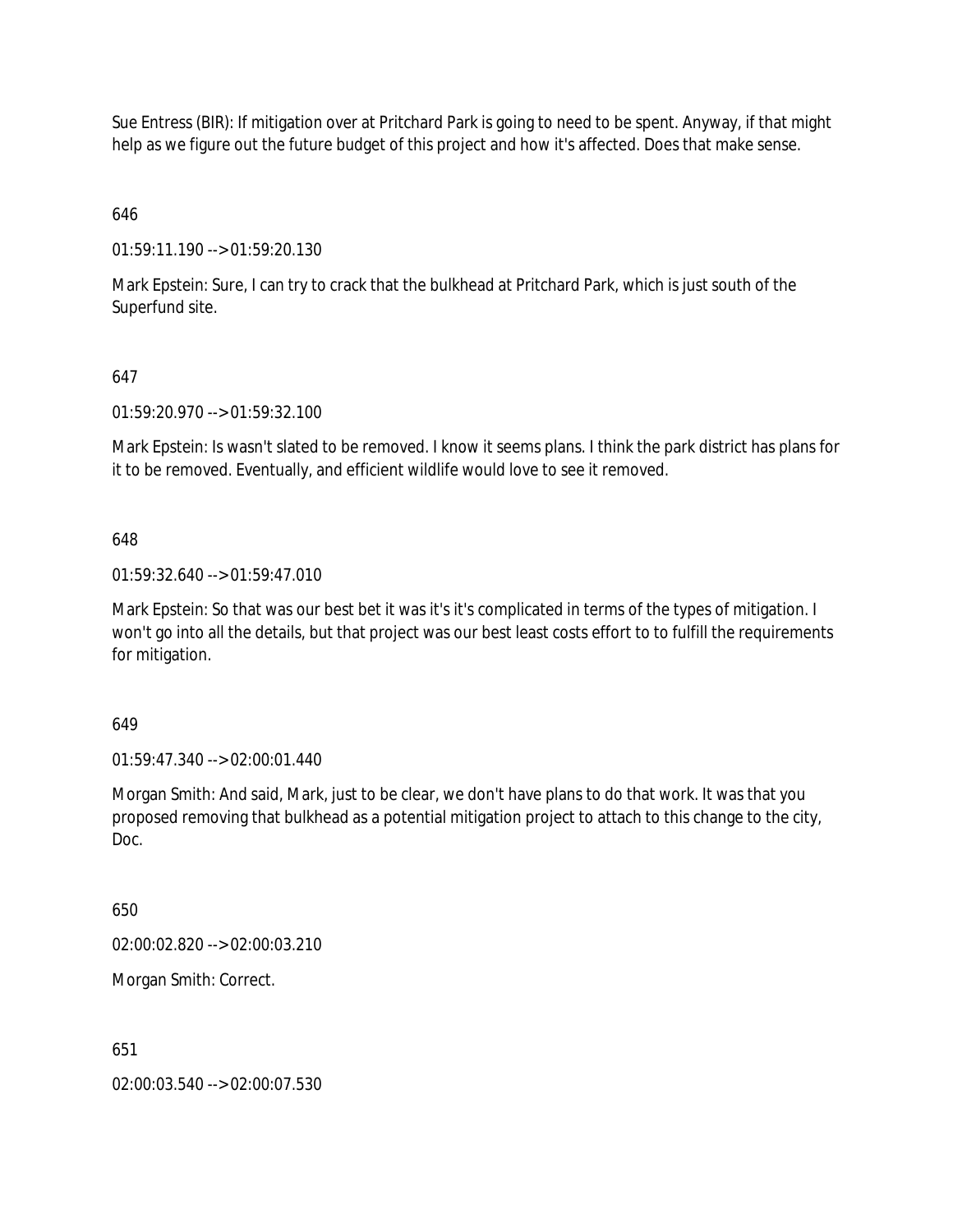Mark Epstein: That's correct. We were looking for mitigation projects. This is one that came up

652

02:00:10.800 --> 02:00:19.710

Joe Deets: Thinking I'm mayor Steiner your hand is up. We're over our budget time. Do you have something you want to pound in here. And then we move on.

653 02:00:20.520 --> 02:00:21.360 Leslie Schneider: All right. Thank you.

654

02:00:22.560 --> 02:00:23.190

Leslie Schneider: So I

655

02:00:24.390 --> 02:00:26.640

Leslie Schneider: I wish that we didn't have these hard choices to make.

656

02:00:27.720 --> 02:00:36.750

Leslie Schneider: One of the things that really jumped out at me in the presentation was about the, about the access provided to for instance wheelchair.

657

02:00:38.070 --> 02:00:38.520

Leslie Schneider: Bound.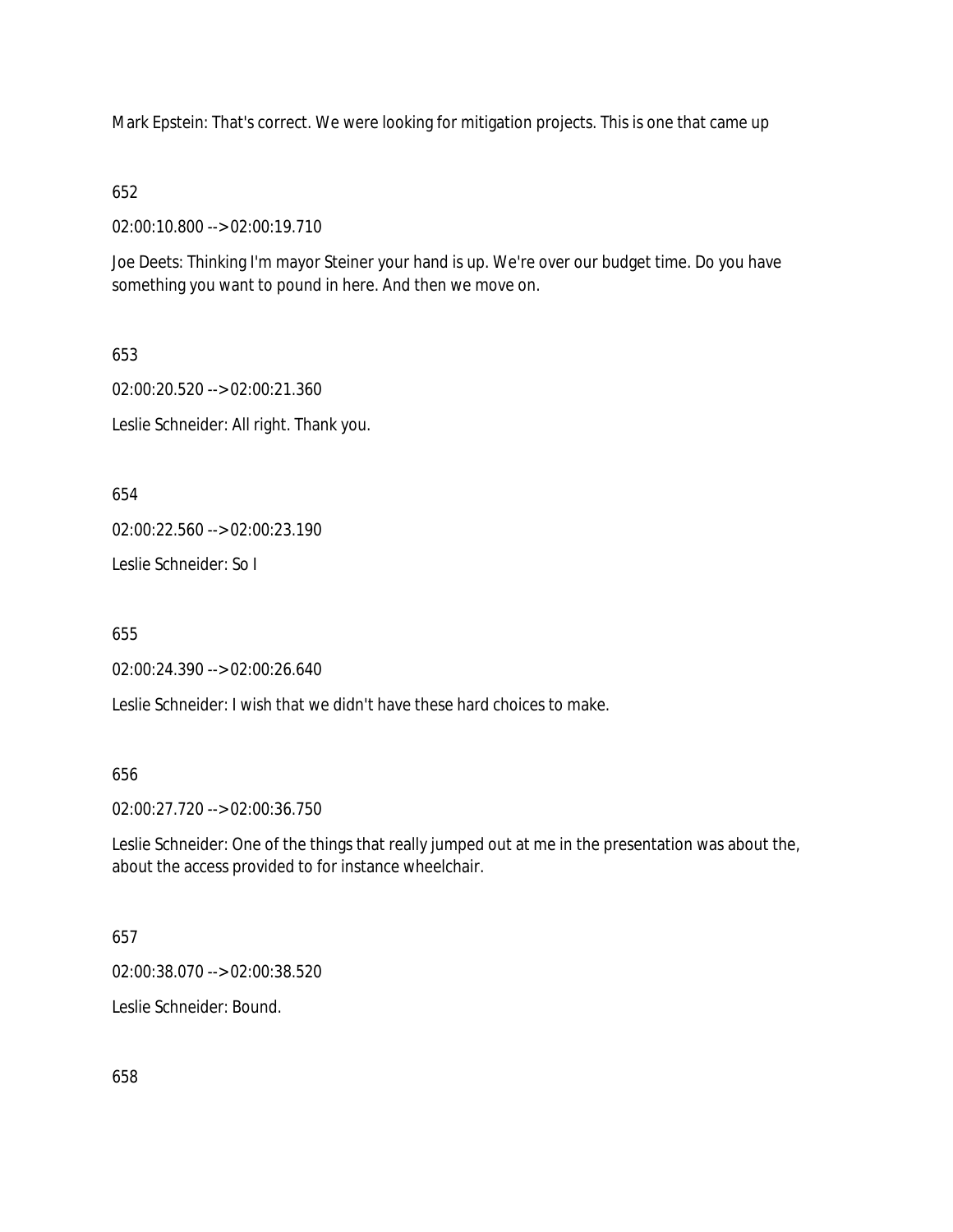02:00:39.660 --> 02:00:58.050

Leslie Schneider: Folks, and I'm wondering if there might be some way of having less mitigation or something. If there's only an access for, you know, not the full boat length, not the full eight feet or whatever, but just a smaller access, just to provide

659

02:00:59.730 --> 02:01:06.390

Leslie Schneider: wheelchair access for instance. So I'm not suggesting that we go back to the drawing board on that. I just wanted to throw that out there.

660

02:01:06.660 --> 02:01:15.690

Leslie Schneider: Because I think that would be an amazing amenity for our community. If we did, if we did provide that access. So a small thought it doesn't really help in the long

661

02:01:16.140 --> 02:01:16.680

Leslie Schneider: Term goals.

662

02:01:17.010 --> 02:01:22.170

Morgan Smith: Can I just clarify mark there is Ada access in the current design. Isn't that right,

663

02:01:22.980 --> 02:01:26.430

Mark Epstein: That's correct. I ramp custom set CD accessible.

664

02:01:29.040 --> 02:01:36.930

Joe Deets: Okay, thank you, folks, we're over our time on this. Sue, Rob. Thank you so much for coming.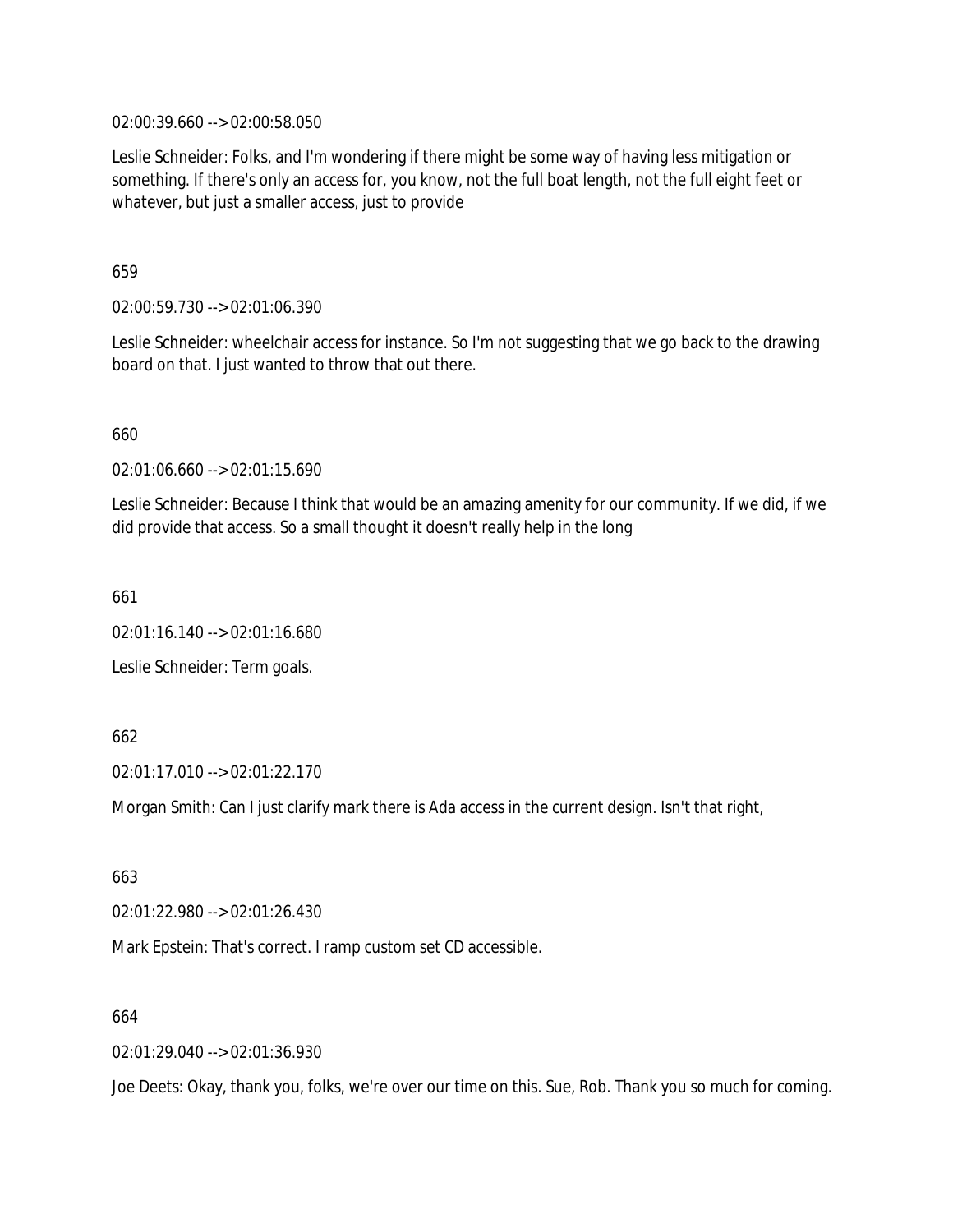02:01:38.310 --> 02:01:44.340

Joe Deets: Really wish you all the best says I love the rowing club. I wish I was down there rowing, but

666

02:01:45.240 --> 02:02:00.810

Joe Deets: You know, I think you got a sense of the realities that we face here and it's it's not, I would say not for lack of support, but we're looking at our person, you know, we have to make hard choices, but let's let's keep thinking about this. So thank you.

667

02:02:02.250 --> 02:02:04.200

Joe Deets: Okay, we're gonna move on to item seven, see.

668

02:02:06.000 --> 02:02:17.010

Joe Deets: Kofi connects status and communication priorities for 2020 and 2021 2022 and Kiersten you're here somewhere. Right.

669

02:02:18.240 --> 02:02:25.200

Kristen Drew: Good evening city council Kristen drew communications coordinator. It's nice to see everyone again I've been anxiously awaiting this presentation.

670

02:02:25.620 --> 02:02:41.610

Kristen Drew: Tonight we have just three main goals, we're going to review and discuss our progress on COBie connects will share with you our communications goals for 2019 2020 and our progress on those. And then we'll look ahead to our summary of proposed.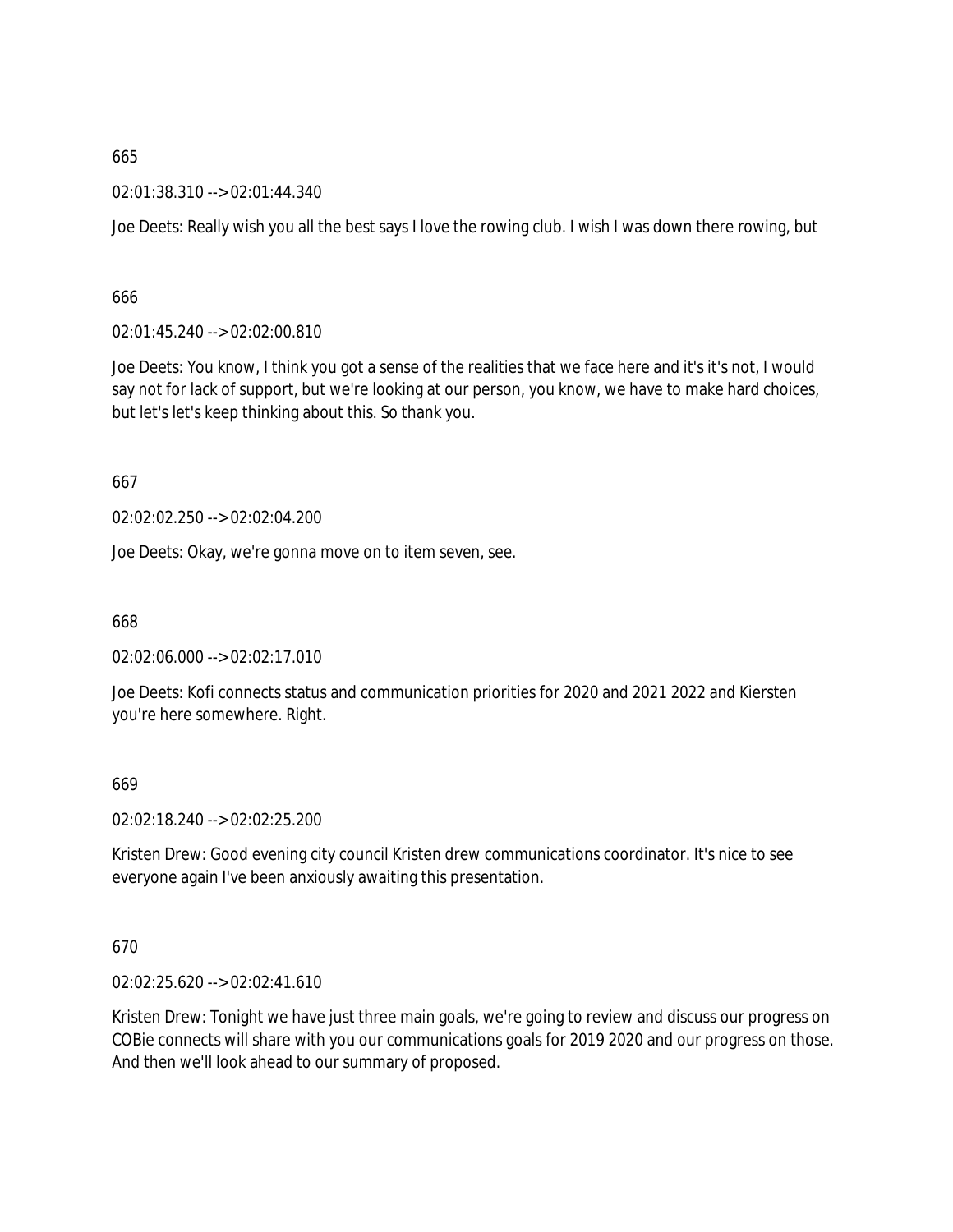02:02:42.750 --> 02:02:49.620

Kristen Drew: Budget for 21 and 22. So first I'd like to focus on the Colby connects newsletter.

672

02:02:50.670 --> 02:03:01.470

Kristen Drew: This was launched as a city council priority. Last year we mailed we produced and mailed our first newsletter and April of last year. That was the cover there on your screen.

673

02:03:01.920 --> 02:03:10.890

Kristen Drew: This newsletter is mailed to roughly 12,000 12,000 addresses on Bainbridge Island. It's mailed island wide to all mailboxes that we have

674

02:03:11.220 --> 02:03:18.660

Kristen Drew: When we launched this project we hire consultants, a writer and graphic designer from Bainbridge to help us get this newsletter started

675

02:03:18.930 --> 02:03:33.810

Kristen Drew: But we learned from them in February, that the April issue would be their final newsletter. So we launched a request for qualifications process to find new consultants. We at this time, have not been able to interview and hire new consultants.

676

02:03:34.140 --> 02:03:43.080

Kristen Drew: Due to the coven 19 pandemic I've shifted my focus and priorities on the pandemic. So unfortunately, at this time, the newsletter remains on hold.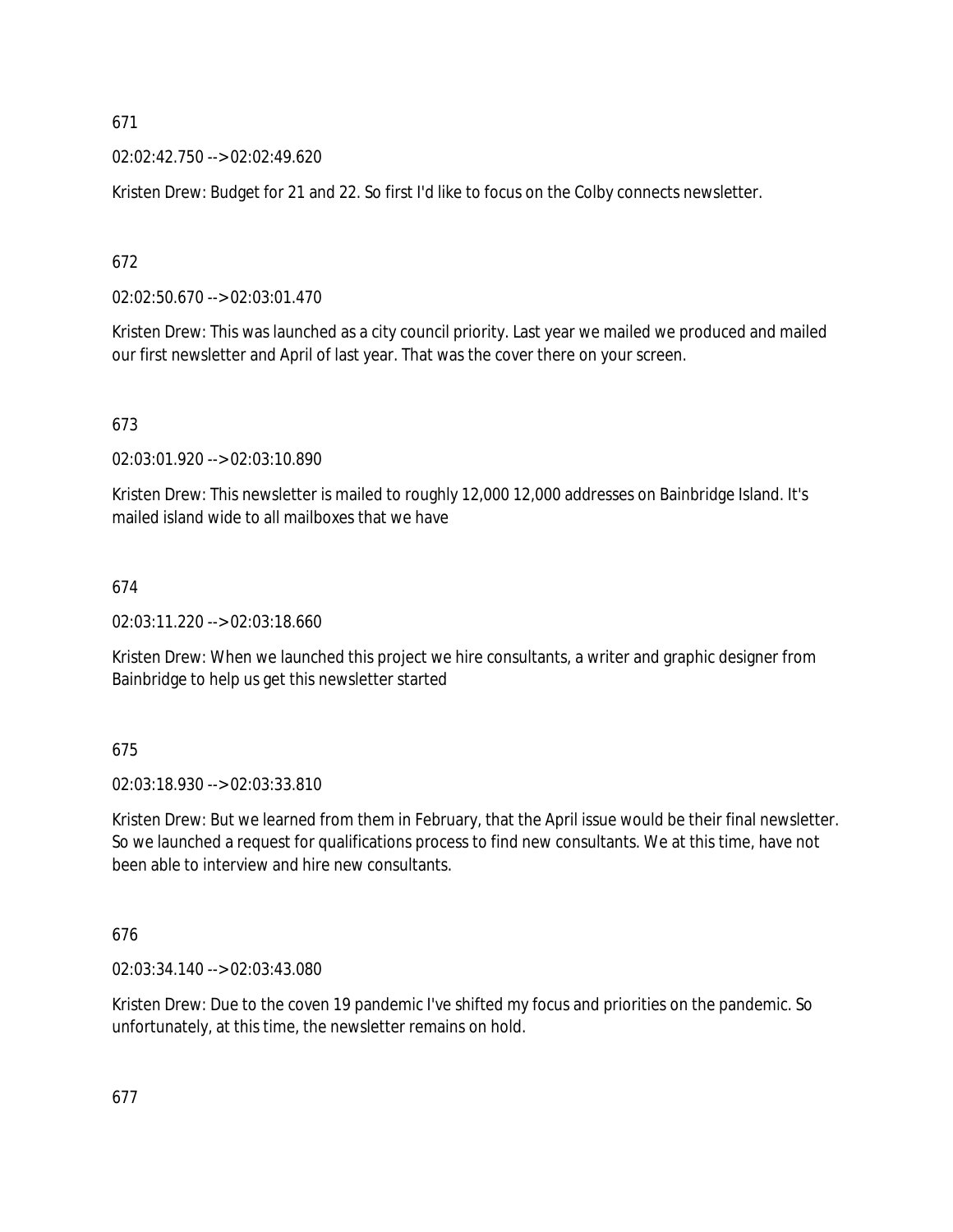02:03:45.210 --> 02:03:53.880

Kristen Drew: So the costs, we in the last year, we've been able to produce 13 newsletters, with a cost of roughly \$114,000

678

02:03:54.420 --> 02:04:01.050

Kristen Drew: That cost is divided between the consultants, the writer and graphic designer and then also our printing and postage.

679

02:04:01.320 --> 02:04:08.430

Kristen Drew: I'll go into a little bit more detail on the cost later. But you'll see that the primary costs that we're paying for really are the printing and postage.

680

02:04:08.820 --> 02:04:12.720

Kristen Drew: The newsletter has been a combination of four pages and eight pages.

681

02:04:13.170 --> 02:04:24.690

Kristen Drew: It really depends on the content and what's coming up that month on how we decide how many pages. It's going to be all spoke also being mindful that an eight page newsletter does cost more money to produce

682

02:04:25.020 --> 02:04:30.450

Kristen Drew: And I will say that even when we do have eight pages. Sometimes it still feels like there's not enough space.

683

02:04:31.980 --> 02:04:40.020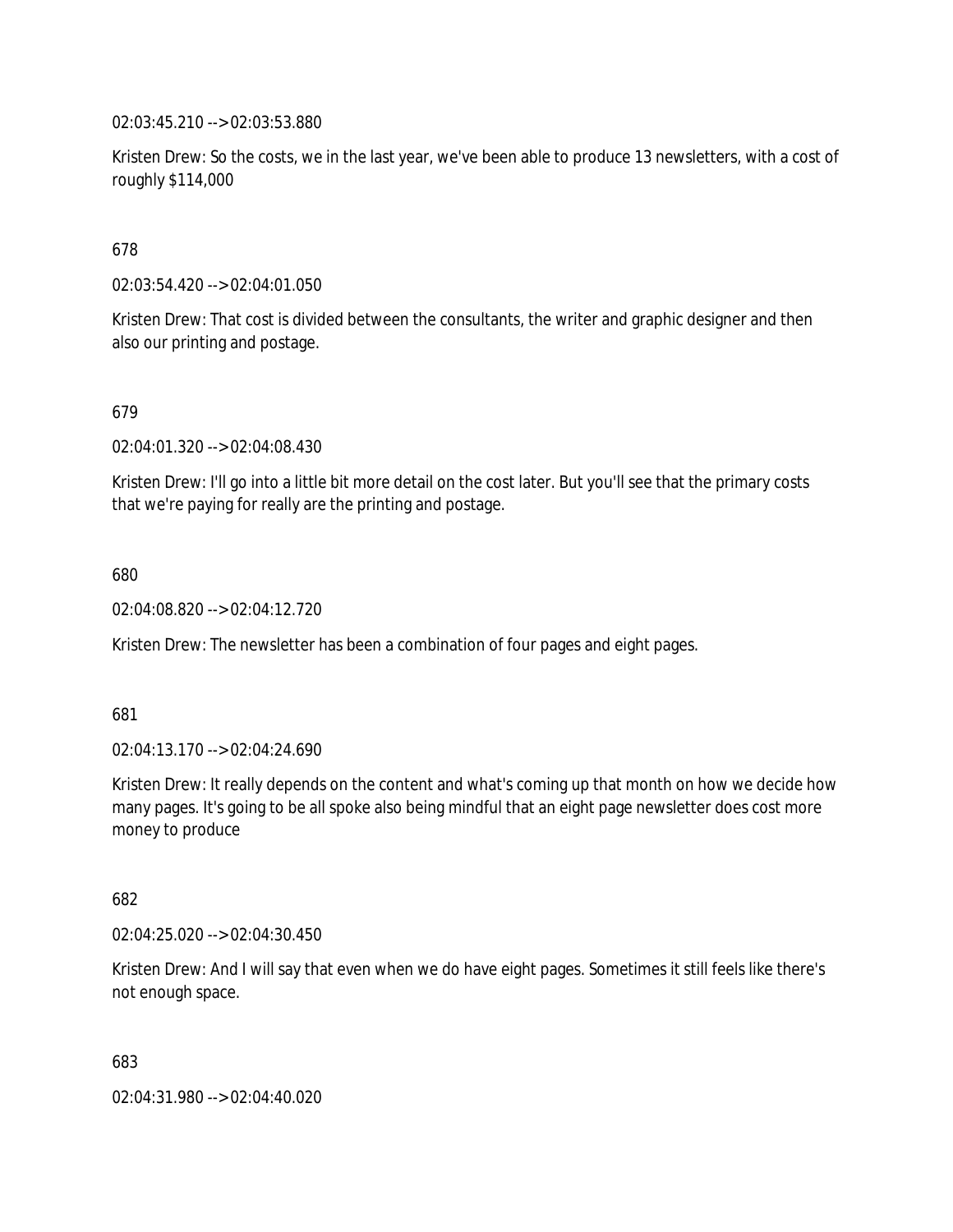Kristen Drew: So some of the successes we have received an overwhelming amount of response from the community for this project.

684

02:04:40.530 --> 02:04:47.310

Kristen Drew: In fact, I would say that of all the projects that I've worked on this is the one that we have received the most positive feedback from the community.

685

02:04:47.700 --> 02:04:57.330

Kristen Drew: We've heard from people who normally are not involved in the public process and I received a lot of emails. Early on, if you don't mind, I would love to share one with you.

686

02:04:57.840 --> 02:05:04.200

Kristen Drew: This is from someone whose name was not known to me. Someone who I've never met and the email reads

687

02:05:04.650 --> 02:05:10.710

Kristen Drew: Just wanted you to know I've heard a few positive comments about the newsletter and that people, including myself, are reading it.

688

02:05:11.040 --> 02:05:18.990

Kristen Drew: And taking away much more information than they knew before feeling more connected to the dates of meetings ways to be involved and what is being worked on.

689

02:05:19.350 --> 02:05:25.590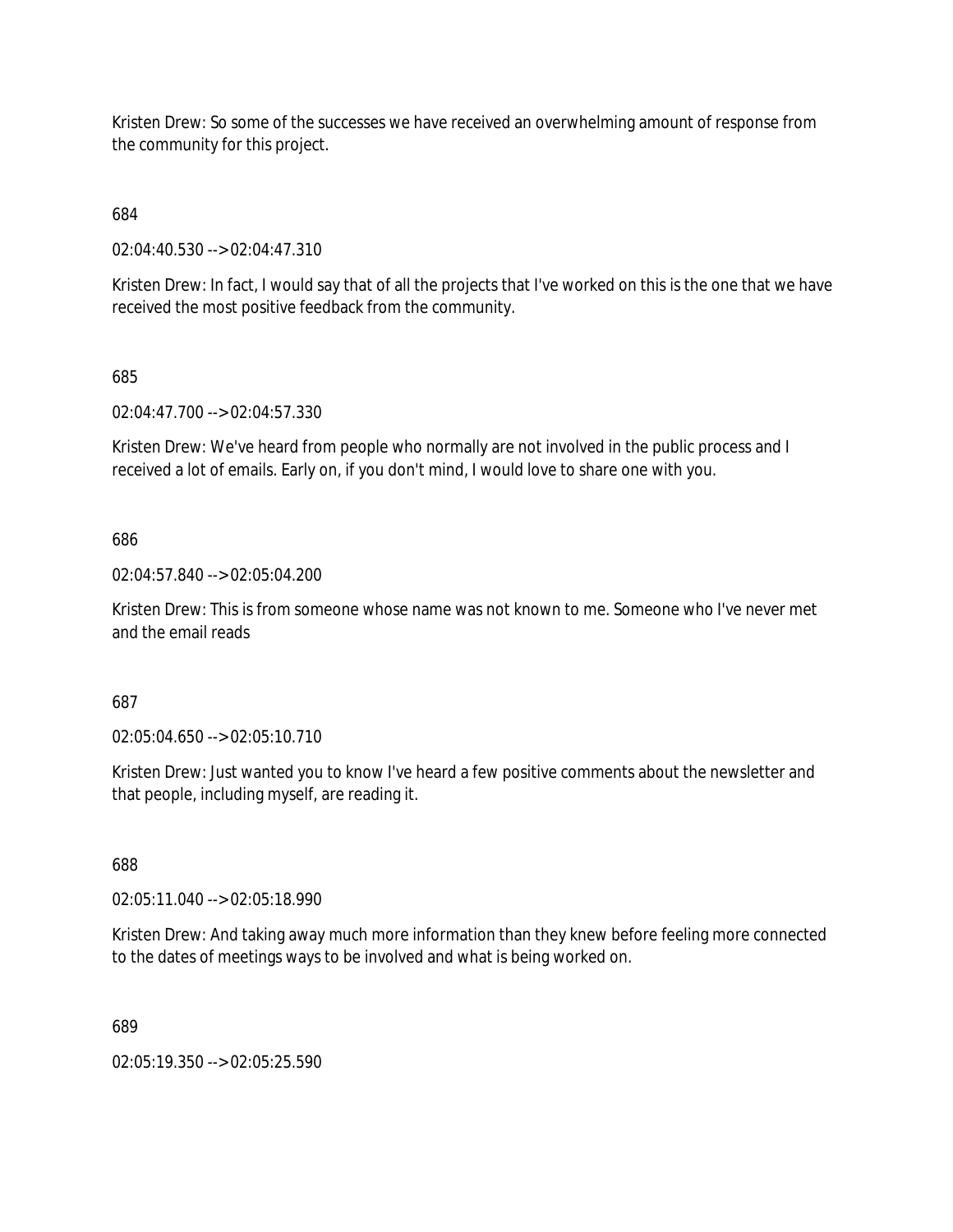Kristen Drew: I think that in the age of social media and online presence. Most people have too short of attention and it's fleeting.

690

02:05:26.070 --> 02:05:32.760

Kristen Drew: A printed material gets read and absorbed are marked on and set to the side of a desk or remember to put on calendar, etc.

# 691

02:05:33.240 --> 02:05:44.070

Kristen Drew: What a time to be alive in this new century, thanks for your great work. So I wanted to share that with you because I think it encompasses a lot of what the Council wanted to get out of this newsletter.

# 692

02:05:45.270 --> 02:05:51.990

Kristen Drew: Another success of this newsletters had, as I mentioned, it's mailed island wide everyone with a mailbox gets this newsletter.

693

02:05:52.740 --> 02:06:01.380

Kristen Drew: It's also been a great communications tool for many city projects that photo on your screen on the right was taken last year at the island center Republic workshop

694

02:06:01.800 --> 02:06:06.210

Kristen Drew: Rather than sending out a postcard island wide to let everyone know that this was coming up.

# 695

02:06:06.540 --> 02:06:14.490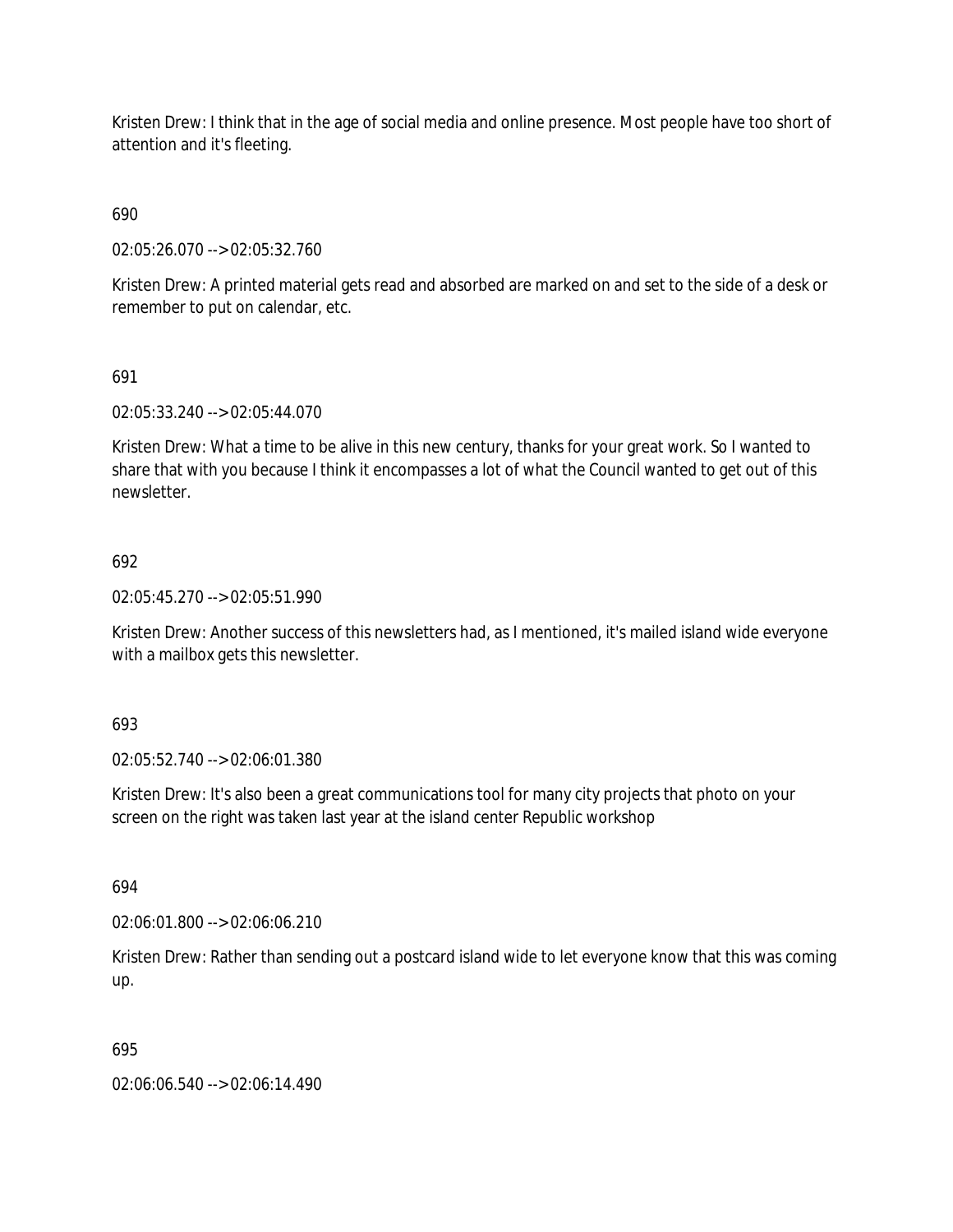Kristen Drew: We included it in the Colby connects newsletter. So we're trying when we can to include as many city projects in this to help save costs in other areas.

696

02:06:15.120 --> 02:06:25.650

Kristen Drew: And finally, in a success, it's printed on 100% recycled paper. Some the Council Members mentioned that this was a goal. And I'm proud to say that we have been able to achieve that request.

697

02:06:27.060 --> 02:06:27.960

Kristen Drew: Challenges.

698

02:06:29.070 --> 02:06:37.770

Kristen Drew: As I mentioned, we are getting a lot of positive feedback on this, but it's hard to measure, measure success because we don't know how many people are actually reading the newsletter.

699

02:06:38.040 --> 02:06:46.890

Kristen Drew: Versus recycling it but again we are getting a lot of positive feedback and you'll see on the right side of your screen I included a screenshot of one of our

700

02:06:47.310 --> 02:06:53.730

Kristen Drew: newsletters and that graphic there the county hosted a chemical collection vent last year event.

701

02:06:54.150 --> 02:07:05.040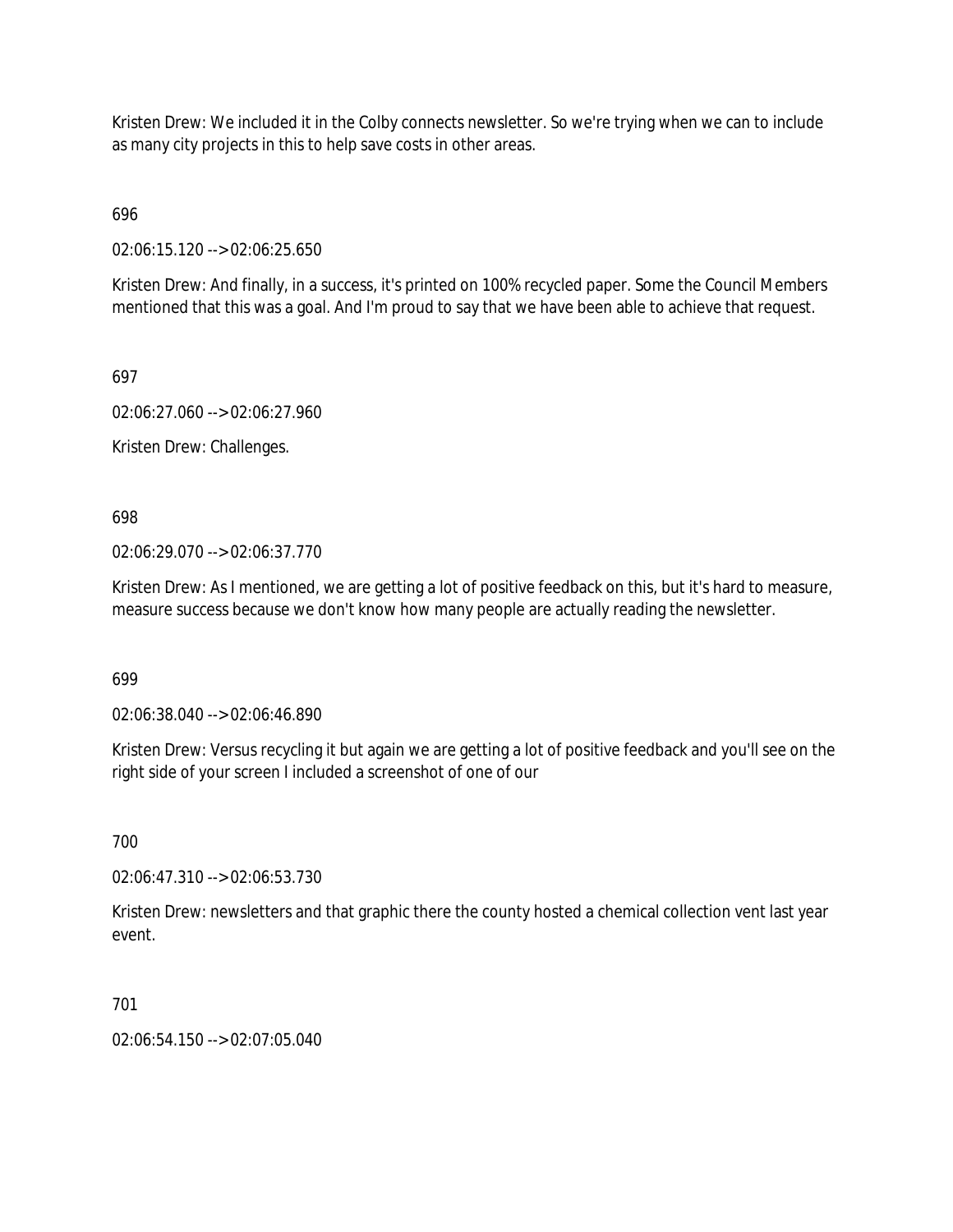Kristen Drew: And the feedback that we got. After that, was that the average folks who showed up. Were there because they saw it in the newsletter. So I think it's another great example of how this newsletter has helped get the word out.

702

02:07:05.940 --> 02:07:16.980

Kristen Drew: Probably the greatest challenge we faced with this newsletter is the turnaround time to print and mail every month, we have to carefully consider content and

703

02:07:17.850 --> 02:07:24.840

Kristen Drew: Trying to make it as current as possible when it lands in people's mailboxes. We have to balance that with the turnaround time to print and mail.

704

02:07:25.170 --> 02:07:37.380

Kristen Drew: We have found a company that can do both the printing and mailing for us generally about a week. But it took a little while to get there and it still remains a challenge to make sure the information that people are getting his current

705

02:07:37.980 --> 02:07:51.840

Kristen Drew: staff time. This is also a challenge. I would estimate that, as I mentioned, we've we've hired consultants to help us with this newsletter, but as a communications coordinator. I do spend a lot of time working on the newsletter. I

706

02:07:52.590 --> 02:08:03.180

Kristen Drew: estimate that when we are working on the newsletter. I spend about 75% of my week on this newsletter, which I enjoy working on it. But it takes away from other priority areas such as projects.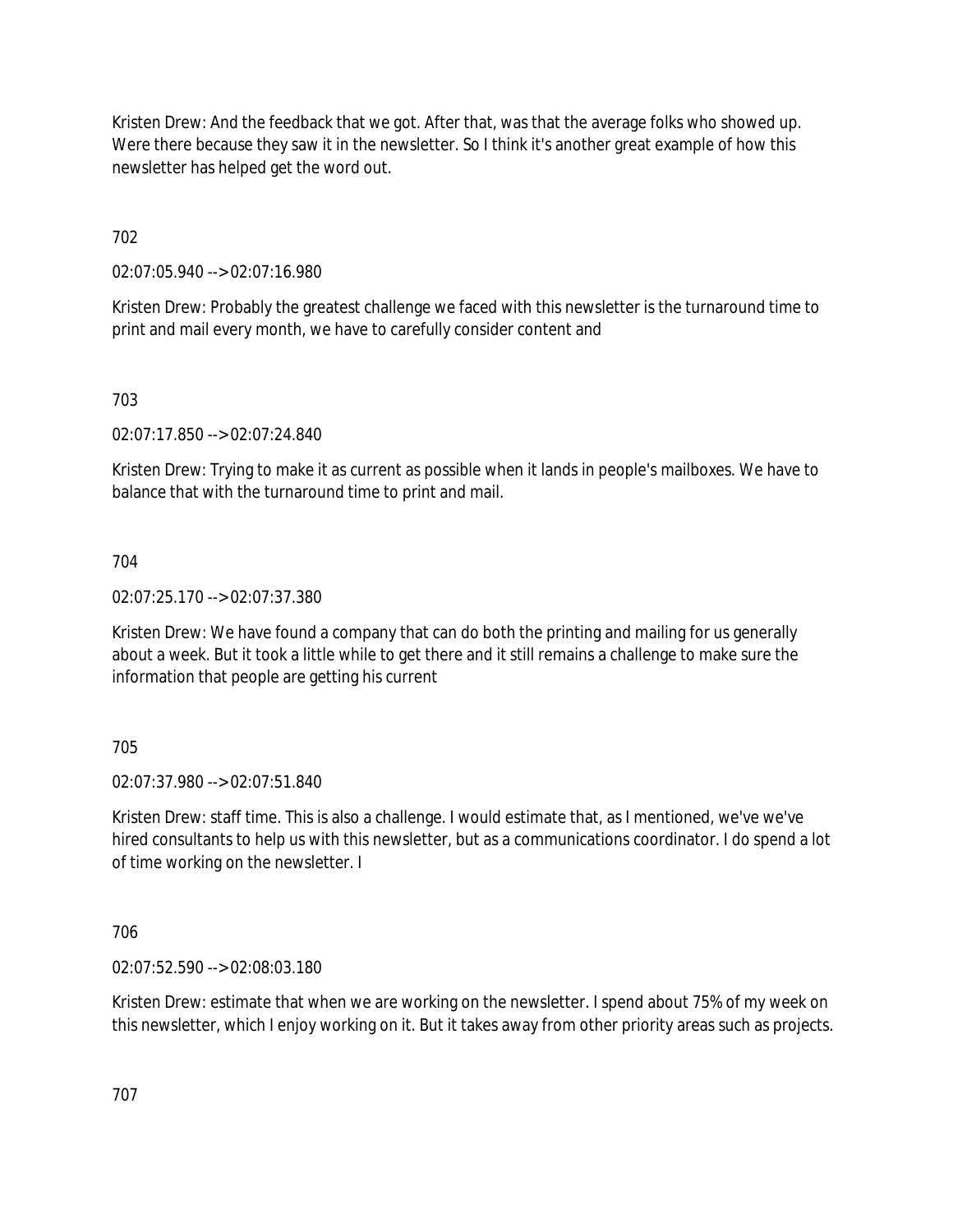02:08:03.810 --> 02:08:12.240

Kristen Drew: And finally, the cost. They have been higher than we anticipated when the newsletter was initiated we initially talked about it as a bulletin.

708

02:08:12.570 --> 02:08:22.140

Kristen Drew: One page front and back. But we quickly learned that four pages wasn't going to cut it always and sometimes it needed to be eight pages. So our costs have doubled.

709

02:08:23.400 --> 02:08:26.310

Kristen Drew: Does anyone have any questions up to this point on the newsletter.

710

02:08:27.990 --> 02:08:30.390

Kristen Drew: So I'm going to change gears to another focus area.

711

02:08:31.560 --> 02:08:36.660

Kristen Drew: Okay, so our next focus area for the last year has been project support and outreach.

712

02:08:37.260 --> 02:08:43.080

Kristen Drew: I think we've made a lot of progress in this area. I think we can still improve, but I think

713

02:08:43.410 --> 02:08:52.290

Kristen Drew: We've done a lot of new things and I think the Olympic Dr project is an example of what we aim to achieve when we launched a large project we produced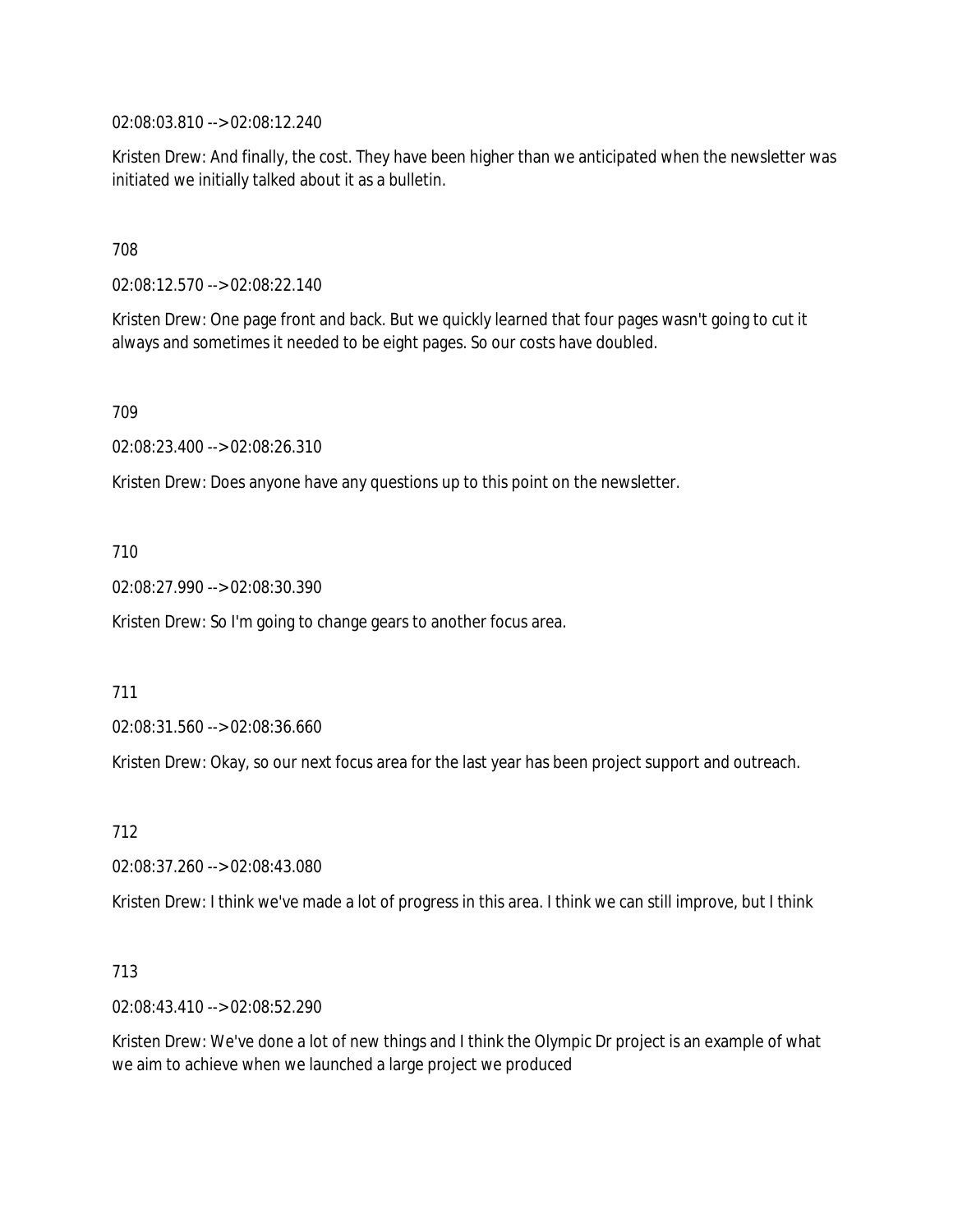02:08:52.620 --> 02:09:01.830

Kristen Drew: And shared a lot of fact sheets, we created web pages. We did a lot of in person outreach. We were on the ferry. We had tables at Safeway in teensy

715

02:09:02.190 --> 02:09:10.740

Kristen Drew: That that was a great tool for us. We did a lot of things that we hadn't done before. And unfortunately, do the pandemic those activities are currently on hold.

716

02:09:11.250 --> 02:09:24.660

Kristen Drew: Another thing we did and I hope you got to see was the video for an Olympic Dr explaining how to use the new facilities out there. And this, again, was something that we hadn't done before and something that I would like to continue to do with other projects.

717

02:09:26.010 --> 02:09:36.090

Kristen Drew: So some of the challenges with our project support and outreach I, as I said, I think we do continue to improve trying to use simple language and more visuals, but I think we can do more.

718

02:09:36.720 --> 02:09:41.940

Kristen Drew: I think that it's difficult for one staff member myself to support all departments.

719

02:09:42.780 --> 02:09:49.350

Kristen Drew: And as I mentioned the in person outreach, which was a great tool for us. We currently can't do. So we're looking at other options.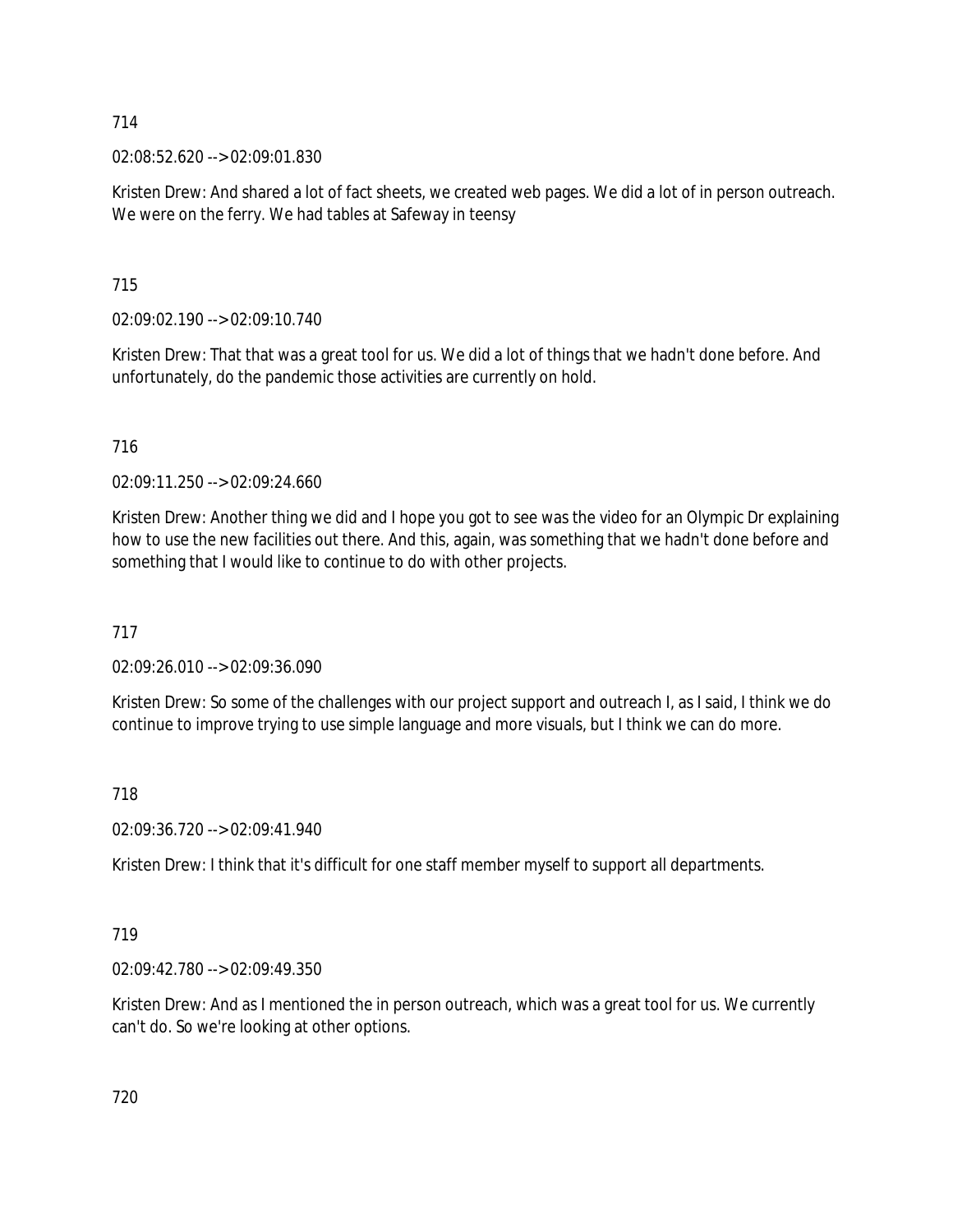02:09:49.620 --> 02:09:57.720

Kristen Drew: Whether that's through online open houses which we're going to do for the sustainable transportation plan, but we're seeking other ways to try to get the word out.

# 721

02:09:58.830 --> 02:10:08.640

Kristen Drew: Another focus area for us was website enhancements. So a little background on the website. The information technology department oversees the technical aspect of the website.

# 722

02:10:09.030 --> 02:10:20.430

Kristen Drew: And then departments manage the content of their own project pages we weren't able to do an overhaul of the website in the last year, but it's something we're keeping in mind.

# 723

02:10:20.880 --> 02:10:25.890

Kristen Drew: And we have made some improvements on the website. We've improved content in a timely manner.

# 724

02:10:26.760 --> 02:10:33.300

Kristen Drew: It's my goal when the newsletters go out, whether it's Coby connects or it's the city managers report or a newsletter.

# 725

02:10:33.630 --> 02:10:39.450

Kristen Drew: That when you click on a link or you go to a link that that information or that page for sending you to is updated.

726

02:10:39.840 --> 02:10:51.660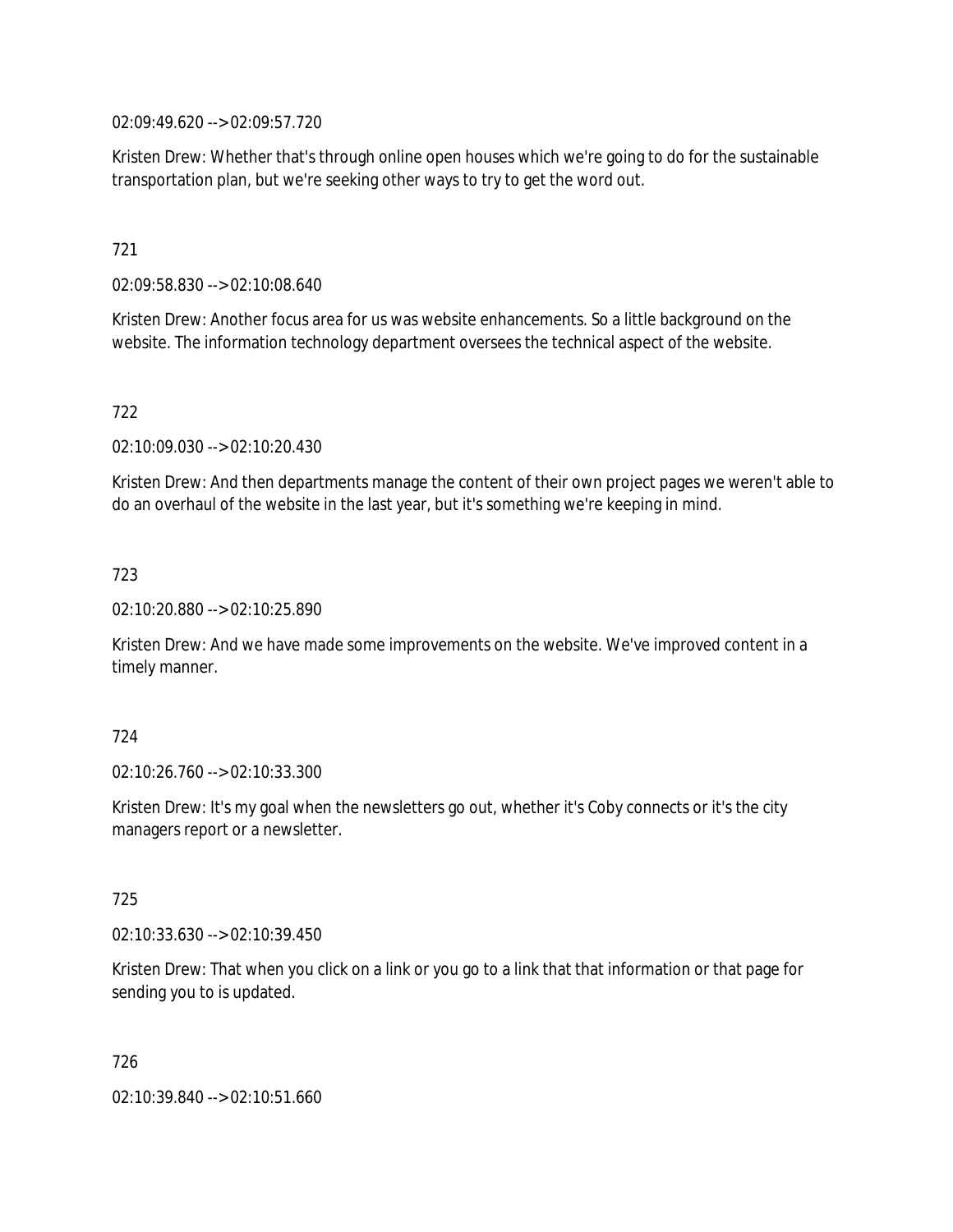Kristen Drew: So we really focus on that in the last year we've updated our notify me list. These are email, text project list that people can sign up for to get updates on different projects we

# 727

02:10:52.500 --> 02:11:05.580

Kristen Drew: Removed a lot of the lists that were outdated we consolidated some so if you go to that page you'll see it looks a lot better and in early 2020 we did have formal training for the website, which was very helpful.

# 728

02:11:06.780 --> 02:11:23.160

Kristen Drew: So the challenges for the website. We currently lack the capacity for the website redesign the IT department has really focused switched its focus to the pandemic and helping staff get ready, prepare them for teleworking so we haven't been able to get to this in the way that we want.

# 729

02:11:25.800 --> 02:11:30.540

Kristen Drew: Other areas. So you may recall that in early

# 730

02:11:31.770 --> 02:11:41.340

Kristen Drew: We launched a communication survey to get feedback from the community about how they're getting their information where they get it. What are the topics of interest to them.

# 731

02:11:41.730 --> 02:11:51.930

Kristen Drew: And we heard from the respondents, a lot of ideas and things that we were already doing. So I've tried to use the last year to promote the tools that we have

# 732

02:11:52.350 --> 02:12:00.990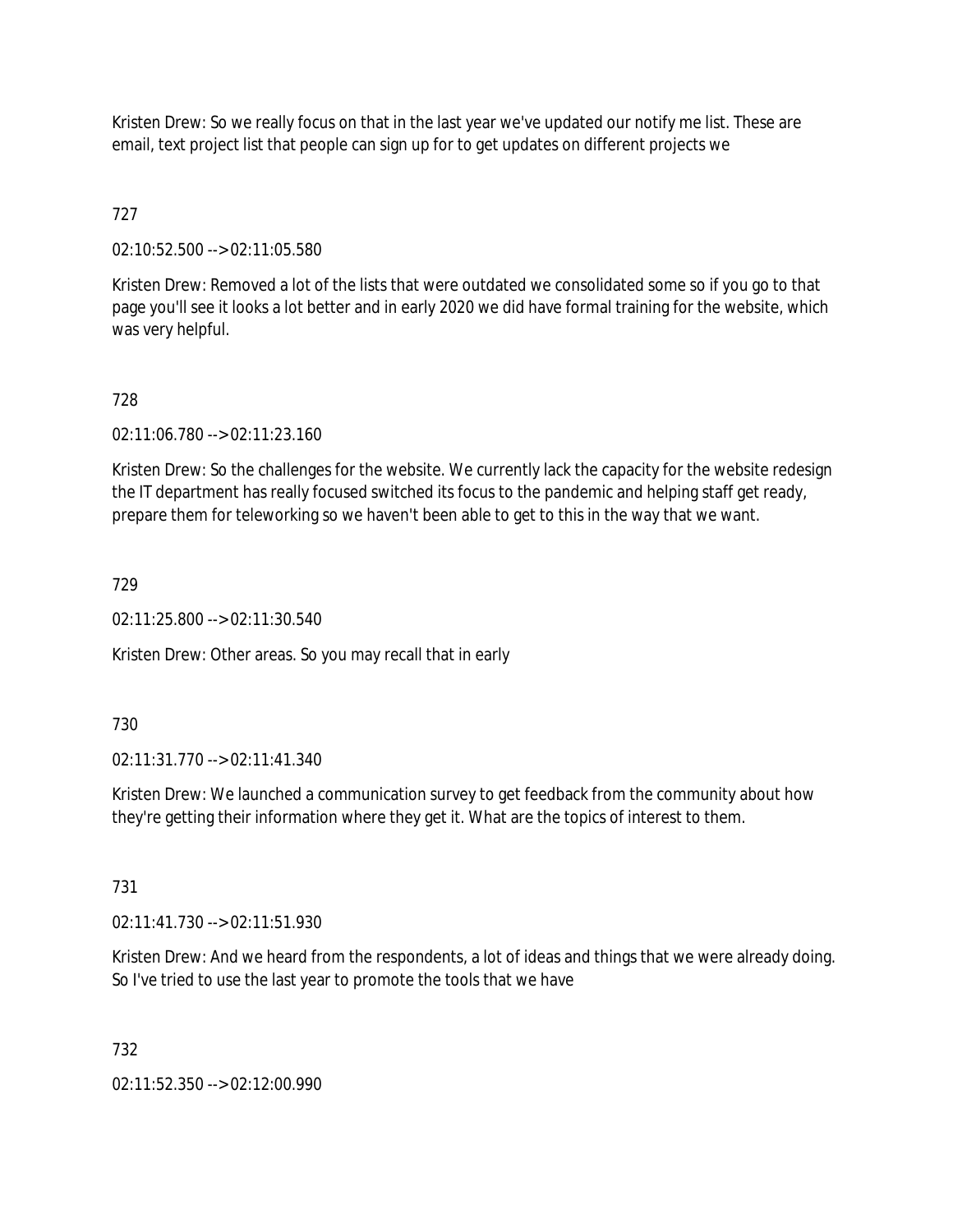Kristen Drew: On our website and our online newsletters and Coby connects to let people know hey we have these email project lists notifying me. We have a weekly

# 733

02:12:01.290 --> 02:12:14.580

Kristen Drew: E newsletter and the city council meetings are streamed so i think it's it's really paid off for us because we've seen growth in all areas of our communications platforms from city managers report to social media.

# 734

02:12:14.970 --> 02:12:31.920

Kristen Drew: notify me and for the city council agendas and I do, if you don't mind, I would love to take a quick second to show people how to find all of these tools that I'm talking about. If you go to the main homepage of the city's website and you scroll down to sign up for city notifications.

# 735

# 02:12:33.510 --> 02:12:49.050

Kristen Drew: It's under news and social media and you can sign up for anything that you'd like. Just make sure you confirm your subscription, there will be an email that manned up in your junk folder. So does anyone want to take a guess which email list, we saw the highest growth.

736

02:12:52.410 --> 02:12:53.610

Joe Deets: City Manager for

# 737

02:12:54.030 --> 02:13:04.740

Kristen Drew: Uber good, look good guess. But it was actually your list. It was the city council agendas. We have seen a 305% increase in subscribers on this list.

# 738

02:13:05.160 --> 02:13:20.070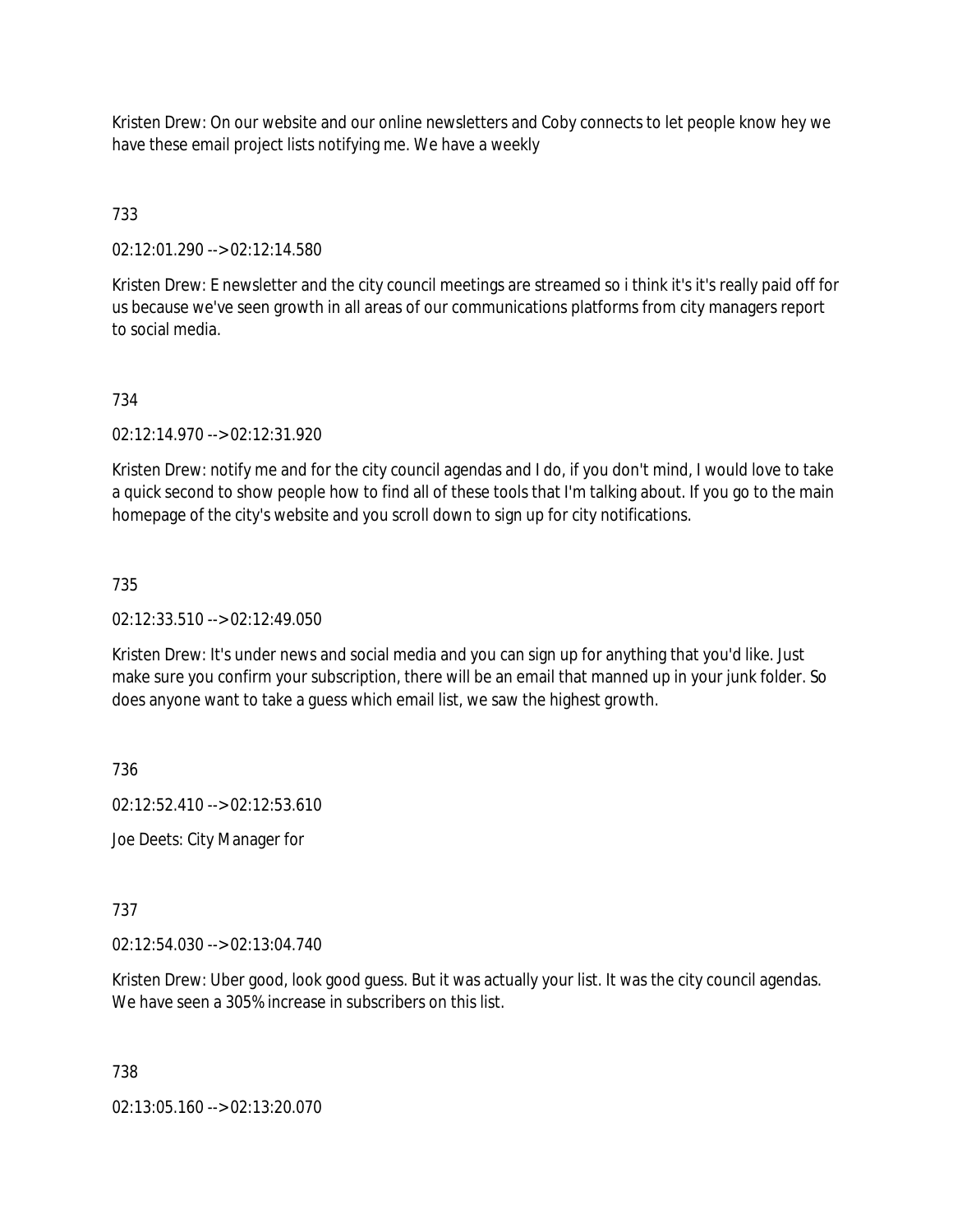Kristen Drew: So this again in the survey that we launched, we heard from a lot of respondents that they wanted more access to city council meetings. And so we've been trying to promote how you can watch the meetings, how you can get the agendas when it's published. And again, I think it's paid off.

739

02:13:21.090 --> 02:13:21.660

Kristen Drew: So,

740

02:13:23.190 --> 02:13:35.940

Kristen Drew: Challenges. Again, I hate to say capacity again. But this is another area where I do lack the capacity to post consistently on social media. I would love to do more, but it really is a matter of priority.

# 741

02:13:37.830 --> 02:13:46.170

Kristen Drew: So looking ahead to 21 and 22 my focus my priority will be to continue to support the city's covert 19 response.

# 742

02:13:46.680 --> 02:14:02.940

Kristen Drew: We will also continue to focus on Colby connects if that's the direction that the city council chooses to go and then we'll continue project support and outreach. I would love to do more photography and videos will continue to see managers report and then as available the website enhancements.

# 743

 $02:14:04.620 \rightarrow 02:14:10.650$ 

Kristen Drew: Costs. So I'd like to break down the Colby connects costs. We estimate that to do one year.

# 744

02:14:11.700 --> 02:14:16.560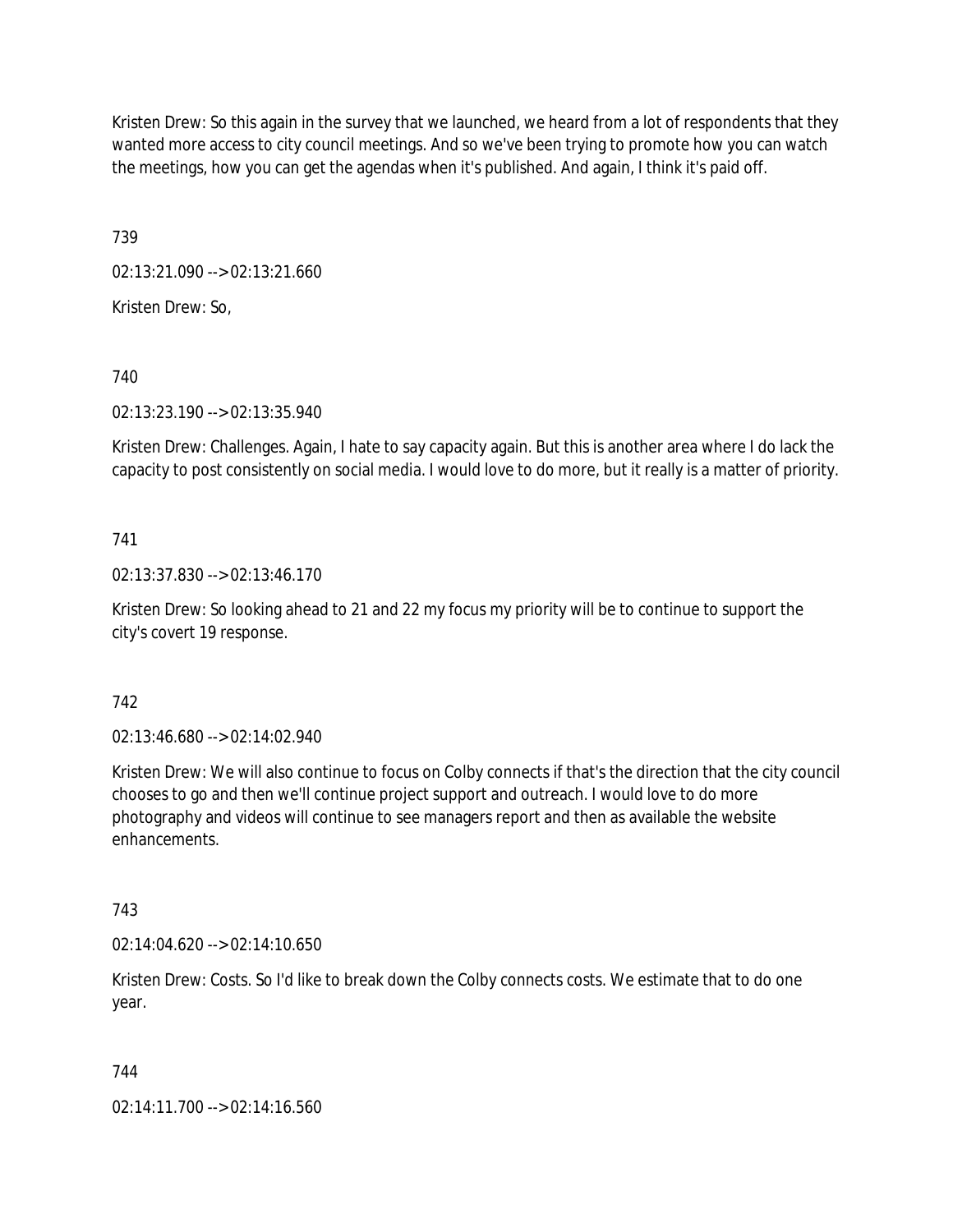Kristen Drew: Publishing COBie connects it's roughly \$110,000 you'll see here my mouse is

# 745

02:14:18.090 --> 02:14:27.780

Kristen Drew: Those costs come from the writer and graphic designer professional services and then the printing and postage combination of four page eight page newsletters.

# 746

02:14:28.320 --> 02:14:34.080

Kristen Drew: So we've broken it down there by monthly, and then the annual again 100 roughly 110,000

# 747

02:14:34.800 --> 02:14:44.940

Kristen Drew: So looking at the other costs I estimate the external costs to be roughly \$48,000 you'll see there about \$24,000 for photography and video services.

# 748

02:14:45.270 --> 02:14:52.980

Kristen Drew: When we launched the Coby connects our HQ back in March, we also launched in our FAQ for photography and video services.

# 749

02:14:53.460 --> 02:15:04.830

Kristen Drew: And at this time, we haven't been able to interview or hire anybody for this. It's greatly needed. I would love to get some new photographs and start some video projects, but I just haven't had the capacity to do that.

# 750

02:15:05.310 --> 02:15:14.580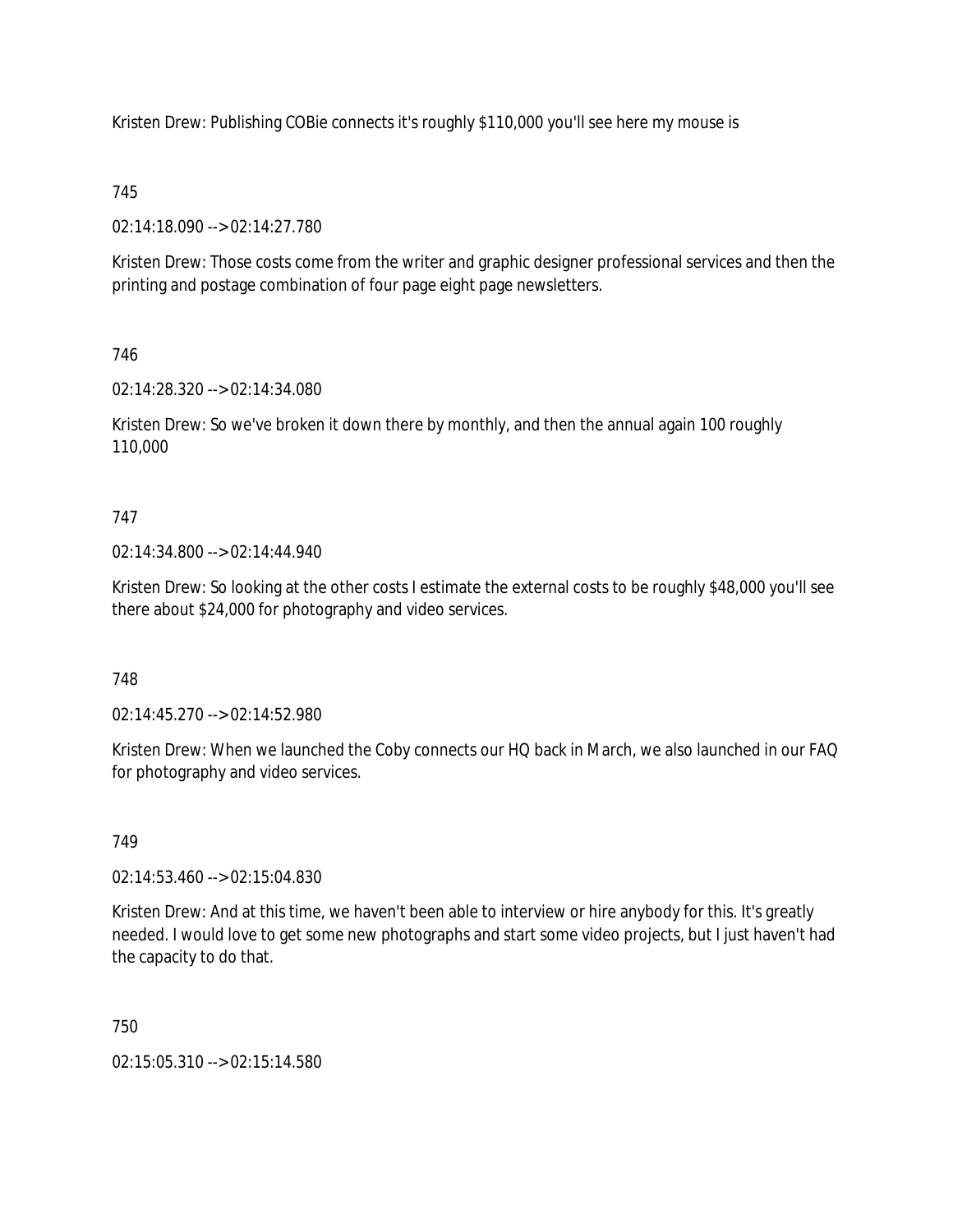Morgan Smith: And Kristen. This is Morgan, but I just want to make sure it's clear to folks this set of expenses is not related to, Coby connects this is other communication initiatives.

751

02:15:15.120 --> 02:15:20.550

Kristen Drew: That's correct. And there is if you want more details. It's in your console agenda packet in the memo.

752

02:15:21.510 --> 02:15:29.610

Kristen Drew: So just to recap again the 2122 total estimated costs for Coby connects we estimate 110,000

# 753

02:15:30.180 --> 02:15:48.240

Kristen Drew: The other focus areas roughly 48,000, it does not include what the web costs might be to do a redesign. So the total annual would be 150 8000 and now I have a question for the Council would you like to make any significant adjustments to Coby connects and I will stop sharing my screen.

754

02:15:51.600 --> 02:15:51.990

Okay.

755

02:15:55.980 --> 02:16:04.620

Morgan Smith: Wrap up before councils discussion I think Christine mentioned this, but it's worth emphasizing that connects was very much a council initiative.

756

02:16:05.100 --> 02:16:13.110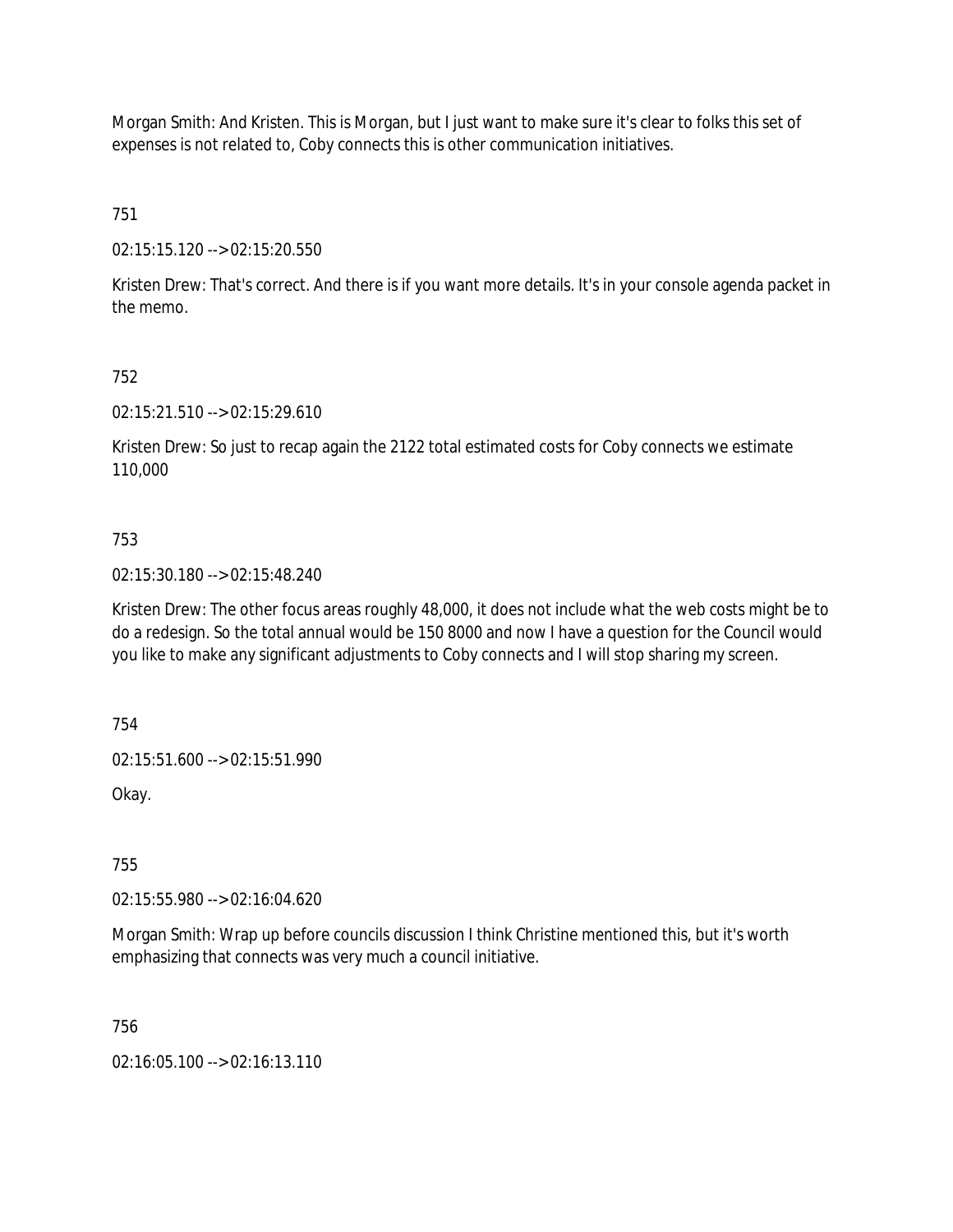Morgan Smith: And was created and launched and with the strong and specific direction of council members and we also then

# 757

02:16:14.040 --> 02:16:21.090

Morgan Smith: Designated it as essentially a one year pilot and said let's see how it goes. And then let's come back and discuss. So part of what we're doing today.

# 758

02:16:21.330 --> 02:16:32.520

Morgan Smith: Is meeting that commitment and it's happened to coincide with this pause and production and we are on the cusp of depending on councils guidance relaunching with a new team of

# 759

02:16:33.360 --> 02:16:42.510

Morgan Smith: Assistance, but we really need to hear from you first about what you want to do, and whether you want to make any adjustments or changes now having the benefit of one years experience.

760

02:16:43.500 --> 02:16:45.840

Joe Deets: Picking a mayor Snyder.

761

02:16:47.970 --> 02:16:48.480

Leslie Schneider: Thank you.

# 762

02:16:50.670 --> 02:17:02.760

Leslie Schneider: Christian. Thank you so much for all the communications data and and just all the innovations. You've brought you know just love seeing all the events that you used to go out and do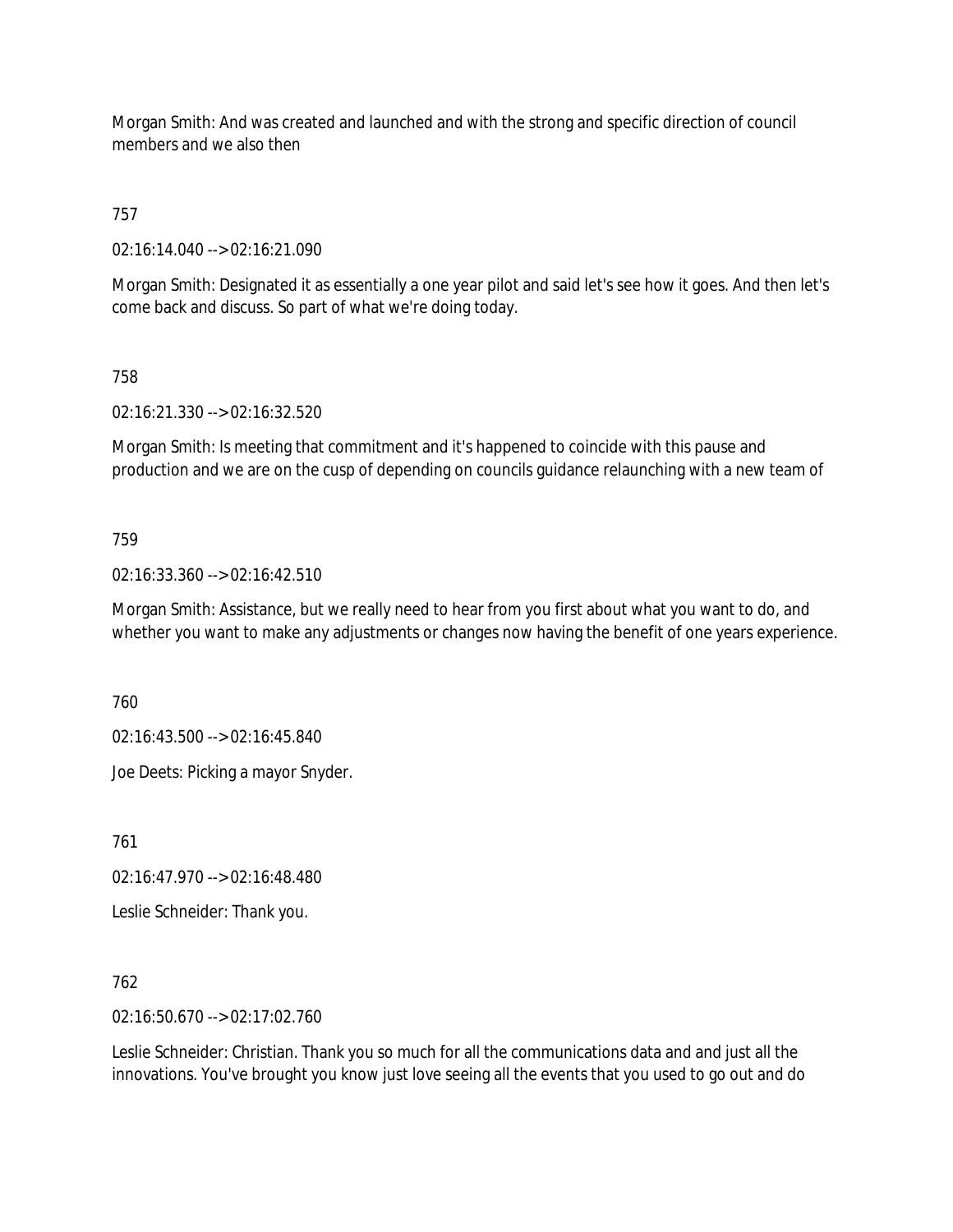02:17:05.520 --> 02:17:19.470

Leslie Schneider: So I, I really a big believer it right to continue the experiment of Kochi connects and having that print paper going out to our households, one of my reasons for that is

764

02:17:20.970 --> 02:17:28.590

Leslie Schneider: In my own business. I do depend on electronic communications emails and I know how much they fail me

765

02:17:29.640 --> 02:17:38.010

Leslie Schneider: And I have a number of different platforms and sending them out in different ways. And I just know that you know my members my potential clients and all that.

766

02:17:38.550 --> 02:17:46.710

Leslie Schneider: Hardly any of them even get it, let alone. See it enough to make a decision on whether to read it or not. It's just so unfortunate that

767

02:17:47.280 --> 02:18:00.090

Leslie Schneider: So much of it goes to spam so much of it goes into the other folder and you just don't see it. So I think it's really important that we do have that communication land in in people's boxes.

768

02:18:02.190 --> 02:18:12.750

Leslie Schneider: Given that there is, you know, a huge amount of cost associated with it. I mean, I think the cost is warranted and I would like to see it move forward. But I know that we're juggling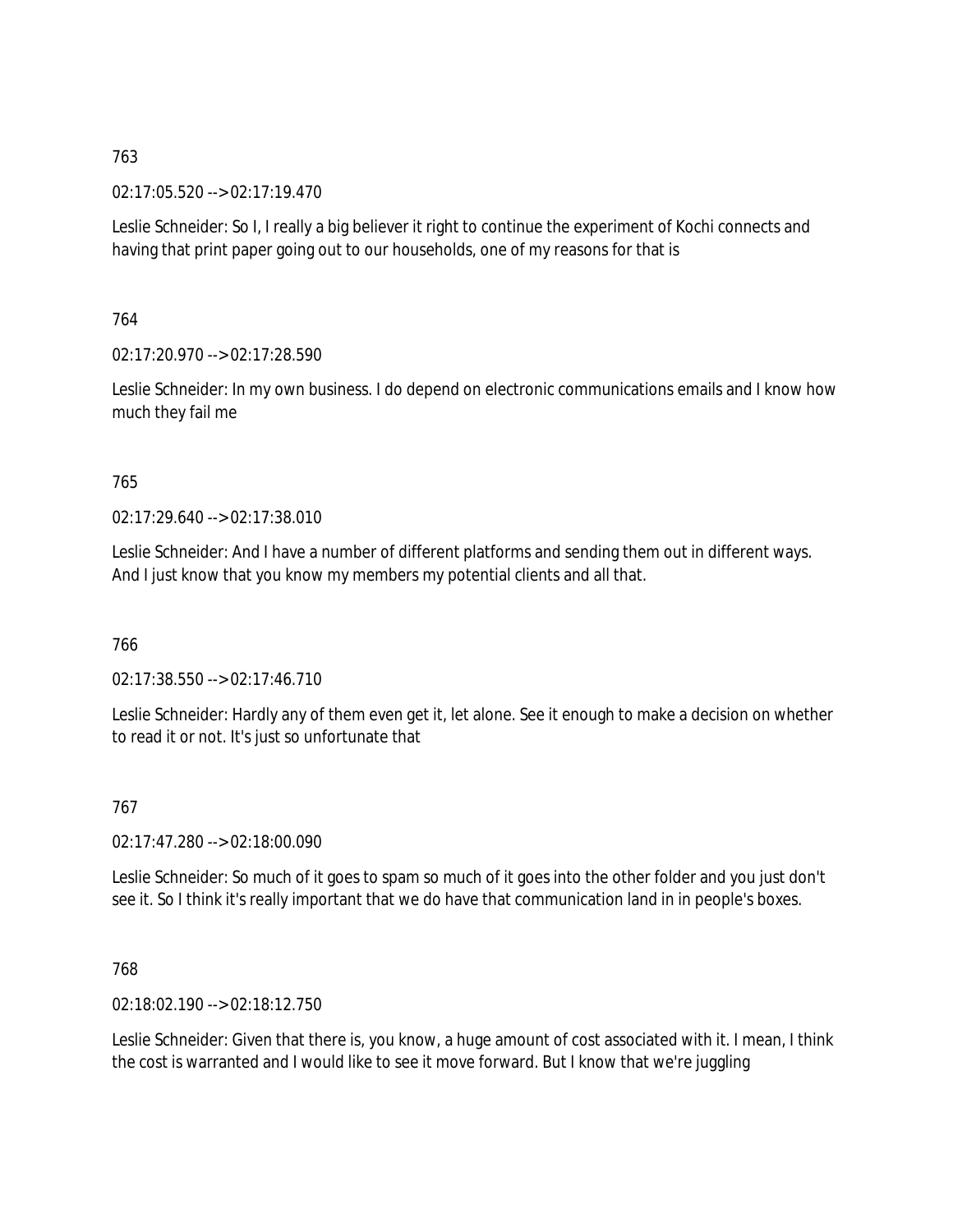02:18:13.680 --> 02:18:23.610

Leslie Schneider: I could I could imagine that we would. What if we did once every two months, an eight page newsletter, you know, which would

770

02:18:24.810 --> 02:18:41.820

Leslie Schneider: Cut down on the cost of the of the mailing and it would cut down somewhat on the cost of focus. So if we need to pull back at all. I guess that would be my choice. But honestly, I would like to maintain our commitment to the monthly newsletter.

771

02:18:42.960 --> 02:18:43.410

Leslie Schneider: Thank you.

772

02:18:45.090 --> 02:18:46.470 Joe Deets: COUNCILMEMBER hi topless.

773

02:18:47.400 --> 02:18:52.710

Kirsten Hytopoulos: Yeah, I first experienced Coby connects as a citizen prior to being

774

02:18:53.280 --> 02:19:04.560

Kirsten Hytopoulos: Elected and I was incredibly impressed. As a former Council person who struggled as a council person to reach the community and knowing that one of our greatest challenges is communicating with the community.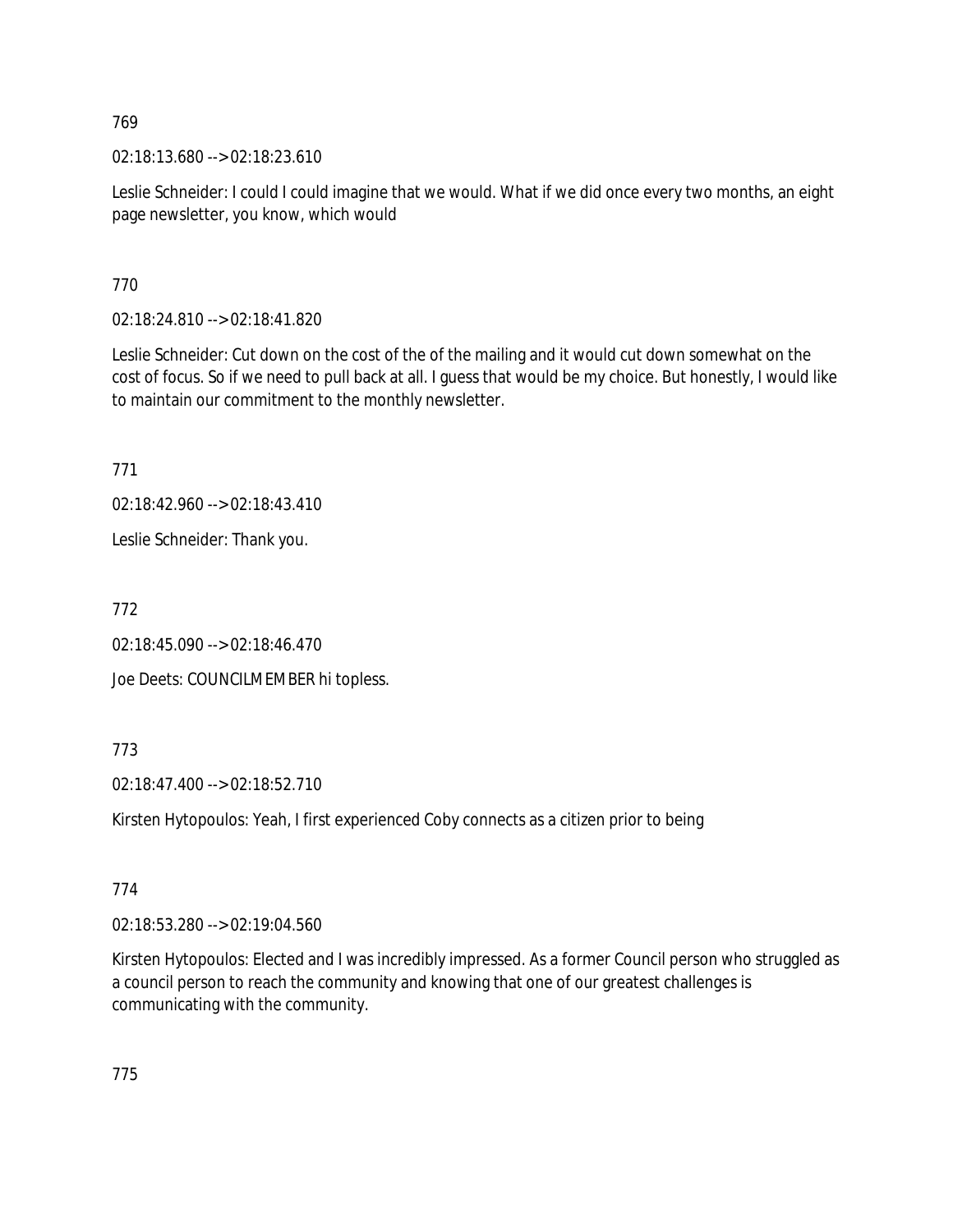02:19:05.010 --> 02:19:12.750

Kirsten Hytopoulos: And as a business person, and as a former Council person and current Council person I know that we can't, you know, reach people were there.

# 776

02:19:13.110 --> 02:19:18.870

Kirsten Hytopoulos: Exactly what COUNCILMEMBER with the mayor was just saying everyone is overwhelmed with electronic communication.

# 777

02:19:19.230 --> 02:19:27.960

Kirsten Hytopoulos: I am firmly convinced convinced it's a success, and I would like to see it continue and I would like to see it continue as on a monthly basis if possible.

# 778

02:19:28.530 --> 02:19:33.960

Kirsten Hytopoulos: Those costs from my own experience look completely reasonable I'm impressed. I fully support it.

# 779

02:19:34.590 --> 02:19:44.700

Kirsten Hytopoulos: And I guess I would just ask to. I understand that. We've got we're dealing with code, but I would be curious to know what we will be able to do to communicate about the the round about the

# 780

02:19:45.360 --> 02:19:54.990

Kirsten Hytopoulos: Madison and white round about as a south and resident just kind of just knowing how we're going to know what to expect, as we try to get out of there over the coming months.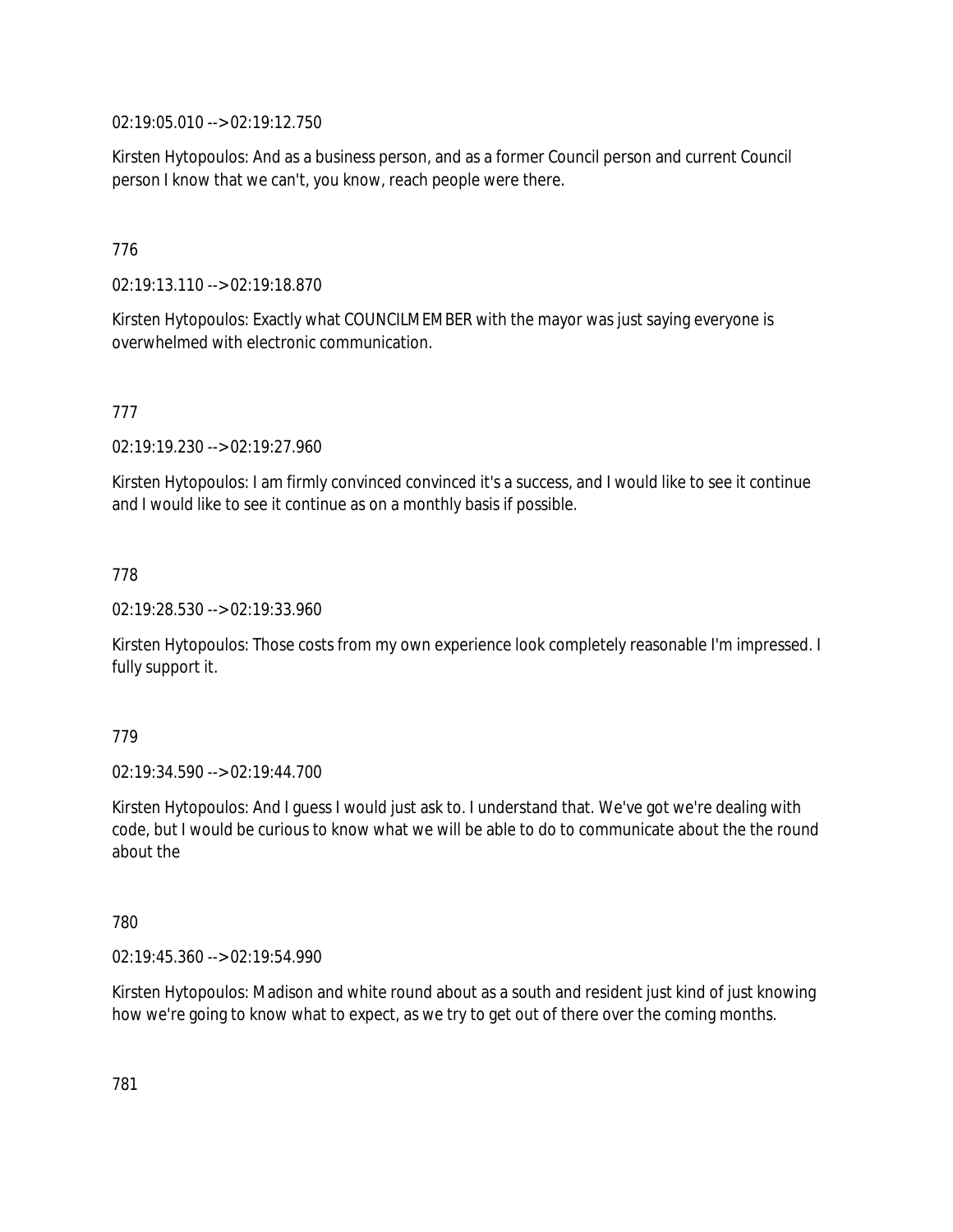02:19:55.500 --> 02:20:01.830

Kirsten Hytopoulos: This might not be the time to talk about it, but I will know how we're going to be communicating and hearing about that and thank you.

782

02:20:02.730 --> 02:20:04.590

Joe Deets: Thank you. Councilmember Medina.

783

02:20:06.300 --> 02:20:22.170

Kol Medina: Thank you will be surprised to hear me say that I'm 100% in favor continue with coda connects on a monthly basis as we're doing it frankly I think it's the most successful thing that's happened during my time on council and then I have a question.

784

02:20:24.960 --> 02:20:30.630

Kol Medina: Can we get going again. So what's what's in the way of us getting it going again. Thanks.

785 02:20:31.980 --> 02:20:32.190 Kol Medina: Okay.

786 02:20:32.220 --> 02:20:34.410 Joe Deets: Thank you. Councilmember car.

787

02:20:35.070 --> 02:20:37.050

Morgan Smith: Well, do you want me to answer that quickly.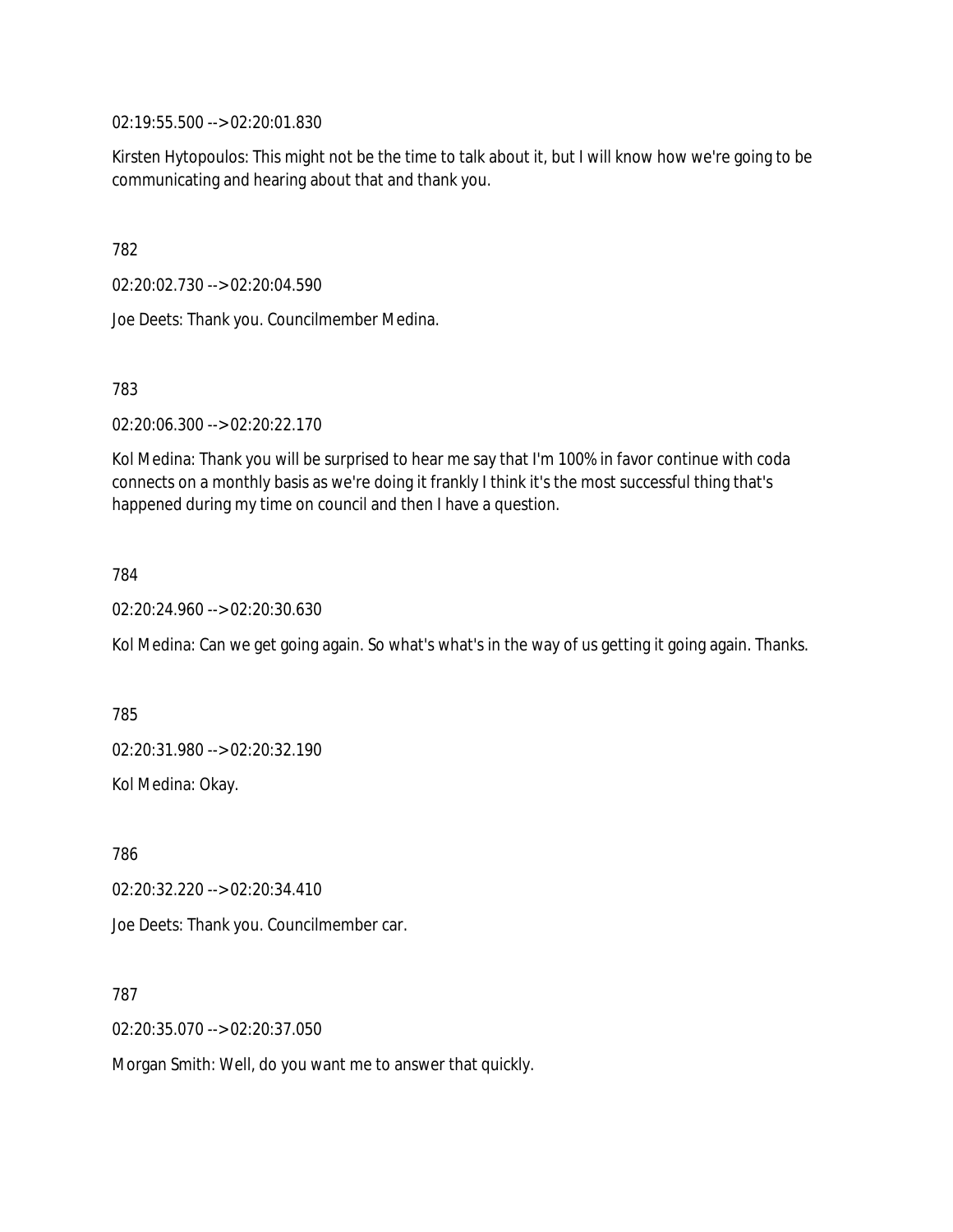02:20:38.730 --> 02:20:47.640

Morgan Smith: In part in March and April, we had to stop because we had to focus on other things. But then we were at a stop because we lost our design and production team.

789

02:20:47.940 --> 02:21:01.620

Morgan Smith: And so we have done the RFU we have responses ready to review, but we didn't want to go forward without, without the certainty that councils, you know, had given us the direction to either continue as we were doing or to make adjustments.

790

02:21:01.680 --> 02:21:04.650

Morgan Smith: So once we have this conversation will have what we need to move forward.

791

02:21:07.170 --> 02:21:09.000

Joe Deets: Thank you. Councilmember car.

792

02:21:10.920 --> 02:21:14.010

Christy Carr: Thank you. Hi. Kristen. It's nice to see you.

793

02:21:15.360 --> 02:21:32.100

Christy Carr: I know how hard you work on the Coby connects newsletter and I think you do a great job and even with all the challenges I think that it is a really worthy thing for the city to be doing. So I hope that we do continue it.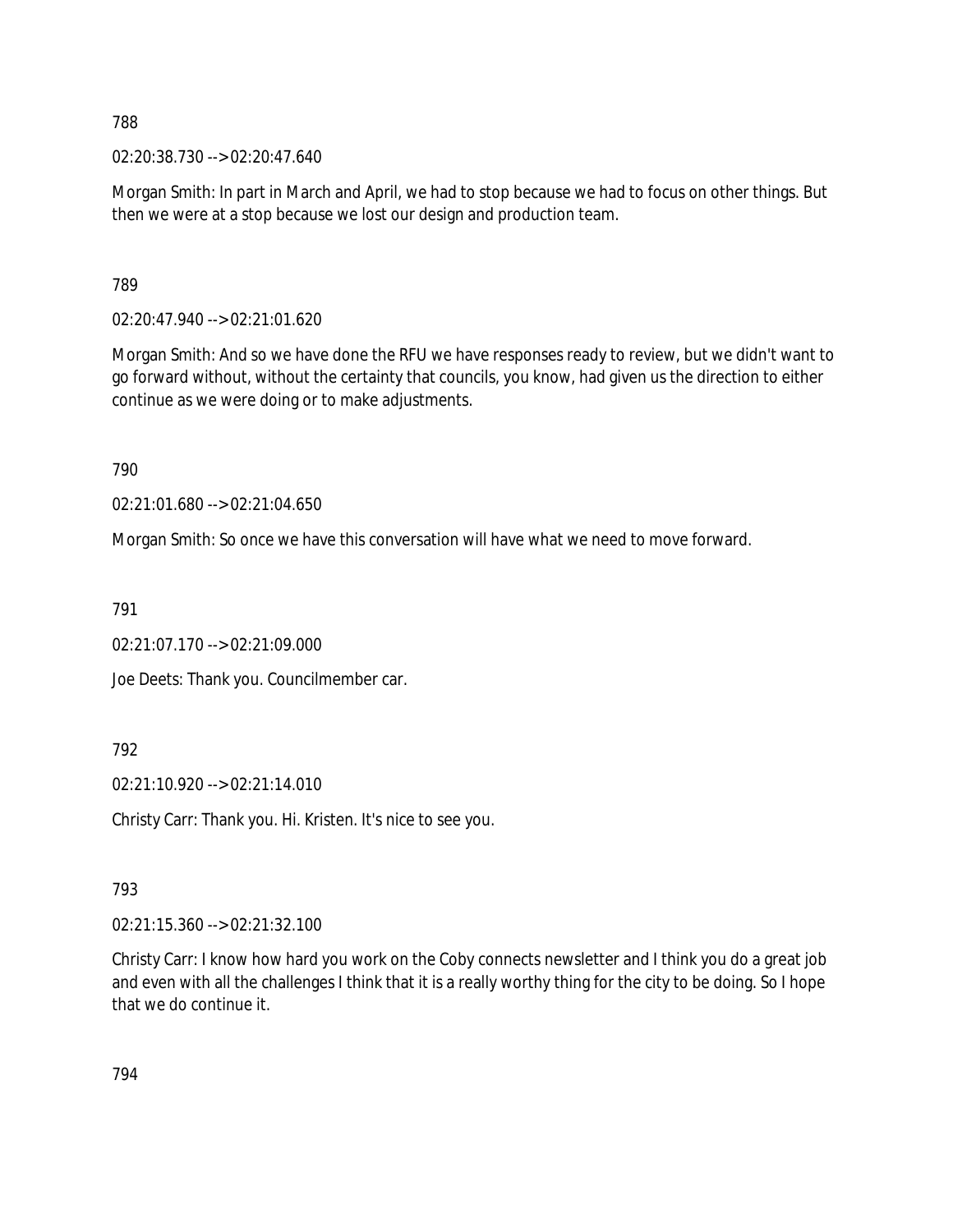02:21:34.410 --> 02:21:34.860

Christy Carr: That was it.

795

02:21:35.940 --> 02:21:36.270

Joe Deets: Wow.

796

02:21:37.530 --> 02:21:40.380

Joe Deets: Nice just Thorpe's we get your point across.

# 797

02:21:41.400 --> 02:21:53.190

Joe Deets: Something for all of us to aspire to. Okay, I'm fully and supportive of Coby connects person you've done a fabulous job. I know it's a ton of work.

798

02:21:55.260 --> 02:22:03.060

Joe Deets: You know, I just, but as we've seen, it's so important to get the message out and how miss it messages can be

799

02:22:04.350 --> 02:22:05.190

Joe Deets: maligned

800

02:22:07.290 --> 02:22:19.830

Joe Deets: And this is something that we can and should do something about. So we owe it to our community to get them get good information good data to the people of the island.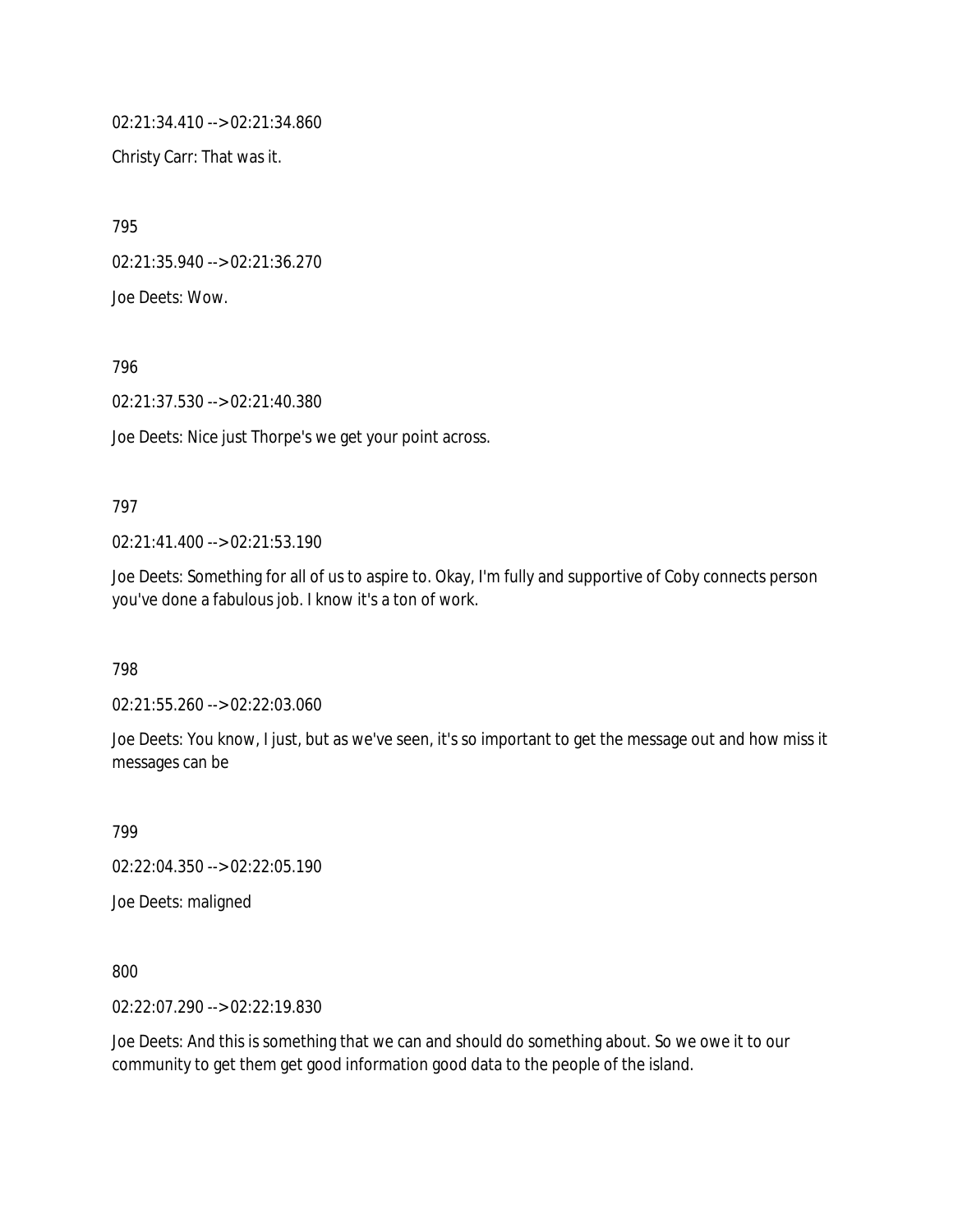02:22:21.390 --> 02:22:22.770

Joe Deets: That calcium over Pollock.

802

02:22:23.820 --> 02:22:34.320

Michael Pollock: This one of the same you know it's really been nice to read and I've gotten a lot of good feedback from people that do appreciate some leave it at that. Nice going, hey,

803

02:22:35.250 --> 02:22:35.880

Joe Deets: Thank you.

#### 804

02:22:37.080 --> 02:22:51.480

Joe Deets: Wow short sweet. I think you got the message. We all like it. Um, I guess this will come up in our budget conversations is how do we how do we afford to do this. But maybe that's for another day. Does anyone have any more comments.

#### 805

02:22:53.430 --> 02:22:56.130

Joe Deets: Okay Kiersten. Do you have any parting thoughts.

806

02:22:58.260 --> 02:23:08.100

Kristen Drew: Thank you for all your feedback and I look forward to getting back to work on this too. I, I enjoy working on this project. So, and it's, it could have come in handy. During the last couple months, but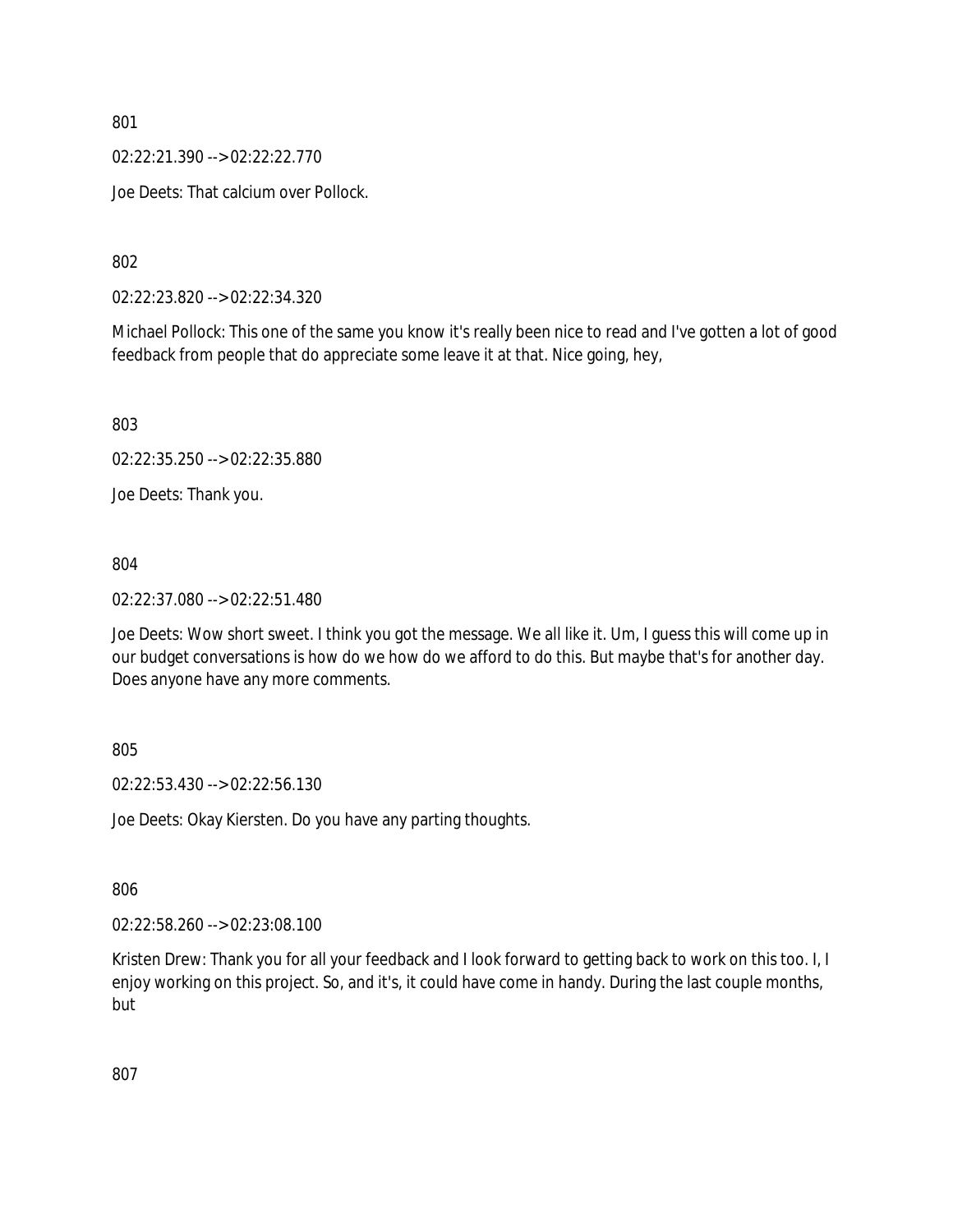02:23:08.160 --> 02:23:10.860

Kristen Drew: I'm looking forward to getting back to work on it. Thank you.

808

02:23:11.700 --> 02:23:34.860

Joe Deets: Great. Thank you so much. I'm okay. I'm moving along item 70 discussion of criteria and amount for 2021 lodging tax award cycles Executive Council okay co chairs. So that would be customer car and council member I capitalist. You guys want to

809 02:23:36.330 --> 02:23:37.200

Joe Deets: Lead on this.

810

02:23:38.370 --> 02:23:38.700

Ellen Schroer: And

811

02:23:39.000 --> 02:23:40.080

Ellen Schroer: There's a B or D that's

812

02:23:40.320 --> 02:23:41.940

Joe Deets: A real party.

813

02:23:42.360 --> 02:23:44.670

Ellen Schroer: And I have a short presentation, I can step.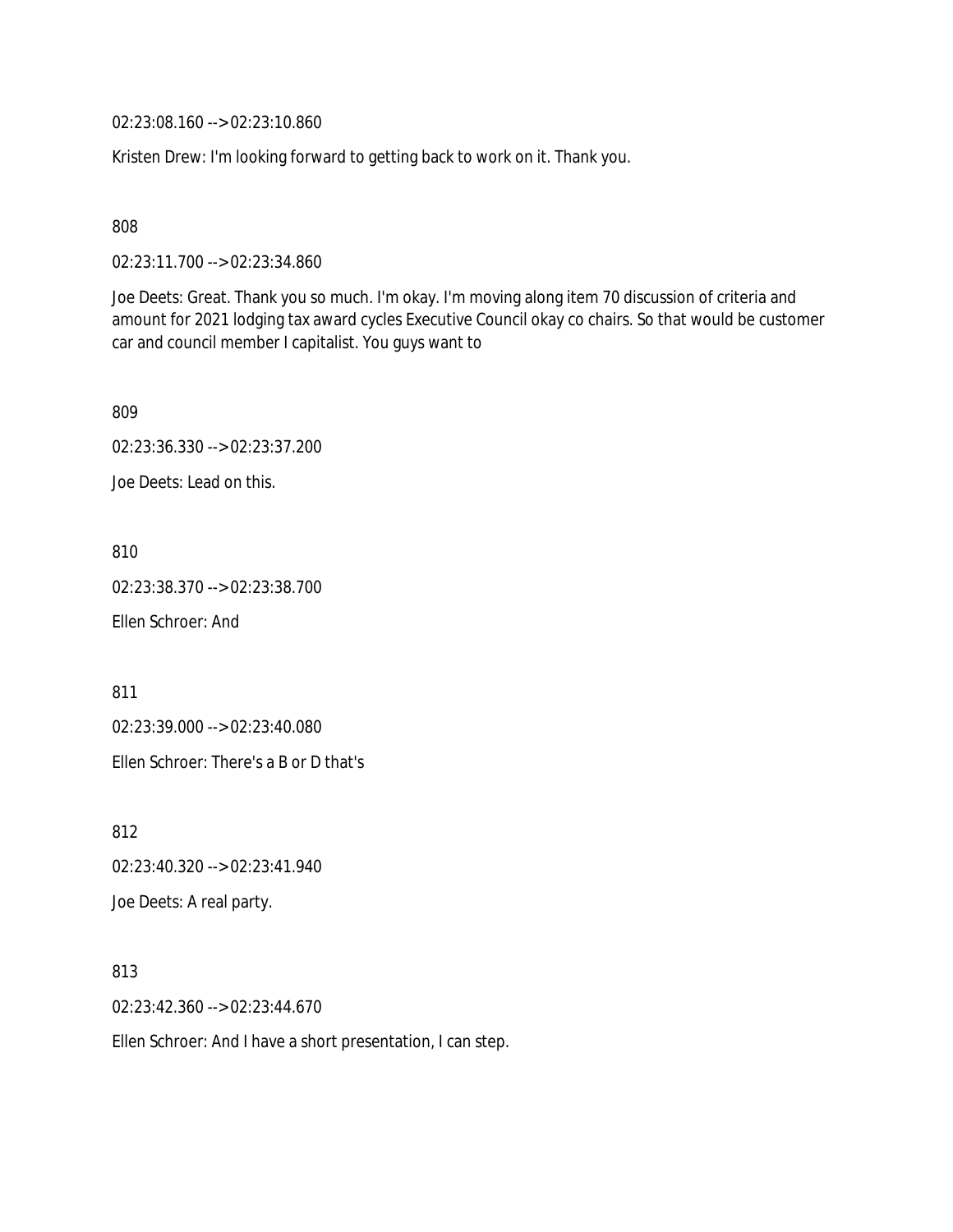02:23:44.880 --> 02:23:52.710

Ellen Schroer: Through before we hand it over to the liaisons if they'd like. Or if they want to start their presentation. Okay, I'll go ahead

815

02:23:53.130 --> 02:23:54.180

Joe Deets: Okay. All right. Go ahead.

816

02:23:54.240 --> 02:23:57.420

Ellen Schroer: I'll share my screen. And we'll, we'll work through this and then

#### 817

02:23:58.170 --> 02:24:01.620

Ellen Schroer: There's some time at the end for the Council to just to discuss

818

02:24:05.280 --> 02:24:05.790

Ellen Schroer: Wrong one

819

02:24:07.920 --> 02:24:10.260

Ellen Schroer: Is the next one I got a little ahead of myself.

820

02:24:12.090 --> 02:24:13.380

Ellen Schroer: There we go. Let me try again.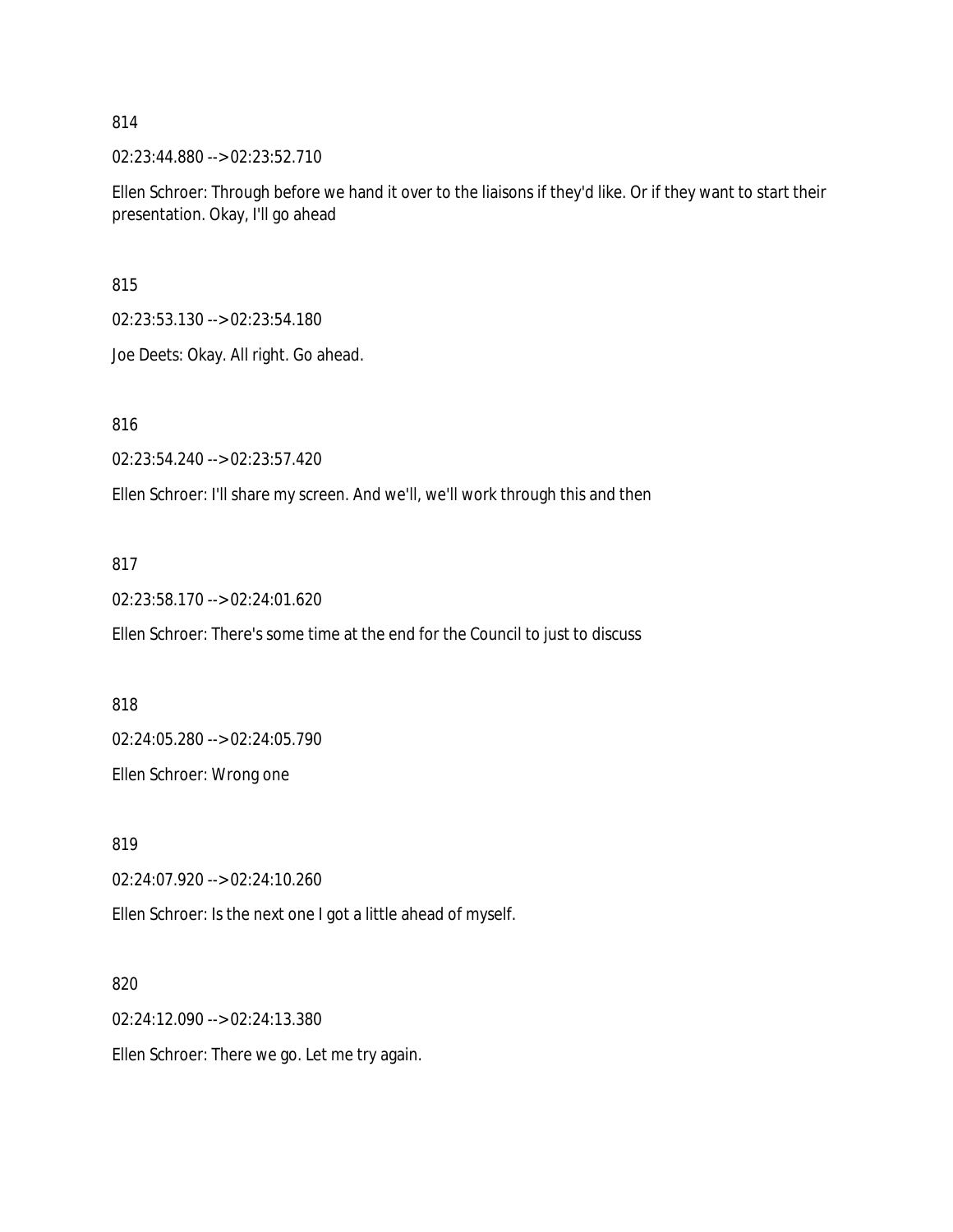02:24:23.910 --> 02:24:35.820

Ellen Schroer: Okay, so the item in front of us is our first discussion of watching tax in 2020 or 2021. This is an annual award cycle that the city runs

822

02:24:37.260 --> 02:24:44.430

Ellen Schroer: The city receives lodging tax from short term rentals hotels and motels and then

823

02:24:45.690 --> 02:24:52.170

Ellen Schroer: Proceeds to distribute that money to eligible uses using a committee as set up by state law.

#### 824

02:24:53.640 --> 02:25:01.440

Ellen Schroer: So tonight we'll sort of step through that we haven't talked about this yet this year. So we'll introduce this to the council members haven't done it before, and to the community.

825

02:25:02.280 --> 02:25:12.480

Ellen Schroer: Talk about the amount that will award for the upcoming award cycle. And then, most particularly discuss the selection, click criteria and eligibility for projects for the coming year.

826

02:25:16.500 --> 02:25:22.860

Ellen Schroer: A quick look at the general timetable, we are now here at the beginning of August. There are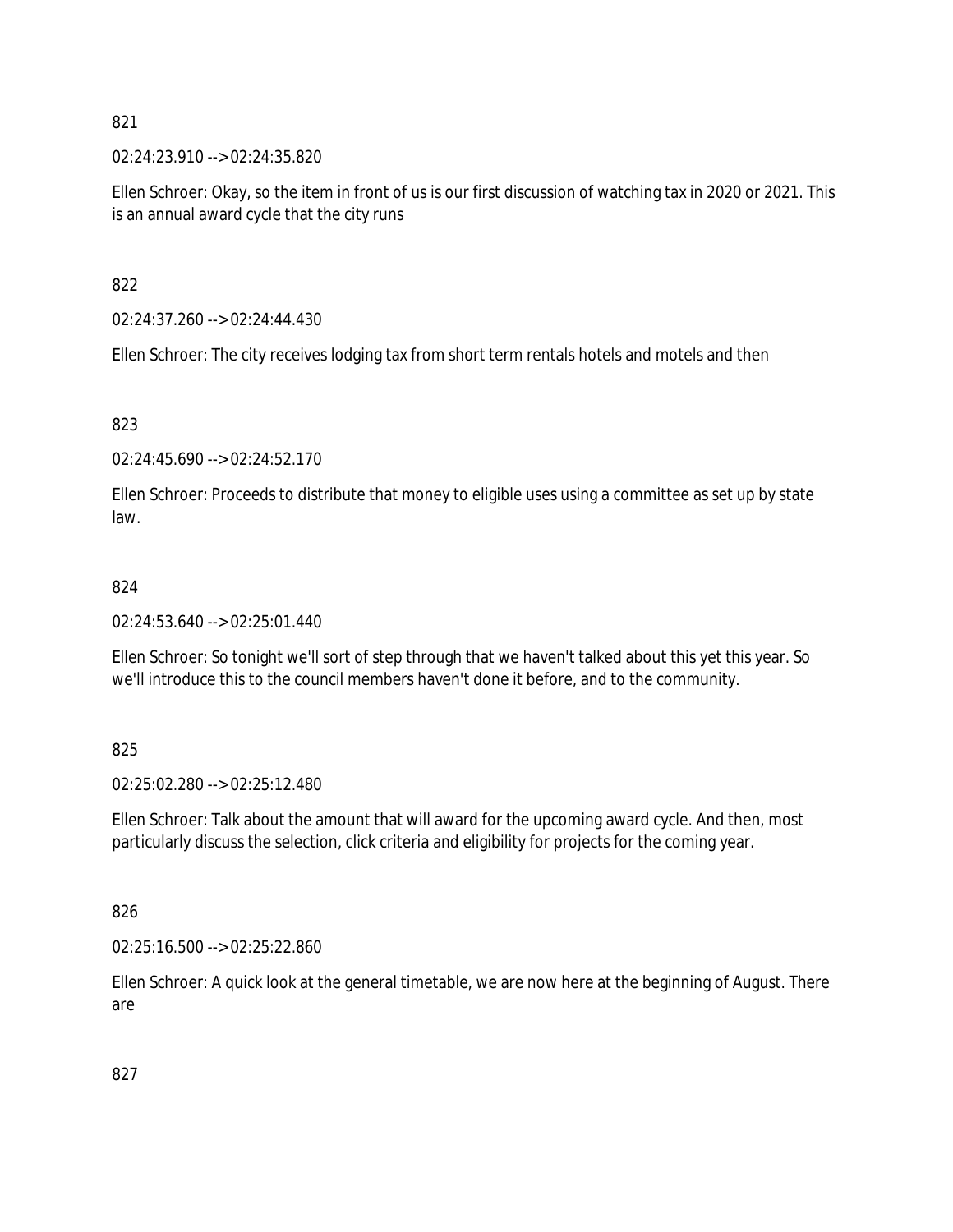02:25:23.400 --> 02:25:29.850

Ellen Schroer: We are still recruiting for el Tax Committee members. There are some specific eligibility criteria set out by state law.

828

02:25:30.060 --> 02:25:39.210

Ellen Schroer: As to who can be on this committee, there's four representatives in addition to to counsel co chairs, one of whom boats and one who doesn't. So we're still recruiting for that.

829

02:25:39.960 --> 02:25:47.550

Ellen Schroer: When we have the right number of eligible applicants will bring that to you for appointment in September.

830

02:25:48.120 --> 02:25:57.990

Ellen Schroer: We will issue an RFP after receiving your direction about the criteria that should be included in that RFP hold some in meetings for applicants.

831

02:25:58.410 --> 02:26:09.360

Ellen Schroer: And then run the proposal process through October and into the fall, with the goal of bringing you a set of recommendations from the committee for Council consideration.

832

02:26:09.990 --> 02:26:19.290

Ellen Schroer: By the end of the year. And then this allows the organizations who are applying to have that funding right at the beginning of 2021 for us.

833

02:26:22.680 --> 02:26:37.590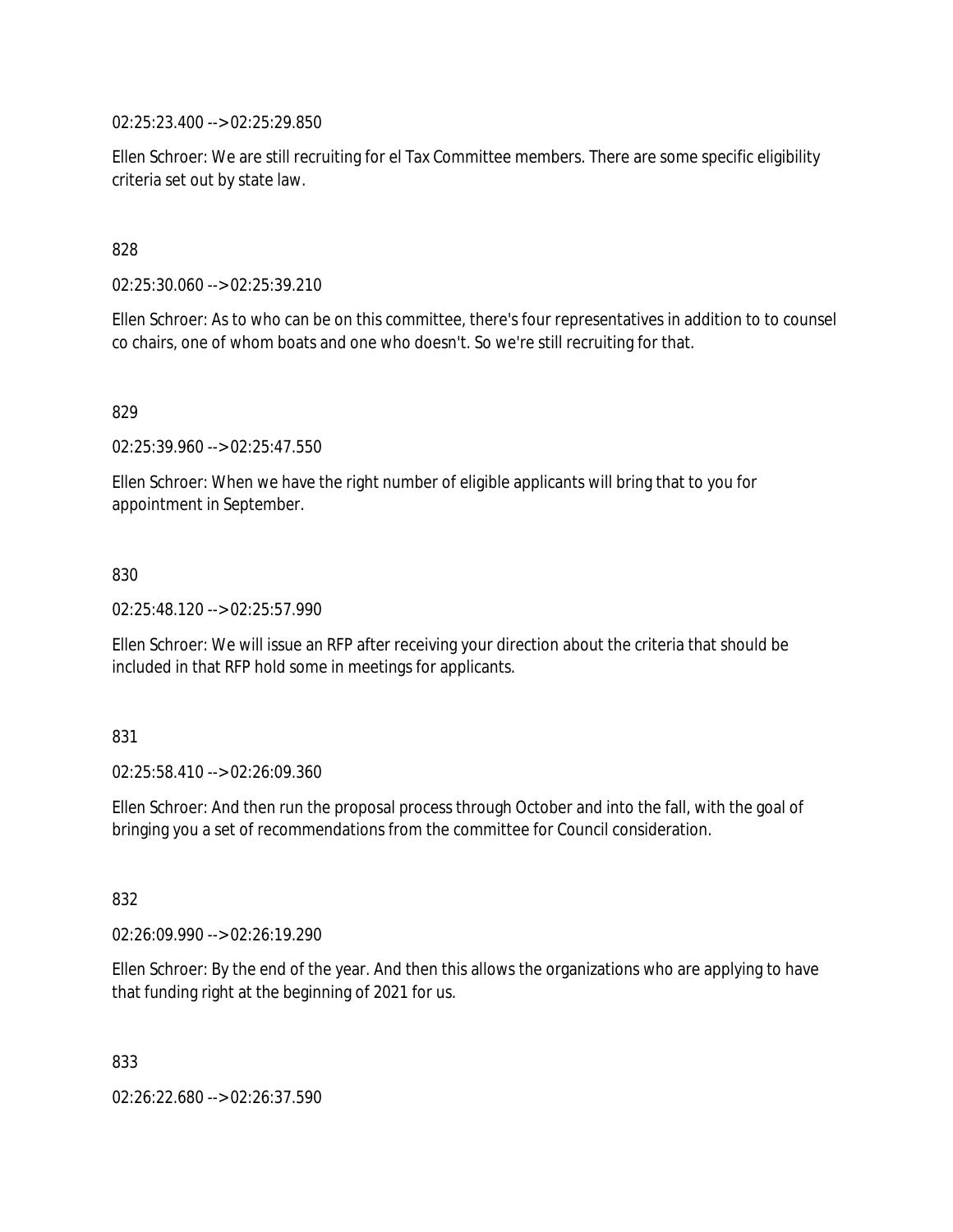Ellen Schroer: The city is suggesting that we plan for total awards of about 200 and 220 \$5,000 in 2021. This represents a decrease from last year based on our revenue estimates.

# 834

02:26:37.860 --> 02:26:52.980

Ellen Schroer: The city over the past years has set up the practice of awarding amounts that are fully supported by the starting fund balance. What this means is that we will award for 2021 money that we expect to have in the fund in 2020

# 835

02:26:53.400 --> 02:27:01.170

Ellen Schroer: And this provides some assurance to the organizations that they will be able to have their revenue or have their project award money.

# 836

02:27:01.740 --> 02:27:11.880

Ellen Schroer: Regardless of the performance of the fund in the next year. This in particular has stood us in good stead. This year, when our revenues were much less than we thought they were going to be

# 837

02:27:12.660 --> 02:27:18.540

Ellen Schroer: But we still, we were able to continue to fully award and fully support all the awards that were made last year.

# 838

02:27:20.040 --> 02:27:37.530

Ellen Schroer: And show you this slide shows the blue line is the revenue. You can see the revenues have increased in each year since 2011 quite sharply in the past couple of years before falling off to what we estimate to be a level that

839

02:27:38.670 --> 02:27:55.620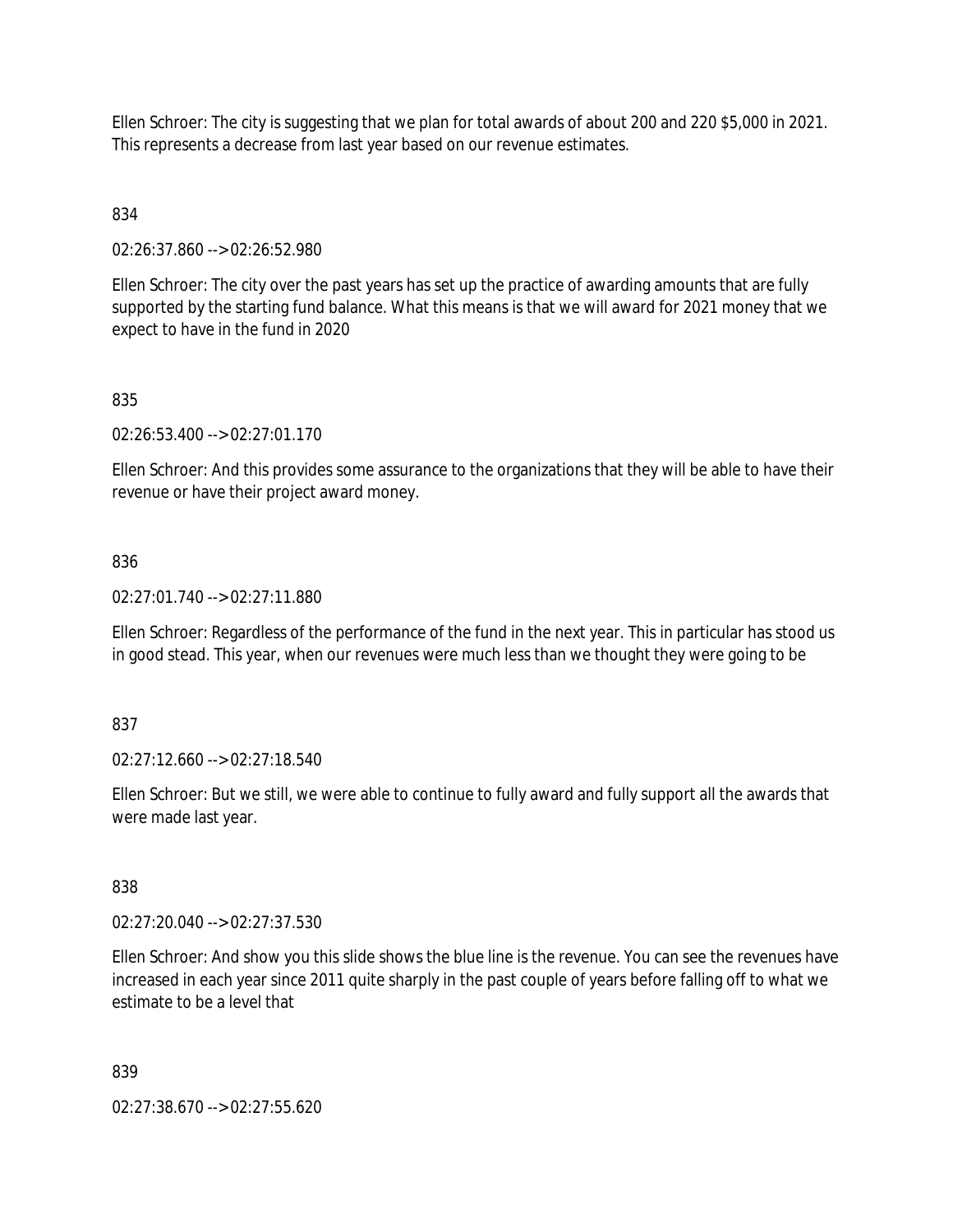Ellen Schroer: just under half of what we got. Last year, so in 2019 we received nearly \$350,000 in this type of revenue and in 2021 we r s or excuse me in 2020 we're estimating that will receive right around \$110,000 from the same revenue source.

840

02:27:57.060 --> 02:28:09.900

Ellen Schroer: However, because the expense the awards were fully supported by the fund balance we had at the beginning of the year. We continue to be able to support to support our awards and the community organizations which have received them.

841

02:28:12.390 --> 02:28:26.010

Ellen Schroer: The next couple of slides. Talk about criteria for eligible projects because this revenue comes from short term rentals and tourism related stays the projects that are eligible are also related to tourism.

842

02:28:26.880 --> 02:28:39.390

Ellen Schroer: Most of these criteria come from the State law and the city of Bainbridge Island has also chosen to add a couple of new ones are a couple that that respond to our own our own community values.

843

 $02.28:41.190 \rightarrow 02.28:41.730$ 

Ellen Schroer: And

844

02:28:42.810 --> 02:28:44.760

Ellen Schroer: In particular, last year.

845

02:28:46.770 --> 02:29:03.870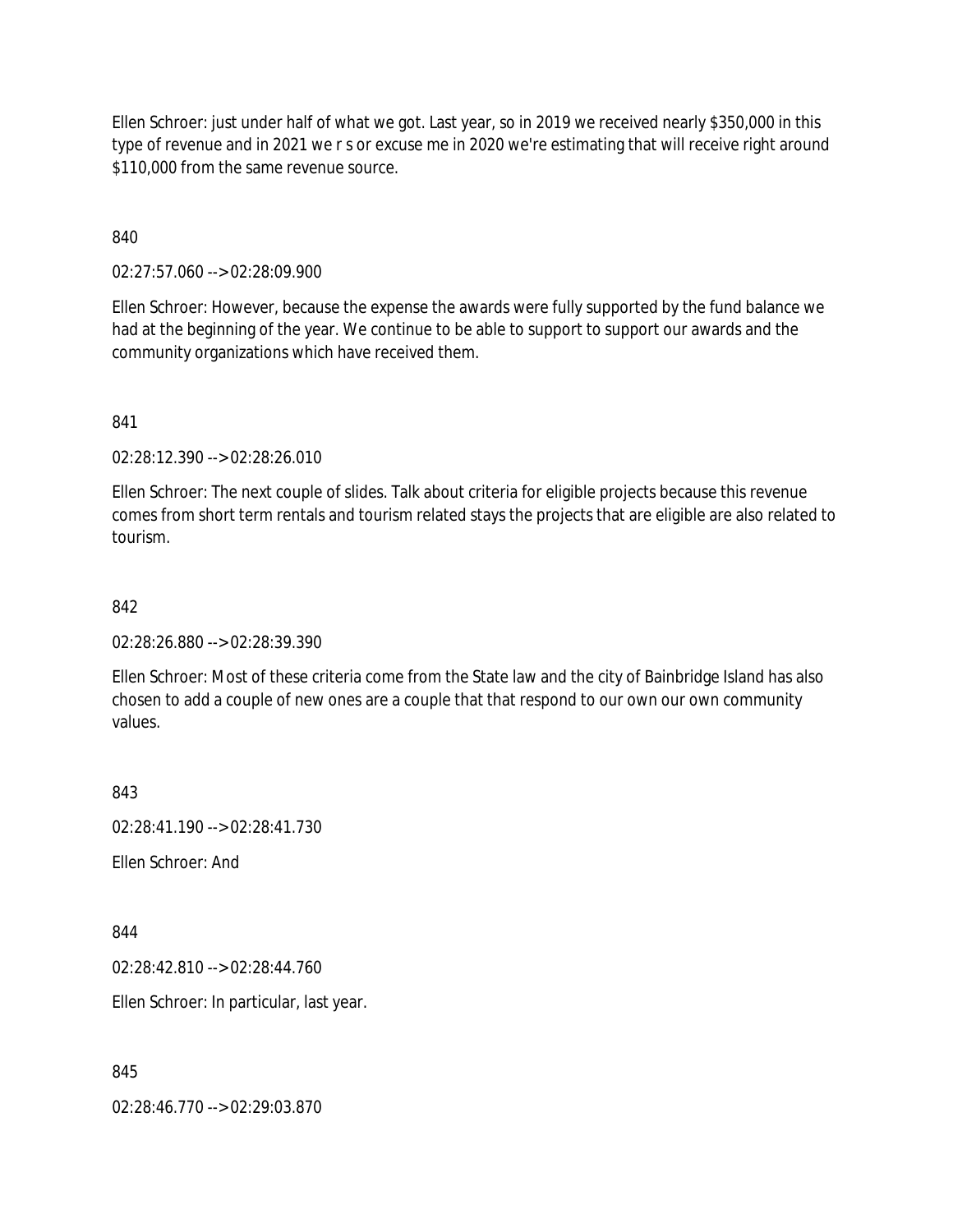Ellen Schroer: The Council decided to add new criteria to encourage innovation to incentivize event to seek qualifying capital investments and, in particular, last year, made a decision that would be put into effect next year to start

# 846

02:29:05.100 --> 02:29:13.740

Ellen Schroer: To starting with the awards for next year to not provide funding to organizations for the same activity for more than three years in a row.

# 847

02:29:14.370 --> 02:29:22.140

Ellen Schroer: So we had some conversation with liaisons about whether or not these criteria continue to be relevant and ones that we want to have

#### 848

02:29:22.770 --> 02:29:35.700

Ellen Schroer: In our RFP. So one of the decisions. I'm asking you to make tonight is whether you'd like to continue to have these or whether you'd like to have some either remove some of them or change some of them going forward. And we'll have

# 849

02:29:37.020 --> 02:29:42.960

Ellen Schroer: A little bit of time to discuss that. And the liaisons may also or the coaches may have some additional information, they'd like to share

#### 850

02:29:44.670 --> 02:29:55.140

Ellen Schroer: In order to be eligible to receive this award applicants must be a municipality public facilities district or registered as a Washington State corporate Corporation

#### 851

02:29:55.560 --> 02:30:09.360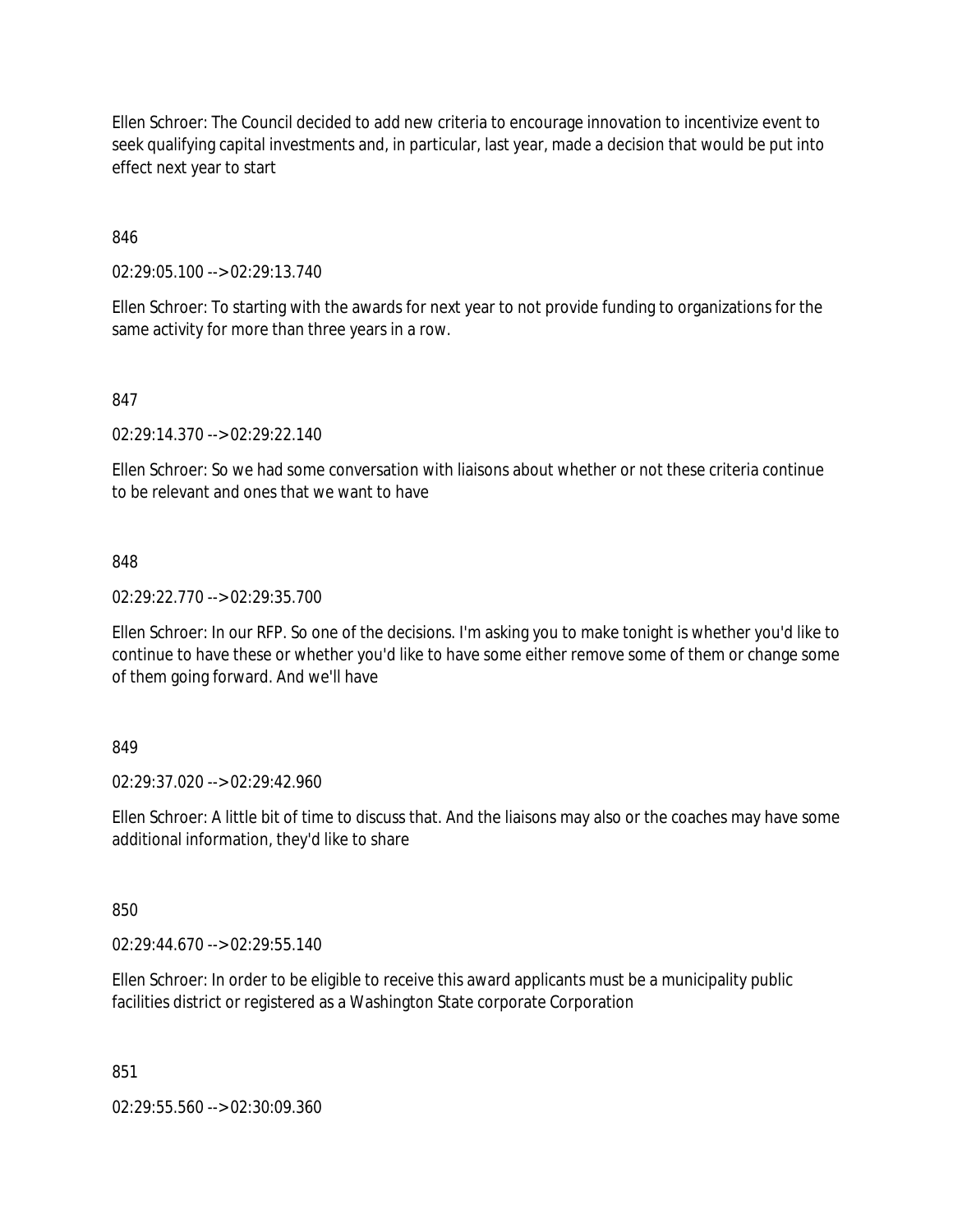Ellen Schroer: You may not apply as an individual to receive these awards for profit private businesses are not eligible. So they need to be 501 C three or c six organizations and the city has also made the determination that proposals.

852

02:30:11.190 --> 02:30:18.360

Ellen Schroer: Or excuse me that organizations that have a member on the Award Committee are also not eligible to receive money.

853

02:30:21.450 --> 02:30:37.650

Ellen Schroer: So at this time I'd be happy to have the CO chairs add any additional comments and then also to hear from Council about the criteria that you'd like to see in the RFP, which will bring back to you at the end of August for issue and response in the fall.

854

02:30:45.240 --> 02:30:55.860

Joe Deets: Thank you, Alan. Um, let's see your hands up. But do you want to list here from the CO chairs first. Yes.

855

02:30:55.950 --> 02:30:59.550

Rasham Nassar: Yeah, that was my understanding the coaches could be first, and then I'll come in and

856

02:31:01.410 --> 02:31:04.440

Joe Deets: Go, go ahead. Councilmember hi topless.

857

02:31:06.330 --> 02:31:18.510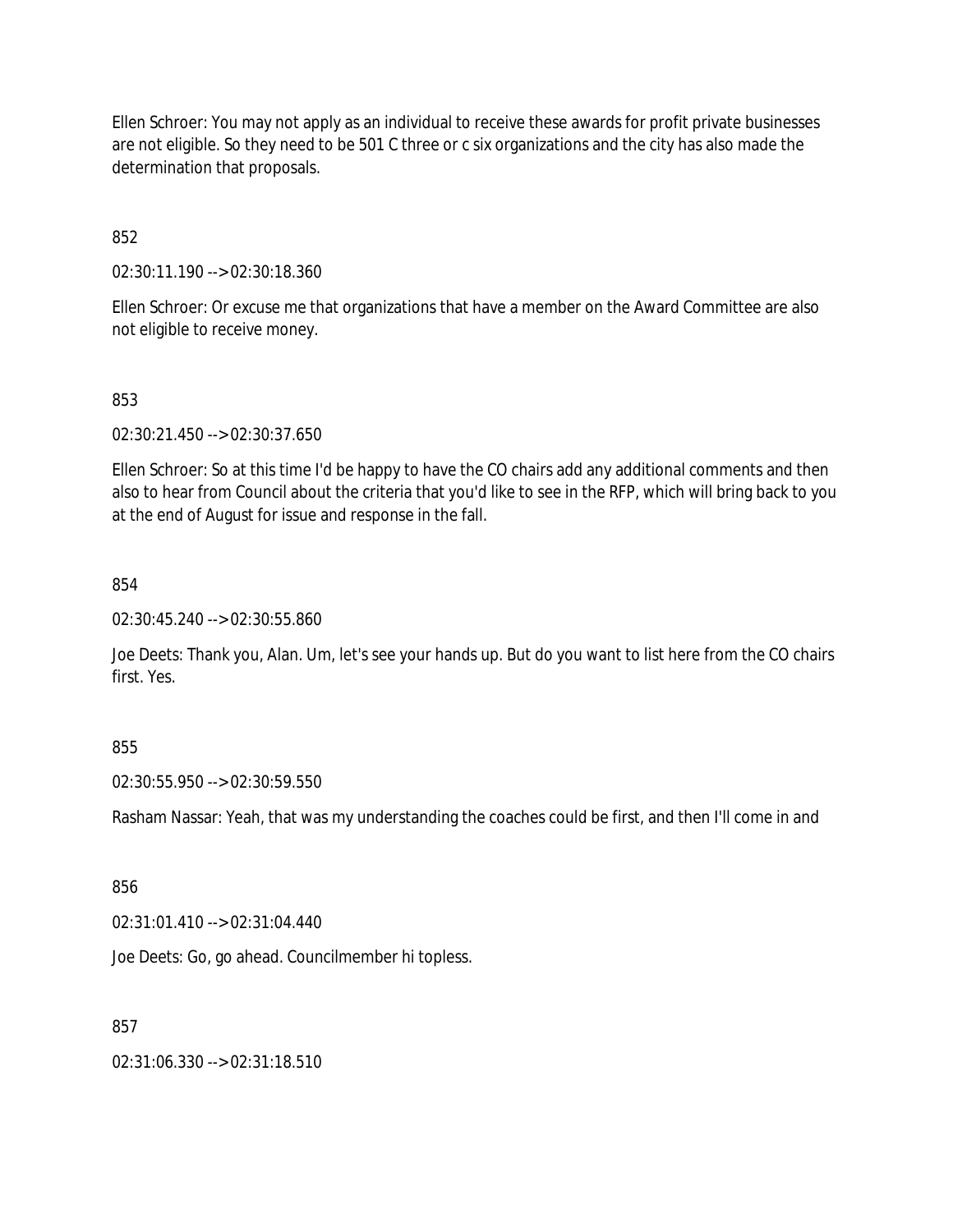Kirsten Hytopoulos: I'm welcome some of our car and I discussed in particular the criteria that the Council last last year's council had planned on implementing as of this year.

858

02:31:19.380 --> 02:31:30.330

Kirsten Hytopoulos: And we're and in COUNCILMEMBER car please correct me if I'm mistaken at all. We were recommending the reconsideration of the restriction that the mandate that

859

02:31:32.550 --> 02:31:33.780

Kirsten Hytopoulos: That that it

860

02:31:35.280 --> 02:31:47.310

Kirsten Hytopoulos: That funding not be allowed for a more than three years for the same item or the three years in a row, not that that might not be something that we consider but that they're not be a mandate.

861

02:31:47.790 --> 02:31:57.870

Kirsten Hytopoulos: And also the cap that the goal be that we are seeking qualifying capital investments in this particular year with the circumstances that we are in

862

02:31:58.800 --> 02:32:01.620

Kirsten Hytopoulos: The reality is that that would of course be

863

02:32:02.580 --> 02:32:10.380

Kirsten Hytopoulos: Us, or I guess the park district, really, that would be seeking that, of course, we will restrain ourselves from seeking that but just even printing that in the RF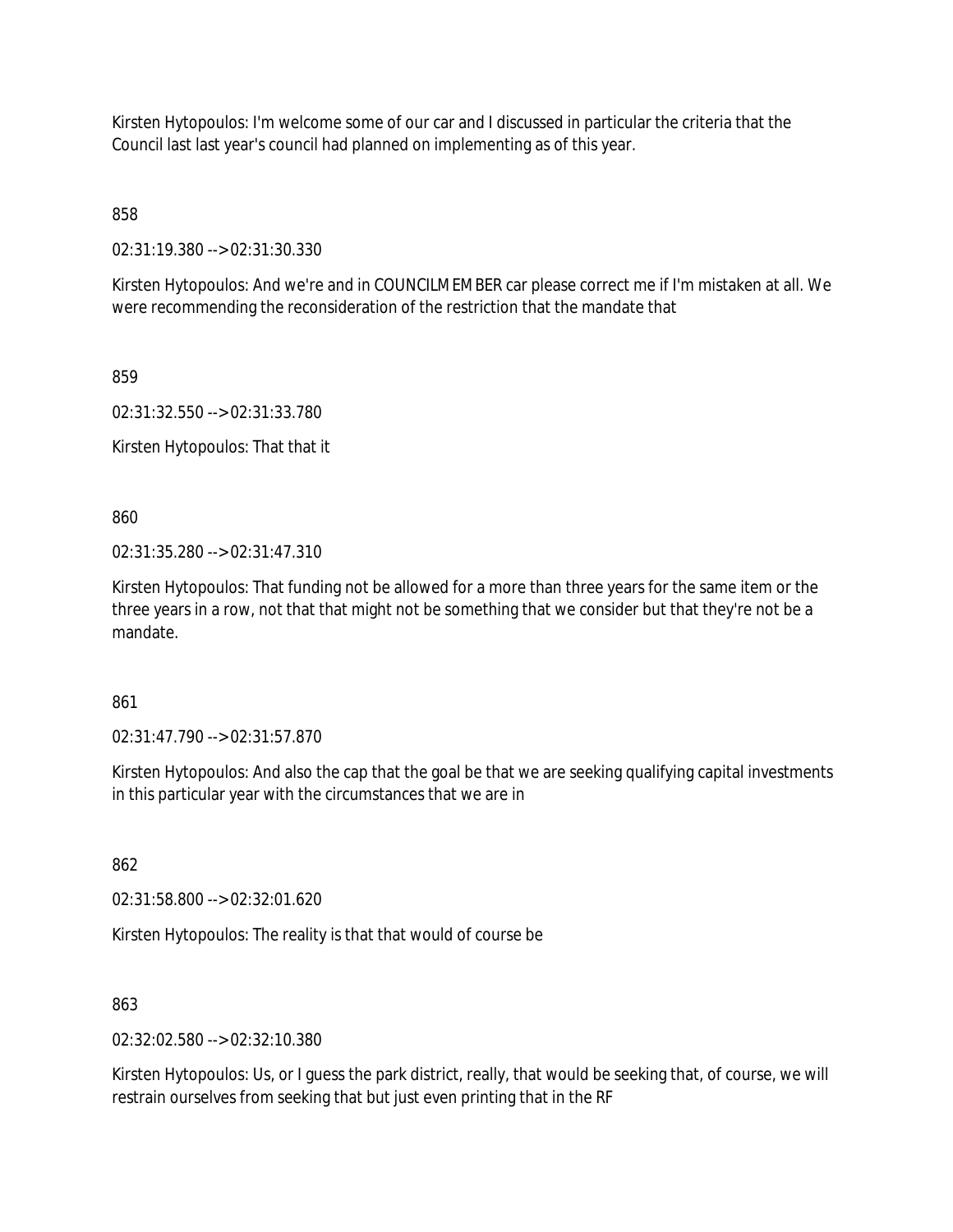02:32:10.770 --> 02:32:18.180

Kirsten Hytopoulos: Piece seems a little odd. So I believe that that would be our recommendation as the co chairs. But if you wanted to add anything to that.

865

02:32:19.440 --> 02:32:20.280

Kirsten Hytopoulos: COUNCILMEMBER car.

866

02:32:21.900 --> 02:32:26.340

Christy Carr: I think I'd be captured. I think our discussions, so thank you.

867

02:32:27.180 --> 02:32:33.330

Kirsten Hytopoulos: And just the the reasoning behind the three years is just and this was made to be a different a different opinion from last year's Council was just that.

868

02:32:33.690 --> 02:32:44.100

Kirsten Hytopoulos: You know, maybe that that maybe that in most in in the reasoning was that, hey, you know, we need something new, the innovation. But if something is really is really an amazing

869

02:32:46.770 --> 02:32:54.960

Kirsten Hytopoulos: You know, if it's something that the community could really benefit from. And it's come around for a fourth time. Why tie the Y tie the committee's hands so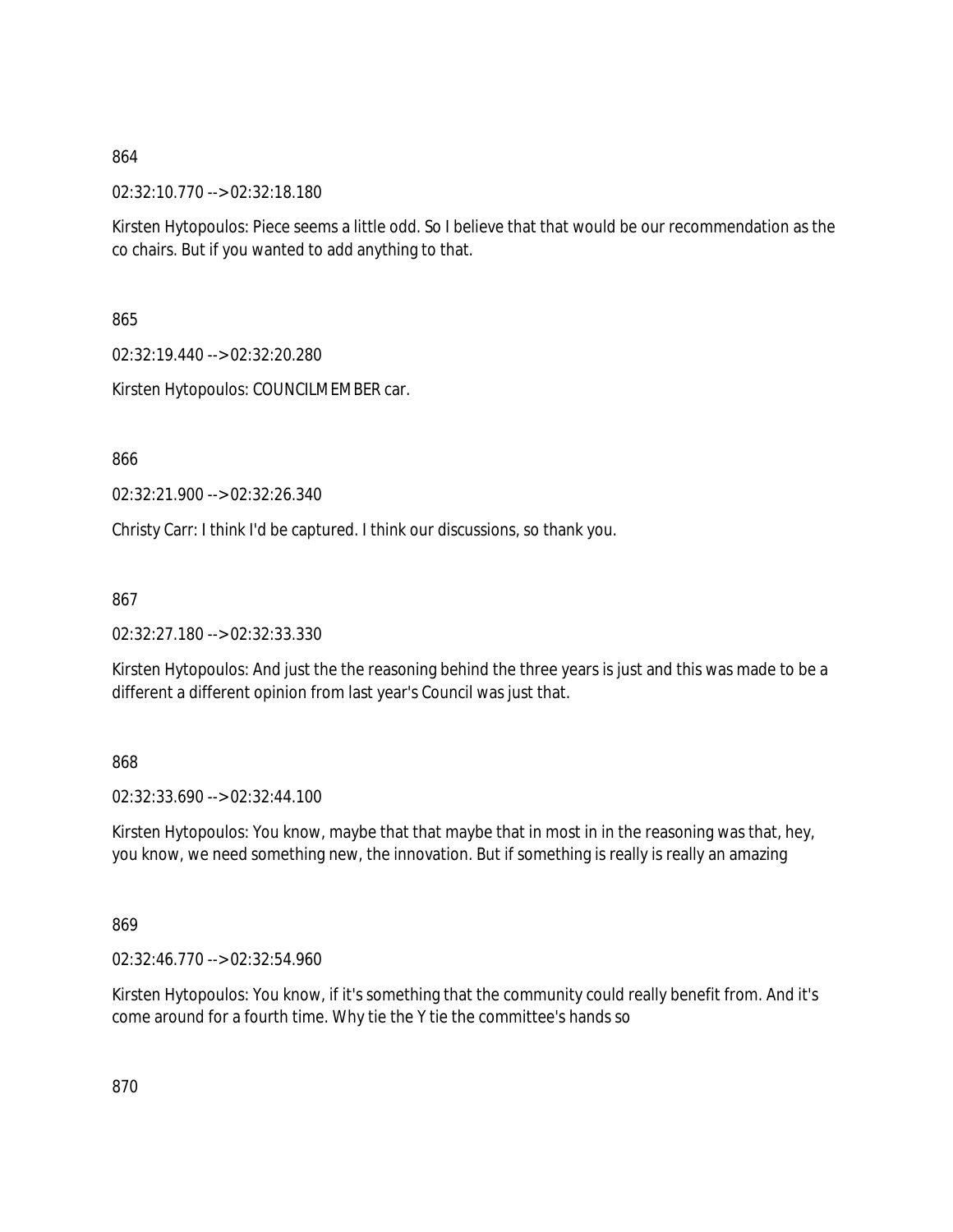02:32:57.390 --> 02:33:06.210

Christy Carr: I'll just add one thing on that as well as that, when we looked at the past funding allocations are what which organizations got funding for what

# 871

02:33:07.770 --> 02:33:26.670

Christy Carr: I believe the language is three years in a row for the same thing and the the it to me at least looking at the list of things that we're we're got funding. I think that the committee would have a really challenging time to kind of try to parse out

872

02:33:27.750 --> 02:33:35.190

Christy Carr: What is the same thing or not. So it just administrative Lee, to me, seems complex

873

02:33:37.320 --> 02:33:39.780

Christy Carr: In addition to what COUNCILMEMBER high top listen

874

02:33:41.070 --> 02:33:43.350

Joe Deets: Thank you. Councilmember nice are

875

02:33:44.910 --> 02:33:54.450

Rasham Nassar: You happy. So I was on I was the Council does the CEO, but not liaison Chair. CHAIR co chair of the committee and I served

#### 876

02:33:55.080 --> 02:34:01.740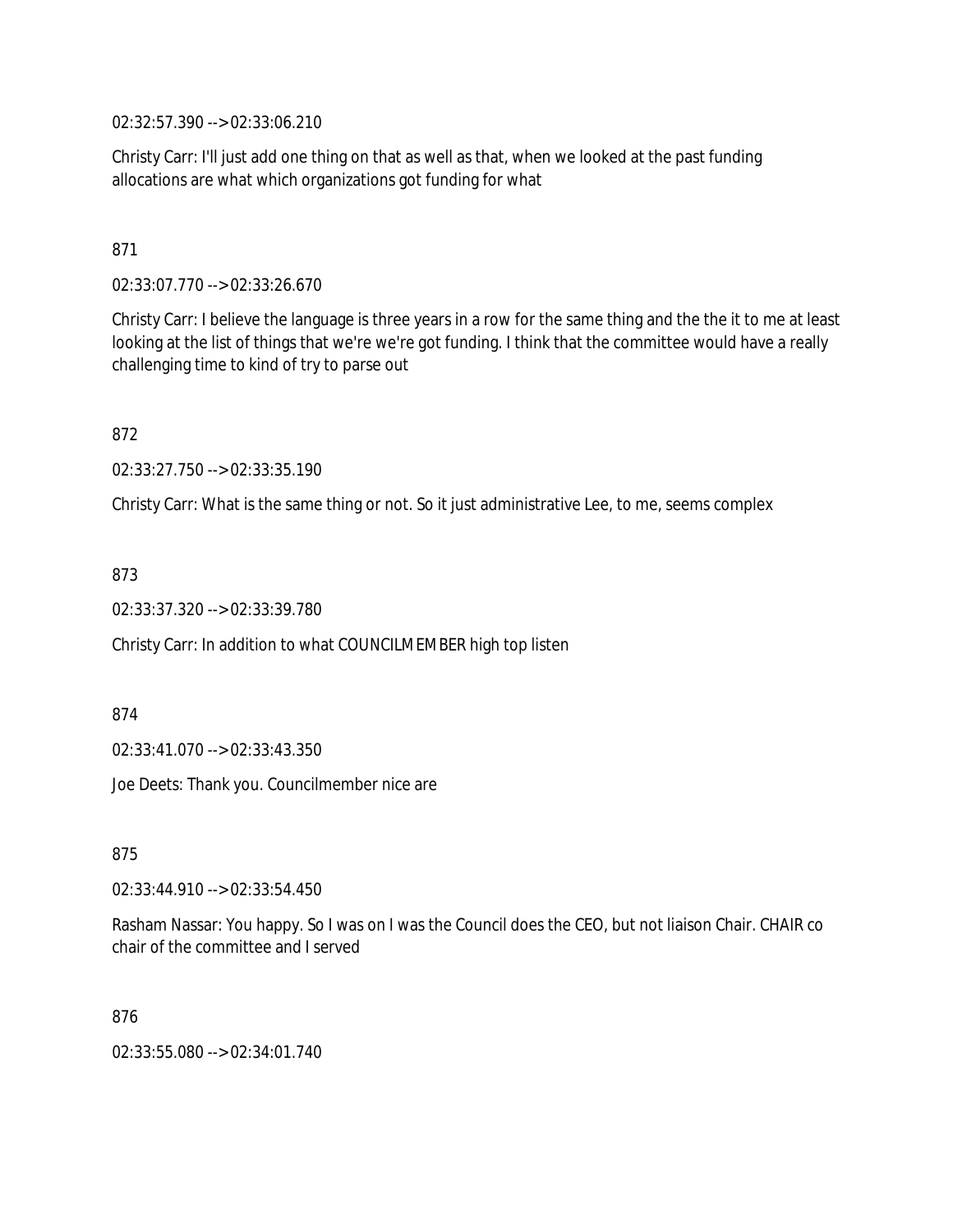Rasham Nassar: For two years, my first two years on the council. So I really distinctly and clearly remember kind of the evolution of

# 877

02:34:02.460 --> 02:34:14.820

Rasham Nassar: That prohibition and kind of where it came from. And it was born from a place of wanting to see more innovation and creativity more diversity within some of the proposals that were coming to the city because the feeling

# 878

02:34:15.270 --> 02:34:28.380

Rasham Nassar: Was that some of the organizations were becoming too dependent upon municipal L tech funding for essential services, which were viewed as maybe

#### 879

02:34:30.090 --> 02:34:38.580

Rasham Nassar: Elements of that the services of that organization that they could have or should have sourced from other sources outside of city funding.

880

02:34:41.610 --> 02:34:53.610

Rasham Nassar: I no longer feel that way I read the email that came to council. I think we're in really concerning times due to coven economic crisis and all. And I would

881

02:34:54.900 --> 02:35:03.300

Rasham Nassar: I think I would absolutely support removing that prohibition, just for the sake of letting the community know that that

882

02:35:04.290 --> 02:35:14.010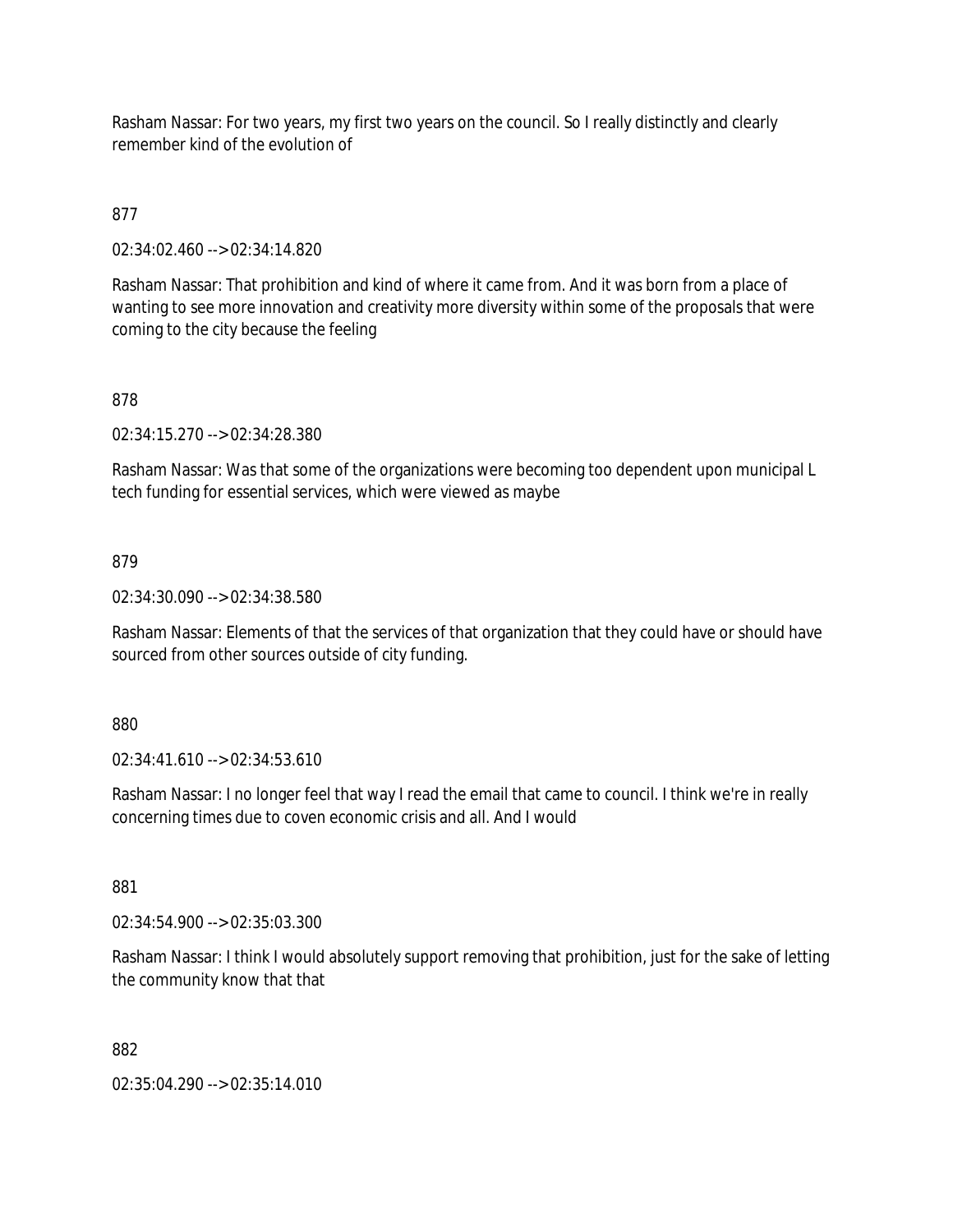Rasham Nassar: The city's interest right now and soliciting L tak funds is to help these organizations survive. I think our economic environment and climate has become one of survival and so

883

02:35:14.280 --> 02:35:19.980

Rasham Nassar: We may begin to see organizations apply for el tech funding for essential services and programs.

884

02:35:20.640 --> 02:35:26.460

Rasham Nassar: We may start to see kind of a reversal of the types of creative or innovative programs and

#### 885

02:35:27.090 --> 02:35:33.540

Rasham Nassar: You know things in the pre coven days that were kind of an expectation or at least the Council was seeking to encourage

886

02:35:33.990 --> 02:35:51.990

Rasham Nassar: And I think that that's I think that's absolutely helped a healthy response from the city. And so I absolutely support the chair and CO chairs recommendations in that regard I do also remember that the city did compete for el tech funding, with regard to the way finding signage is that

887

02:35:53.040 --> 02:36:01.020

Rasham Nassar: I don't know where that is. But is it the city's plan to to come up with a proposal for any sort of attack funding for this go around.

888

02:36:05.280 --> 02:36:06.000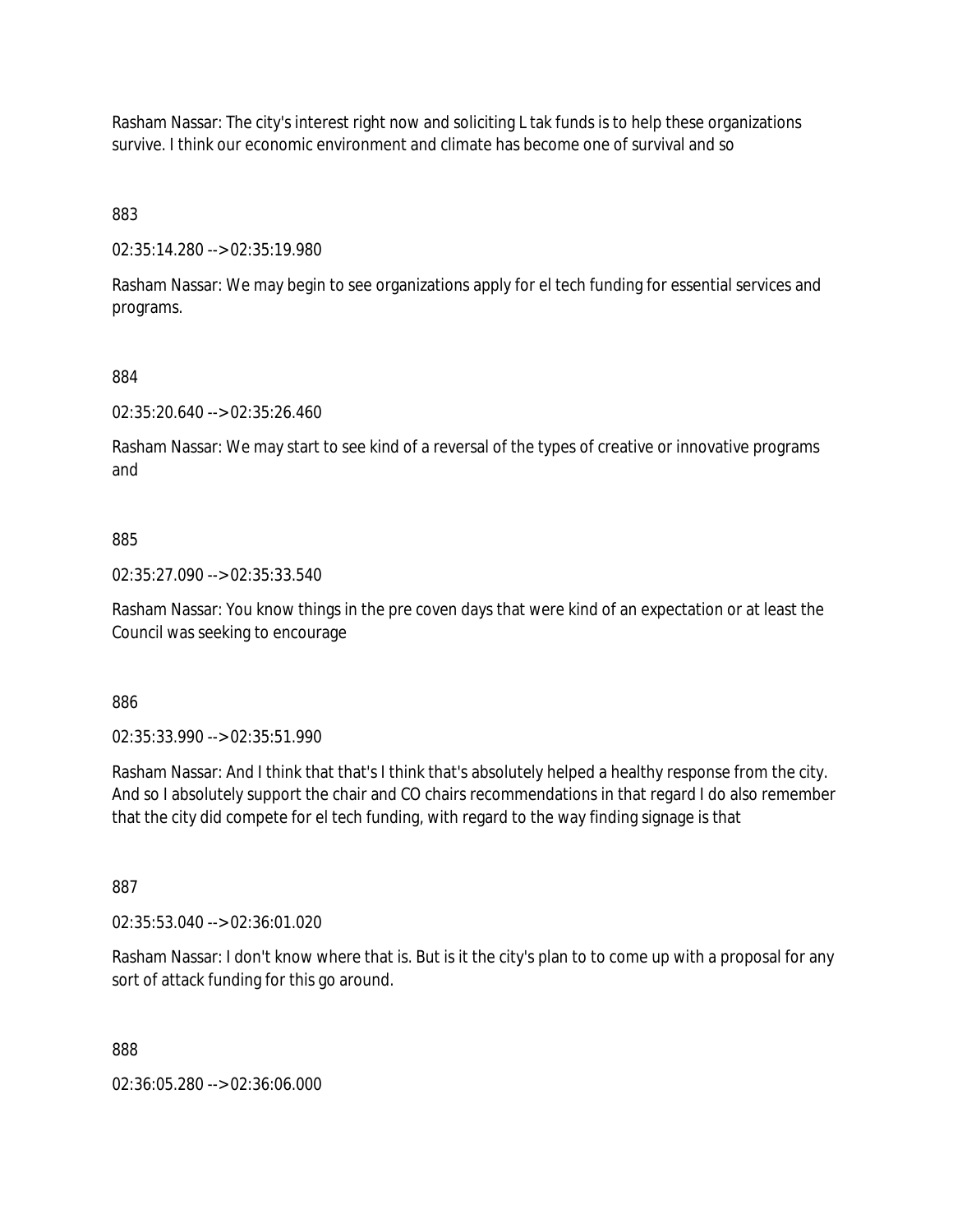Morgan Smith: If I respond

889

02:36:07.080 --> 02:36:13.740

Morgan Smith: So we have only done that once in the last 10 years well twice I guess both times for way finding

890

02:36:14.040 --> 02:36:17.910

Morgan Smith: And that was with explicit sort of counsel direction and request to do so.

891

02:36:18.150 --> 02:36:27.780

Morgan Smith: In the absence of that we would not plan to submit a project and do not this year have a project that we've been preparing or developing on those lines. So that was very much an outlier.

892

02:36:28.110 --> 02:36:37.050

Morgan Smith: And if council of the future identifies a project that they'd like to direct staff to compete for all tech funding, we would do so, but we wouldn't do it in the absence of that direction.

893

02:36:38.970 --> 02:36:39.300

Rasham Nassar: Okay.

894

02:36:39.900 --> 02:36:46.200

Joe Deets: And I just say, you know, we have quite a discussion on the way finding and of course this is p cover days but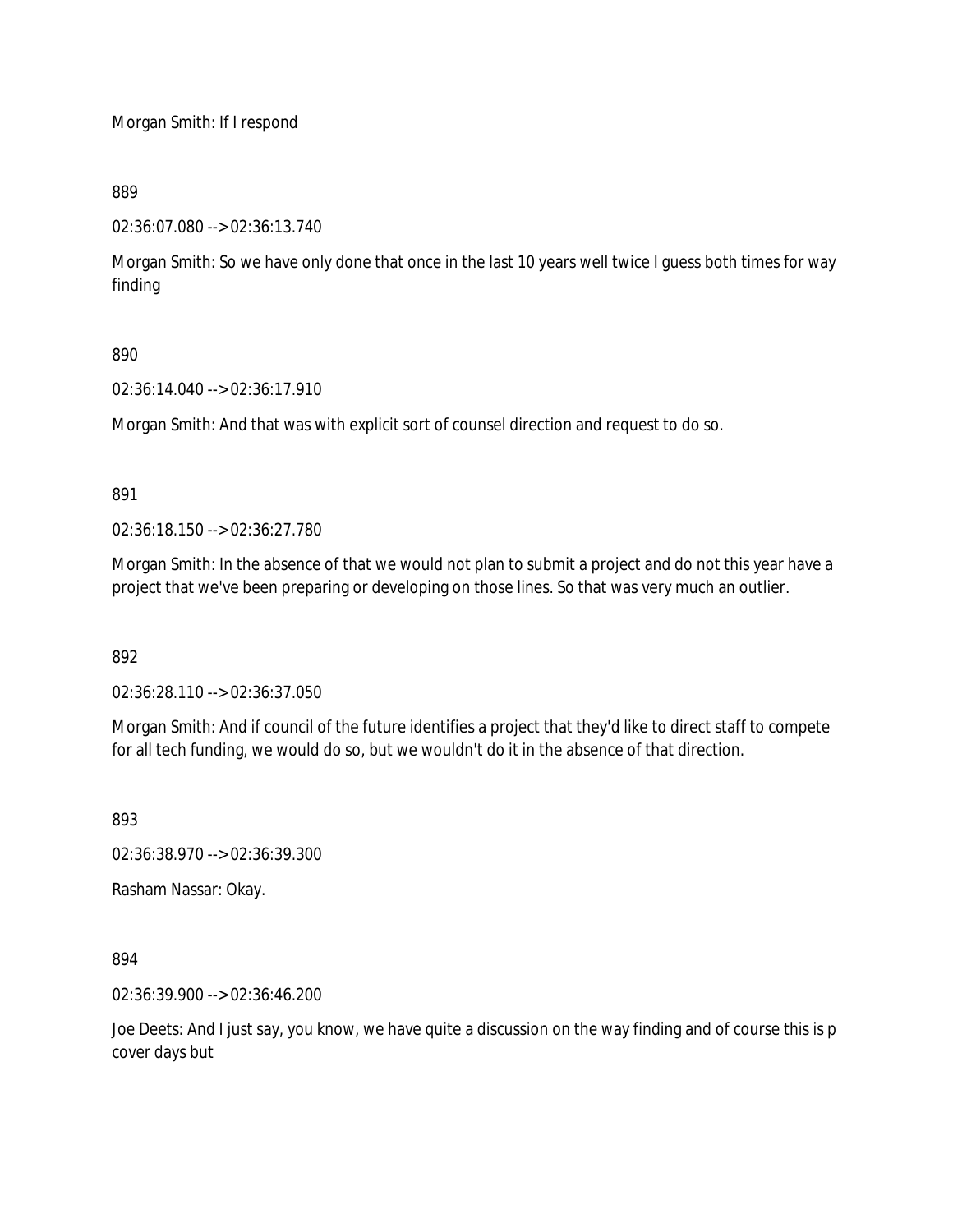02:36:47.490 --> 02:36:57.930

Joe Deets: It was pretty explosive that this was a way to get around all the signs that were littering the right ways and hopefully that project still moving forward.

896

02:36:59.850 --> 02:37:00.810

Joe Deets: That some of us are

897

02:37:01.050 --> 02:37:09.540

Rasham Nassar: Sorry, I just wanted to follow up. The reason I bring it up and I in no way i agree to some extent with customer had topless this point.

898

02:37:10.290 --> 02:37:20.730

Rasham Nassar: But I also do want to raise the point that part of what attracts tourists to the island and and maybe a new version of attraction.

899

02:37:21.180 --> 02:37:38.610

Rasham Nassar: For tourism is that we are a safe community because we have safe pedestrian infrastructure and safe now. Meaning that our infant or pedestrian infrastructure, especially downtown is adequate to maintain the requirements for social distancing there in place because of coven

900

02:37:39.690 --> 02:37:45.120

Rasham Nassar: I'm recalling that COUNCILMEMBER deets came forward with his business recovery plan in there was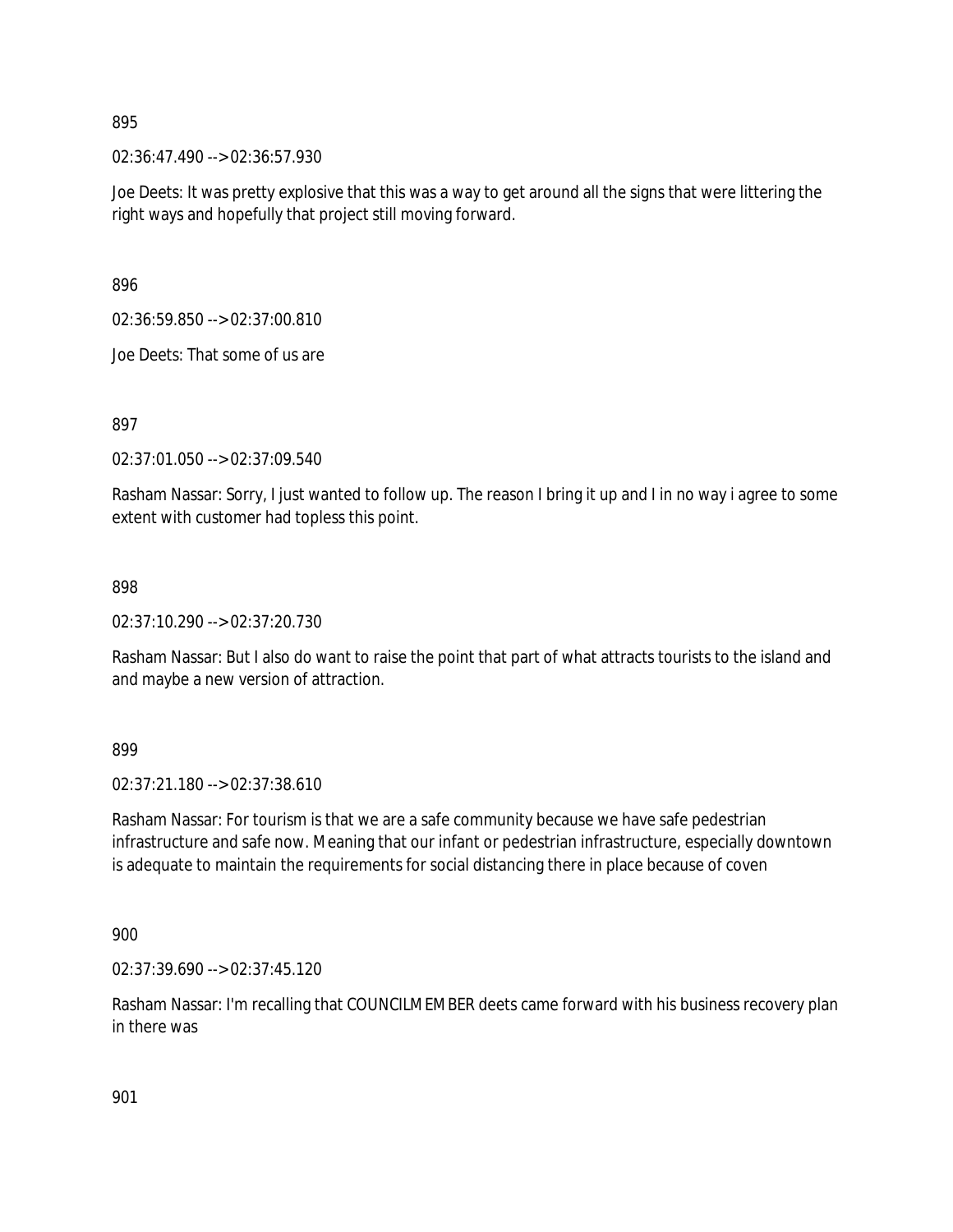02:37:46.020 --> 02:37:54.810

Rasham Nassar: A sort of, I don't know if it was an explicit or implicit request for some changes to our downtown area such as Winslow, which would have a benefit or

902

02:37:55.590 --> 02:38:09.060

Rasham Nassar: positive impact on businesses and that downtown area that could maybe be source in terms of funding from El tech funds. So I wouldn't want us to just stop thinking in that direction.

903

02:38:10.110 --> 02:38:11.910

Rasham Nassar: If it's the case that we can kind of

904

02:38:12.990 --> 02:38:22.110

Rasham Nassar: By. I don't know. I'll still I'll stop there. But I think it's I think it's an important something important to consider and if the city word to come forward with a proposal.

905

02:38:22.530 --> 02:38:36.420

Rasham Nassar: To compete for tech funding, similar to how the city submitted a proposal for the way finding signage that provided a direct service to the to our local downtown businesses, but also island residents, I would certainly be supportive of the city doing that.

906

02:38:36.990 --> 02:38:39.300

Joe Deets: Thank you. Councilmember hi topless.

907

02:38:41.940 --> 02:38:49.380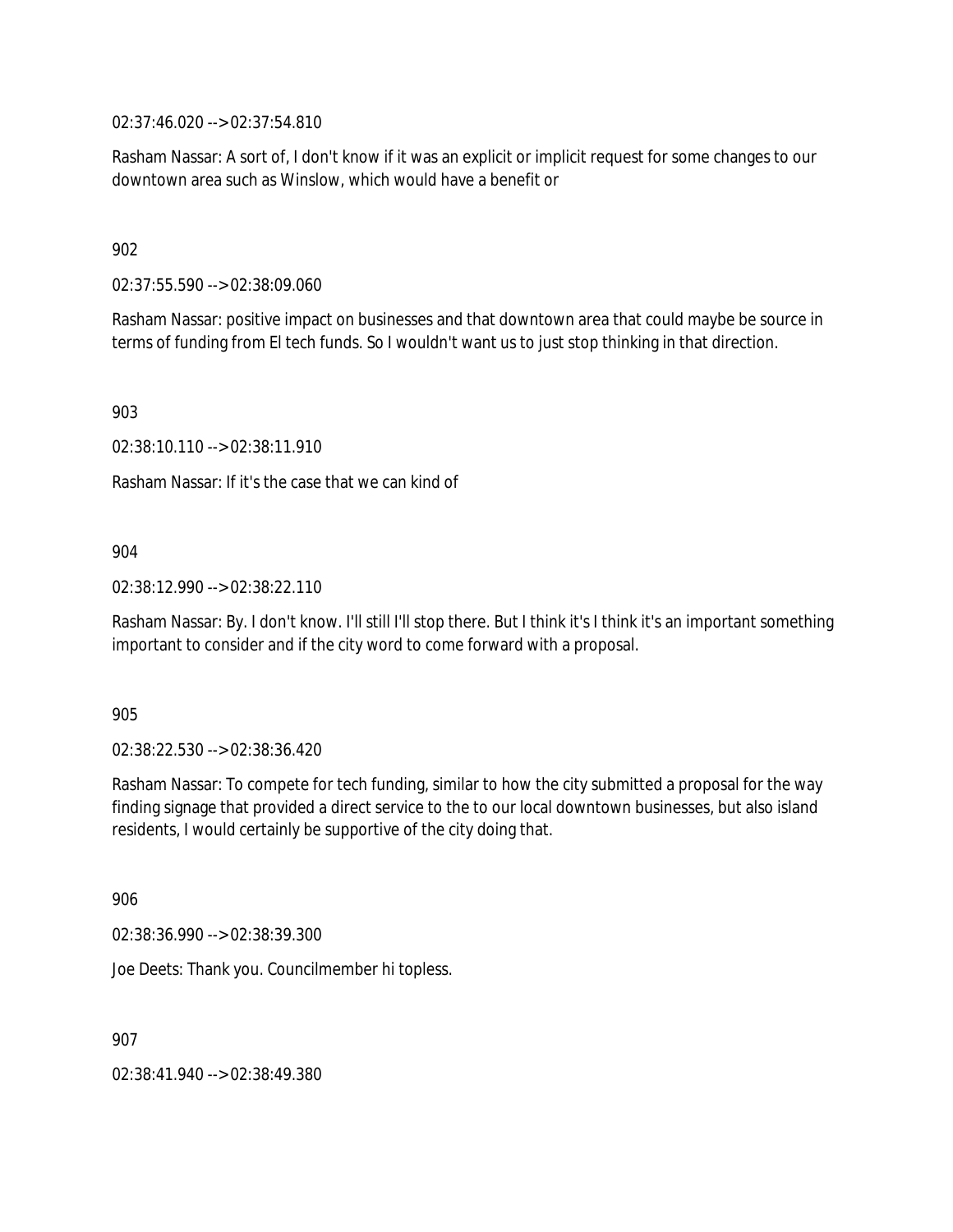Kirsten Hytopoulos: I just want to make a couple clarifying statements and this may be where we're constantly car really might want to clarify what she differs from me but

908

02:38:49.950 --> 02:39:02.280

Kirsten Hytopoulos: My, my statements about the three year three years wouldn't really have anything to do with with supporting local businesses operating costs or something like that. So that really has to do with again.

909

02:39:04.170 --> 02:39:09.510

Kirsten Hytopoulos: What's the point would be that not artificially tying the hands of the committee if there's a fourth year

910

02:39:10.290 --> 02:39:17.610

Kirsten Hytopoulos: Fourth year the same idea or similar idea still has got you to the committee to the community I'm

911

02:39:18.150 --> 02:39:28.860

Kirsten Hytopoulos: On the other hand, not competing with the community and in this particular year with seeking capital investment money does have to do with maximizing the dollars being available to

912

02:39:29.280 --> 02:39:39.600

Kirsten Hytopoulos: To community organizations. And the reason I think that distinction is important because we're still, I believe. Councilmember car and I were still assuming we would leave in promote innovative ideas.

913

02:39:40.110 --> 02:39:51.180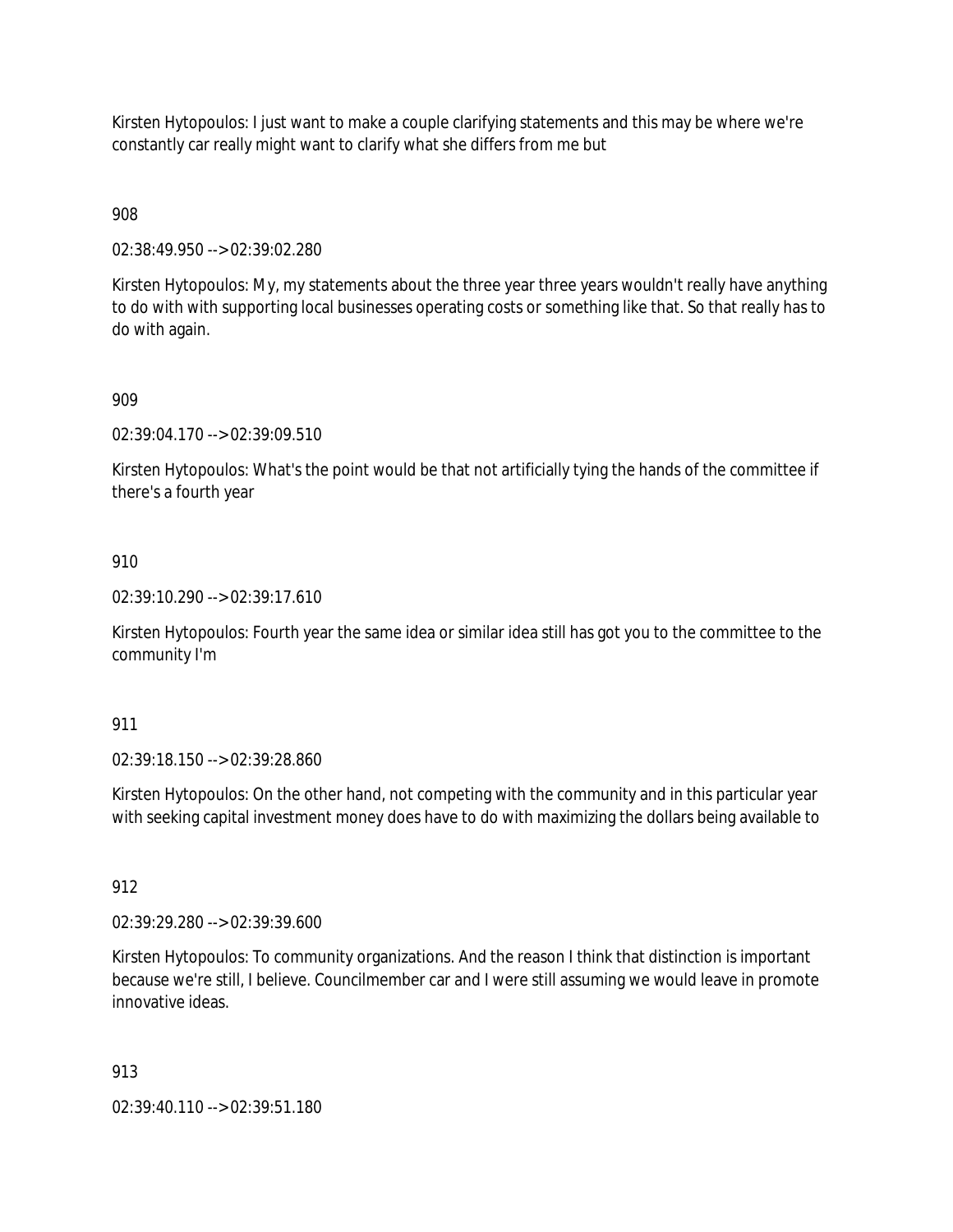Kirsten Hytopoulos: And I think that's important, more than ever, this coming year, because here we are with our tech dollars. They're seeking to bring in outside visitors during this weird time that we may still be living in next year.

914

02:39:51.600 --> 02:39:58.290

Kirsten Hytopoulos: And so what's this going to look like, you know, what are the events going to look like, you know, it could be, it could require some innovative ideas.

### 915

02:39:58.560 --> 02:40:08.760

Kirsten Hytopoulos: So I think innovative ideas need to be there. I think we want to we want to all the dollars to go to me organizations. I think we don't want to find our hands too much of anything.

### 916

02:40:09.390 --> 02:40:16.500

Kirsten Hytopoulos: With three years. That's what of prohibition but sure. Bring on the innovative ideas. So those are just my thoughts.

917

02:40:18.030 --> 02:40:18.900

Joe Deets: Cups. Remember pilot

918

02:40:21.390 --> 02:40:31.860

Michael Pollock: Yeah well come from a high topless actually asked it comes in on her car wanted away and So on that note. She's shaking her head. Okay, well I'll waiting for you there.

919

02:40:33.510 --> 02:40:39.600

Michael Pollock: Is yeah I agree with what Council of a high topless, said I, you know, I've been in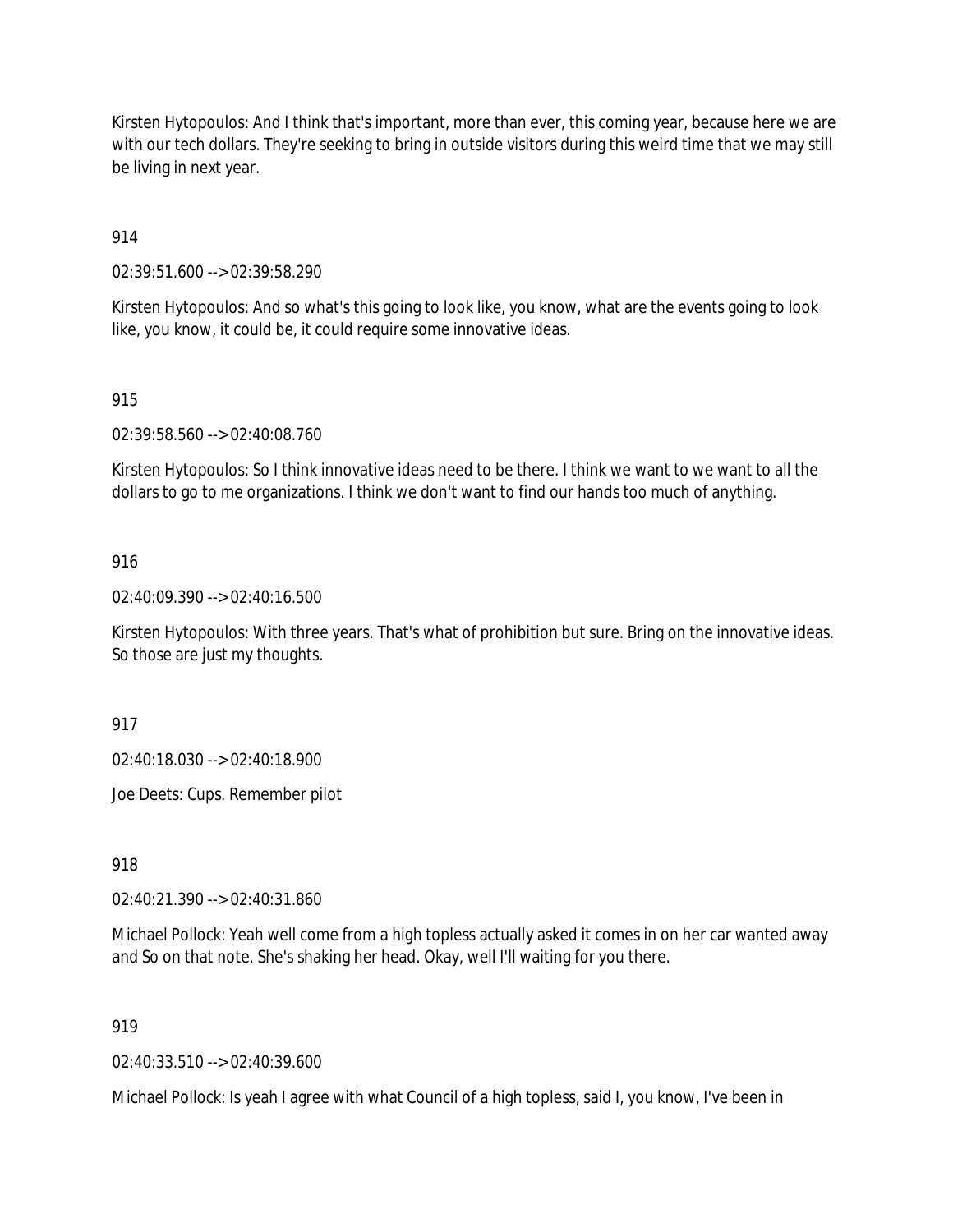02:40:40.080 --> 02:40:52.680

Michael Pollock: Having to distribute funds and having people kind of have the feet, the front line because of the fact that they've gotten phones before. And so it's really important. You're right. You don't. You don't want to

921

02:40:53.700 --> 02:41:07.500

Michael Pollock: preclude repeat customers, I guess, you know, from from applying again. But there does we've really struggled with this and other venues to raise the bar a little bit and to make it clear that new

922

02:41:08.580 --> 02:41:20.490

Michael Pollock: monies are new ideas are really welcome and perhaps even getting a little bit more higher ranking and because otherwise you end up in a situation where

923

02:41:21.030 --> 02:41:27.690

Michael Pollock: People don't bother to apply for the funds because essentially the funds are going primarily to people who are already have

924

02:41:28.650 --> 02:41:41.580

Michael Pollock: Successfully applied for a grant. So it sounds like you're thinking about it and I'm really encouraged to hear that. And I just, it is tough and look at it from the perspective of somebody thinking about applying and competing against

925

02:41:42.780 --> 02:41:52.320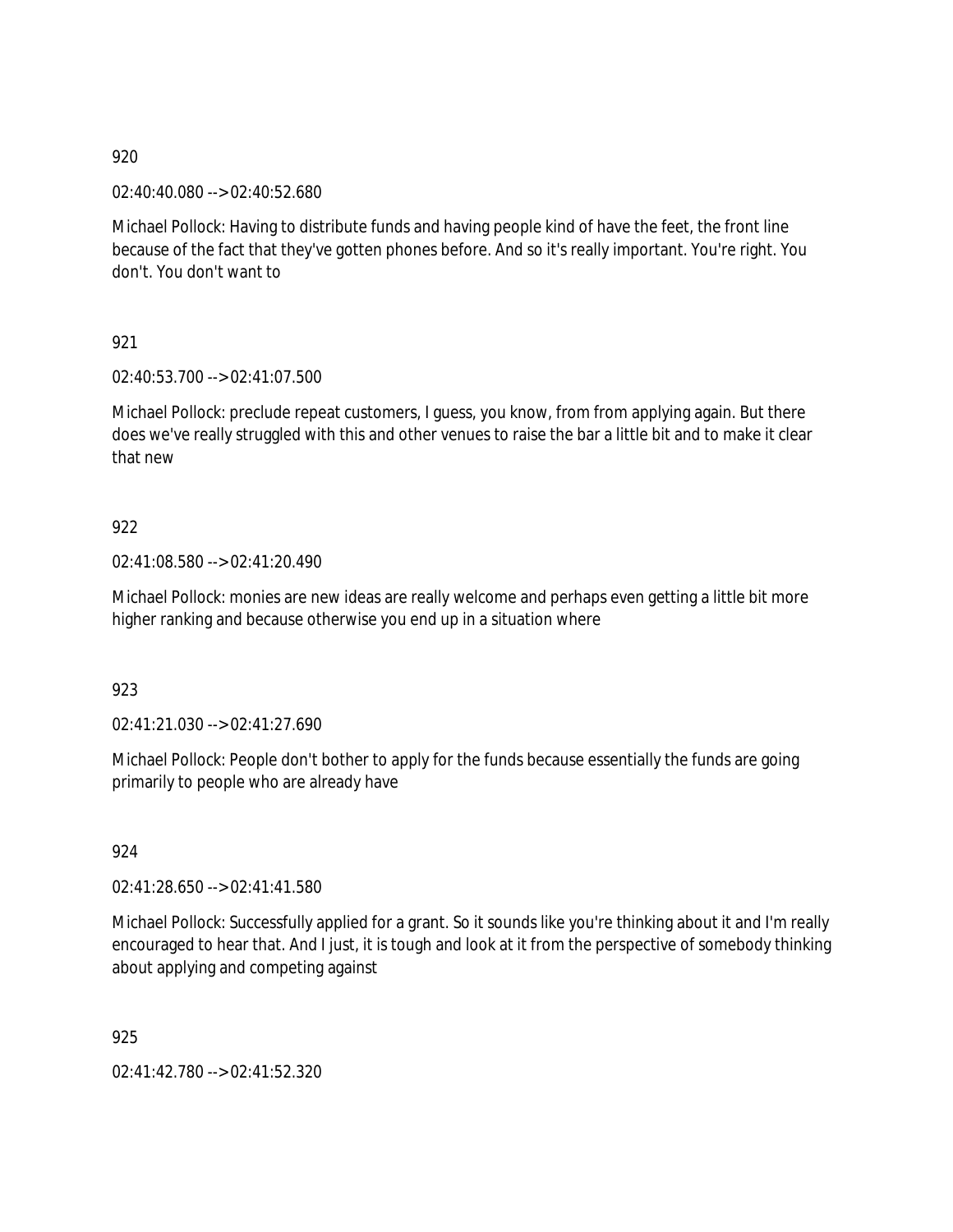Michael Pollock: Things and how you're going to how you're going to truly get that innovation and make people think they have a realistic chance of getting the funds if they haven't gotten them before.

926

02:41:53.610 --> 02:41:53.820

Michael Pollock: Okay.

927

02:41:54.240 --> 02:42:02.490

Joe Deets: Thank you, you know, I'll just pick up an echo the number Pollock sentiments and I mean I guess everybody here.

# 928

 $02.42.03.900 -5.02.42.12.240$ 

Joe Deets: I'd hate to have sort of these fast rules. After three years, forget it. I mean, I'm sure we had a reasons for that. But I think having

# 929

02:42:12.660 --> 02:42:21.840

Joe Deets: The flex giving attack the flexibility of making decisions. We could say yes, if there's a compelling reason for that fourth year. However, we

930

02:42:22.350 --> 02:42:30.480

Joe Deets: Want to encourage the new ideas because if the, if anything, we're learning about code is what we thought we knew a month ago, or

# 931

 $02.42.31.050 -502.42.41.490$ 

Joe Deets: No longer applies. And so how we're going to get out of this in the future, is that we're going to be looking at some new ideas. So I think having the flexibility is where I'm getting at. So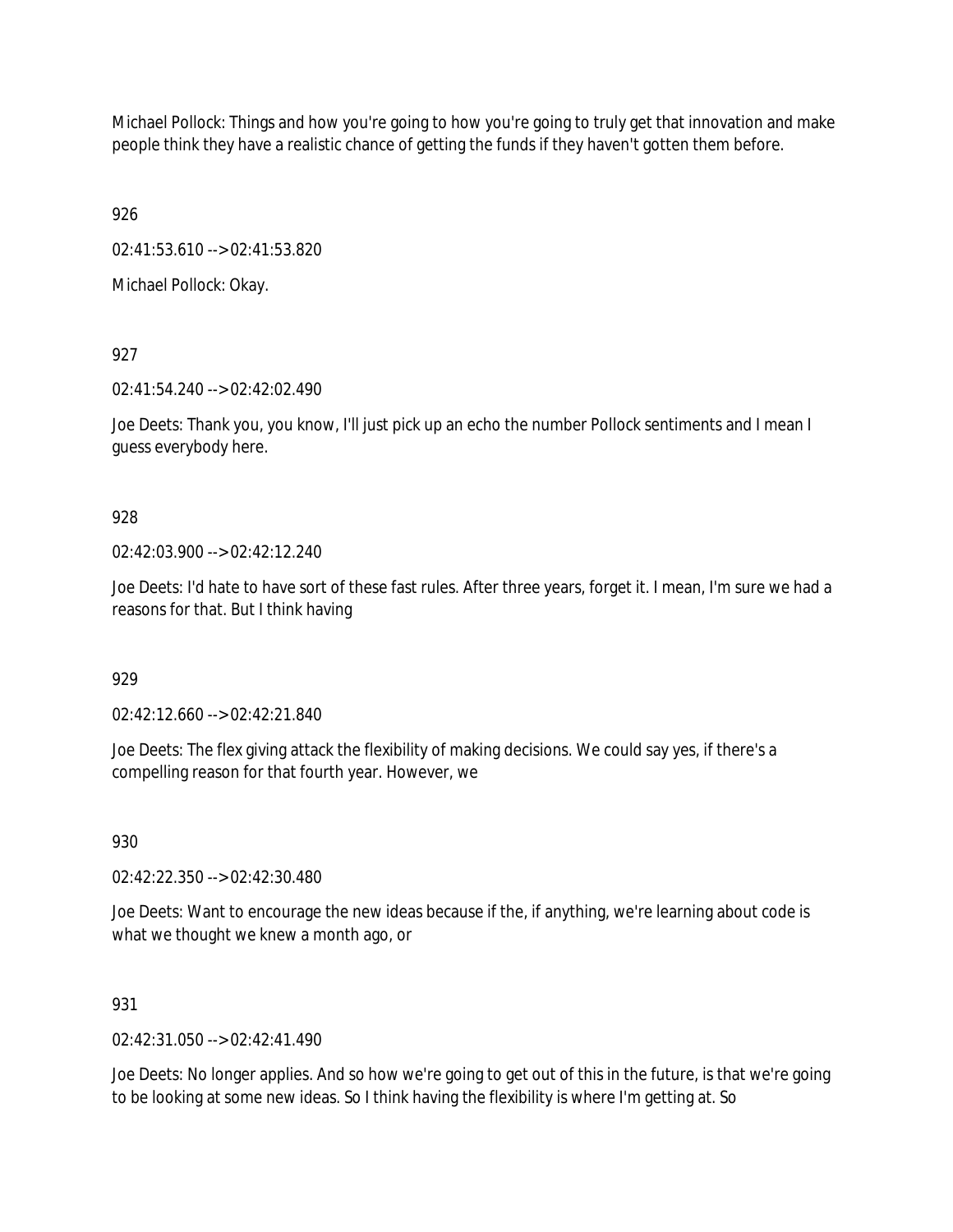02:42:42.270 --> 02:42:53.010

Joe Deets: That's, I would be very much for it, but not not tying the hands of the attack with some sort of strict rules that we don't you know it's not really necessary.

933

02:42:54.150 --> 02:42:56.430

Joe Deets: Okay. Any other comments.

934

02:42:59.400 --> 02:43:00.420

Joe Deets: Okay.

935

02:43:01.590 --> 02:43:05.280

Joe Deets: Well, thank you for, oh, go ahead, comes from for couples.

936

02:43:06.450 --> 02:43:09.090

Kirsten Hytopoulos: I think that they also want us to. Okay, be a mill.

937

02:43:09.840 --> 02:43:15.930

Morgan Smith: We will let me just clarify on process. So I'm going to wrap up the Council's discussion tonight.

938

02:43:16.260 --> 02:43:28.200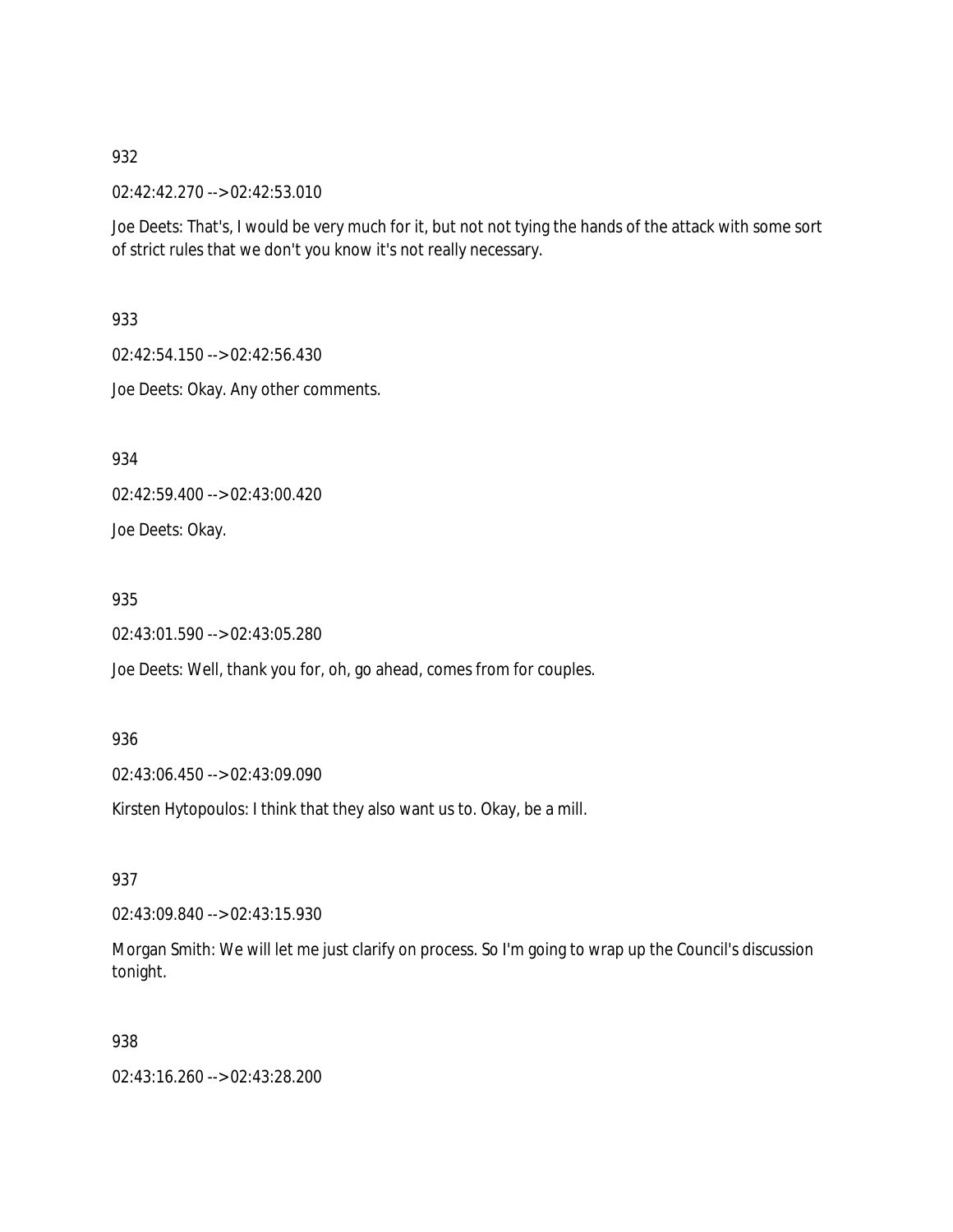Morgan Smith: And they end suggested the takeaway for us is that the RFP that we develop for your consideration will remove the requirement from that was implemented last year to limit.

939

02:43:29.160 --> 02:43:40.830

Morgan Smith: Or prohibit applying for funds for the same activity if you done so three years previously, but that the other new requirements that were identified will will stay intact.

940

02:43:41.910 --> 02:43:46.230

Morgan Smith: And then, except for the capital, thank you for the

941

02:43:47.640 --> 02:43:49.020

Morgan Smith: Liberating opportunity.

942

02:43:50.010 --> 02:43:58.980

Morgan Smith: So, but what will happen procedurally as well bring an RFP for Council to consider and approve and then we'll issue at once you've approved it. So that will have the amount in there.

943

02:43:59.220 --> 02:44:04.380

Morgan Smith: And any other particulars that you feel like you need additional discussion or consideration, you can do that at that time.

944

02:44:06.270 --> 02:44:14.970

Joe Deets: Okay, thank you. City Manager. Great. Hey, yeah, I'm working on to nine o'clock we have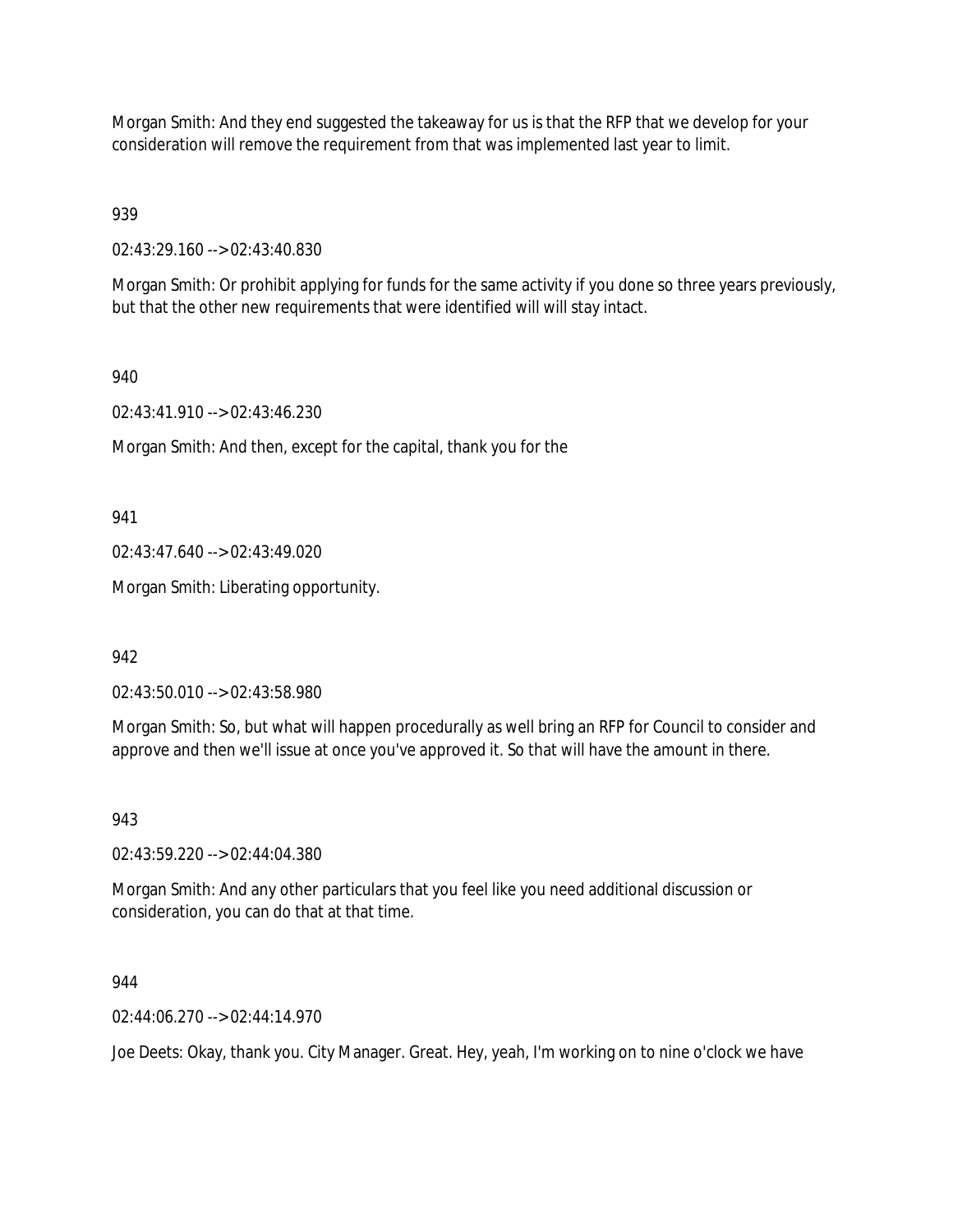02:44:16.380 --> 02:44:24.480

Joe Deets: Three more items to talk about. Here's a question for you. Do you want to take a 10 minute break, or do you want to plow ahead.

946

02:44:25.560 --> 02:44:27.030

Joe Deets: Who's for

947

02:44:28.290 --> 02:44:30.330

Joe Deets: Break, Break, raise your hand.

948

02:44:31.440 --> 02:44:31.920

Joe Deets: Okay.

#### 949

02:44:33.060 --> 02:44:41.280

Joe Deets: Break, Break wins out because it's just the way it is. So we're going to take a 10 minute break, let's say, skip back here at

950

02:44:42.300 --> 02:44:45.510

Joe Deets: I don't know, like 907, something like that. Okay.

951

02:44:45.990 --> 02:44:49.020

Leslie Schneider: Do we need 10 minutes. I think we people were showing five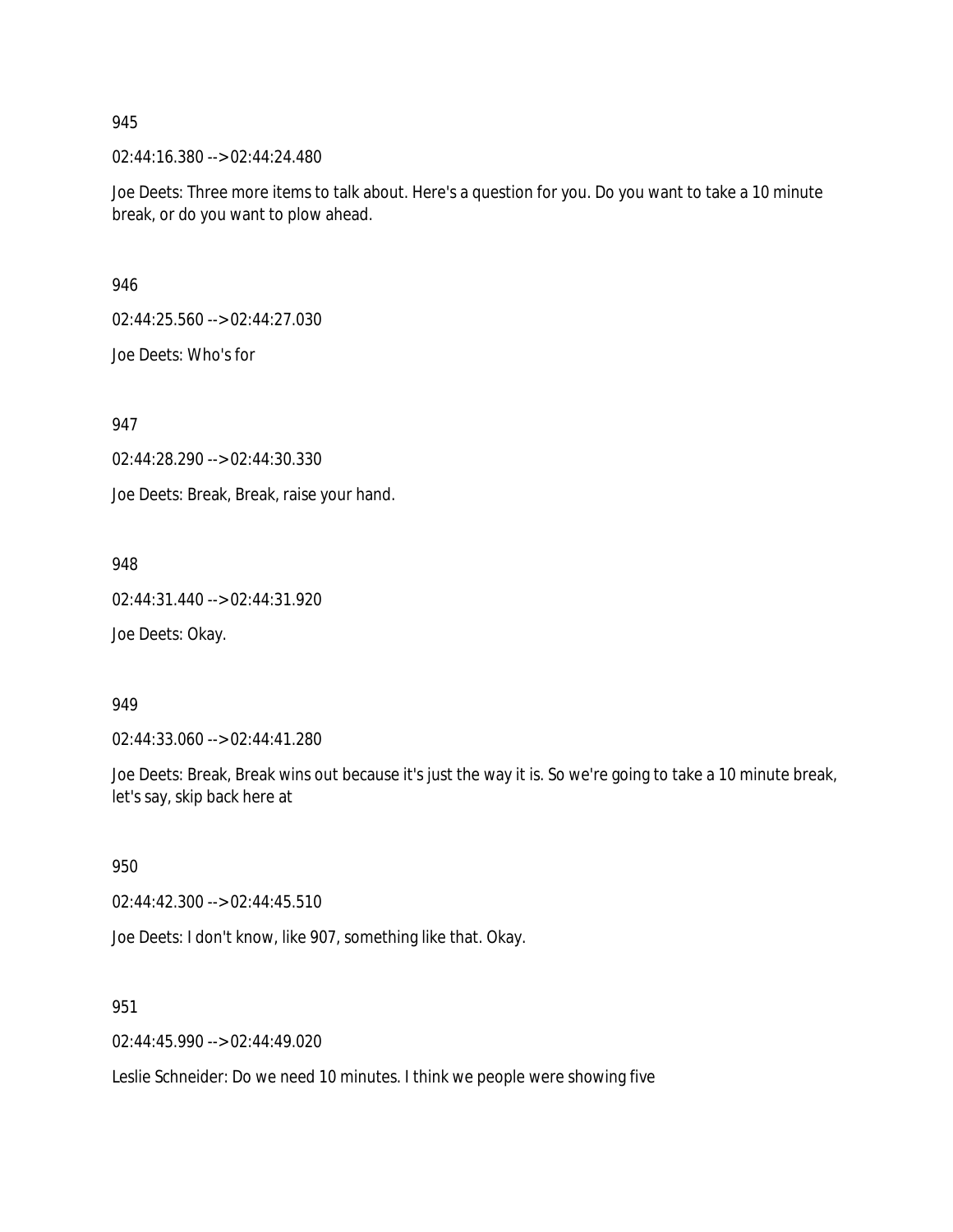02:44:50.670 --> 02:44:51.180

Joe Deets: Five.

## 953

02:44:52.350 --> 02:44:54.900 Joe Deets: All right, let's do 905 back here.

954 02:44:56.040 --> 02:44:56.640

Joe Deets: 905

955

02:44:58.920 --> 02:44:59.190 Okay.

956 02:51:07.830 --> 02:51:09.210 Joe Deets: Staying

957 02:51:13.200 --> 02:51:14.160 Joe Deets: Cool.

958 02:51:17.100 --> 02:51:21.060 Joe Deets: got just about everybody mayor Schneider and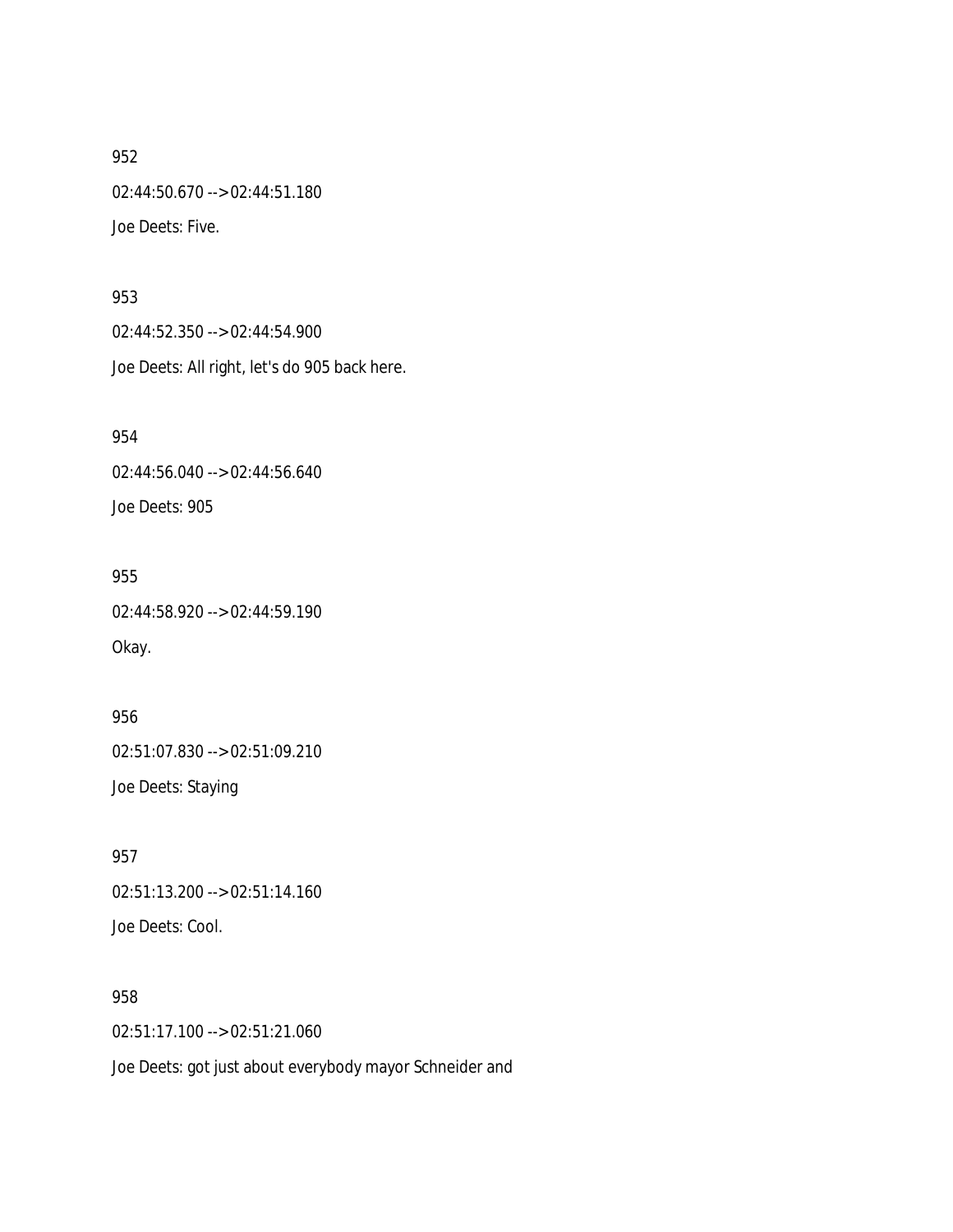02:51:24.330 --> 02:51:25.140 Joe Deets: holic

960

02:51:32.340 --> 02:51:35.610

Joe Deets: COUNCILMEMBER Pollock. Oh, there we are. Okay.

961

02:51:36.690 --> 02:51:38.370 Joe Deets: I don't know if we can start early.

962

02:51:39.660 --> 02:51:42.870 Joe Deets: Or we did save come back at 905

963

02:51:45.180 --> 02:51:45.720

Joe Deets: But

964

02:51:47.340 --> 02:51:49.440

Joe Deets: What the heck, let's just keep going.

#### 965

02:51:51.300 --> 02:52:00.840

Joe Deets: Item seven, he proposed approach for 2021 2022 Human Services award Eleanor, you can lead a discussion on that.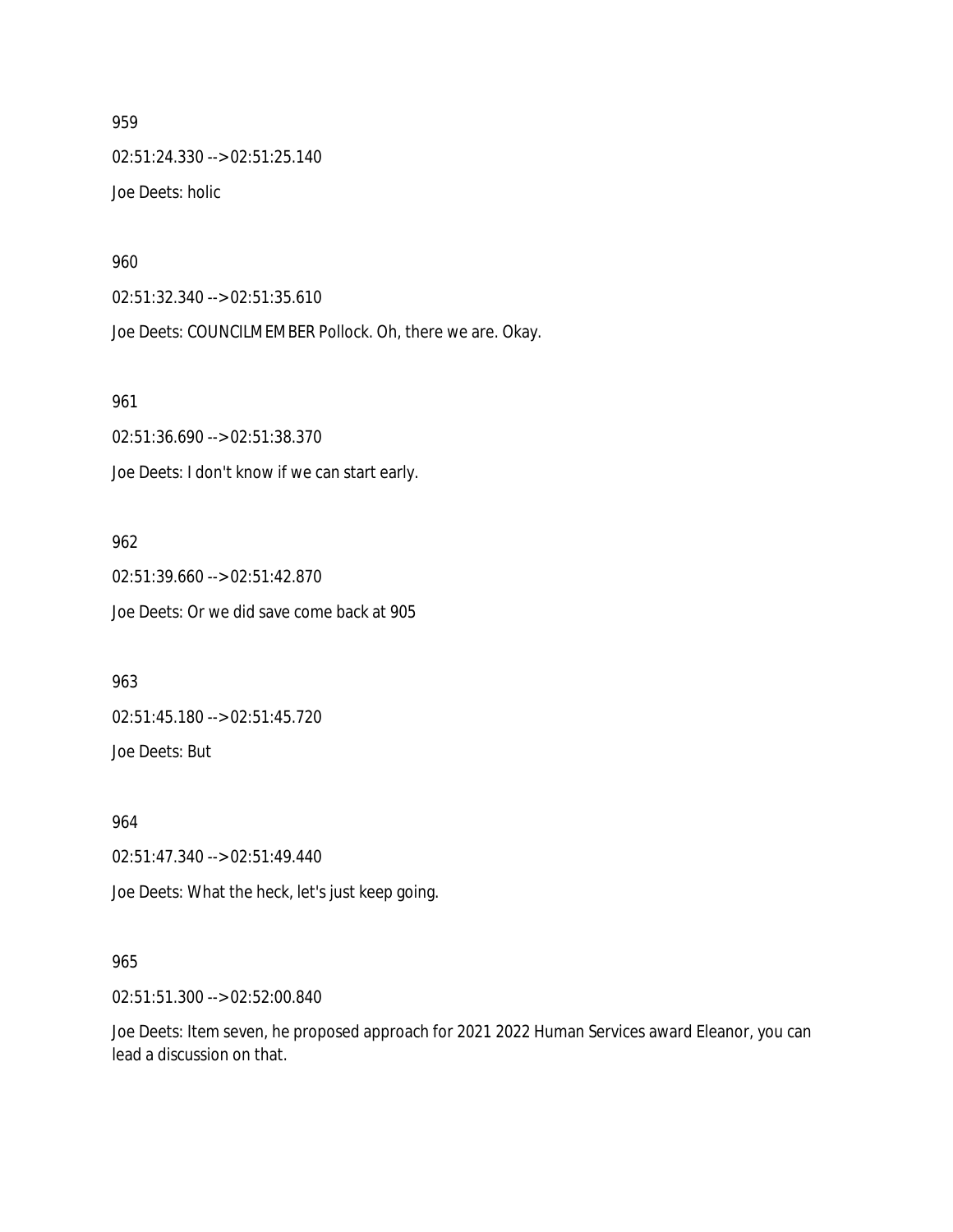02:52:01.080 --> 02:52:03.780

Ellen Schroer: I am if you're ready. I'll go ahead and get started.

967

02:52:05.580 --> 02:52:05.880

Ellen Schroer: Great.

968

02:52:08.520 --> 02:52:27.120

Ellen Schroer: So the next item on the agenda is a discussion of the approach that we want to take or that the city will take for the upcoming two year award cycle for human services funding. This is a funding cycle that this city runs every two years, we make a decision in

969

02:52:29.550 --> 02:52:36.810

Ellen Schroer: For human services funding and on the off years then or the opposite years for the cultural award funding.

970

02:52:37.650 --> 02:52:46.110

Ellen Schroer: So right now is the time where we would typically be starting or mid partway through the discussions around human services funding.

#### 971

02:52:47.040 --> 02:52:56.220

Ellen Schroer: And this is one area of city work that is behind its typical timeline. So I'm bringing you some options tonight for how we might work forward.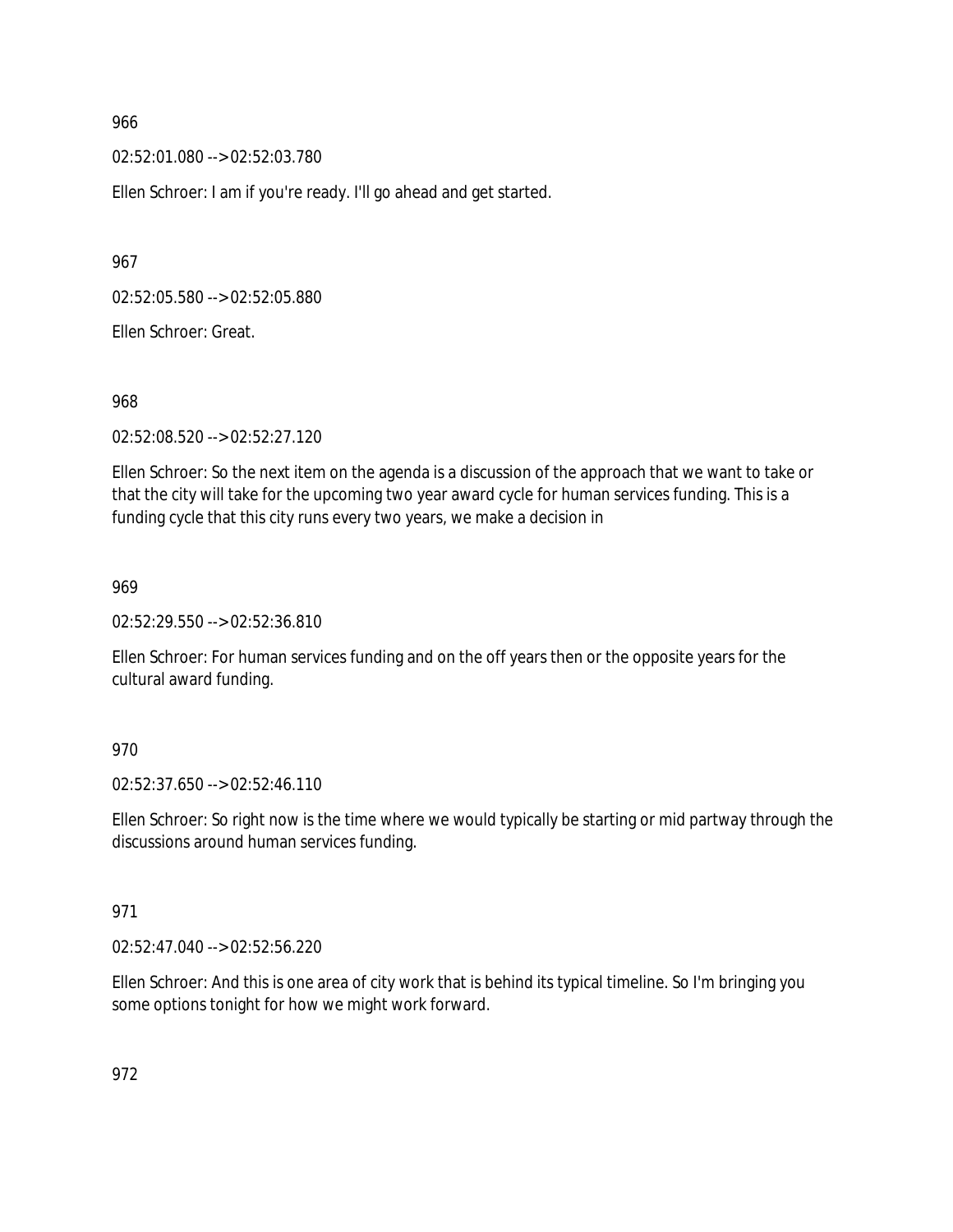02:52:57.150 --> 02:53:11.640

Ellen Schroer: To continue with this work and run the award cycle for the upcoming biennium. And we're behind just due to the time constraints and the other pressures, we've had in responding from responding to the Copa pandemic.

# 973

02:53:13.710 --> 02:53:23.010

Ellen Schroer: The Human Services funding cycle is an important part of the city operations we award \$660,000 or have in the past.

## 974

02:53:24.480 --> 02:53:33.660

Ellen Schroer: To community organizations who are providing human services. This is the way that the city supports the organizations. It's how we

### 975

02:53:34.470 --> 02:53:45.390

Ellen Schroer: Work to support the Human Services element of our comprehensive plan. And it's, it's something that we're really proud of. And I think do very well.

### 976

02:53:45.870 --> 02:53:57.180

Ellen Schroer: So tonight, we'll talk about that cycle. Talk about some options and confirm again the funding amount which is an important part of the budget development that's going on right now and will come to you in September.

### 977

02:53:59.010 --> 02:54:01.860

Ellen Schroer: As I mentioned before, the framework for this is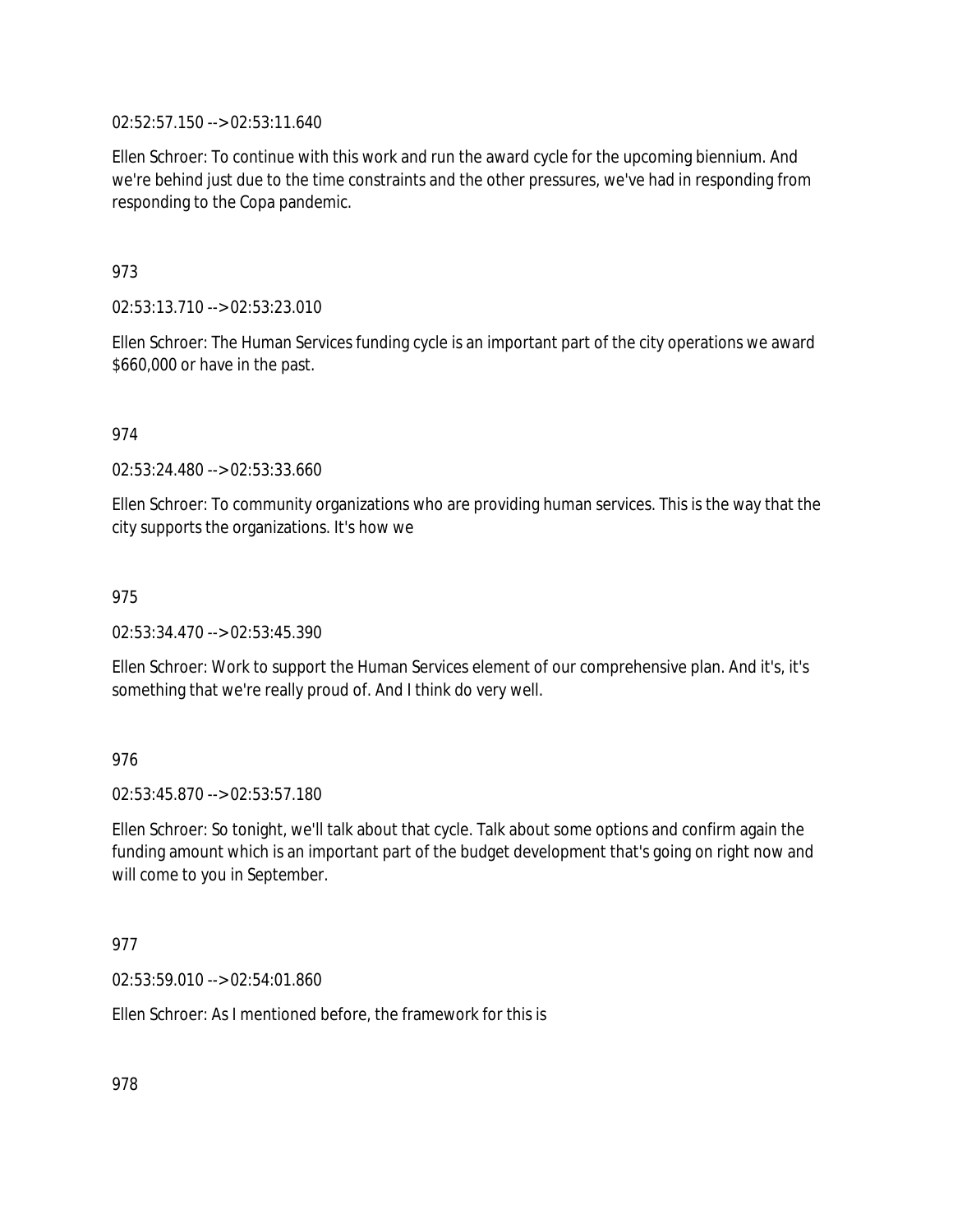02:54:02.760 --> 02:54:15.960

Ellen Schroer: Taken from the city's Human Services element of the comprehensive plan. We recognize that the city has a very important role in providing human services and the conditions that sustain the delivery of those services.

## 979

02:54:16.290 --> 02:54:24.420

Ellen Schroer: And the way that the city has done that over the past years is to provide funding to organizations that are providing health and human services in our community.

980

02:54:26.220 --> 02:54:37.170

Ellen Schroer: We are proposing at this time to continue to the awards for the upcoming biennium at \$660,000 total so \$330,000 in each year.

### 981

02:54:37.770 --> 02:54:54.660

Ellen Schroer: This is the same level as we've had for the past two awards cycles 2017 and 18 and 2019 and 2020 and I do also want to call out that this level of support on a per capita basis is really significant and is higher than many of the other jurisdictions in our region.

982

02:54:59.340 --> 02:55:02.790

Ellen Schroer: If this were a typical year. Like I said we'd be partway through this already.

### 983

02:55:03.660 --> 02:55:14.460

Ellen Schroer: In the summer that the city typically issues an RFP and receives proposals from applicant organizations in the community that provide the services that are described in the RFP.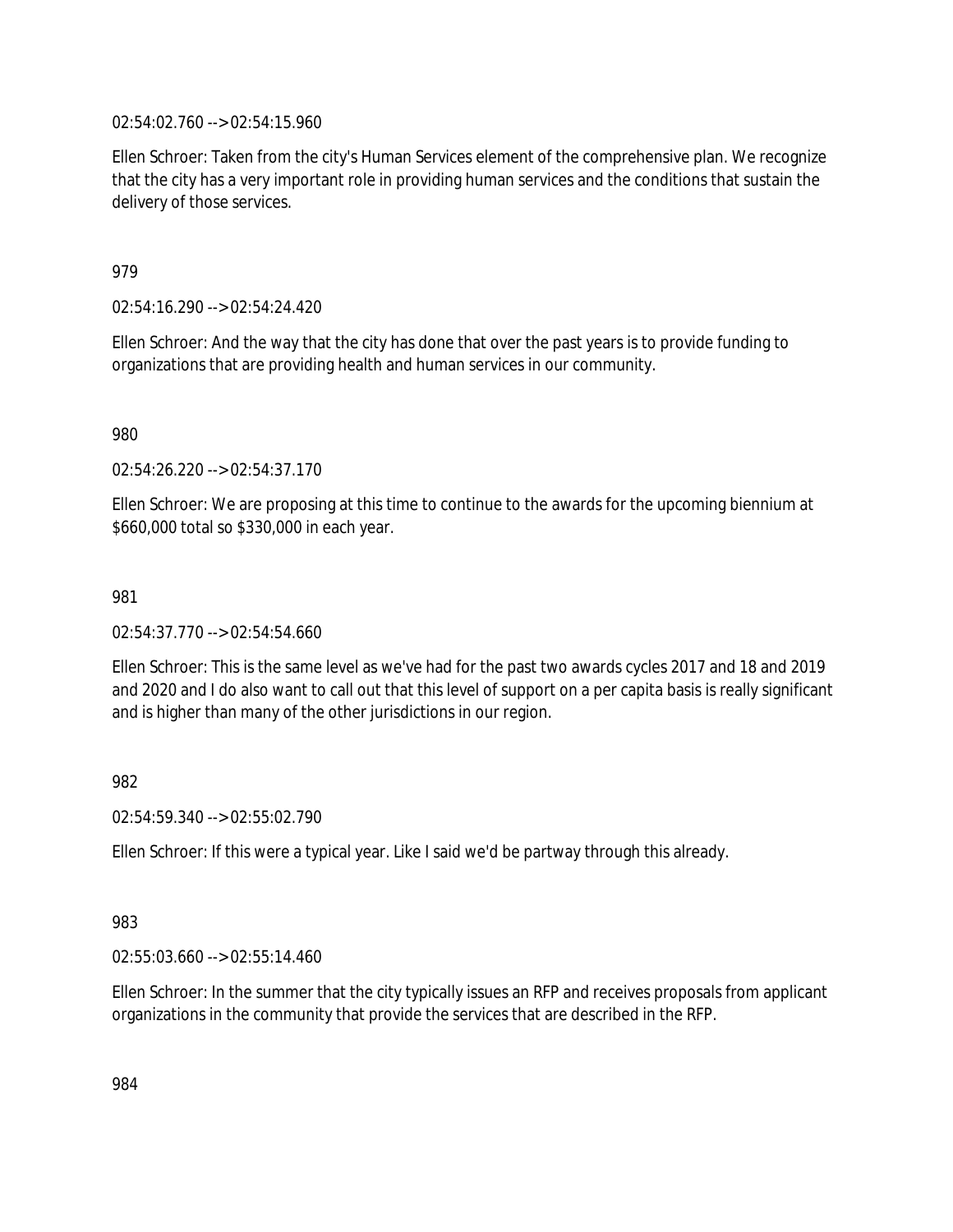02:55:15.150 --> 02:55:33.660

Ellen Schroer: we convene a community advisory task force. So, a group of seven people and two council members to counsel liaisons who also help that committee with their work, we have in the past had outside facilitation by a subject matter experts to help with this complicated process.

985

02:55:34.860 --> 02:55:44.760

Ellen Schroer: And then a set of extensive fall meetings for presentations and selections. So generally between four and six meetings between two and four hours each.

986

02:55:45.450 --> 02:55:57.810

Ellen Schroer: Over a period of about six to eight weeks to help the to allow time for the task force or the Committee to review the proposals that were submitted and come to a recommendation within the allotted funding amount

987

02:55:58.620 --> 02:56:12.780

Ellen Schroer: Those recommendations are then brought to counsel for approval and we target completing that by year end to provide the organizations with the greatest knowledge of what our support and their revenue will be for the coming two year cycle.

988

02:56:16.710 --> 02:56:26.400

Ellen Schroer: But this is 2020 and our current context is a little different than previous years, we had some time constraints, because we've been responding to the code pandemic and doing other work.

989

02:56:26.820 --> 02:56:33.840

Ellen Schroer: I think that organizations also have some capacity challenges. And so we're recognizing that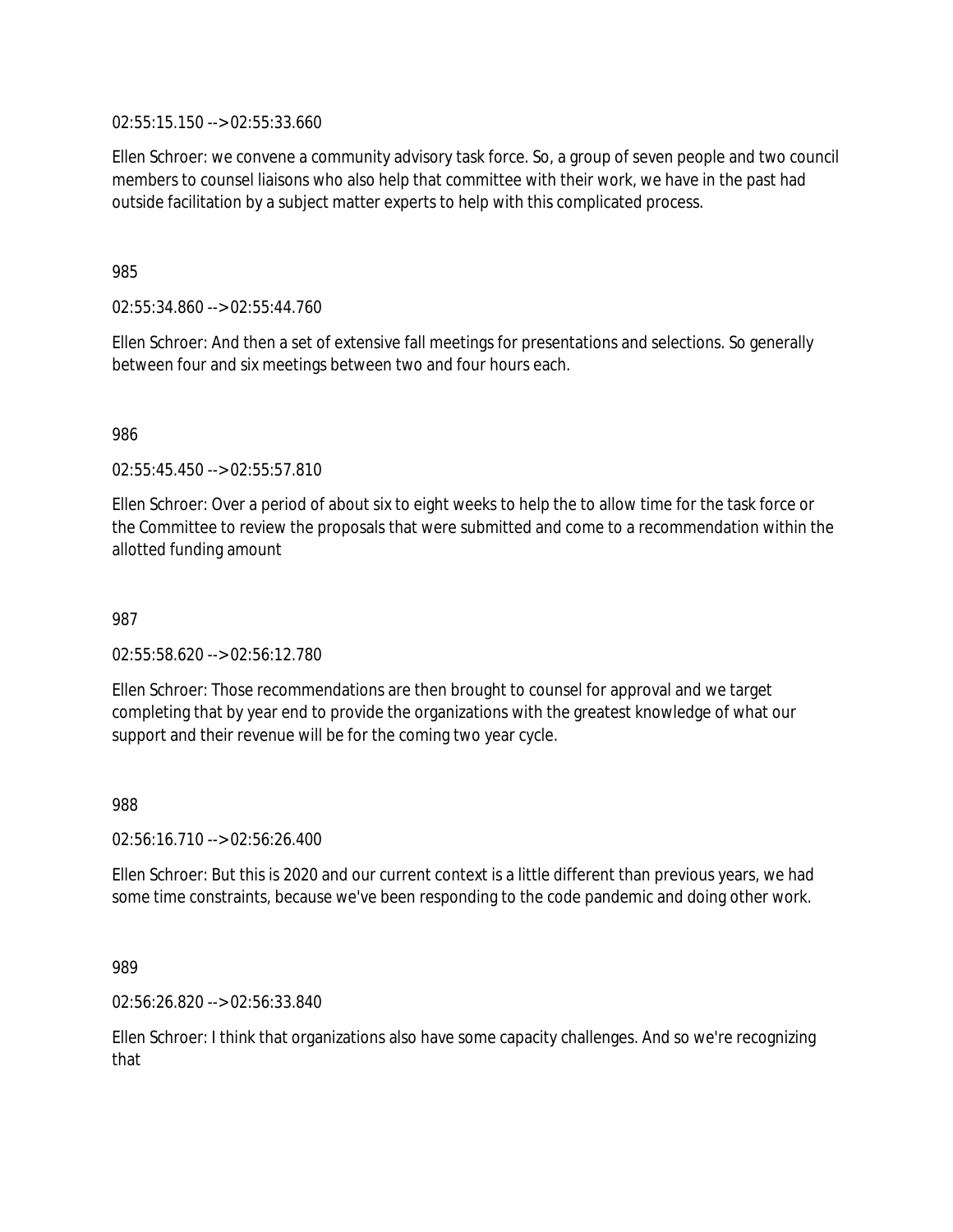02:56:34.470 --> 02:56:43.590

Ellen Schroer: And I updated this presentation today. We received for applications for seven Task Force positions. So I think the community is also feeling some time constraints.

991

02:56:44.130 --> 02:56:51.690

Ellen Schroer: And in Against this backdrop, we want to bring you some options to consider for how we might achieve this funding cycle going forward.

992

02:56:54.810 --> 02:57:10.890

Ellen Schroer: So there's three options that are in this presentation and were described also in your packet and I'll step through each one and I'm happy to take questions along the way. And then at the end, we're hoping to get a choice. So that staff will know where to start working

993

02:57:14.490 --> 02:57:26.760

Ellen Schroer: The first option would be to take an expedited approach to this and really what that would mean is to continue the current awards through the next biennium to the same set of organizations.

994

02:57:27.450 --> 02:57:34.530

Ellen Schroer: This approach would extend our current object. Our current commitment at its can, you know, at at same level it

995

02:57:35.580 --> 02:57:44.460

Ellen Schroer: Provides continuity and predictability for the recipient organizations, allowing them to continue to provide hopefully the same services with the same funding level.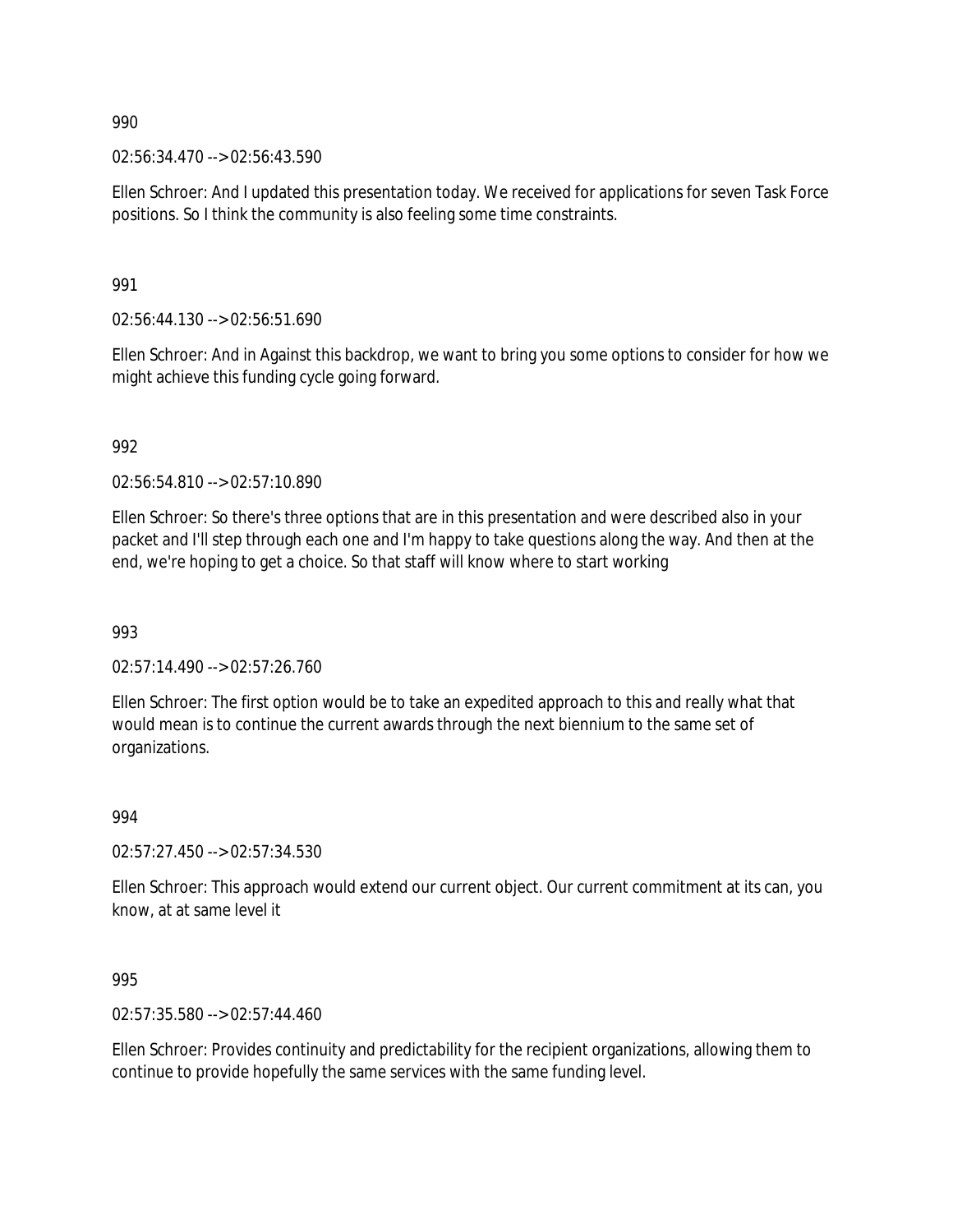$02:57:44.940 \rightarrow 02:57:56.100$ 

Ellen Schroer: At a minimal amount of effort or lesser amount of effort FOR THE LOCAL NONPROFITS on the other side. It doesn't give us an opportunity to consider any new applicants.

997

02:58:00.030 --> 02:58:12.570

Ellen Schroer: One reason that we are that we developed this is that the prior processes and I'll show you a summary in just a moment. Have resulted in a relatively stable set of recipient organizations in our community.

998

02:58:12.960 --> 02:58:21.000

Ellen Schroer: In the most recent cycle for the last two years, the funding committee recommended funding for 12 different organizations.

999

02:58:21.360 --> 02:58:30.720

Ellen Schroer: And in that set of 12 seven of the 12 had been recipients in each of the last three award cycles. So five of the last five years.

1000

02:58:31.140 --> 02:58:46.980

Ellen Schroer: Three had received funding and for of the past five years, and to receive funding for the first time in 2019 and 2020 so that could lead us to expect sort of a similar set of results after going through the process.

1001

02:58:49.110 --> 02:58:59.940

Ellen Schroer: And here's a chart with a whole bunch of words on it, but you can see by looking row by row that the organizations who are receiving the funding.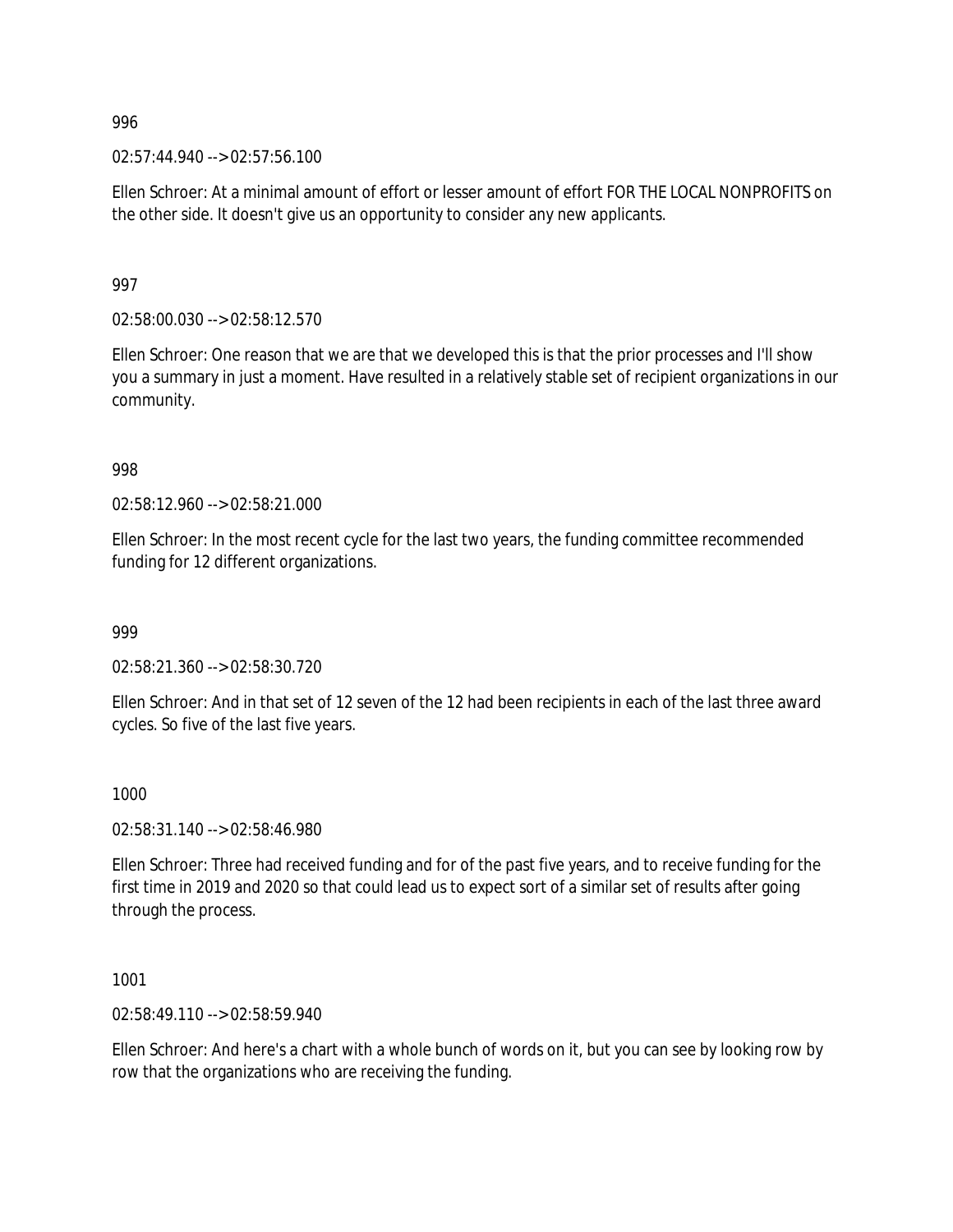02:59:01.050 --> 02:59:03.990

Ellen Schroer: In many cases in seven of the 12 cases.

1003

02:59:05.580 --> 02:59:15.630

Ellen Schroer: Of organizations who received funding for this past two year cycle. They had received funding in each of the cycles that went before that, as well. So from 2016 through 2020

1004

02:59:20.070 --> 02:59:29.880

Ellen Schroer: Council may also want to consider. Delaying this process, recognizing that we don't have the capacity right now in the city organization, the community or in the community organizations.

1005

02:59:30.090 --> 02:59:39.420

Ellen Schroer: To run this detailed process and we could defer that process until next year and provide perhaps the same amount of money but just at a later date.

1006

02:59:40.170 --> 02:59:53.940

Ellen Schroer: what this would do if we choose this approach is to provide some additional time for everybody involved in the process they would have another couple of months, we would have another couple of months gives us some time to do more recruitment to fully staffed the task force.

1007

02:59:55.500 --> 03:00:02.220

Ellen Schroer: It would also provide the organizations or the task force the opportunity to consider new applicants.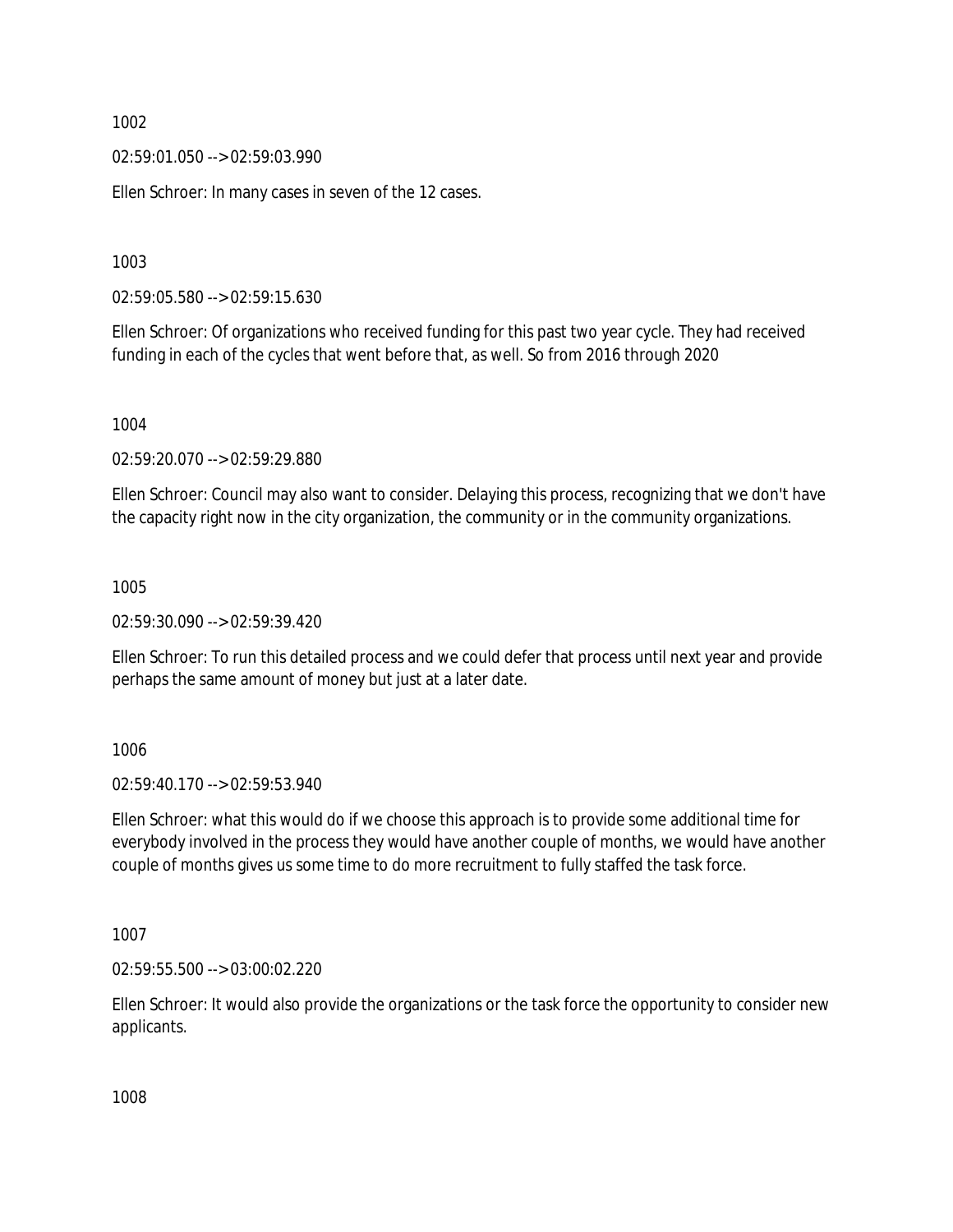03:00:03.000 --> 03:00:07.830

Ellen Schroer: On the other side, it differs their decisions and may complicate annual budgeting.

1009

03:00:08.100 --> 03:00:24.390

Ellen Schroer: For the community organizations who are hoping to apply for and receive this money in 2020 so they could start to plan for 21 and 22 many of these organizations run on a on a fiscal calendar your fiscal year. So would appreciate knowing in advance what their funding might be

1010

03:00:27.030 --> 03:00:34.860

Ellen Schroer: And then a third option that we wanted to put before you is just to continue to use the same timeline and the same process as in previous by Enya

1011

03:00:35.700 --> 03:00:46.170

Ellen Schroer: This would provide you the opportunity to consider new applicants, but it just may not be feasible given the time constraints, it would be a heavy lift for staff for the

1012

03:00:46.920 --> 03:01:02.700

Ellen Schroer: Council participants for the task force and would probably necessitate setting some other things aside. That said, if that's the Council's choice. We would certainly pencil that out on the calendar and bring it back to you to tell you what it would look like. And we could have that discussion.

1013

03:01:03.960 --> 03:01:11.520

Ellen Schroer: I would also note that it would be a pretty heavy lift for some of the organizations, but we could we could make that choice.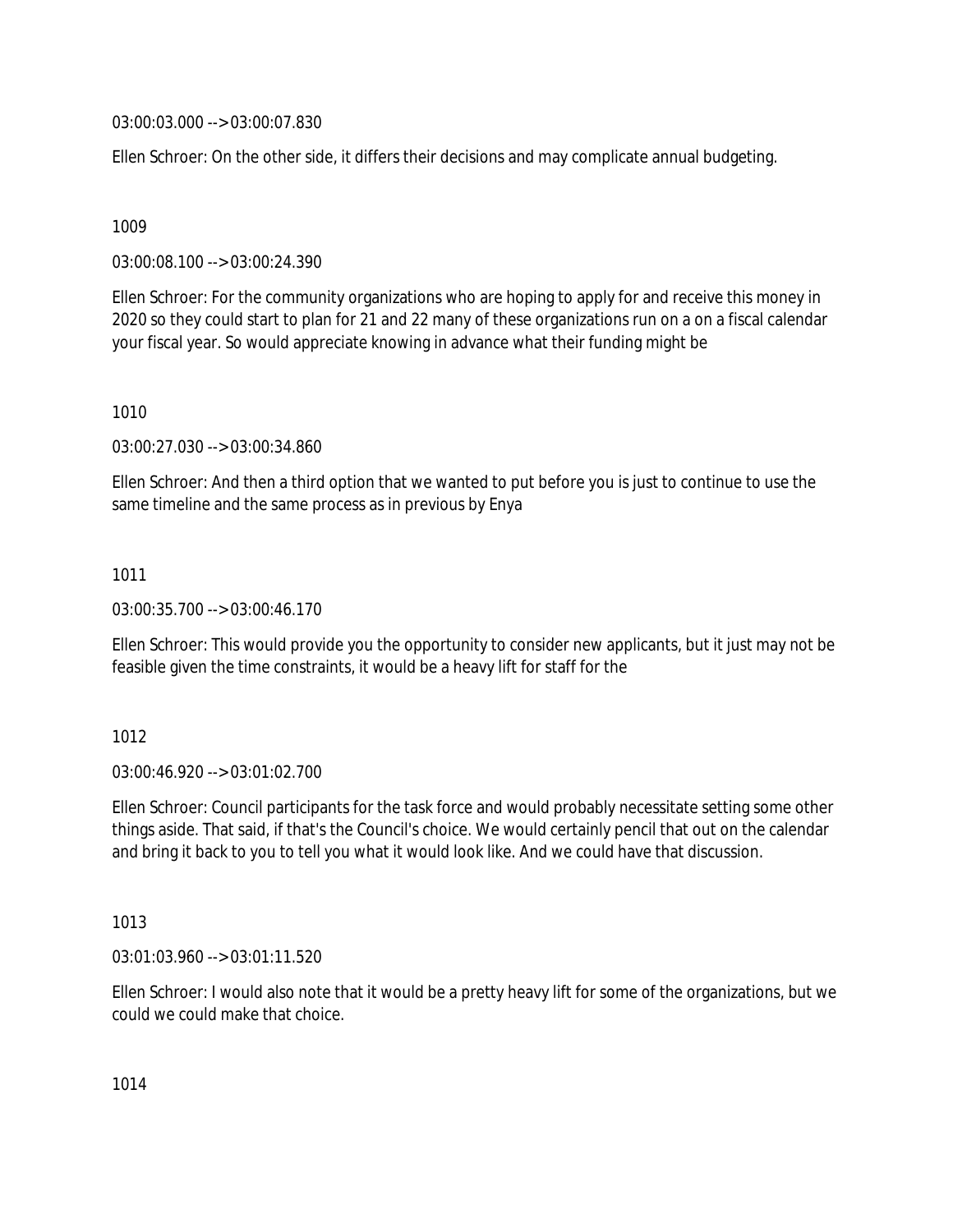03:01:13.500 --> 03:01:18.840

Ellen Schroer: So this summarizes these three approaches and expedites the process which would

1015

03:01:19.980 --> 03:01:30.810

Ellen Schroer: Call for staff to do some outreach to the community organizations and update the contracts to pay for those agreements for the upcoming biennium. This would be the lowest time commitment in the fall.

1016

03:01:32.670 --> 03:01:36.570

Ellen Schroer: We could delay the process and do this in 2021

### 1017

03:01:37.950 --> 03:01:47.850

Ellen Schroer: Which would also involve some outreach to tell people what to expect, since they've had this kind of funding opportunity in the past and they're probably expecting or hoping for it in the future.

1018

03:01:48.390 --> 03:01:59.070

Ellen Schroer: This would also have a pretty low time commitment for the organizations and for the city or we could make a good try at doing our original process, which would involve really

1019

03:01:59.730 --> 03:02:15.570

Ellen Schroer: Focusing time on doing outreach doing some recruitment for Task Force members deciding on our outside facilitation issuing the RFP and running the proposal process all within the next eight to 12 weeks. And so, this one has a fairly high time commitment.

1020

03:02:23.070 --> 03:02:43.980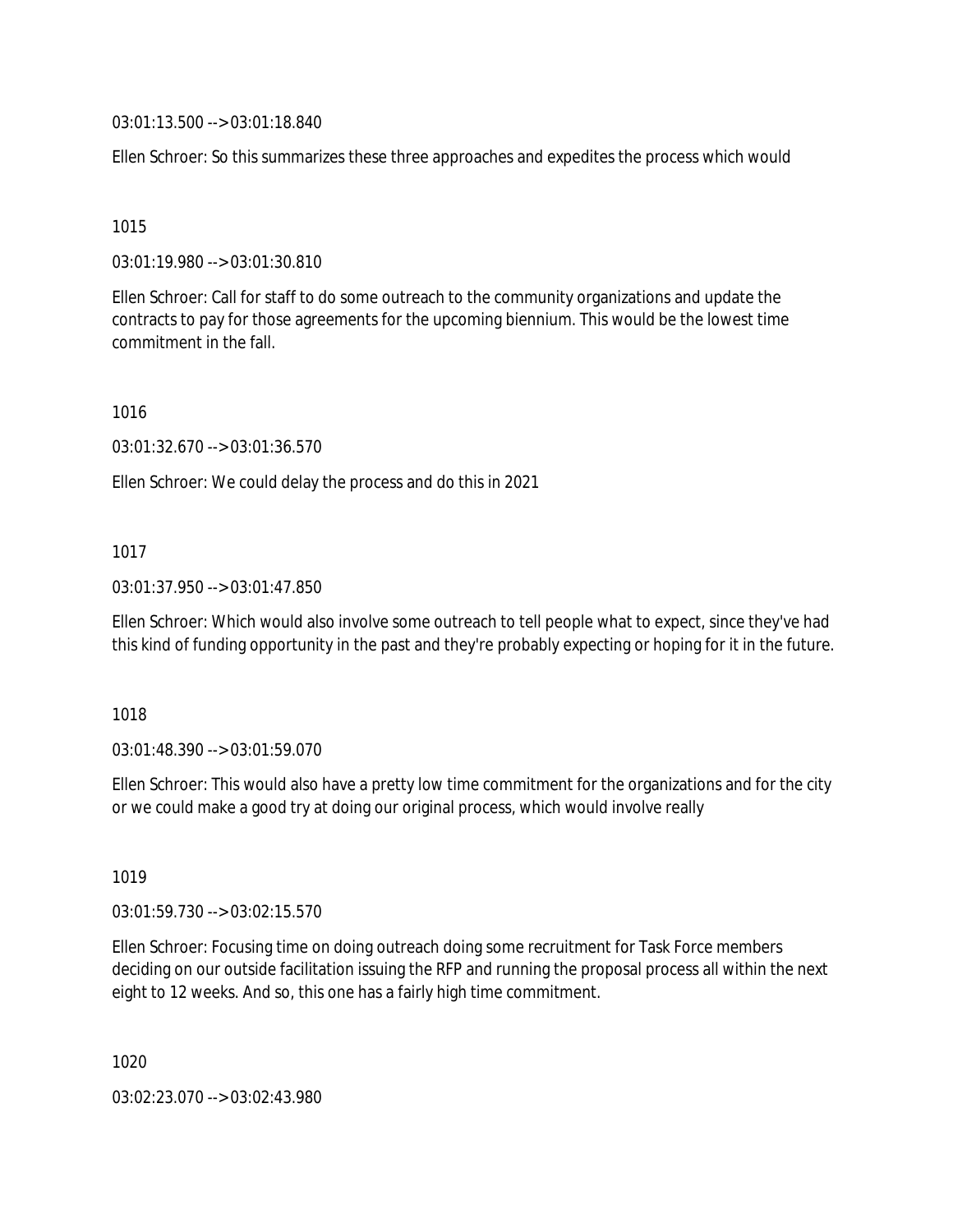Ellen Schroer: This slide is just intended to help you see where our funding has been over the last five years, our current funding approach began in 2017 with the two year fund the two year funding cycle and our proposal is to continue the funding at that same level into 21 and 22

1021

03:02:46.590 --> 03:02:58.500

Ellen Schroer: So that concludes the presentation, I'm happy to take any questions. And again, there is a motion in the packet which asks you to select one of the three options presented or you could

### 1022

03:02:59.970 --> 03:03:11.850

Ellen Schroer: You could ask us for some more information. I guess if there's something that you'd like and then also to confirm the amount to be awarded for 21 and 22. And again, like with L tak. This will come back to you in the form of art of

## 1023

03:03:12.900 --> 03:03:19.710

Ellen Schroer: Either in the budget if we go with the first expedited process or in the RFP. If you choose either option two or three

# 1024

03:03:21.720 --> 03:03:27.990

Ellen Schroer: So I'll stop sharing my screen unless there's a slide you'd like me to go back to and be happy to take any questions. Great.

### 1025

03:03:28.170 --> 03:03:33.900

Joe Deets: Thank you, Alan. Um, let's get right to it. Mayor Schneider. You had your hand up first of all

### 1026

03:03:34.770 --> 03:03:51.600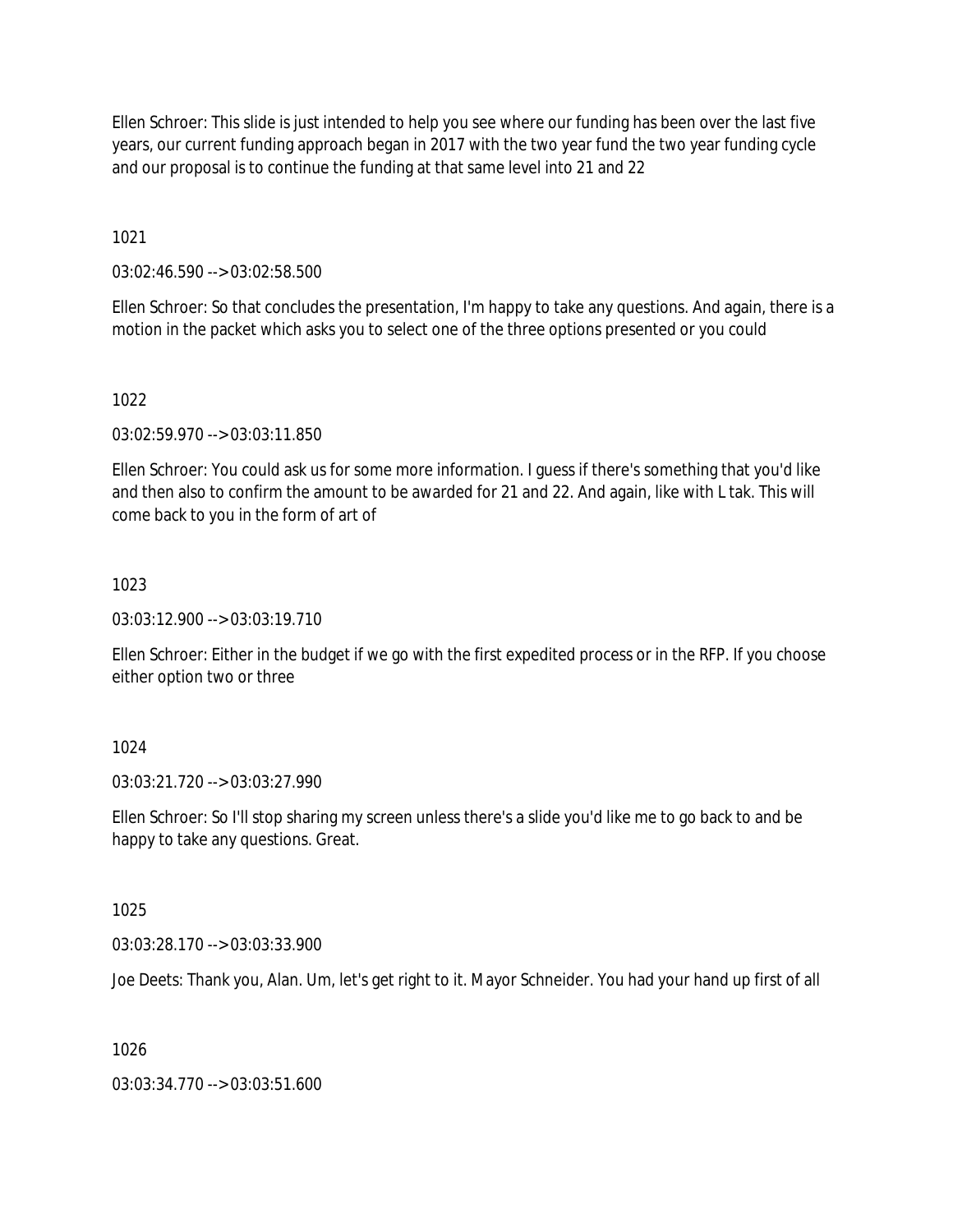Leslie Schneider: Yes, thank you, Ellen great presentation. Appreciate it. And so I i was the liaison to that group that committee. A couple years ago, and it is very time consuming. I will, I will agree. I think the committee did a great job.

1027

03:03:53.400 --> 03:03:54.930

Leslie Schneider: One of the things I

1028

03:03:56.190 --> 03:04:02.100

Leslie Schneider: One of my so I heard you say that you would as a next step. If we went with Option one is that you would reach out to these

## 1029

03:04:02.700 --> 03:04:12.240

Leslie Schneider: Organizations presumably to make sure that that this was all okay with them that that you know their purposes for the money would basically be the same. And they would appreciate it.

1030

03:04:13.980 --> 03:04:24.960

Leslie Schneider: My one concern is that, you know, just wondering if if coded actually changes our priorities, a little bit, especially for human services and so towards that.

1031

03:04:26.730 --> 03:04:39.570

Leslie Schneider: A suggestion or a thought is that we do this with a check in to see whether we want to extend it for the second year. In other words, we make a commitment for one year. And then we do a check in to

1032

03:04:41.190 --> 03:04:53.130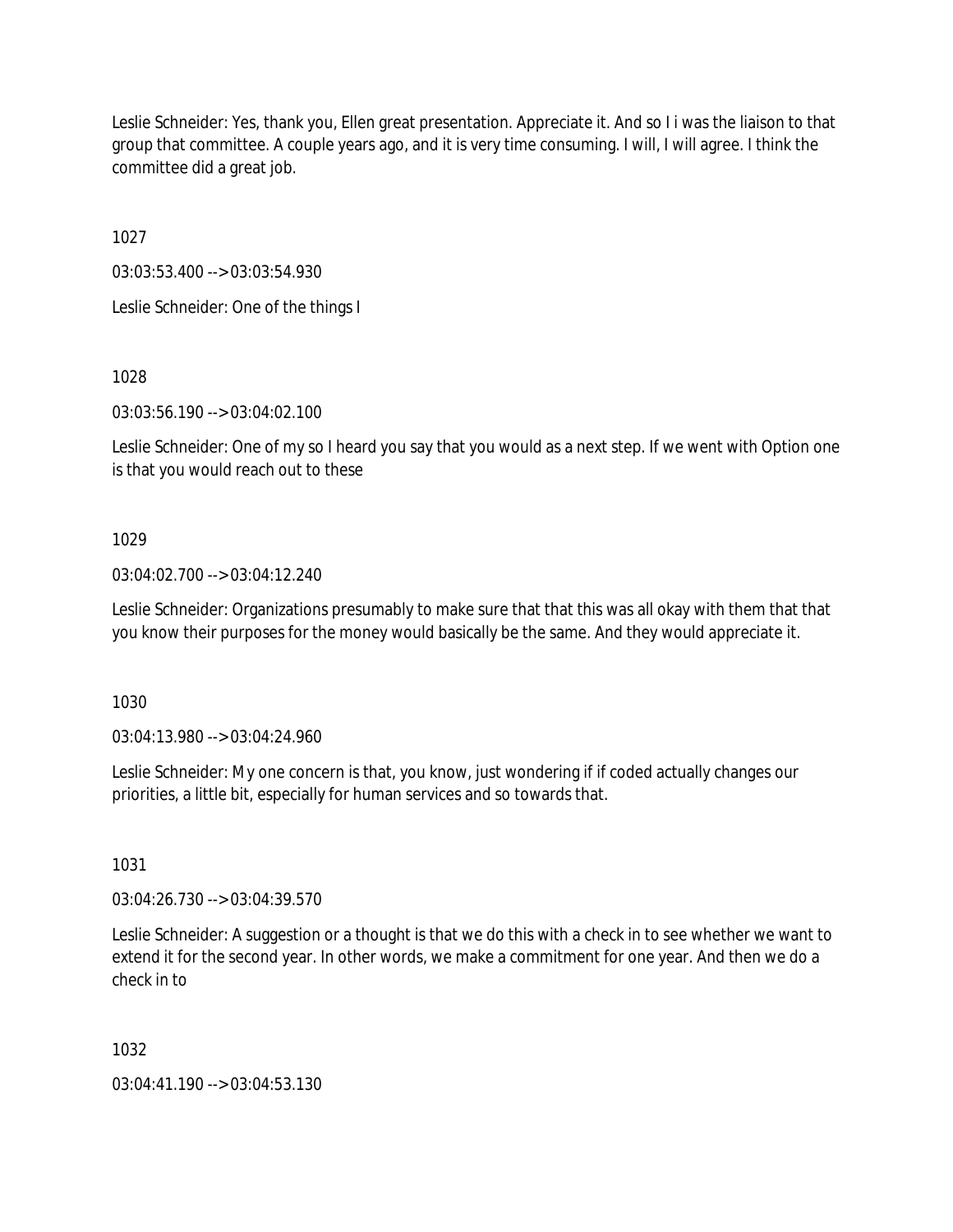Leslie Schneider: With conditions being whatever they are, at the time, to see if we might want to jump in and allow some more applicants. At that time, or just different applications.

# 1033

03:04:53.580 --> 03:05:16.140

Leslie Schneider: And I know one problem with that is that then it, it messes up the order the flip flop order with the cultural funding, but I presume that you know we could figure it out at that time. So that's my one main concern. Otherwise, I really do support giving the consistency to to the organization's

1034

03:05:17.820 --> 03:05:19.800

Joe Deets: Thank you, Mayor council member Medina.

### 1035

03:05:22.290 --> 03:05:24.960

Kol Medina: Thank you. And thanks for the presentation along

#### 1036

03:05:28.230 --> 03:05:40.830

Kol Medina: When the Great Recession happened. We got rid of health. Health and Human Services Organization and settled into just giving out same amounts, the same organizations every year for many years.

### 1037

03:05:41.460 --> 03:05:47.070

Kol Medina: And we came to understand that that wasn't a great idea. And so we got away from that one. We could as a city.

### 1038

03:05:48.960 --> 03:05:55.800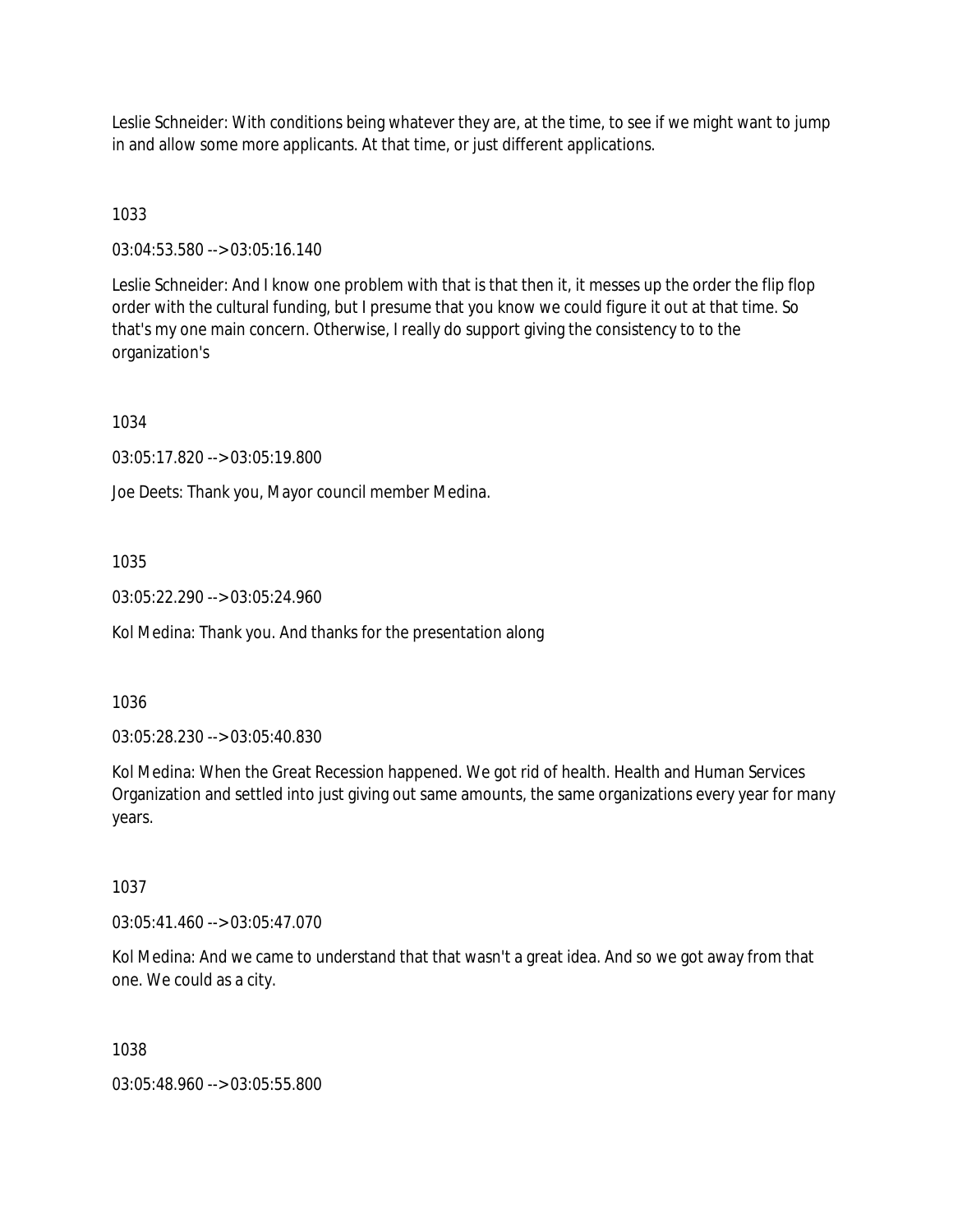Kol Medina: And I hope we don't do that again. But in this moment. I think the only option that really makes sense is the expedited option.

1039

03:05:56.280 --> 03:06:06.360

Kol Medina: Of basically just giving the same amount to some organizations for the next cycle, but with a really strong caveat that it's just this cycle and that it's not going to become a standard practice.

## 1040

03:06:06.810 --> 03:06:19.800

Kol Medina: Of course, where the Council decided now two years from now, I can't cancel my decided to just keep doing it. Um, but I personally would only vote for the expedited option if we're doing it with the knowledge. There's just this one time thing because of extenuating circumstances.

## 1041

03:06:20.910 --> 03:06:26.550

Kol Medina: And with that in mind, I'm just going to go ahead and put the motion on the floor, but I'm only going to put the first part of the motion.

1042

03:06:27.210 --> 03:06:29.040

Joe Deets: City Manager in her hand.

1043

03:06:30.480 --> 03:06:32.640

Kol Medina: Well, I think I can go ahead and make the motion. Right.

1044

03:06:33.270 --> 03:06:33.720

Go ahead.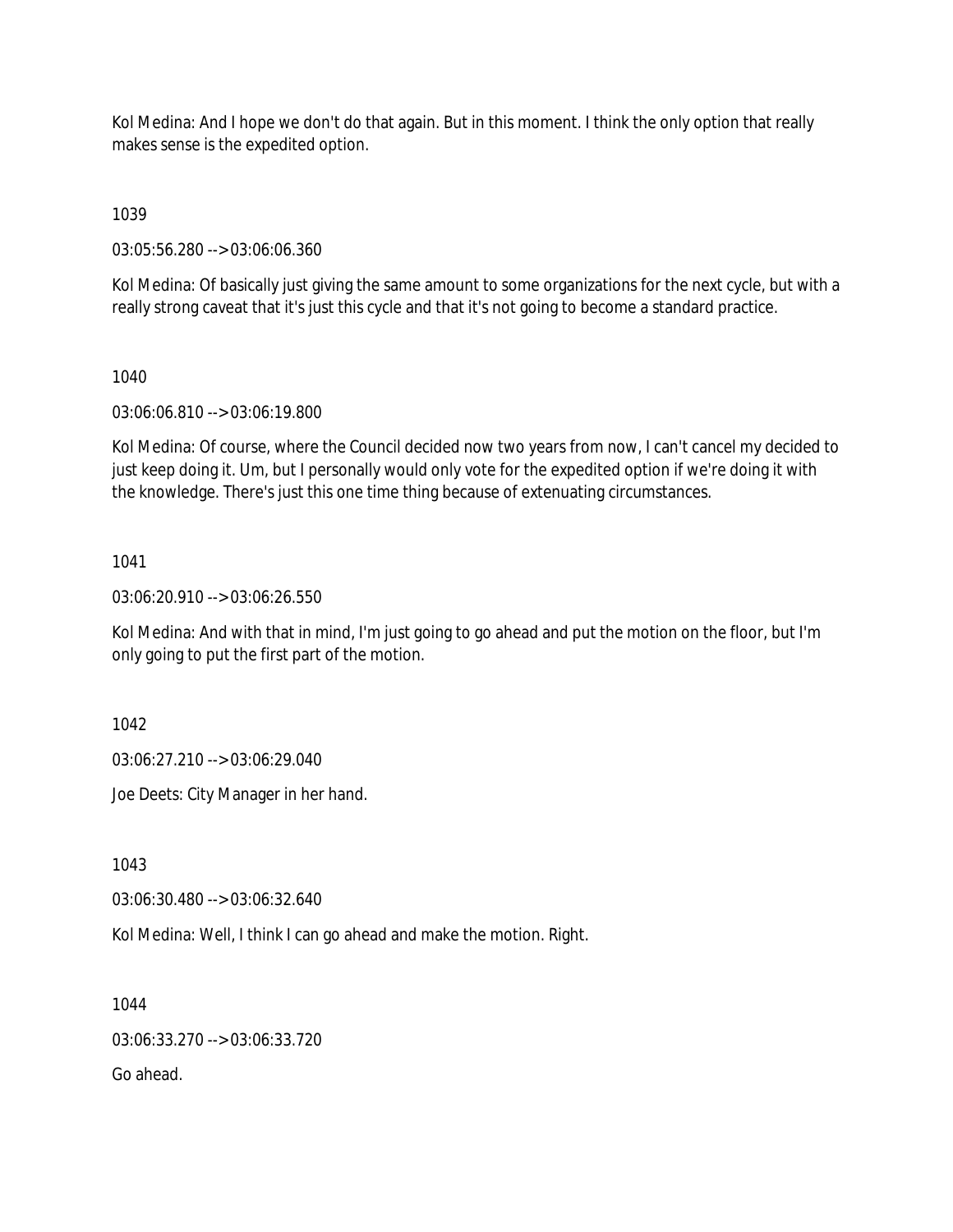03:06:36.420 --> 03:06:48.630

Kol Medina: So I'm only gonna put the first part of the motion because I feel like there are two pieces to it. So I moved to direct the city manager to proceed with the human services funding award cycle for 2021 to 2022 using the expedited process.

1046

03:06:50.670 --> 03:06:59.700

Joe Deets: I like it Council republic. Second that. Okay, let's, uh, a city manager. You had your hand up.

1047

03:07:00.540 --> 03:07:07.980

Morgan Smith: Well, I think especially if Council is going to move into some clear direction. I wanted to make sure something that maybe wasn't clear is clear to you.

1048

03:07:08.310 --> 03:07:12.960

Morgan Smith: The recommendation as the expedited process that we're proposing you consider

1049

03:07:13.710 --> 03:07:24.210

Morgan Smith: Would be to provide proposed the same amount of funding to the recipient organizations, but to let them have the latitude to propose back what they would use it for

1050

03:07:24.720 --> 03:07:27.840

Morgan Smith: Because while there is a high degree of consistency over who receives the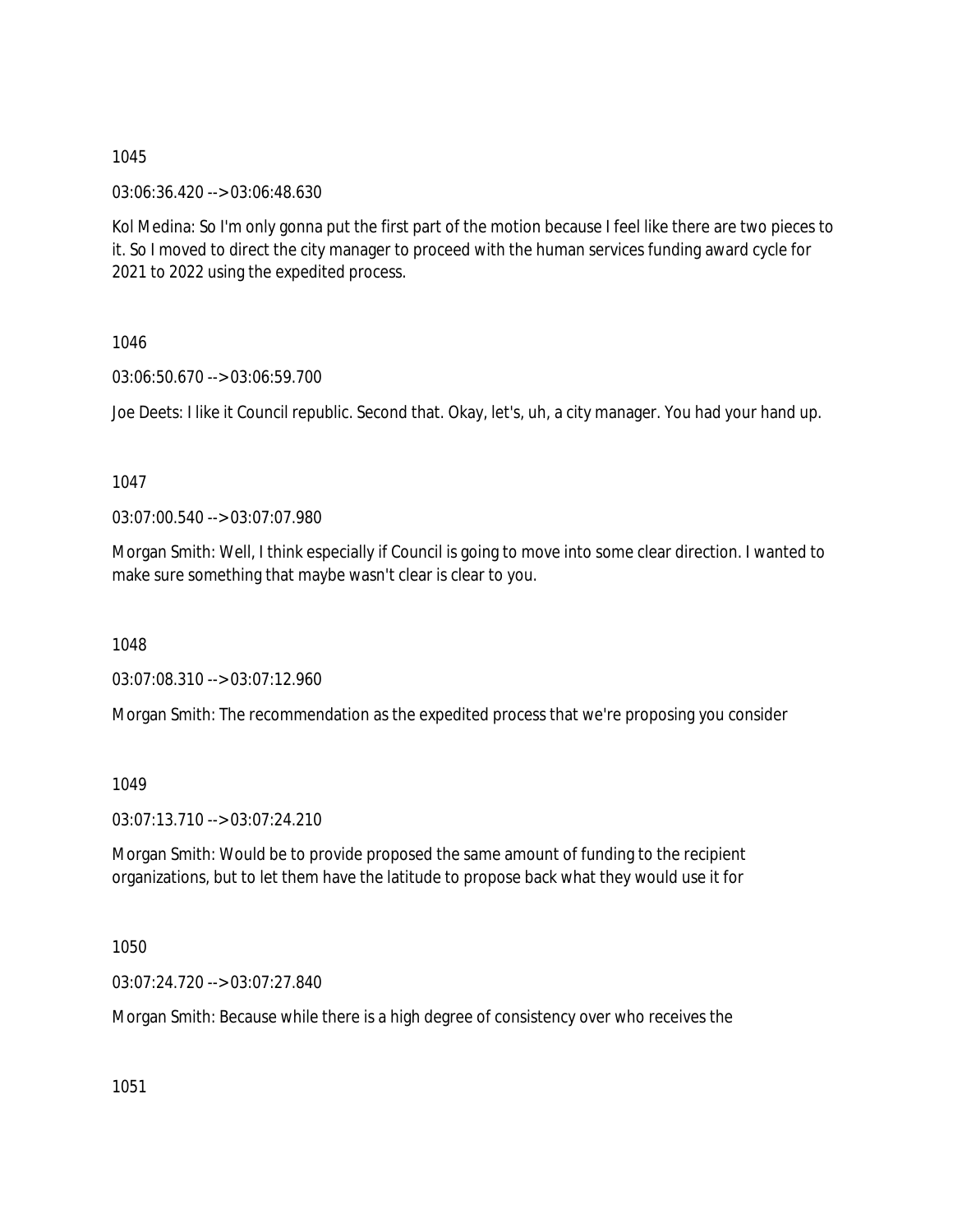03:07:28.170 --> 03:07:36.900

Morgan Smith: Has received the funding, there is some variability and what they've used it for particularly I think going forward in this environment. We want to hear from them what their greatest area of need, is

1052

03:07:37.110 --> 03:07:41.730

Morgan Smith: So before you really consider your direction and this, I just wanted to make sure that that was very clear.

1053

03:07:42.990 --> 03:07:52.830

Morgan Smith: And then while I have the floral to say mayor Snyder's idea about maybe taking a two step process that complexity with that is that we typically make a two year award.

1054

03:07:53.160 --> 03:08:04.620

Morgan Smith: So if you have awarded unless you only award one year of funding with the idea to Daniel run a small, short cycle to catch up. You've already programmed all of the money so

1055

03:08:05.940 --> 03:08:09.120

Joe Deets: Okay, thank you. Um, let's see.

1056

03:08:11.670 --> 03:08:14.190

Joe Deets: COUNCILMEMBER hi topless. SIGH You work next

1057

03:08:15.270 --> 03:08:25.650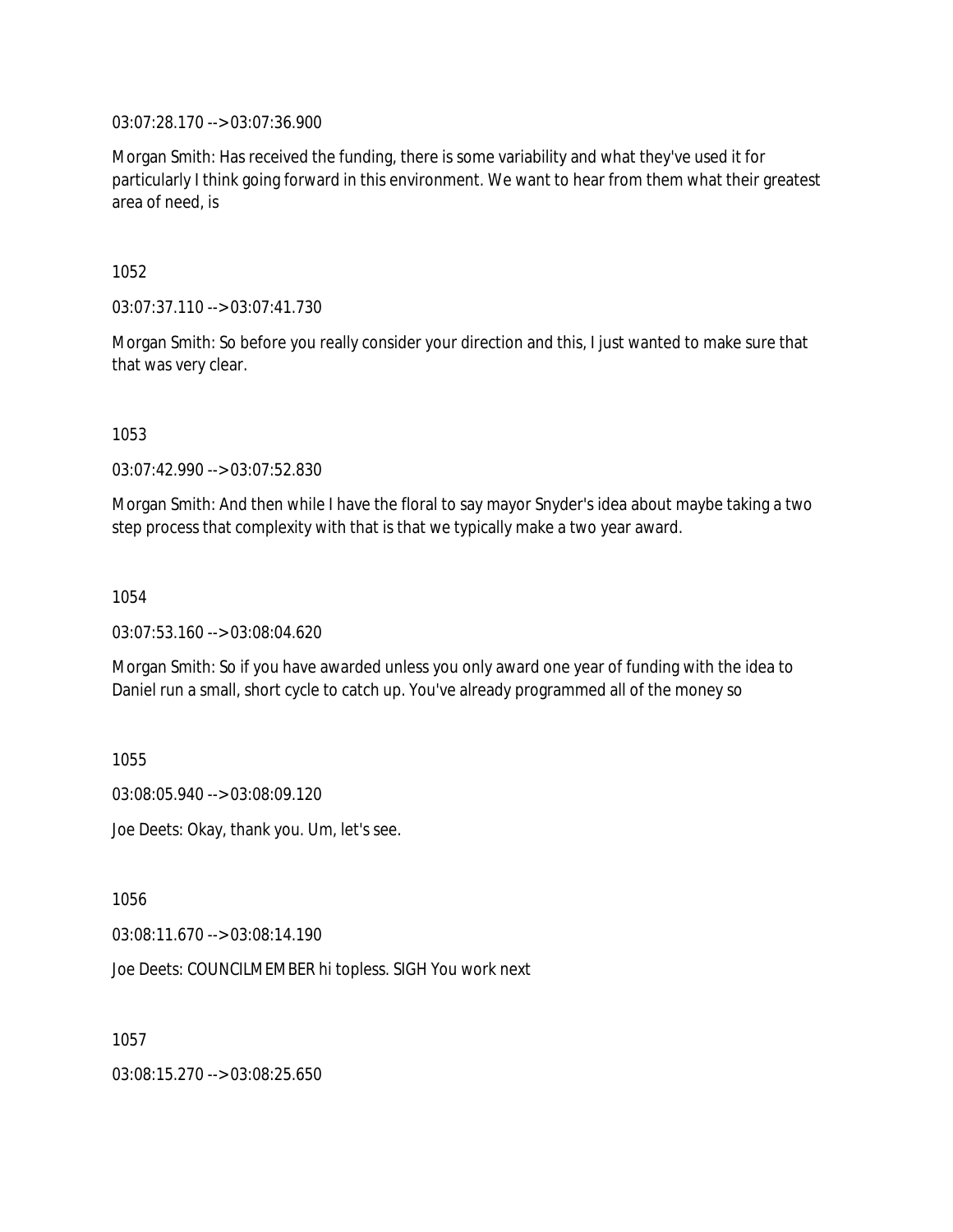Kirsten Hytopoulos: So I'm going back to what I was on the Council that that started that what was supposed to be unless I'm forgetting is supposed to be one cycle of adjust

1058

03:08:26.460 --> 03:08:38.280

Kirsten Hytopoulos: When we got rid of AAA chess of just repeating one cycle of programming. I don't remember it was that repeating. I think the previous allocations to the organization's because we're going to create

1059

03:08:39.390 --> 03:08:49.290

Kirsten Hytopoulos: A committee, like the Council ultimately did. So if that got repeated for years after. That's a shame. But I think this is a mistake. The whole the whole the whole

1060

03:08:49.920 --> 03:09:06.180

Kirsten Hytopoulos: The whole definition of the crisis, we're in has our society has changed. You know that the function of these these these organization has changed anything about Boys and Girls Club, they haven't had kids there, you know, while the

### 1061

03:09:07.560 --> 03:09:14.340

Kirsten Hytopoulos: You know, being with us services baby performing certain functions that are really important right now, but they're seeing kids in the same way and help Lighthouse might

1062

03:09:14.670 --> 03:09:26.250

Kirsten Hytopoulos: Have a highly elevated role in our community that we aren't seeing yet and will next year. And you know, I guess I feel like you know as much as I'm sure the organization. And I'd like to hear from organizations as much as the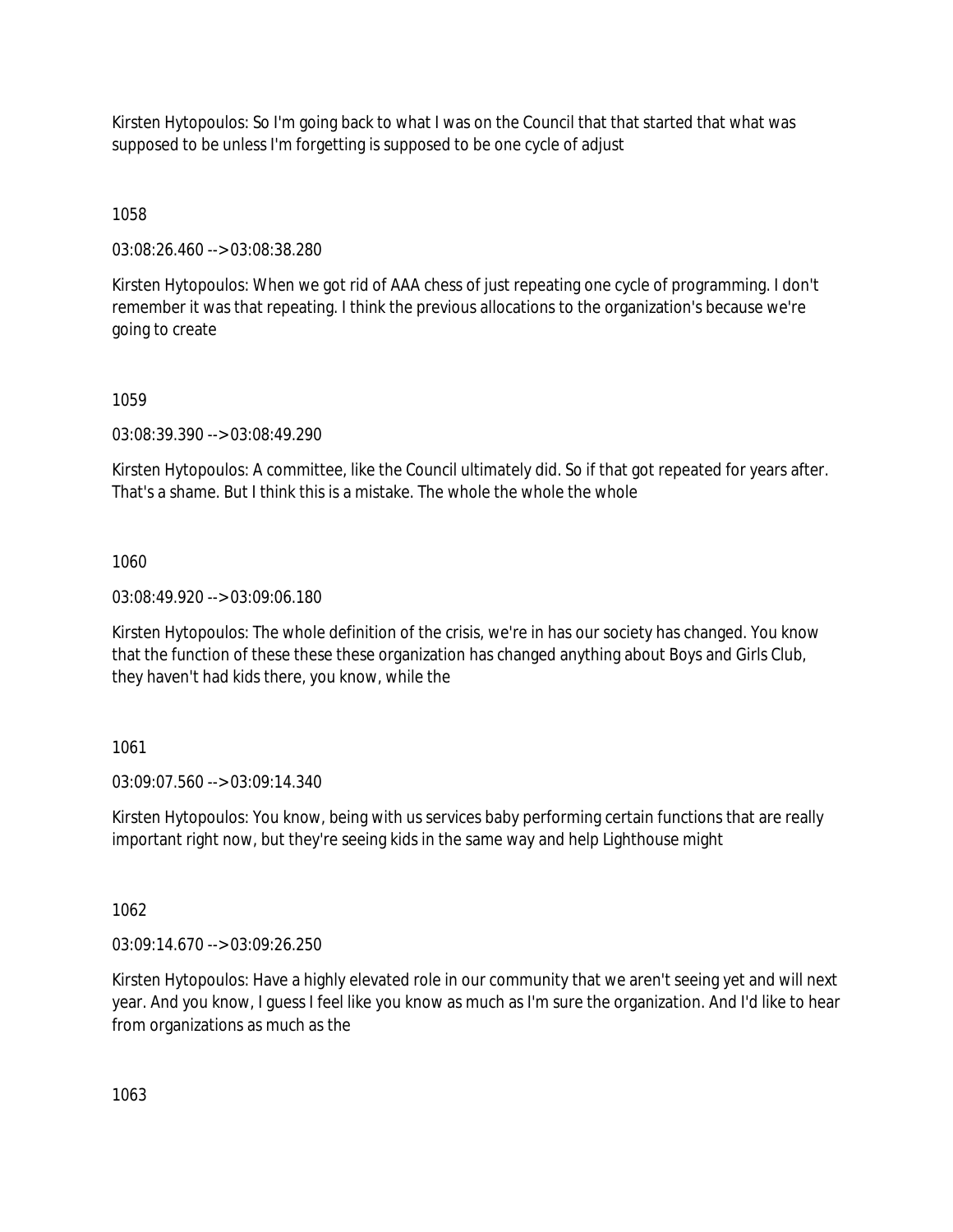03:09:26.250 --> 03:09:35.790

Kirsten Hytopoulos: Organization might not want to have a delay. On the other hand, if we use a process. If you use the phrase called delayed process, but whatever. If we take longer.

1064

03:09:36.420 --> 03:09:43.440

Kirsten Hytopoulos: Than we might do this better because they may be able to maybe have a better handle on what's actually needed in the community.

1065

03:09:43.920 --> 03:09:50.910

Kirsten Hytopoulos: And who needs it. So I'm not really comfortable with just rolling over, especially for two years. I think that we should do this properly.

1066

03:09:51.420 --> 03:10:01.410

Kirsten Hytopoulos: And assess what the needs in the community are at this time and they could be a lot worse than we then we know they're going to be in in a few more months. So those are my thoughts.

1067

03:10:03.150 --> 03:10:09.180

Joe Deets: Thank you for that, I, I've been taking given this some thought I was friend away, which, which of these options but

1068

03:10:09.870 --> 03:10:22.590

Joe Deets: I think I'm leaning more towards the expedited and I'll tell you one reason that doesn't seem to have been come up is time is of the essence, for a lot of these organizations and for a lot of people who need help and so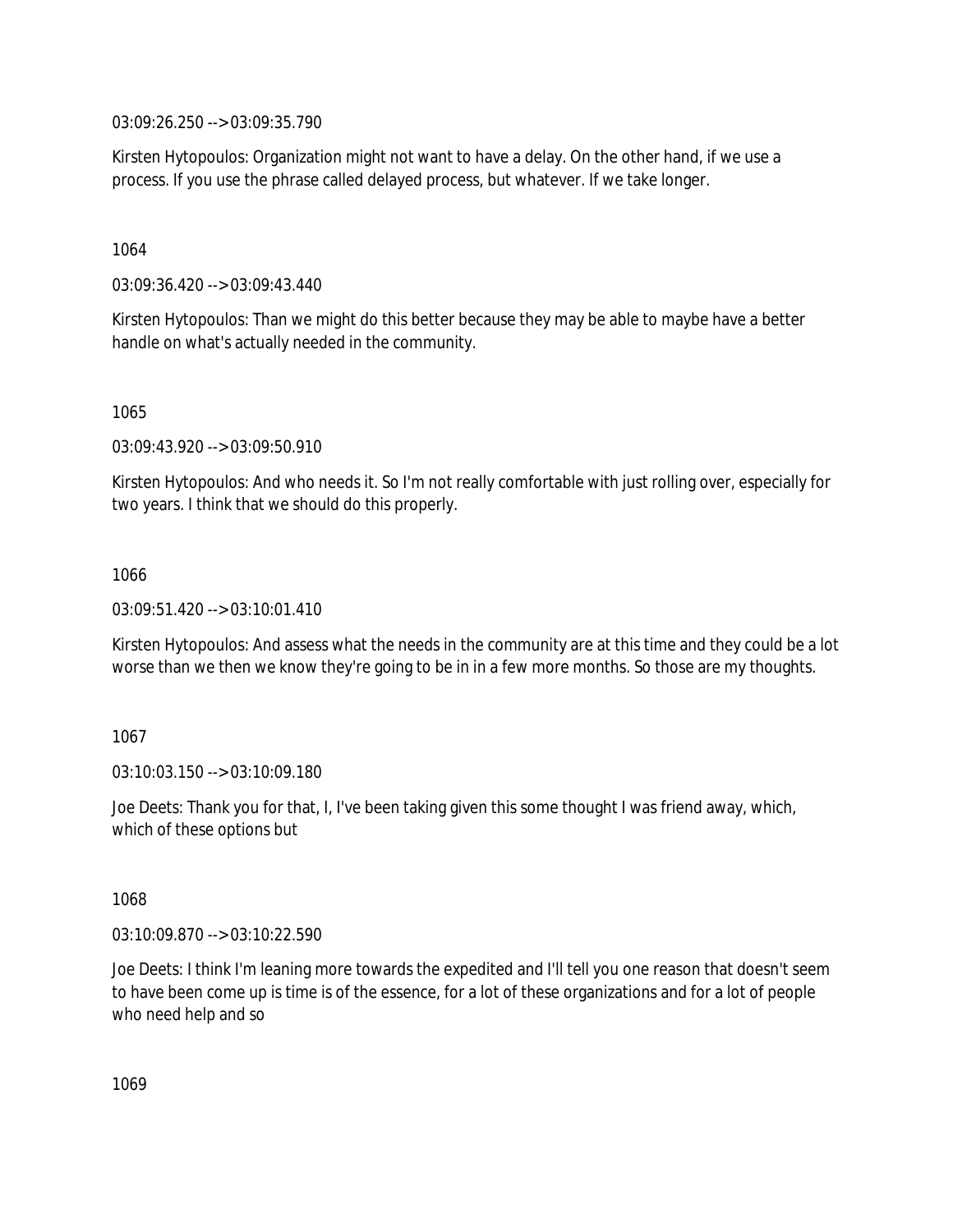03:10:24.420 --> 03:10:40.230

Joe Deets: End of the quicker we can get money out the better. Having said that, I do agree with your point. Councilmember head topless. That would be really good at least to find out these existing organizations, you know, what are their plans which the city manager is already brought up so

1070

03:10:41.460 --> 03:10:48.150

Joe Deets: I'd be in favor of the expedited but that, but we would want to inquire with these entities.

1071

03:10:48.810 --> 03:10:56.550

Joe Deets: What are they going to use the money for and if they sort of if there's any sense that they're having in hiring and saying, well, then you know there's other means.

1072

03:10:56.880 --> 03:11:09.330

Joe Deets: We can put others we can put that money but just be extradited getting money out there where as soon as possible is is a very powerful incentive to me so

1073

03:11:10.830 --> 03:11:13.260

Joe Deets: Cups number I topless your hand still up, did you want to

1074

03:11:16.050 --> 03:11:22.440

Joe Deets: Okay, um, all right. Oh. Couple more hands Katzenberg nisar

1075

03:11:23.550 --> 03:11:34.800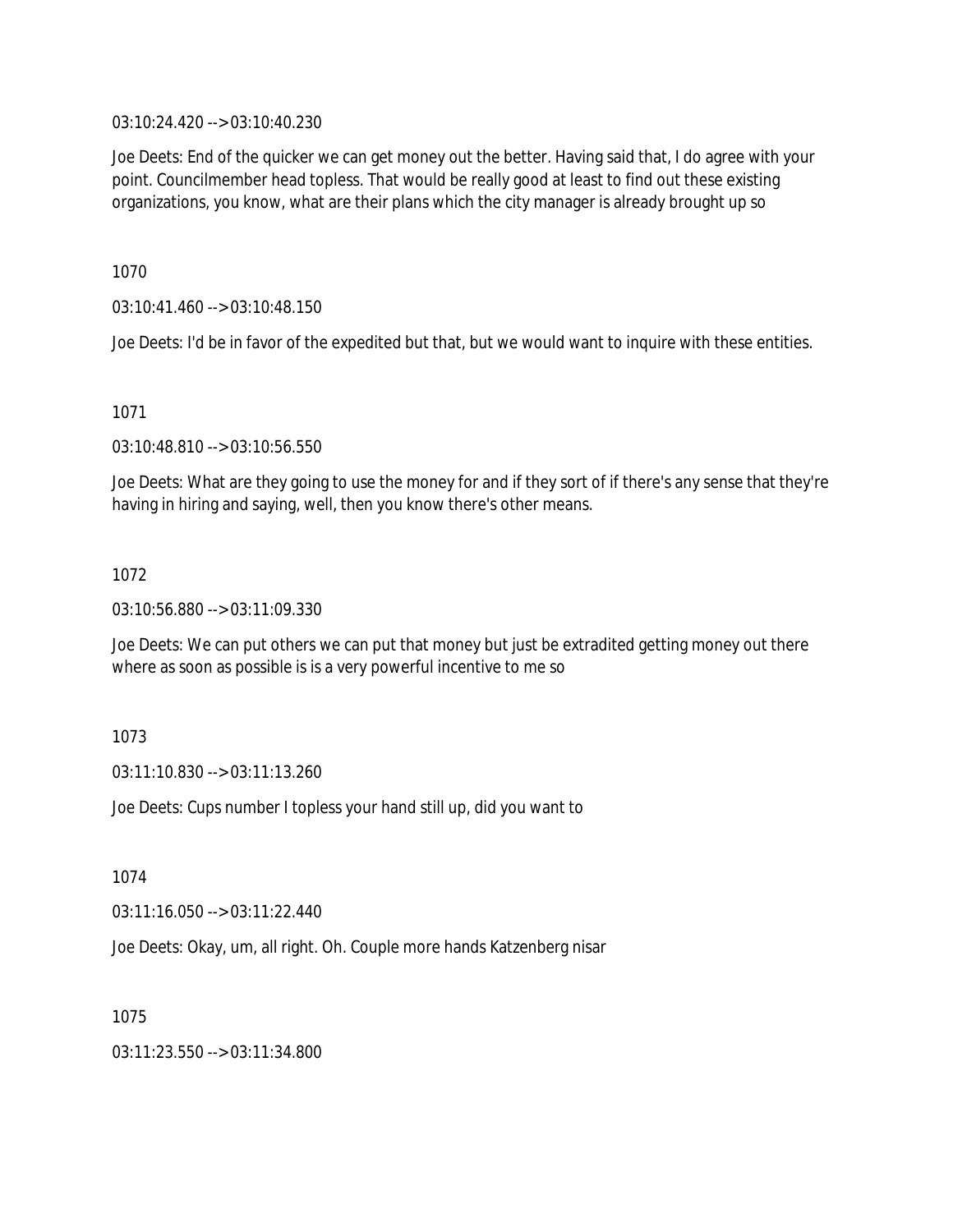Rasham Nassar: Yeah, I tend to agree more with COUNCILMEMBER head topless ON THIS I HEAR THE THE IMPORTANCE OF GETTING FUNDING out to organizations as quickly as possible.

1076

03:11:35.940 --> 03:11:55.920

Rasham Nassar: With that consideration. I'm not necessarily in support of the delay option, but I can't reconcile the fact something that COUNCILMEMBER topless that is that we don't know if the funding is going out to the greatest community organizational needs. We would just be buying a pre coven

1077

03:11:56.940 --> 03:12:14.430

Rasham Nassar: Kind of foundational basis for just for for for providing funding to organizations, without taking the time. We're doing our due diligence to really understand how that funding will be used and where you know where the funding might go that could serve a greater

1078

 $03:12:15.540 \rightarrow 03:12:20.490$ 

Rasham Nassar: coven related perhaps need. So I don't know if there's a way to

1079

03:12:21.450 --> 03:12:33.810

Rasham Nassar: merge some options. I think I one point I want to bring up as if this is coming to us at a study session without public comment. Is there an opportunity to put this on a business meeting and just defer this discussion to a business meeting.

1080

03:12:34.680 --> 03:12:45.990

Rasham Nassar: Where we can send out a notification to these organizations somehow advertise this city website or something and then invite pop the comment on this item before Council takes action.

1081

03:12:47.520 --> 03:12:48.360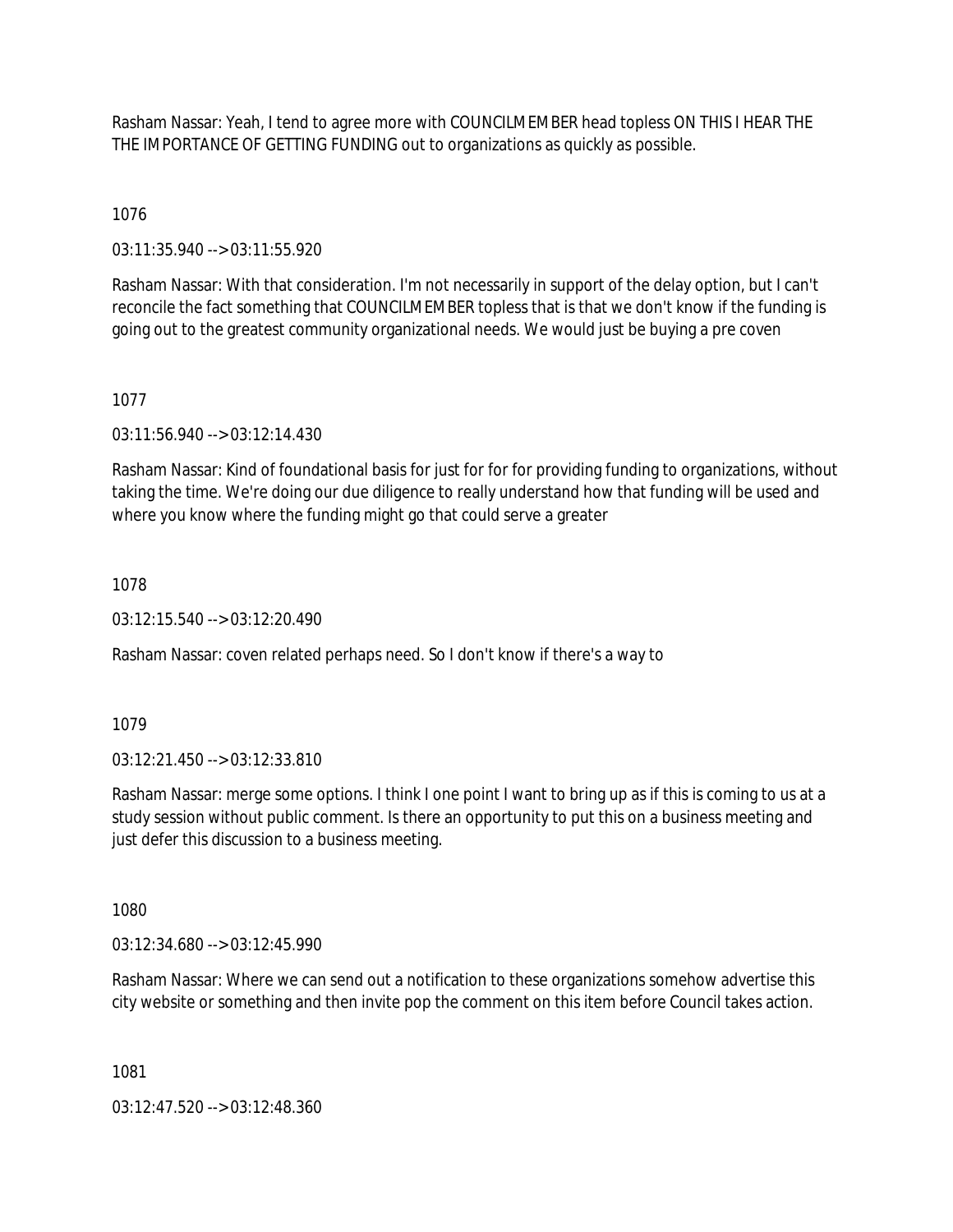Joe Deets: City Manager.

1082

03:12:49.350 --> 03:13:02.190

Morgan Smith: Yeah, a couple of additional ideas. One is it's not only coming on a study session, but it's also coming. I just want to acknowledge without the benefit of having any advanced discussion with the to counsel liaison.

1083

03:13:03.000 --> 03:13:17.880

Morgan Smith: Because we just sort of recognized that time was slipping away and we wanted to get this information in front of you, but maybe a next step could be having had the benefit of this conversation we could work with the two Council liaisons to see what they recommended as a next step.

1084

03:13:18.930 --> 03:13:33.150

Morgan Smith: I also want to say that having worked closely with the Council members who rebuilt the award process, five years ago that was a very challenging and thoughtful.

1085

03:13:34.350 --> 03:13:47.460

Morgan Smith: Exercise and I would not suggest that we take a more expedient approach lightly because I think they're there. The whole point of building that and going through some of the controversy that emerged.

1086

03:13:47.970 --> 03:13:59.940

Morgan Smith: Was exactly because of the value of having a, you know, maybe not competitive isn't the right word, but, uh, but a thoughtful rewrap every two years. We am COUNCILMEMBER Douglas we picked two years.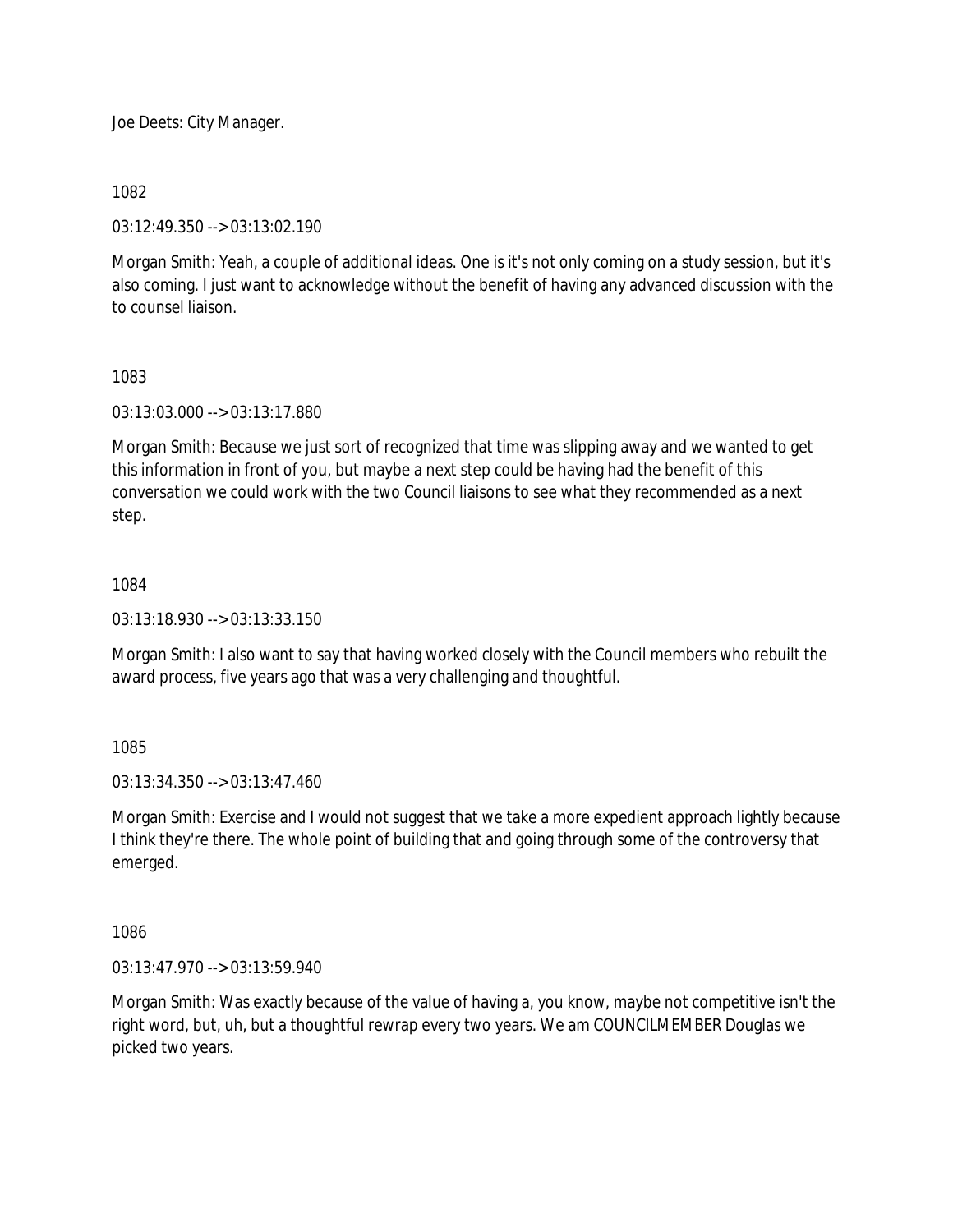03:14:00.480 --> 03:14:08.940

Morgan Smith: To kind of balance the administrative requirements and the fact that a lot of what our organizations do doesn't change very much. But the reason that I

1088

 $03:14:09.450 \rightarrow 03:14:18.210$ 

Morgan Smith: Feel comfortable really putting that forward for serious consideration is looking back at the continuity and the recommendation that's emerged, there has not been

1089

03:14:19.350 --> 03:14:27.870

Morgan Smith: A lot of space for innovative or emerging ideas. This is a time of crisis, my sense from those organizations is

1090

03:14:28.170 --> 03:14:33.420

Morgan Smith: That they are in crisis themselves. And this is a time when this expedited approach might really be beneficial.

1091

03:14:33.750 --> 03:14:44.250

Morgan Smith: So I guess one suggestion I have for counsel is to consider leaving this with the two liaisons to work with Ellen and myself on what a next step might be

1092

03:14:45.000 --> 03:14:55.440

Morgan Smith: And go from there. But I think the reality is I don't feel that it's feasible for us to complete a funding cycle before December 31 given where things stand today.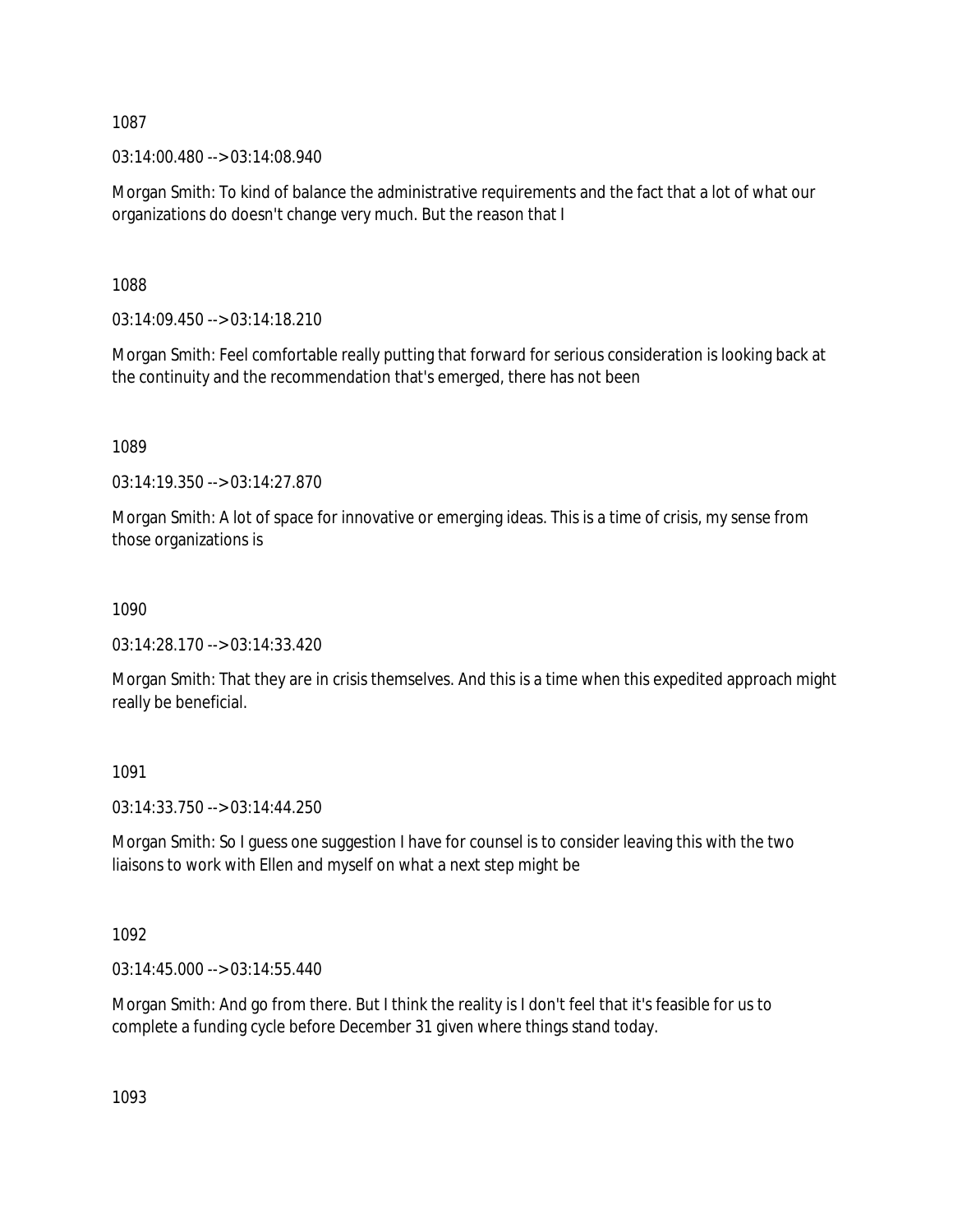03:14:56.160 --> 03:15:03.720

Morgan Smith: But I also want to clarify that the delayed approach doesn't mean we would do nothing between now and January, we were just trying to be realistic about the fact that

1094

03:15:04.140 --> 03:15:16.680

Morgan Smith: And acknowledging that it's probably not feasible to do the process that we normally do between now and December 31 we really think we're looking at some version of option one or Option two or some some new hybrid

1095

03:15:18.240 --> 03:15:20.910

Joe Deets: Thank you. Councilmember topless.

1096

03:15:21.930 --> 03:15:27.480

Kirsten Hytopoulos: And I just want to say that that while I'm I have no doubt that that the the nonprofits are

1097

03:15:27.540 --> 03:15:28.800

Kirsten Hytopoulos: Are suffering.

1098

03:15:29.610 --> 03:15:36.660

Kirsten Hytopoulos: It just at the same time. I'm assuming that our community has dramatically changed in ways we don't know. You know, again, so that was

1099

03:15:37.080 --> 03:15:50.910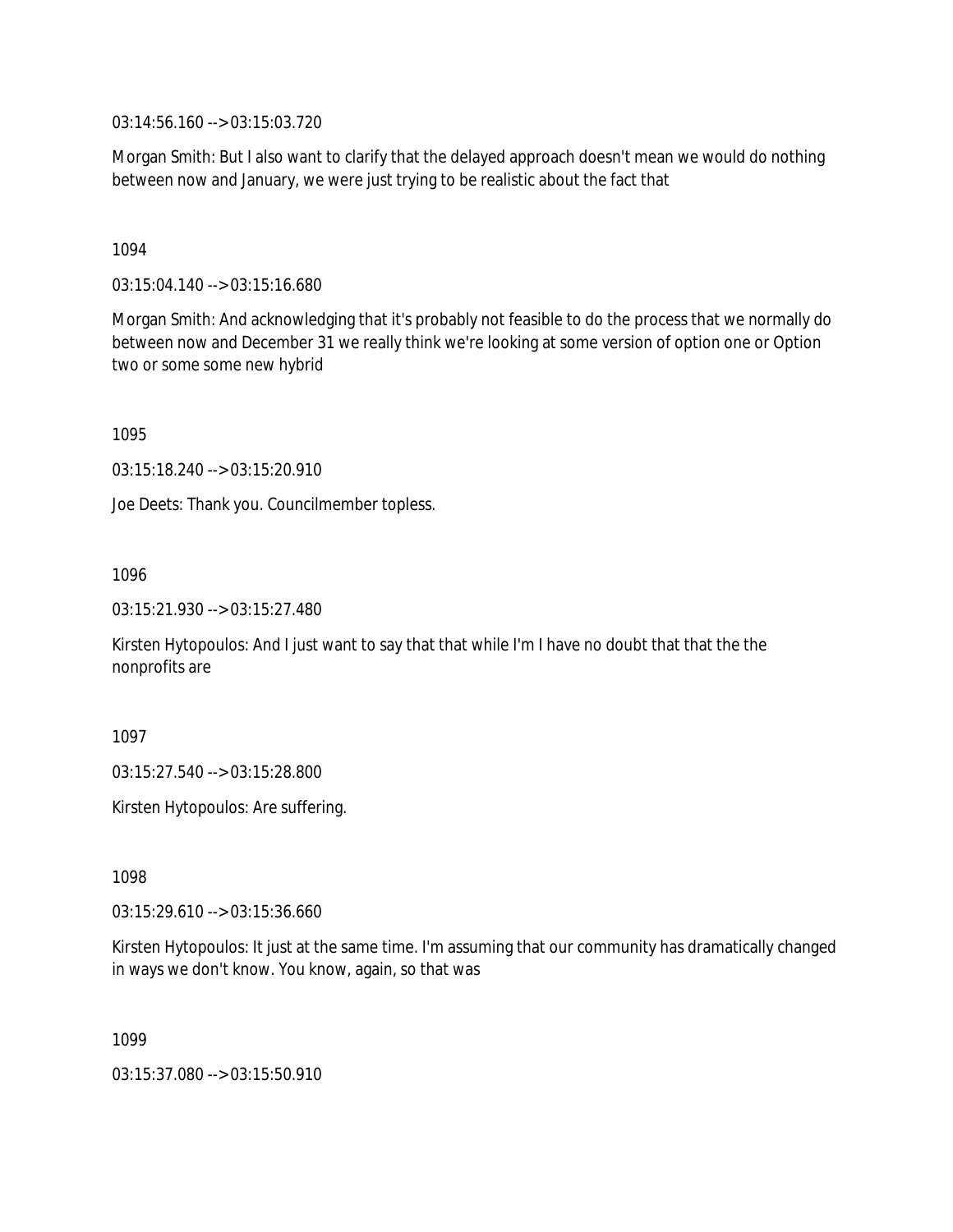Kirsten Hytopoulos: That the stability. We've seen obviously could be dramatically different once we take a look at it. I just, I just want how people will look at that, that, that our lives have changed. And so I wonder about that stability. Once we reflect back in a few months.

1100

03:15:51.240 --> 03:15:57.690

Morgan Smith: I think that's true. But I think it's important for people to look at the awards and then understand how many of those. It's sort of a parallel to the

# 1101

03:15:58.050 --> 03:16:13.530

Morgan Smith: Conversation. We just had. It's going to help line house and food bank and rental assistance in independent living and and those kind of core programs that probably aren't going to see, you know, they might see a larger demand, but they're not going to see a lot of your shape.

# 1102

03:16:13.710 --> 03:16:23.070

Kirsten Hytopoulos: And I think you're right i think i think it's not that the organizations themselves will change, but that but the shift could change dramatically. I'm saying the proportions could change quite a bit. So

# 1103

03:16:24.660 --> 03:16:33.000

Joe Deets: Okay, so we have a motion that was seconded. So we'll put I assume that still wants to go through and I have just say

1104

03:16:34.290 --> 03:16:43.500

Joe Deets: I'd like the idea of, of having a liaison so weigh in on this, but first let's this we got the motion. Seconded. So let's just go ahead and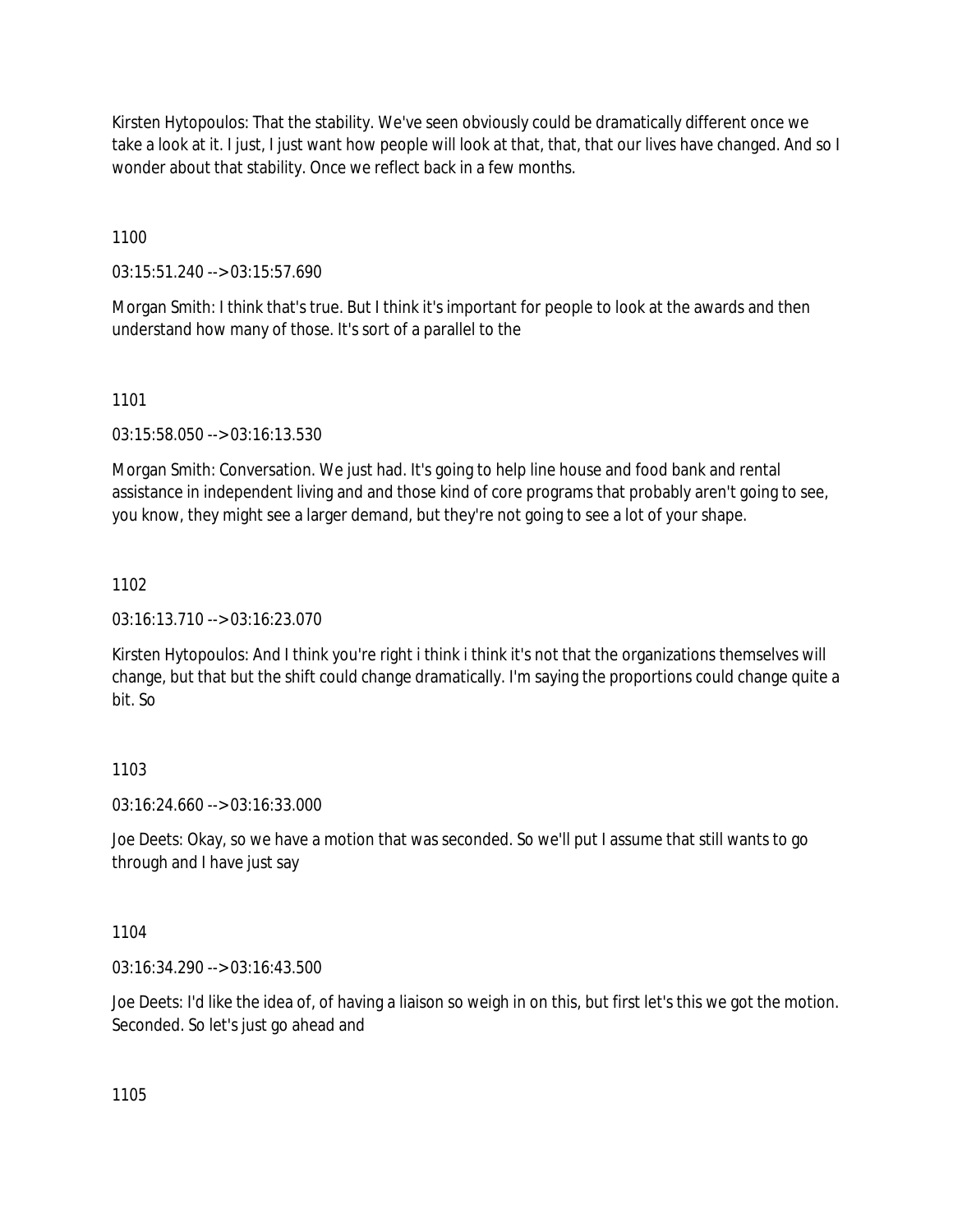03:16:44.610 --> 03:16:45.480

Joe Deets: Put it to have out

1106

03:16:46.770 --> 03:16:55.440

Joe Deets: See all those in favor of the the motion to take the expedited option, say I

1107

03:16:56.640 --> 03:16:57.000 Kol Medina: I

1108 03:16:58.650 --> 03:17:00.810

Joe Deets: Think that's to name.

1109

03:17:03.120 --> 03:17:09.990

Joe Deets: Okay that so it was everyone but COUNCILMEMBER Messina and Pollock so

1110

03:17:11.400 --> 03:17:20.070

Joe Deets: That didn't pass. So I recommend we follow the city managers suggestion that the Council liaison.

#### 1111

03:17:21.150 --> 03:17:23.580

Joe Deets: Take a look at this and come back to us.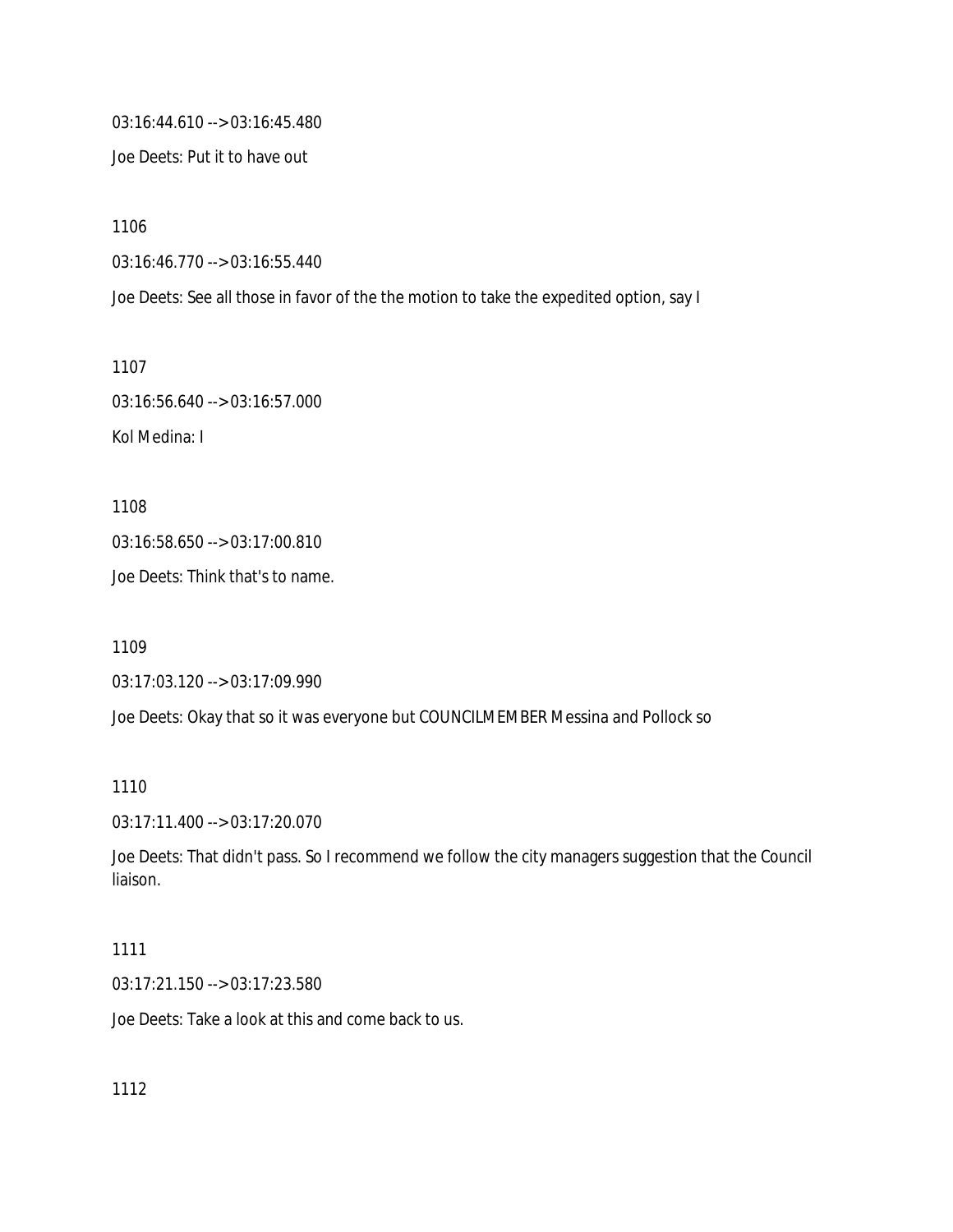03:17:25.560 --> 03:17:27.240

Joe Deets: Do those ladies. I'm trying to speak on that.

1113

03:17:31.350 --> 03:17:35.370

Christy Carr: I think I'm Elise on so I'm happy with that approach.

1114

03:17:36.360 --> 03:17:39.540

Rasham Nassar: Do you want a formal motion in that regard.

1115 03:17:40.410 --> 03:17:41.670 Joe Deets: We need a motion for that.

1116 03:17:42.840 --> 03:17:47.280 Joe Deets: I mean, there's a study session, we can just say you got Council liaison.

1117 03:17:48.660 --> 03:17:49.560 Joe Deets: Come back to us.

1118 03:17:55.380 --> 03:17:55.650 Joe Deets: Who

1119 03:17:56.670 --> 03:17:59.460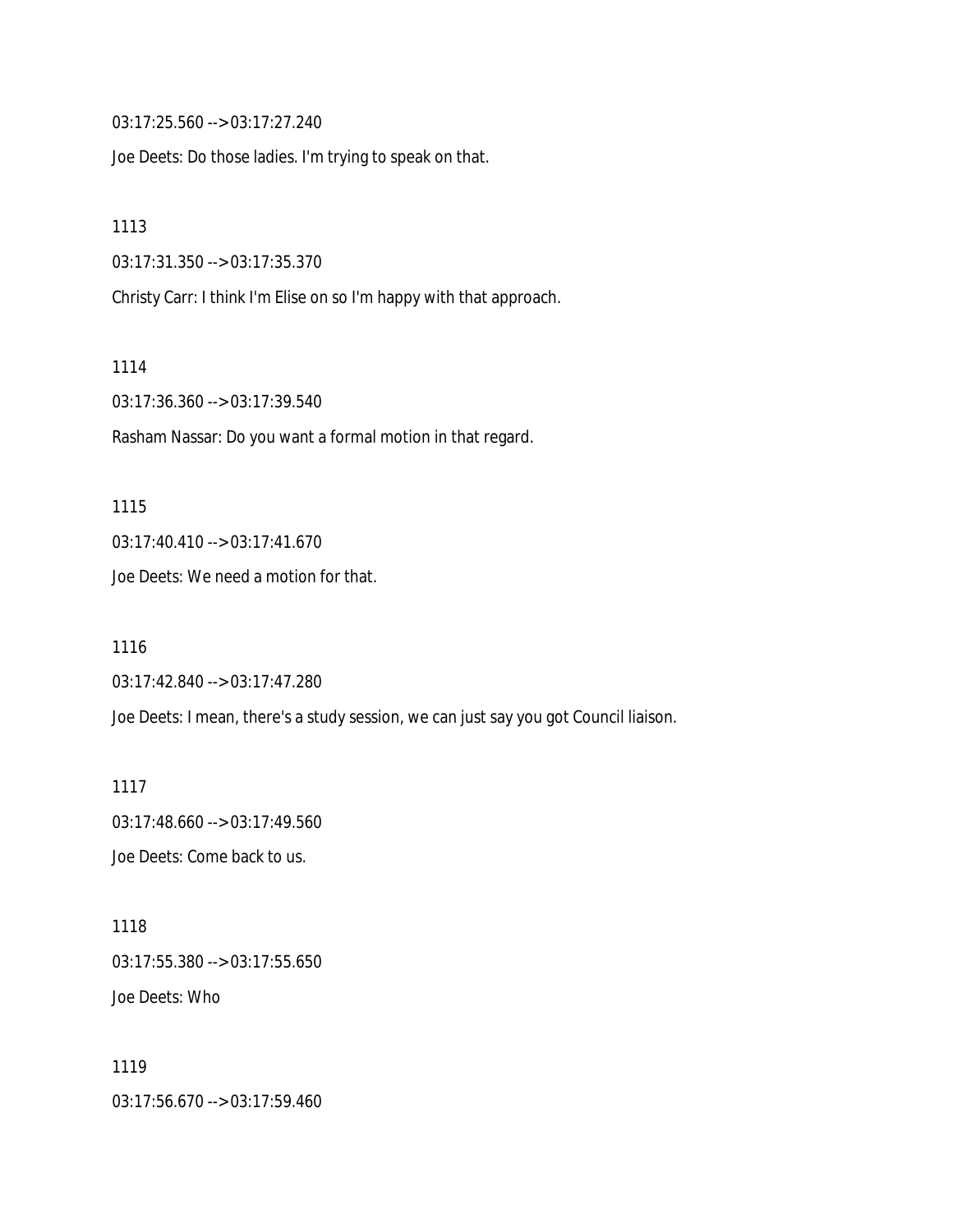Joe Deets: Who's the other Council liaison. Is it

1120

03:17:59.640 --> 03:18:02.580

Leslie Schneider: I mean, I'm assuming I am because I was before.

1121

03:18:03.780 --> 03:18:16.260

Leslie Schneider: I'm not checking my list at the moment. So, you know, I'm fine with that. It seems to me like this motion failed. So I don't know that we have to have a new motion, maybe it's better to have the conversation and we come back with with some detail.

1122

03:18:17.430 --> 03:18:22.710

Leslie Schneider: Mean it's not like we're going to make decisions without counsel shining in

1123

03:18:23.340 --> 03:18:25.020

Joe Deets: Yeah okay so

1124

03:18:26.040 --> 03:18:33.120

Joe Deets: Unless folks want to make a motion. Let's just leave it at that. That delays arms are going to talk about this and get back to us.

### 1125

03:18:34.350 --> 03:18:42.090

Morgan Smith: And I would just say maybe as a specific target to aim for. We could try to be ready to come back to counsel on the August 25 business meeting.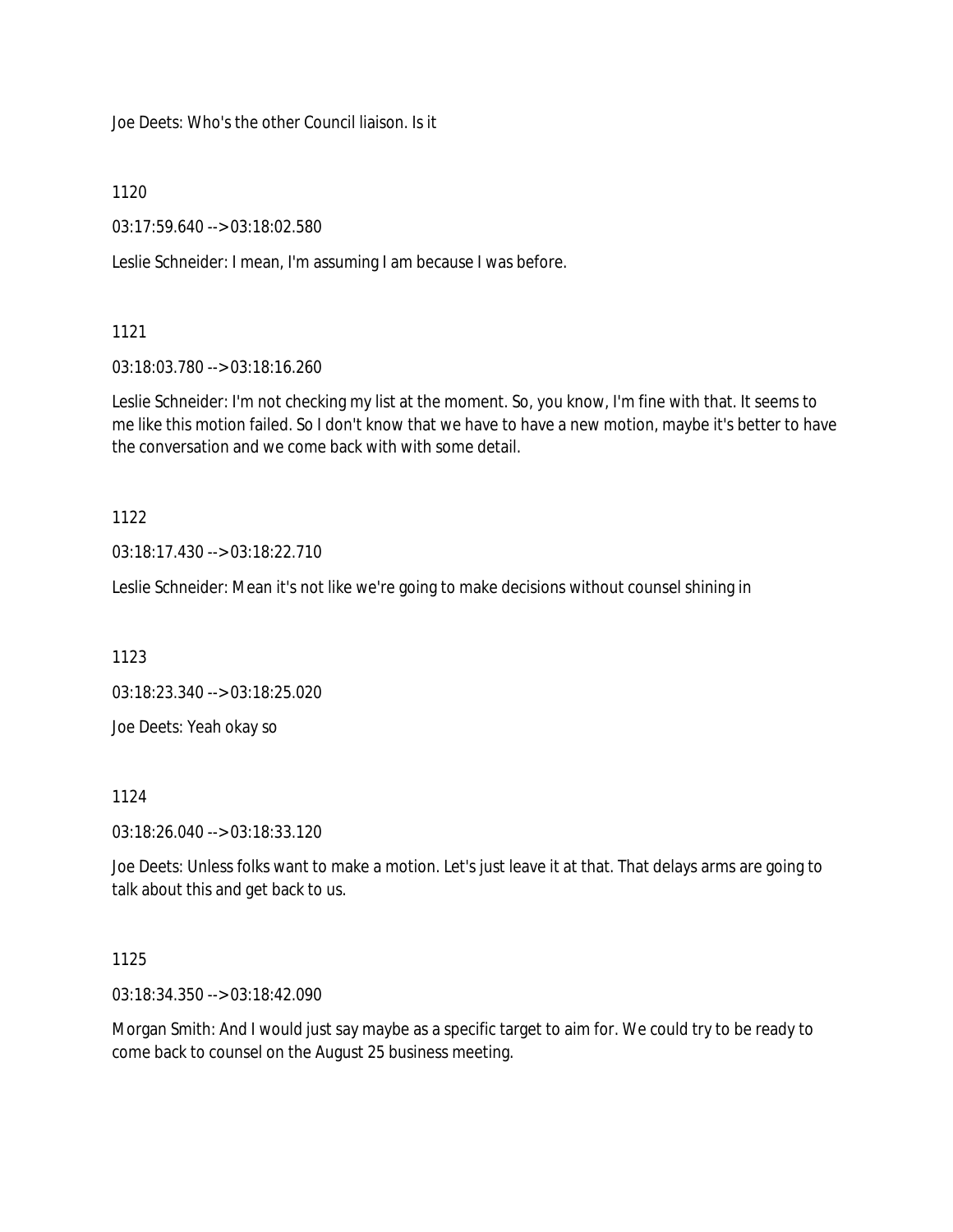03:18:42.360 --> 03:18:49.740

Morgan Smith: Because then if there was a recommendation, you can respond to you could take action that night and then whatever our approach was we could get going at that point.

1127

03:18:51.180 --> 03:18:51.570 Joe Deets: Okay.

1128

03:18:52.530 --> 03:18:52.980

We're good.

1129

03:18:54.000 --> 03:18:54.510

Joe Deets: Any other

1130

03:18:55.320 --> 03:18:59.670

Rasham Nassar: Sorry, I don't mean to interject COUNCILMEMBER deeds. My apologies.

1131

03:19:00.840 --> 03:19:10.470

Rasham Nassar: Real quick, though, with the plan B to reach out to those organizations looking today and the 25th, or to be a discussion between the city manager and the liaisons

1132

03:19:13.410 --> 03:19:21.270

Morgan Smith: I think let's let's see what what tonight's discussion has led us to it's my experience in communicating with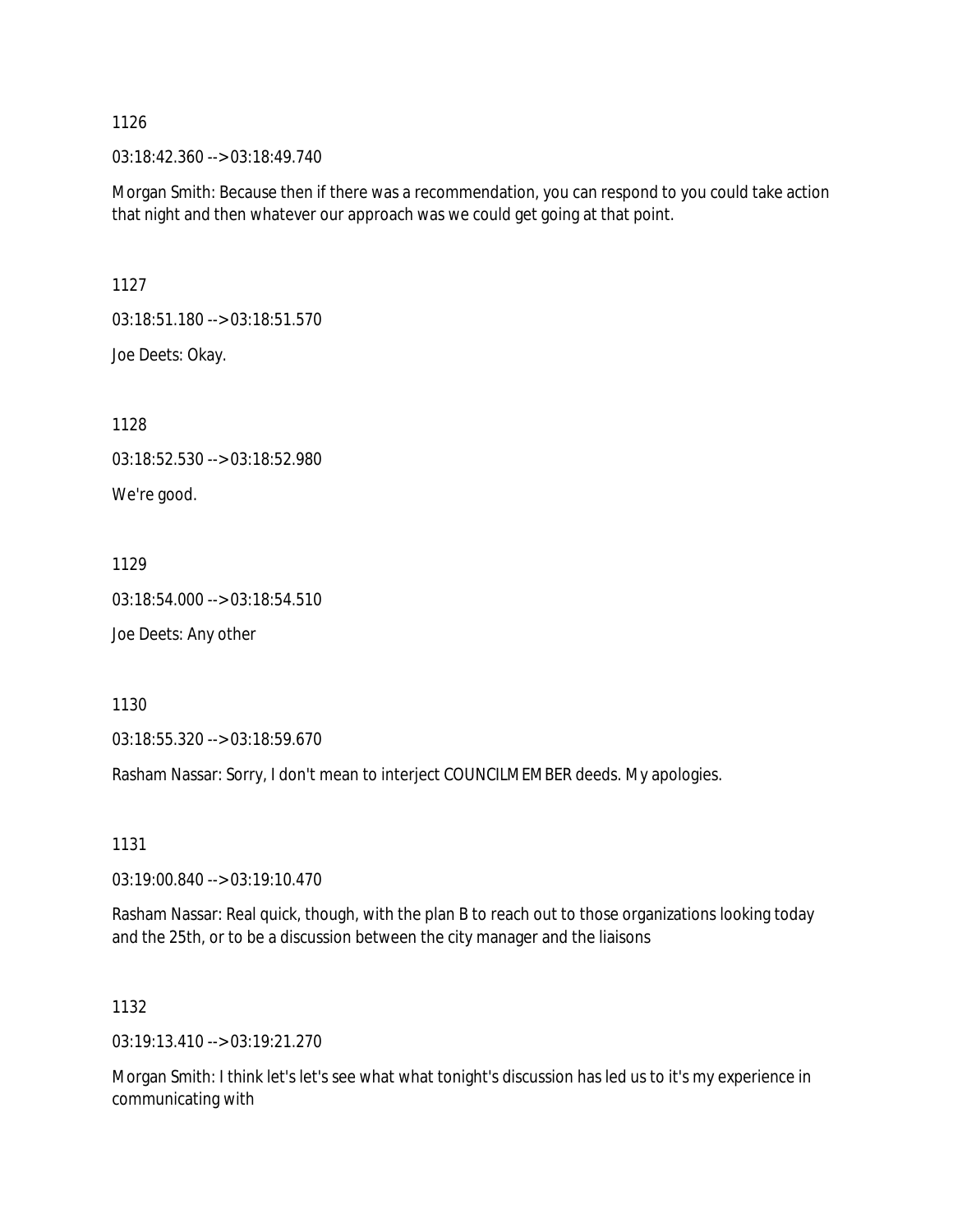03:19:21.750 --> 03:19:36.480

Morgan Smith: The organizations is there under a lot of pressure. I'd rather be ready to tell them what idea we're planning to bring forward and ask for their response or highlight for them the opportunity to provide comment. I think that'd be more productive than kind of an open ended. What if

### 1134

03:19:38.040 --> 03:19:44.700

Rasham Nassar: I think if an effort could be made to let the organization's know that will be discussing this on the 25th. I think that would be right.

### 1135

03:19:44.880 --> 03:19:45.840

Rasham Nassar: Yeah, I think you

1136

03:19:45.930 --> 03:19:46.260

Start

1137

03:19:48.690 --> 03:19:49.140

Joe Deets: Okay.

## 1138

03:19:50.070 --> 03:19:51.660

Joe Deets: Looks like we got that. Okay, very good.

## 1139

03:19:53.490 --> 03:19:57.270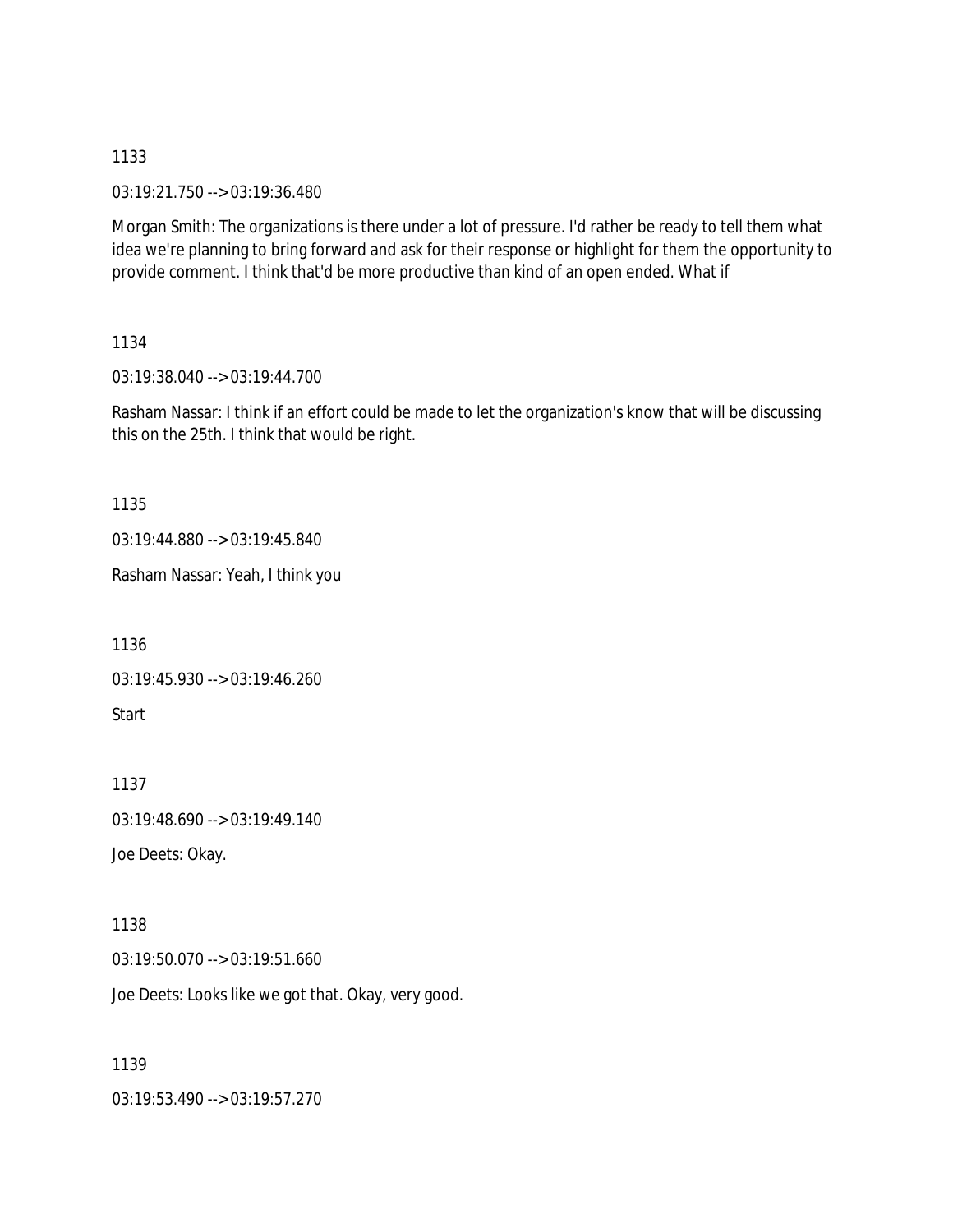Joe Deets: Now we got a couple new items on the agenda the CCE items seven f

1140

03:19:58.290 --> 03:20:05.460

Joe Deets: See edition of council member car to island center as Council liaison, who wants to speak to that.

1141

03:20:06.960 --> 03:20:07.890

Joe Deets: Customer pilot

1142

03:20:09.000 --> 03:20:17.310

Michael Pollock: I MOVED TO APPROVE. Councilmember car as a liaison to the island center plan and community.

1143

03:20:18.090 --> 03:20:22.020

Joe Deets: Second. Okay. Councilmember Medina seconded.

1144

03:20:23.850 --> 03:20:25.080

Joe Deets: Anyone want to discuss it.

1145

03:20:27.360 --> 03:20:29.820 Joe Deets: Okay, all those in favor of, say, I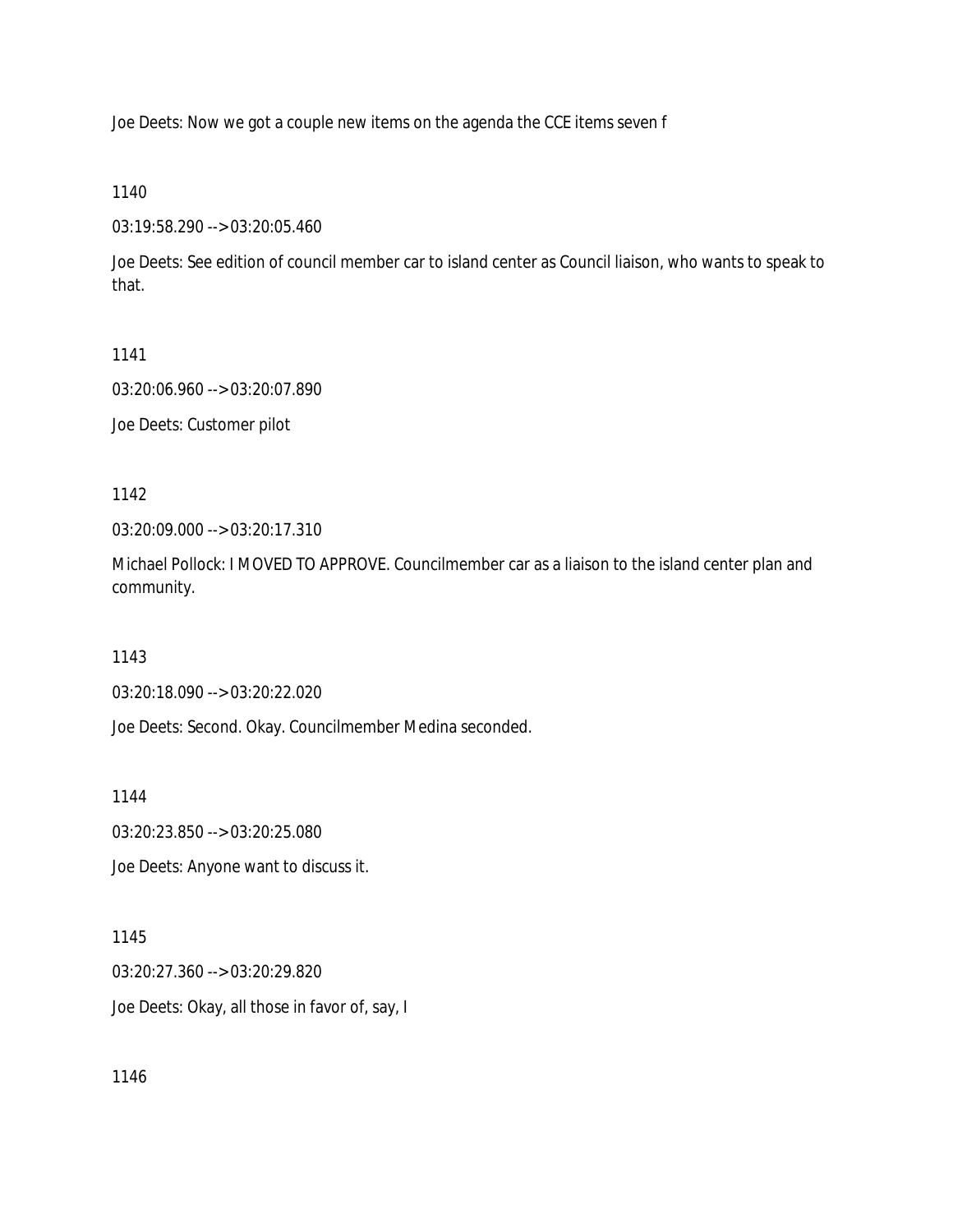03:20:32.070 --> 03:20:39.960

Joe Deets: Okay, anyways. Okay, that was unanimous, I think. Councilmember car maybe abstained. I'm not sure.

1147

03:20:40.080 --> 03:20:40.440 Christy Carr: Oh,

1148 03:20:40.560 --> 03:20:42.900 Christy Carr: I forgot. Yeah it. Yea.

1149 03:20:43.650 --> 03:20:45.450 Christy Carr: Sorry. Thank you. Okay.

1150

03:20:46.050 --> 03:20:48.150

Joe Deets: All right, we'll call it unanimous. Very good.

1151 03:20:49.800 --> 03:20:50.040 Joe Deets: It.

1152 03:20:51.240 --> 03:20:51.930 Joe Deets: Was quite good.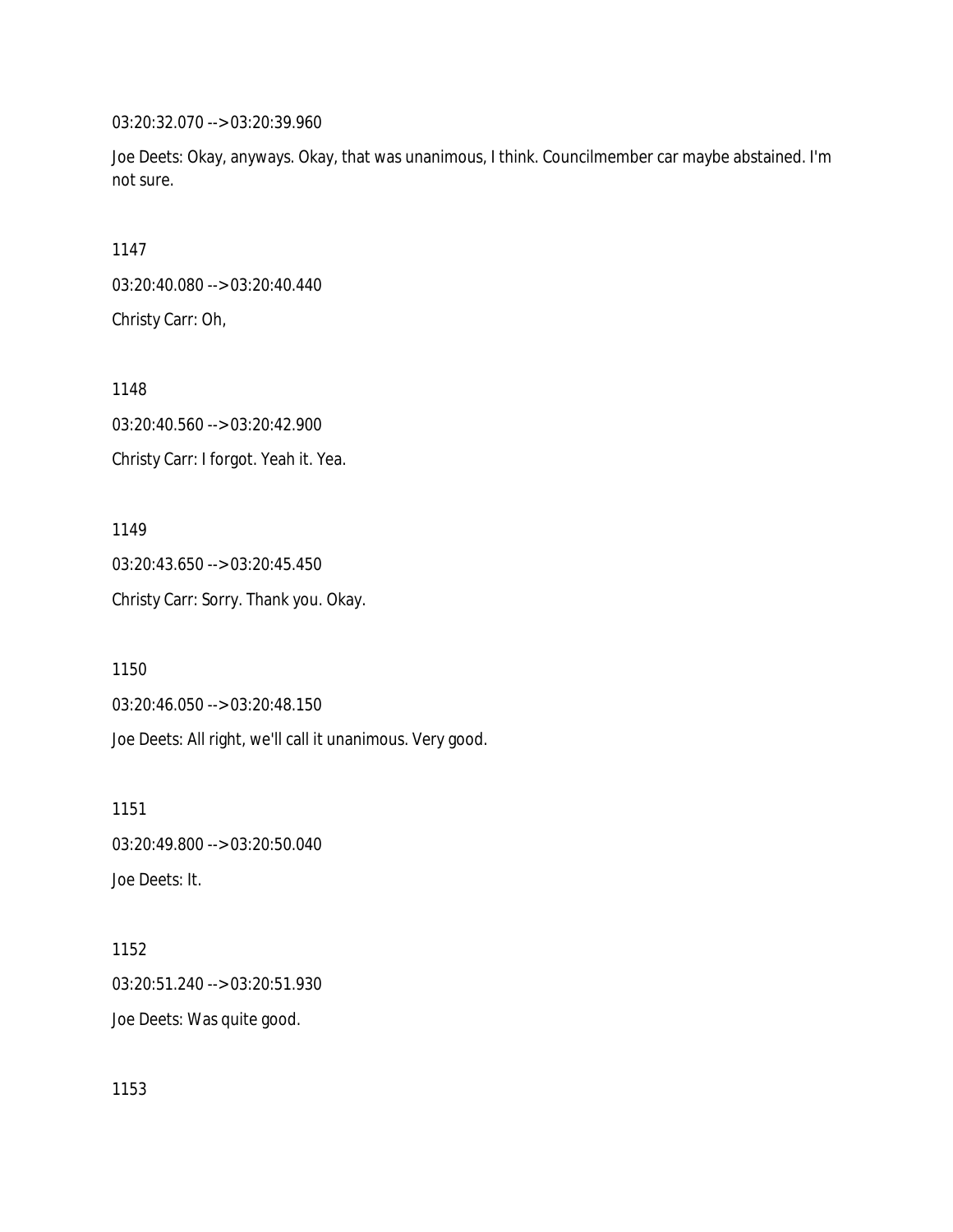03:20:53.190 --> 03:21:01.200

Joe Deets: Next item 70 some support letter to arts and humanities Cambridge

1154

03:21:02.250 --> 03:21:05.640

Joe Deets: For a grant application mayor Snyder, you want to leave that

1155

03:21:06.390 --> 03:21:15.600

Leslie Schneider: Well, I don't know if I can beat the speed that the last one past that. But you know if anybody has any questions about the letter that went out earlier.

1156

03:21:16.260 --> 03:21:19.170

Leslie Schneider: I can, I can answer it. But basically, this is just to support

1157

03:21:19.590 --> 03:21:31.350

Leslie Schneider: Arts and Humanities Bainbridge in a grant application. The only interesting thing about it is, they're, they're kind of going at this creative district in two phases. So, this particular grant application is for a virtual

1158

03:21:31.800 --> 03:21:44.040

Leslie Schneider: Creative district. So it would be coming up with digital content, but with the goal in mind that we would be an actual creative district at some point in the near future.

1159

03:21:45.450 --> 03:21:45.960

Leslie Schneider: Okay, cool.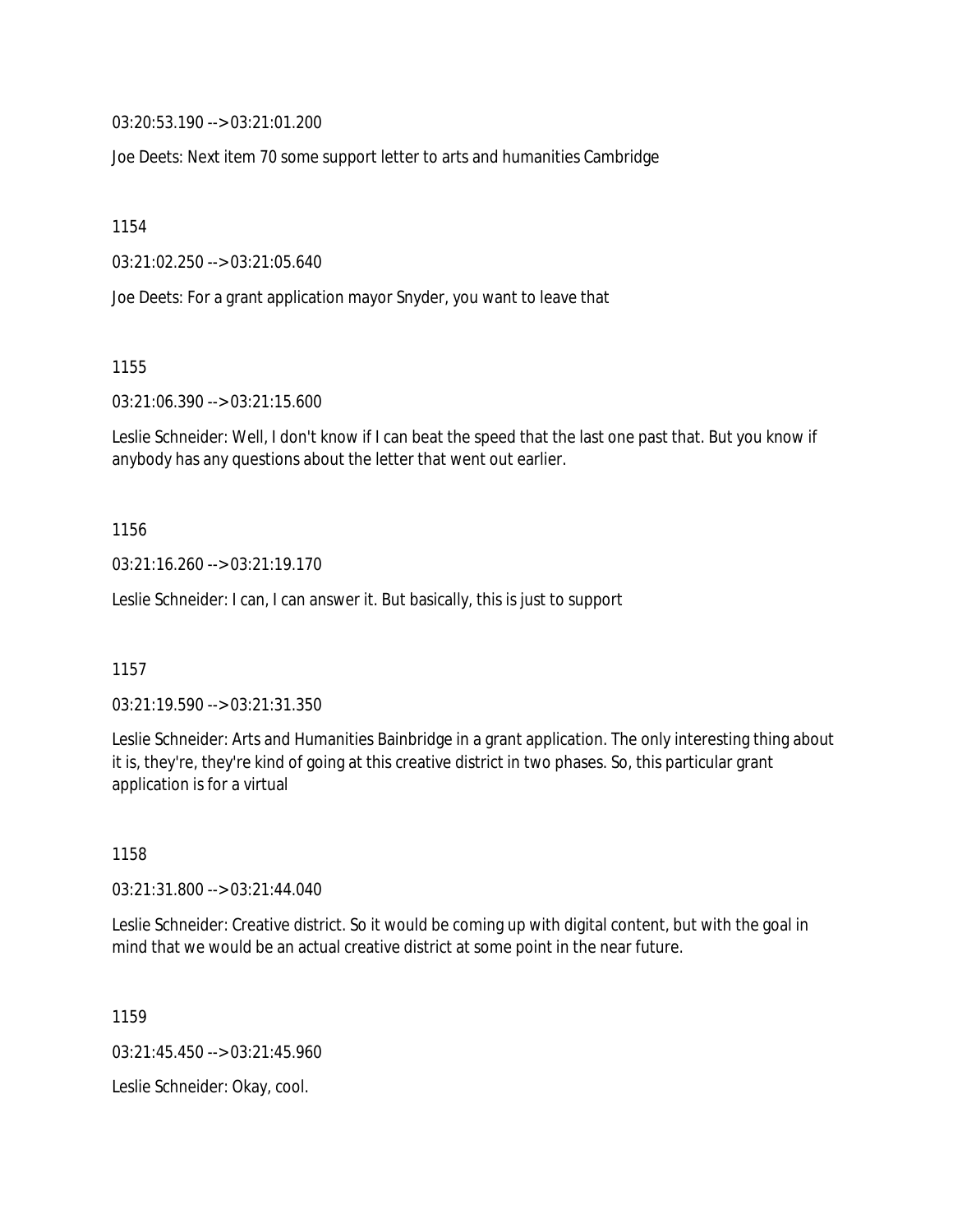03:21:46.500 --> 03:21:47.610

Joe Deets: We need a motion for this.

1161

03:21:50.370 --> 03:22:01.560

Leslie Schneider: I mean, I think if nobody it it's signed by me. Um, if nobody objects. I think it can just go out as signed by me. This is just your chance to raise any concerns.

1162

03:22:05.250 --> 03:22:06.690

Joe Deets: Or any concerns, so

1163

03:22:07.980 --> 03:22:11.130

Joe Deets: You just get that TO THANK YOU MAYOR.

1164

03:22:14.040 --> 03:22:21.000

Joe Deets: See. Okay, great. Now we're for good of the order. Does anyone have anything for good of the order

1165

03:22:23.280 --> 03:22:24.420

Joe Deets: Counselor Medina.

1166

03:22:27.180 --> 03:22:32.400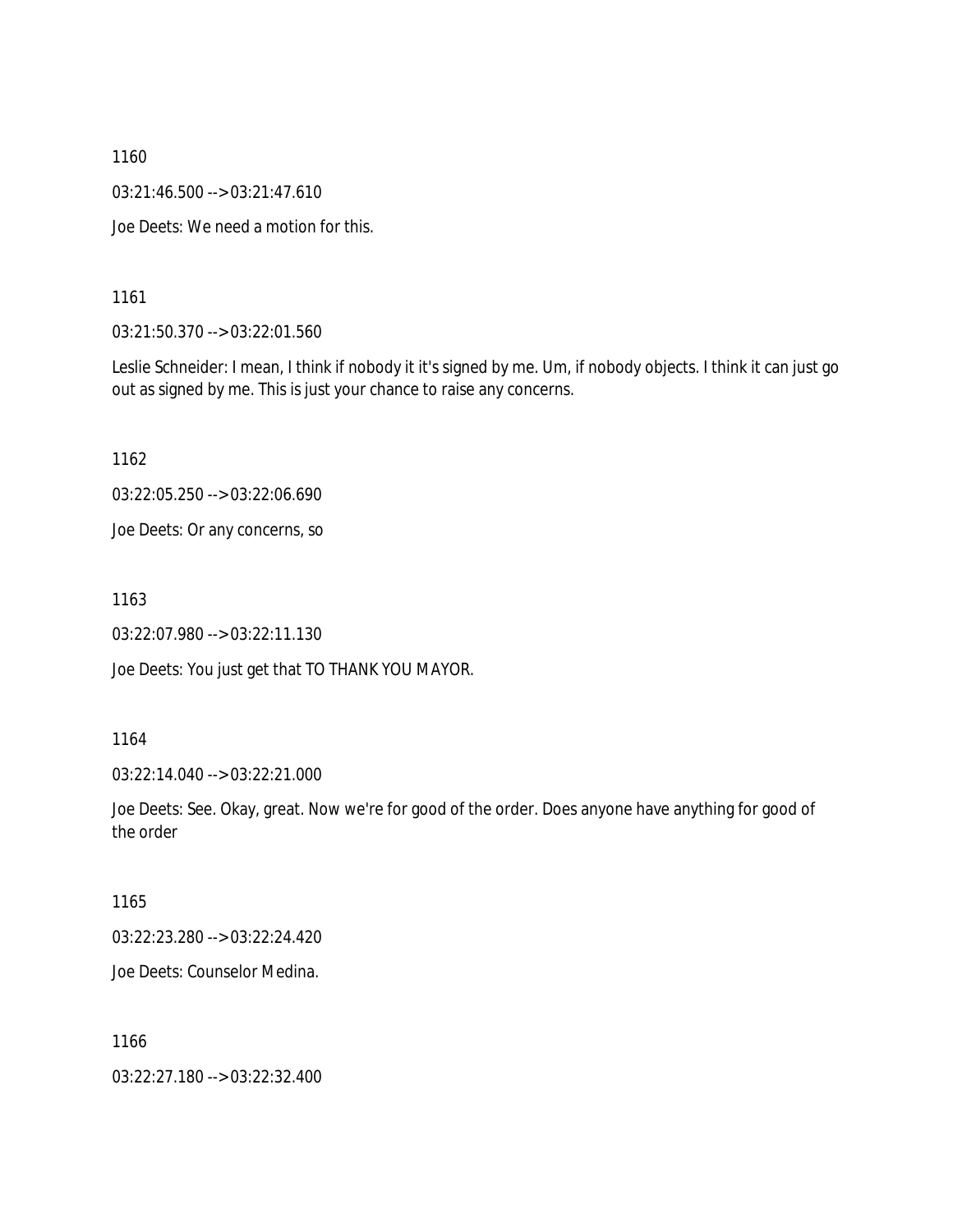Kol Medina: The health board met this morning and I thought I would just relate some of that. So you all

1167

03:22:34.860 --> 03:22:36.990

Kol Medina: Were making decisions, but

1168

03:22:38.340 --> 03:22:45.420

Kol Medina: Our new health officer, Dr. Good morrow, was his first meeting Dr. Susan Turner has

1169

03:22:46.620 --> 03:22:55.320

Kol Medina: Moved on SHE LEFT THE HEALTH DISTRICT know nine months ago that she was going to retire and her last day was last week. I think the new Dr. Moreau be great.

1170

03:22:56.760 --> 03:23:00.600

Kol Medina: So Dr. Moreau, and Keith brown or the health administrator

1171

03:23:01.080 --> 03:23:14.910

Kol Medina: Just provided some updates and I want to share a few numbers with you guys because I don't know how much of this is really public or if you go study this information on their website. And basically, things are really not going well in terms of covert 19 in our county

1172

03:23:16.350 --> 03:23:18.360

Kol Medina: And over the last two weeks.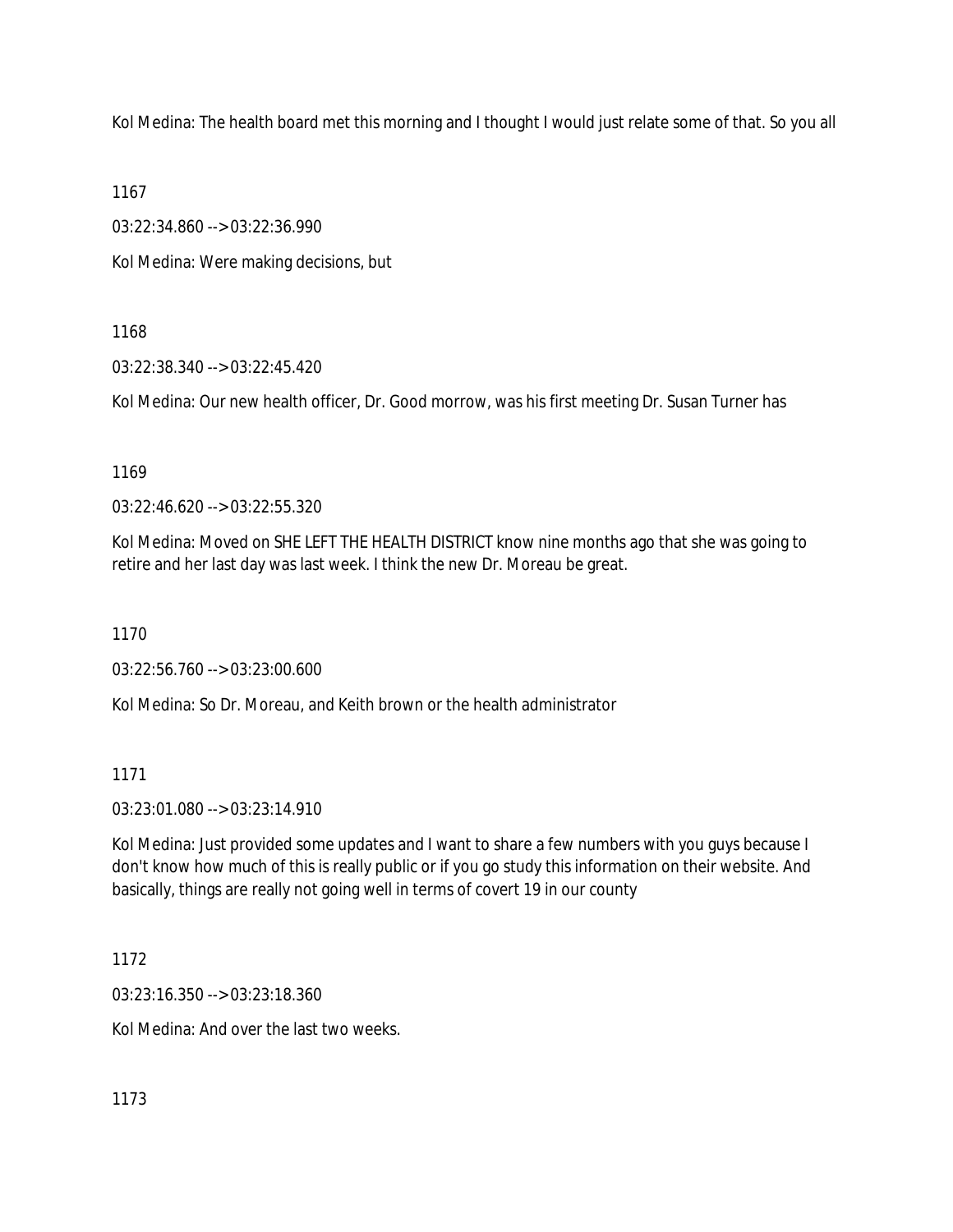03:23:20.130 --> 03:23:30.420

Kol Medina: Our positive test rate has been 85 people out of 100,000. So the, the rate is 85 out of 100,000 in our county, which might not sound like a lot.

1174

03:23:31.230 --> 03:23:39.780

Kol Medina: But the, the rate that we had to be under in order to move to Phase three under the governor's plan was 14 per 100,000

1175

03:23:40.200 --> 03:23:49.680

Kol Medina: And we were under 14 per 100,000 a month and a half ago, but now we're at five 400,000 um, in order for school districts to reopen this

1176

03:23:50.520 --> 03:24:01.620

Kol Medina: Metric they had. I think the governor's office, someone had set a goal was 75 per hundred thousand. So we're over that metric that was set is kind of a benchmark for schools to be able to reopen

1177

03:24:03.240 --> 03:24:05.880

Kol Medina: Some things even a little more concerning is

1178

03:24:07.440 --> 03:24:16.200

Kol Medina: Back before we moved into phase two are positive test rate was actually below 1% it was somewhere between one and 2%

1179

03:24:16.710 --> 03:24:34.590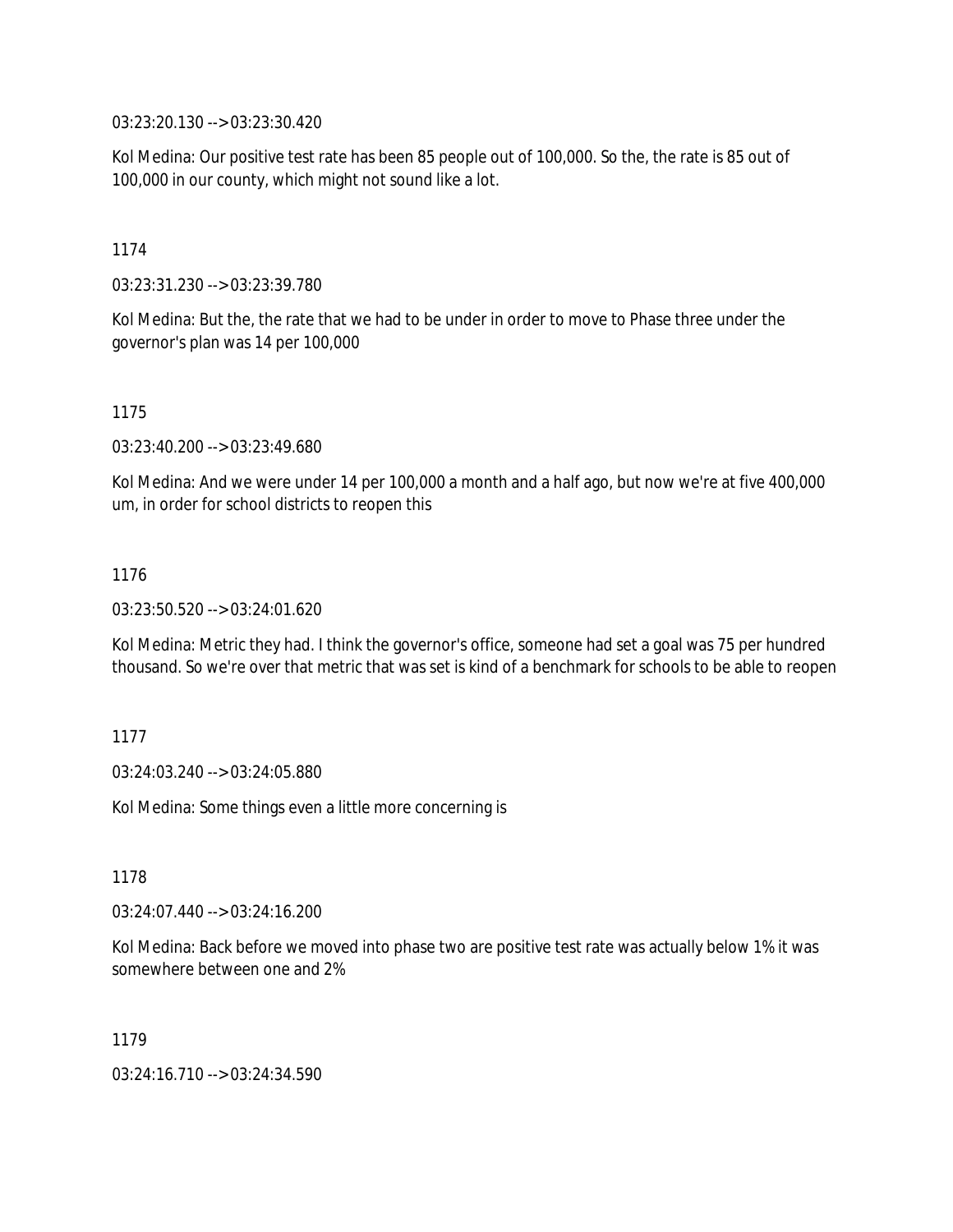Kol Medina: Over the last two weeks. So that means that everyone who got tested one to 2% came back positive over the last two weeks. That's risen to 8.5% so in the last two weeks and a half percent of everyone who's gotten tested has come back positive and more people are getting tested as well.

1180

03:24:39.120 --> 03:24:39.630

Kol Medina: The

1181

03:24:41.010 --> 03:24:54.960

Kol Medina: Majority of our new tests or new cases over the last month, have been in the age ages from 10 to 39 so the highest group is 2229 followed by 3239 followed by 10 to 19

# 1182

03:24:55.620 --> 03:25:04.170

Kol Medina: And that's part of why the health districts advice schools, not to open because our greatest positive test cases right now are

1183

03:25:05.040 --> 03:25:15.180

Kol Medina: In school aged children and in people who have kids in school. So they're really concerned about that and they're very happy schools aren't going to be opening in person.

1184

03:25:16.710 --> 03:25:17.280

Kol Medina: And

1185

03:25:19.530 --> 03:25:24.030

Kol Medina: Basically what the what, Keith, the administrator boil it down to is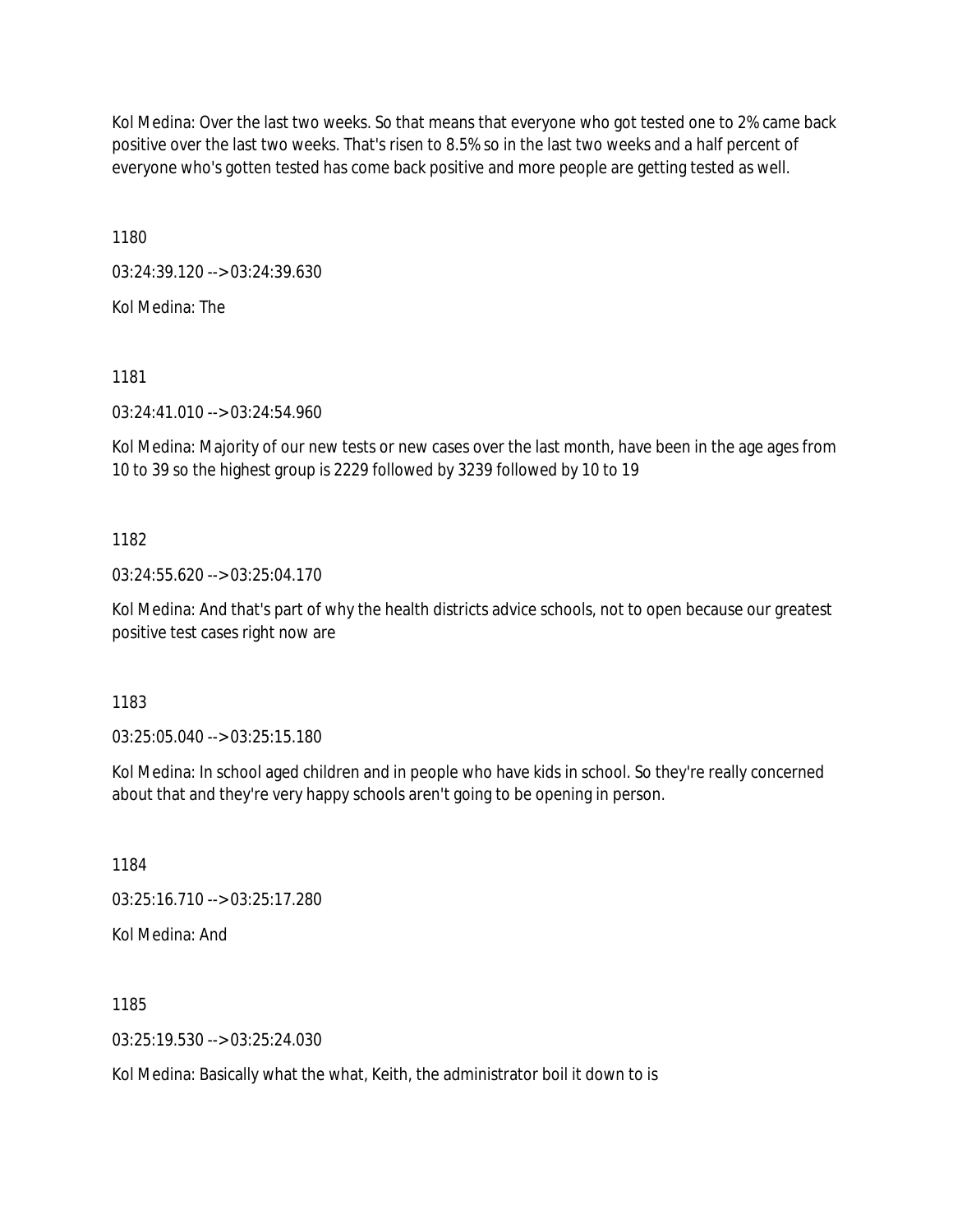03:25:24.720 --> 03:25:28.140

Kol Medina: Based on their contact racing so they they try to contacts.

1187

03:25:28.470 --> 03:25:37.650

Kol Medina: Everyone who's tested positive and to get from them a list of everyone. They've interacted with over the practice of weeks and then contact everyone they talk they interact with over the prior two weeks.

### 1188

03:25:38.100 --> 03:25:45.120

Kol Medina: Not everyone actually responds to those calls, they try to get everyone to respond, based on what they've seen from those calls and that tracing

1189

03:25:46.320 --> 03:25:50.760

Kol Medina: We haven't. We've had a number of super spreaders in our community people who've

1190

03:25:51.660 --> 03:25:59.040

Kol Medina: Been positive for the virus didn't realize it. Or maybe they even did feel sick and they just went out and infected their family and affecting their co workers.

1191

03:25:59.430 --> 03:26:03.960

Kol Medina: Because they just weren't following the guidelines. They just weren't wearing masks and we're especially distancing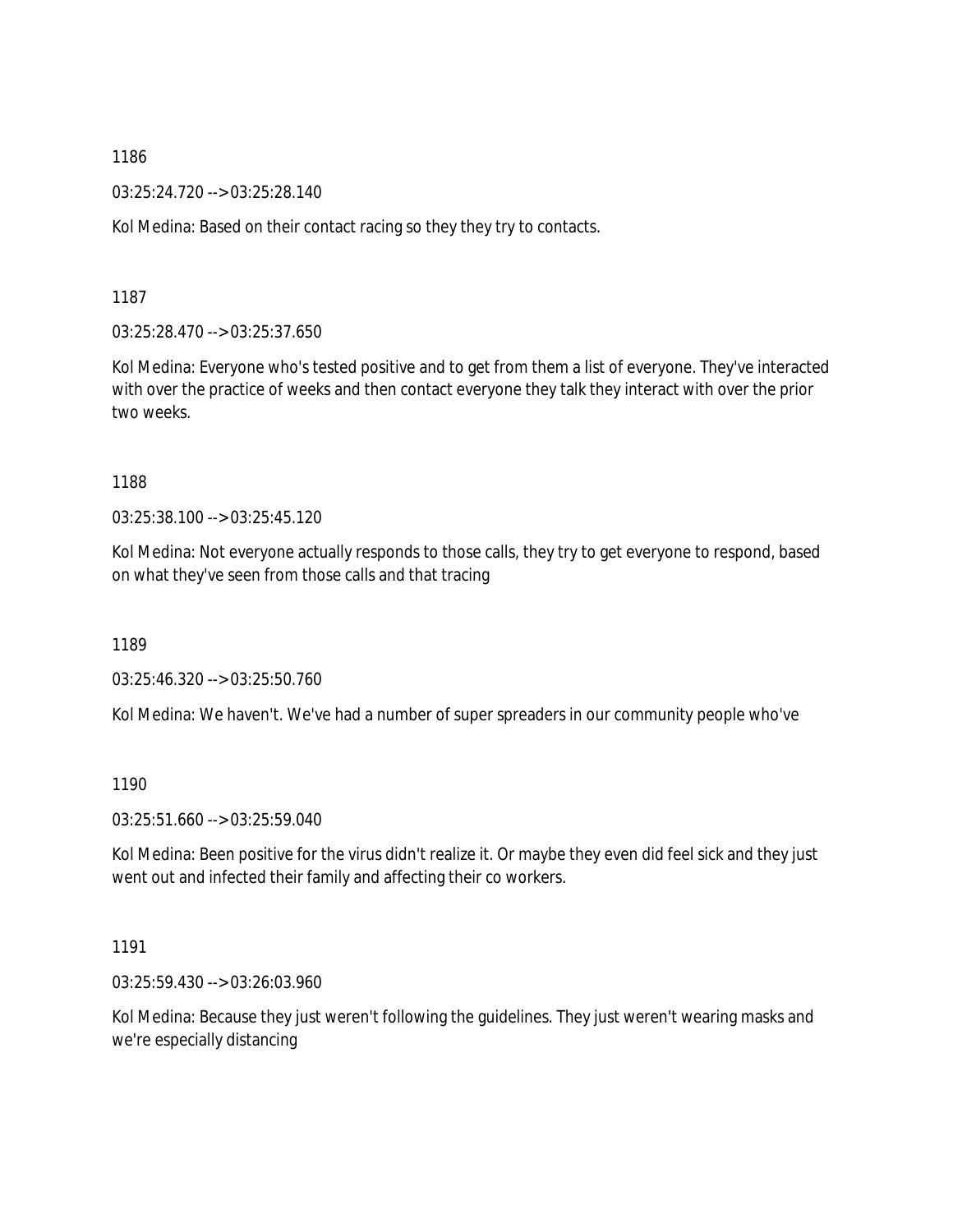03:26:04.770 --> 03:26:14.790

Kol Medina: And they just weren't doing what we've been told to do. And like he said you know their pressure. I think it was just picking a number of using the science behind this number, but his impression was

1193

03:26:15.450 --> 03:26:24.420

Kol Medina: You know, something like 30% of the population of the county just isn't following the guidelines and because of that we're seeing this spike in cases.

1194

03:26:25.140 --> 03:26:34.500

Kol Medina: I was happy to see that of the now 660 or something like that positive cases we've had since this started only 20 of those are on Bainbridge

1195

03:26:35.310 --> 03:26:50.340

Kol Medina: So I think people on Bainbridge are doing a better job and the rest of the county and following the guidelines. So I guess that's good news for us but still the county as a whole is not doing well. So I just thought you guys might like me share that information with you.

1196

03:26:51.870 --> 03:26:53.700

Joe Deets: Thank you, comes from our policy.

1197

03:26:56.040 --> 03:26:56.460

Michael Pollock: Well,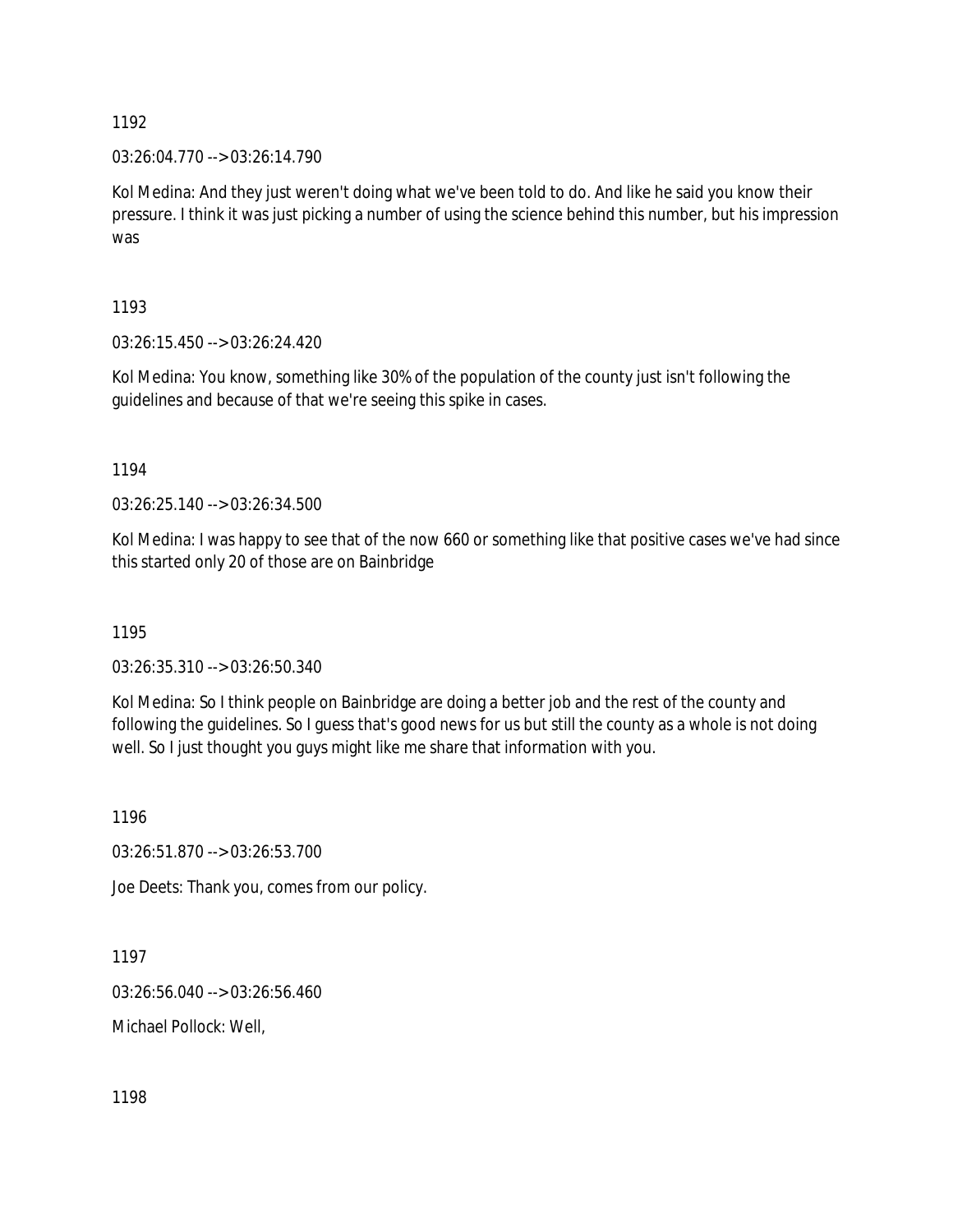03:26:58.740 --> 03:27:15.120

Michael Pollock: I would be more cheerful, but I actually had a follow up question to counsel them and Dina if if there's any evidence that the people that did spread it. We're not wearing masks or any sort of, you know, behavioral anything, anything to work off of their

1199

03:27:17.940 --> 03:27:24.900

Kol Medina: All Keith Jarrett with us is pretty much exactly what I just said to you now. So I'm guessing.

1200

03:27:26.040 --> 03:27:38.130

Kol Medina: Within the health district they take notes on all the contact racing, they do. And so they probably know for sure whether people are wearing masks or not, but he wasn't sharing that with us today. I could ask if you like.

# 1201

03:27:38.760 --> 03:27:51.360

Michael Pollock: Yeah, I'm telling me I wouldn't hurt. I mean, either they know where they got some indication. I mean, we do know mouse help, but having a little local data won't hurt. So yeah, if you, if you think of it next time.

1202

03:27:53.790 --> 03:27:58.950

Michael Pollock: So, um, I guess, and cheerier news I'm I am

1203

03:28:00.660 --> 03:28:07.380

Michael Pollock: We had a really good guess. It's a community portal. I thought we had a pretty good joint committee meeting with the planning commission and I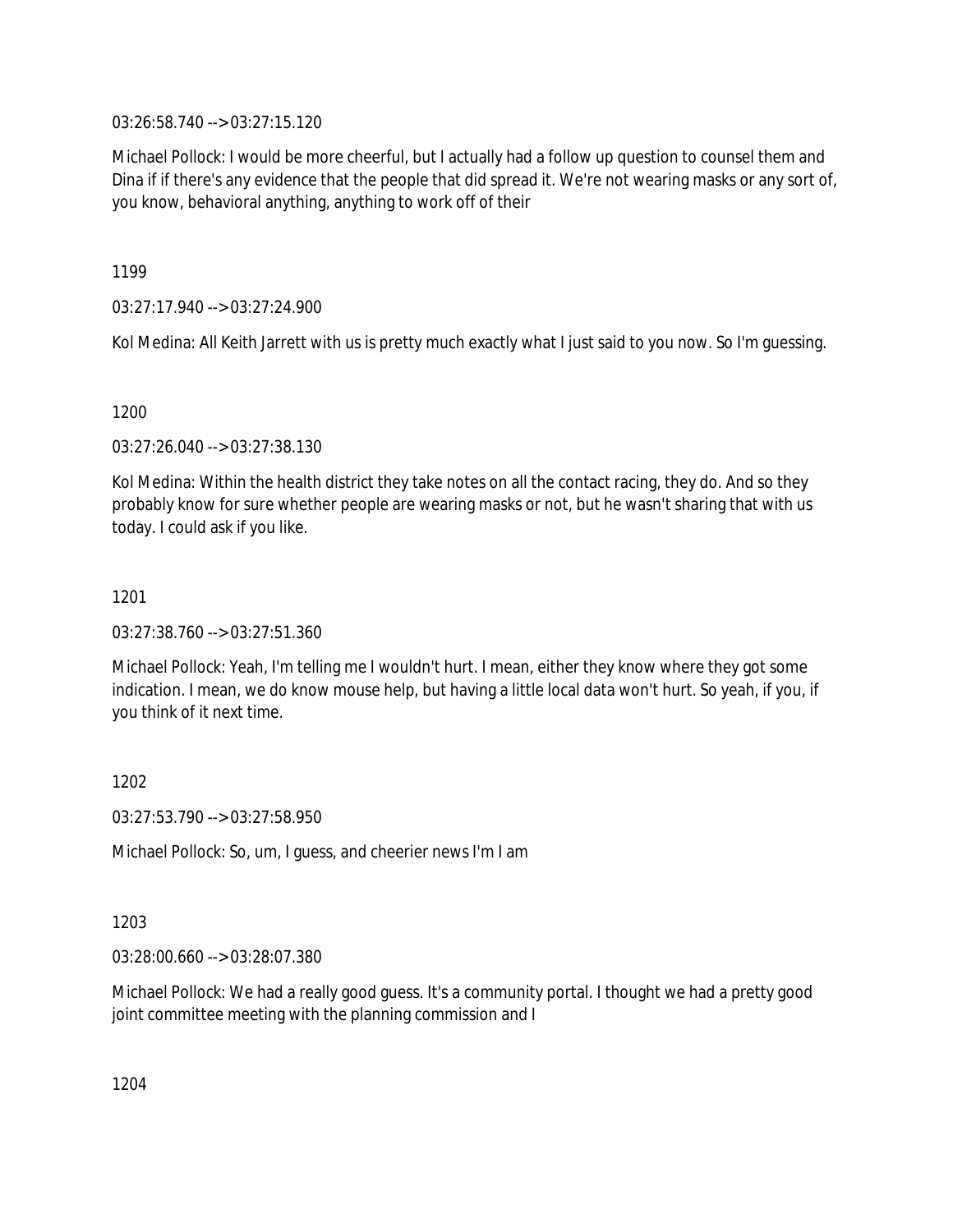03:28:08.610 --> 03:28:16.020

Michael Pollock: That being the early hours of 940 I you know I thought it was worth at least sharing that it was a interesting meeting, and it seemed like it was working pretty well.

1205

03:28:17.130 --> 03:28:18.960

Michael Pollock: COUNCILMEMBER car is kind of

1206

03:28:20.100 --> 03:28:36.630

Michael Pollock: Leading it I guess I would invite her to speak or summarize if she wants to or if they're planning on just doing it next week, but I just wanted to let people know that there was moving along, and seemed pretty productive and then maybe it comes to them or hypothesis. When said

1207

03:28:38.070 --> 03:28:38.520 Michael Pollock: Something

1208

03:28:42.300 --> 03:28:44.580

Christy Carr: I don't want to report out

1209

03:28:45.840 --> 03:28:48.870

Christy Carr: On it. Now, I'll just concur. I thought was a great meeting.

1210

03:28:50.610 --> 03:28:54.450

Christy Carr: Will be presenting next or reporting next week.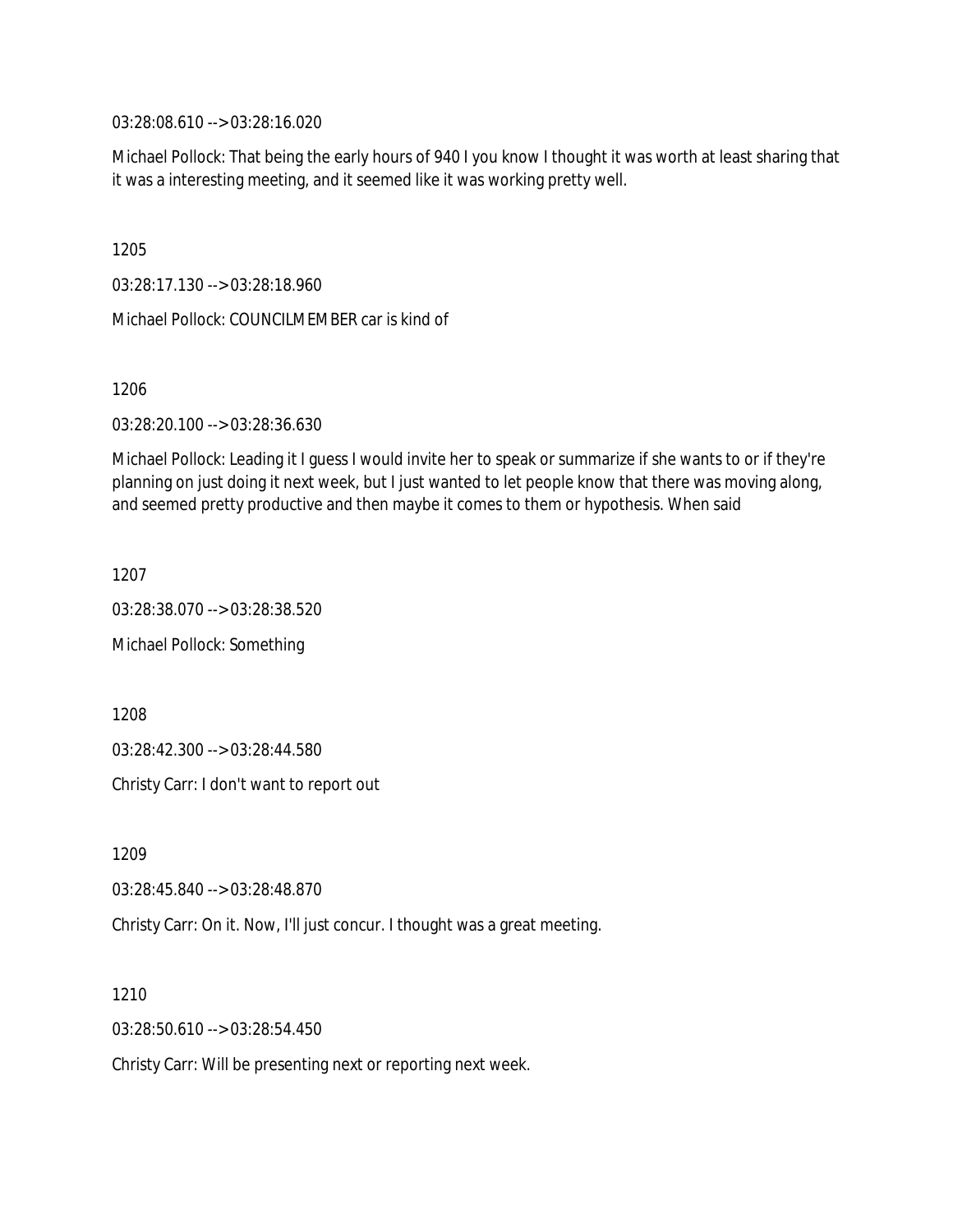03:28:57.900 --> 03:29:03.960

Joe Deets: Okay, very good. So it's good to hear productive meetings. Oh, Counselor, NASA

1212

03:29:09.360 --> 03:29:15.780

Rasham Nassar: Yeah, I want to refer back to some information that the mayor provided her mayor's report regarding the process for

1213

03:29:17.430 --> 03:29:19.260

Rasham Nassar: Selecting members to committees.

# 1214

03:29:20.460 --> 03:29:26.220

Rasham Nassar: I appreciate that clarity, but I do hope. And I'm not saying that this needs to happen to need

# 1215

03:29:27.060 --> 03:29:38.760

Rasham Nassar: My preferred approach would be to wait until have the air and equity training to cured and sometimes all numbers or its equity Task Force members have gone through some or most of the training.

# 1216

03:29:39.480 --> 03:29:59.550

Rasham Nassar: Before we kind of conquer ties and language or in writing a concrete proposal that is something that can be clarified and voted upon by the Council, that becomes the true process. So there's really never any confusion and in the future about how members are selected to committees.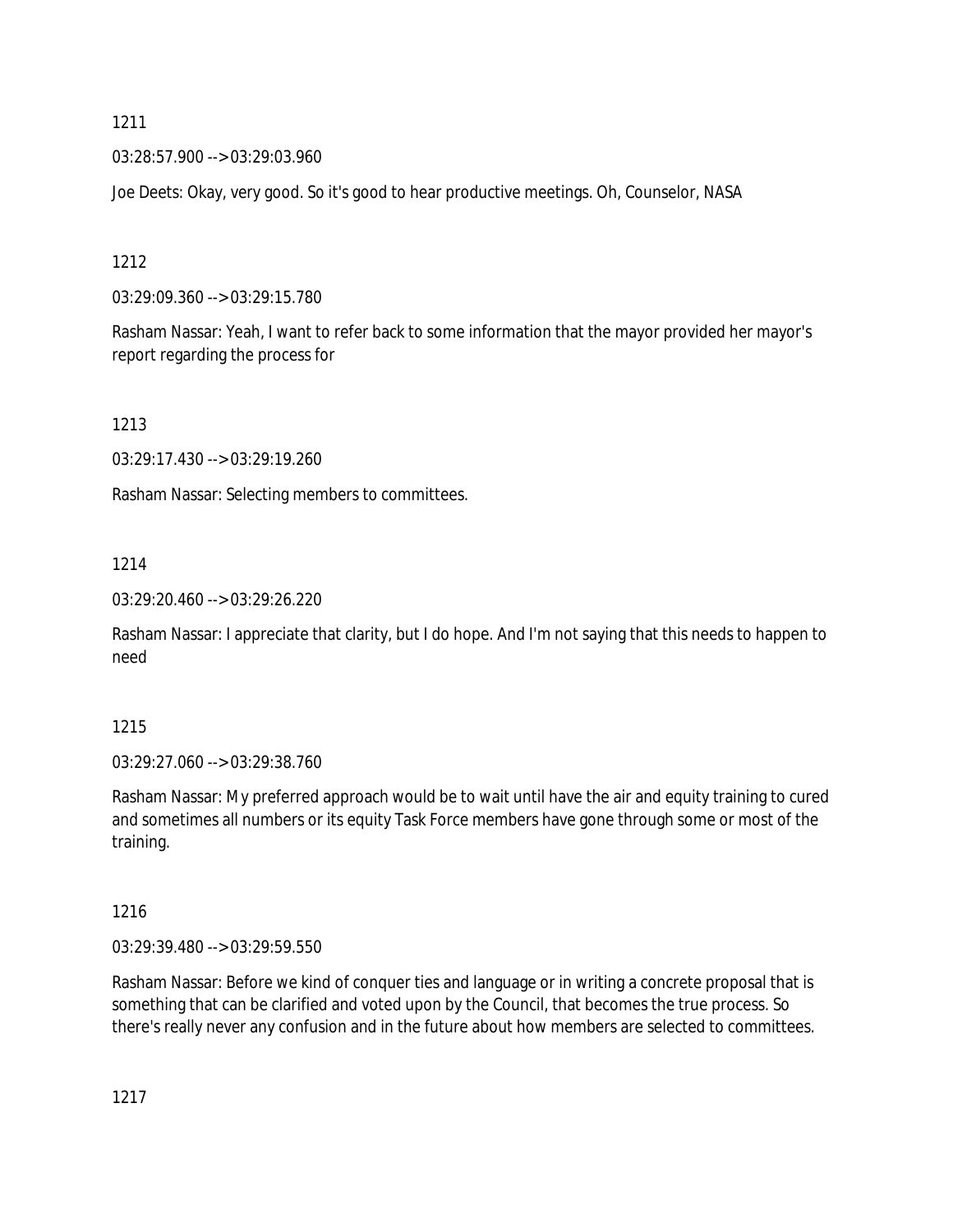03:30:00.810 --> 03:30:09.420

Rasham Nassar: There are just off the top of my head. There are a number of sentences in my mind as I was sitting there and briefly, for example.

1218

03:30:09.690 --> 03:30:11.130

Joe Deets: Or you're breaking up a bit.

1219

03:30:11.880 --> 03:30:14.520

Rasham Nassar: Sorry, I will try and speak closer to the computer.

1220

03:30:16.410 --> 03:30:22.530

Rasham Nassar: And I'll make I'll make this quick. And the. Can you hear me okay now council member needs.

#### 1221

03:30:23.640 --> 03:30:37.440

Rasham Nassar: For example, you mentioned that when the mayor is the liaison to the committee. You ask a council member to join you in the interview process. And so a question then is how that council member chosen

1222

03:30:38.040 --> 03:30:45.780

Rasham Nassar: And another question. I think I heard you mentioned was that you might be absent for some of them. I know it's been my experience that

1223

03:30:46.170 --> 03:30:55.740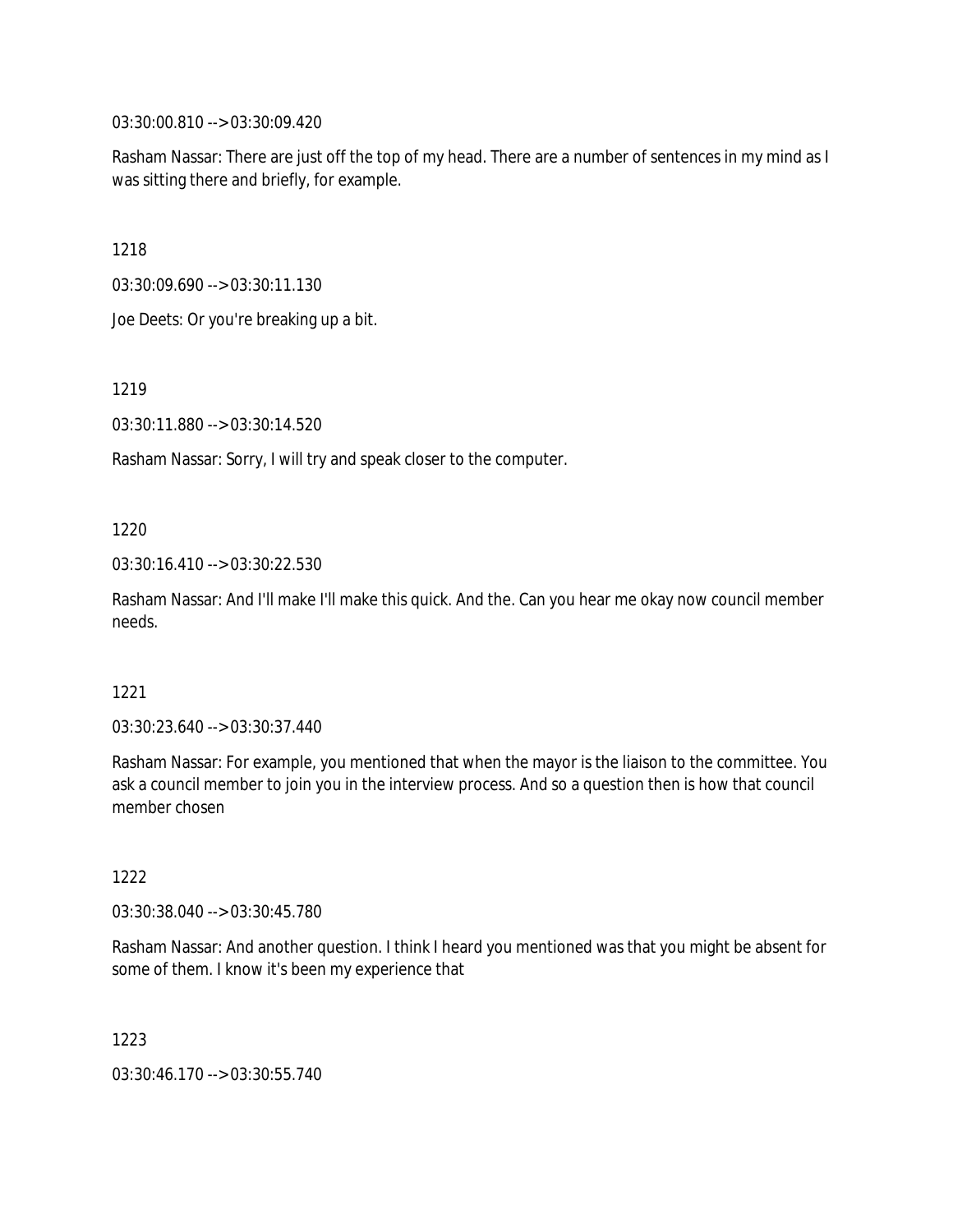Rasham Nassar: I believe when COUNCILMEMBER Medina was mayor that he was absent for one of the interview processes in which I was the liaison to the committee. So that's a question, what, what's the process.

1224

03:30:56.400 --> 03:31:04.500

Rasham Nassar: Related to that, and then the biggest question in my mind, though, is that we've just passed the whole liaison, which really perfectly is

1225

03:31:04.920 --> 03:31:13.560

Rasham Nassar: Being involved in any decision point where committee is as part of the process. So my question is, how does the way if I get to participate.

## 1226

03:31:14.250 --> 03:31:21.510

Rasham Nassar: Is there a dimension in which they can participate as a voting member in that Members selection process or not.

1227

03:31:21.990 --> 03:31:32.760

Rasham Nassar: It's the discretion left solely up to chair to make the recommendation which the mayor then adopts. What if the mayor, the liaison and the chair disagree about the recommended appointment.

1228

03:31:34.200 --> 03:31:39.660

Rasham Nassar: And again, I'm not asking for answers to these questions right now, I'm just raising them.

## 1229

03:31:40.050 --> 03:31:48.000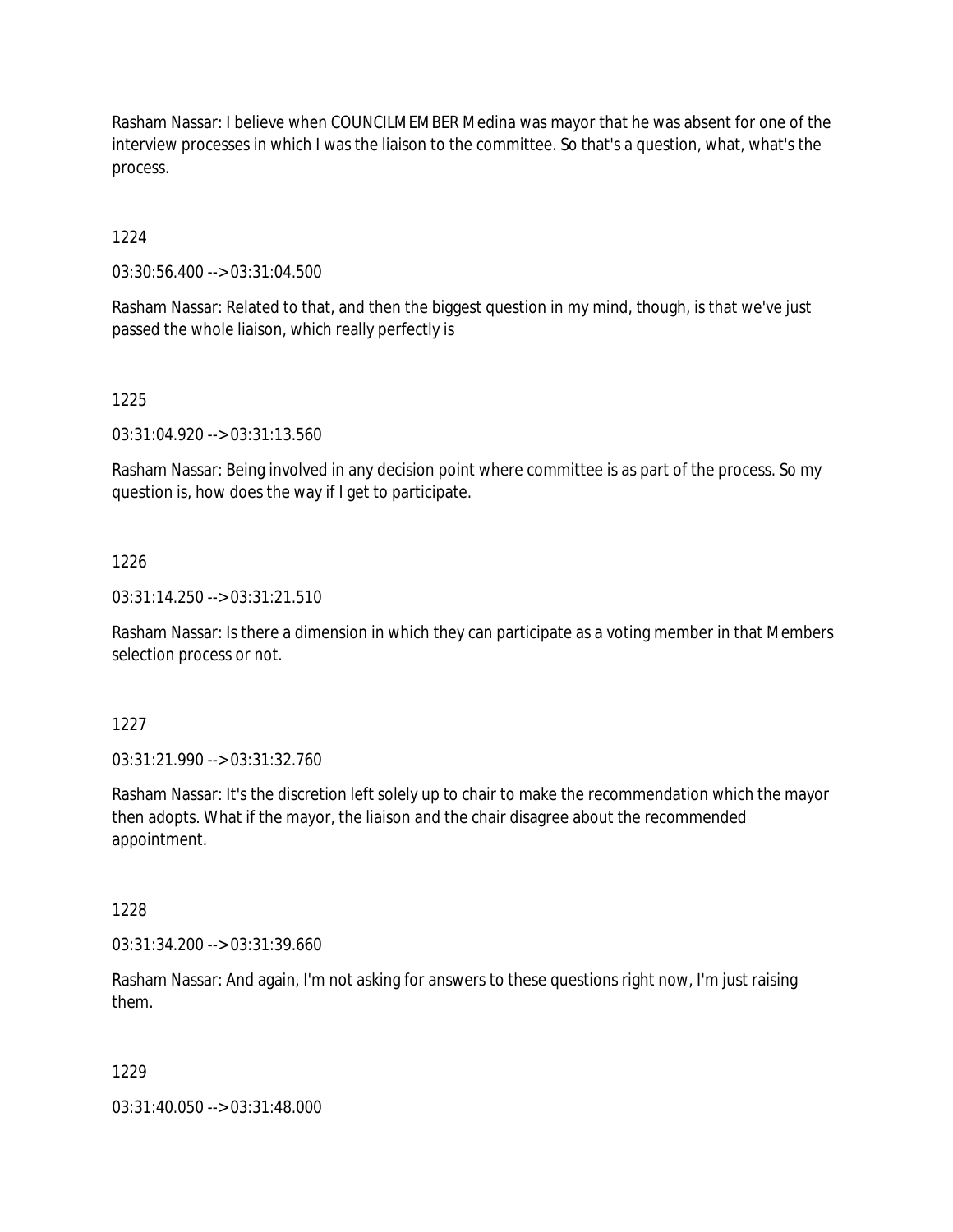Rasham Nassar: To demonstrate that I think we have a lot to a lot of work to do in order to really clarify a process such that the Community community can

1230

03:31:48.300 --> 03:32:04.890

Rasham Nassar: Be absolutely confident that the process is equitable and fair. And to that I would just hope that that's part of the workload that the Council will undertake as part of the equity and inclusion and racial sensitivity training that is coming up ahead. Thanks.

1231

03:32:06.360 --> 03:32:07.830

Joe Deets: COUNCILMEMBER I topless.

# 1232

03:32:11.340 --> 03:32:19.260

Kirsten Hytopoulos: Yeah, I just wanted. I was gonna say anything, but I just wanted to say something that we should probably talk about is what the purpose of the good of the order is

1233

03:32:20.610 --> 03:32:26.670

Kirsten Hytopoulos: Because it's actually which I really do think we should, because I was thinking earlier last week, you know, using it for what we should use it for

1234

03:32:27.210 --> 03:32:33.570

Kirsten Hytopoulos: And if we look it up, and maybe our parliamentarian person who comes and talks to us if we have that person to it will talk to us but

1235

03:32:33.960 --> 03:32:43.560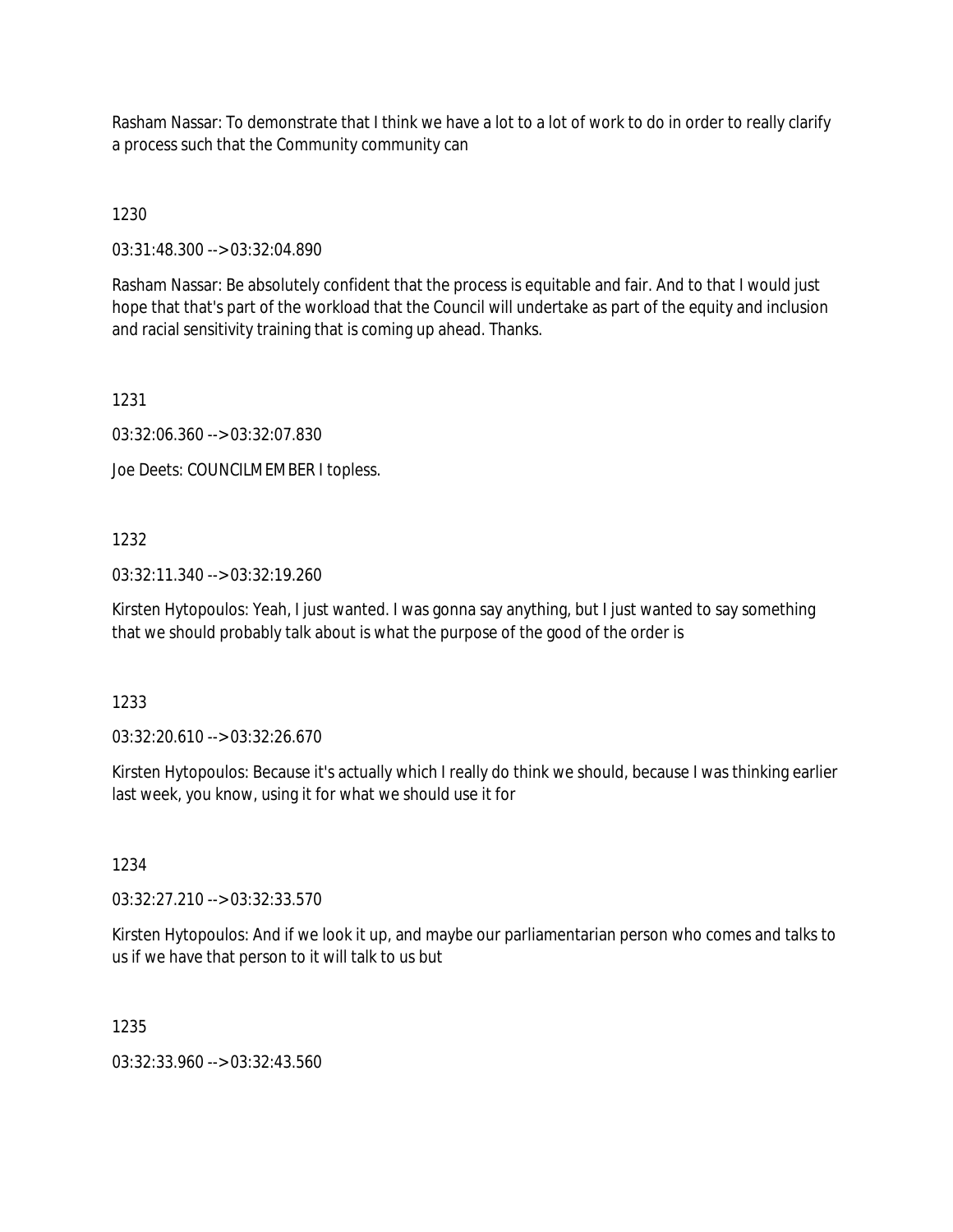Kirsten Hytopoulos: It really is supposed to be about talking about the good of the, of the order of the organization of that, you know, so talking about, like, what's not working in our organization, a character, the organization.

1236

03:32:44.250 --> 03:32:53.160

Kirsten Hytopoulos: Like, what didn't work in the meeting, and so forth. So just something to talk about which hopefully this comment I'm making right now is fall into that. So,

1237

03:32:54.600 --> 03:32:55.620

Joe Deets: Okay.

1238

03:32:57.210 --> 03:32:58.950

Joe Deets: Any other comments.

1239

03:33:00.270 --> 03:33:03.420

Joe Deets: COUNCILMEMBER no sorry your hand still up for you to do is

1240

03:33:05.430 --> 03:33:18.330

Rasham Nassar: I would absolutely support a discussion about for the good of the order and the purpose that it hasn't had to serve and how Council can and should utilize this time.

1241

03:33:19.650 --> 03:33:23.820

Rasham Nassar: I would look at training if that's the Council's decision to take that parliamentary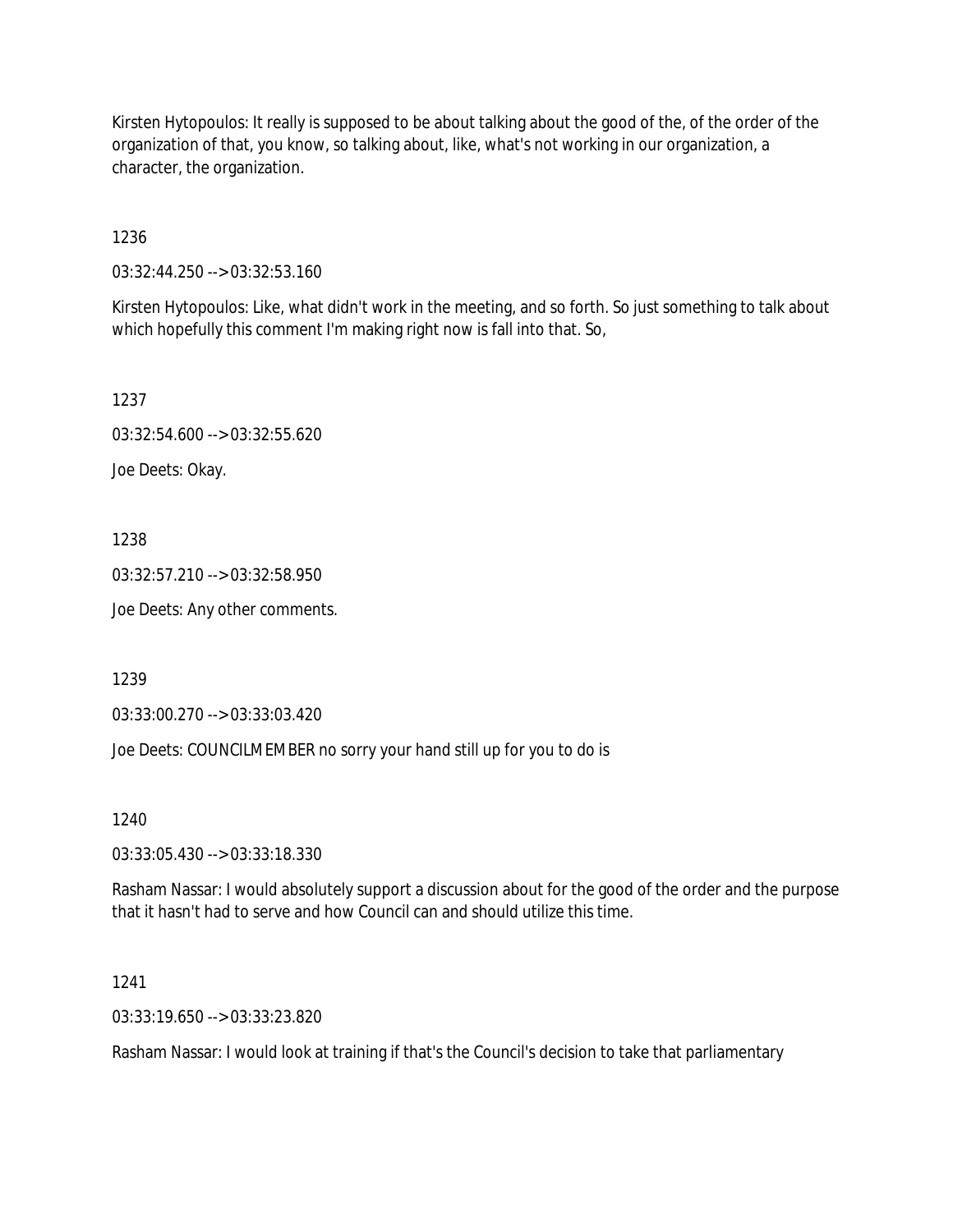03:33:24.750 --> 03:33:29.790

Rasham Nassar: Training that might be a good opportunity to have that discussion where we could just schedule it as an agenda item.

1243

03:33:30.270 --> 03:33:47.220

Rasham Nassar: Because one of the questions in my mind is whether the what the correct the record of course that become commonplace items, and for good of the order, whether they're consistent with the intent and purpose of for good of the order

1244

03:33:48.240 --> 03:33:53.340

Rasham Nassar: And again, just questions really but I'll look forward to the training to get

1245

03:33:55.260 --> 03:33:57.930

Joe Deets: Okay. Thank you. Anything else

1246

03:33:58.440 --> 03:34:04.440

Michael Pollock: Council deeds are deputy America. So I just want to thank you for running a nice meeting.

## 1247

03:34:04.740 --> 03:34:07.500

Michael Pollock: And keeping us pretty much on time.

1248

03:34:08.400 --> 03:34:23.910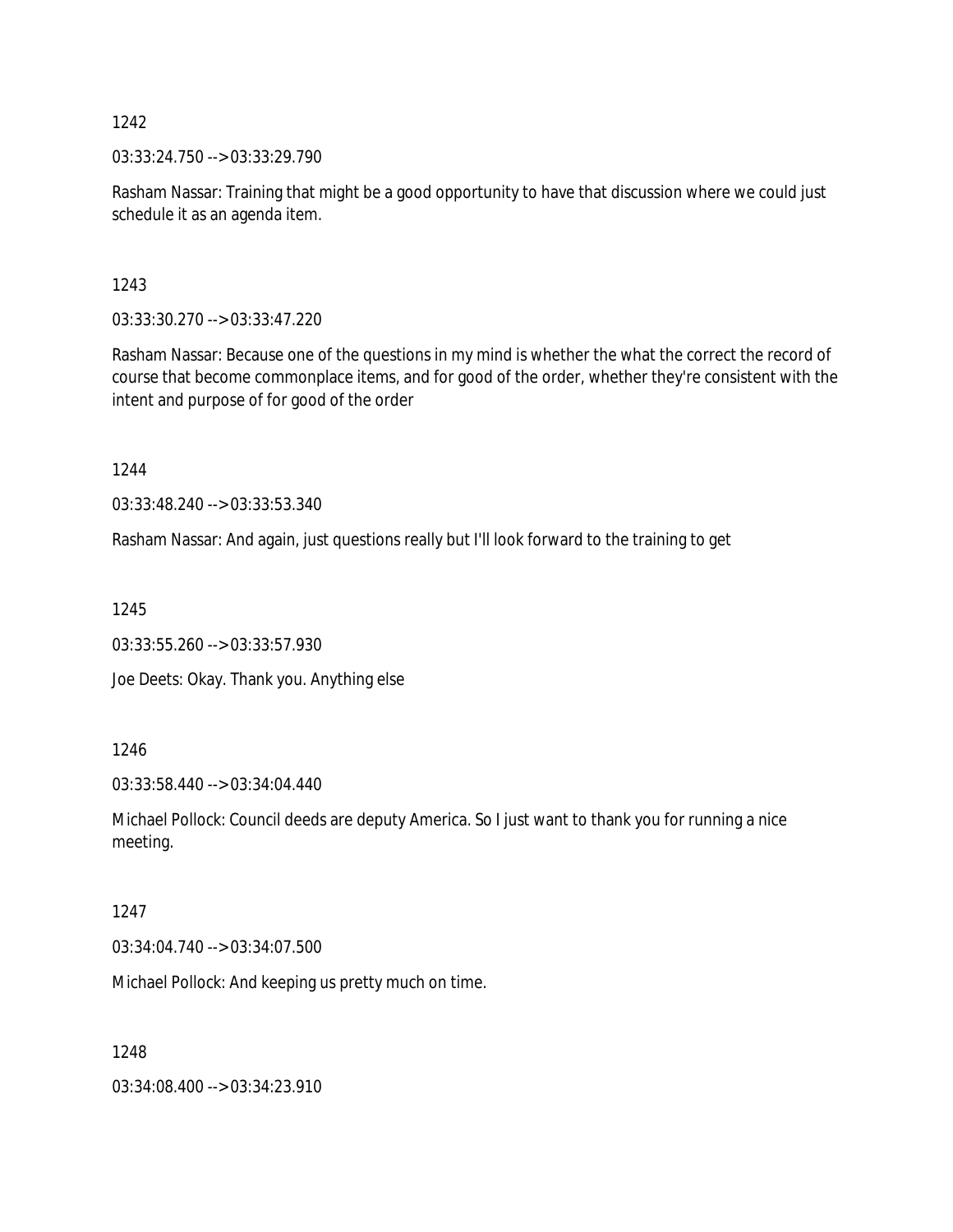Joe Deets: Well, thank you. I trying to that I what I find is, is, is the chair. You're, you can't partake in the discussions quite as much. But you do pay attention, very closely. So I get a lot out of it. Thank you.

1249

03:34:25.440 --> 03:34:29.640

Joe Deets: Well, it looks like that's it, folks. Oh, sorry city manager.

1250

03:34:29.970 --> 03:34:39.750

Morgan Smith: Just a reminder, you were planning to return to the idea of whether or not to count cancel the Council meeting on August 18. I don't know if you want to take that up. Now, or or table it

1251

03:34:43.470 --> 03:34:44.220

Joe Deets: I see it.

1252

03:34:44.520 --> 03:34:50.670

Joe Deets: You were shaking your head. Is that a, you know, customer service like you don't know

1253

03:34:51.630 --> 03:35:02.310

Rasham Nassar: I would just leave it to you. And the mayor and the city manager during the agenda setting meeting on Thursday to kind of see if you can work around that date, and if not, then you would come back accountable, but

1254

03:35:03.510 --> 03:35:04.350

Rasham Nassar: I'm happy with that.